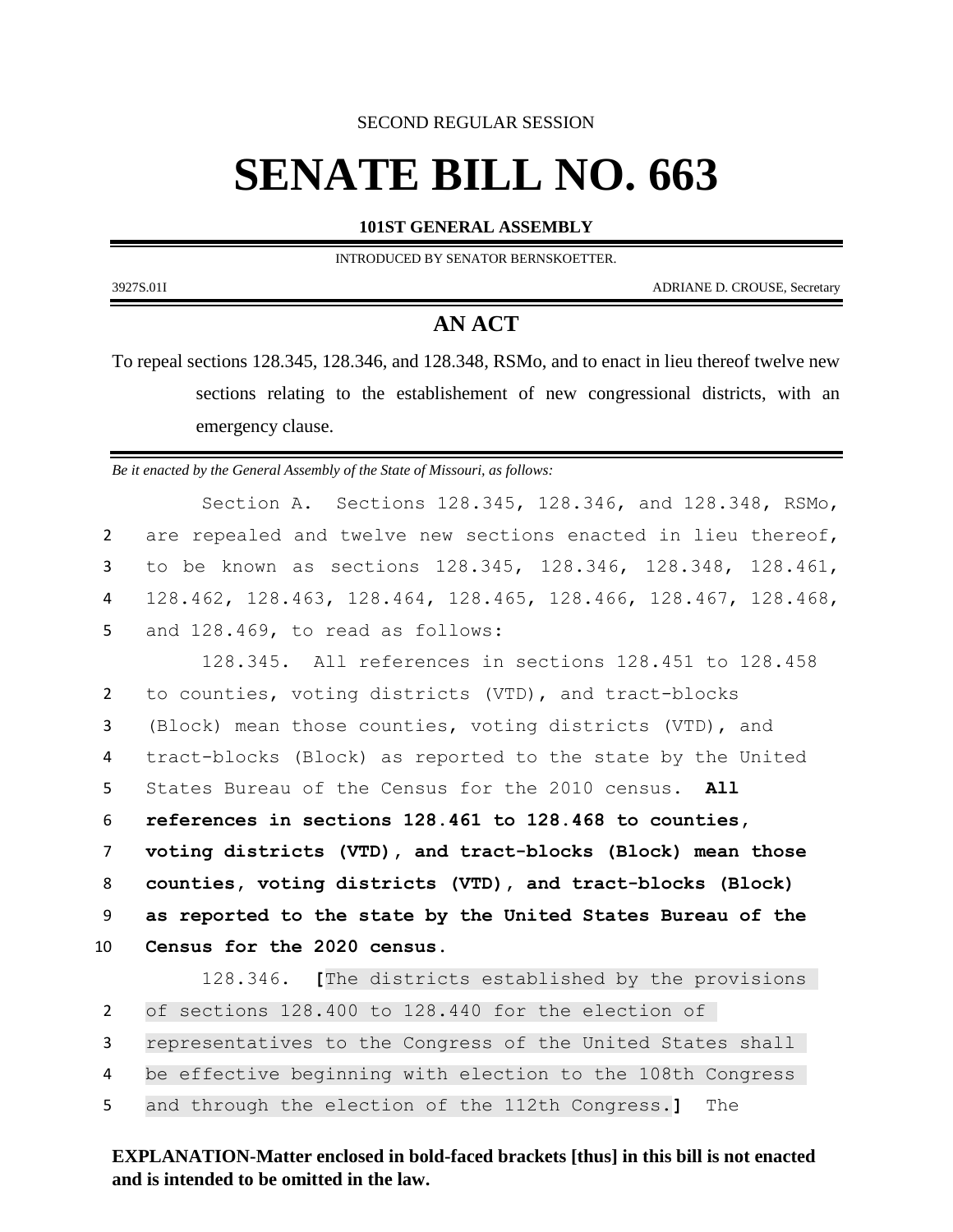districts established by sections 128.451 to 128.458 for the election of representatives to the Congress of the United States shall be effective beginning with the election to the 113th Congress **and through the 117th Congress. The districts established by sections 128.461 to 128.468 for the election of representatives to the Congress of the United States shall be effective beginning with the election to the 118th Congress**.

 128.348. **[**The state of Missouri is hereby divided into nine congressional districts.**]** Effective with the election for the 113th Congress, the state of Missouri shall consist of eight congressional districts. The legal voters of each district shall elect one member of Congress of the United States.

 **128.461. The first congressional district shall be composed of the following:**

| 3              | St. Louis City          |
|----------------|-------------------------|
| 4              | St. Louis County (Part) |
| 5              | VTD: AP001              |
| 6              | VTD: AP002              |
| $\overline{7}$ | VTD: AP003              |
| 8              | VTD: AP004              |
| 9              | VTD: AP005              |
| 10             | VTD: AP006              |
| 11             | VTD: AP007              |
| 12             | VTD: AP008              |
| 13             | VTD: AP009              |
| 14             | VTD: AP010              |
| 15             | VTD: AP011              |
| 16             | VTD: AP013              |
| 17             | VTD: AP014              |
| 18             | VTD: AP015              |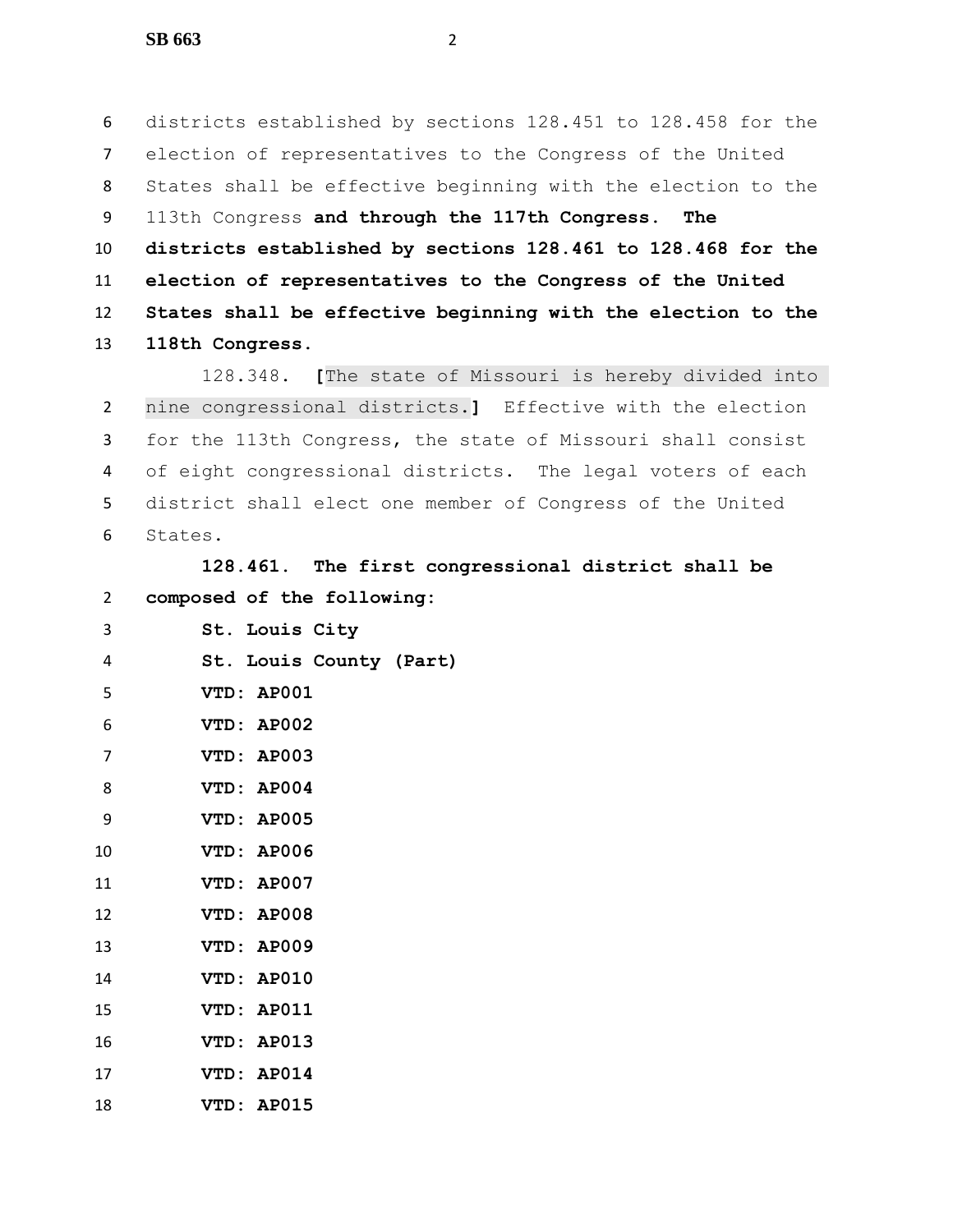| 19 | VTD:        | AP016        |
|----|-------------|--------------|
| 20 | VTD:        | <b>AP018</b> |
| 21 |             | VTD: AP019   |
| 22 | VTD:        | <b>AP020</b> |
| 23 | VTD:        | AP021        |
| 24 | VTD:        | <b>AP022</b> |
| 25 | VTD:        | AP024        |
| 26 | VTD:        | <b>AP025</b> |
| 27 | VTD:        | AP027        |
| 28 | VTD:        | AP028        |
| 29 | VTD:        | <b>AP029</b> |
| 30 | VTD:        | <b>AP030</b> |
| 31 | <b>VTD:</b> | <b>AP031</b> |
| 32 | <b>VTD:</b> | <b>AP033</b> |
| 33 | VTD:        | AP034        |
| 34 | <b>VTD:</b> | <b>AP035</b> |
| 35 | <b>VTD:</b> | AP036        |
| 36 | VTD:        | <b>AP037</b> |
| 37 | <b>VTD:</b> | <b>AP038</b> |
| 38 | VTD:        | <b>AP039</b> |
| 39 | <b>VTD:</b> | AP040        |
| 40 |             | VTD: AP041   |
| 41 | VTD:        | AP043        |
| 42 | VTD:        | AP044        |
| 43 | VTD:        | <b>AP045</b> |
| 44 | VTD:        | AP046        |
| 45 | VTD:        | AP047        |
| 46 | <b>VTD:</b> | AP048        |
| 47 |             | VTD: AP049   |
| 48 | VTD:        | <b>AP050</b> |
| 49 | <b>VTD:</b> | <b>AP051</b> |
| 50 |             | VTD: AP200   |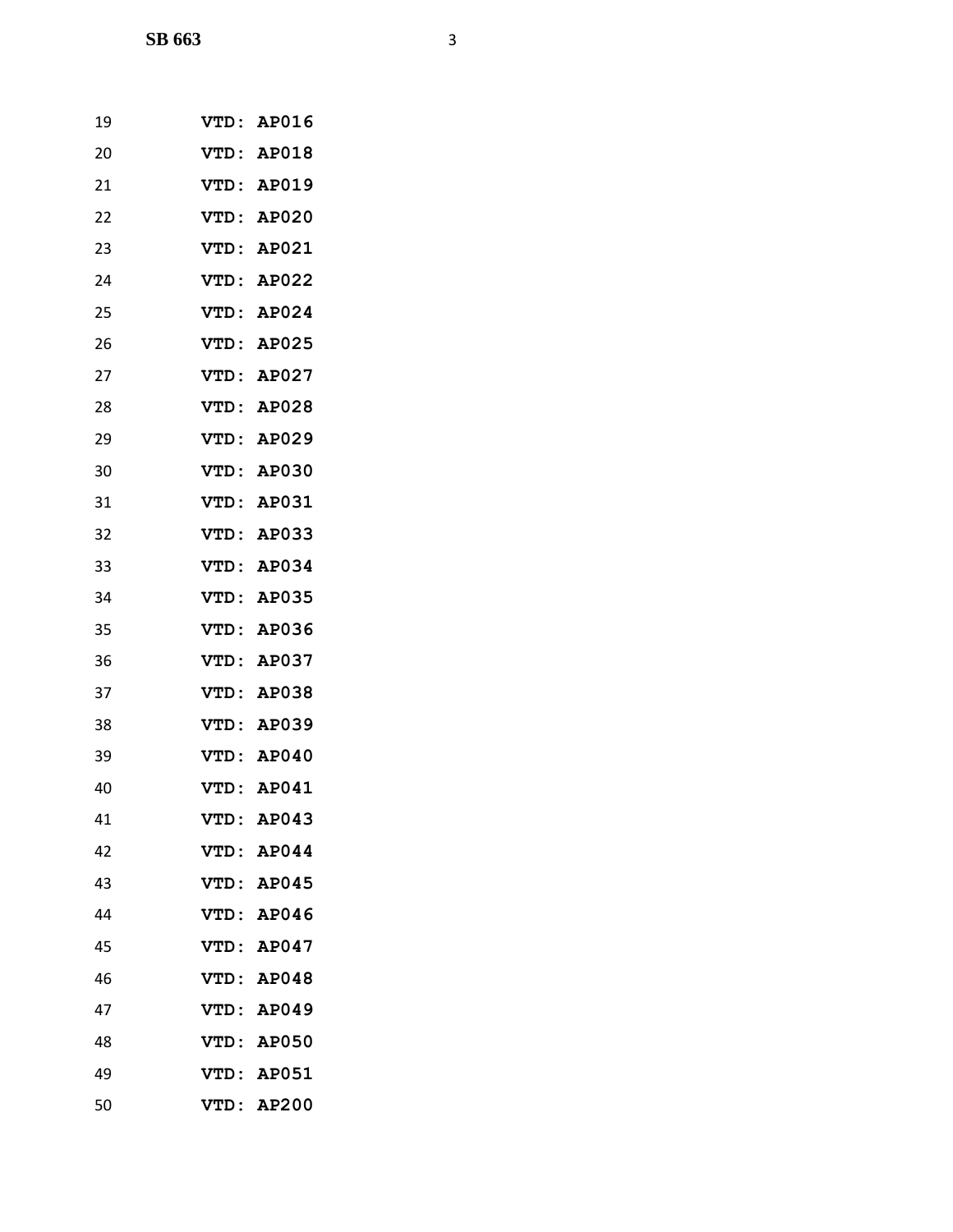| 51 | VTD:        | <b>AP202</b>  |
|----|-------------|---------------|
| 52 |             | VTD: AP203    |
| 53 |             | VTD: AP206    |
| 54 |             | VTD: AP207    |
| 55 | VTD:        | AP208         |
| 56 | VTD :       | AP211         |
| 57 |             | VTD: AP214    |
| 58 |             | VTD: AP215    |
| 59 | <b>VTD:</b> | AP216         |
| 60 |             | VTD: AP217    |
| 61 | VTD:        | <b>AP218</b>  |
| 62 |             | VTD: AP225    |
| 63 |             | VTD: AP230    |
| 64 | VTD:        | <b>AP232</b>  |
| 65 | VTD:        | AP233         |
| 66 | <b>VTD:</b> | <b>AP237</b>  |
| 67 | <b>VTD:</b> | <b>CC012</b>  |
| 68 | VTD:        | CC013         |
| 69 | <b>VTD:</b> | CC017         |
| 70 | VTD:        | <b>CC022</b>  |
| 71 | VTD:        | <b>CC030</b>  |
| 72 | VTD:        | <b>CC038</b>  |
| 73 | <b>VTD:</b> | CC043         |
| 74 | VTD:        | <b>CC048</b>  |
| 75 | VTD:        | <b>CC051</b>  |
| 76 | <b>VTD:</b> | CC057         |
| 77 | VTD:        | CC201         |
| 78 | VTD:        | CC202         |
| 79 | VTD:        | <b>CC203</b>  |
| 80 | <b>VTD:</b> | <b>CC205</b>  |
| 81 | VTD:        | <b>CC208</b>  |
| 82 | VTD:        | <b>CLA001</b> |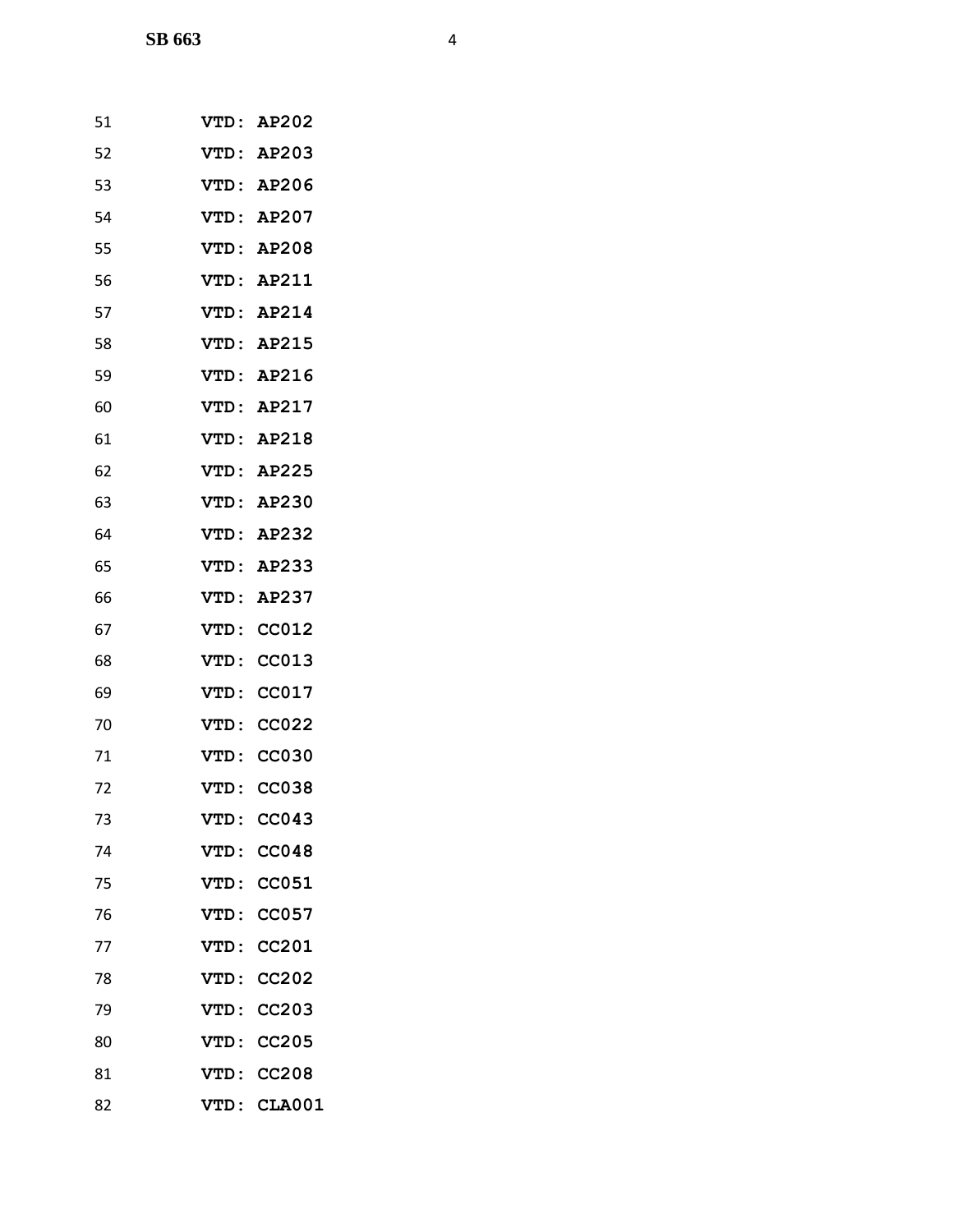| 83  | VTD: CLA005                  |
|-----|------------------------------|
| 84  | VTD: CLA021                  |
| 85  | VTD: CLA022                  |
| 86  | VTD: CLA029 (Part)           |
| 87  | Block: 291892158013014       |
| 88  | Block: 291892158033009       |
| 89  | VTD: CLA043                  |
| 90  | VTD: CLA051                  |
| 91  | VTD: CLA200                  |
| 92  | VTD: FER001                  |
| 93  | VTD: FER002                  |
| 94  | VTD: FER003                  |
| 95  | VTD: FER004                  |
| 96  | VTD: FER005                  |
| 97  | VTD: FER006                  |
| 98  | VTD: FER007                  |
| 99  | VTD: FER008                  |
| 100 | VTD: FER009                  |
| 101 | VTD: FER010                  |
| 102 | VTD: FER011                  |
| 103 | VTD: FER012                  |
| 104 | VTD: FER013                  |
| 105 | VTD: FER014                  |
| 106 | VTD: FER015                  |
| 107 | VTD: FER016                  |
| 108 | VTD: FER017                  |
| 109 | VTD: FER018                  |
| 110 | VTD: FER019                  |
| 111 | VTD: FER020                  |
| 112 | VTD: FER021                  |
| 113 | VTD: FER022                  |
| 114 | <b>FER023</b><br><b>VTD:</b> |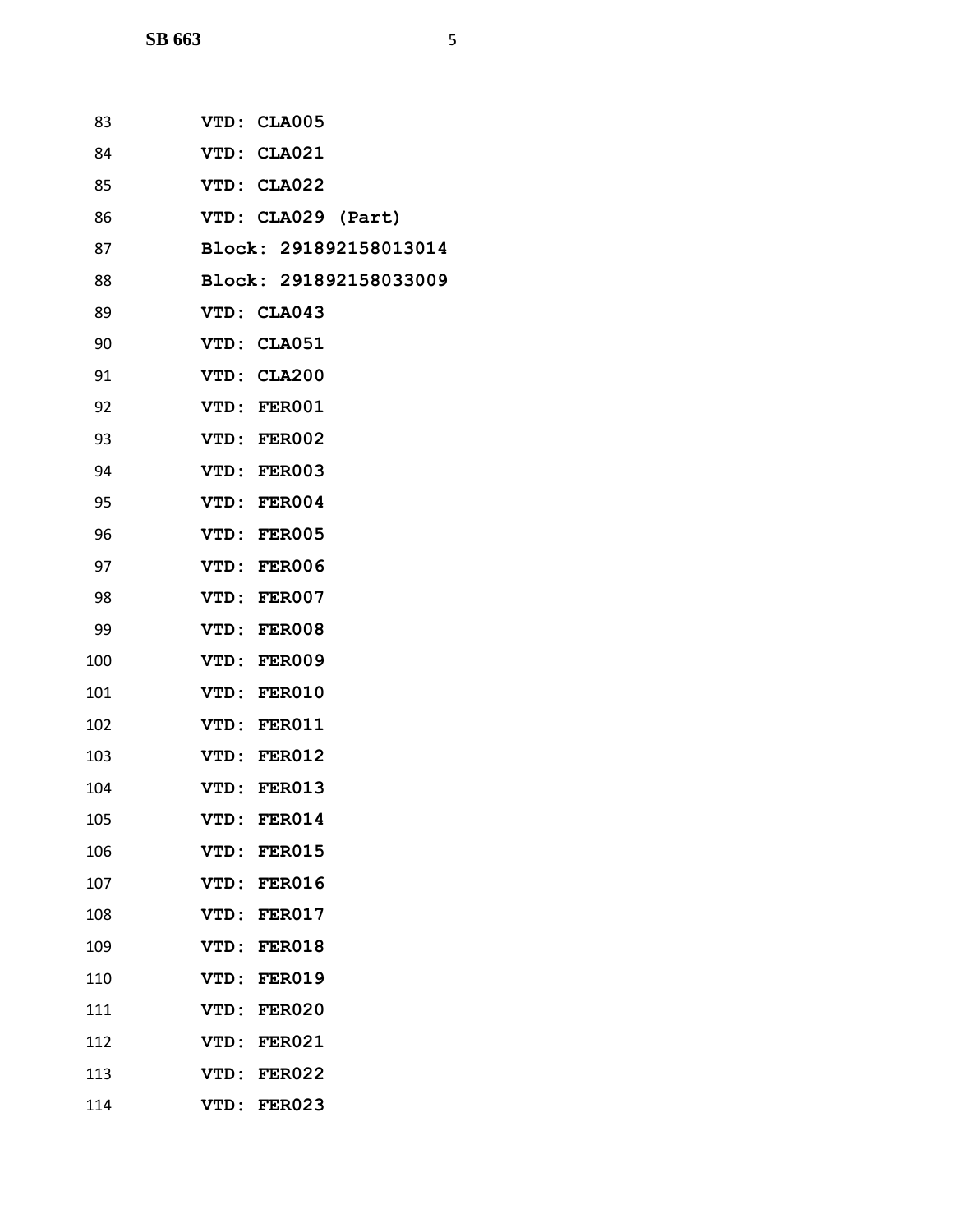| 115 | VTD:        | <b>FER024</b> |
|-----|-------------|---------------|
| 116 | VTD:        | <b>FER025</b> |
| 117 | VTD:        | <b>FER026</b> |
| 118 | VTD:        | FER027        |
| 119 | <b>VTD:</b> | <b>FER028</b> |
| 120 | <b>VTD:</b> | <b>FER029</b> |
| 121 | VTD:        | <b>FER030</b> |
| 122 | VTD:        | <b>FER031</b> |
| 123 | <b>VTD:</b> | <b>FER032</b> |
| 124 | VTD:        | <b>FER033</b> |
| 125 | VTD:        | FER034        |
| 126 | VTD:        | <b>FER035</b> |
| 127 | VTD:        | <b>FER036</b> |
| 128 | VTD:        | FER037        |
| 129 | <b>VTD:</b> | <b>FER038</b> |
| 130 | <b>VTD:</b> | <b>FER039</b> |
| 131 | VTD :       | <b>FER040</b> |
| 132 | VTD:        | <b>FER041</b> |
| 133 | <b>VTD:</b> | <b>FER042</b> |
| 134 | VTD :       | <b>FER043</b> |
| 135 | VTD :       | FER044        |
| 136 | VTD :       | <b>FER045</b> |
| 137 | VTD:        | <b>FER046</b> |
| 138 | VTD:        | <b>FER206</b> |
| 139 | VTD:        | <b>FER207</b> |
| 140 | VTD:        | <b>FER208</b> |
| 141 | <b>VTD:</b> | <b>FLO001</b> |
| 142 | VTD:        | <b>FLO002</b> |
| 143 | VTD:        | <b>FLO003</b> |
| 144 | <b>VTD:</b> | <b>FLO004</b> |
| 145 | VTD:        | <b>FLO005</b> |
| 146 | VTD:        | <b>FLO006</b> |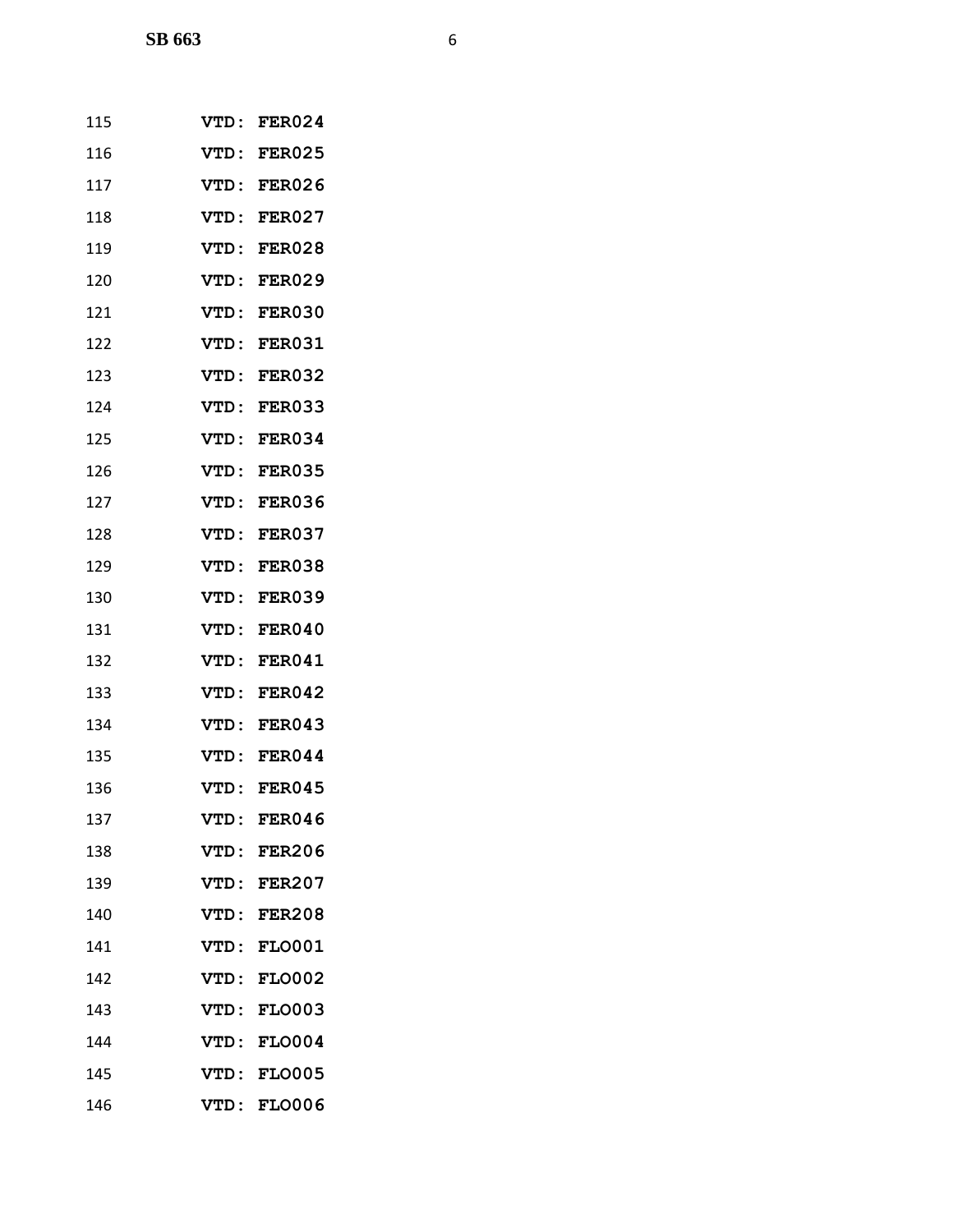| 147 | VTD:        | <b>FLO007</b> |
|-----|-------------|---------------|
| 148 | <b>VTD:</b> | <b>FLO008</b> |
| 149 | VTD:        | <b>FLO009</b> |
| 150 | VTD :       | <b>FLO010</b> |
| 151 | VTD:        | <b>FLO011</b> |
| 152 | <b>VTD:</b> | <b>FLO012</b> |
| 153 | VTD:        | <b>FLO013</b> |
| 154 | VTD:        | <b>FLO014</b> |
| 155 | VTD:        | <b>FLO015</b> |
| 156 | VTD:        | <b>FLO016</b> |
| 157 | VTD:        | <b>FLO017</b> |
| 158 | <b>VTD:</b> | <b>FLO018</b> |
| 159 | VTD:        | <b>FLO019</b> |
| 160 | VTD :       | <b>FLO020</b> |
| 161 | VTD:        | <b>FLO021</b> |
| 162 | <b>VTD:</b> | <b>FLO022</b> |
| 163 | <b>VTD:</b> | <b>FLO023</b> |
| 164 | VTD:        | <b>FLO024</b> |
| 165 | VTD:        | <b>FLO025</b> |
| 166 | VTD:        | <b>FLO026</b> |
| 167 | VTD:        | <b>FLO027</b> |
| 168 | VTD:        | <b>FLO028</b> |
| 169 | VTD:        | <b>FLO029</b> |
| 170 | <b>VTD:</b> | <b>FLO030</b> |
| 171 | VTD:        | <b>FLO031</b> |
| 172 | <b>VTD:</b> | <b>FLO200</b> |
| 173 | <b>VTD:</b> | <b>FLO201</b> |
| 174 | VTD:        | <b>FLO205</b> |
| 175 | VTD:        | <b>FLO207</b> |
| 176 | <b>VTD:</b> | HAD001        |
| 177 | <b>VTD:</b> | HAD002        |
| 178 | VTD:        | <b>HAD003</b> |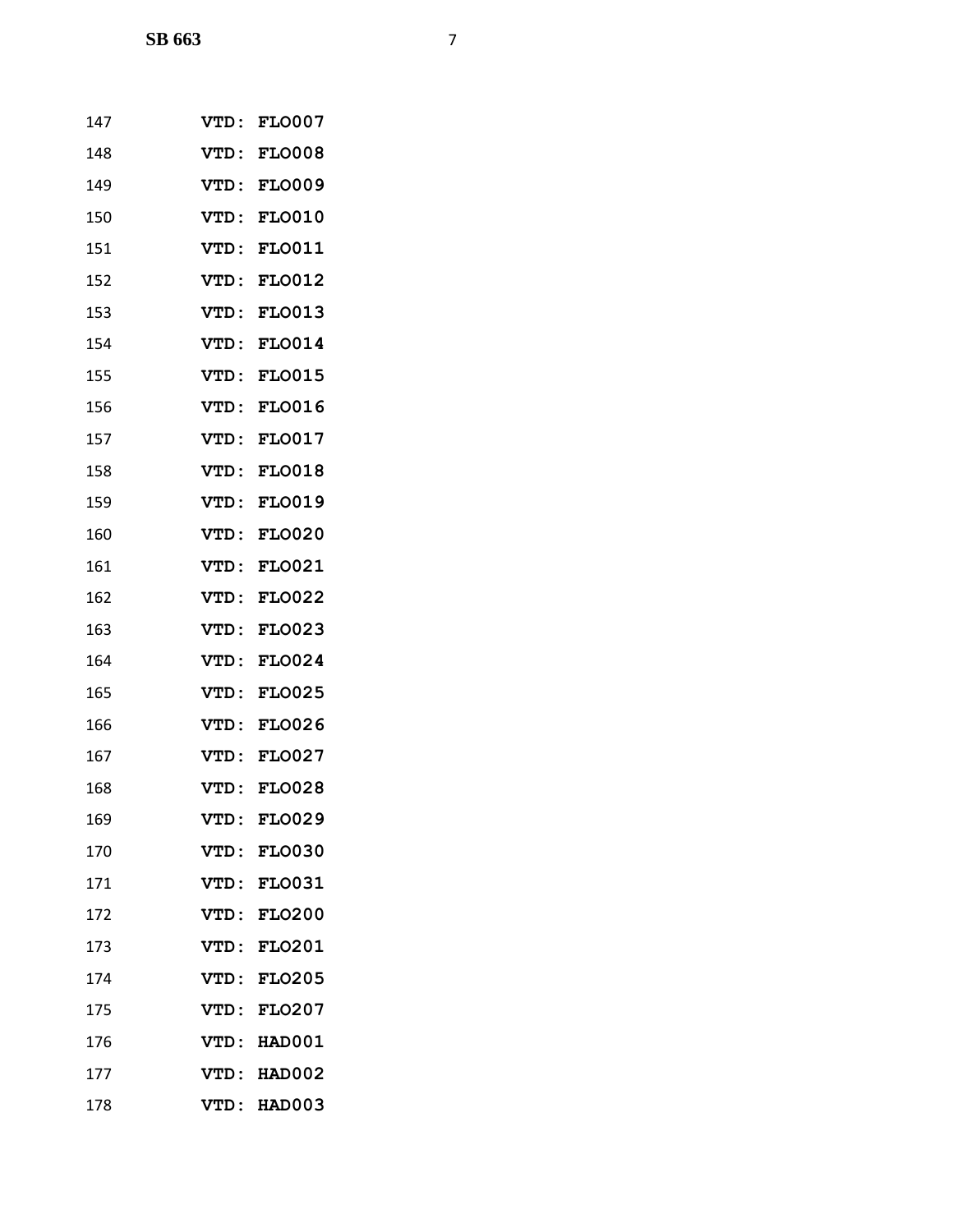| 179 | VTD:        | <b>HAD004</b> |
|-----|-------------|---------------|
| 180 | VTD:        | HAD005        |
| 181 | VTD:        | HAD008        |
| 182 | VTD:        | HAD009        |
| 183 | VTD:        | <b>HAD010</b> |
| 184 | VTD:        | <b>HAD011</b> |
| 185 | VTD:        | <b>HAD012</b> |
| 186 | VTD:        | <b>HAD013</b> |
| 187 | VTD:        | <b>HAD014</b> |
| 188 | VTD:        | <b>HAD015</b> |
| 189 | VTD:        | <b>HAD016</b> |
| 190 | VTD:        | <b>HAD017</b> |
| 191 | VTD :       | <b>HAD018</b> |
| 192 | VTD:        | <b>HAD019</b> |
| 193 | VTD:        | <b>HAD020</b> |
| 194 | <b>VTD:</b> | <b>HAD021</b> |
| 195 | VTD:        | <b>HAD022</b> |
| 196 | VTD:        | <b>HAD023</b> |
| 197 | VTD:        | <b>HAD025</b> |
| 198 | VTD:        | <b>HAD026</b> |
| 199 | VTD:        | <b>HAD027</b> |
| 200 | VTD:        | <b>HAD028</b> |
| 201 | <b>VTD:</b> | <b>HAD029</b> |
| 202 | VTD:        | <b>HAD030</b> |
| 203 | VTD :       | <b>HAD032</b> |
| 204 | VTD:        | <b>HAD033</b> |
| 205 | <b>VTD:</b> | <b>HAD034</b> |
| 206 | VTD:        | <b>HAD035</b> |
| 207 | VTD:        | <b>JEF012</b> |
| 208 |             | VTD: JEF013   |
| 209 |             | VTD: JEF014   |
| 210 | VTD:        | <b>JEF017</b> |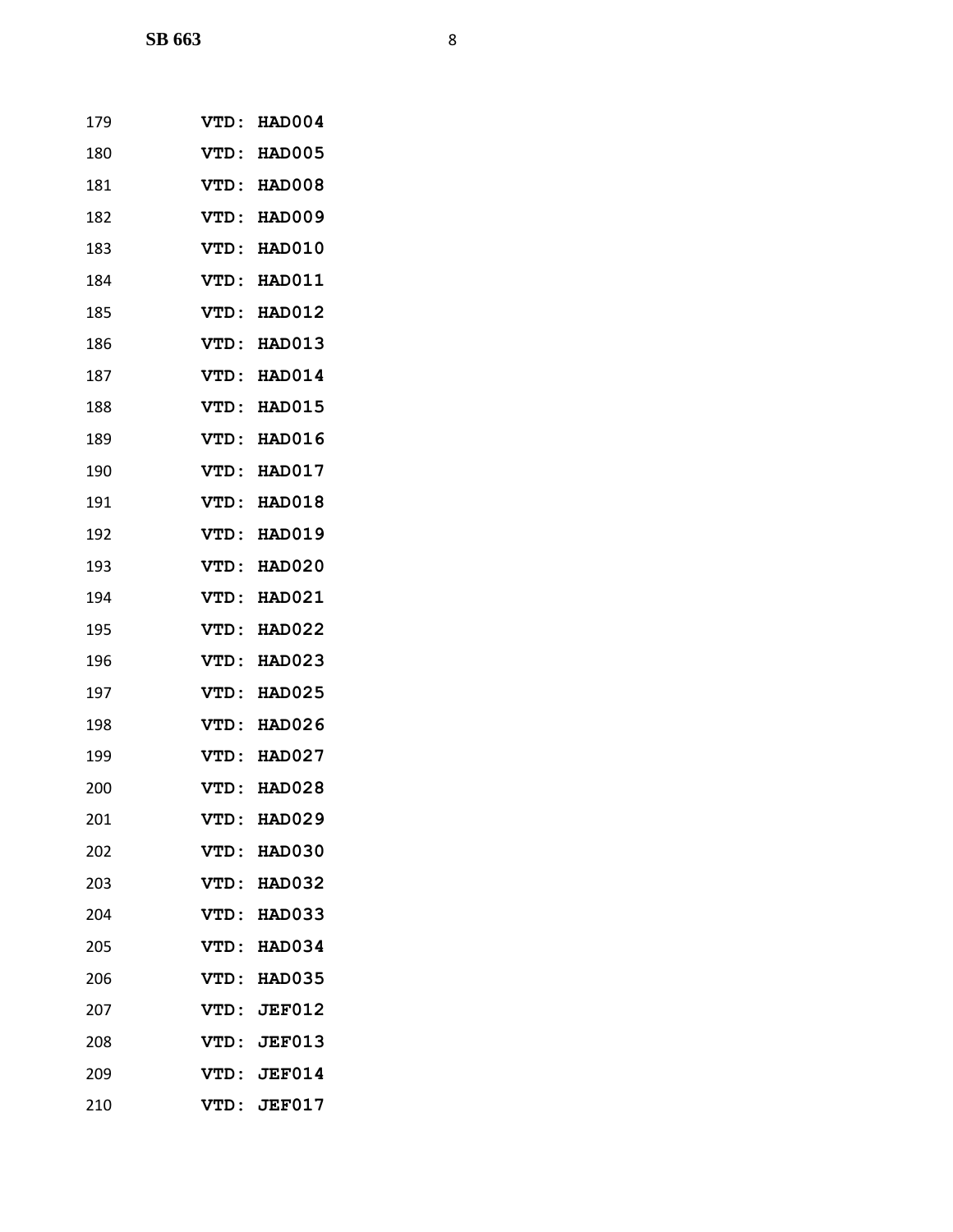| 211 | <b>VTD:</b> | <b>LC001</b> |
|-----|-------------|--------------|
| 212 | VTD:        | <b>LC002</b> |
| 213 | VTD:        | <b>LC003</b> |
| 214 | VTD:        | <b>LC004</b> |
| 215 | VTD:        | <b>LC005</b> |
| 216 | VTD:        | <b>LC006</b> |
| 217 | VTD:        | <b>LC007</b> |
| 218 | VTD:        | <b>LC008</b> |
| 219 | VTD:        | <b>LC009</b> |
| 220 | <b>VTD:</b> | <b>LC010</b> |
| 221 | VTD:        | <b>LC011</b> |
| 222 | VTD:        | <b>LC012</b> |
| 223 | VTD:        | <b>LC013</b> |
| 224 | <b>VTD:</b> | <b>LC014</b> |
| 225 | VTD:        | <b>LC015</b> |
| 226 | VTD:        | <b>LC016</b> |
| 227 | VTD:        | <b>LC017</b> |
| 228 | VTD:        | <b>LC018</b> |
| 229 | VTD:        | LC019        |
| 230 | VTD:        | <b>LC020</b> |
| 231 | VTD:        | LC021        |
| 232 | VTD:        | <b>LC022</b> |
| 233 | <b>VTD:</b> | LC023        |
| 234 | <b>VTD:</b> | <b>LC024</b> |
| 235 | VTD:        | <b>LC025</b> |
| 236 | VTD:        | <b>LC026</b> |
| 237 | VTD:        | <b>LC027</b> |
| 238 | VTD:        | <b>LC028</b> |
| 239 | VTD:        | <b>LC029</b> |
| 240 | VTD:        | <b>LC030</b> |
| 241 | VTD:        | <b>LC031</b> |
| 242 | VTD:        | <b>LC032</b> |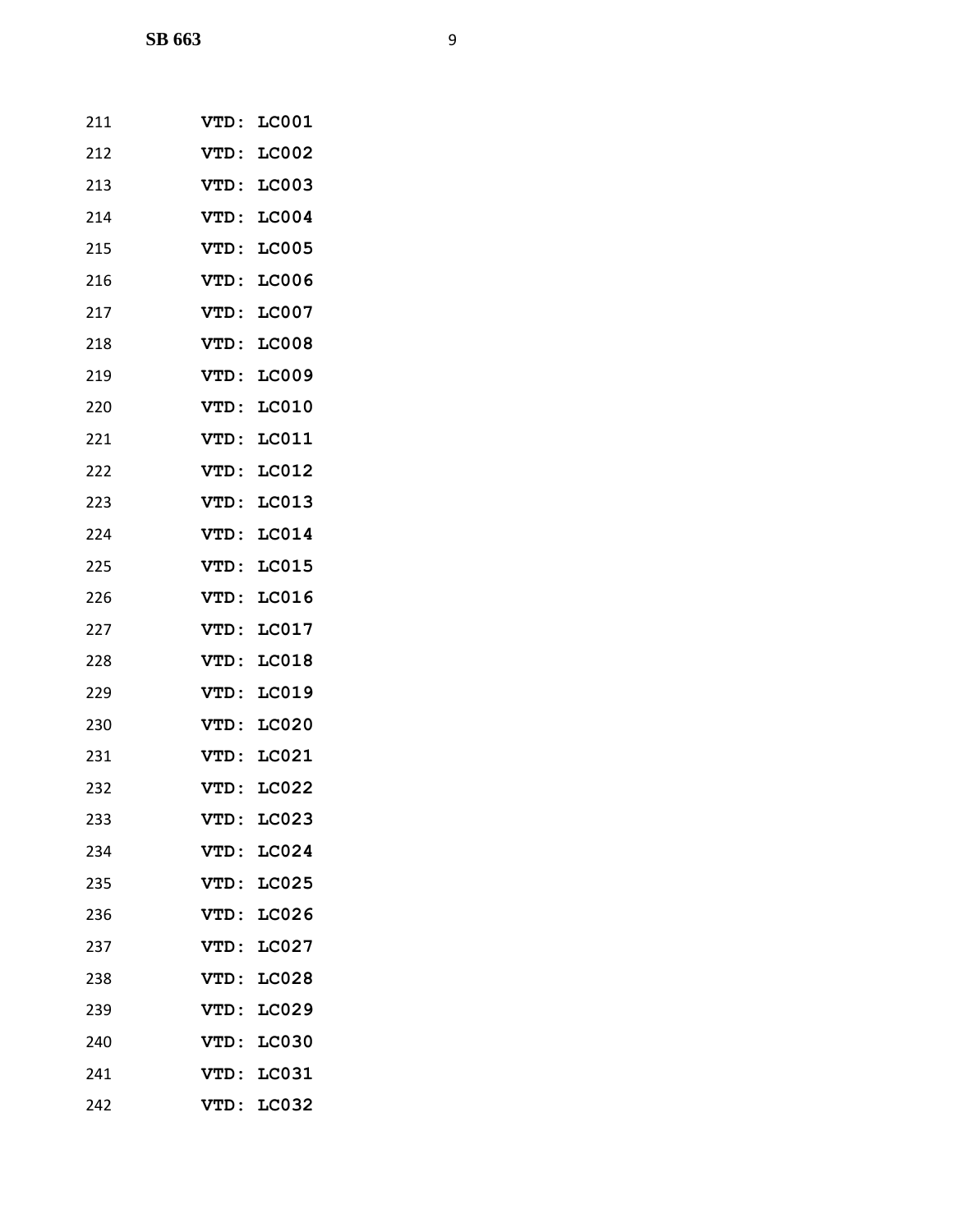| 243 | VTD: LC033             |
|-----|------------------------|
| 244 | VTD: LC200             |
|     |                        |
| 245 | VTD: LC203             |
| 246 | VTD: LC204             |
| 247 | VTD: LC209             |
| 248 | VTD: LEM007            |
| 249 | VTD: LEM010 (Part)     |
| 250 | Block: 291892201011006 |
| 251 | Block: 291892201011007 |
| 252 | Block: 291892201011008 |
| 253 | Block: 291892201011009 |
| 254 | Block: 291892201011023 |
| 255 | Block: 291892201012006 |
| 256 | Block: 291892201012007 |
| 257 | Block: 291892201012009 |
| 258 | Block: 291892201012010 |
| 259 | Block: 291892201012011 |
| 260 | Block: 291892201012012 |
| 261 | Block: 291892201012013 |
| 262 | Block: 291892201012014 |
| 263 | Block: 291892201012015 |
| 264 | Block: 291892201012016 |
| 265 | Block: 291892201012017 |
| 266 | Block: 291892201013005 |
| 267 | Block: 291892201013006 |
| 268 | Block: 291892201013016 |
| 269 | Block: 291892201013017 |
| 270 | Block: 291892201013018 |
| 271 | Block: 291892201013019 |
| 272 | Block: 291892201022000 |
| 273 | Block: 291892201022002 |
| 274 | Block: 291892201022006 |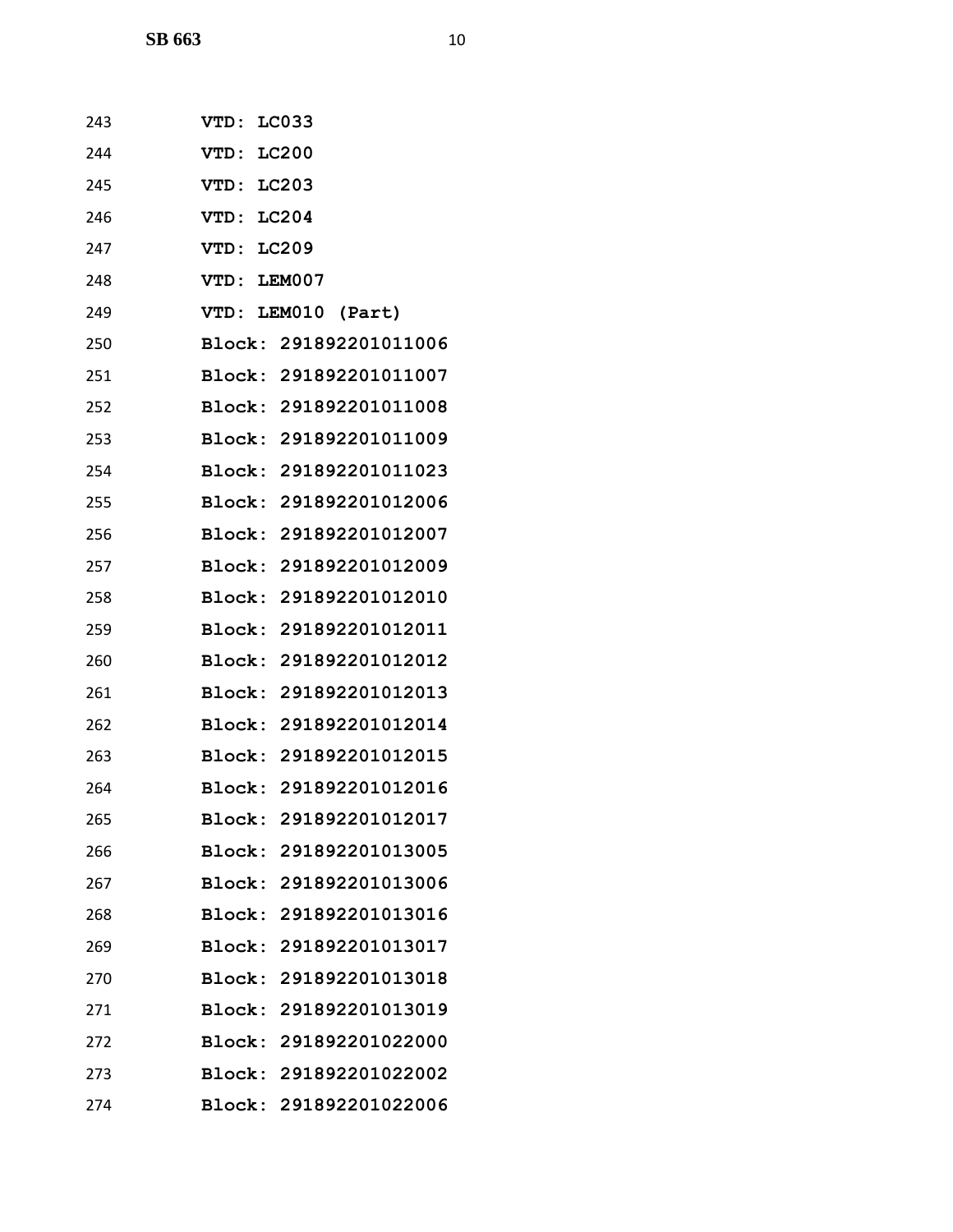| 275 | Block: 291892201022007 |
|-----|------------------------|
| 276 | Block: 291892201023000 |
| 277 | Block: 291892201023001 |
| 278 | Block: 291892201023002 |
| 279 | VTD: LEM025            |
| 280 | VTD: LEM026            |
| 281 | VTD: LEM027            |
| 282 | VTD: LEM028            |
| 283 | VTD: LEM200            |
| 284 | VTD: LEM201            |
| 285 | VTD: LEM202            |
| 286 | VTD: LEM205 (Part)     |
| 287 | Block: 291892201022001 |
| 288 | VTD: MHT014            |
| 289 | VTD: MHT017            |
| 290 | VTD: MHT018 (Part)     |
| 291 | Block: 291892150011005 |
| 292 | Block: 291892150011006 |
| 293 | Block: 291892150011026 |
| 294 | Block: 291892150011032 |
| 295 | Block: 291892150011033 |
| 296 | Block: 291892150011034 |
| 297 | Block: 291892150011035 |
| 298 | Block: 291892150011036 |
| 299 | Block: 291892150011037 |
| 300 | Block: 291892150011038 |
| 301 | Block: 291892150011043 |
| 302 | Block: 291892150011044 |
| 303 | Block: 291892150011045 |
| 304 | Block: 291892150011046 |
| 305 | Block: 291892150011049 |
| 306 | Block: 291892150011050 |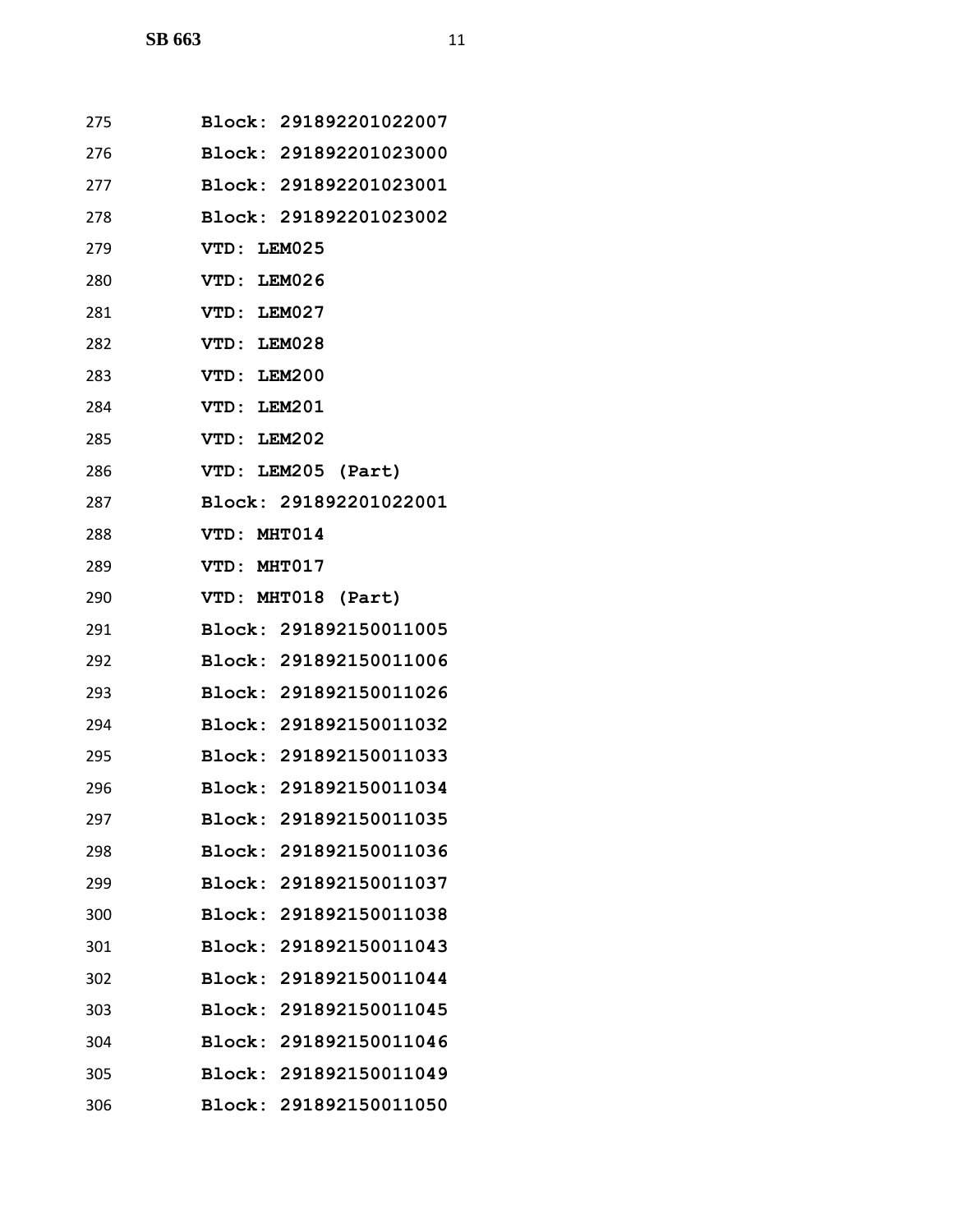| 307 | Block: 291892150011051 |
|-----|------------------------|
| 308 | Block: 291892150011055 |
| 309 | Block: 291892150011056 |
| 310 | Block: 291892150011060 |
| 311 | Block: 291892150011061 |
| 312 | Block: 291892150011065 |
| 313 | Block: 291892150011066 |
| 314 | Block: 291892150031000 |
| 315 | Block: 291892150031001 |
| 316 | Block: 291892150043006 |
| 317 | VTD: MHT029            |
| 318 | VTD: MHT032            |
| 319 | VTD: MHT041            |
| 320 | VTD: MHT046            |
| 321 | VTD: MHT057            |
| 322 | VTD: MHT059            |
| 323 | VTD: MHT206            |
| 324 | VTD: MHT220            |
| 325 | VTD: MID001            |
| 326 | VTD: MID002            |
| 327 | VTD: MID003            |
| 328 | VTD: MID004            |
| 329 | <b>MID005</b><br>VTD : |
| 330 | VTD:<br><b>MID006</b>  |
| 331 | VTD:<br><b>MID007</b>  |
| 332 | <b>MID008</b><br>VTD:  |
| 333 | <b>MID009</b><br>VTD:  |
| 334 | <b>MID010</b><br>VTD : |
| 335 | VTD:<br><b>MID012</b>  |
| 336 | VTD:<br><b>MID013</b>  |
| 337 | <b>VTD:</b><br>MID014  |
| 338 | <b>MID015</b><br>VTD:  |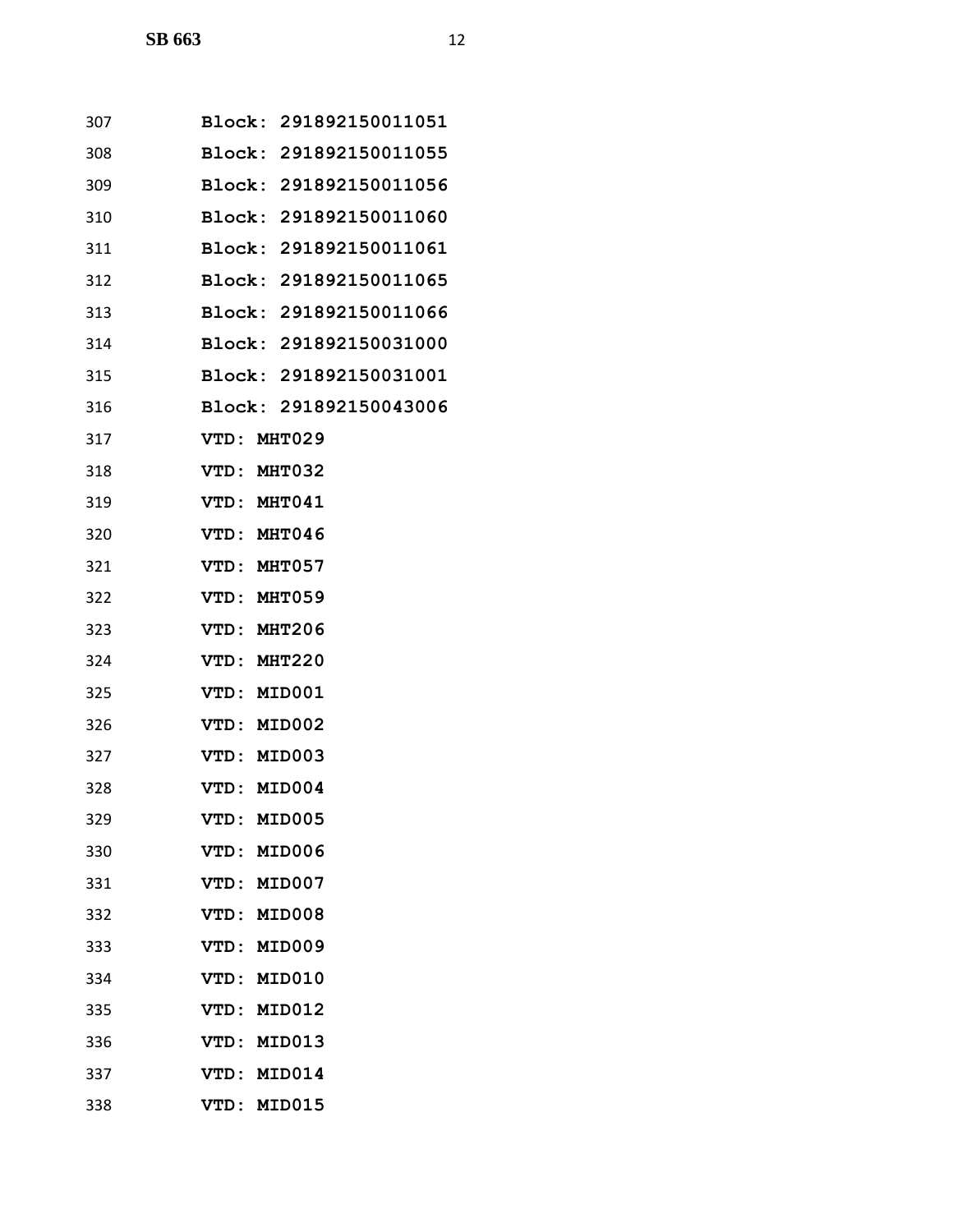| 339 | VTD: MID016            |
|-----|------------------------|
| 340 | VTD: MID017            |
| 341 | VTD: MID018            |
| 342 | VTD: MID019            |
| 343 | VTD: MID020            |
| 344 | VTD: MID021            |
| 345 | VTD: MID022            |
| 346 | VTD: MID023            |
| 347 | VTD: MID024 (Part)     |
| 348 | Block: 291892149022000 |
| 349 | Block: 291892149022001 |
| 350 | Block: 291892149022002 |
| 351 | Block: 291892149022003 |
| 352 | Block: 291892149022004 |
| 353 | Block: 291892149022005 |
| 354 | Block: 291892149022006 |
| 355 | Block: 291892149022007 |
| 356 | Block: 291892149022008 |
| 357 | Block: 291892149022009 |
| 358 | Block: 291892149022010 |
| 359 | Block: 291892149022011 |
| 360 | Block: 291892149022012 |
| 361 | Block: 291892149022013 |
| 362 | Block: 291892149022014 |
| 363 | Block: 291892149022019 |
| 364 | Block: 291892149022020 |
| 365 | Block: 291892149022021 |
| 366 | Block: 291892149022022 |
| 367 | Block: 291892149022025 |
| 368 | Block: 291892149022026 |
| 369 | Block: 291892149022027 |
| 370 | Block: 291892149022028 |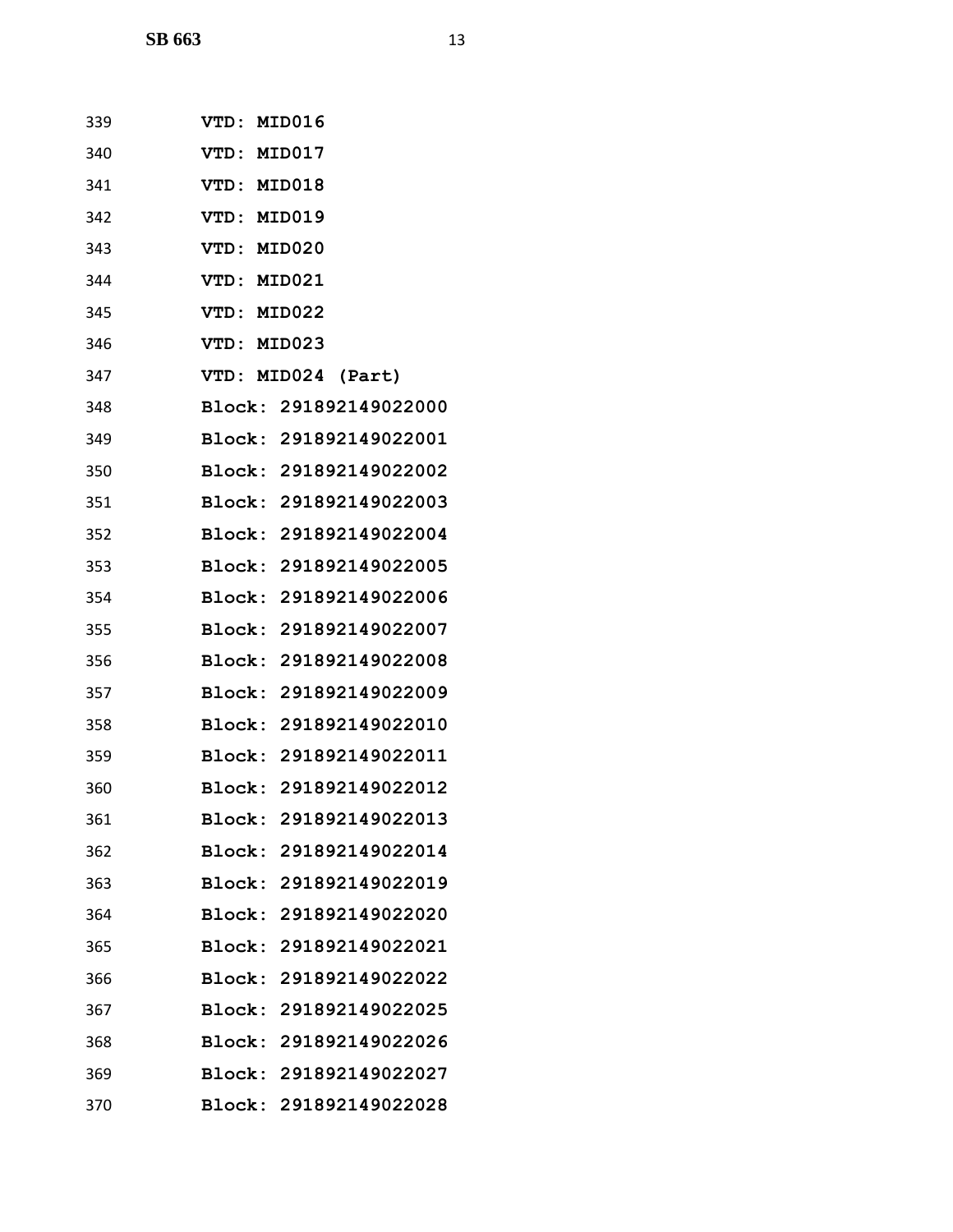| 371 | Block: 291892149022029 |
|-----|------------------------|
| 372 | VTD: MID025            |
| 373 | VTD: MID026            |
| 374 | VTD: MID027            |
| 375 | VTD: MID028            |
| 376 | VTD: MID029            |
| 377 | VTD: MID030            |
| 378 | VTD: MID031            |
| 379 | VTD: MID032            |
| 380 | VTD: MID033            |
| 381 | VTD: MID034            |
| 382 | VTD: MID035 (Part)     |
| 383 | Block: 291892149011014 |
| 384 | VTD: MID036            |
| 385 | VTD: MID037            |
| 386 | VTD: MID038            |
| 387 | VTD: MID039            |
| 388 | VTD: MID040            |
| 389 | VTD: MID041            |
| 390 | VTD: MID042 (Part)     |
| 391 | Block: 291892149011018 |
| 392 | Block: 291892149012005 |
| 393 | Block: 291892149012006 |
| 394 | Block: 291892149012007 |
| 395 | Block: 291892149012008 |
| 396 | Block: 291892149012011 |
| 397 | Block: 291892149012012 |
| 398 | Block: 291892149012013 |
| 399 | Block: 291892149012014 |
| 400 | Block: 291892149012016 |
| 401 | Block: 291892149012017 |
| 402 | Block: 291892149012021 |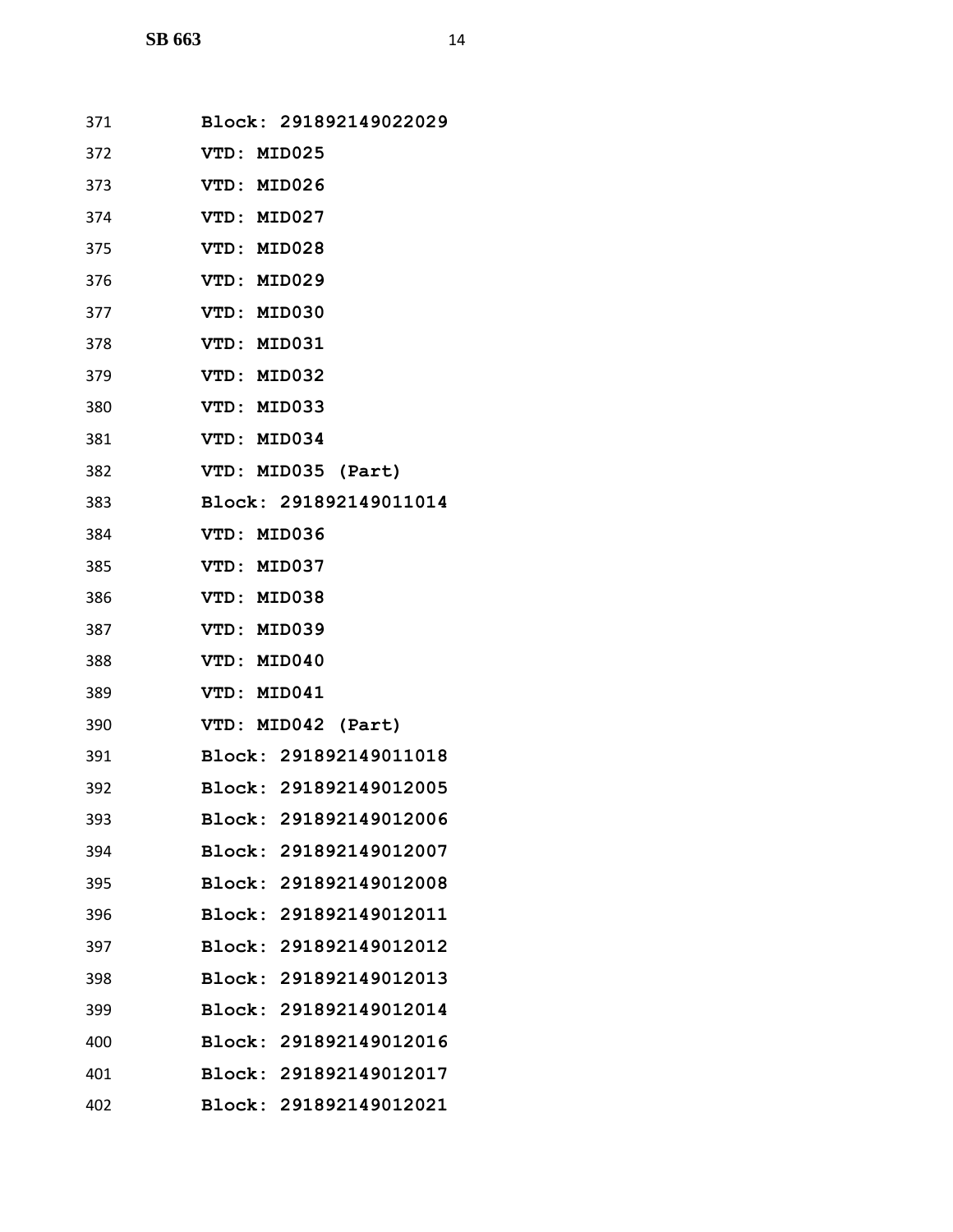| 403 |             | Block: 291892149012022 |
|-----|-------------|------------------------|
| 404 |             | Block: 291892149012023 |
| 405 | VTD: MID043 |                        |
| 406 | VTD: MID044 |                        |
| 407 | VTD: MID045 |                        |
| 408 | VTD: MID046 |                        |
| 409 | VTD: MID047 |                        |
| 410 | VTD: MID048 |                        |
| 411 | VTD: MID049 |                        |
| 412 | VTD: MID051 |                        |
| 413 | VTD: MID052 |                        |
| 414 | VTD: MID053 |                        |
| 415 | VTD: MID054 |                        |
| 416 | VTD: MID055 |                        |
| 417 | VTD: MID056 |                        |
| 418 | VTD:        | <b>MID057</b>          |
| 419 | VTD: MID058 |                        |
| 420 | VTD: MID059 |                        |
| 421 | VTD:        | <b>MID060</b>          |
| 422 | VTD: MID061 |                        |
| 423 | VTD: MID200 |                        |
| 424 | VTD: MID201 |                        |
| 425 | <b>VTD:</b> | <b>MID202</b>          |
| 426 | <b>VTD:</b> | <b>MID204</b>          |
| 427 | VTD:        | NOR001                 |
| 428 | VTD:        | <b>NOR002</b>          |
| 429 | VTD:        | <b>NOR003</b>          |
| 430 | VTD:        | NOR004                 |
| 431 | VTD:        | <b>NOR005</b>          |
| 432 | <b>VTD:</b> | <b>NOR006</b>          |
| 433 | VTD:        | <b>NOR007</b>          |
| 434 | VTD:        | <b>NOR008</b>          |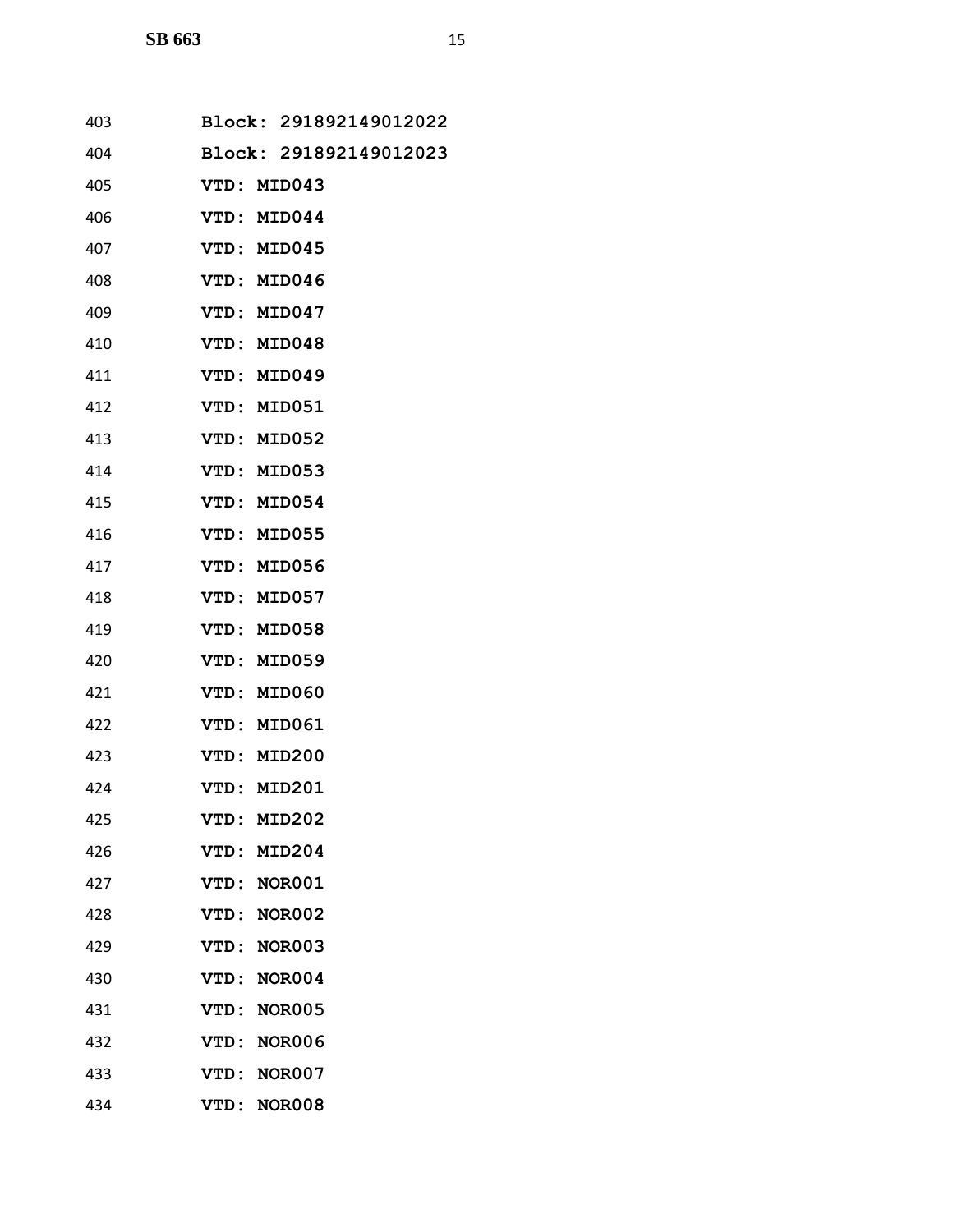| 435 | VTD:        | <b>NOR009</b> |
|-----|-------------|---------------|
| 436 | VTD :       | <b>NOR010</b> |
| 437 | VTD:        | <b>NOR011</b> |
| 438 | VTD:        | <b>NOR012</b> |
| 439 | VTD:        | <b>NOR013</b> |
| 440 | <b>VTD:</b> | <b>NOR014</b> |
| 441 | VTD:        | <b>NOR015</b> |
| 442 | VTD:        | <b>NOR016</b> |
| 443 | VTD:        | <b>NOR017</b> |
| 444 | VTD:        | <b>NOR018</b> |
| 445 | VTD:        | <b>NOR019</b> |
| 446 | VTD:        | <b>NOR020</b> |
| 447 | VTD:        | <b>NOR021</b> |
| 448 | VTD:        | <b>NOR022</b> |
| 449 | VTD:        | <b>NOR023</b> |
| 450 | <b>VTD:</b> | <b>NOR024</b> |
| 451 | VTD:        | <b>NOR025</b> |
| 452 | VTD:        | <b>NOR026</b> |
| 453 | VTD:        | <b>NOR027</b> |
| 454 | VTD:        | <b>NOR028</b> |
| 455 | VTD:        | <b>NOR029</b> |
| 456 | VTD:        | <b>NOR030</b> |
| 457 | VTD:        | <b>NOR031</b> |
| 458 | VTD:        | <b>NOR032</b> |
| 459 | VTD:        | <b>NOR033</b> |
| 460 | VTD:        | <b>NOR034</b> |
| 461 | <b>VTD:</b> | <b>NOR035</b> |
| 462 | VTD:        | <b>NOR036</b> |
| 463 | VTD:        | <b>NOR037</b> |
| 464 | <b>VTD:</b> | <b>NOR038</b> |
| 465 | VTD:        | <b>NOR039</b> |
| 466 | VTD:        | <b>NOR040</b> |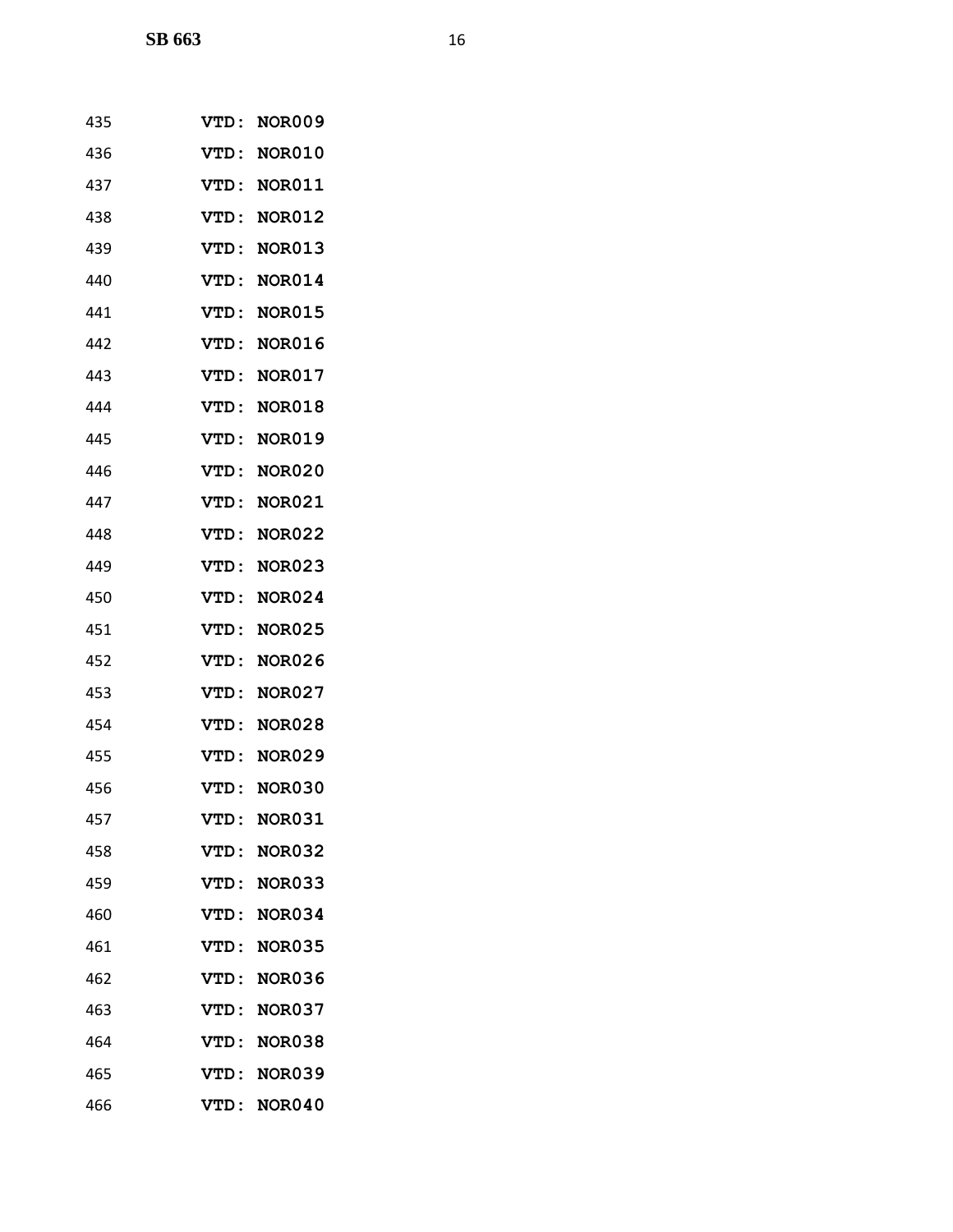| 467 | <b>VTD :</b> | <b>NOR041</b> |
|-----|--------------|---------------|
| 468 | <b>VTD:</b>  | <b>NOR042</b> |
| 469 | <b>VTD :</b> | <b>NOR043</b> |
| 470 | VTD:         | <b>NOR044</b> |
| 471 | <b>VTD :</b> | <b>NOR045</b> |
| 472 | <b>VTD :</b> | <b>NOR046</b> |
| 473 | VTD:         | <b>NOR047</b> |
| 474 | VTD:         | <b>NOR048</b> |
| 475 | VTD:         | <b>NOR049</b> |
| 476 | <b>VTD :</b> | <b>NOR050</b> |
| 477 | VTD:         | <b>NOR051</b> |
| 478 | <b>VTD:</b>  | <b>NOR052</b> |
| 479 | VTD:         | <b>NOR053</b> |
| 480 | VTD:         | <b>NOR054</b> |
| 481 | <b>VTD:</b>  | <b>NOR055</b> |
| 482 | VTD:         | <b>NOR056</b> |
| 483 | VTD:         | <b>NOR200</b> |
| 484 | VTD:         | <b>NOR201</b> |
| 485 | <b>VTD:</b>  | <b>NOR202</b> |
| 486 | <b>VTD :</b> | <b>NOR203</b> |
| 487 | VTD:         | <b>NOR204</b> |
| 488 | VTD:         | <b>NOR208</b> |
| 489 | VTD:         | <b>NOR213</b> |
| 490 | VTD:         | <b>NOR218</b> |
| 491 | VTD :        | <b>NOR222</b> |
| 492 | VTD:         | <b>NRW001</b> |
| 493 | VTD:         | <b>NRW002</b> |
| 494 | VTD :        | <b>NRW003</b> |
| 495 | VTD:         | <b>NRW004</b> |
| 496 | VTD :        | <b>NRW005</b> |
| 497 | VTD:         | <b>NRW006</b> |
| 498 | VTD:         | <b>NRW007</b> |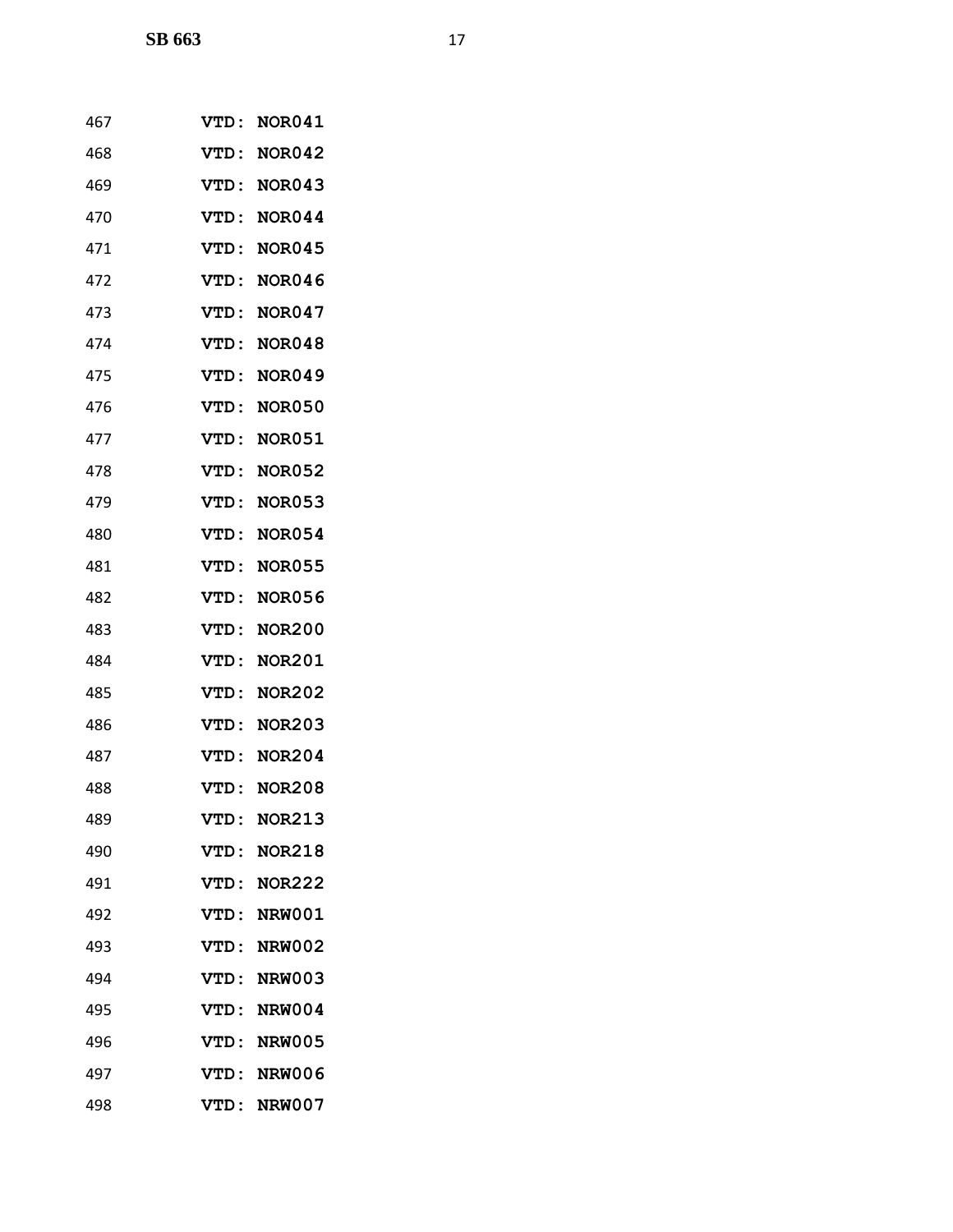| 499 | VTD:        | <b>NRW008</b> |
|-----|-------------|---------------|
| 500 | VTD:        | <b>NRW009</b> |
| 501 | <b>VTD:</b> | <b>NRW010</b> |
| 502 | VTD:        | <b>NRW011</b> |
| 503 | <b>VTD:</b> | <b>NRW012</b> |
| 504 | VTD:        | <b>NRW013</b> |
| 505 | VTD:        | <b>NRW014</b> |
| 506 | VTD:        | <b>NRW015</b> |
| 507 | VTD:        | <b>NRW016</b> |
| 508 | VTD:        | <b>NRW017</b> |
| 509 | VTD:        | <b>NRW018</b> |
| 510 | VTD:        | <b>NRW019</b> |
| 511 | VTD:        | <b>NRW020</b> |
| 512 | VTD:        | <b>NRW021</b> |
| 513 | VTD:        | <b>NRW022</b> |
| 514 | VTD:        | <b>NRW023</b> |
| 515 | VTD:        | <b>NRW024</b> |
| 516 | VTD:        | <b>NRW025</b> |
| 517 | VTD:        | <b>NRW026</b> |
| 518 | VTD:        | <b>NRW027</b> |
| 519 | VTD:        | <b>NRW028</b> |
| 520 | VTD:        | <b>NRW029</b> |
| 521 | VTD:        | <b>NRW030</b> |
| 522 | VTD:        | <b>NRW031</b> |
| 523 | VTD :       | <b>NRW032</b> |
| 524 | VTD:        | <b>NRW033</b> |
| 525 | VTD:        | <b>NRW034</b> |
| 526 | VTD:        | <b>NRW035</b> |
| 527 | VTD:        | <b>NRW036</b> |
| 528 | VTD :       | <b>NRW037</b> |
| 529 | VTD:        | <b>NRW038</b> |
| 530 |             | VTD: NRW039   |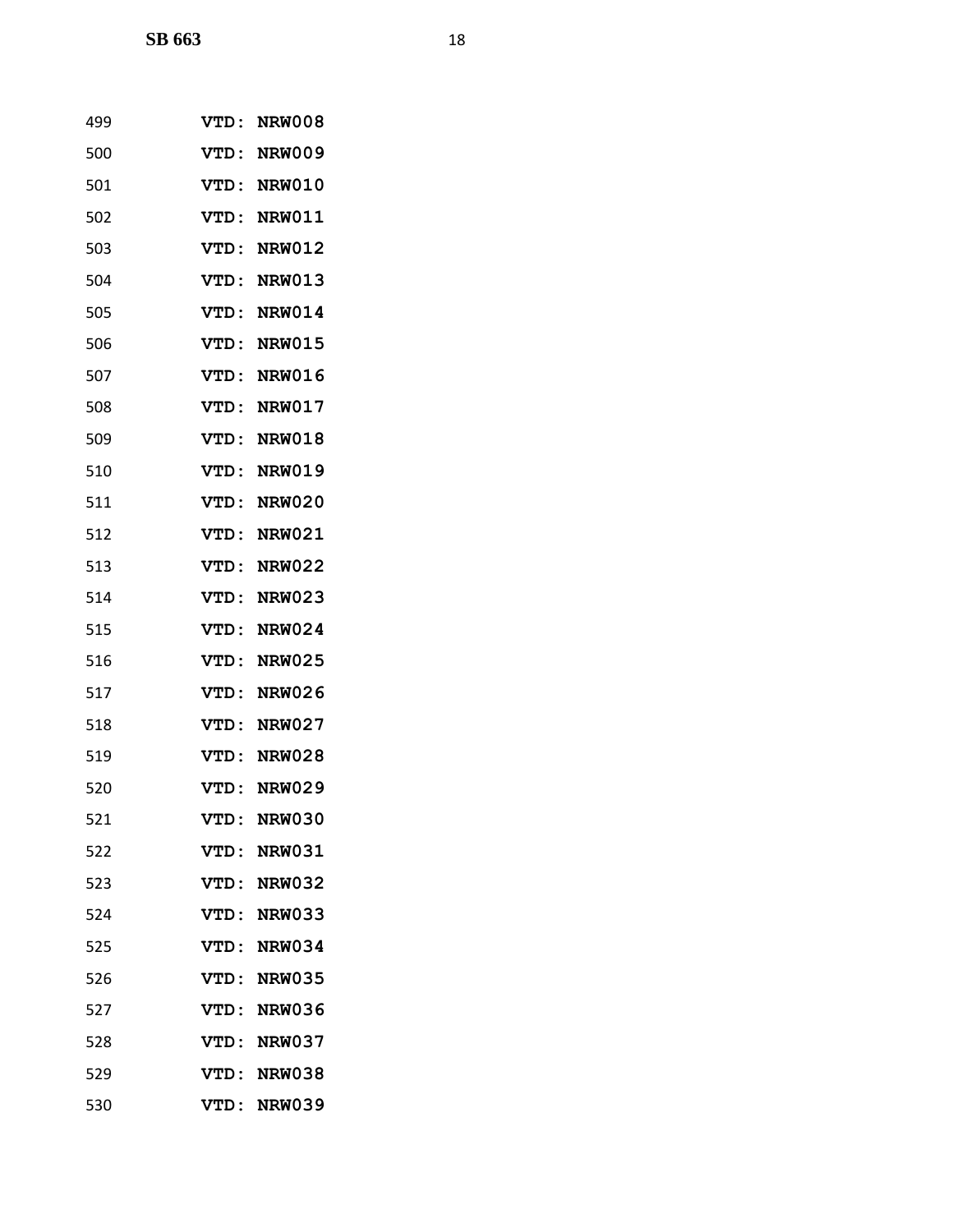| 531 | <b>VTD :</b> | <b>NRW040</b> |
|-----|--------------|---------------|
| 532 | VTD :        | <b>NRW041</b> |
| 533 | VTD:         | <b>NRW042</b> |
| 534 | VTD:         | <b>NRW043</b> |
| 535 | <b>VTD:</b>  | <b>NRW044</b> |
| 536 | <b>VTD :</b> | <b>NRW045</b> |
| 537 | VTD:         | <b>NRW046</b> |
| 538 | VTD:         | <b>NRW047</b> |
| 539 | <b>VTD:</b>  | <b>NRW048</b> |
| 540 | <b>VTD :</b> | <b>NRW049</b> |
| 541 | VTD:         | <b>NRW050</b> |
| 542 | VTD:         | <b>NRW051</b> |
| 543 | VTD:         | <b>NRW200</b> |
| 544 | VTD:         | <b>NRW201</b> |
| 545 | <b>VTD:</b>  | <b>NRW202</b> |
| 546 | <b>VTD:</b>  | <b>NRW203</b> |
| 547 | VTD:         | <b>NRW204</b> |
| 548 | VTD:         | <b>NRW205</b> |
| 549 | <b>VTD:</b>  | <b>NW002</b>  |
| 550 | VTD:         | <b>NW004</b>  |
| 551 | VTD:         | <b>NW005</b>  |
| 552 | VTD :        | <b>NW006</b>  |
| 553 | VTD:         | <b>NW007</b>  |
| 554 | VTD:         | <b>NW008</b>  |
| 555 | <b>VTD:</b>  | <b>NW009</b>  |
| 556 | <b>VTD:</b>  | <b>NW010</b>  |
| 557 | VTD:         | <b>NW015</b>  |
| 558 | VTD:         | <b>NW017</b>  |
| 559 | VTD:         | <b>NW018</b>  |
| 560 | VTD:         | <b>NW022</b>  |
| 561 | <b>VTD:</b>  | <b>NW023</b>  |
| 562 | VTD:         | <b>NW024</b>  |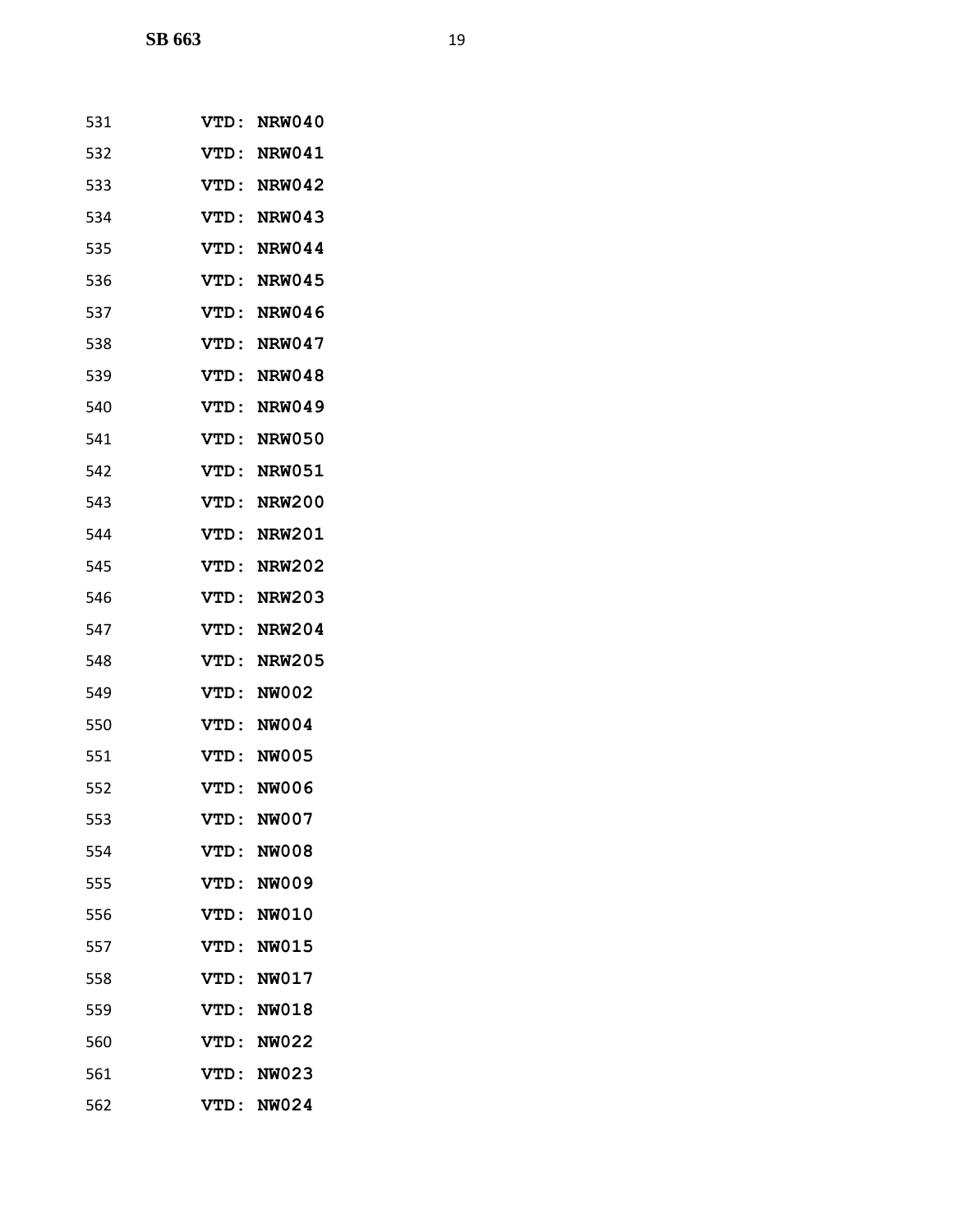| 563 | VTD: NW025             |
|-----|------------------------|
| 564 | VTD: NW029             |
| 565 | VTD: NW030             |
| 566 | VTD: NW032 (Part)      |
| 567 | Block: 291892131021027 |
| 568 | VTD: NW034             |
| 569 | VTD: NW036             |
| 570 | VTD: NW040             |
| 571 | VTD: NW041             |
| 572 | VTD: NW042             |
| 573 | VTD: NW044             |
| 574 | VTD: NW045             |
| 575 | VTD: NW046             |
| 576 | VTD: NW048             |
| 577 | VTD: NW050             |
| 578 | VTD: NW052             |
| 579 | VTD: NW200             |
| 580 | <b>VTD: NW202</b>      |
| 581 | <b>VTD: NW205</b>      |
| 582 | <b>VTD: NW206</b>      |
| 583 | VTD: NW207             |
| 584 | VTD: NW208             |
| 585 | <b>NW209</b><br>VTD:   |
| 586 | <b>NW210</b><br>VTD:   |
| 587 | VTD:<br>NW211          |
| 588 | VTD: NW212             |
| 589 | <b>NW213</b><br>VTD:   |
| 590 | VTD:<br><b>NW215</b>   |
| 591 | VTD: NW217             |
| 592 | <b>VTD: NW219</b>      |
| 593 | VTD:<br><b>NW224</b>   |
| 594 | VTD:<br><b>NW225</b>   |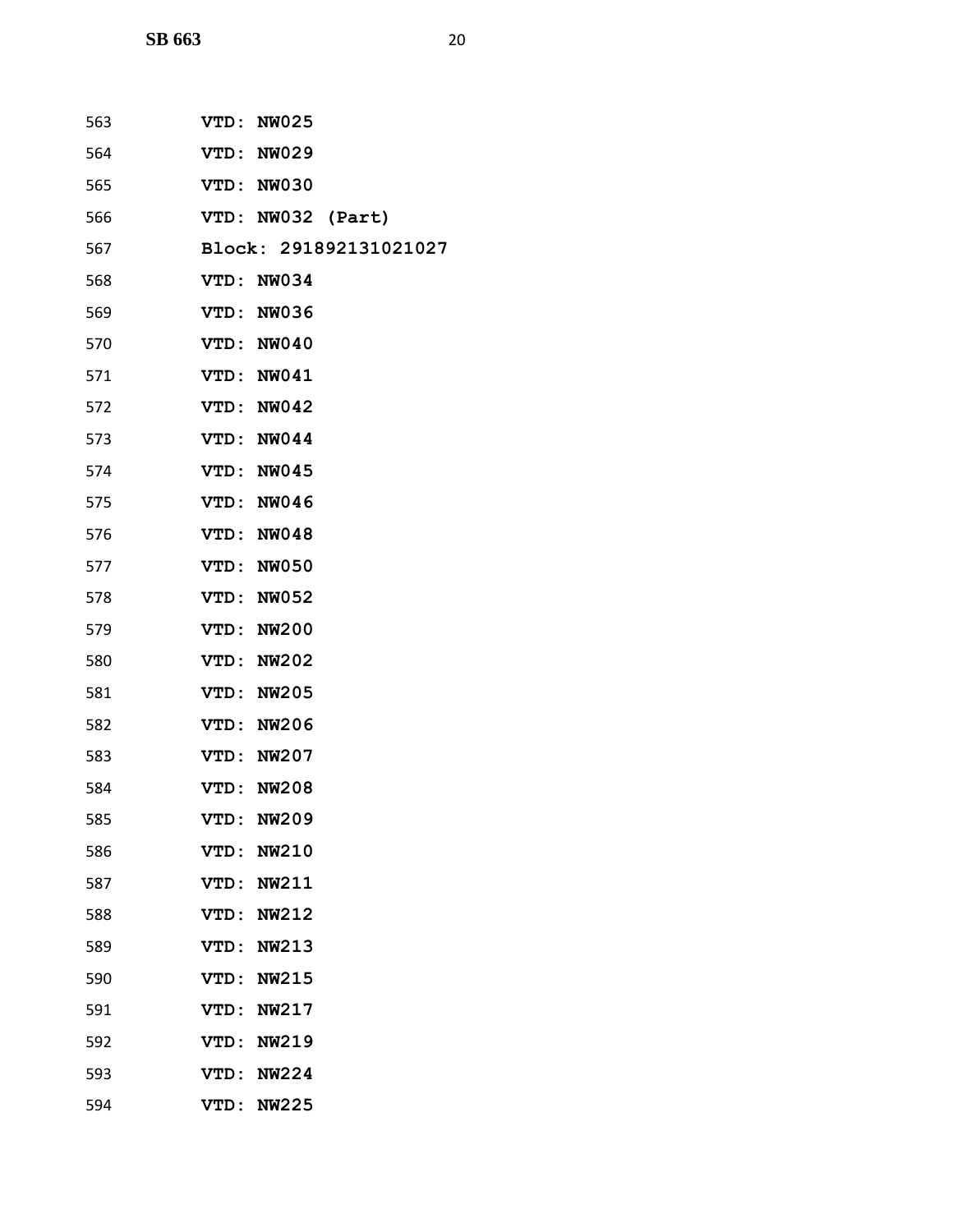| 595 | <b>VTD :</b> | NW226        |
|-----|--------------|--------------|
| 596 | VTD:         | <b>NW227</b> |
| 597 | VTD :        | <b>NW229</b> |
| 598 |              | VTD: SF001   |
| 599 | <b>VTD:</b>  | <b>SF002</b> |
| 600 | <b>VTD :</b> | <b>SF003</b> |
| 601 | <b>VTD:</b>  | <b>SF004</b> |
| 602 | <b>VTD:</b>  | <b>SF005</b> |
| 603 | VTD:         | <b>SF006</b> |
| 604 | VTD:         | <b>SF007</b> |
| 605 | <b>VTD:</b>  | <b>SF008</b> |
| 606 | <b>VTD:</b>  | <b>SF009</b> |
| 607 | VTD:         | <b>SF010</b> |
| 608 | <b>VTD:</b>  | <b>SF011</b> |
| 609 | <b>VTD:</b>  | <b>SF012</b> |
| 610 | VTD:         | <b>SF013</b> |
| 611 | <b>VTD:</b>  | <b>SF014</b> |
| 612 | <b>VTD:</b>  | <b>SF015</b> |
| 613 | VTD:         | <b>SF016</b> |
| 614 | VTD:         | <b>SF017</b> |
| 615 | <b>VTD :</b> | <b>SF018</b> |
| 616 | <b>VTD:</b>  | <b>SF019</b> |
| 617 | VTD :        | <b>SF020</b> |
| 618 | VTD :        | <b>SF021</b> |
| 619 |              | VTD: SF022   |
| 620 | VTD:         | <b>SF023</b> |
| 621 | <b>VTD:</b>  | <b>SF024</b> |
| 622 | VTD:         | <b>SF025</b> |
| 623 | <b>VTD:</b>  | <b>SF026</b> |
| 624 | <b>VTD:</b>  | <b>SF027</b> |
| 625 | <b>VTD:</b>  | <b>SF028</b> |
| 626 | VTD:         | <b>SF029</b> |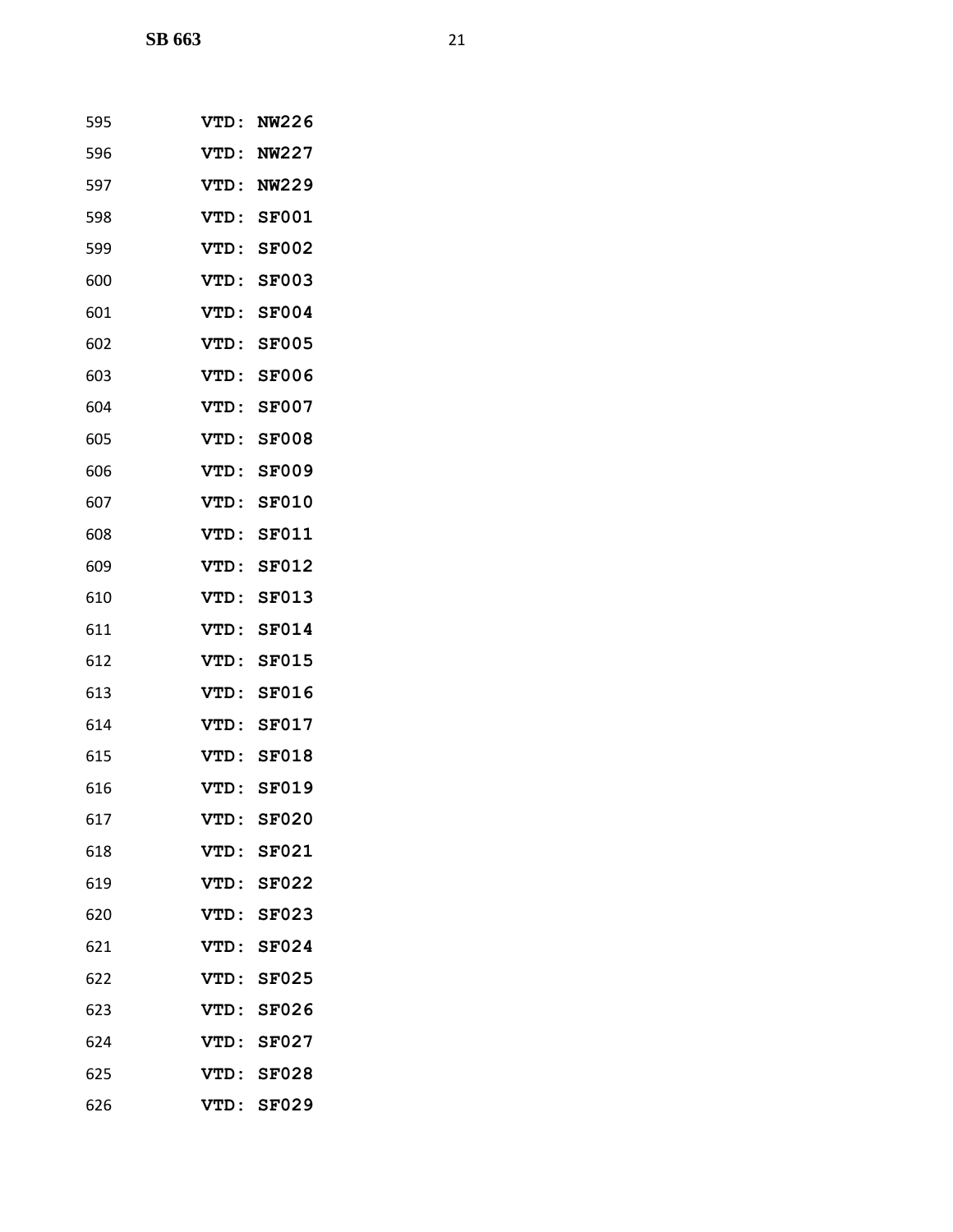| 627 | VTD :        | <b>SF030</b>  |
|-----|--------------|---------------|
| 628 | VTD:         | <b>SF031</b>  |
| 629 | VTD:         | <b>SF032</b>  |
| 630 | VTD:         | <b>SF033</b>  |
| 631 | <b>VTD:</b>  | <b>SF034</b>  |
| 632 | <b>VTD :</b> | <b>SF035</b>  |
| 633 | VTD:         | <b>SF200</b>  |
| 634 | VTD:         | <b>SPL001</b> |
| 635 | VTD:         | <b>SPL002</b> |
| 636 | VTD:         | <b>SPL003</b> |
| 637 | VTD:         | <b>SPL004</b> |
| 638 | VTD:         | <b>SPL005</b> |
| 639 | VTD:         | SPL006        |
| 640 | VTD:         | SPL007        |
| 641 | VTD:         | <b>SPL008</b> |
| 642 | VTD:         | <b>SPL009</b> |
| 643 | VTD:         | <b>SPL010</b> |
| 644 | VTD:         | <b>SPL011</b> |
| 645 | <b>VTD:</b>  | <b>SPL012</b> |
| 646 | VTD:         | <b>SPL013</b> |
| 647 | VTD:         | <b>SPL014</b> |
| 648 |              | VTD: SPL015   |
| 649 |              | VTD: SPL016   |
| 650 |              | VTD: SPL017   |
| 651 |              | VTD: SPL018   |
| 652 |              | VTD: SPL019   |
| 653 |              | VTD: SPL020   |
| 654 |              | VTD: SPL021   |
| 655 |              | VTD: SPL022   |
| 656 |              | VTD: SPL023   |
| 657 |              | VTD: SPL024   |
| 658 |              | VTD: SPL025   |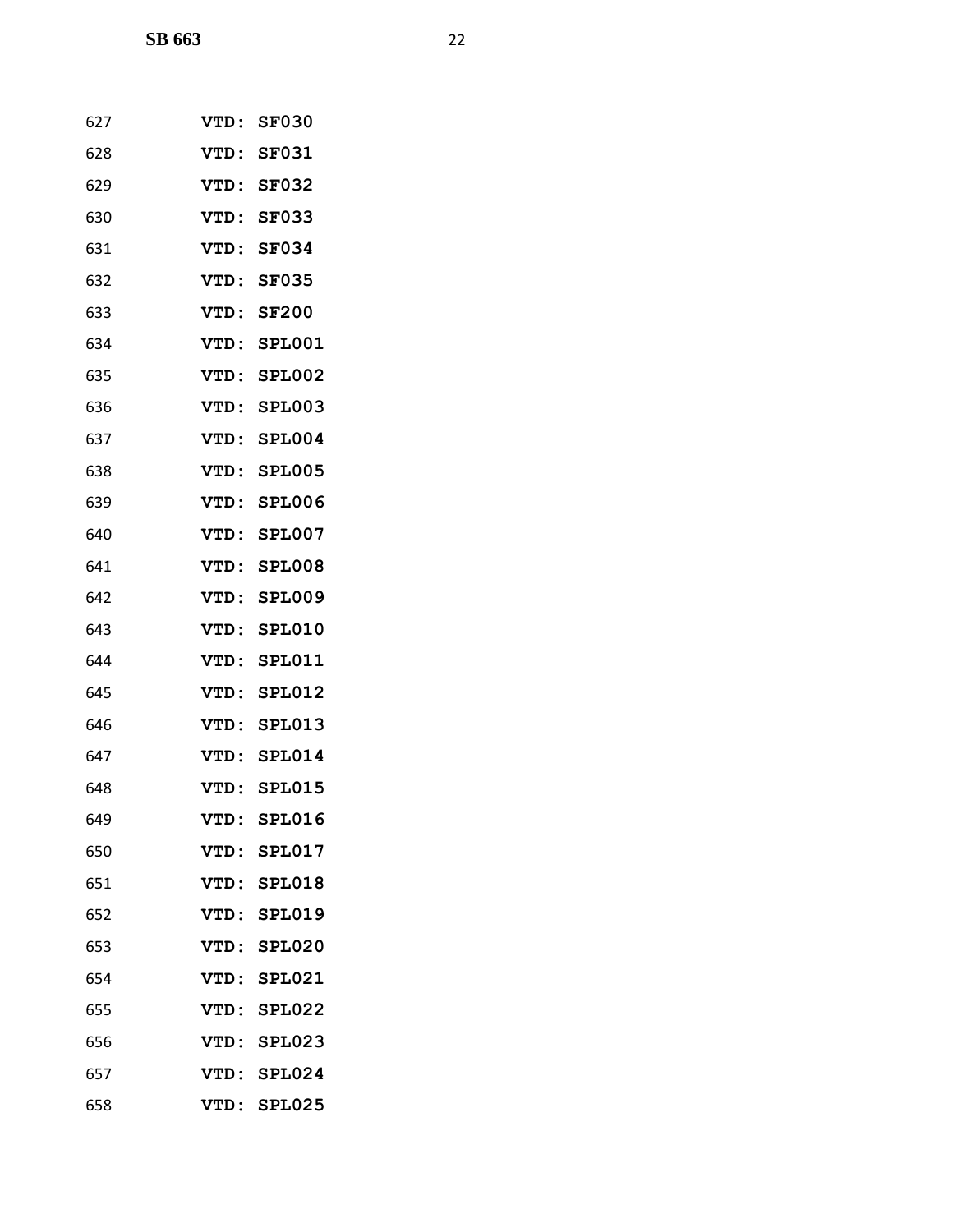| 659 | VTD:        | SPL026        |
|-----|-------------|---------------|
| 660 | VTD:        | SPL027        |
| 661 | VTD:        | SPL028        |
| 662 | VTD :       | <b>SPL201</b> |
| 663 | <b>VTD:</b> | <b>SPL202</b> |
| 664 | VTD:        | <b>SPL207</b> |
| 665 | VTD:        | <b>SPL208</b> |
| 666 | VTD:        | <b>UNV001</b> |
| 667 | <b>VTD:</b> | UNV002        |
| 668 | <b>VTD:</b> | <b>UNV003</b> |
| 669 | <b>VTD:</b> | <b>UNV004</b> |
| 670 | <b>VTD:</b> | <b>UNV005</b> |
| 671 | VTD:        | <b>UNV006</b> |
| 672 | <b>VTD:</b> | <b>UNV007</b> |
| 673 | VTD:        | <b>UNV008</b> |
| 674 | <b>VTD:</b> | <b>UNV009</b> |
| 675 | <b>VTD:</b> | <b>UNV010</b> |
| 676 | VTD:        | <b>UNV011</b> |
| 677 | <b>VTD:</b> | <b>UNV012</b> |
| 678 | <b>VTD:</b> | <b>UNV013</b> |
| 679 | VTD:        | <b>UNV014</b> |
| 680 | VTD:        | <b>UNV015</b> |
| 681 | VTD:        | <b>UNV016</b> |
| 682 | VTD:        | <b>UNV017</b> |
| 683 | <b>VTD:</b> | <b>UNV018</b> |
| 684 | VTD:        | <b>UNV019</b> |
| 685 | <b>VTD:</b> | <b>UNV020</b> |
| 686 | VTD:        | <b>UNV021</b> |
| 687 | VTD:        | <b>UNV022</b> |
| 688 | <b>VTD:</b> | <b>UNV023</b> |
| 689 | <b>VTD:</b> | <b>UNV024</b> |
| 690 | VTD:        | <b>UNV025</b> |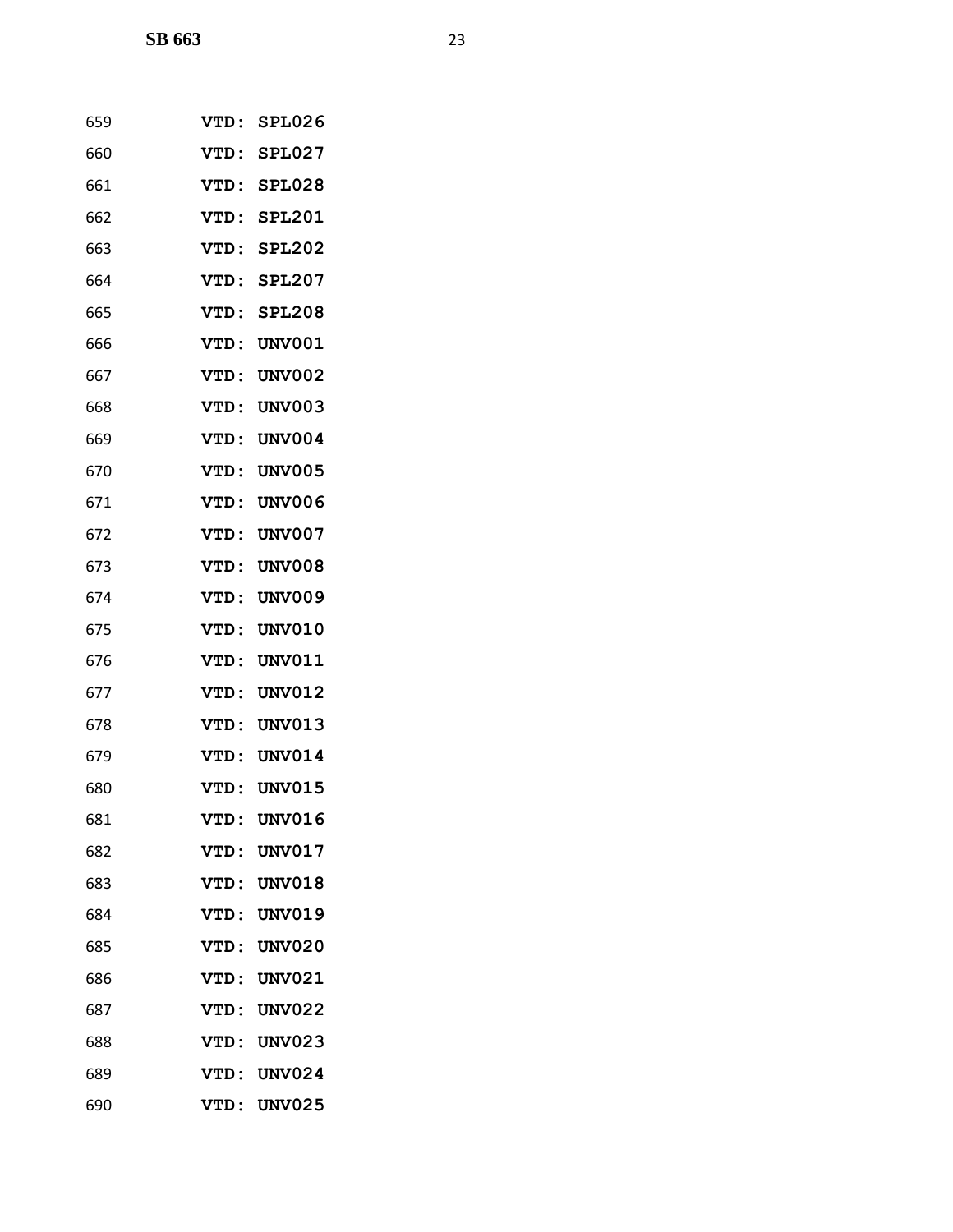| 691            | VTD: UNV026                                         |
|----------------|-----------------------------------------------------|
| 692            | VTD: UNV027                                         |
| 693            | <b>UNV028</b><br>VTD:                               |
| 694            | VTD: UNV029                                         |
| 695            | VTD: UNV030                                         |
| 696            | <b>UNV031</b><br>VTD:                               |
| 697            | <b>UNV032</b><br>VTD:                               |
| 698            | VTD: UNV033                                         |
| 699            | VTD: UNV034                                         |
| 700            | VTD: UNV035                                         |
| 701            | VTD: UNV036                                         |
| 702            | VTD: UNV037                                         |
| 703            | <b>UNV038</b><br>VTD:                               |
| 704            | <b>UNV039</b><br>VTD:                               |
| 705            | VTD: UNV040                                         |
| 706            | VTD: UNV041                                         |
| 707            | <b>UNV042</b><br>VTD:                               |
| 708            | VTD: UNV043                                         |
| 709            | <b>UNV045</b><br>VTD:                               |
| 710            | <b>UNV201</b><br>VTD:                               |
| 711            | VTD: UNV202                                         |
| 712            | VTD: UNV205                                         |
| 713            | VTD: UNV206                                         |
| 714            | VTD: UNV208                                         |
|                | 128.462. The second congressional district shall be |
| $\overline{2}$ | composed of the following:                          |
| 3              | Jefferson County (Part)                             |
| 4              | VTD: Arnold W-1                                     |
| 5              | VTD: Arnold W-2 (Part)                              |
| 6              | Block: 290997001132003                              |

- **Block: 290997001132004**
- **Block: 290997001132018**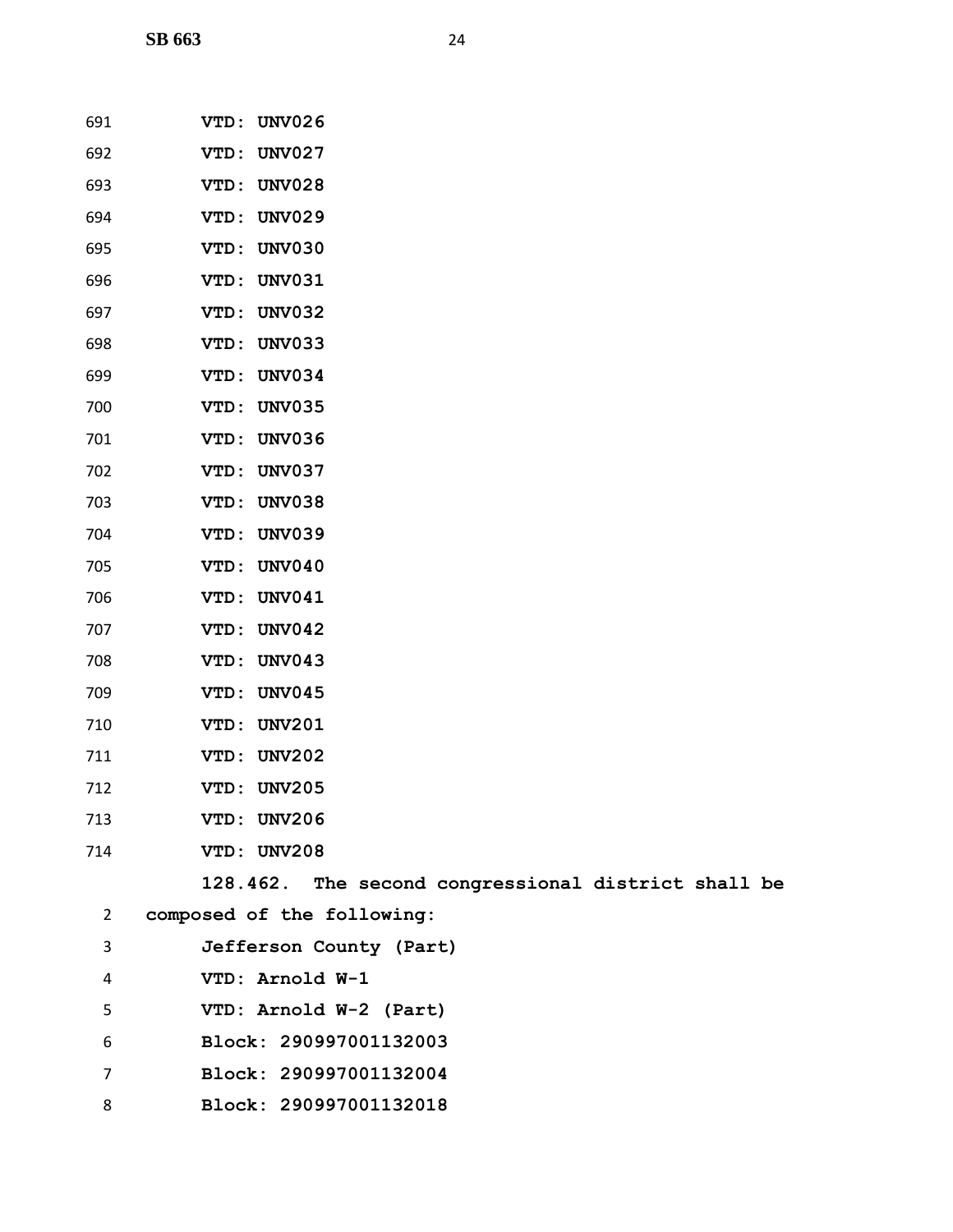| 9  | Block:        | 290997001132019        |
|----|---------------|------------------------|
| 10 |               | Block: 290997001143000 |
| 11 | Block:        | 290997001143001        |
| 12 |               | Block: 290997001143002 |
| 13 | Block:        | 290997001143003        |
| 14 | Block:        | 290997001143004        |
| 15 |               | Block: 290997001143005 |
| 16 | Block:        | 290997001143028        |
| 17 | Block:        | 290997001151000        |
| 18 | Block:        | 290997001151001        |
| 19 | Block:        | 290997001151002        |
| 20 |               | Block: 290997001151003 |
| 21 | Block:        | 290997001151004        |
| 22 | Block:        | 290997001151005        |
| 23 | Block:        | 290997001151006        |
| 24 | Block:        | 290997001151007        |
| 25 |               | Block: 290997001151008 |
| 26 | Block:        | 290997001151009        |
| 27 | Block:        | 290997001151010        |
| 28 | Block:        | 290997001151011        |
| 29 |               | Block: 290997001151012 |
| 30 |               | Block: 290997001151013 |
| 31 | <b>Block:</b> | 290997001151014        |
| 32 |               | Block: 290997001152000 |
| 33 |               | Block: 290997001152001 |
| 34 |               | Block: 290997001152002 |
| 35 |               | Block: 290997001152003 |
| 36 |               | Block: 290997001152004 |
| 37 |               | Block: 290997001152011 |
| 38 |               | Block: 290997001153000 |
| 39 |               | Block: 290997001153020 |
| 40 |               | Block: 290997001171000 |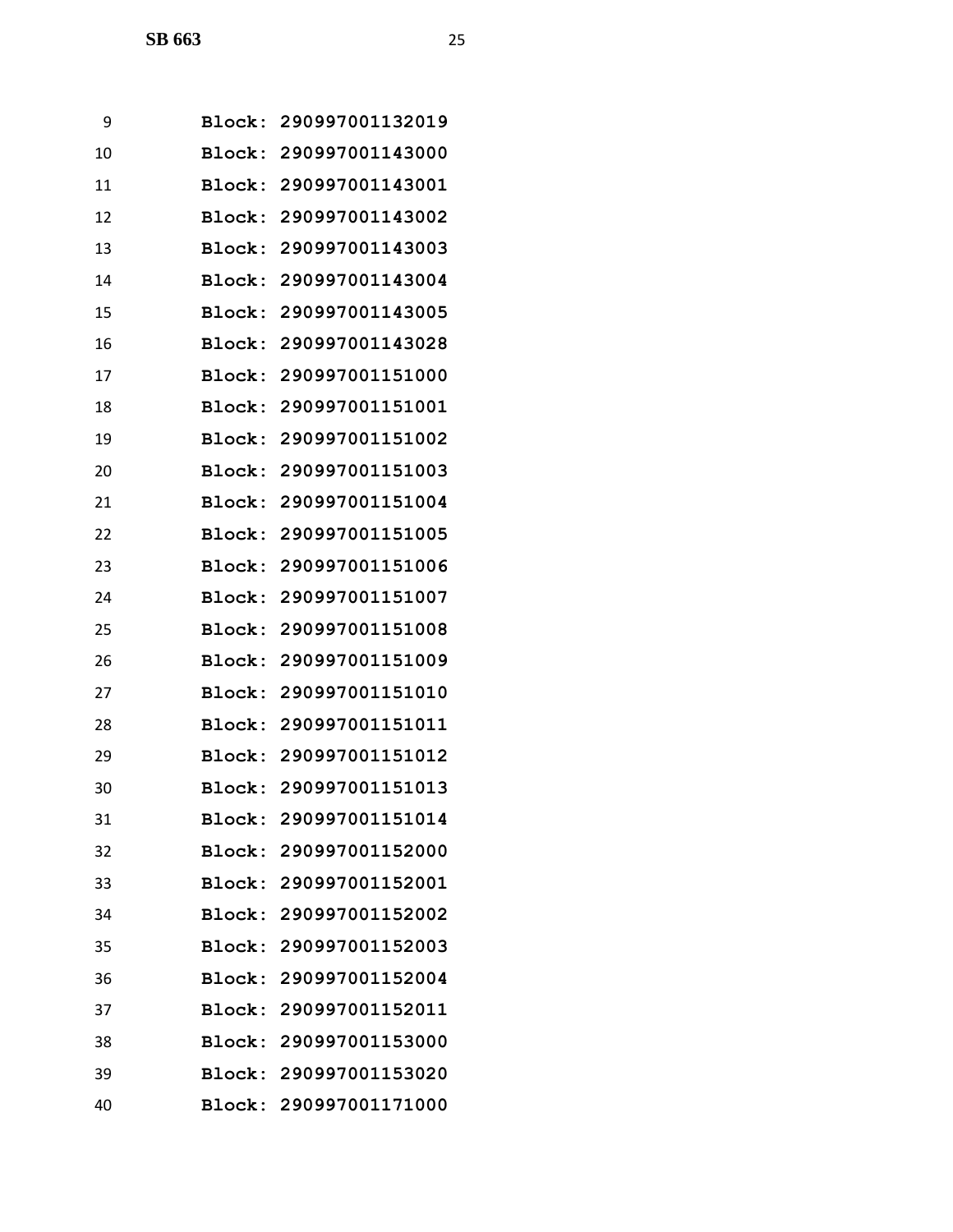| 41 |        | Block: 290997001171001 |
|----|--------|------------------------|
| 42 |        | Block: 290997001171002 |
| 43 |        | Block: 290997001171003 |
| 44 |        | Block: 290997001171004 |
| 45 | Block: | 290997001171012        |
| 46 | Block: | 290997001171013        |
| 47 |        | Block: 290997001171014 |
| 48 |        | Block: 290997001171015 |
| 49 |        | Block: 290997001171016 |
| 50 | Block: | 290997001171017        |
| 51 |        | Block: 290997001171018 |
| 52 | Block: | 290997001174000        |
| 53 | Block: | 290997001174001        |
| 54 |        | Block: 290997001183003 |
| 55 | Block: | 290997001183004        |
| 56 | Block: | 290997001183005        |
| 57 | Block: | 290997001183006        |
| 58 | Block: | 290997001183007        |
| 59 |        | Block: 290997001183008 |
| 60 | Block: | 290997001183009        |
| 61 |        | Block: 290997001183010 |
| 62 |        | Block: 290997001183011 |
| 63 |        | Block: 290997001221001 |
| 64 |        | Block: 290997001221002 |
| 65 |        | Block: 290997001221004 |
| 66 |        | Block: 290997001221007 |
| 67 |        | Block: 290997001221008 |
| 68 |        | Block: 290997001221009 |
| 69 |        | Block: 290997001221010 |
| 70 |        | Block: 290997001221011 |
| 71 |        | Block: 290997001221012 |
| 72 |        | Block: 290997001221013 |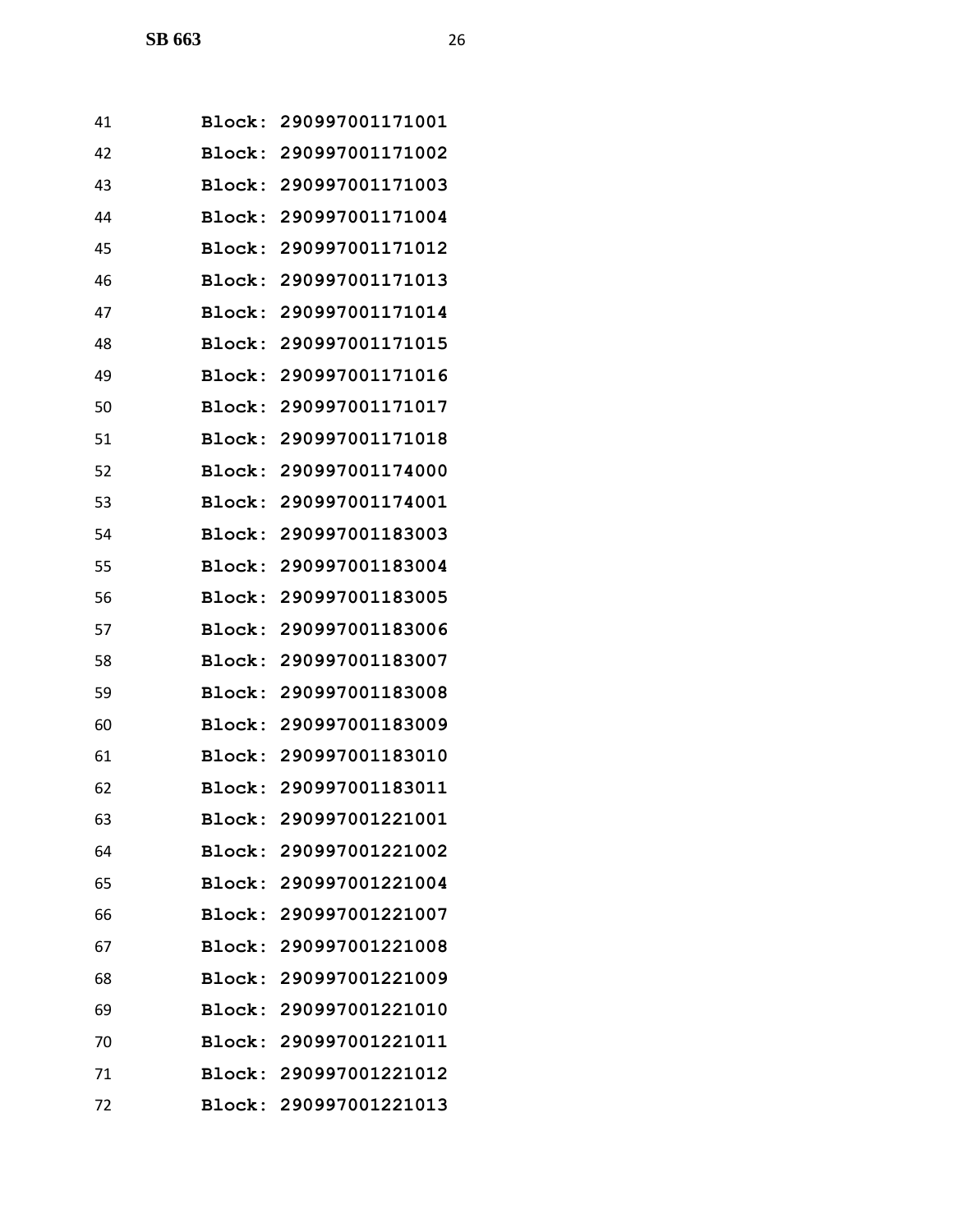| 73  |               | Block: 290997001221014 |
|-----|---------------|------------------------|
| 74  |               | Block: 290997001221015 |
| 75  |               | VTD: Arnold W-3        |
| 76  | VTD :         | Arnold W-4 (Part)      |
| 77  | Block:        | 290997001132000        |
| 78  |               | Block: 290997001181000 |
| 79  |               | Block: 290997001181003 |
| 80  |               | Block: 290997001181007 |
| 81  | Block:        | 290997001181008        |
| 82  | Block:        | 290997001181009        |
| 83  | Block:        | 290997001181010        |
| 84  | Block:        | 290997001181011        |
| 85  | Block:        | 290997001181012        |
| 86  | Block:        | 290997001181013        |
| 87  | Block:        | 290997001181014        |
| 88  | Block:        | 290997001181015        |
| 89  | Block:        | 290997001181016        |
| 90  | Block:        | 290997001181017        |
| 91  | Block:        | 290997001181018        |
| 92  |               | Block: 290997001181019 |
| 93  |               | Block: 290997001181020 |
| 94  |               | Block: 290997001181021 |
| 95  | Block:        | 290997001181022        |
| 96  | Block:        | 290997001182000        |
| 97  | <b>Block:</b> | 290997001182001        |
| 98  | <b>Block:</b> | 290997001182002        |
| 99  | Block:        | 290997001182003        |
| 100 | Block:        | 290997001182004        |
| 101 | Block:        | 290997001182005        |
| 102 | Block:        | 290997001182006        |
| 103 | Block:        | 290997001182007        |
| 104 |               | Block: 290997001182008 |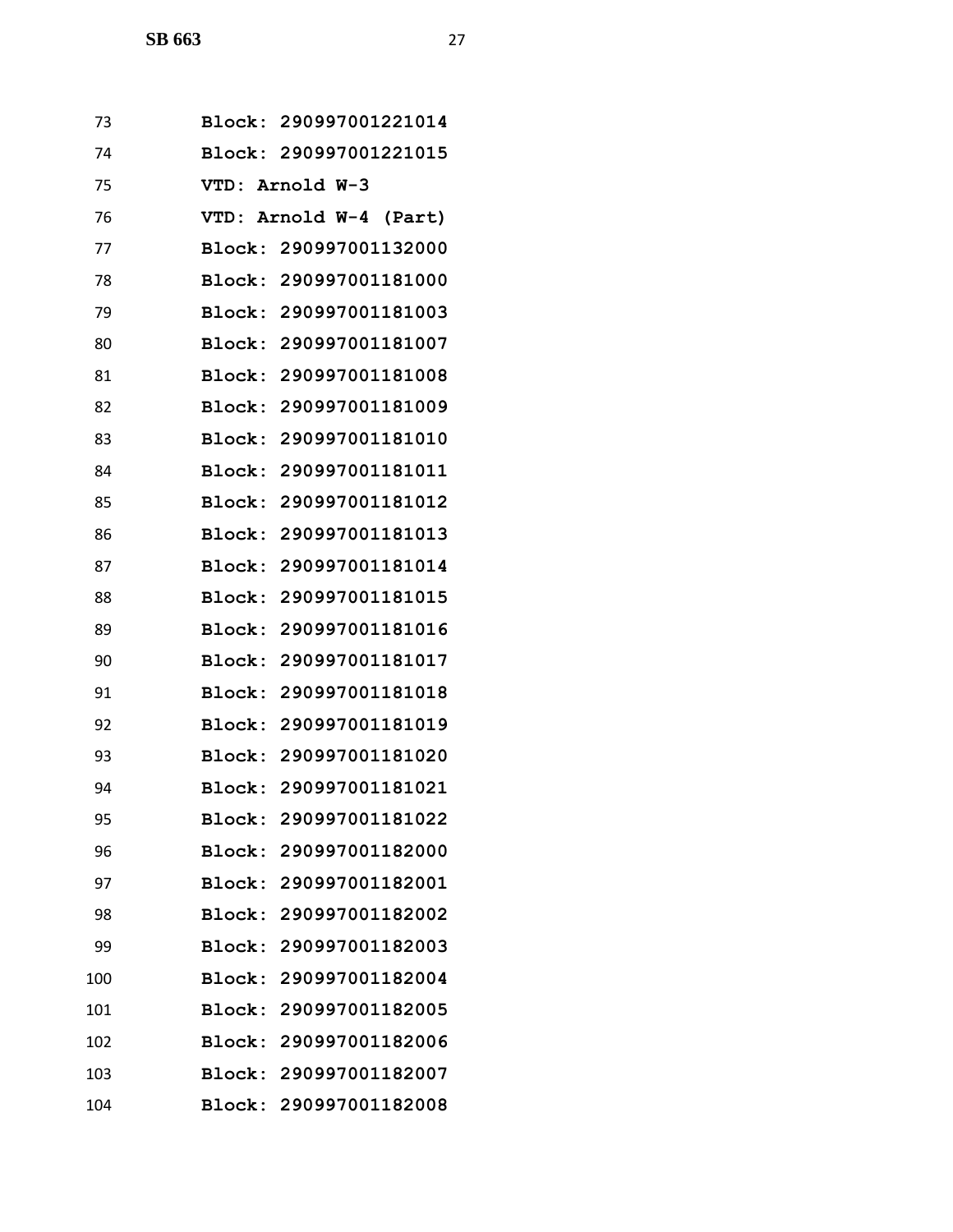| 105 |               | Block: 290997001182009 |
|-----|---------------|------------------------|
| 106 |               | Block: 290997001182010 |
| 107 | Block:        | 290997001182011        |
| 108 |               | Block: 290997001182012 |
| 109 | Block:        | 290997001184000        |
| 110 | Block:        | 290997001184001        |
| 111 | Block:        | 290997001184002        |
| 112 |               | Block: 290997001184003 |
| 113 |               | Block: 290997001184004 |
| 114 | Block:        | 290997001184005        |
| 115 | Block:        | 290997001184006        |
| 116 | Block:        | 290997001184007        |
| 117 | Block:        | 290997001184008        |
| 118 |               | Block: 290997001184009 |
| 119 |               | Block: 290997001184010 |
| 120 |               | Block: 290997001192008 |
| 121 | Block:        | 290997001192009        |
| 122 | Block:        | 290997001192010        |
| 123 |               | VTD: Brennan (Part)    |
| 124 | Block:        | 290997002101000        |
| 125 |               | Block: 290997002101015 |
| 126 |               | Block: 290997002111000 |
| 127 |               | Block: 290997002111001 |
| 128 |               | Block: 290997002111002 |
| 129 |               | Block: 290997002111005 |
| 130 |               | Block: 290997002111006 |
| 131 |               | Block: 290997002111007 |
| 132 | <b>Block:</b> | 290997002111008        |
| 133 |               | Block: 290997002111010 |
| 134 |               | Block: 290997002111011 |
| 135 |               | Block: 290997003031000 |
| 136 |               | Block: 290997003031001 |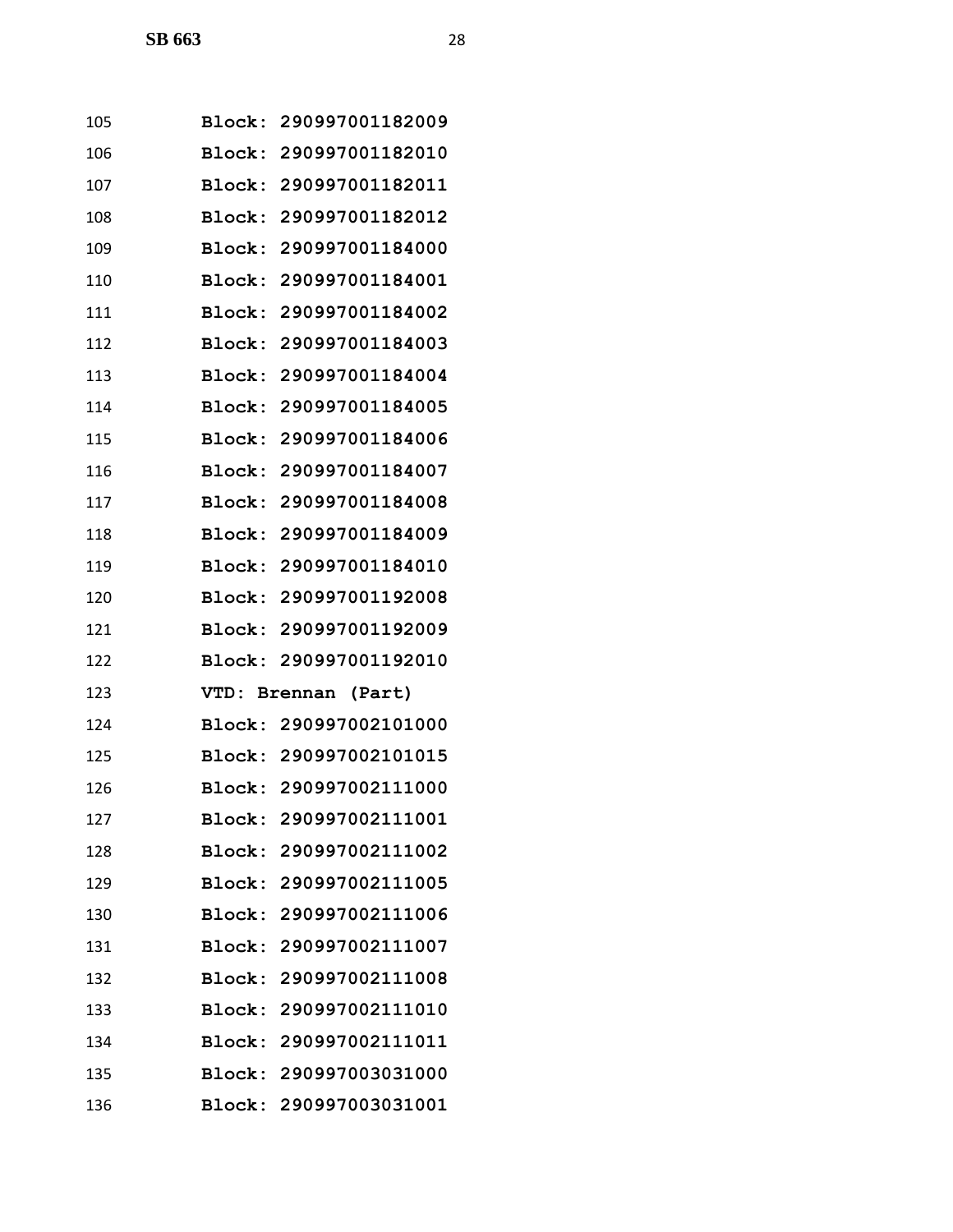| 137 | <b>Block:</b> | 290997003031002        |
|-----|---------------|------------------------|
| 138 | Block:        | 290997003031003        |
| 139 | Block:        | 290997003031004        |
| 140 | <b>Block:</b> | 290997003031005        |
| 141 | Block:        | 290997003031006        |
| 142 | <b>Block:</b> | 290997003031007        |
| 143 | Block:        | 290997003031008        |
| 144 | Block:        | 290997003031009        |
| 145 |               | Block: 290997003031010 |
| 146 | Block:        | 290997003031011        |
| 147 | Block:        | 290997003031012        |
| 148 | Block:        | 290997003031013        |
| 149 | Block:        | 290997003031014        |
| 150 | Block:        | 290997003031015        |
| 151 | Block:        | 290997003031016        |
| 152 | Block:        | 290997003032000        |
| 153 | Block:        | 290997003032001        |
| 154 | Block:        | 290997003032002        |
| 155 | Block:        | 290997003032003        |
| 156 | Block:        | 290997003032004        |
| 157 | Block:        | 290997003032005        |
| 158 |               | Block: 290997003032006 |
| 159 |               | Block: 290997003032007 |
| 160 |               | Block: 290997003032008 |
| 161 |               | Block: 290997003032009 |
| 162 |               | Block: 290997003032010 |
| 163 |               | Block: 290997003032011 |
| 164 | <b>Block:</b> | 290997003032012        |
| 165 | <b>Block:</b> | 290997003032013        |
| 166 |               | Block: 290997003032014 |
| 167 |               | Block: 290997003032015 |
| 168 |               | Block: 290997003033000 |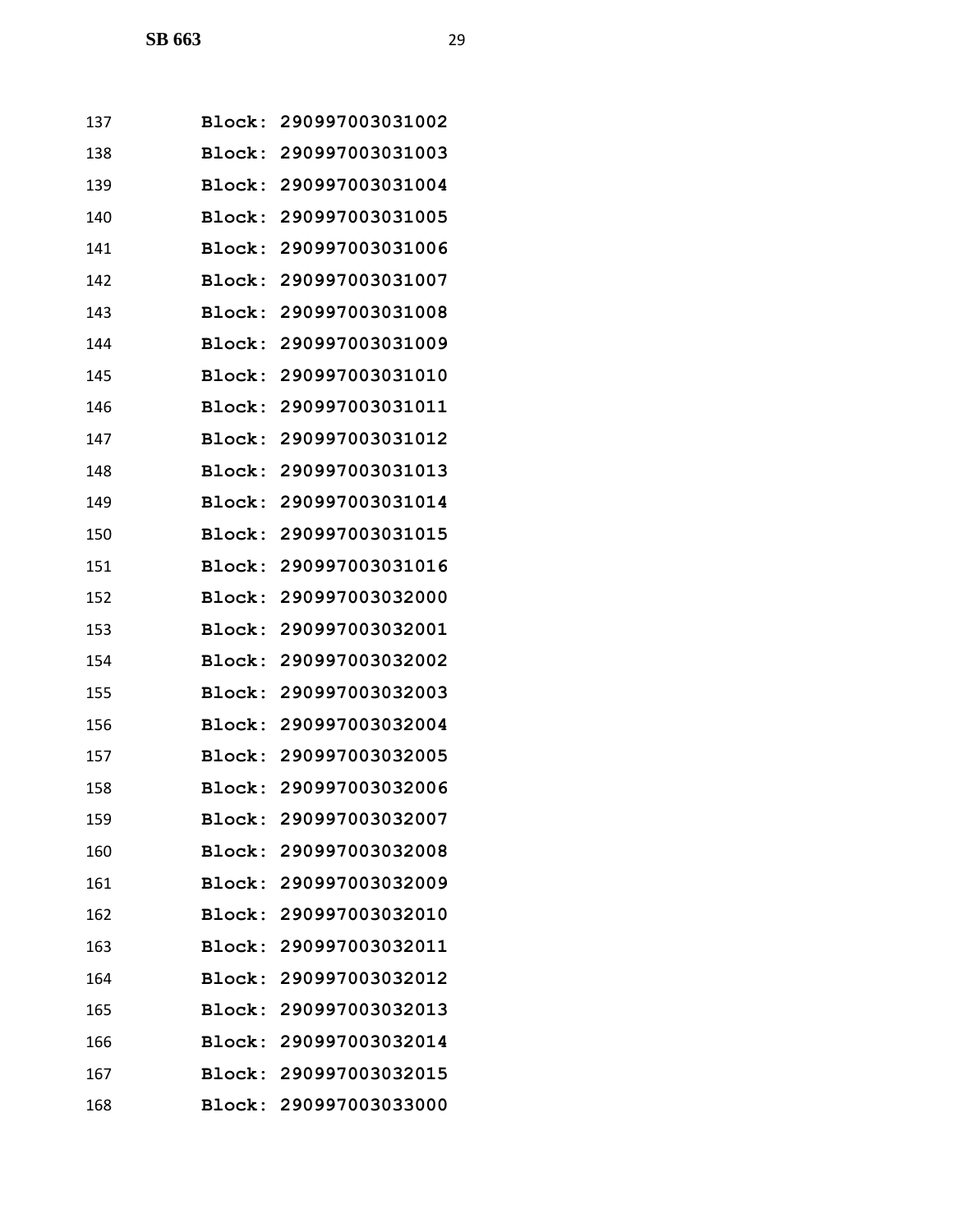| 169 |               | Block: 290997003033001 |
|-----|---------------|------------------------|
| 170 | Block:        | 290997003033002        |
| 171 | Block:        | 290997003033003        |
| 172 |               | Block: 290997003033004 |
| 173 | Block:        | 290997003033005        |
| 174 | <b>Block:</b> | 290997003033006        |
| 175 | Block:        | 290997003033007        |
| 176 | Block:        | 290997003033008        |
| 177 | <b>Block:</b> | 290997003033009        |
| 178 | <b>Block:</b> | 290997003033010        |
| 179 | Block:        | 290997003033011        |
| 180 | <b>Block:</b> | 290997003033012        |
| 181 | Block:        | 290997003033013        |
| 182 | Block:        | 290997003033014        |
| 183 | Block:        | 290997003033015        |
| 184 | Block:        | 290997003033016        |
| 185 | Block:        | 290997003033017        |
| 186 | Block:        | 290997003033018        |
| 187 | <b>Block:</b> | 290997003033019        |
| 188 | Block:        | 290997003051000        |
| 189 |               | Block: 290997003052000 |
| 190 |               | Block: 290997003052026 |
| 191 |               | VTD: Meramec Heights   |
| 192 | VTD:          | Murphy (Part)          |
| 193 |               | Block: 290997002101001 |
| 194 |               | Block: 290997002101002 |
| 195 |               | Block: 290997002101003 |
| 196 |               | Block: 290997002101004 |
| 197 |               | Block: 290997002101005 |
| 198 |               | Block: 290997002101006 |
| 199 |               | Block: 290997002101007 |
| 200 |               | Block: 290997002101008 |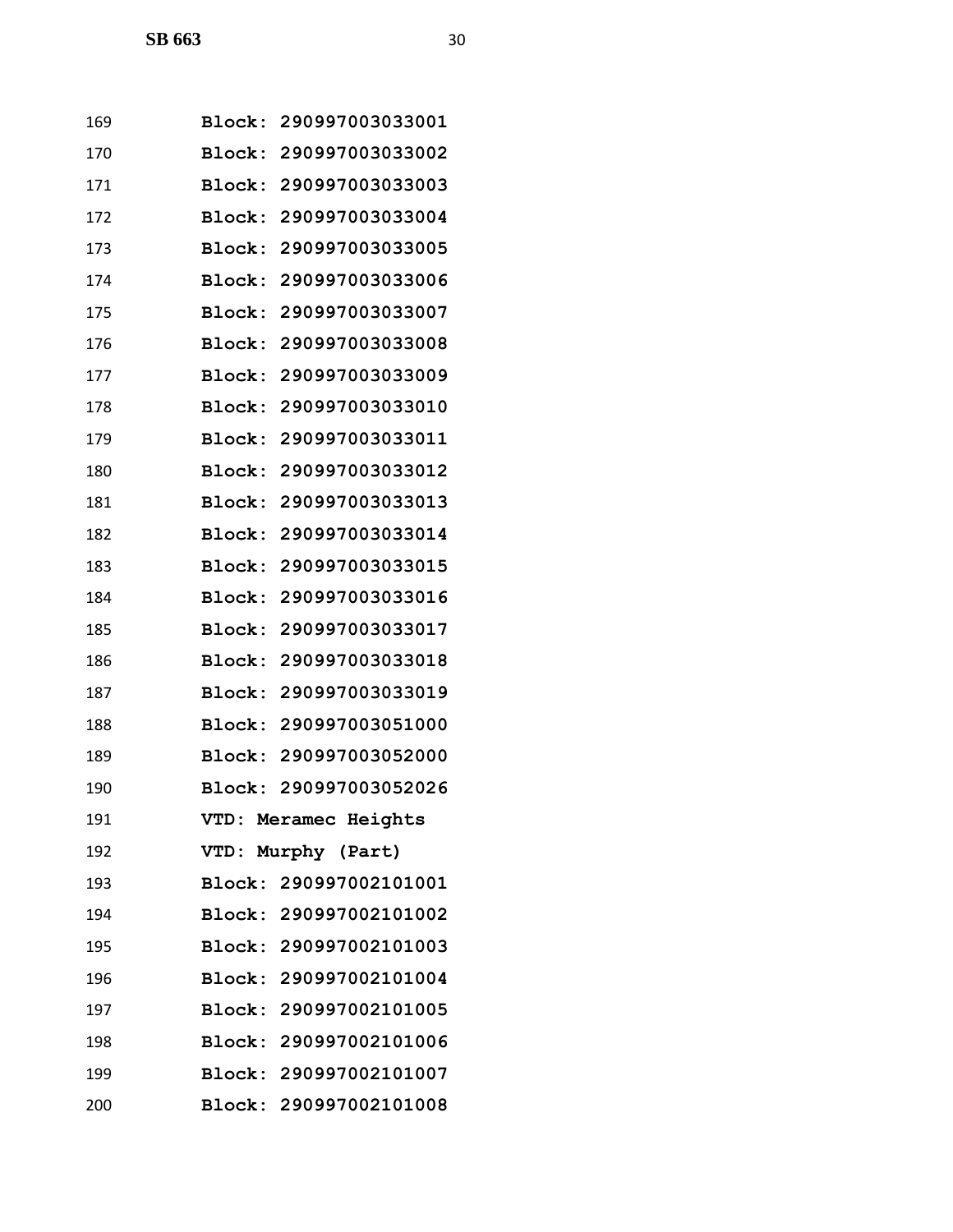| 201 | <b>Block:</b> | 290997002101009        |
|-----|---------------|------------------------|
| 202 | Block:        | 290997002101010        |
| 203 | Block:        | 290997002101011        |
| 204 | Block:        | 290997002101012        |
| 205 | Block:        | 290997002101013        |
| 206 | Block:        | 290997002101014        |
| 207 | Block:        | 290997002101016        |
| 208 | Block:        | 290997002101017        |
| 209 | Block:        | 290997002102000        |
| 210 | Block:        | 290997002102001        |
| 211 | Block:        | 290997002102002        |
| 212 | Block:        | 290997002102003        |
| 213 | Block:        | 290997002102004        |
| 214 | Block:        | 290997002102005        |
| 215 | Block:        | 290997002102006        |
| 216 | Block:        | 290997002102007        |
| 217 | Block:        | 290997002102008        |
| 218 | Block:        | 290997002102009        |
| 219 | Block:        | 290997002102010        |
| 220 | Block:        | 290997002102011        |
| 221 | Block:        | 290997002102012        |
| 222 |               | Block: 290997002102013 |
| 223 |               | Block: 290997002102014 |
| 224 |               | Block: 290997002102015 |
| 225 |               | Block: 290997002102016 |
| 226 |               | Block: 290997002102017 |
| 227 |               | Block: 290997002102018 |
| 228 | <b>Block:</b> | 290997002102019        |
| 229 |               | Block: 290997002102020 |
| 230 |               | Block: 290997002102021 |
| 231 |               | Block: 290997002102022 |
| 232 |               | Block: 290997002102023 |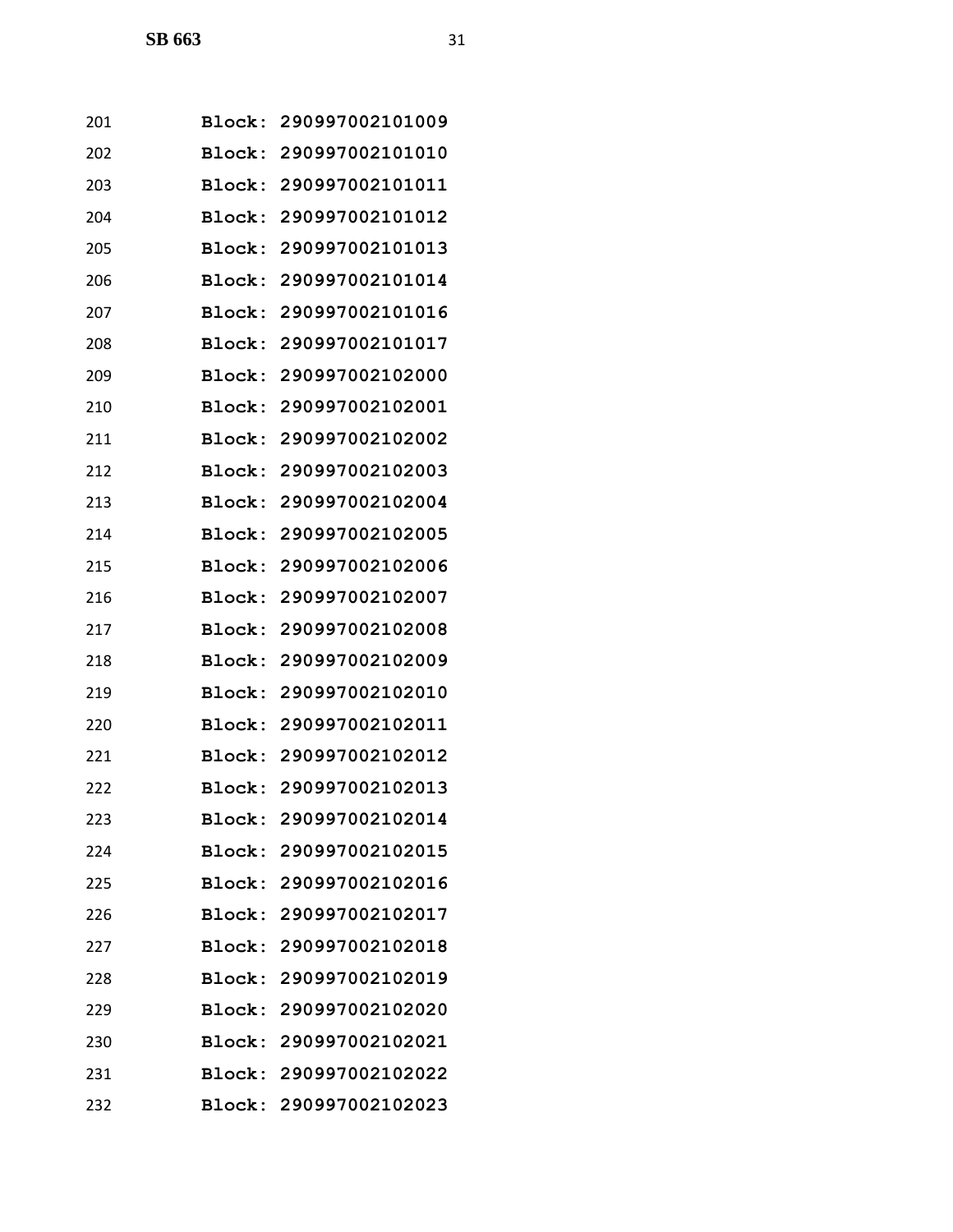| 233 | Block: 290997002102024    |  |  |
|-----|---------------------------|--|--|
| 234 | Block: 290997002102025    |  |  |
| 235 | Block: 290997002103000    |  |  |
| 236 | Block: 290997002103001    |  |  |
| 237 | Block: 290997002103002    |  |  |
| 238 | Block: 290997002103003    |  |  |
| 239 | Block: 290997002103004    |  |  |
| 240 | Block: 290997002103005    |  |  |
| 241 | Block: 290997002103006    |  |  |
| 242 | Block: 290997002103007    |  |  |
| 243 | Block: 290997002111003    |  |  |
| 244 | Block: 290997002111004    |  |  |
| 245 | Block: 290997002111014    |  |  |
| 246 | Block: 290997002111015    |  |  |
| 247 | Block: 290997002111016    |  |  |
| 248 | VTD: Romaine Creek (Part) |  |  |
| 249 | Block: 290997002082000    |  |  |
| 250 | Block: 290997002082001    |  |  |
| 251 | Block: 290997002082002    |  |  |
| 252 | Block: 290997002082003    |  |  |
| 253 | Block: 290997002082004    |  |  |
| 254 | Block: 290997002082005    |  |  |
| 255 | Block: 290997002082006    |  |  |
| 256 | Block: 290997002082007    |  |  |
| 257 | Block: 290997002082008    |  |  |
| 258 | Block: 290997002082009    |  |  |
| 259 | Block: 290997002083021    |  |  |
| 260 | Block: 290997002083022    |  |  |
| 261 | Block: 290997002083023    |  |  |
| 262 | Block: 290997002083024    |  |  |
| 263 | Block: 290997002084000    |  |  |
| 264 | Block: 290997002084001    |  |  |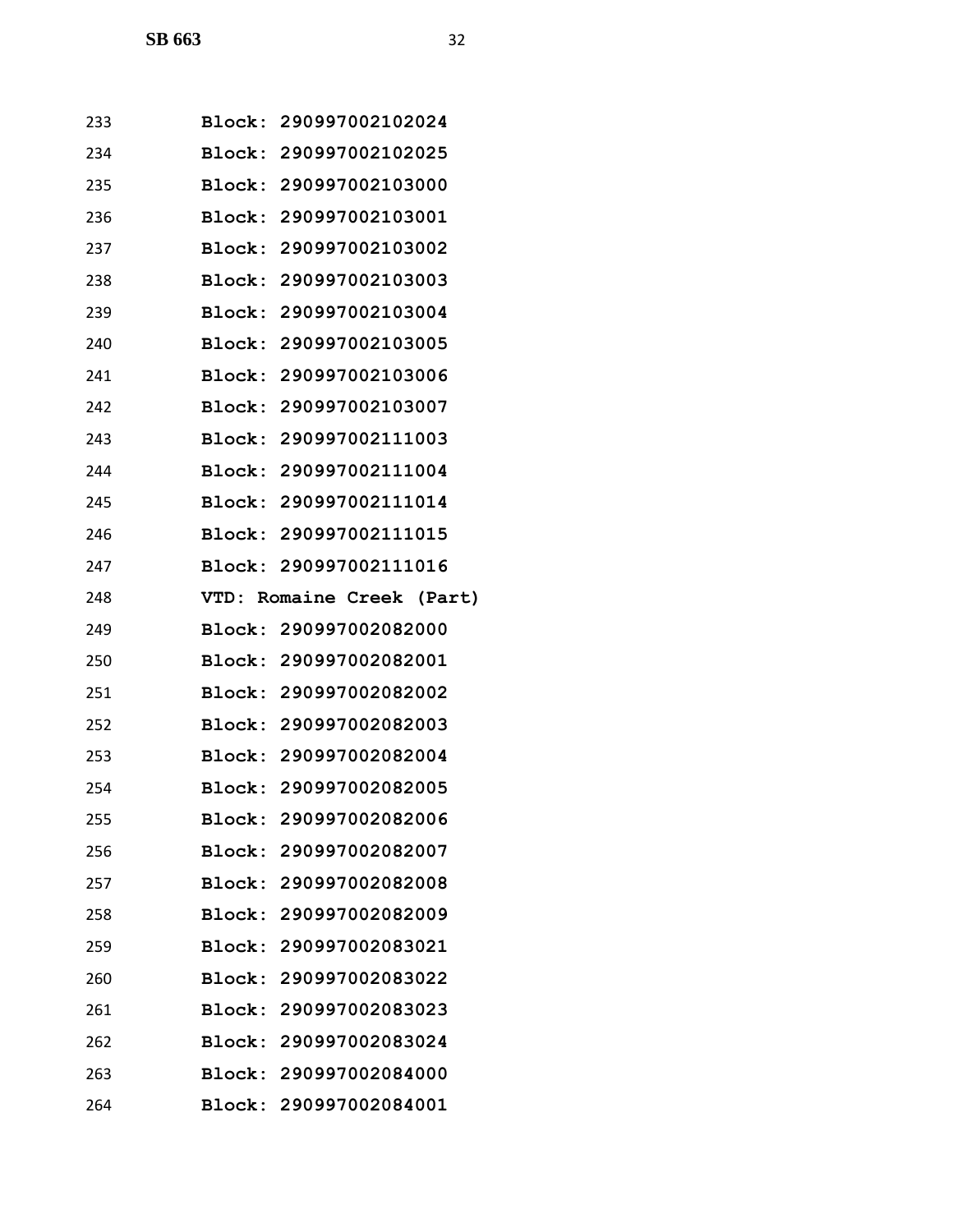| 265 | Block: 290997002084002 |                           |  |
|-----|------------------------|---------------------------|--|
| 266 | Block: 290997002084003 |                           |  |
| 267 | Block: 290997002084008 |                           |  |
| 268 | Block: 290997002084009 |                           |  |
| 269 | Block: 290997002084010 |                           |  |
| 270 | Block: 290997002084011 |                           |  |
| 271 | Block: 290997002084012 |                           |  |
| 272 | Block: 290997002132002 |                           |  |
| 273 | Block: 290997002132003 |                           |  |
| 274 | Block: 290997002132004 |                           |  |
| 275 | Block: 290997002132006 |                           |  |
| 276 | Block: 290997002132007 |                           |  |
| 277 | Block: 290997002132013 |                           |  |
| 278 | Block: 290997002132014 |                           |  |
| 279 | Block: 290997002132015 |                           |  |
| 280 | Block: 290997002132016 |                           |  |
| 281 | Block: 290997002132017 |                           |  |
| 282 | Block: 290997002132018 |                           |  |
| 283 | Block: 290997002132019 |                           |  |
| 284 | Block: 290997002132020 |                           |  |
| 285 | Block: 290997002132021 |                           |  |
| 286 | Block: 290997002132025 |                           |  |
| 287 | Block: 290997002132026 |                           |  |
| 288 | Block: 290997002132027 |                           |  |
| 289 | Block: 290997002132028 |                           |  |
| 290 | Block: 290997002132029 |                           |  |
| 291 | Block: 290997002132030 |                           |  |
| 292 | Block: 290997002132031 |                           |  |
| 293 | Block: 290997002132032 |                           |  |
| 294 | VTD: Saline            |                           |  |
| 295 | VTD: Springdale        |                           |  |
| 296 |                        | St. Charles County (Part) |  |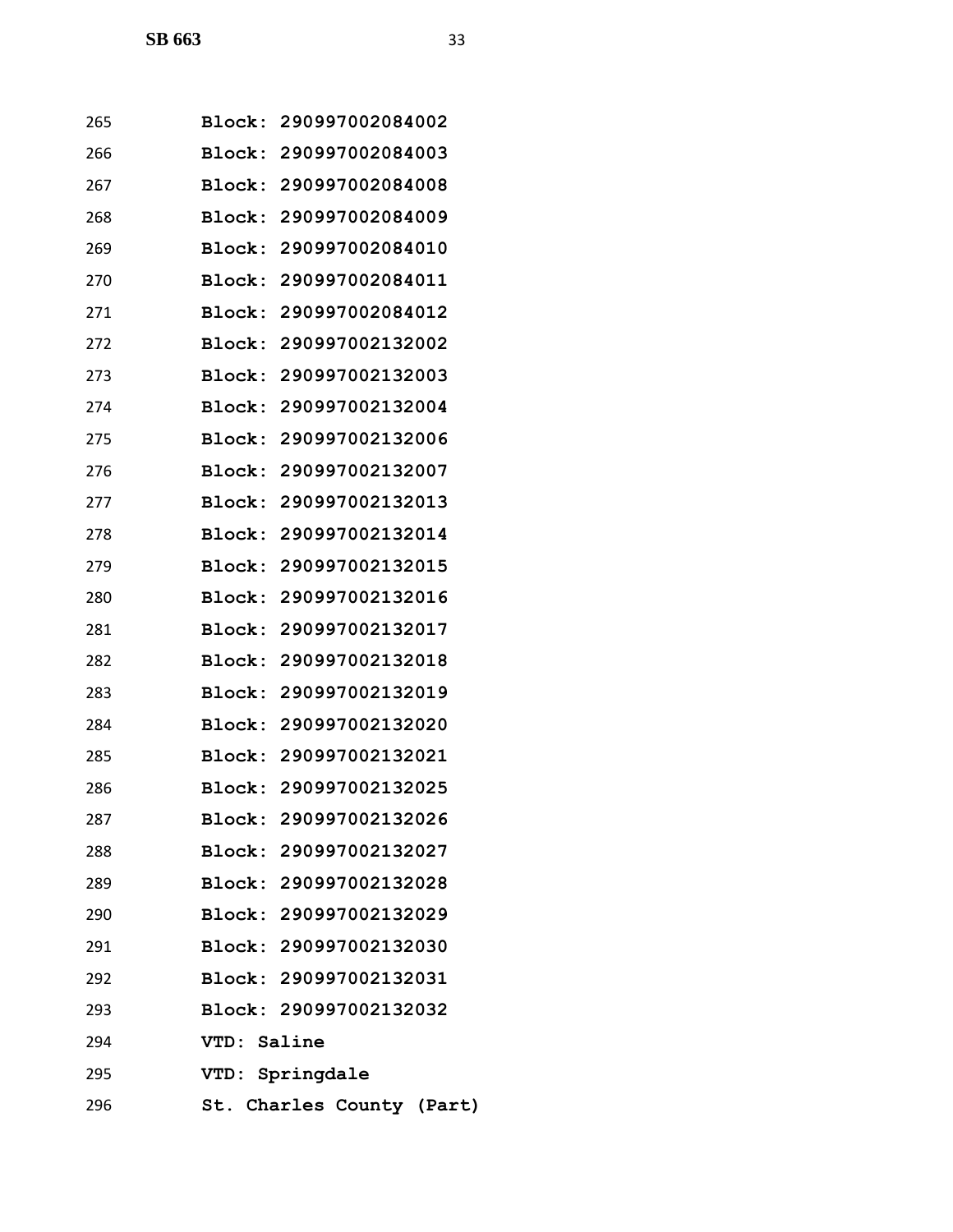| 297 | VTD: All Saints           |
|-----|---------------------------|
| 298 | VTD: Amber Meadows (Part) |
| 299 | Block: 291833117371010    |
| 300 | VTD: Arlington            |
| 301 | VTD: Aspen (Part)         |
| 302 | Block: 291833117331002    |
| 303 | Block: 291833117331003    |
| 304 | Block: 291833117331004    |
| 305 | Block: 291833117331005    |
| 306 | Block: 291833117331006    |
| 307 | Block: 291833117331007    |
| 308 | Block: 291833117331008    |
| 309 | Block: 291833117331009    |
| 310 | Block: 291833117331010    |
| 311 | Block: 291833117331011    |
| 312 | Block: 291833117331012    |
| 313 | Block: 291833117331013    |
| 314 | Block: 291833117331014    |
| 315 | Block: 291833117331015    |
| 316 | Block: 291833117331016    |
| 317 | Block: 291833117331017    |
| 318 | Block: 291833117331018    |
| 319 | Block: 291833117331019    |
| 320 | Block: 291833117331020    |
| 321 | Block: 291833117331021    |
| 322 | Block: 291833117331022    |
| 323 | Block: 291833117331023    |
| 324 | Block: 291833117331024    |
| 325 | Block: 291833117331025    |
| 326 | Block: 291833117331026    |
| 327 | Block: 291833117331027    |
| 328 | Block: 291833117331028    |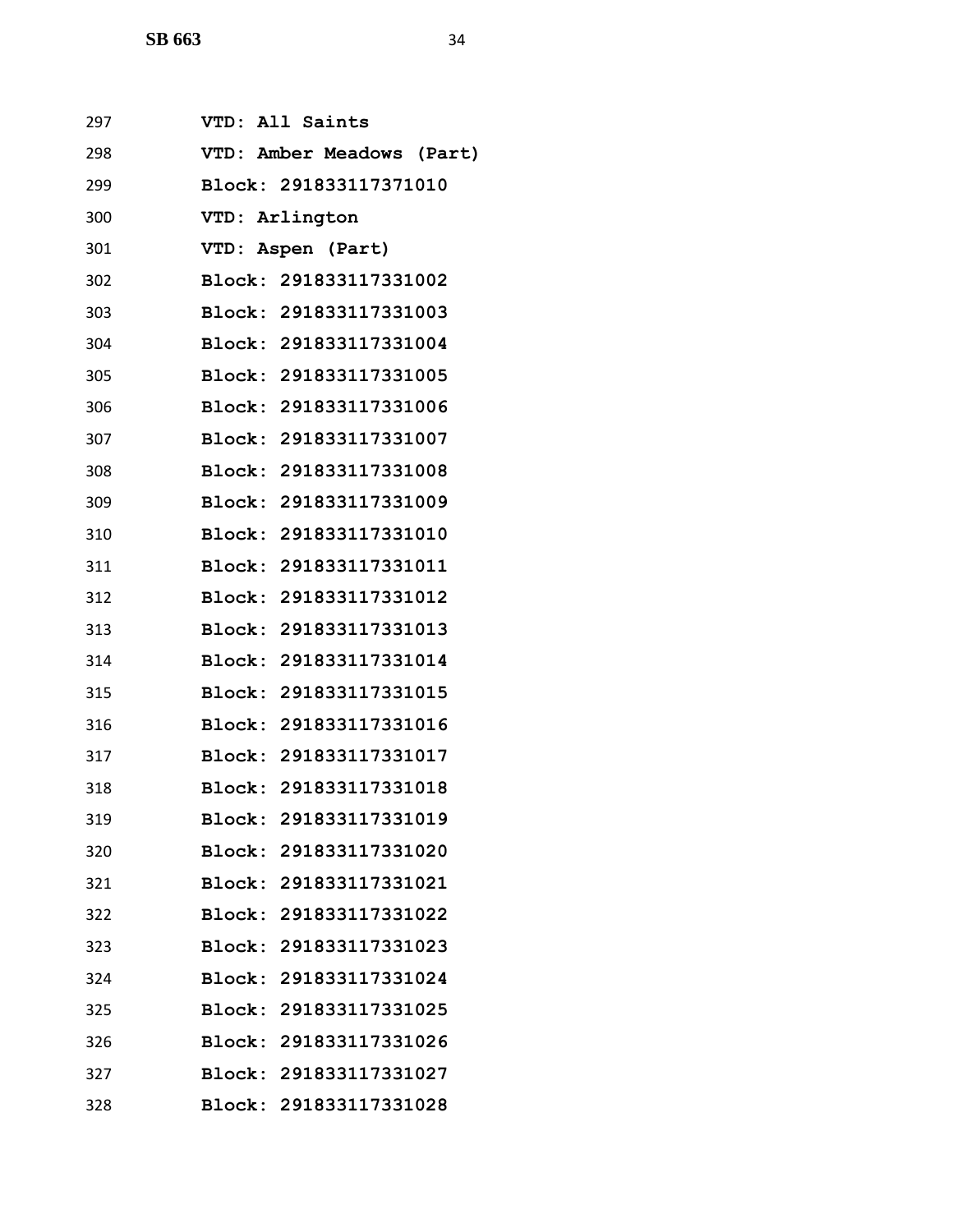| 329 | Block: 291833117331029 |
|-----|------------------------|
| 330 | Block: 291833117331030 |
| 331 | Block: 291833117331032 |
| 332 | VTD: Augusta (Part)    |
| 333 | Block: 291839800001034 |
| 334 | Block: 291839800001037 |
| 335 | Block: 291839800001038 |
| 336 | Block: 291839800001039 |
| 337 | Block: 291839800001041 |
| 338 | VTD: Canvas Cove       |
| 339 | VTD: Carriage Hills    |
| 340 | VTD: Claybrook         |
| 341 | VTD: Coachman          |
| 342 | VTD: Cottleville       |
| 343 | VTD: Covilli (Part)    |
| 344 | Block: 291833107001000 |
| 345 | Block: 291833107001001 |
| 346 | Block: 291833107001002 |
| 347 | Block: 291833107001003 |
| 348 | Block: 291833107001004 |
| 349 | Block: 291833107001005 |
| 350 | Block: 291833107001011 |
| 351 | Block: 291833107001012 |
| 352 | Block: 291833109011000 |
| 353 | Block: 291833109011004 |
| 354 | Block: 291833109011005 |
| 355 | Block: 291833109011007 |
| 356 | Block: 291833109011008 |
| 357 | Block: 291833109011009 |
| 358 | Block: 291833109011010 |
| 359 | Block: 291833109011012 |
| 360 | Block: 291833109011014 |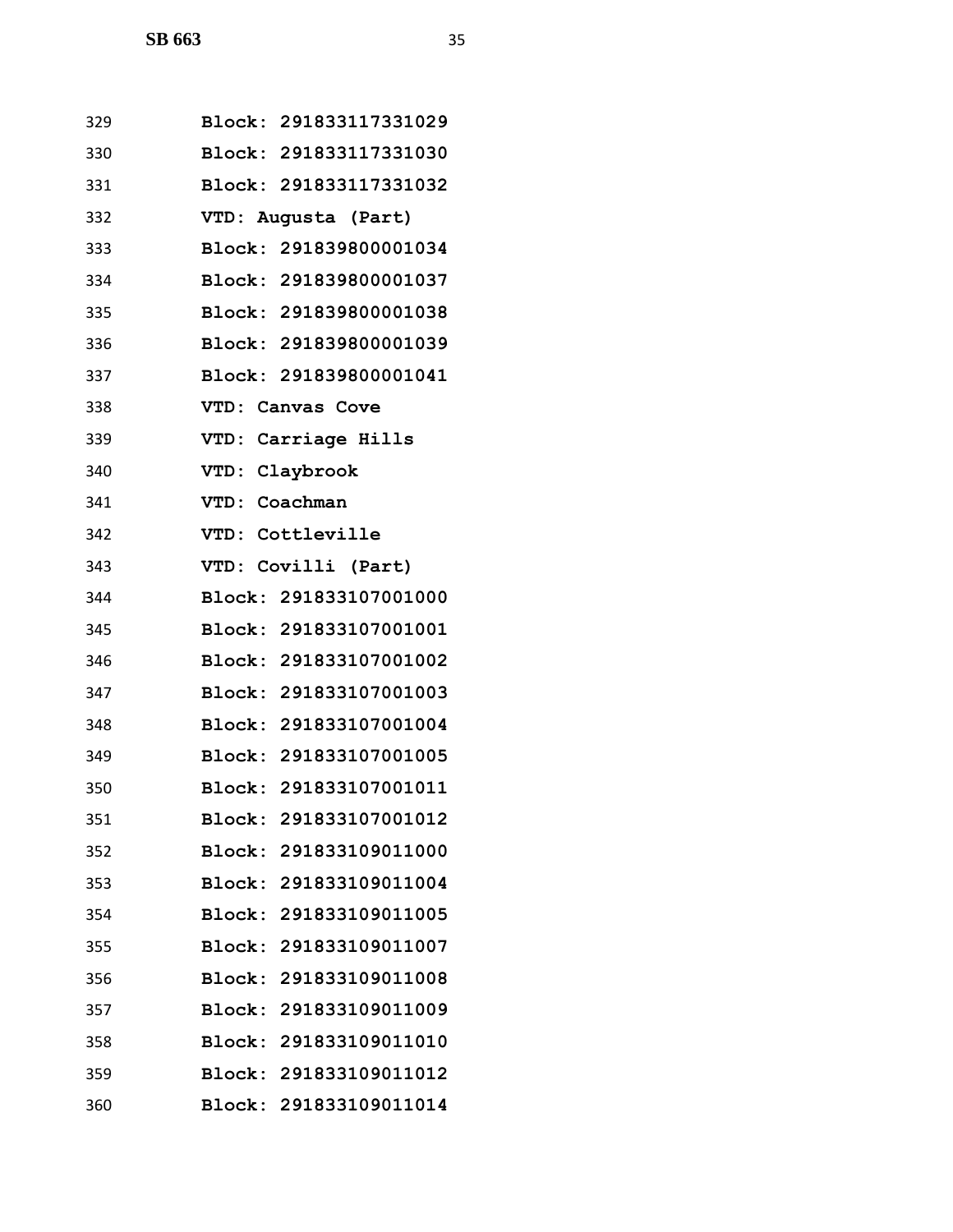| 361 | Block: 291833109011017 |
|-----|------------------------|
| 362 | Block: 291833109011018 |
| 363 | Block: 291833109011019 |
| 364 | Block: 291833109011022 |
| 365 | Block: 291833109011023 |
| 366 | Block: 291833109011024 |
| 367 | Block: 291833109011037 |
| 368 | Block: 291833109011038 |
| 369 | Block: 291833109011039 |
| 370 | Block: 291833109011065 |
| 371 | VTD: Discovery         |
| 372 | VTD: DuVall            |
| 373 | VTD: Fairways (Part)   |
| 374 | Block: 291833110011000 |
| 375 | Block: 291833110011001 |
| 376 | Block: 291833110011002 |
| 377 | Block: 291833110011003 |
| 378 | Block: 291833110011040 |
| 379 | Block: 291833110043005 |
| 380 | Block: 291833110044002 |
| 381 | Block: 291833110044003 |
| 382 | Block: 291833110044006 |
| 383 | Block: 291833110044028 |
| 384 | Block: 291833110044031 |
| 385 | VTD: Fieldcrest (Part) |
| 386 | Block: 291833111531000 |
| 387 | Block: 291833111531001 |
| 388 | Block: 291833111531002 |
| 389 | Block: 291833111531003 |
| 390 | Block: 291833111531004 |
| 391 | Block: 291833111531005 |
| 392 | Block: 291833111531006 |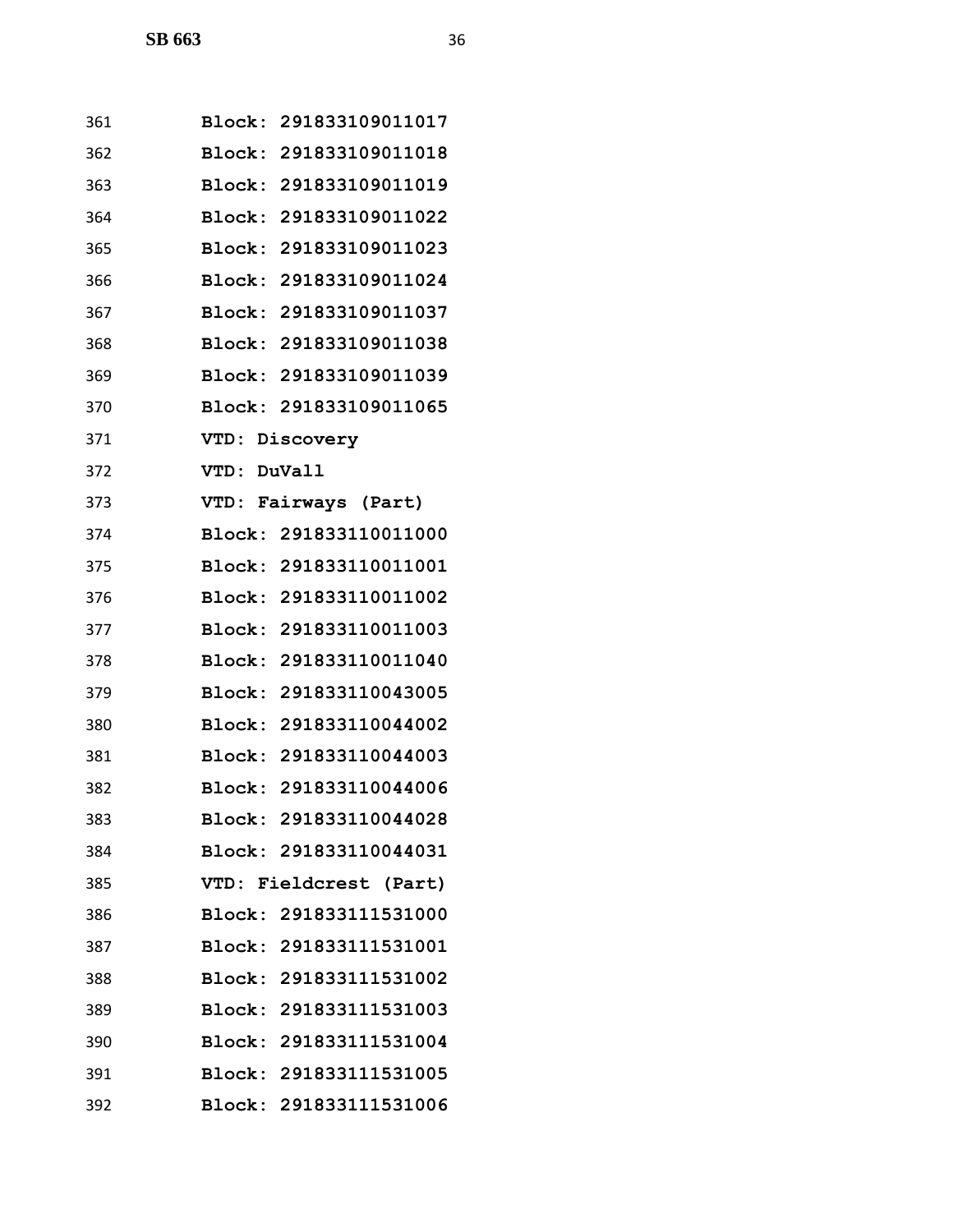| 393 |               | Block: 291833111531007 |
|-----|---------------|------------------------|
| 394 |               | Block: 291833111531022 |
| 395 | Block:        | 291833111531023        |
| 396 |               | Block: 291833111531024 |
| 397 | Block:        | 291833111531025        |
| 398 | Block:        | 291833111531026        |
| 399 | Block:        | 291833111531027        |
| 400 | Block:        | 291833111531028        |
| 401 |               | Block: 291833111531029 |
| 402 | Block:        | 291833111531030        |
| 403 | Block:        | 291833111531031        |
| 404 | Block:        | 291833111533003        |
| 405 | <b>Block:</b> | 291833111533004        |
| 406 |               | Block: 291833111533005 |
| 407 | Block:        | 291833111533017        |
| 408 | Block:        | 291833111533018        |
| 409 | Block:        | 291833111533019        |
| 410 | Block:        | 291833111533021        |
| 411 |               | Block: 291833111533023 |
| 412 | Block:        | 291833111533024        |
| 413 |               | Block: 291833111533025 |
| 414 |               | Block: 291833111533026 |
| 415 |               | Block: 291833111533027 |
| 416 |               | Block: 291833111533028 |
| 417 |               | Block: 291833111533029 |
| 418 |               | Block: 291833111533030 |
| 419 |               | Block: 291833111533031 |
| 420 |               | Block: 291833111533033 |
| 421 |               | Block: 291833111533034 |
| 422 |               | Block: 291833111533035 |
| 423 |               | Block: 291833111533036 |
| 424 |               | Block: 291833111533037 |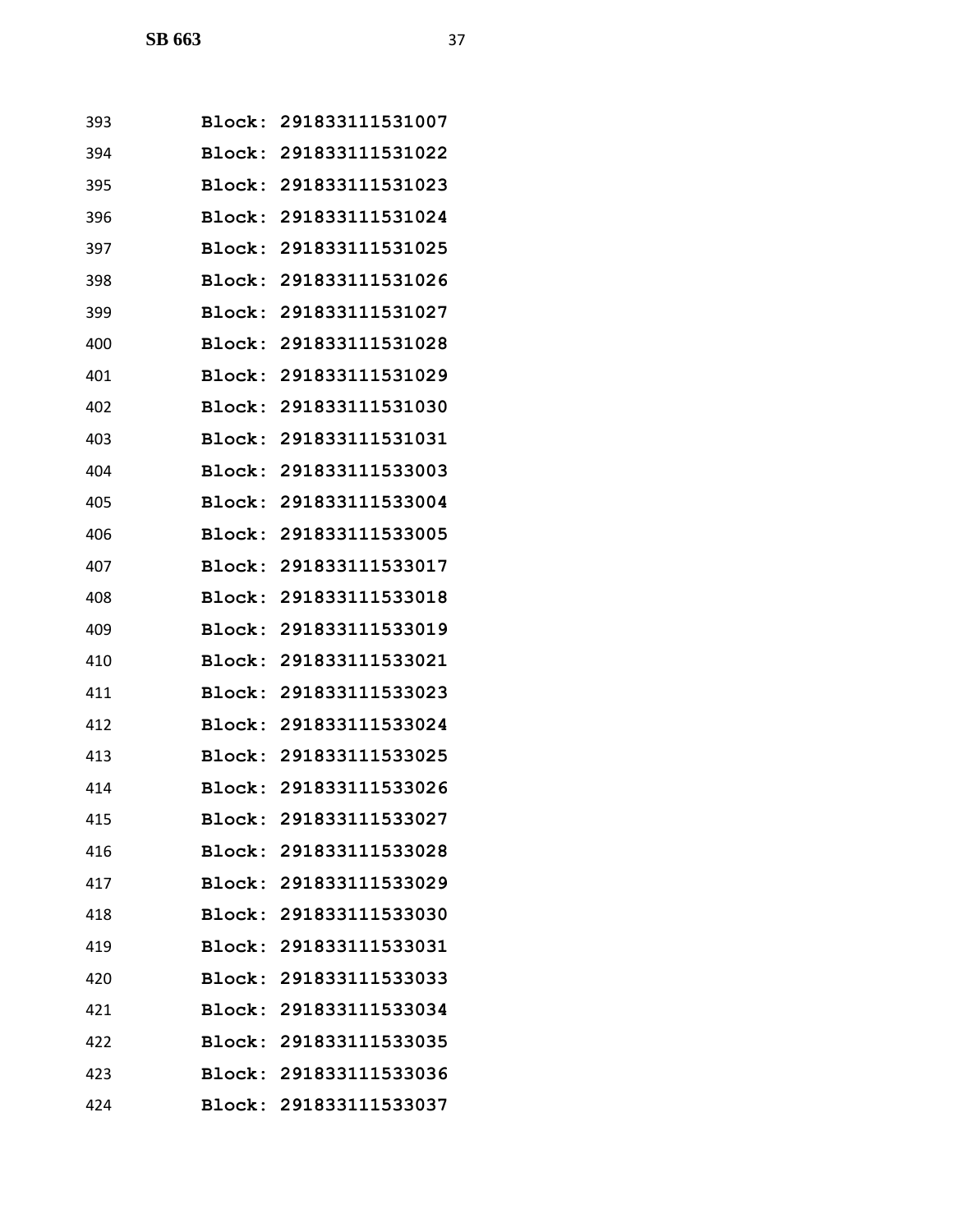| 425 |          | Block: 291833111533038 |
|-----|----------|------------------------|
| 426 |          | Block: 291833111533039 |
| 427 |          | Block: 291833111533040 |
| 428 |          | Block: 291833111533041 |
| 429 |          | Block: 291833111533042 |
| 430 |          | Block: 291833111533043 |
| 431 |          | Block: 291833111533044 |
| 432 |          | Block: 291833111533046 |
| 433 |          | Block: 291833111533047 |
| 434 |          | Block: 291833111533048 |
| 435 |          | Block: 291833111533049 |
| 436 |          | Block: 291833111533050 |
| 437 |          | Block: 291833111533051 |
| 438 |          | Block: 291833111533052 |
| 439 |          | Block: 291833111533053 |
| 440 |          | Block: 291833111533054 |
| 441 |          | Block: 291833111533055 |
| 442 |          | Block: 291833111533058 |
| 443 |          | Block: 291833111533059 |
| 444 |          | Block: 291833111533060 |
| 445 | VTD: Fox |                        |
| 446 |          | VTD: Graybridge (Part) |
| 447 |          | Block: 291833112942000 |
| 448 |          | Block: 291833112942001 |
| 449 |          | Block: 291833112942002 |
| 450 |          | Block: 291833112942006 |
| 451 |          | Block: 291833112942007 |
| 452 |          | Block: 291833112942008 |
| 453 |          | Block: 291833112942009 |
| 454 |          | Block: 291833112942010 |
| 455 |          | Block: 291833112942016 |
| 456 |          | Block: 291833112942017 |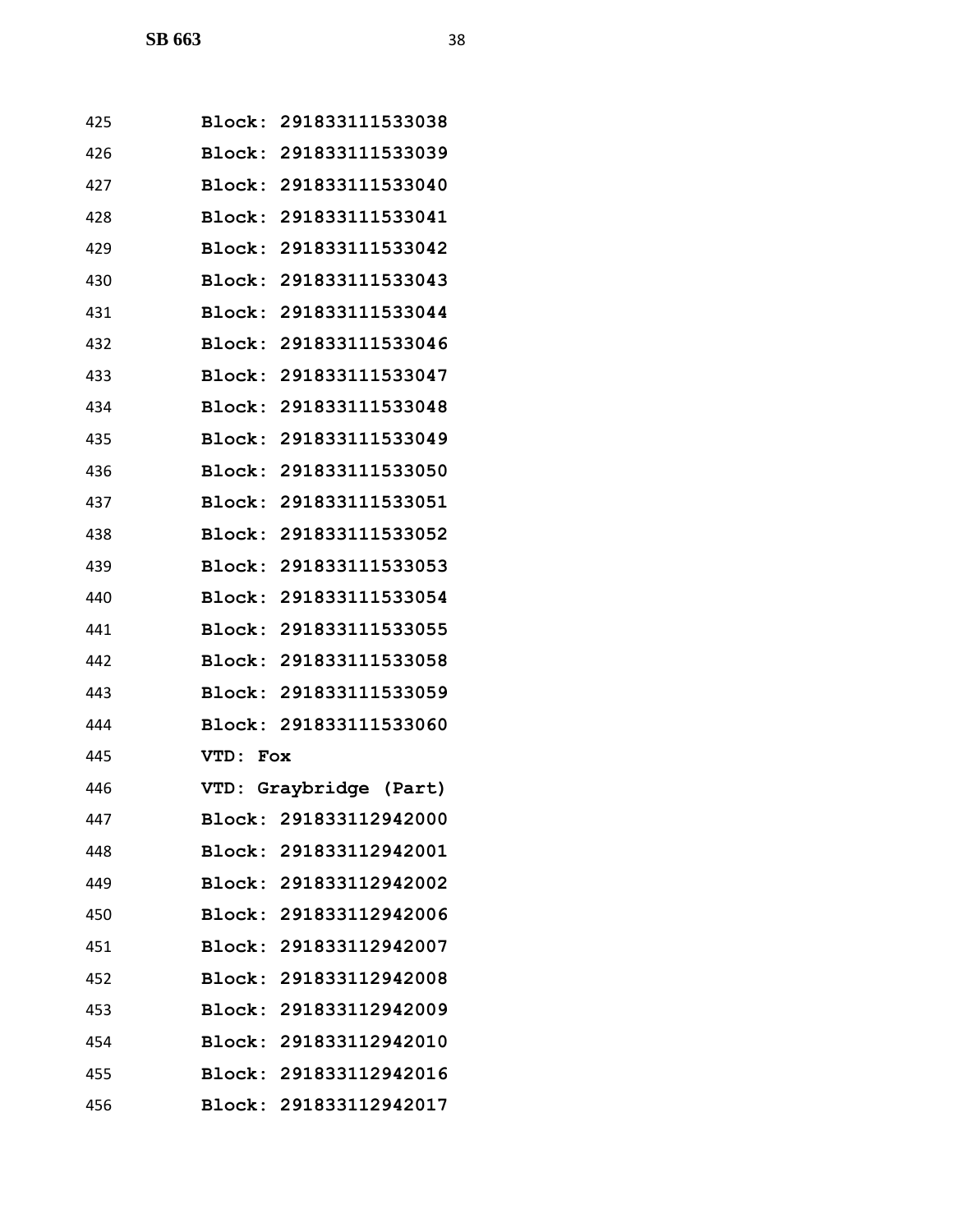| 457 | Block: 291833112942018 |
|-----|------------------------|
| 458 | Block: 291833112942020 |
| 459 | Block: 291833112942021 |
| 460 | Block: 291833112942022 |
| 461 | Block: 291833112942023 |
| 462 | Block: 291833112942024 |
| 463 | Block: 291833112942025 |
| 464 | Block: 291833112942026 |
| 465 | Block: 291833112942027 |
| 466 | Block: 291833112942028 |
| 467 | VTD: Harvester         |
| 468 | VTD: Heritage          |
| 469 | VTD: Katy Trail        |
| 470 | VTD: Keystone (Part)   |
| 471 | Block: 291833111532036 |
| 472 | VTD: Lakes             |
| 473 | VTD: Laura Hill        |
| 474 | VTD: McClay            |
| 475 | VTD: McNair (Part)     |
| 476 | Block: 291833106023023 |
| 477 | VTD: Meadow Valley     |
| 478 | VTD: Montclair         |
| 479 | Block: 291833110011004 |
| 480 | Block: 291833110011005 |
| 481 | Block: 291833110011006 |
| 482 | Block: 291833110011007 |
| 483 | Block: 291833110011008 |
| 484 | Block: 291833110011009 |
| 485 | Block: 291833110011010 |
| 486 | Block: 291833110011011 |
| 487 | Block: 291833110011012 |
| 488 | Block: 291833110011013 |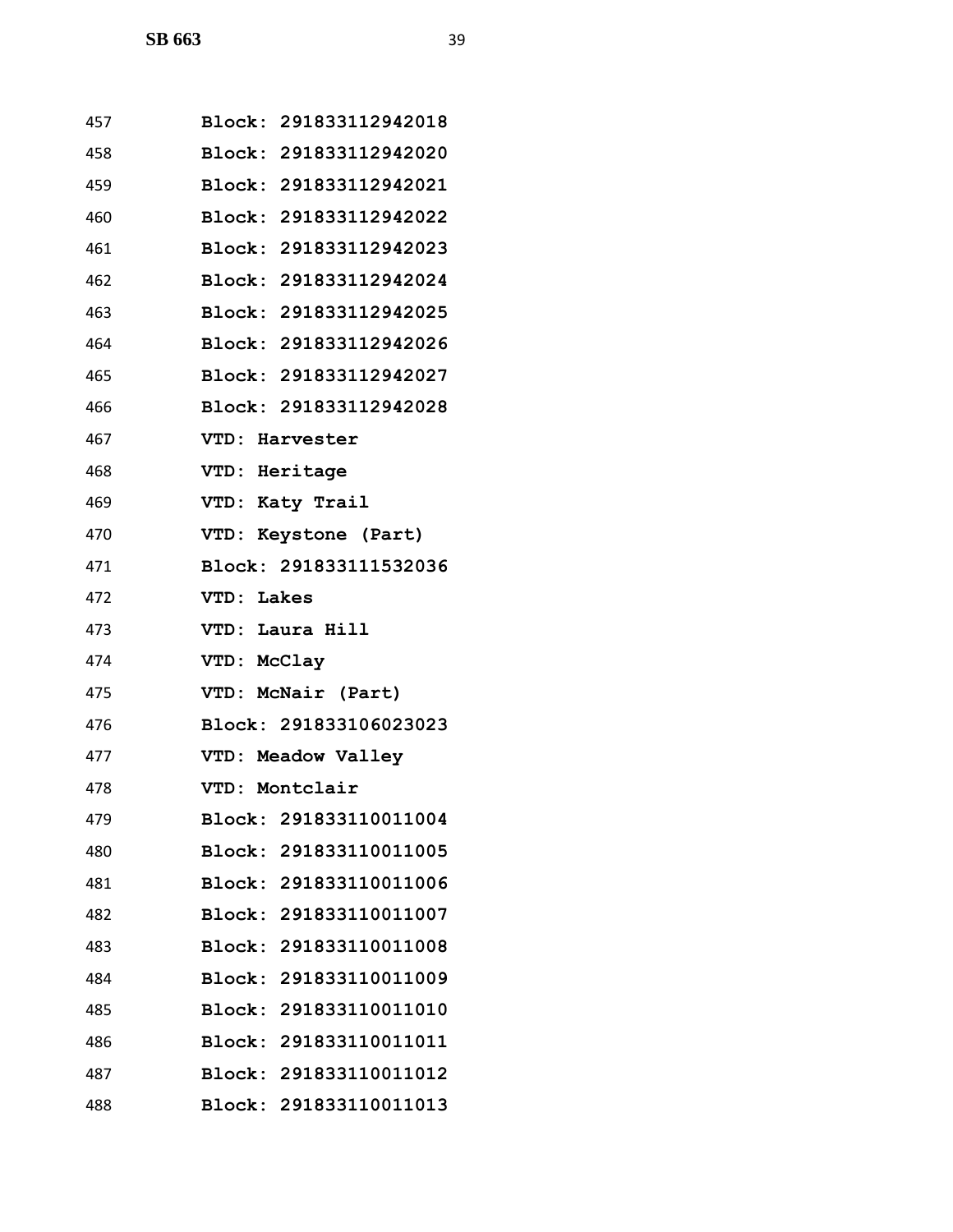| 489 |        | Block: 291833110011014 |
|-----|--------|------------------------|
| 490 |        | Block: 291833110011015 |
| 491 | Block: | 291833110011016        |
| 492 |        | Block: 291833110011017 |
| 493 | Block: | 291833110011018        |
| 494 | Block: | 291833110011019        |
| 495 | Block: | 291833110011020        |
| 496 | Block: | 291833110011021        |
| 497 |        | Block: 291833110011022 |
| 498 | Block: | 291833110011023        |
| 499 |        | Block: 291833110011024 |
| 500 | Block: | 291833110011026        |
| 501 | Block: | 291833110011027        |
| 502 |        | Block: 291833110011028 |
| 503 | Block: | 291833110011031        |
| 504 | Block: | 291833110011032        |
| 505 | Block: | 291833110011033        |
| 506 | Block: | 291833110011035        |
| 507 |        | Block: 291833110011036 |
| 508 | Block: | 291833110011037        |
| 509 |        | Block: 291833110011038 |
| 510 |        | Block: 291833110011039 |
| 511 |        | Block: 291833110011057 |
| 512 |        | Block: 291833110011059 |
| 513 |        | Block: 291833110011060 |
| 514 |        | Block: 291833110011061 |
| 515 |        | Block: 291833110011062 |
| 516 |        | Block: 291833110012011 |
| 517 |        | Block: 291833110012012 |
| 518 |        | Block: 291833110012013 |
| 519 |        | Block: 291833110012022 |
| 520 |        | Block: 291833110012028 |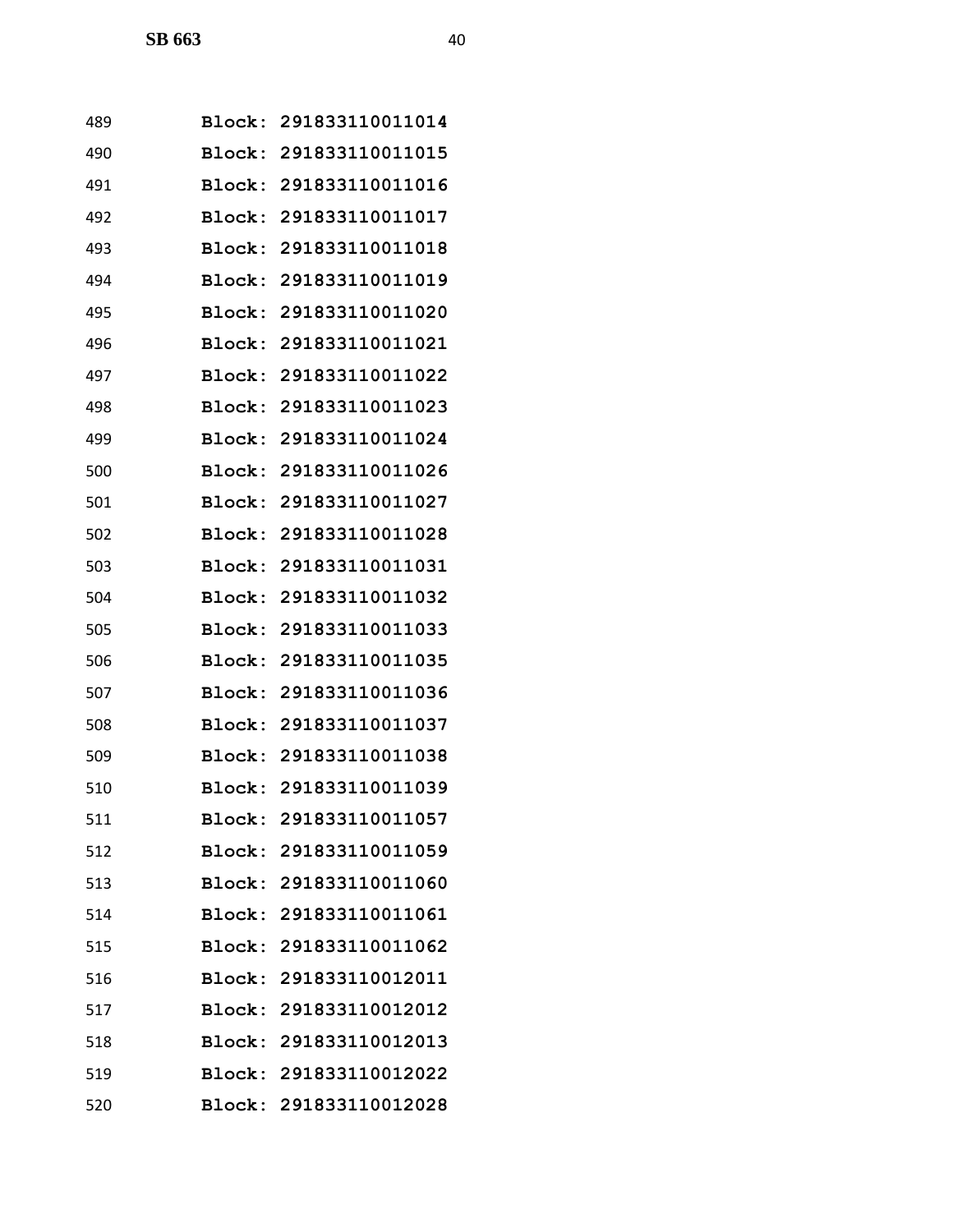| 521 | Block: 291833110012029 |
|-----|------------------------|
| 522 | Block: 291833110012030 |
| 523 | Block: 291833110012031 |
| 524 | Block: 291833110012033 |
| 525 | Block: 291833110012034 |
| 526 | Block: 291833110031029 |
| 527 | Block: 291833110031034 |
| 528 | Block: 291833110031035 |
| 529 | Block: 291833110042015 |
| 530 | Block: 291833110042016 |
| 531 | Block: 291833110042017 |
| 532 | Block: 291833110043008 |
| 533 | Block: 291833110043010 |
| 534 | Block: 291833110043011 |
| 535 | Block: 291833110043012 |
| 536 | Block: 291833110043013 |
| 537 | Block: 291833110043014 |
| 538 | Block: 291833110043015 |
| 539 | Block: 291833110043016 |
| 540 | Block: 291833110043017 |
| 541 | Block: 291833110043019 |
| 542 | VTD: Monticello        |
| 543 | VTD: Parkwood          |
| 544 | VTD: Phoenix           |
| 545 | VTD: Pitman            |
| 546 | VTD: River Bend        |
| 547 | VTD: Shoshone          |
| 548 | VTD: St. Jude          |
| 549 | VTD: Starbuck          |
| 550 | VTD: Summerset         |
| 551 | VTD: Sun Lake          |
| 552 | VTD: Sycamore          |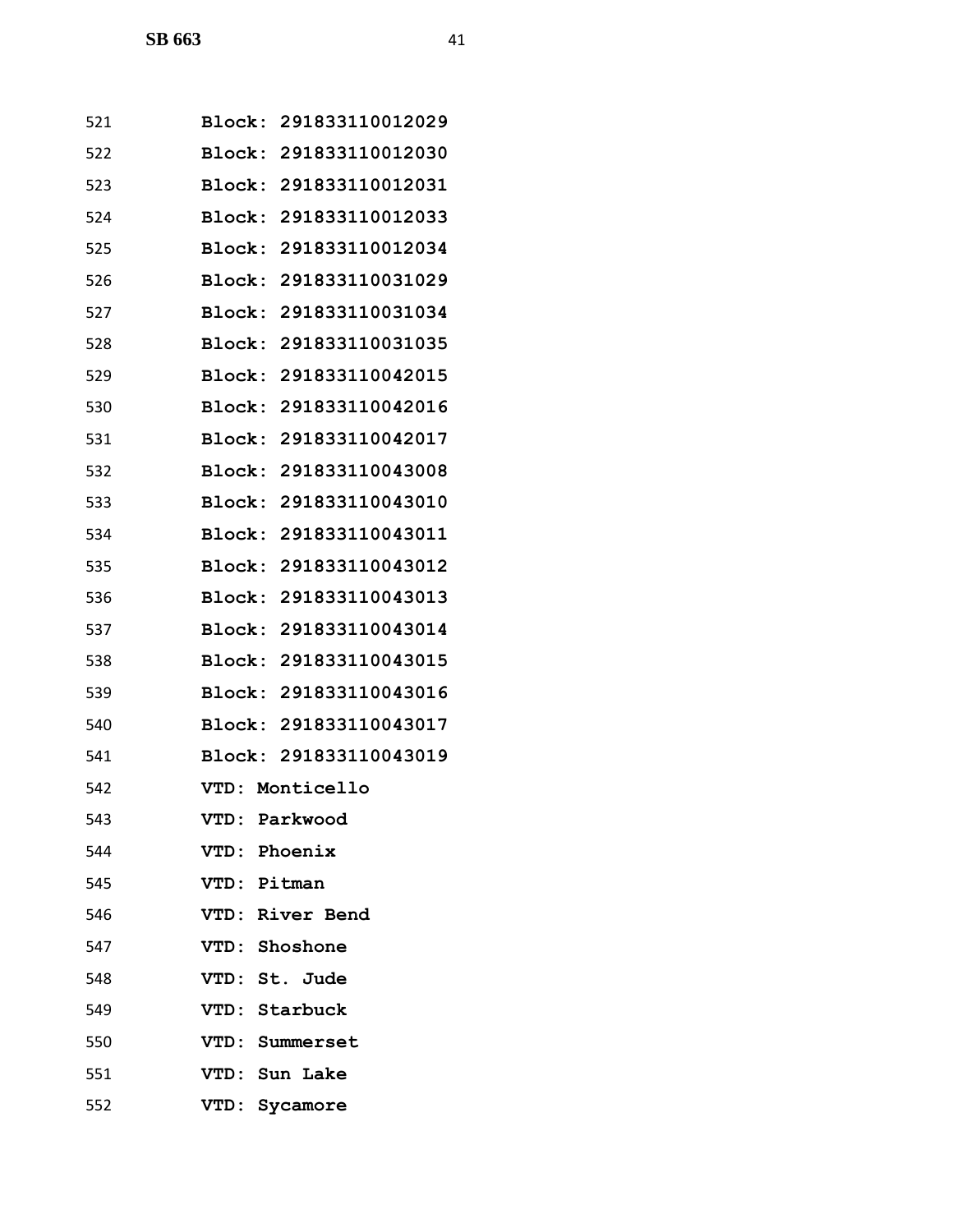| 553 | VTD: Tanglewood (Part)           |
|-----|----------------------------------|
| 554 | Block: 291833112942003           |
| 555 | Block: 291833112942011           |
| 556 | VTD: Timberwood                  |
| 557 | VTD: Treetop (Part)              |
| 558 | Block: 291833109022006           |
| 559 | Block: 291833109022009           |
| 560 | Block: 291833109023016           |
| 561 | VTD: Twin Chimneys               |
| 562 | VTD: Washington (Part)           |
| 563 | Block: 291833109021021           |
| 564 | Block: 291833109021022           |
| 565 | Block: 291833109021024           |
| 566 | Block: 291833109021025           |
| 567 | Block: 291833109021026           |
| 568 | Block: 291833109021027           |
| 569 | Block: 291833109021028           |
| 570 | Block: 291833109021029           |
| 571 | Block: 291833109021030           |
| 572 | Block: 291833110011025           |
| 573 | Block: 291833110011029           |
| 574 | Block: 291833110011030           |
| 575 | <b>Block:</b><br>291833110011034 |
| 576 | Block: 291833110011041           |
| 577 | Block: 291833110011042           |
| 578 | Block: 291833110011047           |
| 579 | Block: 291833110011048           |
| 580 | Block: 291833110011049           |
| 581 | Block: 291833110011050           |
| 582 | Block: 291833110011051           |
| 583 | Block: 291833110011052           |
| 584 | Block: 291833110011058           |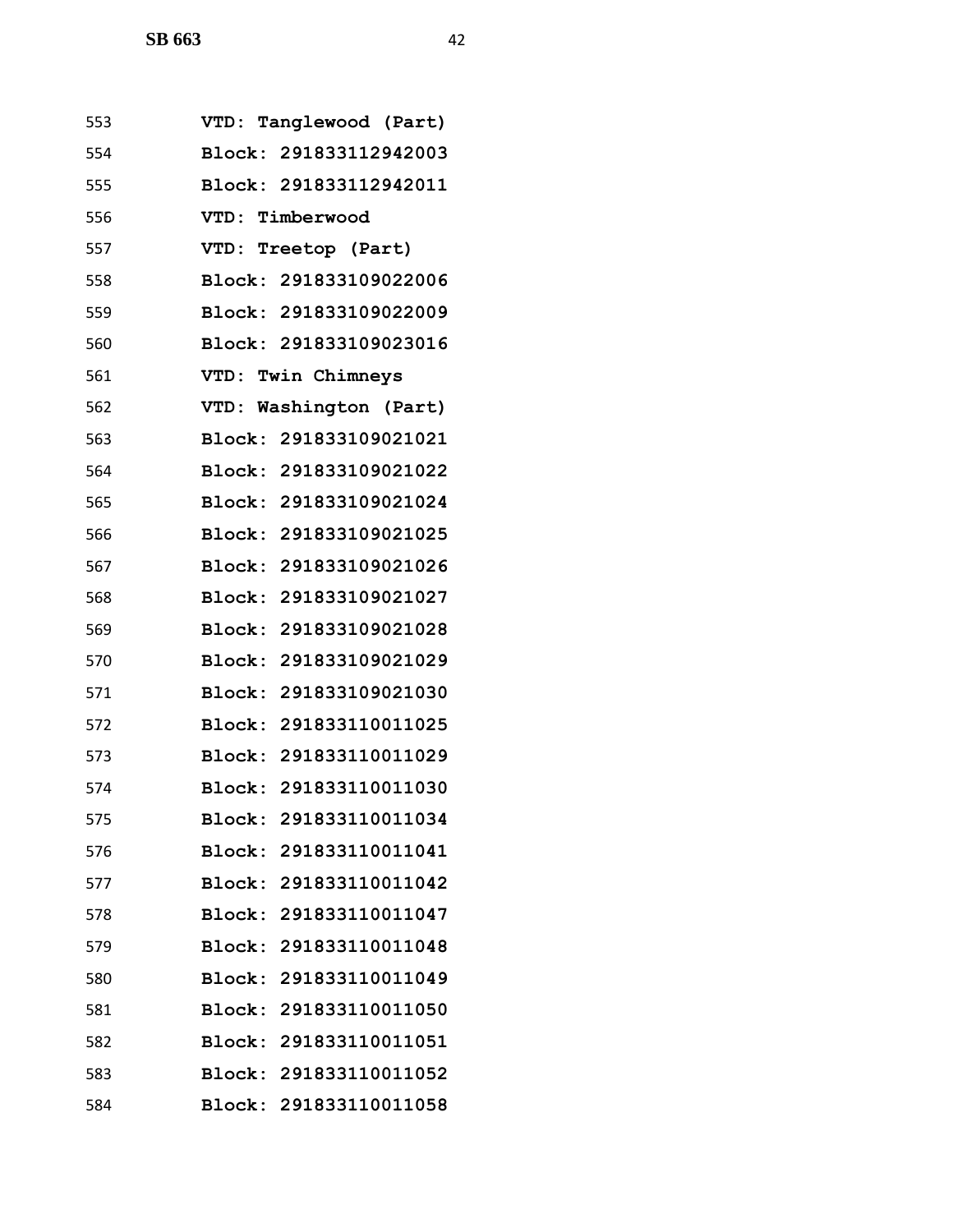| 585 |               | Block: 291833110012000 |
|-----|---------------|------------------------|
| 586 |               | Block: 291833110012001 |
| 587 |               | Block: 291833110012002 |
| 588 |               | Block: 291833110012003 |
| 589 | Block:        | 291833110012004        |
| 590 |               | Block: 291833110012005 |
| 591 | Block:        | 291833110012006        |
| 592 | Block:        | 291833110012007        |
| 593 |               | Block: 291833110012008 |
| 594 | <b>Block:</b> | 291833110012009        |
| 595 |               | Block: 291833110012010 |
| 596 | Block:        | 291833110012014        |
| 597 | Block:        | 291833110012015        |
| 598 |               | Block: 291833110012016 |
| 599 | Block:        | 291833110012017        |
| 600 | Block:        | 291833110012018        |
| 601 | Block:        | 291833110012019        |
| 602 | Block:        | 291833110012020        |
| 603 |               | Block: 291833110012021 |
| 604 | Block:        | 291833110012023        |
| 605 |               | Block: 291833110012024 |
| 606 |               | Block: 291833110012025 |
| 607 |               | Block: 291833110012026 |
| 608 |               | Block: 291833110012027 |
| 609 |               | Block: 291833110012032 |
| 610 |               | Block: 291833110042000 |
| 611 |               | Block: 291833110042001 |
| 612 |               | Block: 291833110042002 |
| 613 |               | Block: 291833110042003 |
| 614 |               | Block: 291833110042004 |
| 615 |               | Block: 291833110042005 |
| 616 |               | Block: 291833110042006 |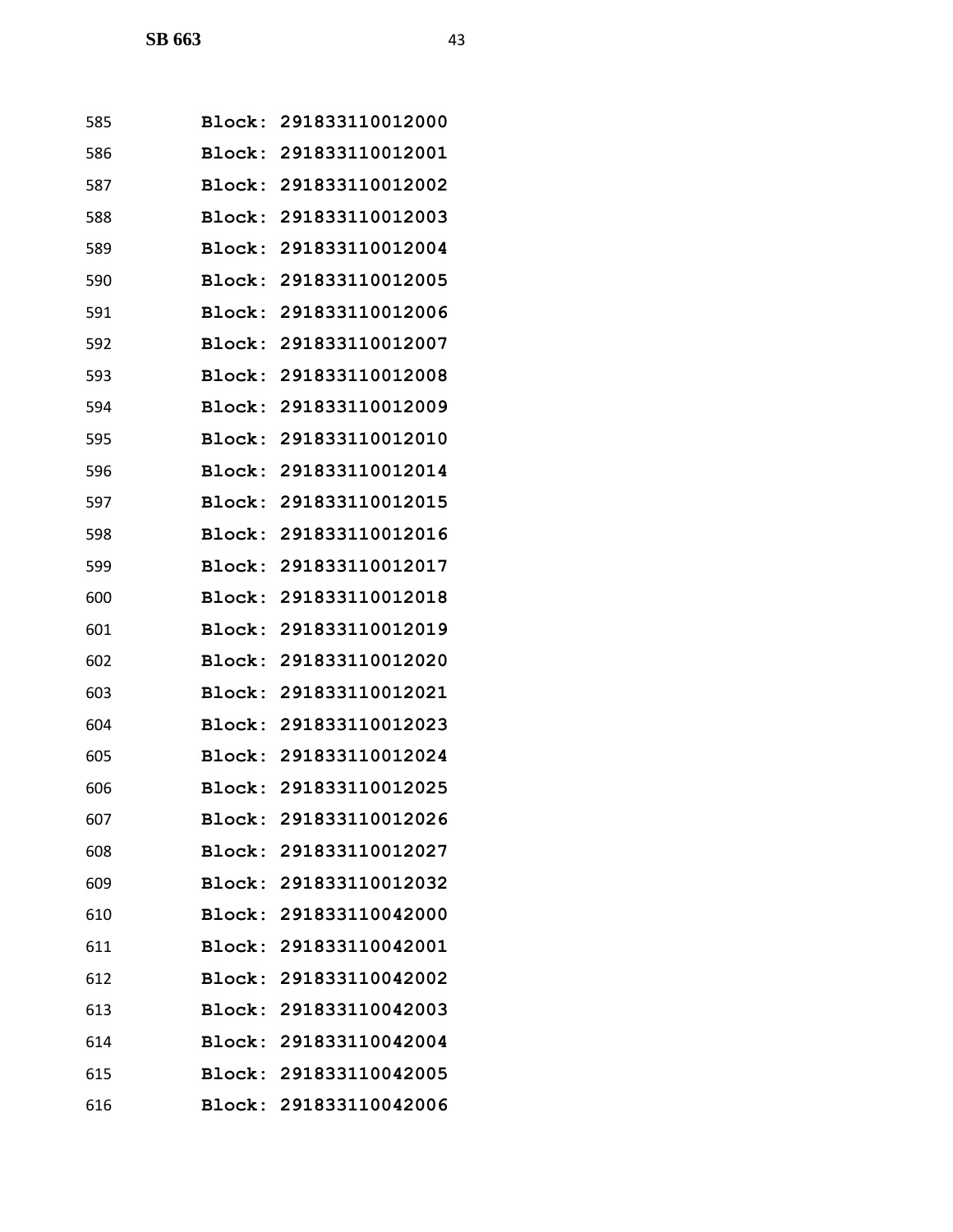| 617 |        | Block: 291833110042007 |
|-----|--------|------------------------|
| 618 |        | Block: 291833110042008 |
| 619 |        | Block: 291833110042009 |
| 620 |        | Block: 291833110042010 |
| 621 |        | Block: 291833110042011 |
| 622 |        | Block: 291833110042012 |
| 623 |        | Block: 291833110042013 |
| 624 |        | Block: 291833110042014 |
| 625 |        | Block: 291833110043000 |
| 626 | Block: | 291833110043001        |
| 627 |        | Block: 291833110043002 |
| 628 |        | Block: 291833110043003 |
| 629 |        | Block: 291833110044004 |
| 630 |        | Block: 291833110044005 |
| 631 |        | Block: 291833110044007 |
| 632 |        | Block: 291833110044011 |
| 633 |        | Block: 291833110044019 |
| 634 | Block: | 291833110044029        |
| 635 |        | Block: 291833110044032 |
| 636 | Block: | 291833110044033        |
| 637 |        | Block: 291833111462003 |
| 638 |        | Block: 291833111462004 |
| 639 |        | Block: 291833111462012 |
| 640 |        | Block: 291833111462016 |
| 641 |        | Block: 291833111463000 |
| 642 |        | Block: 291833111463001 |
| 643 |        | Block: 291833111463002 |
| 644 |        | Block: 291833111463003 |
| 645 |        | Block: 291833111463006 |
| 646 |        | Block: 291833111463008 |
| 647 |        | Block: 291833111463009 |
| 648 |        | Block: 291833111463010 |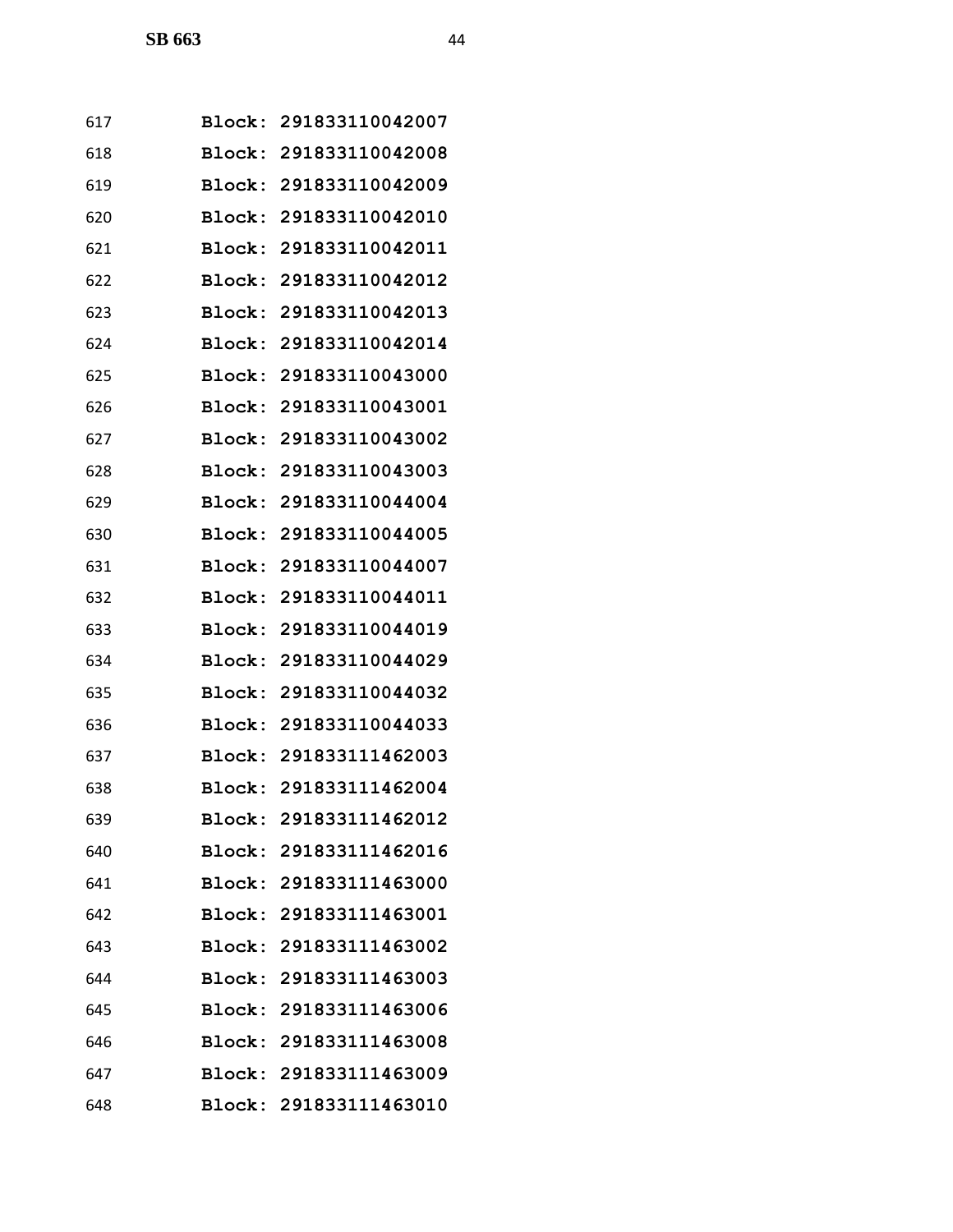| 649 | Block: 291833111463011    |
|-----|---------------------------|
| 650 | Block: 291833111463012    |
| 651 | Block: 291833111463022    |
| 652 | Block: 291833111463023    |
| 653 | Block: 291833111463024    |
| 654 | Block: 291833112111017    |
| 655 | Block: 291833112111018    |
| 656 | Block: 291833112111019    |
| 657 | Block: 291833112111021    |
| 658 | Block: 291833112111022    |
| 659 | Block: 291833112111023    |
| 660 | Block: 291833112111024    |
| 661 | Block: 291833112111025    |
| 662 | Block: 291833112111026    |
| 663 | Block: 291833112111029    |
| 664 | Block: 291833112111030    |
| 665 | Block: 291833112111031    |
| 666 | Block: 291833112111032    |
| 667 | Block: 291833112111033    |
| 668 | VTD: Weldon Spring (Part) |
| 669 | Block: 291833111031009    |
| 670 | Block: 291833111031010    |
| 671 | Block: 291833111031011    |
| 672 | Block: 291833111031012    |
| 673 | Block: 291833111031013    |
| 674 | Block: 291833111031014    |
| 675 | Block: 291833111031015    |
| 676 | Block: 291833111031016    |
| 677 | Block: 291833111031017    |
| 678 | Block: 291833111031018    |
| 679 | Block: 291833111031019    |
| 680 | Block: 291833111031020    |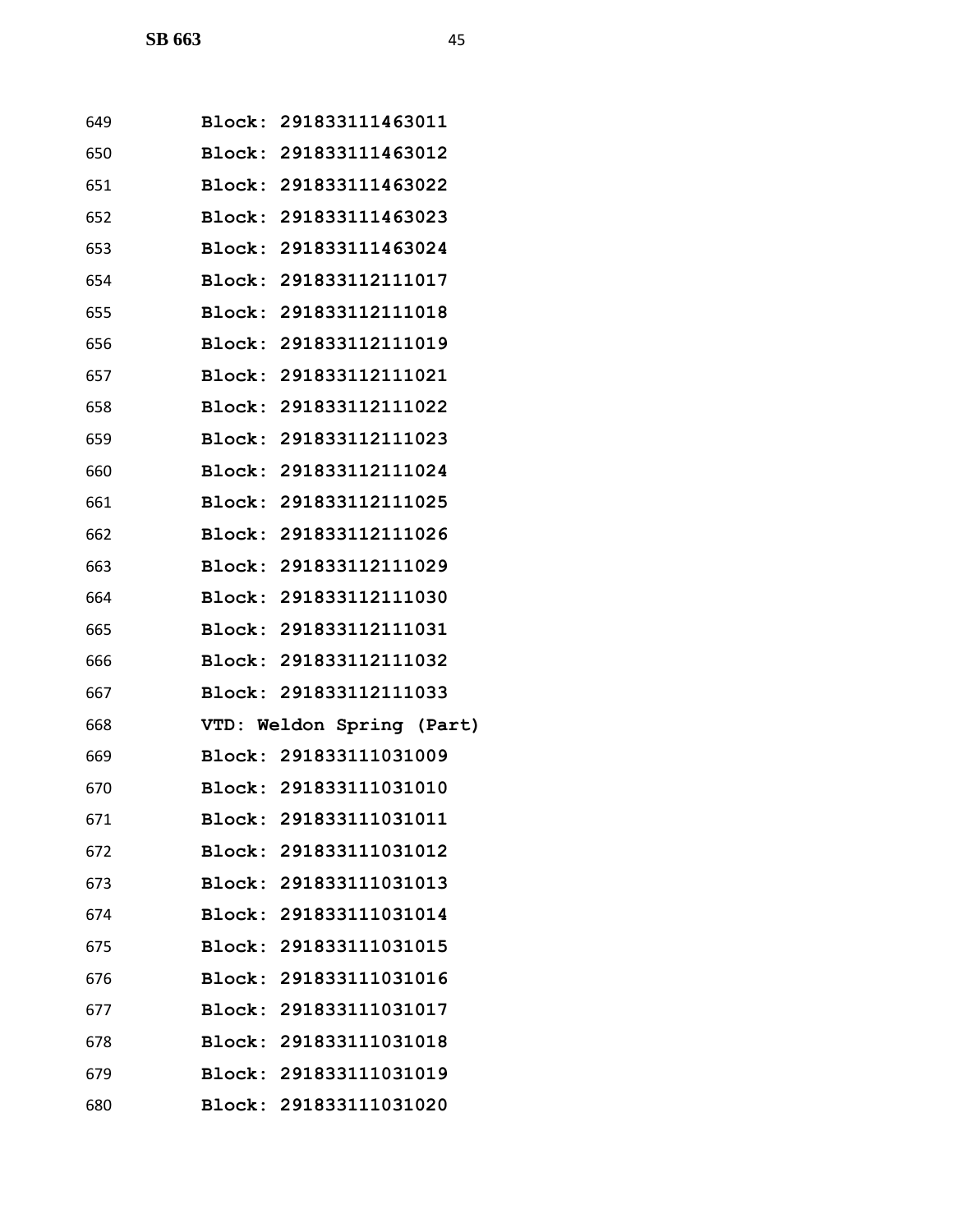| 681 |        | Block: 291833111031021 |
|-----|--------|------------------------|
| 682 |        | Block: 291833111141014 |
| 683 |        | Block: 291833111141015 |
| 684 |        | Block: 291833111141016 |
| 685 | Block: | 291833111141017        |
| 686 | Block: | 291833111141018        |
| 687 | Block: | 291833111141019        |
| 688 | Block: | 291833111141020        |
| 689 |        | Block: 291833111142057 |
| 690 | Block: | 291833111142058        |
| 691 |        | Block: 291833111142059 |
| 692 |        | Block: 291833111142067 |
| 693 | Block: | 291833111142068        |
| 694 |        | Block: 291833111244005 |
| 695 | Block: | 291833111244006        |
| 696 |        | Block: 291833111244009 |
| 697 | Block: | 291833111244010        |
| 698 | Block: | 291833111244011        |
| 699 |        | Block: 291833111244012 |
| 700 | Block: | 291833111244013        |
| 701 |        | Block: 291833111244014 |
| 702 |        | Block: 291833111244015 |
| 703 |        | Block: 291833111244016 |
| 704 |        | Block: 291833111244017 |
| 705 |        | Block: 291833111244018 |
| 706 |        | Block: 291833111511006 |
| 707 |        | Block: 291833111511008 |
| 708 |        | Block: 291833111512011 |
| 709 |        | Block: 291833111512024 |
| 710 |        | Block: 291833122042000 |
| 711 |        | Block: 291833122043000 |
| 712 |        | Block: 291833122043001 |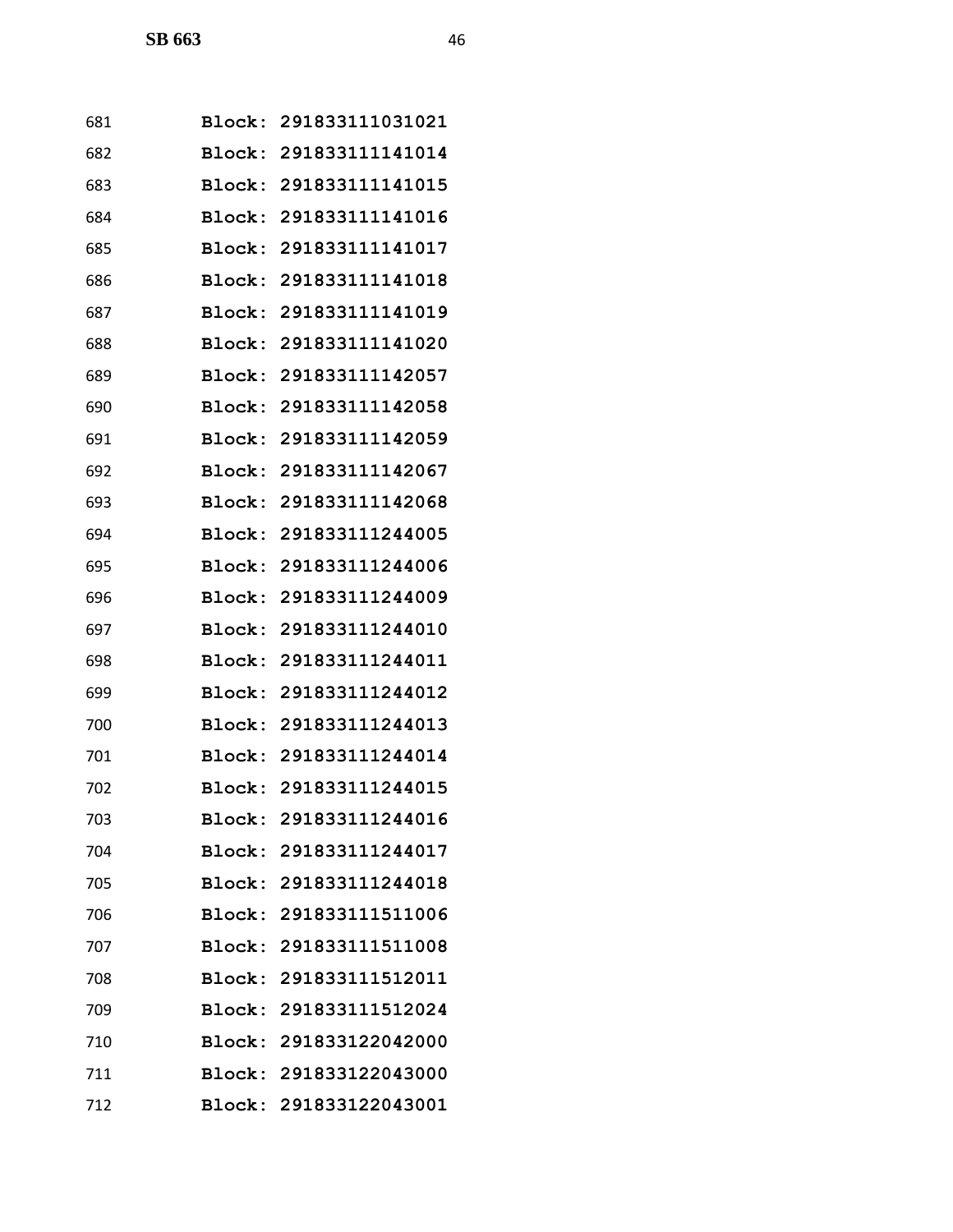| 713 |               | Block: 291833122062032 |
|-----|---------------|------------------------|
| 714 |               | Block: 291833122062039 |
| 715 | Block:        | 291839800001007        |
| 716 |               | Block: 291839800001008 |
| 717 |               | Block: 291839800001009 |
| 718 | Block:        | 291839800001010        |
| 719 |               | Block: 291839800001011 |
| 720 |               | Block: 291839800001012 |
| 721 |               | Block: 291839800001013 |
| 722 | <b>Block:</b> | 291839800001014        |
| 723 |               | Block: 291839800001015 |
| 724 |               | Block: 291839800001016 |
| 725 | Block:        | 291839800001017        |
| 726 |               | Block: 291839800001018 |
| 727 |               | Block: 291839800001019 |
| 728 |               | Block: 291839800001020 |
| 729 | <b>Block:</b> | 291839800001021        |
| 730 | Block:        | 291839800001022        |
| 731 |               | Block: 291839800001023 |
| 732 | Block:        | 291839800001024        |
| 733 |               | Block: 291839800001025 |
| 734 |               | Block: 291839800001027 |
| 735 |               | Block: 291839800001028 |
| 736 |               | Block: 291839800001029 |
| 737 |               | Block: 291839800001031 |
| 738 |               | Block: 291839800001032 |
| 739 |               | Block: 291839800001033 |
| 740 |               | Block: 291839800001035 |
| 741 |               | Block: 291839800001036 |
| 742 |               | Block: 291839800001040 |
| 743 |               | VTD: Westfield         |
| 744 |               | VTD: Wheatfield        |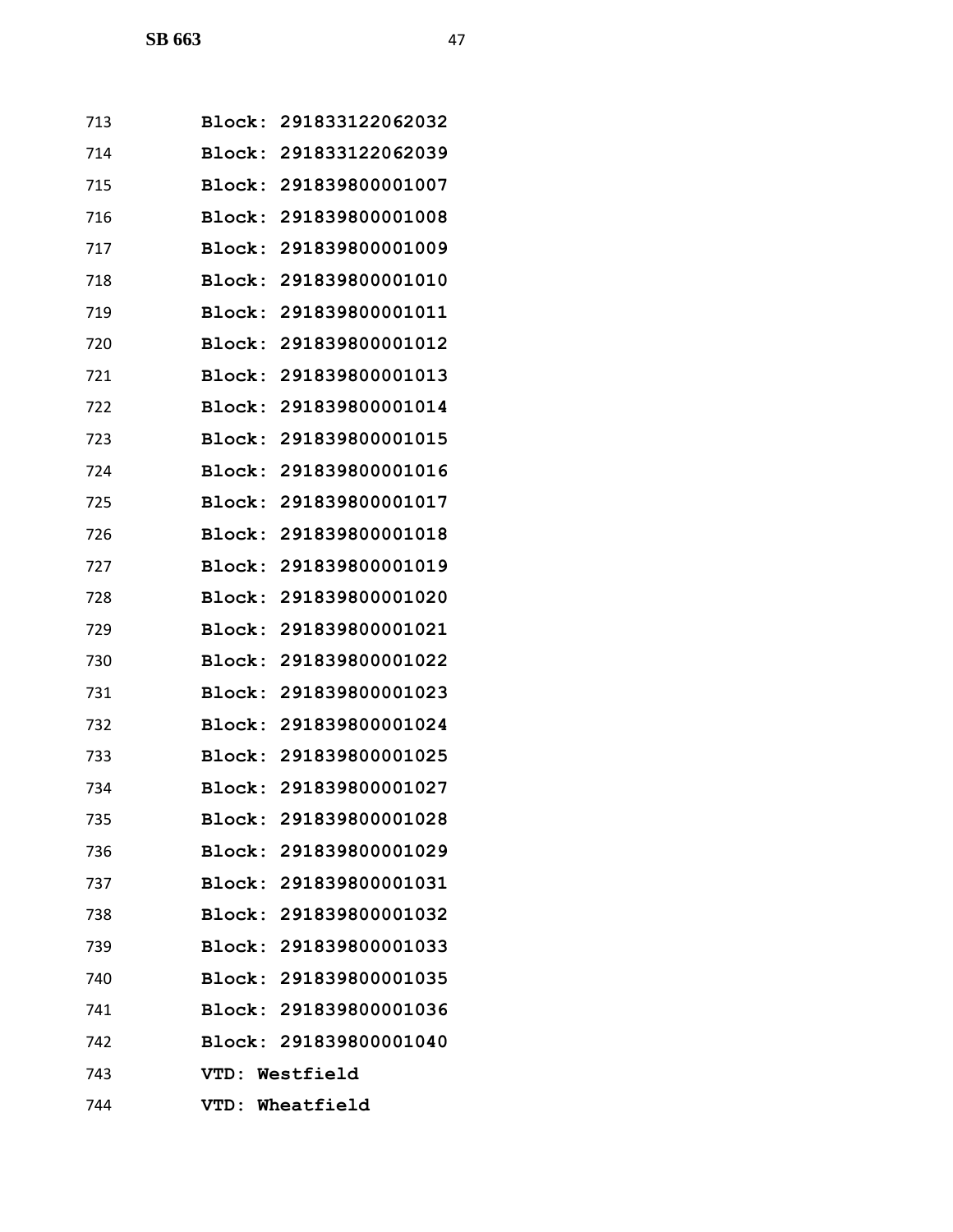| 745 | <b>VTD :</b>  | Whitmoor               |
|-----|---------------|------------------------|
| 746 |               | VTD: Wilshire (Part)   |
| 747 |               | Block: 291833109011011 |
| 748 |               | Block: 291833109011013 |
| 749 |               | Block: 291833109011015 |
| 750 |               | Block: 291833109011016 |
| 751 |               | Block: 291833109011025 |
| 752 |               | Block: 291833109011026 |
| 753 | Block:        | 291833109011027        |
| 754 |               | Block: 291833109011028 |
| 755 |               | Block: 291833109011029 |
| 756 |               | Block: 291833109011030 |
| 757 |               | Block: 291833109011031 |
| 758 |               | Block: 291833109011032 |
| 759 |               | Block: 291833109011033 |
| 760 |               | Block: 291833109011034 |
| 761 |               | Block: 291833109011035 |
| 762 | Block:        | 291833109011036        |
| 763 | Block:        | 291833109011040        |
| 764 |               | Block: 291833109011041 |
| 765 |               | Block: 291833109011042 |
| 766 |               | Block: 291833109011043 |
| 767 |               | Block: 291833109011044 |
| 768 |               | Block: 291833109011045 |
| 769 |               | Block: 291833109011046 |
| 770 |               | Block: 291833109011047 |
| 771 | <b>Block:</b> | 291833109011048        |
| 772 |               | Block: 291833109011049 |
| 773 |               | Block: 291833109011050 |
| 774 |               | Block: 291833109011051 |
| 775 |               | Block: 291833109011052 |
| 776 |               | Block: 291833109011053 |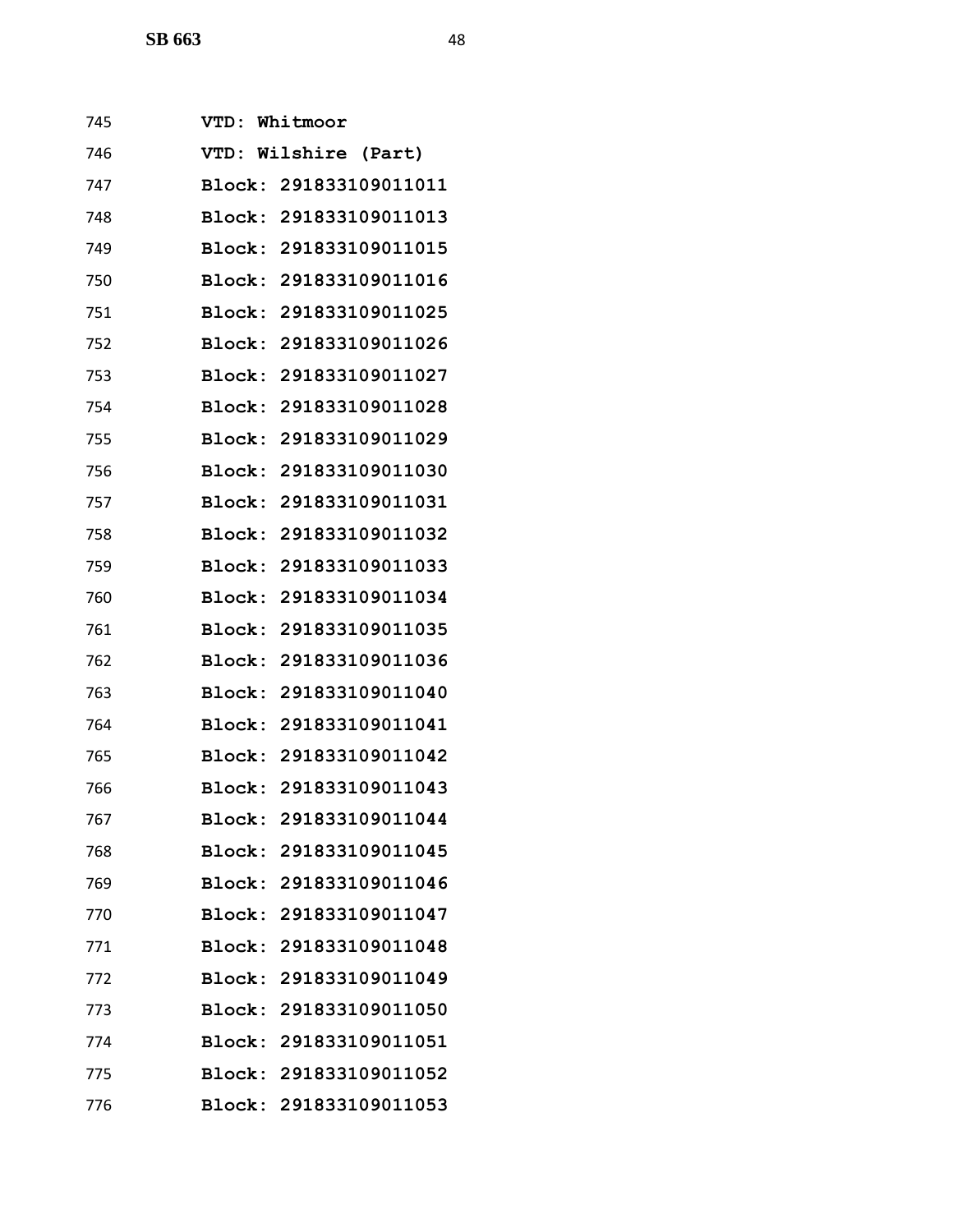| 777 |               | Block: 291833109011054 |
|-----|---------------|------------------------|
| 778 |               | Block: 291833109011055 |
| 779 |               | Block: 291833109011056 |
| 780 |               | Block: 291833109011057 |
| 781 | Block:        | 291833109011058        |
| 782 |               | Block: 291833109011059 |
| 783 | Block:        | 291833109011060        |
| 784 |               | Block: 291833109011061 |
| 785 |               | Block: 291833109011062 |
| 786 | <b>Block:</b> | 291833109011063        |
| 787 |               | Block: 291833109011064 |
| 788 | Block:        | 291833109011066        |
| 789 | Block:        | 291833109021000        |
| 790 |               | Block: 291833109021001 |
| 791 | Block:        | 291833109021002        |
| 792 | Block:        | 291833109021003        |
| 793 | Block:        | 291833109021004        |
| 794 | Block:        | 291833109021005        |
| 795 |               | Block: 291833109021006 |
| 796 | Block:        | 291833109021007        |
| 797 |               | Block: 291833109021008 |
| 798 |               | Block: 291833109021009 |
| 799 |               | Block: 291833109021010 |
| 800 |               | Block: 291833109021011 |
| 801 |               | Block: 291833109021012 |
| 802 |               | Block: 291833109021013 |
| 803 |               | Block: 291833109021014 |
| 804 |               | Block: 291833109021015 |
| 805 |               | Block: 291833109021016 |
| 806 |               | Block: 291833109021017 |
| 807 |               | Block: 291833109021018 |
| 808 |               | Block: 291833109021019 |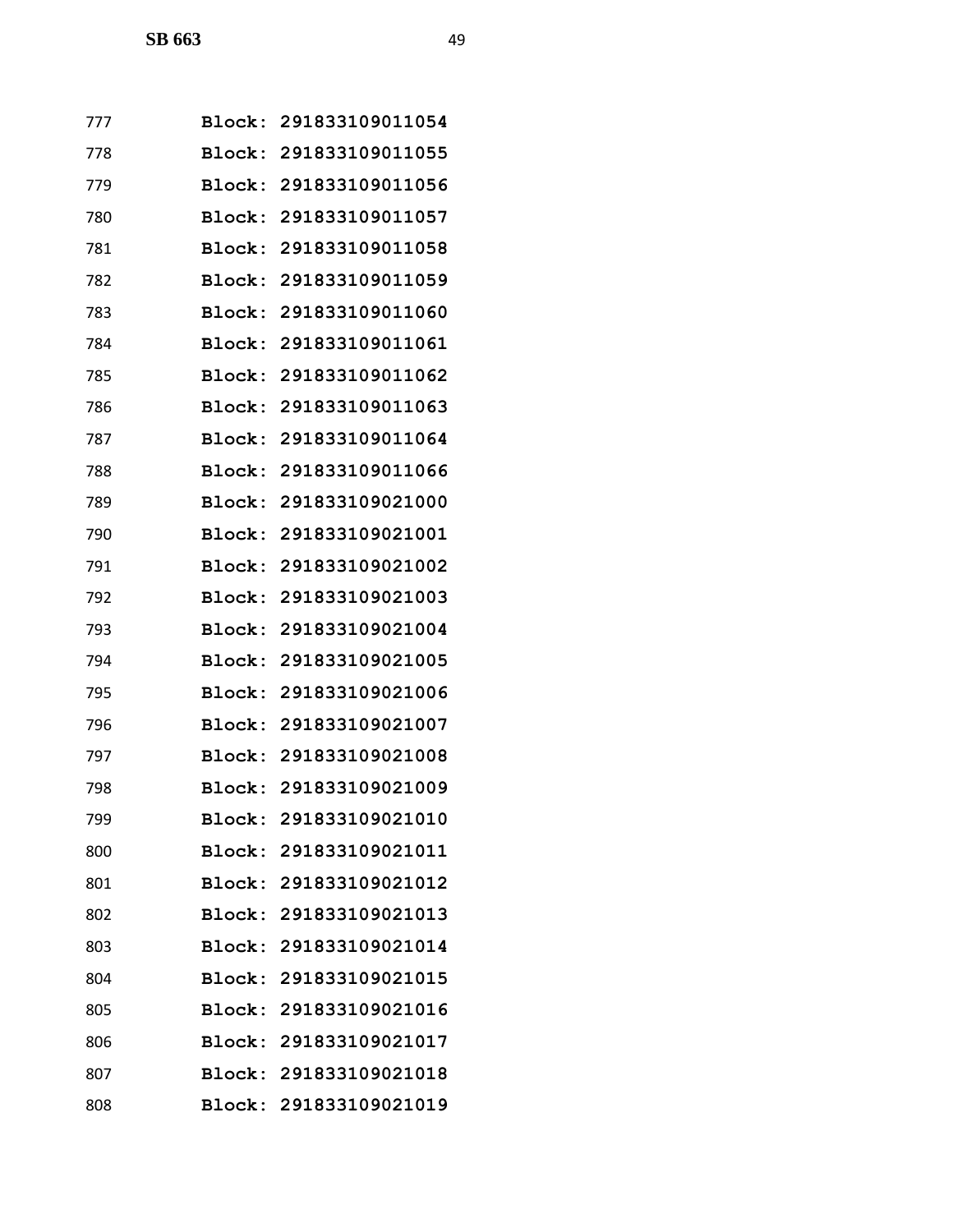| 809 | Block: 291833109021020  |
|-----|-------------------------|
| 810 | Block: 291833109021023  |
| 811 | Block: 291833109021031  |
| 812 | Block: 291833109021032  |
| 813 | Block: 291833109021033  |
| 814 | Block: 291833109022003  |
| 815 | Block: 291833109022008  |
| 816 | Block: 291833109022010  |
| 817 | Block: 291833109022011  |
| 818 | Block: 291833109023017  |
| 819 | Block: 291833109023018  |
| 820 | Block: 291833109023019  |
| 821 | Block: 291833109023020  |
| 822 | Block: 291833109023021  |
| 823 | Block: 291833109023022  |
| 824 | Block: 291833109023023  |
| 825 | Block: 291833109023024  |
| 826 | Block: 291833109023025  |
| 827 | VTD: Windcastle         |
| 828 | VTD: Wolfrum            |
| 829 | VTD: Woodcliff          |
| 830 | VTD: Woodglen           |
| 831 | VTD: Woodstream         |
| 832 | St. Louis County (Part) |
| 833 | VTD: AP012              |
| 834 | VTD: AP017              |
| 835 | VTD: AP023              |
| 836 | VTD: AP026              |
| 837 | VTD: AP032              |
| 838 | VTD: AP042              |
| 839 | VTD: AP201              |
| 840 | VTD: BON001             |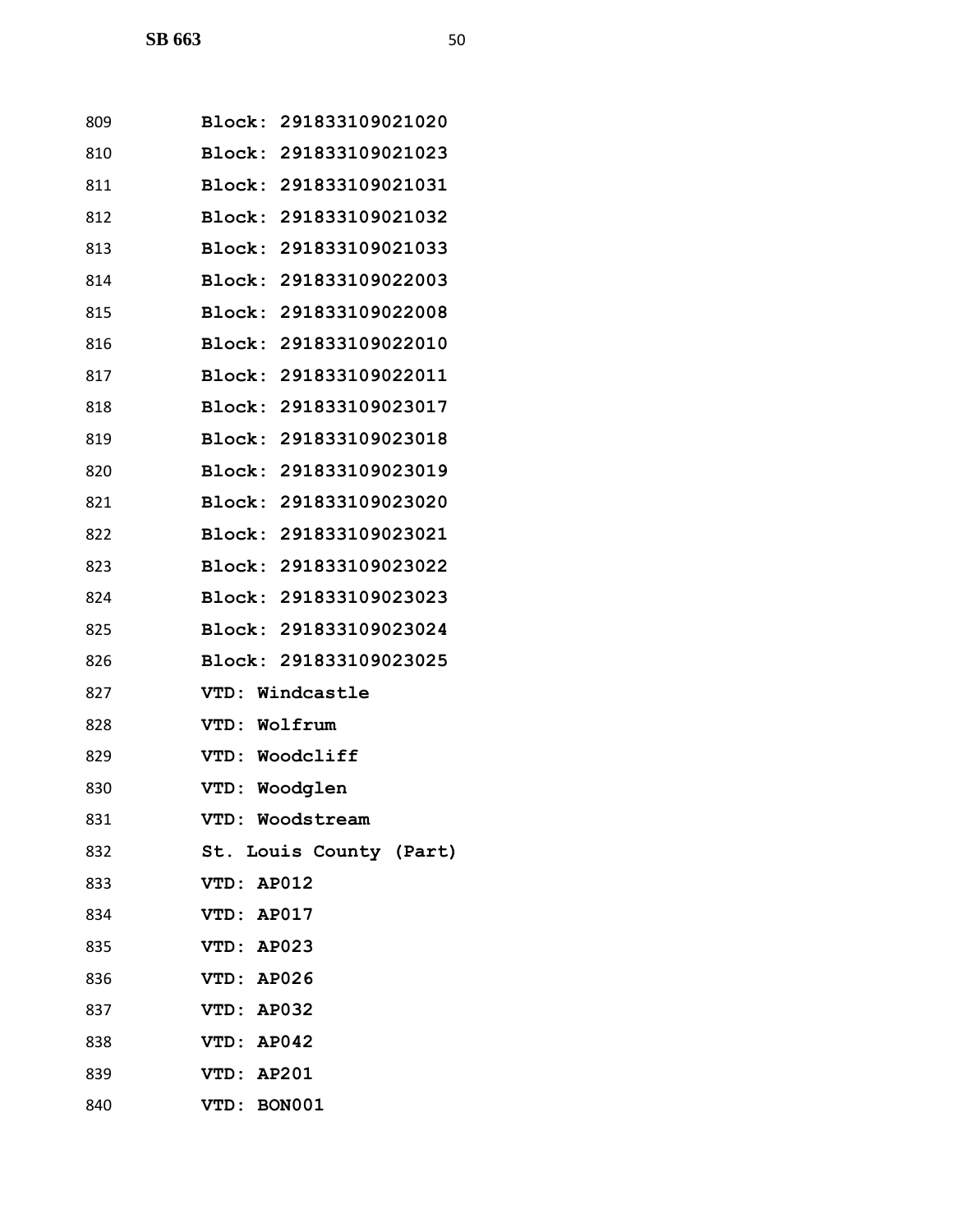| 841 | <b>BON002</b><br><b>VTD:</b>  |  |
|-----|-------------------------------|--|
| 842 | <b>BON003</b><br><b>VTD:</b>  |  |
| 843 | <b>BON004</b><br><b>VTD:</b>  |  |
| 844 | <b>BON005</b><br><b>VTD :</b> |  |
| 845 | <b>BON006</b><br><b>VTD:</b>  |  |
| 846 | VTD:<br><b>BON007</b>         |  |
| 847 | <b>BON008</b><br>VTD :        |  |
| 848 | VTD:<br><b>BON009</b>         |  |
| 849 | VTD:<br><b>BON010</b>         |  |
| 850 | VTD:<br><b>BON011</b>         |  |
| 851 | <b>BON012</b><br>VTD:         |  |
| 852 | <b>BON013</b><br><b>VTD :</b> |  |
| 853 | VTD:<br><b>BON014</b>         |  |
| 854 | VTD:<br><b>BON015</b>         |  |
| 855 | <b>BON016</b><br><b>VTD :</b> |  |
| 856 | <b>BON017</b><br><b>VTD:</b>  |  |
| 857 | <b>BON018</b><br><b>VTD :</b> |  |
| 858 | <b>BON019</b><br>VTD:         |  |
| 859 | <b>BON020</b><br><b>VTD :</b> |  |
| 860 | VTD:<br><b>BON021</b>         |  |
| 861 | <b>BON022</b><br><b>VTD :</b> |  |
| 862 | <b>BON023</b><br>VTD:         |  |
| 863 | <b>BON024</b><br><b>VTD:</b>  |  |
| 864 | <b>BON025</b><br><b>VTD:</b>  |  |
| 865 | <b>BON026</b><br><b>VTD :</b> |  |
| 866 | VTD:<br><b>BON027</b>         |  |
| 867 | <b>BON028</b><br>VTD :        |  |
| 868 | <b>BON029</b><br>VTD :        |  |
| 869 | <b>BON030</b><br>VTD:         |  |
| 870 | VTD:<br><b>BON031</b>         |  |
| 871 | VTD :<br><b>BON032</b>        |  |
| 872 | <b>BON033</b><br>VTD:         |  |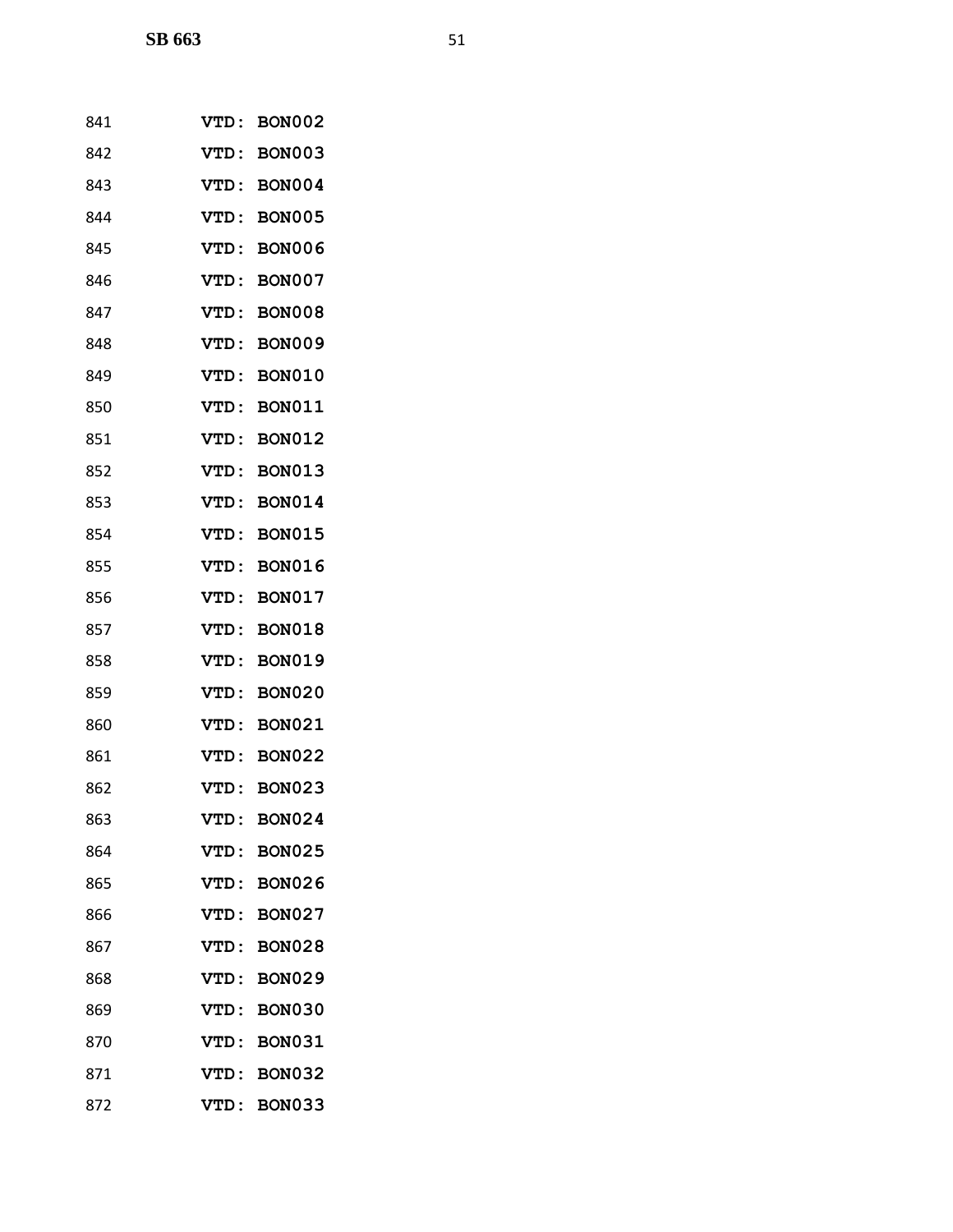| 873 | <b>VTD :</b> | <b>BON034</b> |
|-----|--------------|---------------|
| 874 | <b>VTD:</b>  | <b>BON035</b> |
| 875 | <b>VTD :</b> | <b>BON036</b> |
| 876 | <b>VTD:</b>  | <b>BON037</b> |
| 877 | VTD :        | <b>BON038</b> |
| 878 | <b>VTD:</b>  | <b>BON039</b> |
| 879 | VTD:         | <b>BON040</b> |
| 880 | <b>VTD:</b>  | <b>BON200</b> |
| 881 | <b>VTD:</b>  | <b>BON202</b> |
| 882 | <b>VTD :</b> | <b>BON203</b> |
| 883 | VTD:         | <b>BON205</b> |
| 884 | <b>VTD:</b>  | <b>BON206</b> |
| 885 | <b>VTD:</b>  | <b>BON207</b> |
| 886 | VTD:         | <b>BON208</b> |
| 887 | <b>VTD:</b>  | <b>BON210</b> |
| 888 | <b>VTD:</b>  | <b>BON211</b> |
| 889 | VTD:         | <b>CC001</b>  |
| 890 | <b>VTD:</b>  | <b>CC002</b>  |
| 891 | <b>VTD:</b>  | <b>CC003</b>  |
| 892 | <b>VTD:</b>  | <b>CC004</b>  |
| 893 | <b>VTD:</b>  | <b>CC005</b>  |
| 894 | <b>VTD:</b>  | <b>CC006</b>  |
| 895 | <b>VTD :</b> | <b>CC007</b>  |
| 896 | <b>VTD:</b>  | <b>CC008</b>  |
| 897 | VTD:         | <b>CC009</b>  |
| 898 | VTD:         | CC010         |
| 899 | VTD:         | CC011         |
| 900 | VTD:         | <b>CC014</b>  |
| 901 | VTD:         | CC015         |
| 902 | VTD:         | CC016         |
| 903 | <b>VTD:</b>  | CC018         |
| 904 | VTD:         | CC019         |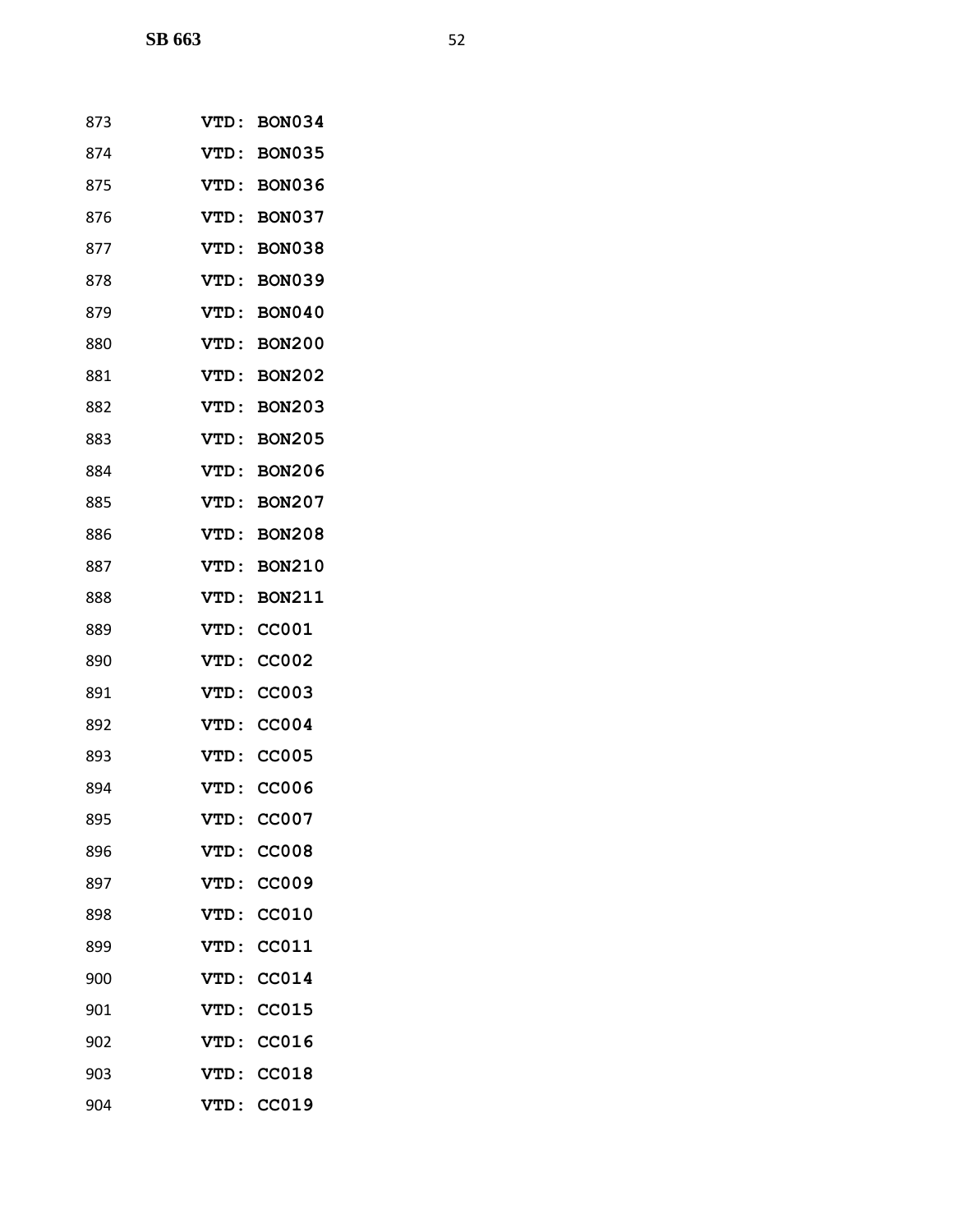| 905 | <b>VTD:</b> | <b>CC020</b> |
|-----|-------------|--------------|
| 906 | VTD:        | CC021        |
| 907 | <b>VTD:</b> | <b>CC023</b> |
| 908 | <b>VTD:</b> | <b>CC024</b> |
| 909 | <b>VTD:</b> | <b>CC025</b> |
| 910 | VTD:        | CC026        |
| 911 | VTD:        | <b>CC027</b> |
| 912 | <b>VTD:</b> | <b>CC028</b> |
| 913 | <b>VTD:</b> | <b>CC029</b> |
| 914 | VTD:        | CC031        |
| 915 | VTD:        | <b>CC032</b> |
| 916 | <b>VTD:</b> | <b>CC033</b> |
| 917 | <b>VTD:</b> | CC034        |
| 918 | <b>VTD:</b> | <b>CC035</b> |
| 919 | <b>VTD:</b> | <b>CC036</b> |
| 920 | VTD:        | CC037        |
| 921 | VTD:        | <b>CC039</b> |
| 922 | <b>VTD:</b> | CC040        |
| 923 | <b>VTD:</b> | CC041        |
| 924 | VTD:        | <b>CC042</b> |
| 925 | VTD:        | CC044        |
| 926 | <b>VTD:</b> | <b>CC045</b> |
| 927 | <b>VTD:</b> | CC046        |
| 928 | VTD:        | CC047        |
| 929 | VTD:        | CC049        |
| 930 | VTD:        | <b>CC050</b> |
| 931 | <b>VTD:</b> | <b>CC052</b> |
| 932 | VTD:        | CC053        |
| 933 | VTD:        | <b>CC054</b> |
| 934 | <b>VTD:</b> | <b>CC055</b> |
| 935 | VTD:        | <b>CC056</b> |
| 936 | <b>VTD:</b> | CC058        |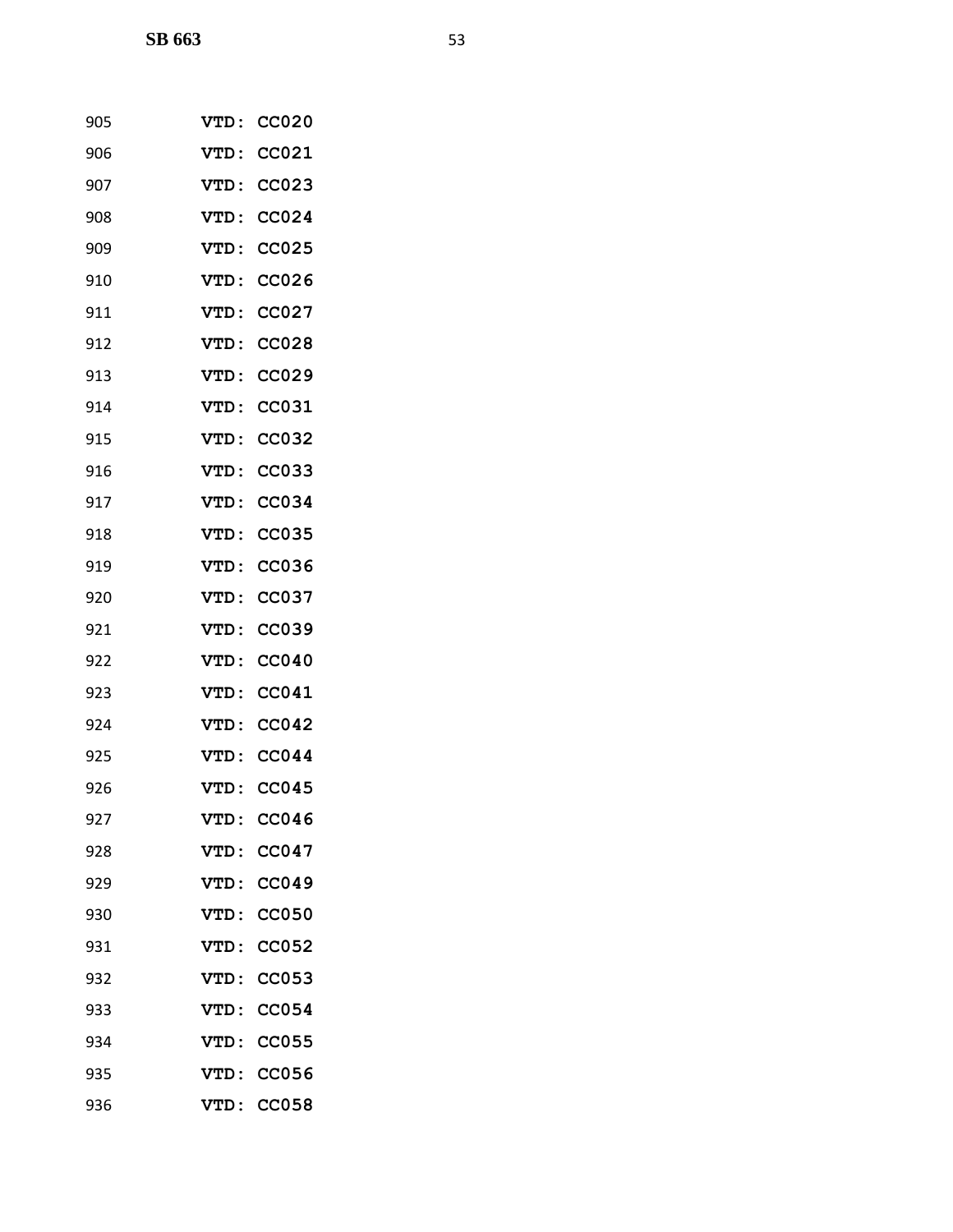| 937 | <b>VTD :</b> | <b>CC059</b>  |
|-----|--------------|---------------|
| 938 | <b>VTD:</b>  | <b>CC060</b>  |
| 939 | <b>VTD:</b>  | CC214         |
| 940 | <b>VTD:</b>  | CC221         |
| 941 | <b>VTD:</b>  | <b>CHE001</b> |
| 942 | <b>VTD:</b>  | <b>CHE002</b> |
| 943 | VTD:         | CHE003        |
| 944 | <b>VTD:</b>  | <b>CHE004</b> |
| 945 | <b>VTD:</b>  | <b>CHE005</b> |
| 946 | <b>VTD:</b>  | <b>CHE006</b> |
| 947 | VTD:         | CHE007        |
| 948 | <b>VTD:</b>  | <b>CHE008</b> |
| 949 | <b>VTD:</b>  | <b>CHE009</b> |
| 950 | <b>VTD:</b>  | CHE010        |
| 951 | <b>VTD:</b>  | <b>CHE011</b> |
| 952 | <b>VTD:</b>  | <b>CHE012</b> |
| 953 | VTD:         | <b>CHE013</b> |
| 954 | <b>VTD:</b>  | <b>CHE014</b> |
| 955 | <b>VTD:</b>  | <b>CHE015</b> |
| 956 | <b>VTD:</b>  | <b>CHE016</b> |
| 957 | <b>VTD:</b>  | CHE017        |
| 958 | <b>VTD:</b>  | <b>CHE018</b> |
| 959 | VTD :        | <b>CHE019</b> |
| 960 | VTD:         | <b>CHE020</b> |
| 961 | VTD:         | <b>CHE021</b> |
| 962 | VTD:         | <b>CHE022</b> |
| 963 | VTD:         | <b>CHE023</b> |
| 964 | VTD:         | <b>CHE024</b> |
| 965 | <b>VTD:</b>  | <b>CHE025</b> |
| 966 | <b>VTD:</b>  | <b>CHE026</b> |
| 967 | VTD:         | <b>CHE027</b> |
| 968 | VTD:         | <b>CHE028</b> |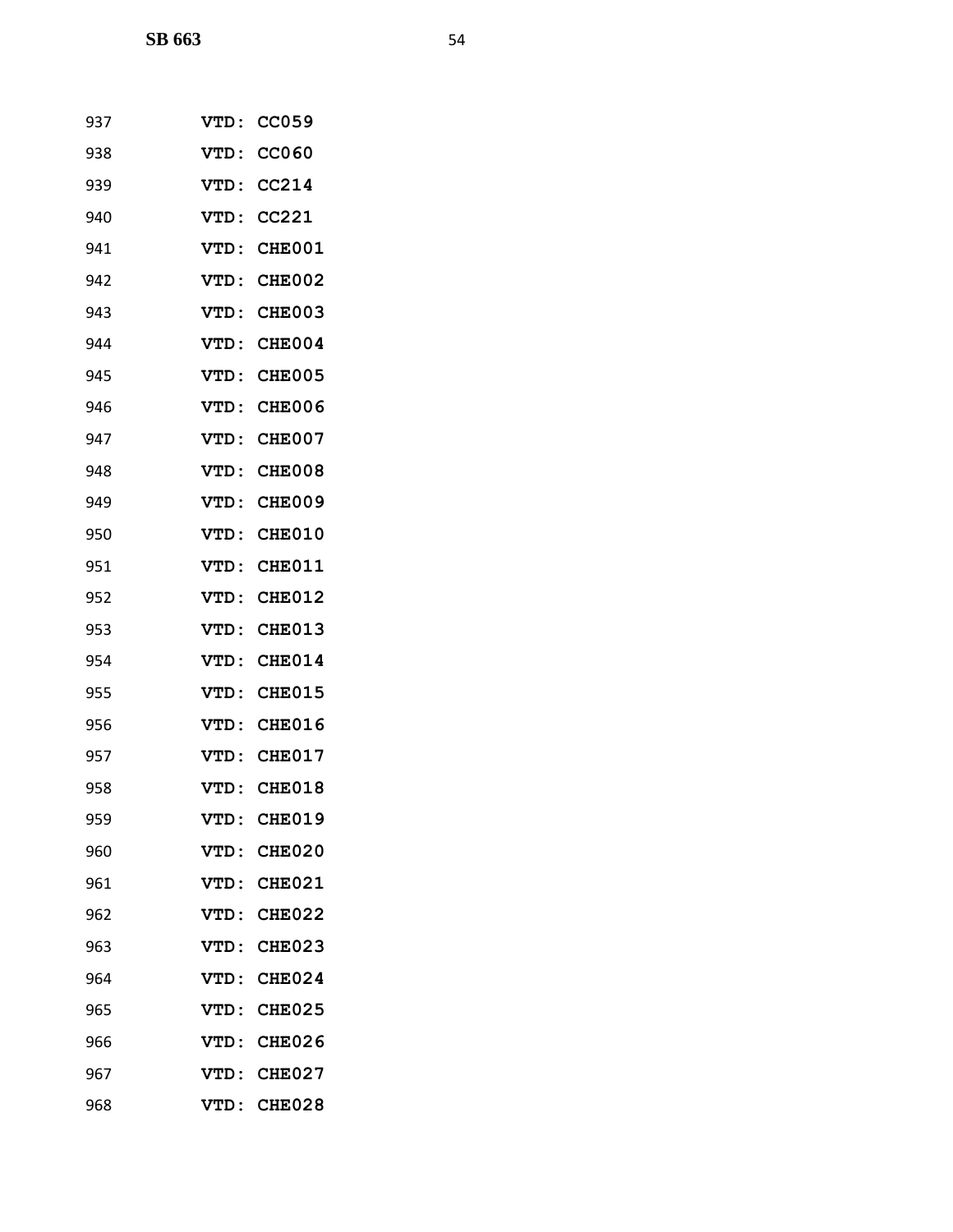| 969  | <b>VTD:</b>  | CHE029        |
|------|--------------|---------------|
| 970  | <b>VTD :</b> | CHE030        |
| 971  | <b>VTD :</b> | <b>CHE031</b> |
| 972  | <b>VTD:</b>  | <b>CHE032</b> |
| 973  | VTD:         | CHE033        |
| 974  | VTD:         | <b>CHE034</b> |
| 975  | <b>VTD :</b> | <b>CHE035</b> |
| 976  | VTD:         | <b>CHE036</b> |
| 977  | <b>VTD :</b> | <b>CHE037</b> |
| 978  | VTD:         | CHE038        |
| 979  | VTD:         | CHE039        |
| 980  | <b>VTD :</b> | CHE040        |
| 981  | VTD:         | CHE041        |
| 982  | VTD:         | CHE042        |
| 983  | <b>VTD:</b>  | CHE043        |
| 984  | VTD:         | <b>CHE044</b> |
| 985  | <b>VTD :</b> | CHE045        |
| 986  | VTD:         | CHE046        |
| 987  | <b>VTD :</b> | CHE047        |
| 988  | VTD:         | CHE048        |
| 989  | <b>VTD :</b> | CHE049        |
| 990  | VTD :        | <b>CHE050</b> |
| 991  | <b>VTD:</b>  | <b>CHE051</b> |
| 992  | VTD :        | <b>CHE052</b> |
| 993  | VTD:         | CHE053        |
| 994  | VTD:         | <b>CHE054</b> |
| 995  | VTD:         | <b>CHE055</b> |
| 996  | VTD:         | <b>CHE057</b> |
| 997  | VTD:         | <b>CHE200</b> |
| 998  | VTD :        | <b>CHE203</b> |
| 999  | VTD:         | <b>CHE212</b> |
| 1000 | VTD :        | <b>CHE214</b> |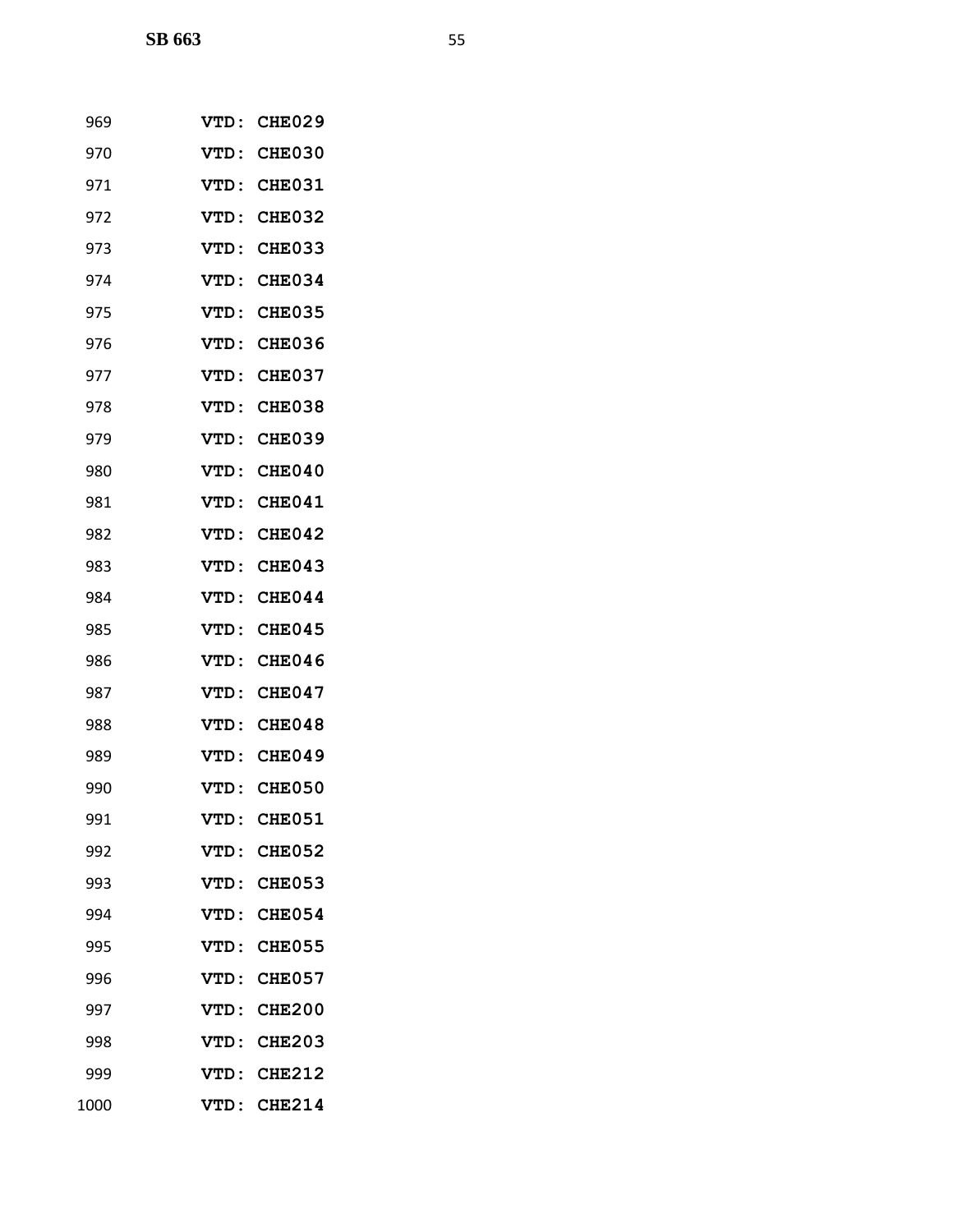| 1001 | VTD: CHE215            |
|------|------------------------|
| 1002 | VTD: CLA002            |
| 1003 | VTD: CLA003            |
| 1004 | VTD: CLA004            |
| 1005 | VTD: CLA006            |
| 1006 | VTD: CLA007            |
| 1007 | VTD: CLA008            |
| 1008 | VTD: CLA009            |
| 1009 | VTD: CLA010            |
| 1010 | VTD: CLA011            |
| 1011 | VTD: CLA012            |
| 1012 | VTD: CLA013            |
| 1013 | VTD: CLA014            |
| 1014 | VTD: CLA015            |
| 1015 | VTD: CLA016            |
| 1016 | VTD: CLA017            |
| 1017 | VTD: CLA019            |
| 1018 | VTD: CLA020            |
| 1019 | VTD: CLA023            |
| 1020 | VTD: CLA024            |
| 1021 | VTD: CLA025            |
| 1022 | VTD: CLA026            |
| 1023 | VTD: CLA027            |
| 1024 | VTD: CLA028            |
| 1025 | VTD: CLA029 (Part)     |
| 1026 | Block: 291892165001000 |
| 1027 | Block: 291892165001001 |
| 1028 | Block: 291892165001002 |
| 1029 | Block: 291892165001003 |
| 1030 | VTD: CLA030            |
| 1031 | VTD: CLA031            |
| 1032 | VTD: CLA032            |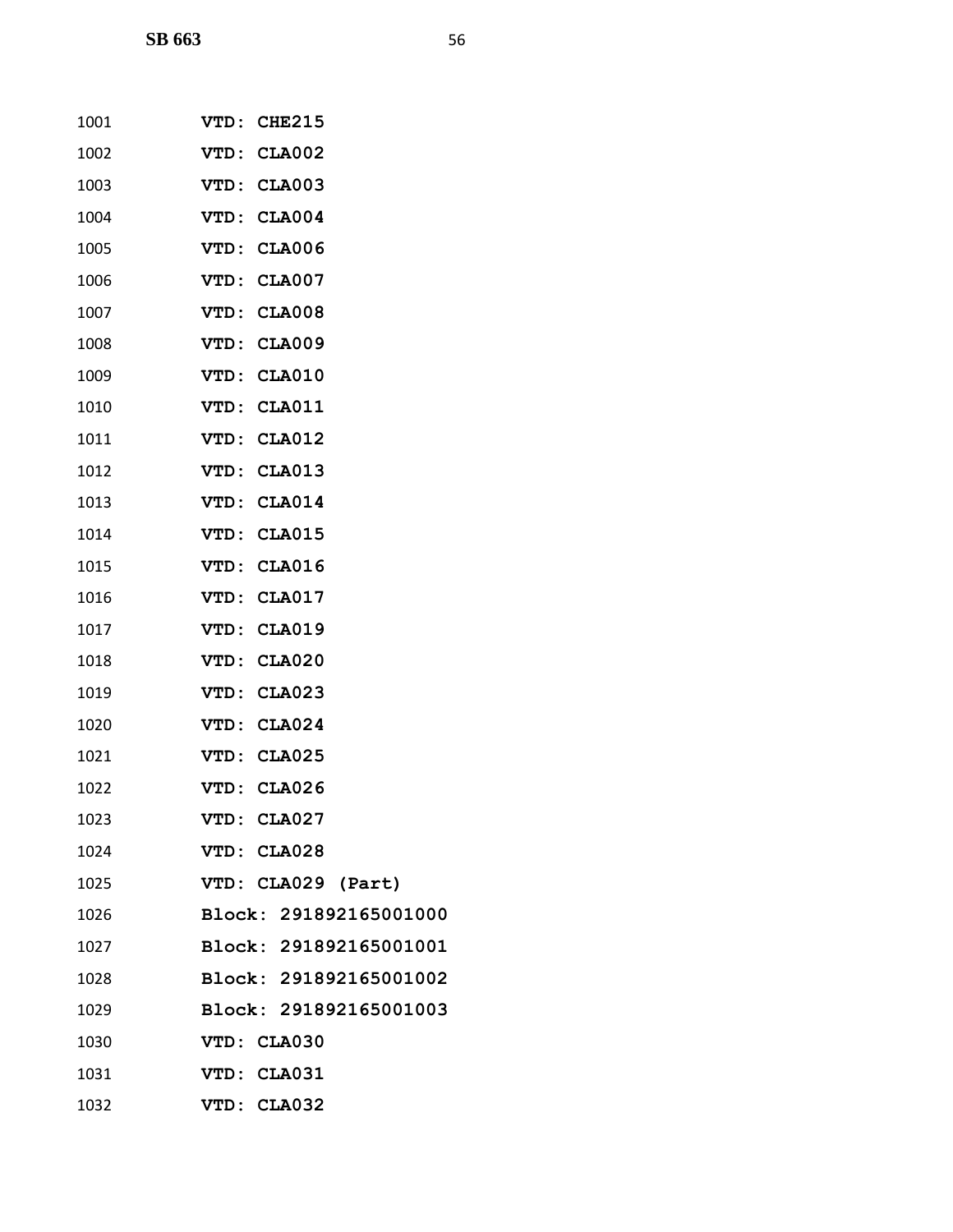| 1033 | <b>VTD :</b> | <b>CLA033</b> |
|------|--------------|---------------|
| 1034 | <b>VTD:</b>  | <b>CLA034</b> |
| 1035 | VTD:         | <b>CLA035</b> |
| 1036 | VTD:         | <b>CLA036</b> |
| 1037 | VTD:         | <b>CLA037</b> |
| 1038 | <b>VTD :</b> | <b>CLA038</b> |
| 1039 | VTD:         | <b>CLA039</b> |
| 1040 | <b>VTD :</b> | <b>CLA040</b> |
| 1041 | VTD:         | <b>CLA041</b> |
| 1042 | VTD:         | <b>CLA042</b> |
| 1043 | VTD:         | <b>CLA044</b> |
| 1044 | VTD:         | <b>CLA045</b> |
| 1045 | VTD:         | <b>CLA046</b> |
| 1046 | VTD:         | <b>CLA047</b> |
| 1047 | VTD:         | <b>CLA049</b> |
| 1048 | VTD:         | <b>CLA050</b> |
| 1049 | VTD:         | <b>CLA052</b> |
| 1050 | VTD:         | <b>CLA201</b> |
| 1051 | VTD:         | <b>CLA202</b> |
| 1052 | VTD:         | <b>CLA203</b> |
| 1053 | VTD:         | <b>CLA205</b> |
| 1054 | VTD:         | <b>CLA206</b> |
| 1055 | <b>VTD:</b>  | <b>CON001</b> |
| 1056 | <b>VTD:</b>  | <b>CON002</b> |
| 1057 | VTD:         | <b>CON003</b> |
| 1058 | VTD:         | <b>CON004</b> |
| 1059 | VTD:         | <b>CON005</b> |
| 1060 | VTD :        | <b>CON006</b> |
| 1061 | <b>VTD:</b>  | <b>CON007</b> |
| 1062 | <b>VTD:</b>  | <b>CON008</b> |
| 1063 | VTD :        | <b>CON009</b> |
| 1064 | VTD:         | <b>CON010</b> |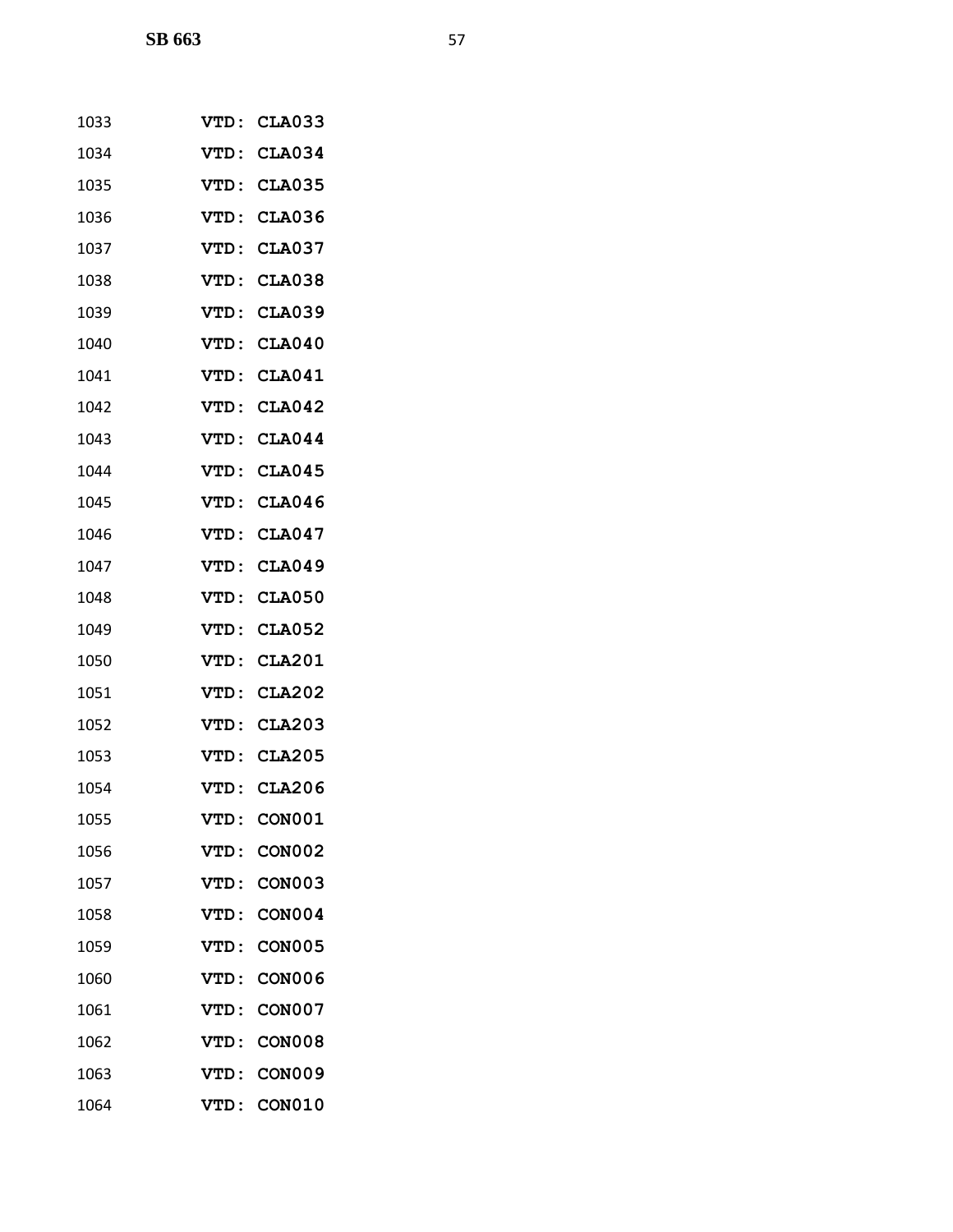| 1065 | VTD:         | <b>CON011</b> |
|------|--------------|---------------|
| 1066 | <b>VTD:</b>  | <b>CON012</b> |
| 1067 | VTD:         | <b>CON013</b> |
| 1068 | VTD:         | <b>CON014</b> |
| 1069 | <b>VTD :</b> | <b>CON015</b> |
| 1070 | VTD:         | <b>CON016</b> |
| 1071 | VTD:         | <b>CON017</b> |
| 1072 | VTD:         | <b>CON018</b> |
| 1073 | <b>VTD :</b> | <b>CON019</b> |
| 1074 | <b>VTD:</b>  | <b>CON020</b> |
| 1075 | VTD:         | <b>CON021</b> |
| 1076 | <b>VTD :</b> | <b>CON022</b> |
| 1077 | VTD:         | <b>CON023</b> |
| 1078 | VTD:         | <b>CON024</b> |
| 1079 | <b>VTD :</b> | <b>CON025</b> |
| 1080 | VTD:         | <b>CON026</b> |
| 1081 | VTD:         | <b>CON027</b> |
| 1082 | VTD:         | <b>CON028</b> |
| 1083 | VTD:         | <b>CON029</b> |
| 1084 | <b>VTD :</b> | <b>CON030</b> |
| 1085 | VTD:         | <b>CON031</b> |
| 1086 | VTD:         | <b>CON032</b> |
| 1087 | VTD :        | <b>CON033</b> |
| 1088 | VTD :        | <b>CON034</b> |
| 1089 | VTD:         | <b>CON035</b> |
| 1090 | <b>VTD:</b>  | <b>CON036</b> |
| 1091 | VTD:         | <b>CON037</b> |
| 1092 | VTD:         | <b>CON038</b> |
| 1093 | VTD:         | <b>CON039</b> |
| 1094 | <b>VTD:</b>  | <b>CON040</b> |
| 1095 | VTD:         | <b>CON041</b> |
| 1096 | VTD:         | <b>CON042</b> |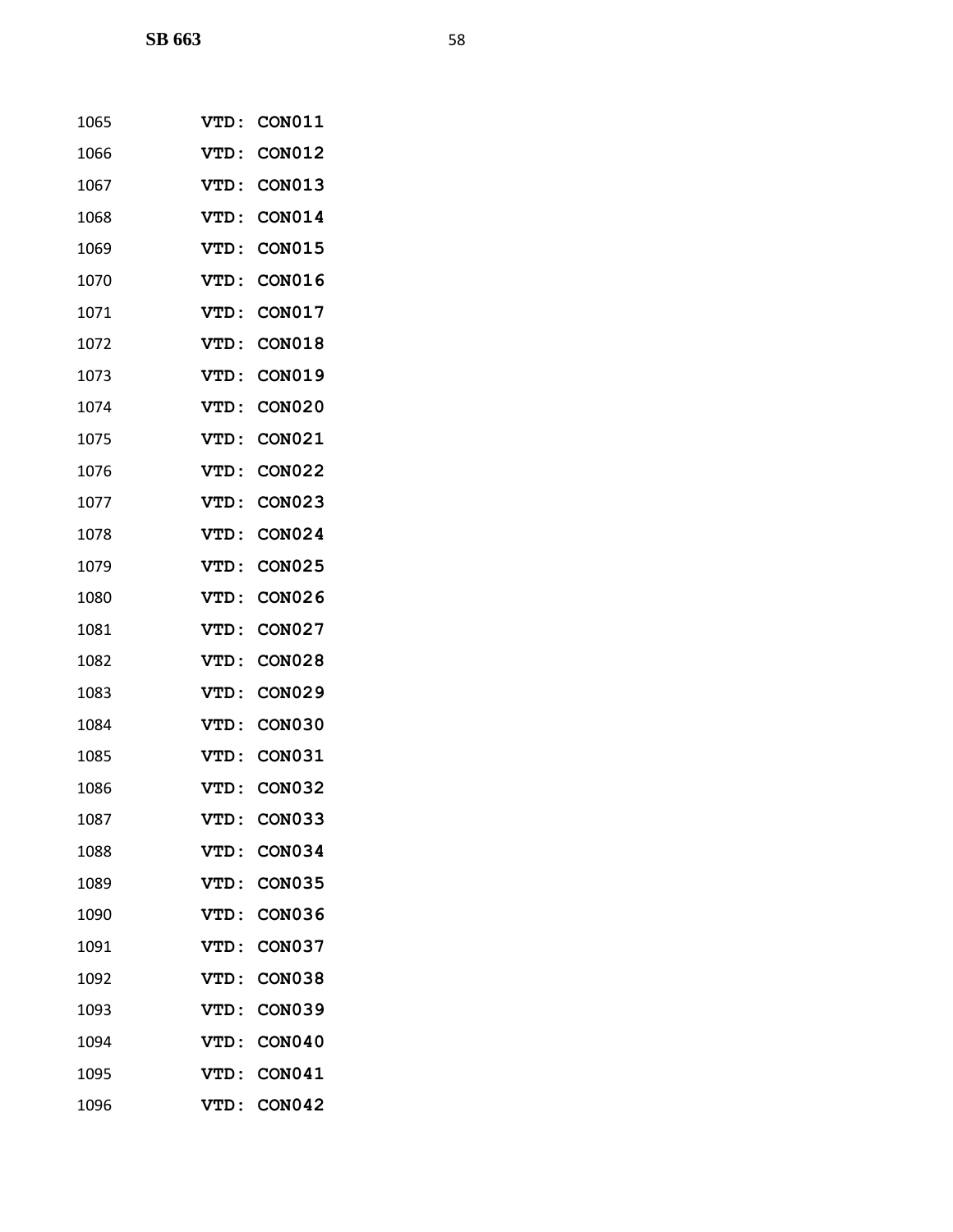| 1097 | <b>VTD :</b> | <b>CON043</b> |
|------|--------------|---------------|
| 1098 | <b>VTD:</b>  | <b>CON044</b> |
| 1099 | <b>VTD :</b> | <b>CON045</b> |
| 1100 | <b>VTD:</b>  | <b>CON046</b> |
| 1101 | <b>VTD :</b> | <b>CON047</b> |
| 1102 | VTD:         | <b>CON048</b> |
| 1103 | VTD:         | <b>CON049</b> |
| 1104 | <b>VTD:</b>  | <b>CON050</b> |
| 1105 | <b>VTD:</b>  | <b>CON051</b> |
| 1106 | <b>VTD:</b>  | <b>CON052</b> |
| 1107 | VTD:         | <b>CON053</b> |
| 1108 | VTD:         | <b>CON200</b> |
| 1109 | <b>VTD:</b>  | <b>CON202</b> |
| 1110 | <b>VTD:</b>  | <b>CON204</b> |
| 1111 | <b>VTD:</b>  | <b>CON205</b> |
| 1112 | <b>VTD:</b>  | <b>CON206</b> |
| 1113 | <b>VTD:</b>  | <b>CON212</b> |
| 1114 | <b>VTD:</b>  | <b>CON213</b> |
| 1115 | VTD:         | <b>GRA001</b> |
| 1116 | <b>VTD:</b>  | <b>GRA002</b> |
| 1117 | <b>VTD :</b> | <b>GRA003</b> |
| 1118 | <b>VTD:</b>  | <b>GRA004</b> |
| 1119 | <b>VTD :</b> | <b>GRA005</b> |
| 1120 | VTD :        | <b>GRA006</b> |
| 1121 |              | VTD: GRA007   |
| 1122 |              | VTD: GRA008   |
| 1123 | <b>VTD:</b>  | <b>GRA009</b> |
| 1124 | VTD:         | <b>GRA010</b> |
| 1125 |              | VTD: GRA011   |
| 1126 | <b>VTD:</b>  | <b>GRA012</b> |
| 1127 | VTD:         | <b>GRA013</b> |
| 1128 | VTD:         | <b>GRA014</b> |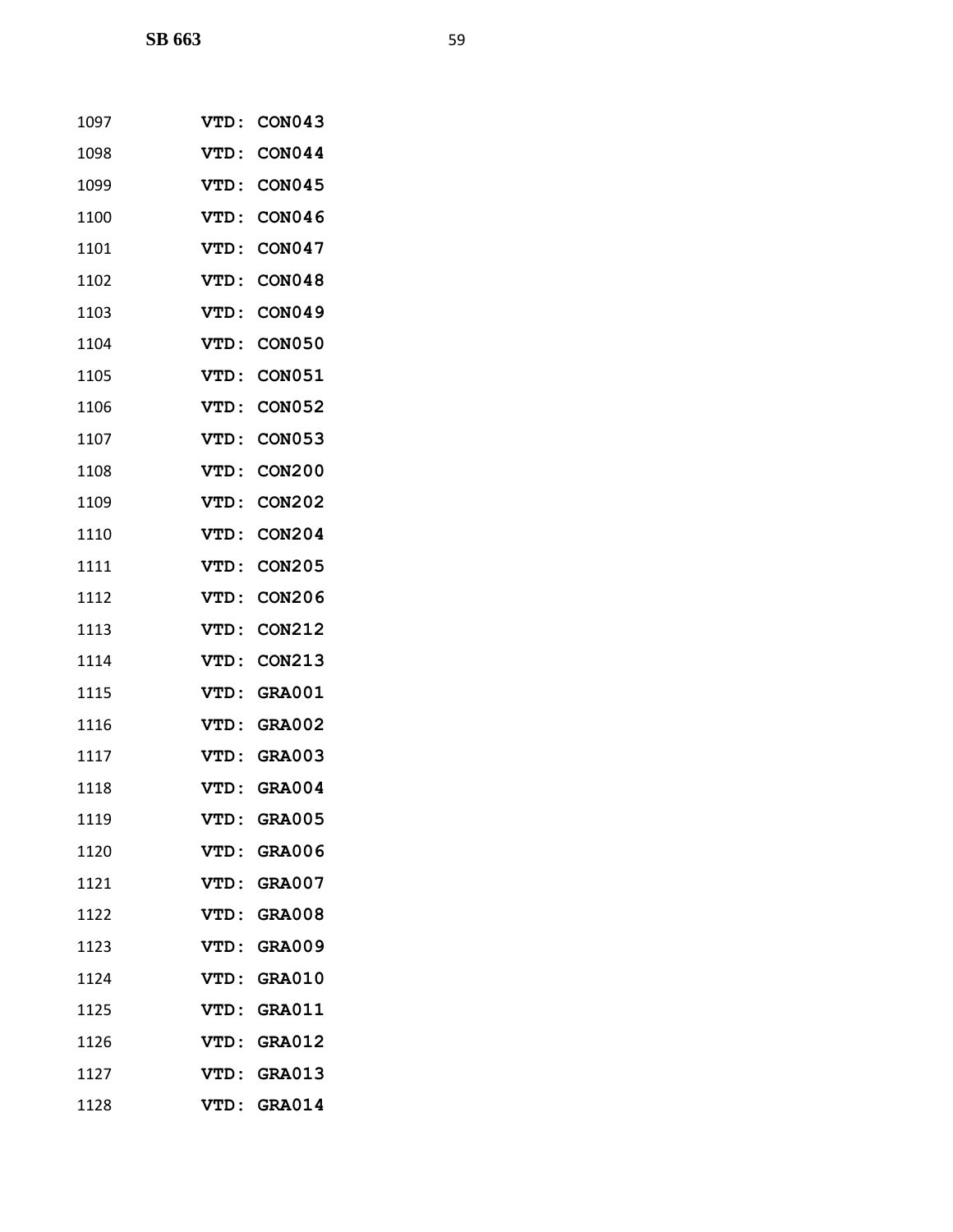| 1129 | <b>VTD :</b> | <b>GRA015</b> |
|------|--------------|---------------|
| 1130 | VTD:         | <b>GRA016</b> |
| 1131 | VTD:         | <b>GRA017</b> |
| 1132 | VTD:         | <b>GRA018</b> |
| 1133 | VTD:         | <b>GRA019</b> |
| 1134 | VTD:         | <b>GRA020</b> |
| 1135 | VTD:         | <b>GRA021</b> |
| 1136 | VTD:         | <b>GRA022</b> |
| 1137 | VTD:         | <b>GRA023</b> |
| 1138 | VTD:         | <b>GRA024</b> |
| 1139 | VTD:         | <b>GRA025</b> |
| 1140 | VTD:         | <b>GRA026</b> |
| 1141 | VTD:         | <b>GRA027</b> |
| 1142 | VTD:         | <b>GRA028</b> |
| 1143 | VTD:         | <b>GRA029</b> |
| 1144 | VTD:         | <b>GRA030</b> |
| 1145 | VTD:         | <b>GRA031</b> |
| 1146 | VTD:         | <b>GRA032</b> |
| 1147 | VTD:         | <b>GRA033</b> |
| 1148 | VTD:         | <b>GRA034</b> |
| 1149 | VTD:         | <b>GRA035</b> |
| 1150 | VTD:         | <b>GRA036</b> |
| 1151 | <b>VTD:</b>  | <b>GRA037</b> |
| 1152 | VTD:         | <b>GRA038</b> |
| 1153 |              | VTD: GRA039   |
| 1154 |              | VTD: GRA040   |
| 1155 |              | VTD: GRA041   |
| 1156 | <b>VTD:</b>  | <b>GRA042</b> |
| 1157 |              | VTD: GRA043   |
| 1158 | <b>VTD:</b>  | <b>GRA044</b> |
| 1159 | <b>VTD:</b>  | <b>GRA045</b> |
| 1160 |              | VTD: GRA046   |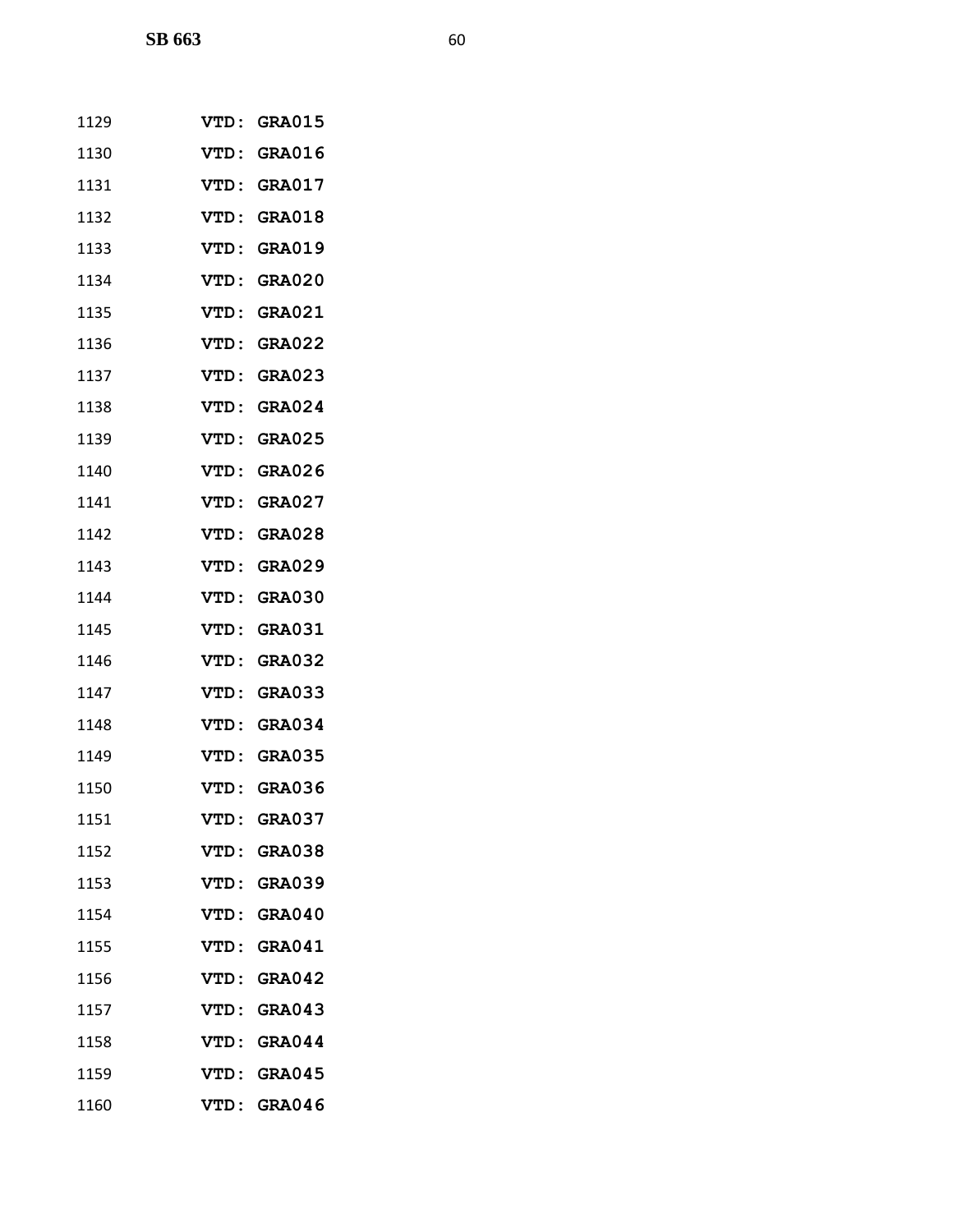| 1161 | <b>VTD :</b> | <b>GRA047</b> |
|------|--------------|---------------|
| 1162 | VTD:         | <b>GRA048</b> |
| 1163 | VTD:         | <b>GRA201</b> |
| 1164 | VTD:         | <b>GRA202</b> |
| 1165 | VTD:         | <b>GRA206</b> |
| 1166 | VTD:         | <b>GRA209</b> |
| 1167 | VTD:         | <b>GRA210</b> |
| 1168 | VTD:         | HAD006        |
| 1169 | <b>VTD:</b>  | HAD007        |
| 1170 | VTD:         | <b>HAD024</b> |
| 1171 | VTD:         | <b>HAD031</b> |
| 1172 | <b>VTD:</b>  | <b>HAD200</b> |
| 1173 | VTD:         | <b>JEF001</b> |
| 1174 | <b>VTD:</b>  | <b>JEF002</b> |
| 1175 | VTD:         | <b>JEF003</b> |
| 1176 | VTD:         | <b>JEF004</b> |
| 1177 | VTD:         | <b>JEF005</b> |
| 1178 | VTD:         | <b>JEF006</b> |
| 1179 | VTD:         | <b>JEF007</b> |
| 1180 |              | VTD: JEF008   |
| 1181 |              | VTD: JEF009   |
| 1182 |              | VTD: JEF010   |
| 1183 | <b>VTD:</b>  | <b>JEF011</b> |
| 1184 |              | VTD: JEF015   |
| 1185 |              | VTD: JEF016   |
| 1186 |              | VTD: JEF018   |
| 1187 | <b>VTD:</b>  | <b>JEF019</b> |
| 1188 | VTD:         | <b>JEF020</b> |
| 1189 |              | VTD: JEF021   |
| 1190 |              | VTD: JEF022   |
| 1191 |              | VTD: JEF023   |
| 1192 | VTD:         | <b>JEF024</b> |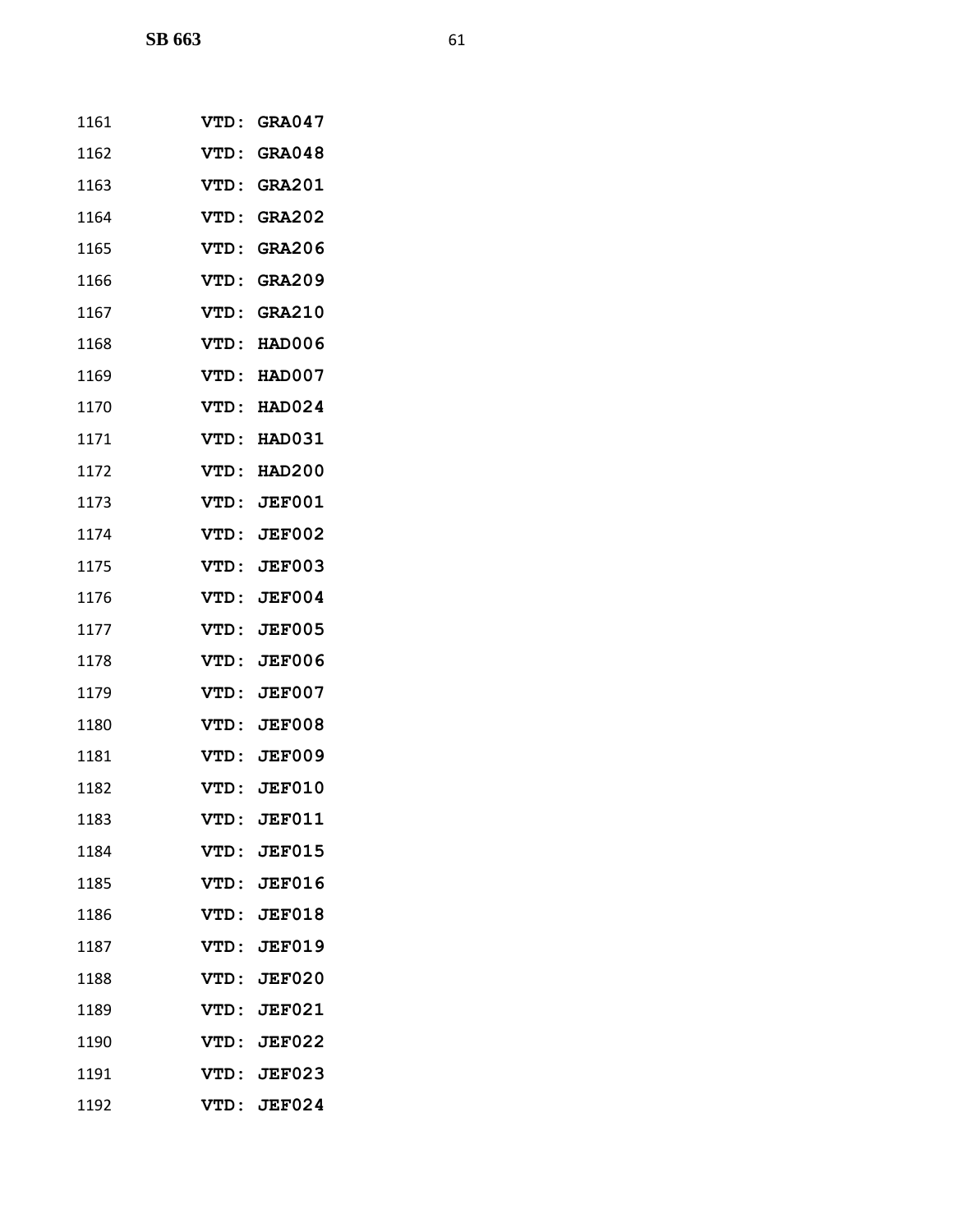| 1193 | <b>VTD :</b> | <b>JEF025</b> |
|------|--------------|---------------|
| 1194 | VTD:         | <b>JEF026</b> |
| 1195 | VTD:         | <b>JEF027</b> |
| 1196 | VTD:         | <b>JEF028</b> |
| 1197 | <b>VTD :</b> | <b>JEF029</b> |
| 1198 | VTD:         | <b>JEF030</b> |
| 1199 | VTD:         | <b>JEF031</b> |
| 1200 | VTD:         | <b>JEF032</b> |
| 1201 | VTD:         | <b>JEF033</b> |
| 1202 | VTD:         | <b>JEF034</b> |
| 1203 | VTD:         | <b>JEF035</b> |
| 1204 | VTD:         | <b>JEF036</b> |
| 1205 | VTD:         | <b>JEF037</b> |
| 1206 | VTD:         | <b>JEF200</b> |
| 1207 | <b>VTD:</b>  | <b>JEF202</b> |
| 1208 | VTD:         | <b>LAF001</b> |
| 1209 | VTD:         | <b>LAF002</b> |
| 1210 | VTD:         | <b>LAF003</b> |
| 1211 | <b>VTD:</b>  | <b>LAF004</b> |
| 1212 | VTD:         | LAF005        |
| 1213 | VTD:         | <b>LAF006</b> |
| 1214 | VTD:         | <b>LAF007</b> |
| 1215 | VTD:         | <b>LAF008</b> |
| 1216 | VTD:         | <b>LAF009</b> |
| 1217 |              | VTD: LAF010   |
| 1218 |              | VTD: LAF011   |
| 1219 | VTD:         | <b>LAF012</b> |
| 1220 | VTD :        | <b>LAF013</b> |
| 1221 |              | VTD: LAF014   |
| 1222 |              | VTD: LAF015   |
| 1223 | <b>VTD:</b>  | <b>LAF016</b> |
| 1224 | VTD:         | <b>LAF017</b> |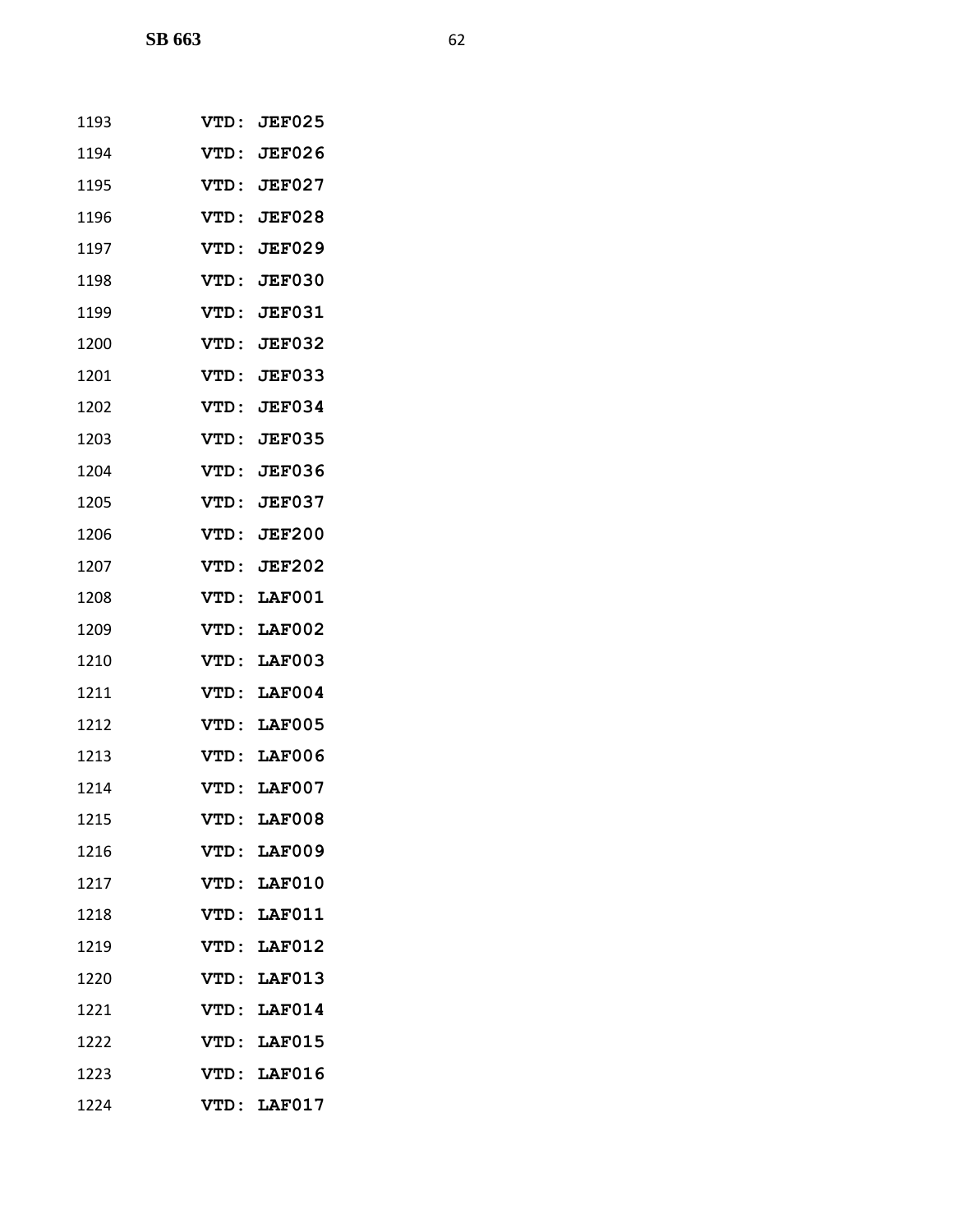| 1225 |              | VTD: LAF018        |
|------|--------------|--------------------|
| 1226 | VTD:         | <b>LAF019</b>      |
| 1227 |              | VTD: LAF020        |
| 1228 |              | VTD: LAF022        |
| 1229 | <b>VTD :</b> | <b>LAF023</b>      |
| 1230 | <b>VTD:</b>  | <b>LAF024</b>      |
| 1231 | VTD:         | <b>LAF025</b>      |
| 1232 | VTD:         | <b>LAF026</b>      |
| 1233 | VTD:         | <b>LAF027</b>      |
| 1234 | <b>VTD :</b> | <b>LAF028</b>      |
| 1235 | VTD:         | <b>LAF029</b>      |
| 1236 | VTD:         | <b>LAF030</b>      |
| 1237 | VTD:         | <b>LAF031</b>      |
| 1238 | VTD:         | <b>LAF032</b>      |
| 1239 | <b>VTD :</b> | <b>LAF033</b>      |
| 1240 | <b>VTD:</b>  | <b>LAF034</b>      |
| 1241 | VTD:         | <b>LAF035</b>      |
| 1242 | VTD:         | <b>LAF036</b>      |
| 1243 | VTD:         | <b>LAF037</b>      |
| 1244 | VTD:         | <b>LAF038</b>      |
| 1245 | VTD:         | <b>LAF039</b>      |
| 1246 |              | <b>VTD: LAF040</b> |
| 1247 |              | VTD: LAF041        |
| 1248 |              | VTD: LAF042        |
| 1249 |              | VTD: LAF043        |
| 1250 |              | VTD: LAF044        |
| 1251 |              | VTD: LAF045        |
| 1252 |              | VTD: LAF046        |
| 1253 |              | VTD: LAF200        |
| 1254 |              | VTD: LAF205        |
| 1255 |              | VTD: LAF207        |
| 1256 | VTD:         | LEM001             |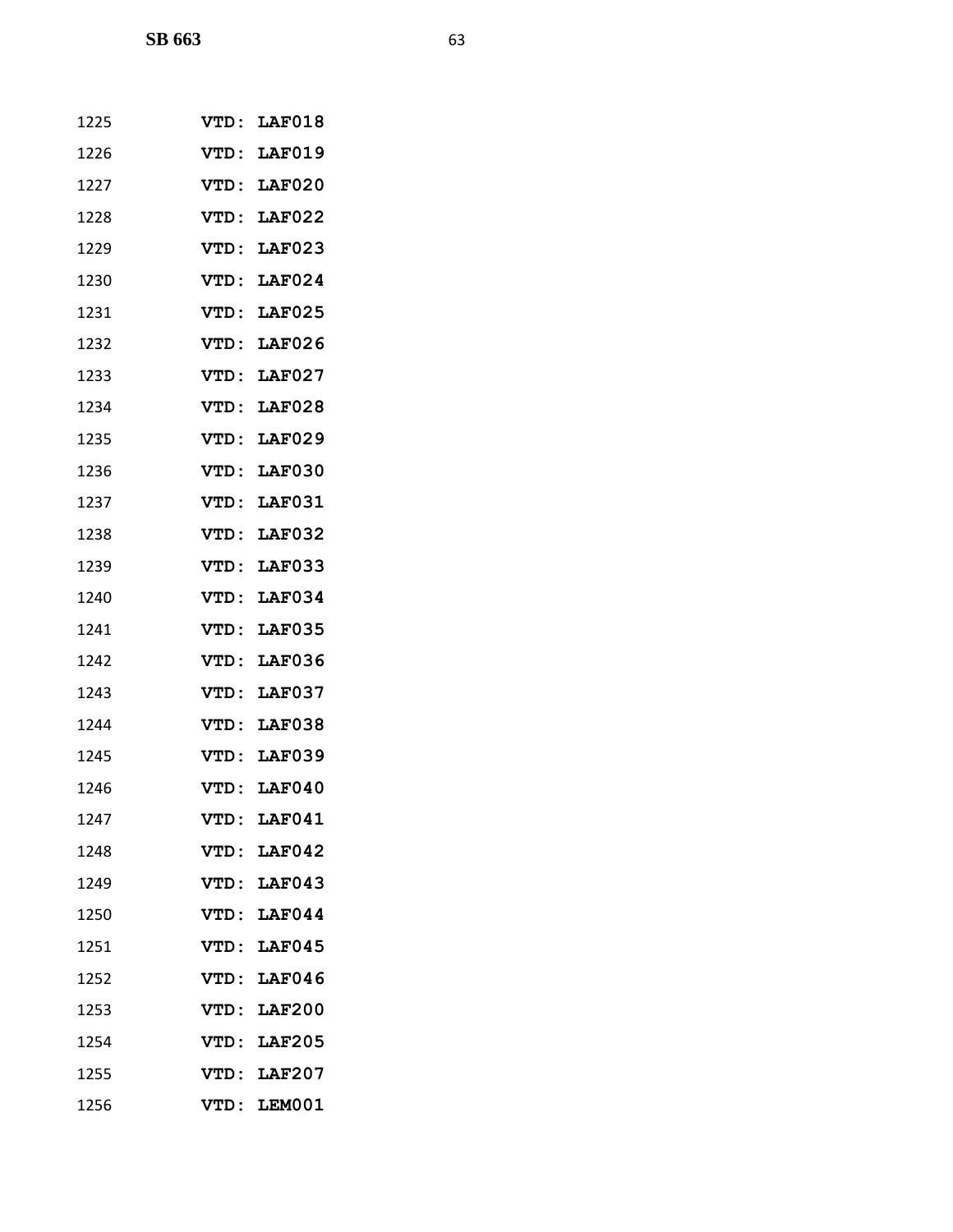| 1257 | VTD: LEM002            |
|------|------------------------|
| 1258 | VTD: LEM003            |
| 1259 | VTD: LEM004            |
| 1260 | VTD: LEM005            |
| 1261 | VTD: LEM006            |
| 1262 | VTD: LEM008            |
| 1263 | VTD: LEM009            |
| 1264 | VTD: LEM010 (Part)     |
| 1265 | Block: 291892201011004 |
| 1266 | Block: 291892201011005 |
| 1267 | Block: 291892201023004 |
| 1268 | VTD: LEM011            |
| 1269 | VTD: LEM012            |
| 1270 | VTD: LEM013            |
| 1271 | VTD: LEM014            |
| 1272 | VTD: LEM015            |
| 1273 | VTD: LEM016            |
| 1274 | VTD: LEM017            |
| 1275 | VTD: LEM018            |
| 1276 | VTD: LEM019            |
| 1277 | VTD: LEM020            |
| 1278 | VTD: LEM021            |
| 1279 | VTD: LEM022            |
| 1280 | VTD: LEM023            |
| 1281 | VTD: LEM024            |
| 1282 | VTD: LEM029            |
| 1283 | VTD: LEM030            |
| 1284 | VTD: LEM031            |
| 1285 | VTD: LEM032            |
| 1286 | VTD: LEM033            |
| 1287 | VTD: LEM204            |
| 1288 | VTD: LEM205 (Part)     |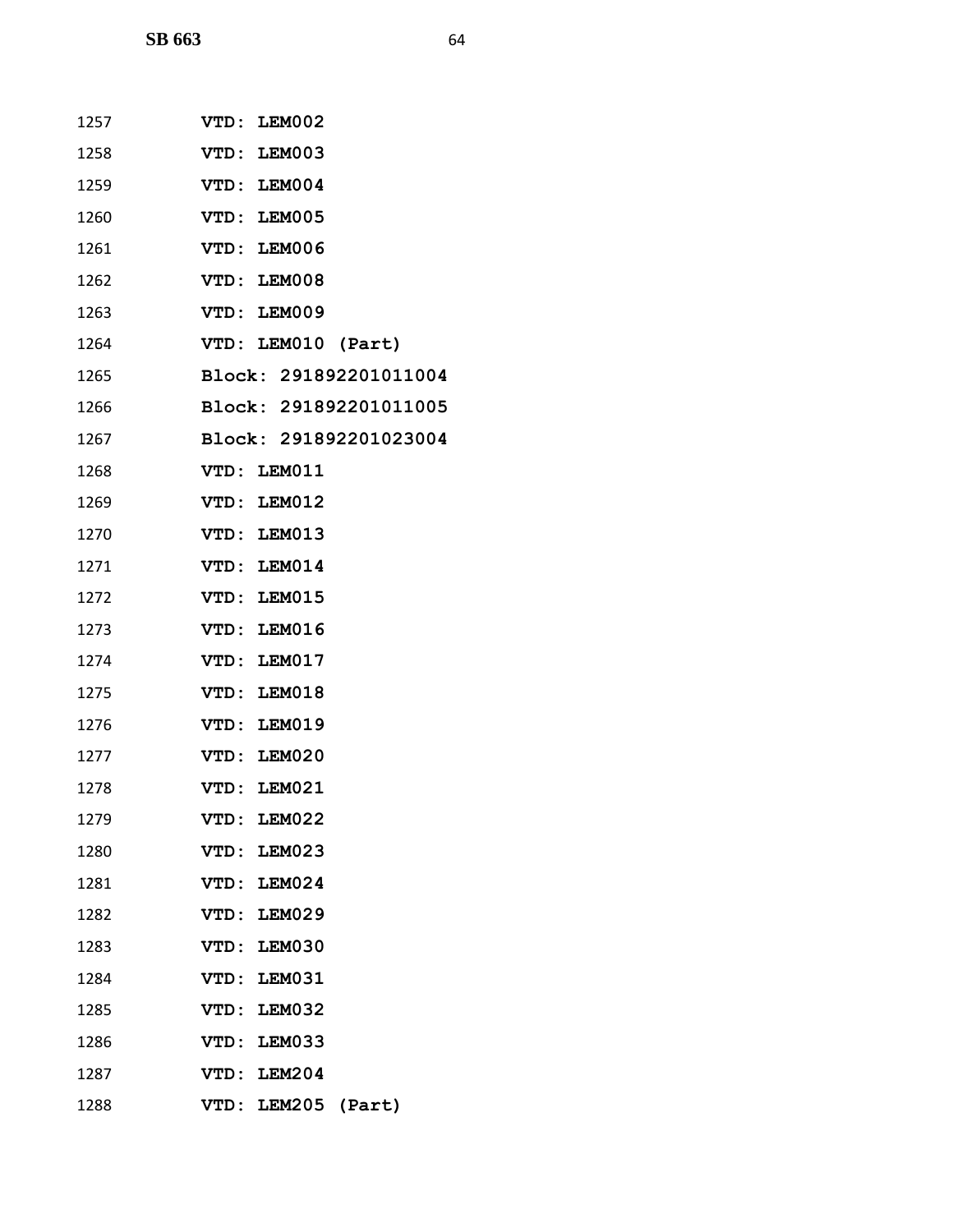| 1289 | Block: 291892201023006 |
|------|------------------------|
| 1290 | VTD: LEM208            |
| 1291 | VTD: MER001            |
| 1292 | VTD: MER002            |
| 1293 | VTD: MER003            |
| 1294 | VTD: MER004            |
| 1295 | VTD: MER005            |
| 1296 | VTD: MER006            |
| 1297 | VTD: MER007            |
| 1298 | VTD: MER008            |
| 1299 | VTD: MER009            |
| 1300 | VTD: MER010            |
| 1301 | VTD: MER011            |
| 1302 | VTD: MER012            |
| 1303 | VTD: MER013            |
| 1304 | VTD: MER014            |
| 1305 | VTD: MER015            |
| 1306 | VTD: MER016            |
| 1307 | VTD: MER017            |
| 1308 | VTD: MER018            |
| 1309 | VTD: MER019            |
| 1310 | VTD: MER020            |
| 1311 | VTD: MER021            |
| 1312 | <b>MER022</b><br>VTD:  |
| 1313 | VTD: MER023            |
| 1314 | VTD: MER024            |
| 1315 | VTD:<br><b>MER025</b>  |
| 1316 | <b>MER026</b><br>VTD:  |
| 1317 | VTD: MER027            |
| 1318 | <b>MER028</b><br>VTD:  |
| 1319 | VTD:<br><b>MER029</b>  |
| 1320 | VTD: MER030            |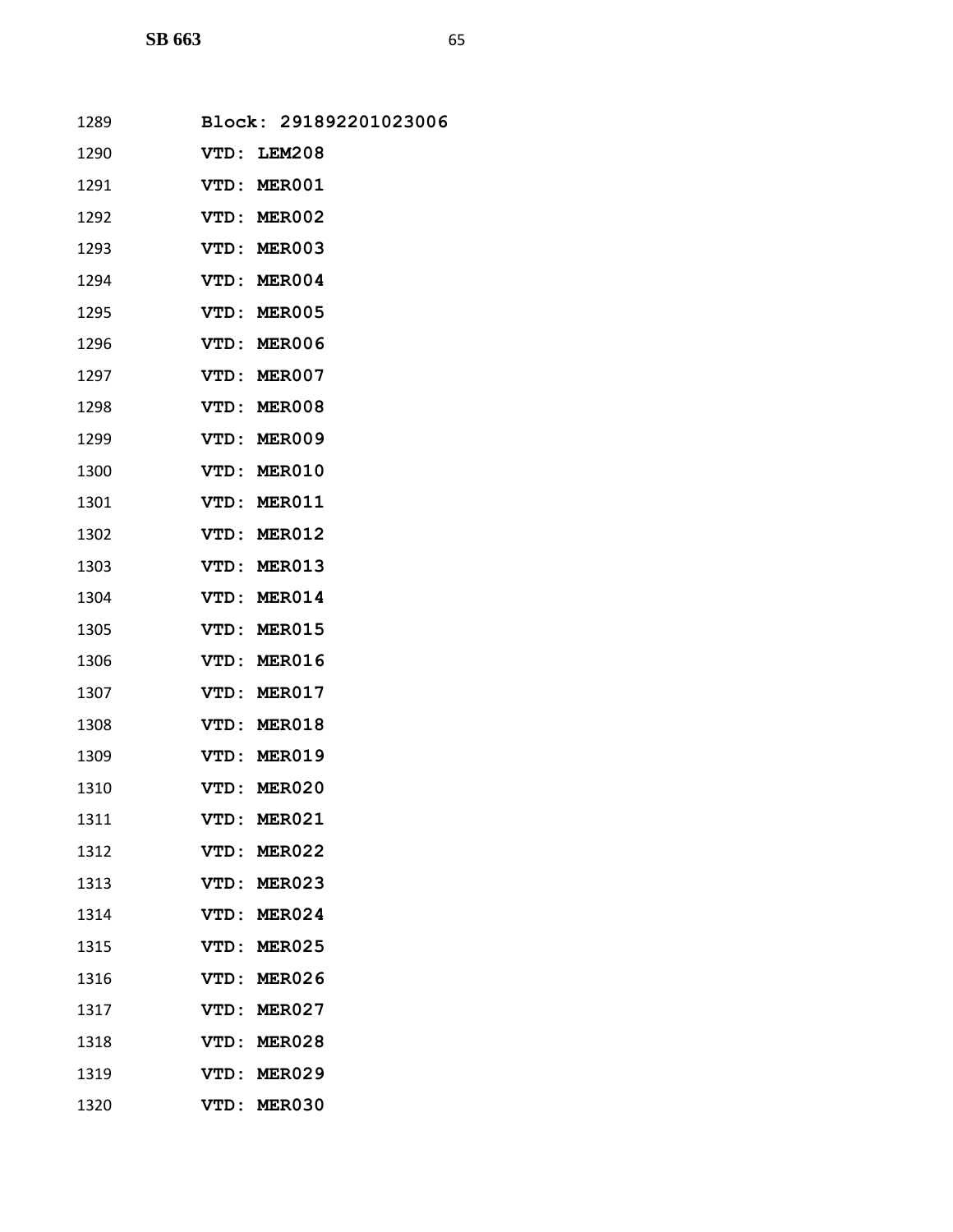| 1321 | VTD:         | <b>MER031</b> |
|------|--------------|---------------|
| 1322 | VTD:         | <b>MER032</b> |
| 1323 | VTD:         | <b>MER033</b> |
| 1324 | VTD:         | MER034        |
| 1325 | <b>VTD :</b> | <b>MER035</b> |
| 1326 | <b>VTD:</b>  | <b>MER036</b> |
| 1327 | VTD:         | MER037        |
| 1328 | VTD:         | MER038        |
| 1329 | VTD:         | <b>MER039</b> |
| 1330 | <b>VTD :</b> | MER040        |
| 1331 | VTD:         | MER041        |
| 1332 | VTD:         | MER042        |
| 1333 | VTD:         | <b>MER043</b> |
| 1334 | VTD:         | MER044        |
| 1335 | <b>VTD :</b> | MER045        |
| 1336 | <b>VTD:</b>  | MER046        |
| 1337 | VTD:         | MER047        |
| 1338 | VTD:         | MER048        |
| 1339 | VTD:         | <b>MER200</b> |
| 1340 | <b>VTD :</b> | <b>MER202</b> |
| 1341 | VTD:         | <b>MER204</b> |
| 1342 | VTD:         | <b>MER207</b> |
| 1343 | VTD:         | <b>MER209</b> |
| 1344 | VTD:         | <b>MER210</b> |
| 1345 | VTD :        | <b>MER213</b> |
| 1346 |              | VTD: MER214   |
| 1347 | VTD:         | <b>MER215</b> |
| 1348 |              | VTD: MER219   |
| 1349 |              | VTD: MHT001   |
| 1350 | VTD:         | <b>MHT002</b> |
| 1351 | VTD:         | <b>MHT003</b> |
| 1352 | VTD:         | MHT004        |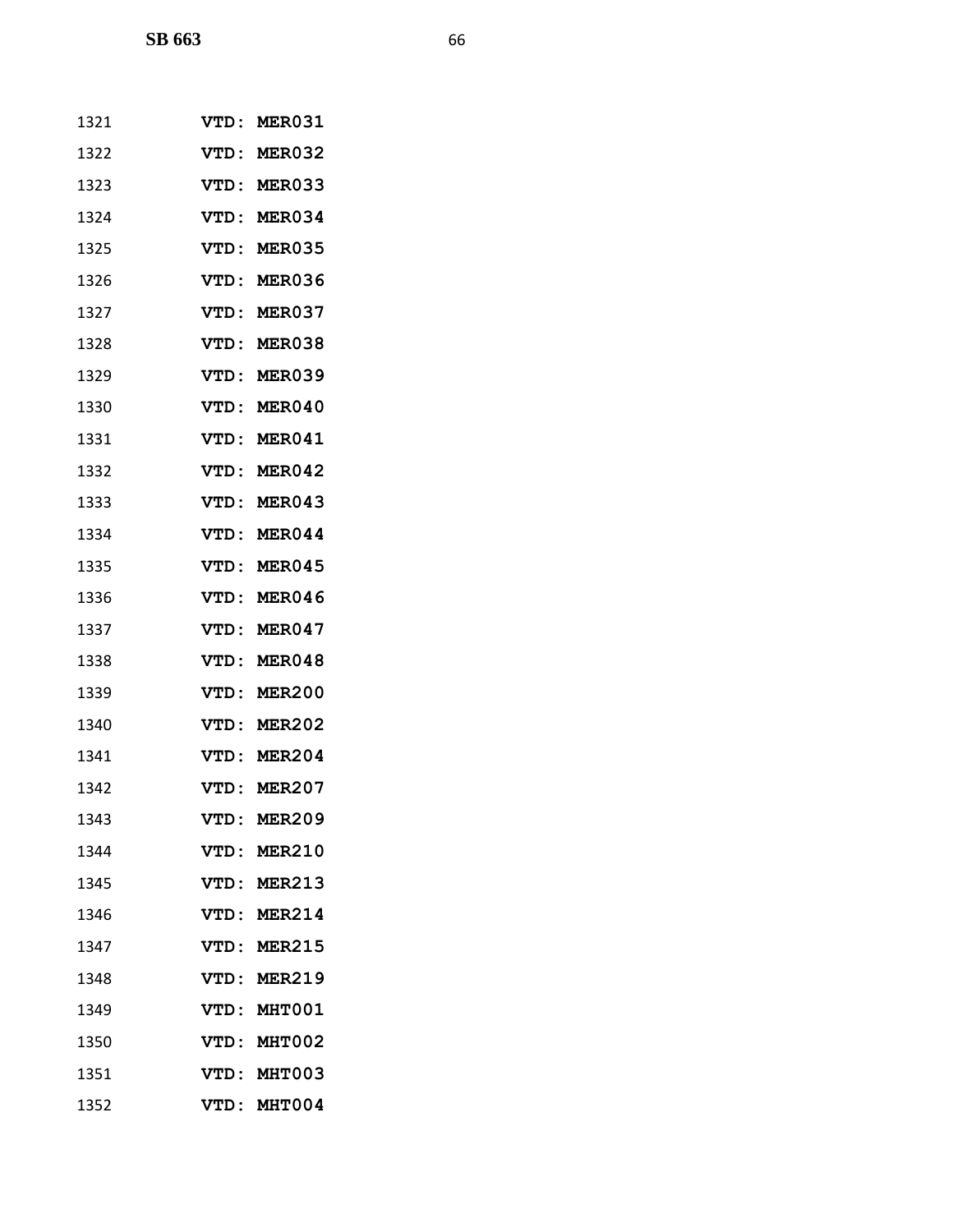| 1353 | VTD: MHT005            |
|------|------------------------|
| 1354 | VTD: MHT006            |
| 1355 | VTD: MHT007            |
| 1356 | VTD: MHT008            |
| 1357 | VTD: MHT009            |
| 1358 | VTD: MHT010            |
| 1359 | VTD: MHT011            |
| 1360 | VTD: MHT012            |
| 1361 | VTD: MHT013            |
| 1362 | VTD: MHT015            |
| 1363 | VTD: MHT016            |
| 1364 | VTD: MHT018 (Part)     |
| 1365 | Block: 291892150011068 |
| 1366 | VTD: MHT019            |
| 1367 | VTD: MHT020            |
| 1368 | VTD: MHT021            |
| 1369 | VTD: MHT022            |
| 1370 | VTD: MHT023            |
| 1371 | VTD: MHT024            |
| 1372 | VTD: MHT025            |
| 1373 | VTD: MHT026            |
| 1374 | VTD: MHT027            |
| 1375 | VTD: MHT028            |
| 1376 | VTD: MHT030            |
| 1377 | VTD: MHT031            |
| 1378 | VTD: MHT033            |
| 1379 | VTD: MHT034            |
| 1380 | VTD:<br><b>MHT035</b>  |
| 1381 | VTD:<br>MHT036         |
| 1382 | VTD: MHT037            |
| 1383 | <b>VTD:</b><br>MHT038  |
| 1384 | MHT039<br>VTD :        |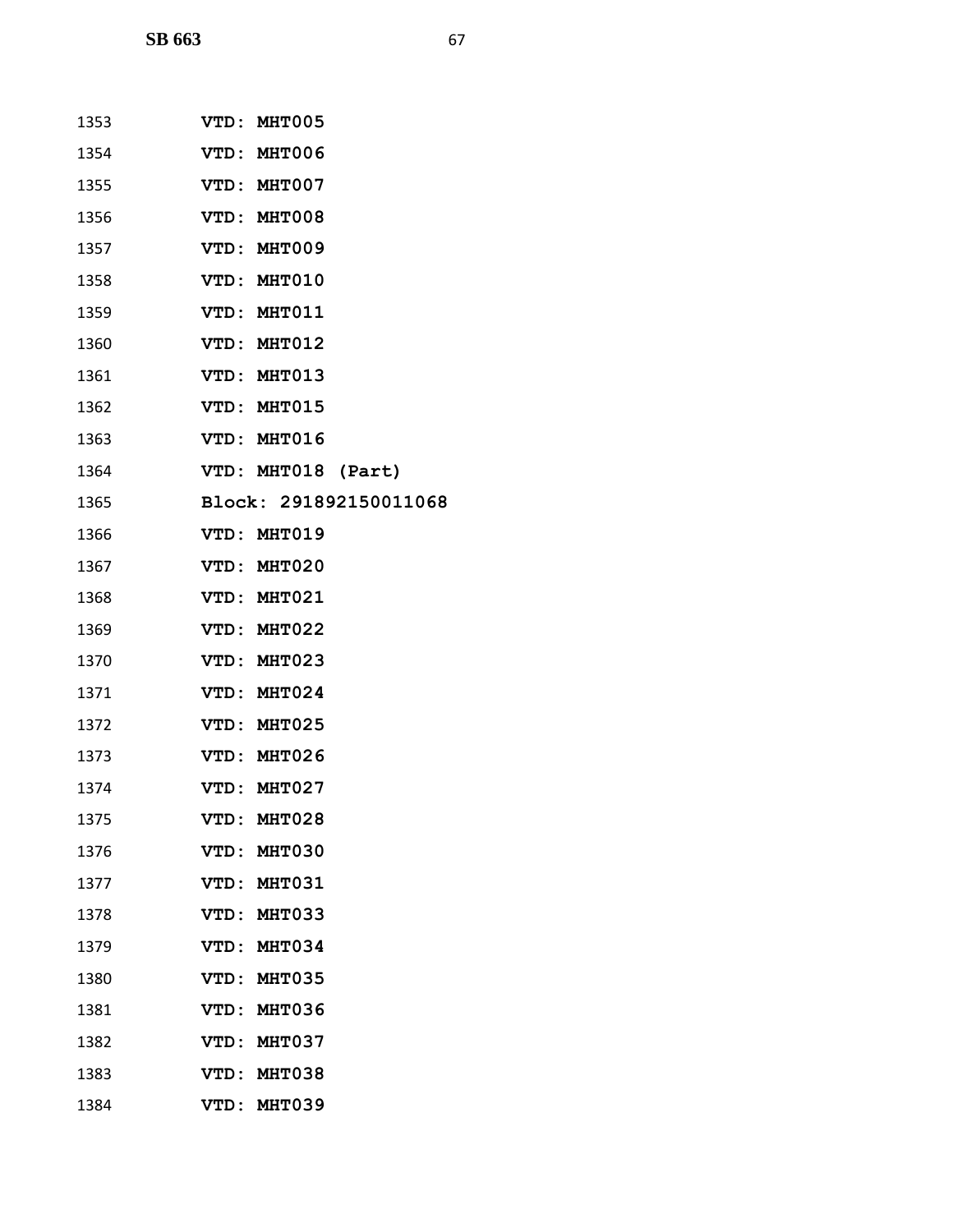| 1385 | VTD: MHT040                  |
|------|------------------------------|
| 1386 | VTD: MHT042                  |
| 1387 | VTD: MHT043                  |
| 1388 | VTD: MHT044                  |
| 1389 | VTD: MHT045                  |
| 1390 | VTD: MHT047                  |
| 1391 | VTD: MHT048                  |
| 1392 | VTD: MHT049                  |
| 1393 | VTD: MHT050                  |
| 1394 | VTD: MHT051                  |
| 1395 | VTD: MHT052                  |
| 1396 | VTD: MHT053                  |
| 1397 | VTD: MHT054                  |
| 1398 | VTD: MHT055                  |
| 1399 | VTD: MHT056                  |
| 1400 | VTD: MHT058                  |
| 1401 | VTD: MHT200                  |
| 1402 | VTD: MHT203                  |
| 1403 | <b>VTD:</b><br><b>MHT207</b> |
| 1404 | VTD: MHT208                  |
| 1405 | VTD: MHT211                  |
| 1406 | VTD: MHT212                  |
| 1407 | VTD: MHT213                  |
| 1408 | VTD: MHT214                  |
| 1409 | VTD: MHT216                  |
| 1410 | VTD: MHT219                  |
| 1411 | VTD: MHT222                  |
| 1412 | VTD: MHT223                  |
| 1413 | VTD: MID011                  |
| 1414 | VTD: MID024 (Part)           |
| 1415 | Block: 291892149011023       |
| 1416 | Block: 291892149011024       |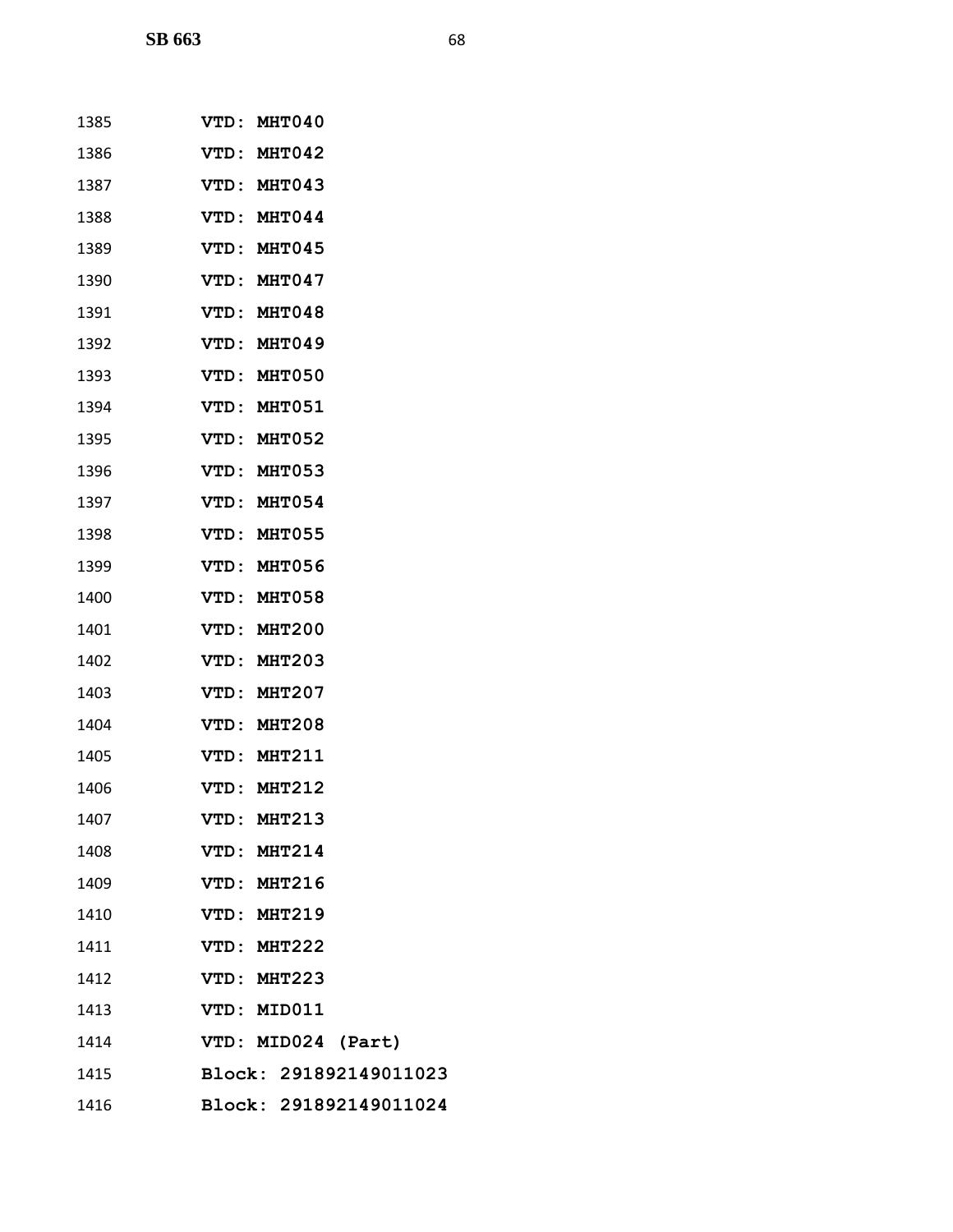| 1417 |        | VTD: MID035 (Part)     |
|------|--------|------------------------|
| 1418 |        | Block: 291892149011006 |
| 1419 |        | Block: 291892149011010 |
| 1420 |        | Block: 291892149011011 |
| 1421 |        | Block: 291892149011012 |
| 1422 | Block: | 291892149011015        |
| 1423 |        | Block: 291892149011016 |
| 1424 |        | Block: 291892149011017 |
| 1425 |        | Block: 291892149011019 |
| 1426 |        | Block: 291892149011020 |
| 1427 |        | Block: 291892149011021 |
| 1428 |        | Block: 291892149011022 |
| 1429 |        | Block: 291892149011025 |
| 1430 |        | Block: 291892149011026 |
| 1431 |        | Block: 291892149011027 |
| 1432 |        | Block: 291892149011028 |
| 1433 |        | Block: 291892149011030 |
| 1434 |        | Block: 291892149011031 |
| 1435 |        | Block: 291892149011032 |
| 1436 |        | Block: 291892149011033 |
| 1437 |        | Block: 291892149011034 |
| 1438 |        | Block: 291892149011037 |
| 1439 |        | Block: 291892149011038 |
| 1440 |        | Block: 291892149011040 |
| 1441 |        | Block: 291892149011043 |
| 1442 |        | Block: 291892149012025 |
| 1443 |        | Block: 291892149012027 |
| 1444 |        | Block: 291892149021003 |
| 1445 |        | Block: 291892149021004 |
| 1446 |        | Block: 291892149021005 |
| 1447 |        | Block: 291892149021006 |
| 1448 |        | Block: 291892149021009 |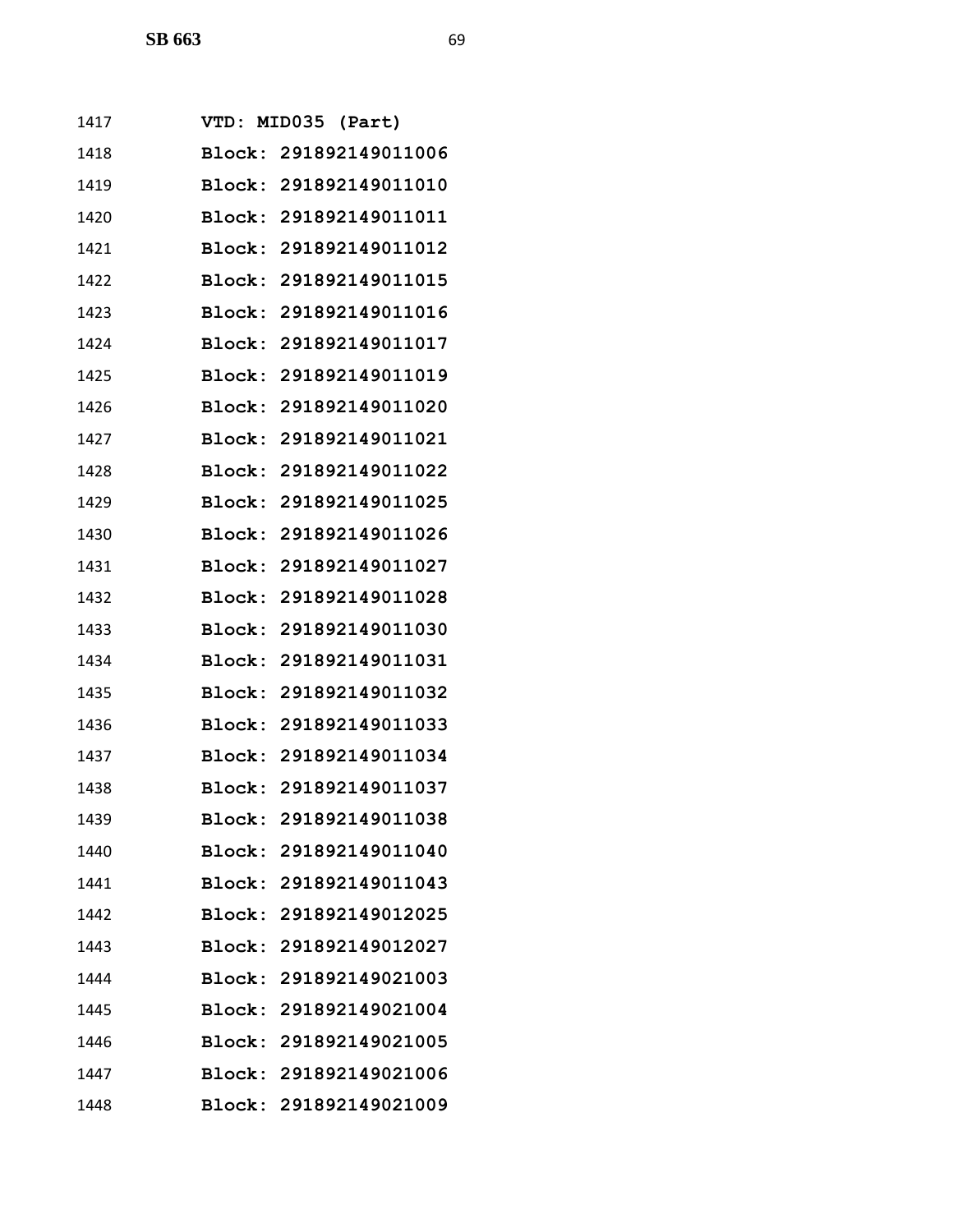| 1449 | Block: 291892149021011      |
|------|-----------------------------|
| 1450 | Block: 291892149021012      |
| 1451 | Block: 291892149021020      |
| 1452 | VTD: MID042 (Part)          |
| 1453 | Block: 291892149011029      |
| 1454 | VTD: MID050                 |
| 1455 | VTD: MR001                  |
| 1456 | VTD: MR002                  |
| 1457 | VTD: MR003                  |
| 1458 | VTD: MR004                  |
| 1459 | VTD: MR005                  |
| 1460 | VTD: MR006                  |
| 1461 | VTD: MR007                  |
| 1462 | VTD: MR008                  |
| 1463 | VTD: MR009                  |
| 1464 | VTD: MR010                  |
| 1465 | VTD: MR011                  |
| 1466 | VTD: MR012                  |
| 1467 | VTD: MR013                  |
| 1468 | VTD: MR014                  |
| 1469 | VTD: MR015                  |
| 1470 | VTD: MR016                  |
| 1471 | MR017<br>VTD :              |
| 1472 | <b>MR018</b><br>VTD:        |
| 1473 | VTD: MR019                  |
| 1474 | VTD: MR020                  |
| 1475 | <b>VTD:</b><br><b>MR021</b> |
| 1476 | VTD:<br><b>MR022</b>        |
| 1477 | VTD: MR023                  |
| 1478 | VTD: MR024                  |
| 1479 | VTD:<br><b>MR025</b>        |
| 1480 | VTD:<br><b>MR026</b>        |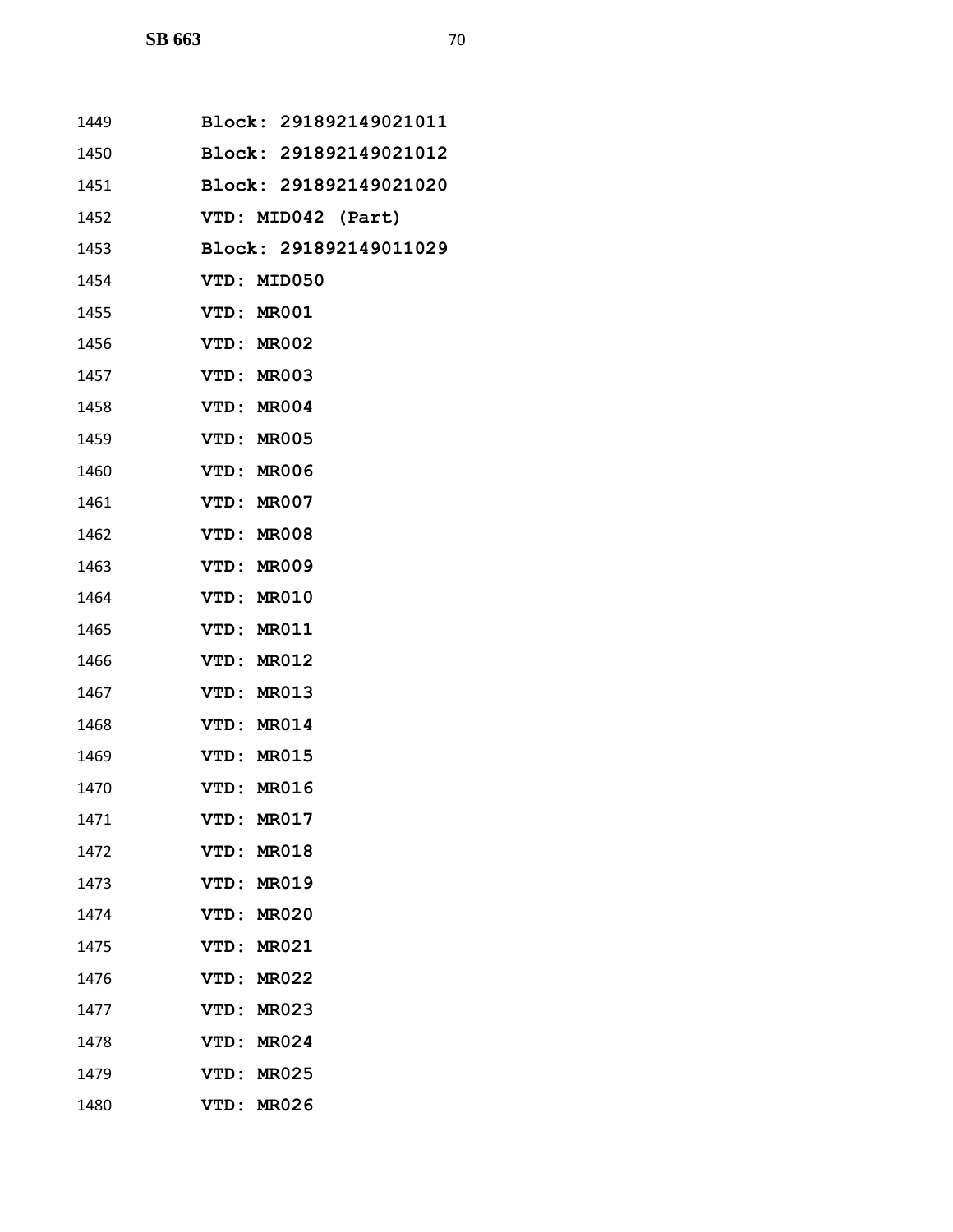| 1481 | <b>VTD :</b> | MR027        |
|------|--------------|--------------|
| 1482 | <b>VTD:</b>  | <b>MR028</b> |
| 1483 | VTD:         | <b>MR029</b> |
| 1484 | VTD:         | <b>MR030</b> |
| 1485 | <b>VTD :</b> | <b>MR031</b> |
| 1486 | <b>VTD :</b> | <b>MR032</b> |
| 1487 | VTD:         | <b>MR033</b> |
| 1488 | <b>VTD:</b>  | MR034        |
| 1489 | <b>VTD :</b> | <b>MR035</b> |
| 1490 | VTD:         | <b>MR036</b> |
| 1491 | VTD:         | <b>MR037</b> |
| 1492 | <b>VTD :</b> | <b>MR038</b> |
| 1493 | VTD:         | <b>MR039</b> |
| 1494 | VTD:         | <b>MR040</b> |
| 1495 | VTD:         | <b>MR041</b> |
| 1496 | VTD:         | MR042        |
| 1497 | VTD:         | MR043        |
| 1498 | <b>VTD:</b>  | MR044        |
| 1499 | <b>VTD:</b>  | MR045        |
| 1500 | <b>VTD :</b> | MR046        |
| 1501 | VTD:         | MR047        |
| 1502 | <b>VTD:</b>  | <b>MR048</b> |
| 1503 | <b>VTD :</b> | MR049        |
| 1504 | VTD:         | <b>MR050</b> |
| 1505 |              | VTD: MR051   |
| 1506 |              | VTD: MR052   |
| 1507 | VTD:         | <b>MR053</b> |
| 1508 | VTD:         | <b>MR054</b> |
| 1509 | VTD:         | <b>MR055</b> |
| 1510 | <b>VTD:</b>  | <b>MR056</b> |
| 1511 | VTD:         | MR057        |
| 1512 | VTD:         | MR058        |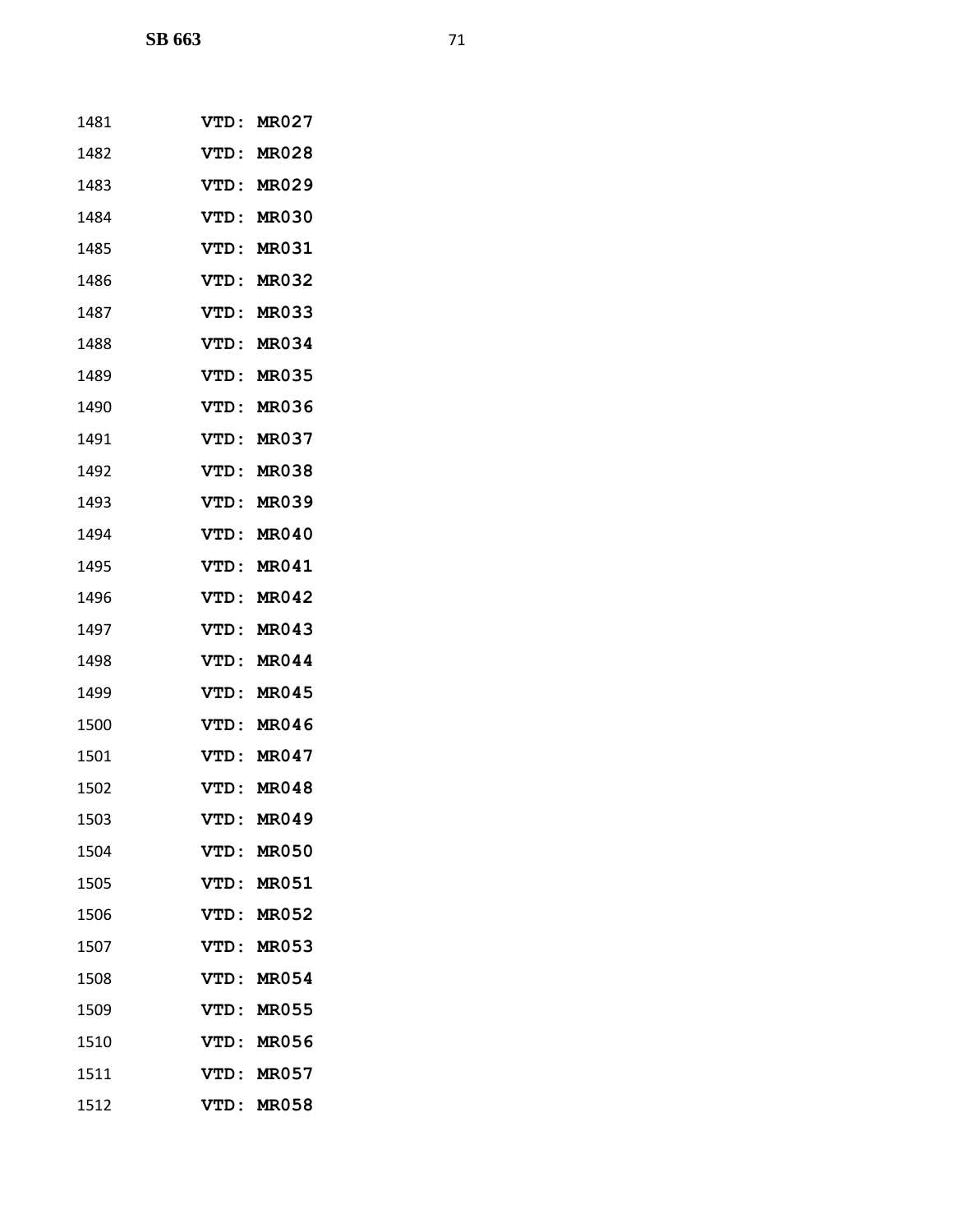| 1513 | VTD: MR059             |
|------|------------------------|
| 1514 | VTD: MR200             |
| 1515 | VTD: MR202             |
| 1516 | VTD: MR203             |
| 1517 | VTD: MR204             |
| 1518 | VTD: MR205             |
| 1519 | VTD: MR209             |
| 1520 | VTD: MR210             |
| 1521 | VTD: MR212             |
| 1522 | VTD: MR213             |
| 1523 | VTD: NW001             |
| 1524 | VTD: NW003             |
| 1525 | VTD: NW011             |
| 1526 | VTD: NW012             |
| 1527 | VTD: NW013             |
| 1528 | VTD: NW014             |
| 1529 | VTD: NW016             |
| 1530 | VTD: NW019             |
| 1531 | VTD: NW020             |
| 1532 | VTD: NW021             |
| 1533 | VTD: NW026             |
| 1534 | VTD: NW027             |
| 1535 | VTD: NW028             |
| 1536 | VTD: NW031             |
| 1537 | VTD: NW032 (Part)      |
| 1538 | Block: 291892131021069 |
| 1539 | Block: 291892131021070 |
| 1540 | Block: 291892131021071 |
| 1541 | Block: 291892131021088 |
| 1542 | Block: 291892131021089 |
| 1543 | Block: 291892131021090 |
| 1544 | Block: 291892131021092 |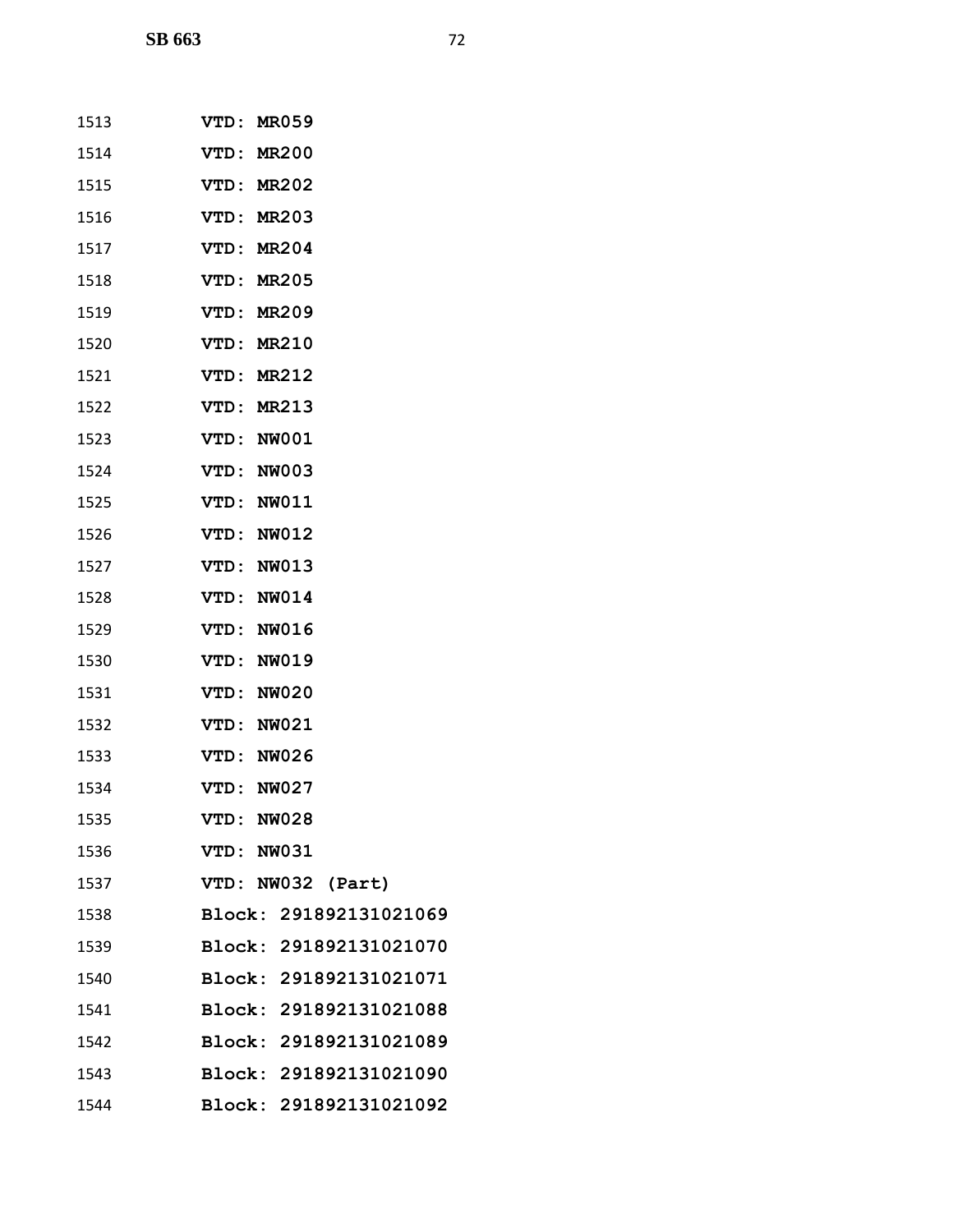| 1545 | Block: 291892131021093 |
|------|------------------------|
| 1546 | Block: 291892131021094 |
| 1547 | Block: 291892131021095 |
| 1548 | Block: 291892131021096 |
| 1549 | Block: 291892131042018 |
| 1550 | Block: 291892131042019 |
| 1551 | Block: 291892131042020 |
| 1552 | Block: 291892131042021 |
| 1553 | Block: 291892131042022 |
| 1554 | Block: 291892131042023 |
| 1555 | Block: 291892131042024 |
| 1556 | Block: 291892131042025 |
| 1557 | VTD: NW033             |
| 1558 | VTD: NW035             |
| 1559 | VTD: NW037             |
| 1560 | VTD: NW038             |
| 1561 | VTD: NW039             |
| 1562 | VTD: NW043             |
| 1563 | VTD: NW047             |
| 1564 | VTD: NW049             |
| 1565 | VTD: NW051             |
| 1566 | <b>VTD: NW201</b>      |
| 1567 | <b>NW203</b><br>VTD :  |
| 1568 | <b>NW204</b><br>VTD:   |
| 1569 | VTD: NW214             |
| 1570 | VTD: NW216             |
| 1571 | VTD: NW220             |
| 1572 | <b>OAK001</b><br>VTD:  |
| 1573 | VTD: OAK002            |
| 1574 | VTD: OAK003            |
| 1575 | VTD:<br><b>OAK004</b>  |
| 1576 | VTD: OAK005            |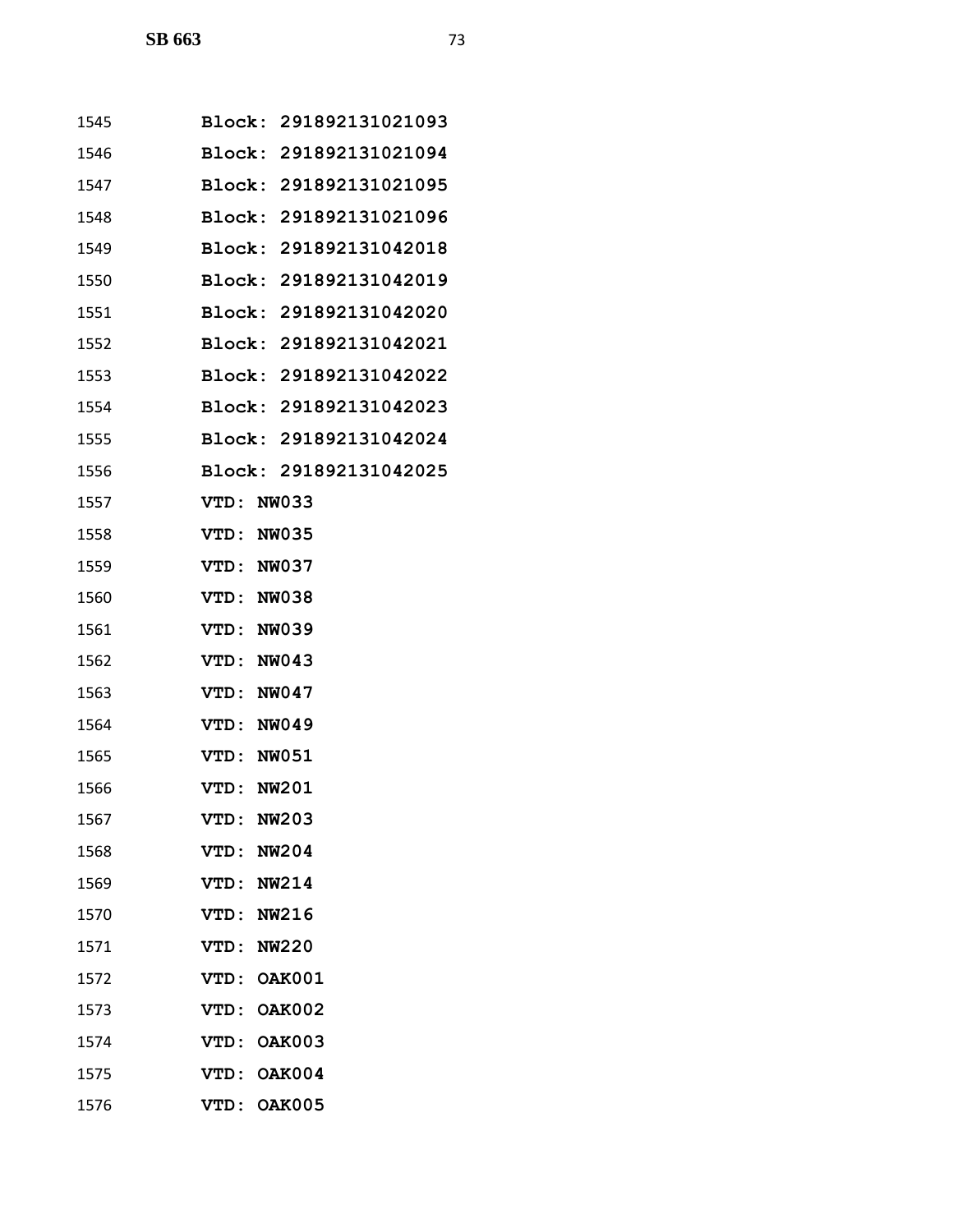| 1577 | VTD:        | <b>OAK006</b> |
|------|-------------|---------------|
| 1578 | VTD:        | <b>OAK007</b> |
| 1579 | <b>VTD:</b> | <b>OAK008</b> |
| 1580 | VTD:        | <b>OAK009</b> |
| 1581 | VTD:        | <b>OAK010</b> |
| 1582 | <b>VTD:</b> | <b>OAK011</b> |
| 1583 | VTD:        | <b>OAK012</b> |
| 1584 | VTD:        | <b>OAK013</b> |
| 1585 | VTD:        | <b>OAK014</b> |
| 1586 | VTD:        | <b>OAK015</b> |
| 1587 | VTD:        | <b>OAK016</b> |
| 1588 | VTD:        | <b>OAK017</b> |
| 1589 | VTD:        | <b>OAK018</b> |
| 1590 | VTD:        | <b>OAK019</b> |
| 1591 | VTD:        | <b>OAK020</b> |
| 1592 | VTD:        | <b>OAK021</b> |
| 1593 | VTD:        | <b>OAK022</b> |
| 1594 | VTD:        | <b>OAK023</b> |
| 1595 | <b>VTD:</b> | <b>OAK024</b> |
| 1596 | VTD:        | <b>OAK025</b> |
| 1597 | VTD:        | <b>OAK026</b> |
| 1598 | VTD:        | <b>OAK027</b> |
| 1599 | <b>VTD:</b> | <b>OAK028</b> |
| 1600 | <b>VTD:</b> | <b>OAK029</b> |
| 1601 | VTD:        | <b>QUE001</b> |
| 1602 | <b>VTD:</b> | QUE002        |
| 1603 | VTD:        | <b>QUE003</b> |
| 1604 | VTD:        | QUE004        |
| 1605 | VTD:        | <b>QUE005</b> |
| 1606 | VTD:        | <b>QUE006</b> |
| 1607 | VTD:        | <b>QUE007</b> |
| 1608 | VTD:        | <b>QUE008</b> |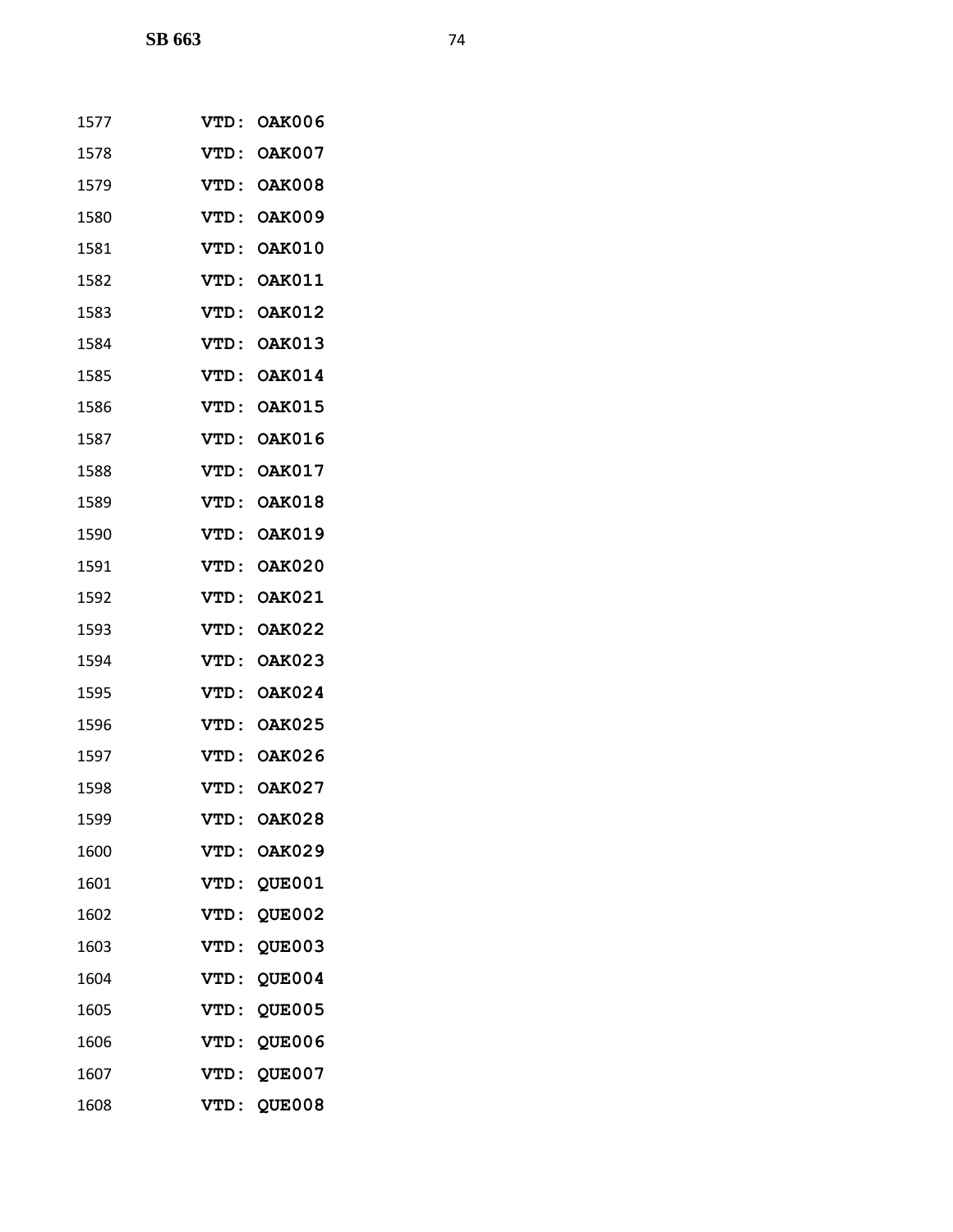| 1609 | VTD :       | <b>QUE009</b> |
|------|-------------|---------------|
| 1610 | <b>VTD:</b> | <b>QUE010</b> |
| 1611 | <b>VTD:</b> | QUE011        |
| 1612 | <b>VTD:</b> | <b>QUE012</b> |
| 1613 | <b>VTD:</b> | QUE013        |
| 1614 | <b>VTD:</b> | <b>QUE014</b> |
| 1615 | <b>VTD:</b> | QUE015        |
| 1616 | <b>VTD:</b> | QUE016        |
| 1617 | <b>VTD:</b> | QUE017        |
| 1618 | VTD:        | <b>QUE018</b> |
| 1619 | <b>VTD:</b> | <b>QUE019</b> |
| 1620 | <b>VTD:</b> | <b>QUE020</b> |
| 1621 | VTD:        | QUE021        |
| 1622 | <b>VTD:</b> | <b>QUE022</b> |
| 1623 | <b>VTD:</b> | QUE023        |
| 1624 | VTD:        | <b>QUE024</b> |
| 1625 | <b>VTD:</b> | <b>QUE025</b> |
| 1626 | <b>VTD:</b> | <b>QUE026</b> |
| 1627 | <b>VTD:</b> | QUE027        |
| 1628 | <b>VTD:</b> | <b>QUE028</b> |
| 1629 | <b>VTD:</b> | <b>QUE029</b> |
| 1630 | <b>VTD:</b> | <b>QUE030</b> |
| 1631 | <b>VTD:</b> | QUE031        |
| 1632 | VTD:        | <b>QUE032</b> |
| 1633 | VTD:        | <b>QUE033</b> |
| 1634 | VTD:        | <b>QUE034</b> |
| 1635 | <b>VTD:</b> | <b>QUE035</b> |
| 1636 | VTD:        | <b>QUE036</b> |
| 1637 | VTD:        | <b>QUE037</b> |
| 1638 | <b>VTD:</b> | <b>QUE038</b> |
| 1639 | <b>VTD:</b> | <b>QUE039</b> |
| 1640 | VTD:        | <b>QUE040</b> |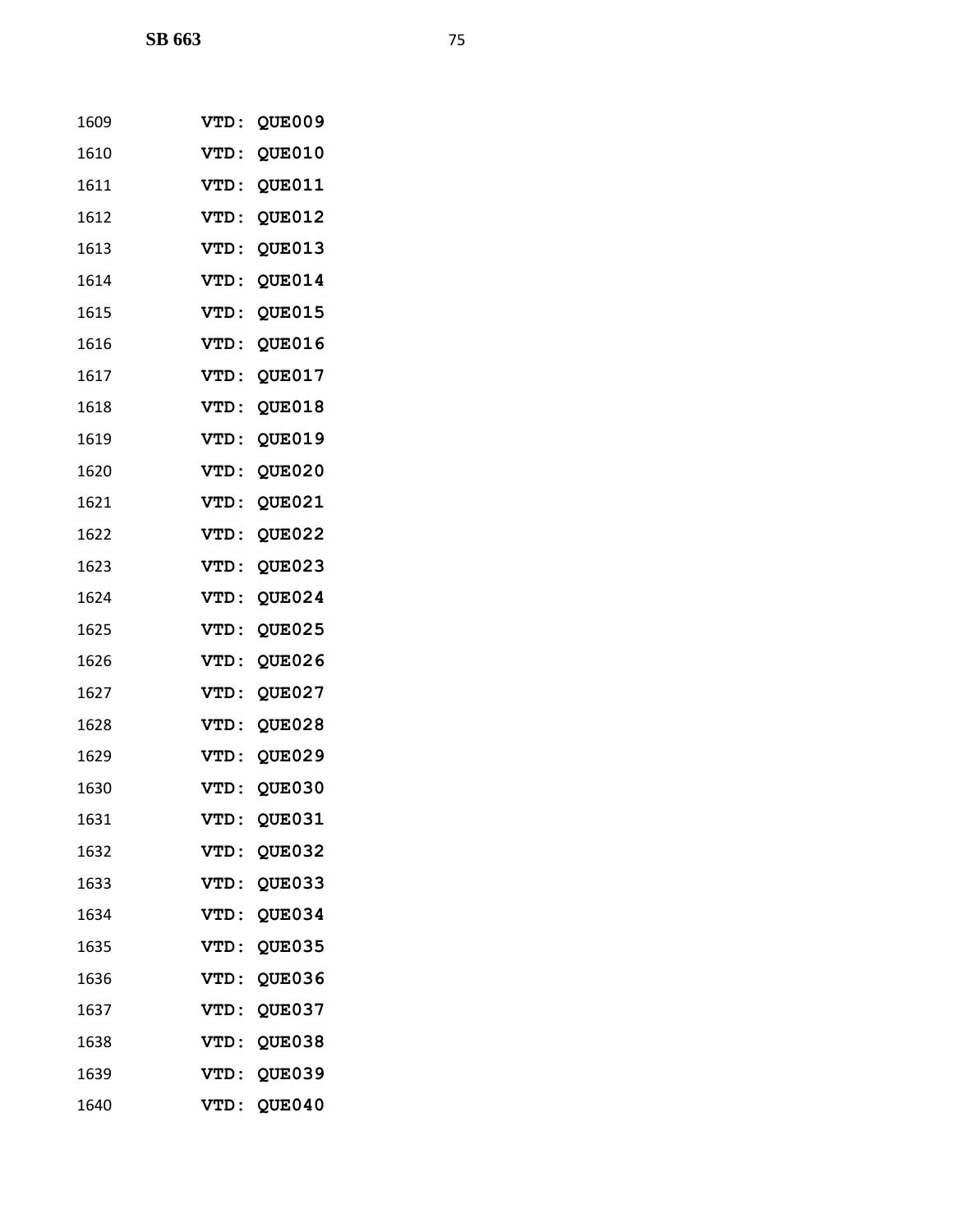| 1641 | <b>VTD:</b> | <b>QUE041</b> |
|------|-------------|---------------|
| 1642 | <b>VTD:</b> | <b>QUE042</b> |
| 1643 | VTD:        | <b>QUE043</b> |
| 1644 | <b>VTD:</b> | <b>QUE044</b> |
| 1645 | VTD:        | <b>QUE045</b> |
| 1646 | VTD:        | <b>QUE046</b> |
| 1647 | <b>VTD:</b> | <b>QUE047</b> |
| 1648 | VTD:        | <b>QUE048</b> |
| 1649 | <b>VTD:</b> | QUE049        |
| 1650 | VTD:        | <b>QUE200</b> |
| 1651 | <b>VTD:</b> | <b>QUE201</b> |
| 1652 | <b>VTD:</b> | <b>QUE202</b> |
| 1653 | VTD:        | <b>QUE203</b> |
| 1654 | <b>VTD:</b> | <b>QUE204</b> |
| 1655 | VTD:        | <b>QUE205</b> |
| 1656 | VTD:        | <b>QUE207</b> |
| 1657 | <b>VTD:</b> | <b>QUE208</b> |
| 1658 | VTD:        | <b>QUE209</b> |
| 1659 | VTD:        | <b>QUE210</b> |
| 1660 | VTD:        | <b>QUE211</b> |
| 1661 | <b>VTD:</b> | <b>QUE213</b> |
| 1662 | <b>VTD:</b> | <b>TSF001</b> |
| 1663 | VTD :       | <b>TSF002</b> |
| 1664 | VTD:        | <b>TSF003</b> |
| 1665 |             | VTD: TSF004   |
| 1666 | VTD:        | <b>TSF005</b> |
| 1667 | VTD:        | <b>TSF006</b> |
| 1668 | VTD:        | <b>TSF007</b> |
| 1669 |             | VTD: TSF008   |
| 1670 | VTD:        | <b>TSF009</b> |
| 1671 | VTD :       | <b>TSF010</b> |
| 1672 | VTD:        | <b>TSF011</b> |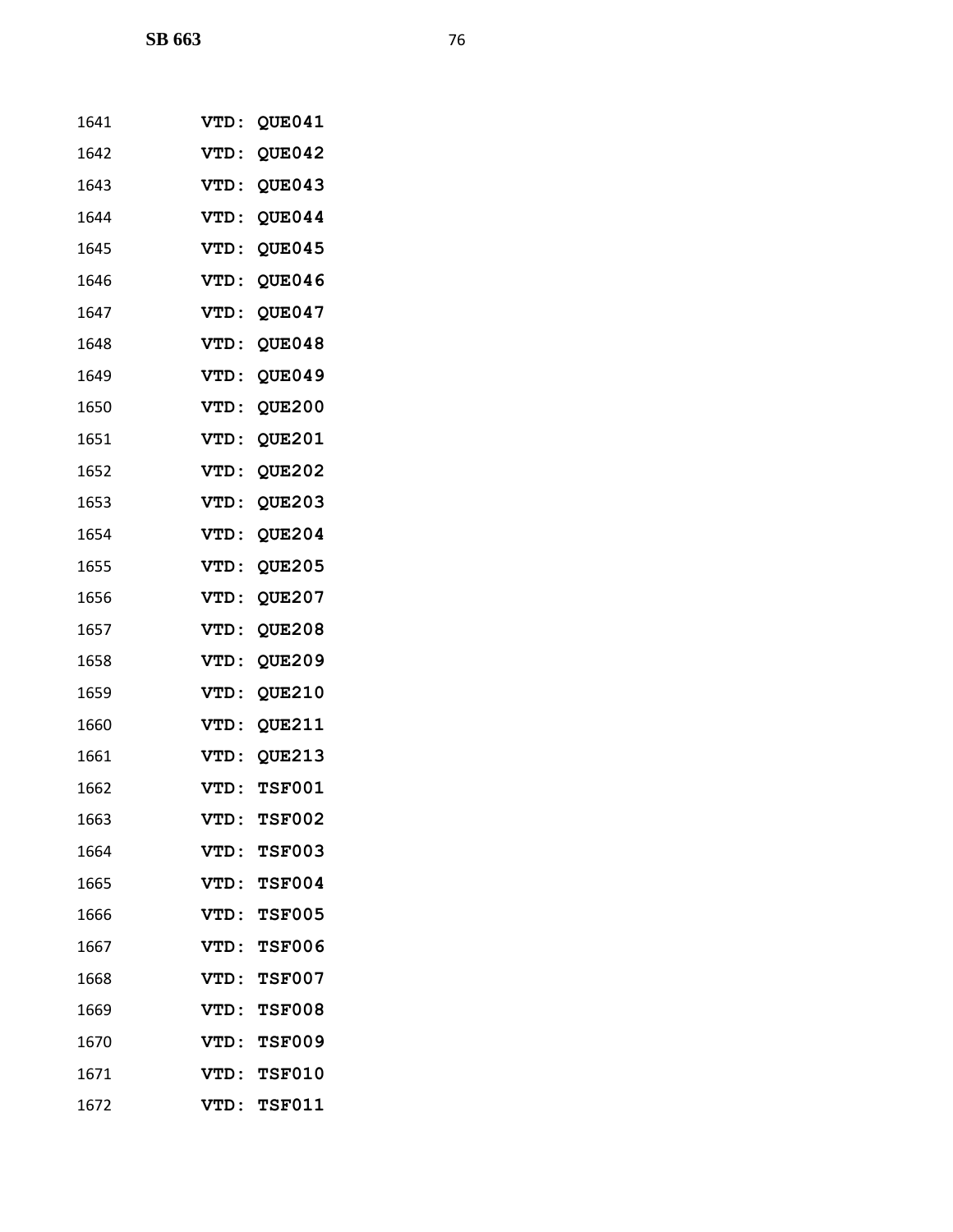| 1673 | VTD :        | <b>TSF012</b> |
|------|--------------|---------------|
| 1674 | VTD:         | <b>TSF013</b> |
| 1675 | VTD:         | <b>TSF014</b> |
| 1676 | VTD:         | <b>TSF015</b> |
| 1677 | <b>VTD:</b>  | <b>TSF016</b> |
| 1678 | <b>VTD :</b> | <b>TSF017</b> |
| 1679 | VTD:         | <b>TSF018</b> |
| 1680 | VTD:         | <b>TSF019</b> |
| 1681 | <b>VTD:</b>  | <b>TSF020</b> |
| 1682 | VTD:         | <b>TSF021</b> |
| 1683 | VTD:         | <b>TSF022</b> |
| 1684 | VTD:         | <b>TSF023</b> |
| 1685 | VTD:         | <b>TSF024</b> |
| 1686 | VTD:         | <b>TSF025</b> |
| 1687 | <b>VTD:</b>  | <b>TSF026</b> |
| 1688 | VTD:         | <b>TSF027</b> |
| 1689 | VTD:         | <b>TSF201</b> |
| 1690 | VTD:         | <b>WH001</b>  |
| 1691 | <b>VTD:</b>  | <b>WH002</b>  |
| 1692 | VTD:         | <b>WH003</b>  |
| 1693 | VTD:         | <b>WH004</b>  |
| 1694 | VTD :        | <b>WH005</b>  |
| 1695 | VTD:         | <b>WH006</b>  |
| 1696 | VTD:         | <b>WH007</b>  |
| 1697 | VTD:         | <b>WH008</b>  |
| 1698 | VTD:         | <b>WH009</b>  |
| 1699 | <b>VTD:</b>  | <b>WH010</b>  |
| 1700 | VTD:         | <b>WH011</b>  |
| 1701 | VTD:         | <b>WH012</b>  |
| 1702 | VTD:         | <b>WH013</b>  |
| 1703 | VTD:         | <b>WH014</b>  |
| 1704 | VTD:         | <b>WH015</b>  |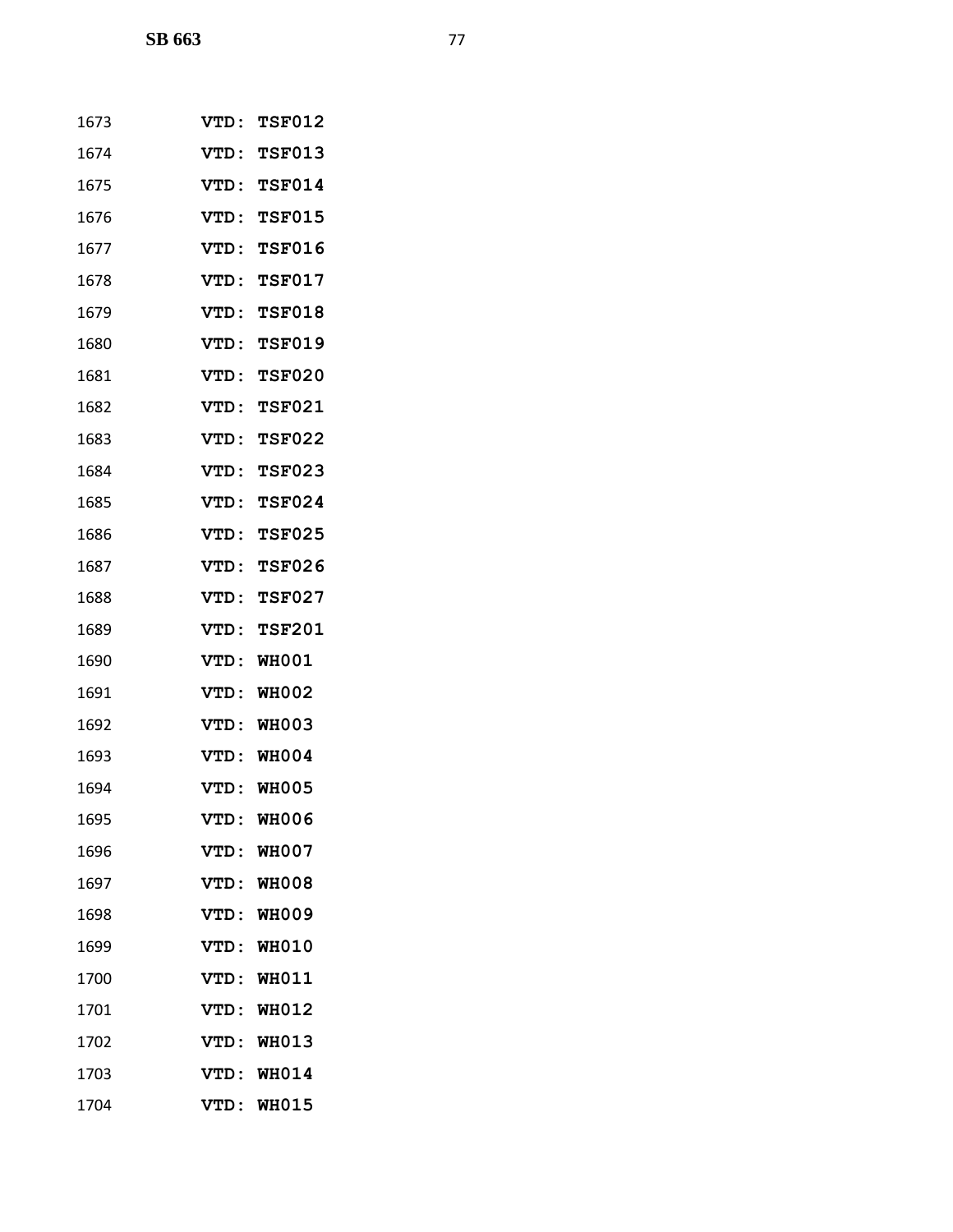| 1705 | <b>VTD:</b> | <b>WH016</b> |
|------|-------------|--------------|
| 1706 | VTD:        | <b>WH017</b> |
| 1707 | VTD :       | <b>WH018</b> |
| 1708 | <b>VTD:</b> | <b>WH019</b> |
| 1709 | VTD:        | <b>WH020</b> |
| 1710 | VTD:        | WH021        |
| 1711 | <b>VTD:</b> | <b>WH022</b> |
| 1712 | VTD:        | <b>WH023</b> |
| 1713 | VTD:        | WH024        |
| 1714 | VTD:        | <b>WH025</b> |
| 1715 | VTD:        | <b>WH026</b> |
| 1716 | VTD:        | <b>WH027</b> |
| 1717 | VTD:        | <b>WH028</b> |
| 1718 | VTD:        | <b>WH029</b> |
| 1719 | VTD:        | <b>WH030</b> |
| 1720 | VTD:        | <b>WH031</b> |
| 1721 | VTD:        | <b>WH032</b> |
| 1722 | VTD:        | <b>WH033</b> |
| 1723 | VTD:        | <b>WH034</b> |
| 1724 | VTD:        | <b>WH035</b> |
| 1725 | VTD:        | <b>WH036</b> |
| 1726 | VTD :       | <b>WH037</b> |
| 1727 | VTD :       | WH038        |
| 1728 | VTD:        | <b>WH039</b> |
| 1729 |             | VTD: WH040   |
| 1730 | VTD:        | <b>WH041</b> |
| 1731 | VTD:        | <b>WH042</b> |
| 1732 | VTD:        | <b>WH043</b> |
| 1733 | <b>VTD:</b> | <b>WH044</b> |
| 1734 | <b>VTD:</b> | <b>WH045</b> |
| 1735 | VTD:        | WH046        |
| 1736 |             | VTD: WH047   |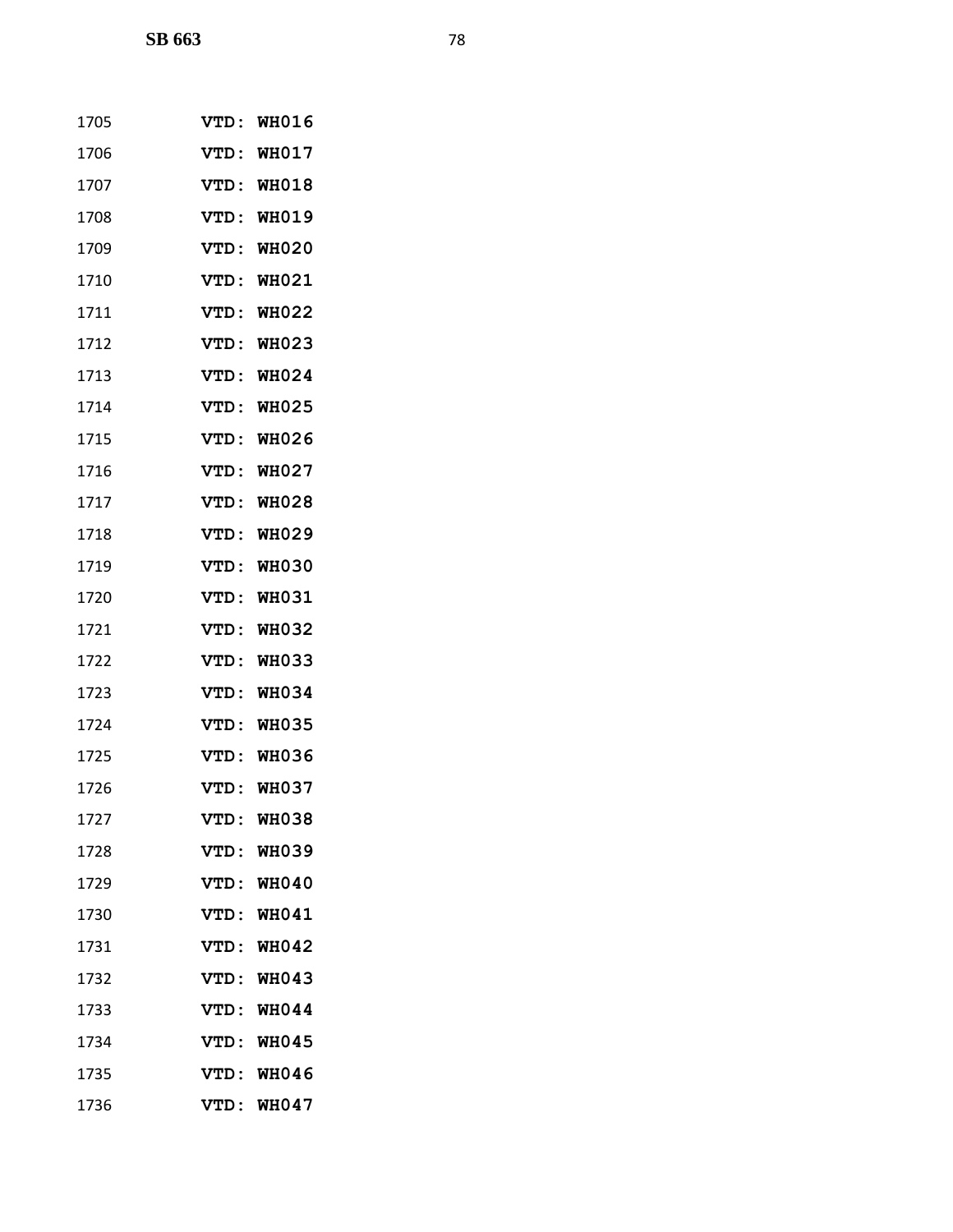- **VTD: WH201**
- **VTD: WH202**
- **VTD: WH203**
- **VTD: WH208**

```
1 128.463. The third congressional district shall be
```
**composed of the following:**

| 3  | Callaway County           |
|----|---------------------------|
| 4  | Camden County (Part)      |
| 5  | VTD: Camdenton 1 (Part)   |
| 6  | Block: 290299502023012    |
| 7  | Block: 290299502023035    |
| 8  | Block: 290299502023036    |
| 9  | Block: 290299502023037    |
| 10 | Block: 290299502023038    |
| 11 | Block: 290299502023039    |
| 12 | Block: 290299502023040    |
| 13 | Block: 290299502023047    |
| 14 | Block: 290299502023048    |
| 15 | Block: 290299502023049    |
| 16 | Block: 290299502023050    |
| 17 | Block: 290299502023051    |
| 18 | 290299502023052<br>Block: |
| 19 | Block: 290299502023053    |
| 20 | 290299502023054<br>Block: |
| 21 | Block: 290299505002015    |
| 22 | Block: 290299505002021    |
| 23 | Block: 290299505002024    |
| 24 | Block: 290299505002025    |
| 25 | Block: 290299505002031    |
| 26 | Block: 290299505003000    |
| 27 | Block:<br>290299505003001 |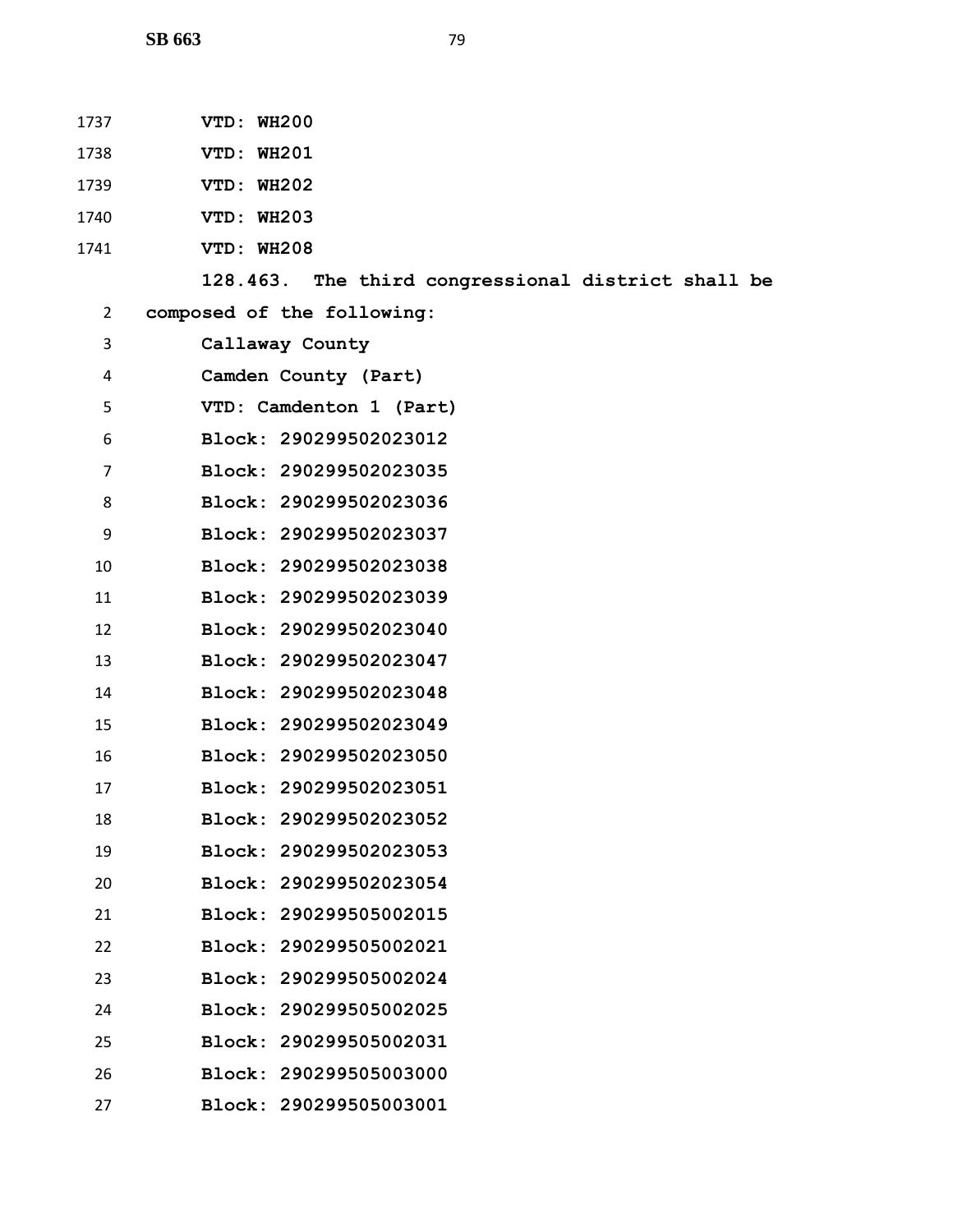| 28 |        | Block: 290299505003009 |
|----|--------|------------------------|
| 29 |        | Block: 290299505003015 |
| 30 | Block: | 290299505003016        |
| 31 |        | Block: 290299505003017 |
| 32 |        | Block: 290299505003021 |
| 33 |        | Block: 290299505003044 |
| 34 |        | Block: 290299506001001 |
| 35 |        | Block: 290299506001002 |
| 36 |        | Block: 290299506001003 |
| 37 | Block: | 290299506001004        |
| 38 |        | Block: 290299506001005 |
| 39 |        | Block: 290299506001007 |
| 40 | Block: | 290299506001008        |
| 41 |        | Block: 290299506001009 |
| 42 | Block: | 290299506001010        |
| 43 |        | Block: 290299506001011 |
| 44 | Block: | 290299506001012        |
| 45 | Block: | 290299506001013        |
| 46 |        | Block: 290299506001014 |
| 47 | Block: | 290299506001015        |
| 48 |        | Block: 290299506001016 |
| 49 |        | Block: 290299506001033 |
| 50 |        | Block: 290299506001044 |
| 51 |        | Block: 290299506001045 |
| 52 |        | Block: 290299506001046 |
| 53 |        | Block: 290299506001047 |
| 54 |        | Block: 290299506001048 |
| 55 |        | Block: 290299506001049 |
| 56 |        | Block: 290299506001050 |
| 57 |        | Block: 290299506001051 |
| 58 |        | Block: 290299506001052 |
| 59 |        | Block: 290299506001053 |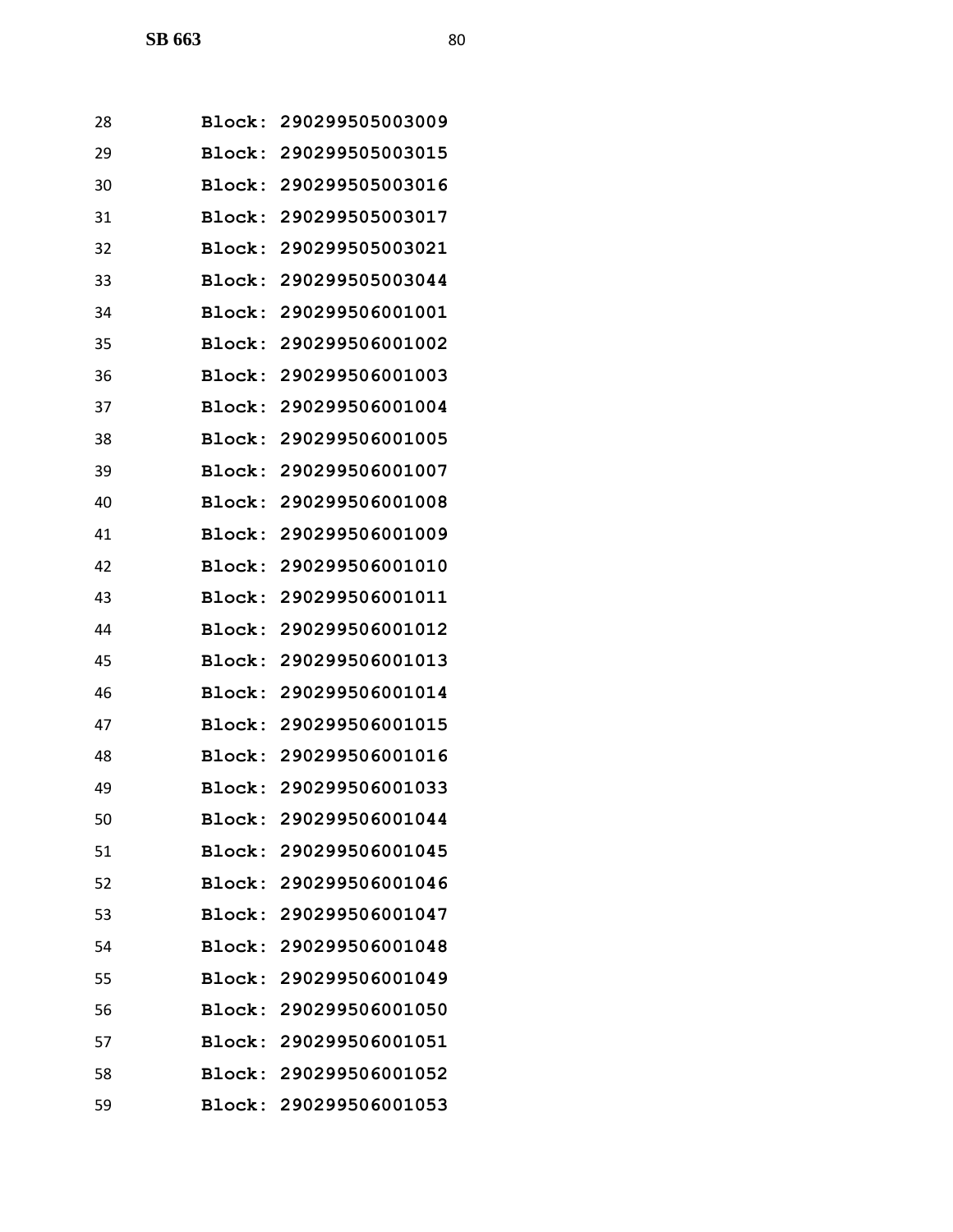| 60 | Block: 290299506001054 |
|----|------------------------|
| 61 | Block: 290299506001055 |
| 62 | Block: 290299506001056 |
| 63 | Block: 290299506001057 |
| 64 | Block: 290299506001058 |
| 65 | Block: 290299506001059 |
| 66 | Block: 290299506001062 |
| 67 | Block: 290299506001064 |
| 68 | Block: 290299506001065 |
| 69 | Block: 290299506001066 |
| 70 | Block: 290299506001067 |
| 71 | Block: 290299506001068 |
| 72 | Block: 290299506001069 |
| 73 | Block: 290299506001072 |
| 74 | Block: 290299506001073 |
| 75 | Block: 290299506002013 |
| 76 | Block: 290299506002017 |
| 77 | Block: 290299506002030 |
| 78 | Block: 290299506002031 |
| 79 | Block: 290299506002032 |
| 80 | Block: 290299506002038 |
| 81 | Block: 290299506002039 |
| 82 | Block: 290299506002040 |
| 83 | Block: 290299506002041 |
| 84 | Block: 290299506002042 |
| 85 | Block: 290299506002043 |
| 86 | Block: 290299506002044 |
| 87 | Block: 290299506002045 |
| 88 | Block: 290299506002046 |
| 89 | Block: 290299506002047 |
| 90 | Block: 290299506002048 |
| 91 | Block: 290299506002049 |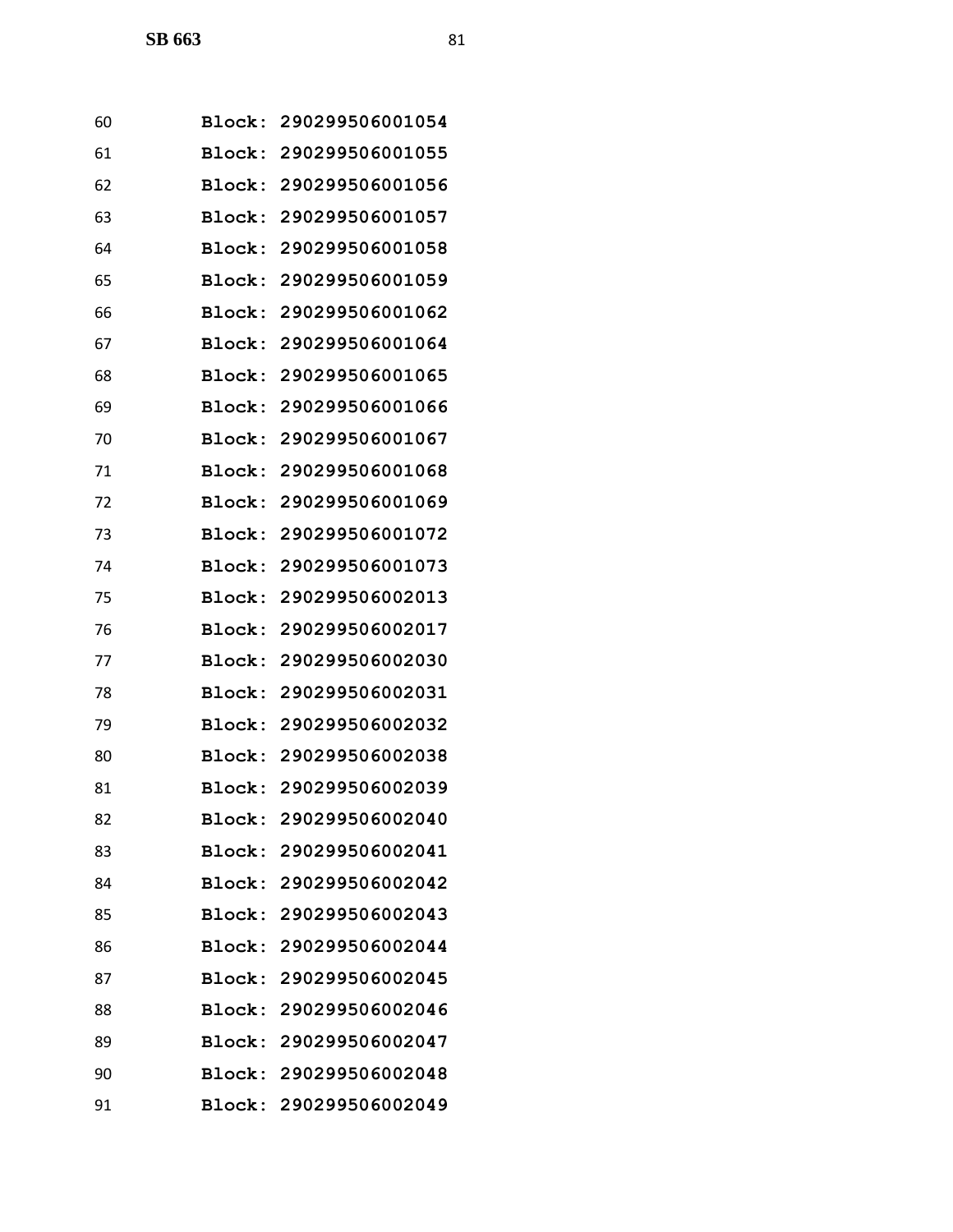| 92  | Block: 290299506002050        |
|-----|-------------------------------|
| 93  | Block: 290299508022000        |
| 94  | Block: 290299508022001        |
| 95  | Block: 290299508022002        |
| 96  | Block: 290299508022003        |
| 97  | Block: 290299508022021        |
| 98  | Block: 290299508022022        |
| 99  | Block: 290299508022051        |
| 100 | <b>Block: 290299508022052</b> |
| 101 | Block: 290299508022053        |
| 102 | Block: 290299509001013        |
| 103 | Block: 290299509001024        |
| 104 | Block: 290299509001025        |
| 105 | Block: 290299509001029        |
| 106 | VTD: Camdenton 2              |
| 107 | VTD: Camdenton 3              |
| 108 | <b>VTD: Freedom</b>           |
| 109 | VTD: Horseshoe Bend           |
| 110 | VTD: Linn Creek               |
| 111 | VTD: Osage Beach 1            |
| 112 | VTD: Osage Beach 2            |
| 113 | VTD: Osage Beach 3            |
| 114 | VTD: Sunrise Beach 1          |
| 115 | VTD: Sunrise Beach 2 (Part)   |
| 116 | Block: 290299511022002        |
| 117 | Block: 290299512021014        |
| 118 | Block: 290299512021016        |
| 119 | Block: 290299512021030        |
| 120 | Block: 290299512021041        |
| 121 | Block: 290299512021078        |
| 122 | Block: 290299512021082        |
| 123 | Block: 290299512021095        |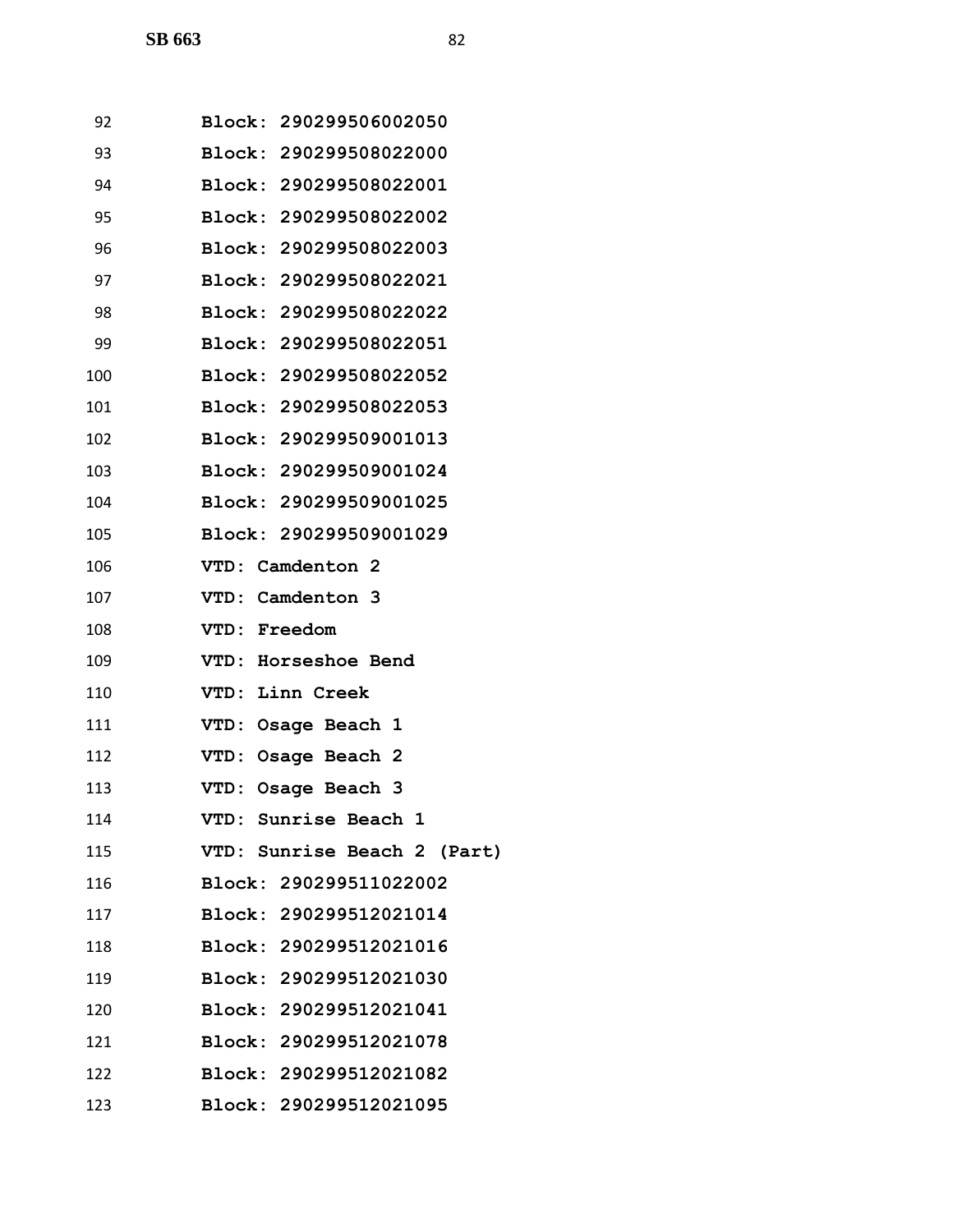| 124 | Block: 290299512021098        |  |  |  |                             |
|-----|-------------------------------|--|--|--|-----------------------------|
| 125 | Block: 290299512021099        |  |  |  |                             |
| 126 | Block: 290299512021103        |  |  |  |                             |
| 127 |                               |  |  |  | VTD: Sunrise Beach 3 (Part) |
| 128 | Block: 290299511011055        |  |  |  |                             |
| 129 | <b>Block: 290299511021005</b> |  |  |  |                             |
| 130 | Block: 290299511021008        |  |  |  |                             |
| 131 | Block: 290299511021009        |  |  |  |                             |
| 132 | Block: 290299511021010        |  |  |  |                             |
| 133 | Block: 290299511021011        |  |  |  |                             |
| 134 | Block: 290299511021012        |  |  |  |                             |
| 135 | Block: 290299511021013        |  |  |  |                             |
| 136 | <b>Block: 290299511021014</b> |  |  |  |                             |
| 137 | Block: 290299511021015        |  |  |  |                             |
| 138 | Block: 290299511021017        |  |  |  |                             |
| 139 | Block: 290299511021018        |  |  |  |                             |
| 140 | Block: 290299511021019        |  |  |  |                             |
| 141 | Block: 290299511021020        |  |  |  |                             |
| 142 | Block: 290299511021021        |  |  |  |                             |
| 143 | Block: 290299511021022        |  |  |  |                             |
| 144 | Block: 290299511021023        |  |  |  |                             |
| 145 | Block: 290299511021024        |  |  |  |                             |
| 146 | Block: 290299511021025        |  |  |  |                             |
| 147 | Block: 290299511021026        |  |  |  |                             |
| 148 | Block: 290299511021027        |  |  |  |                             |
| 149 | Block: 290299511021028        |  |  |  |                             |
| 150 | Block: 290299511021029        |  |  |  |                             |
| 151 | Block: 290299511021030        |  |  |  |                             |
| 152 | Block: 290299511021031        |  |  |  |                             |
| 153 | Block: 290299511021032        |  |  |  |                             |
| 154 | Block: 290299511021033        |  |  |  |                             |
| 155 | Block: 290299511021034        |  |  |  |                             |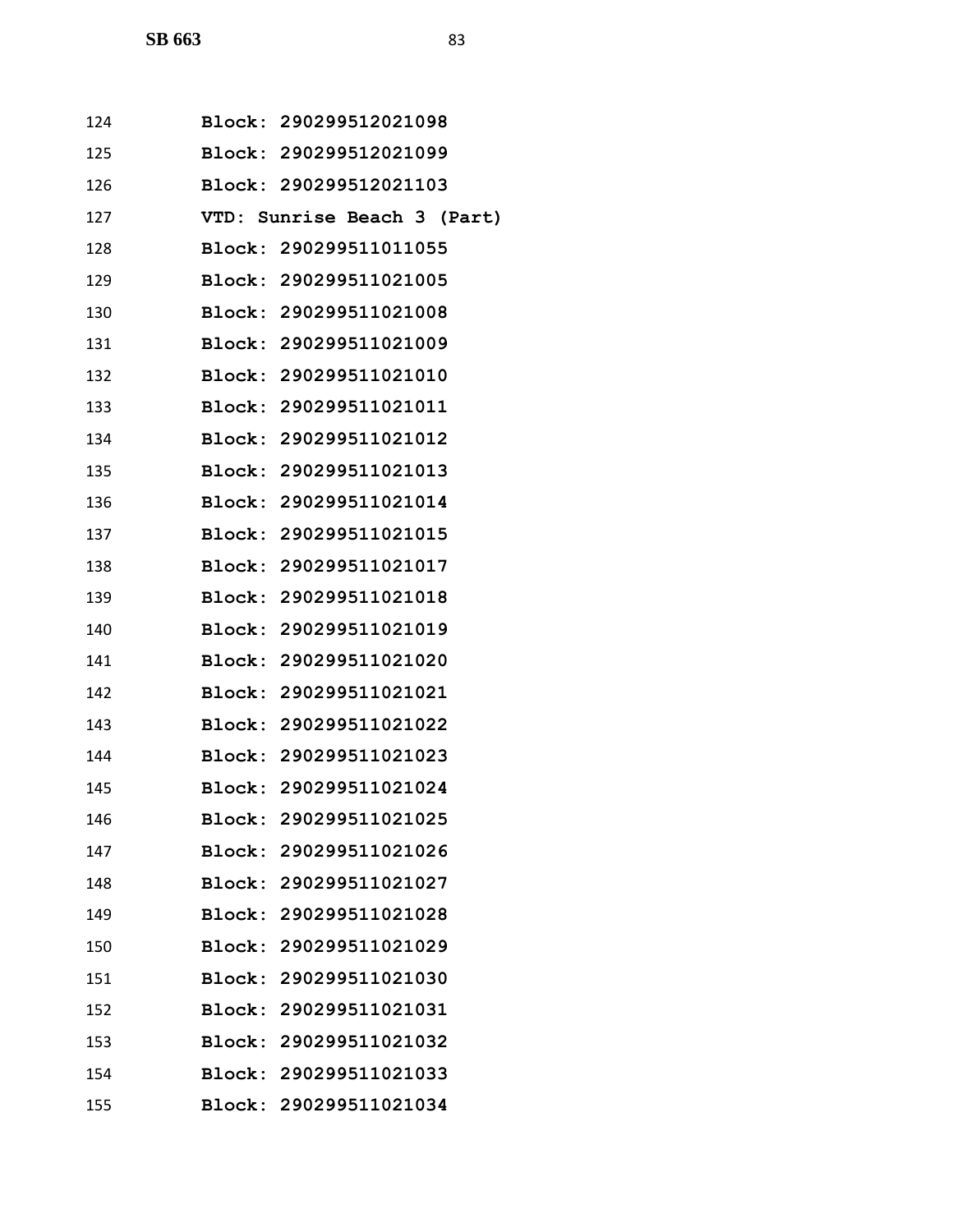| 156 |               | Block: 290299511021035 |
|-----|---------------|------------------------|
| 157 |               | Block: 290299511021036 |
| 158 |               | Block: 290299511021037 |
| 159 |               | Block: 290299511021038 |
| 160 | Block:        | 290299511021039        |
| 161 | <b>Block:</b> | 290299511021040        |
| 162 | Block:        | 290299511021041        |
| 163 | Block:        | 290299511021042        |
| 164 |               | Block: 290299511022000 |
| 165 | Block:        | 290299511022001        |
| 166 | Block:        | 290299511022003        |
| 167 | Block:        | 290299511022004        |
| 168 | Block:        | 290299511022005        |
| 169 |               | Block: 290299511022006 |
| 170 | Block:        | 290299511022007        |
| 171 | Block:        | 290299511022008        |
| 172 | Block:        | 290299511022009        |
| 173 | Block:        | 290299511022010        |
| 174 |               | Block: 290299511022011 |
| 175 | <b>Block:</b> | 290299511022012        |
| 176 |               | Block: 290299511022013 |
| 177 |               | Block: 290299511022014 |
| 178 |               | Block: 290299511022015 |
| 179 |               | Block: 290299511022016 |
| 180 |               | Block: 290299511022017 |
| 181 |               | Block: 290299511022018 |
| 182 |               | Block: 290299511022019 |
| 183 |               | Block: 290299511022020 |
| 184 |               | Block: 290299511022021 |
| 185 |               | Block: 290299511022022 |
| 186 |               | Block: 290299511022023 |
| 187 |               | Block: 290299511022024 |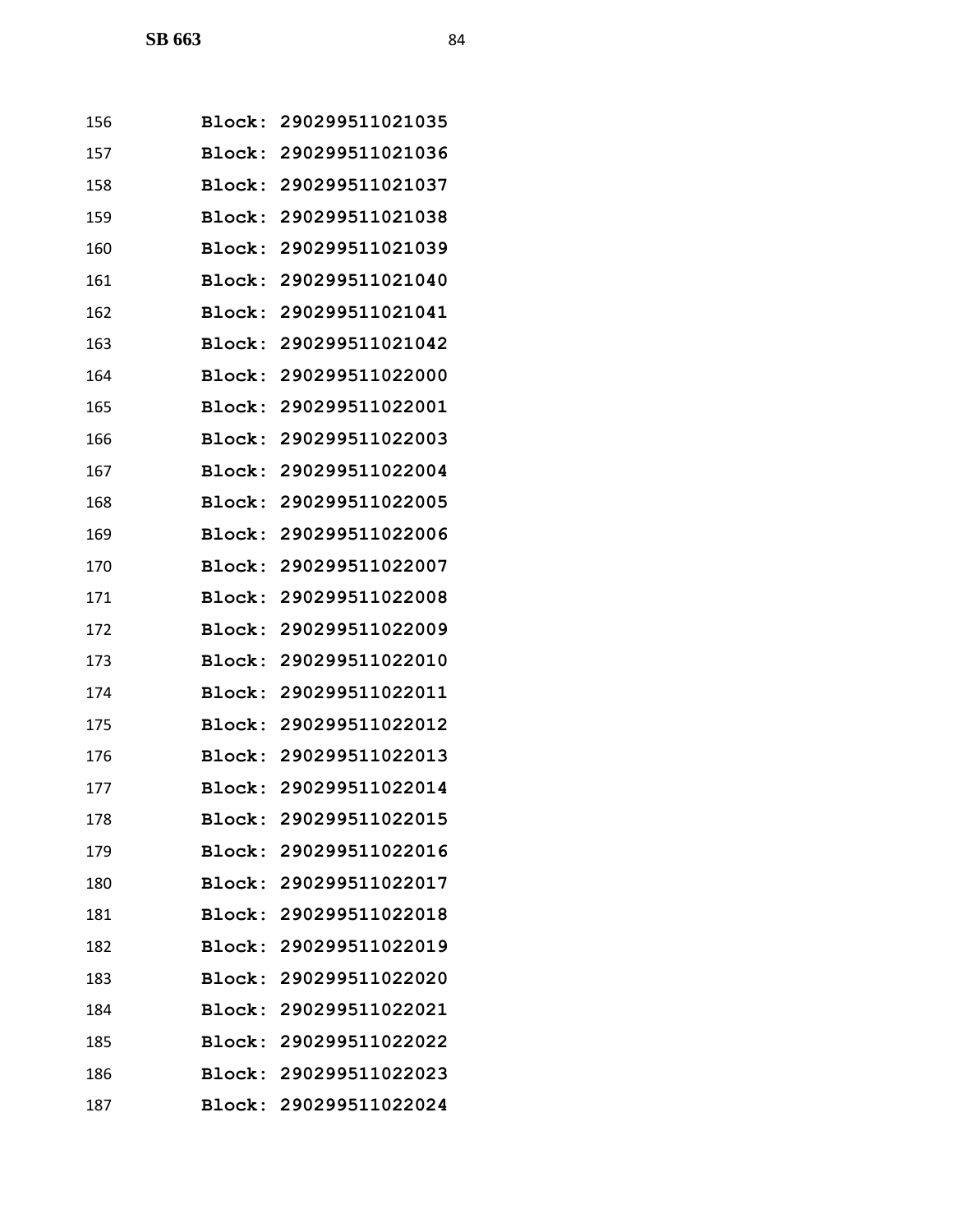| 188 |               | Block: 290299511022025 |
|-----|---------------|------------------------|
| 189 |               | Block: 290299511022026 |
| 190 |               | Block: 290299511022027 |
| 191 |               | Block: 290299511022028 |
| 192 | Block:        | 290299511022029        |
| 193 | Block:        | 290299511022030        |
| 194 | Block:        | 290299511022031        |
| 195 | Block:        | 290299511022032        |
| 196 |               | Block: 290299511022033 |
| 197 | Block:        | 290299511022034        |
| 198 |               | Block: 290299511022035 |
| 199 | Block:        | 290299511022036        |
| 200 | Block:        | 290299511022037        |
| 201 | <b>Block:</b> | 290299511022038        |
| 202 | Block:        | 290299511022039        |
| 203 | Block:        | 290299511022040        |
| 204 | Block:        | 290299511022041        |
| 205 | Block:        | 290299511022042        |
| 206 |               | Block: 290299511022043 |
| 207 | <b>Block:</b> | 290299511022044        |
| 208 |               | Block: 290299511022045 |
| 209 |               | Block: 290299511022046 |
| 210 |               | Block: 290299511022047 |
| 211 |               | Block: 290299511022048 |
| 212 |               | Block: 290299511022049 |
| 213 |               | Block: 290299511022050 |
| 214 |               | Block: 290299511022051 |
| 215 |               | Block: 290299511022052 |
| 216 |               | Block: 290299511022053 |
| 217 |               | Block: 290299511022054 |
| 218 |               | Block: 290299511022055 |
| 219 |               | Block: 290299511022056 |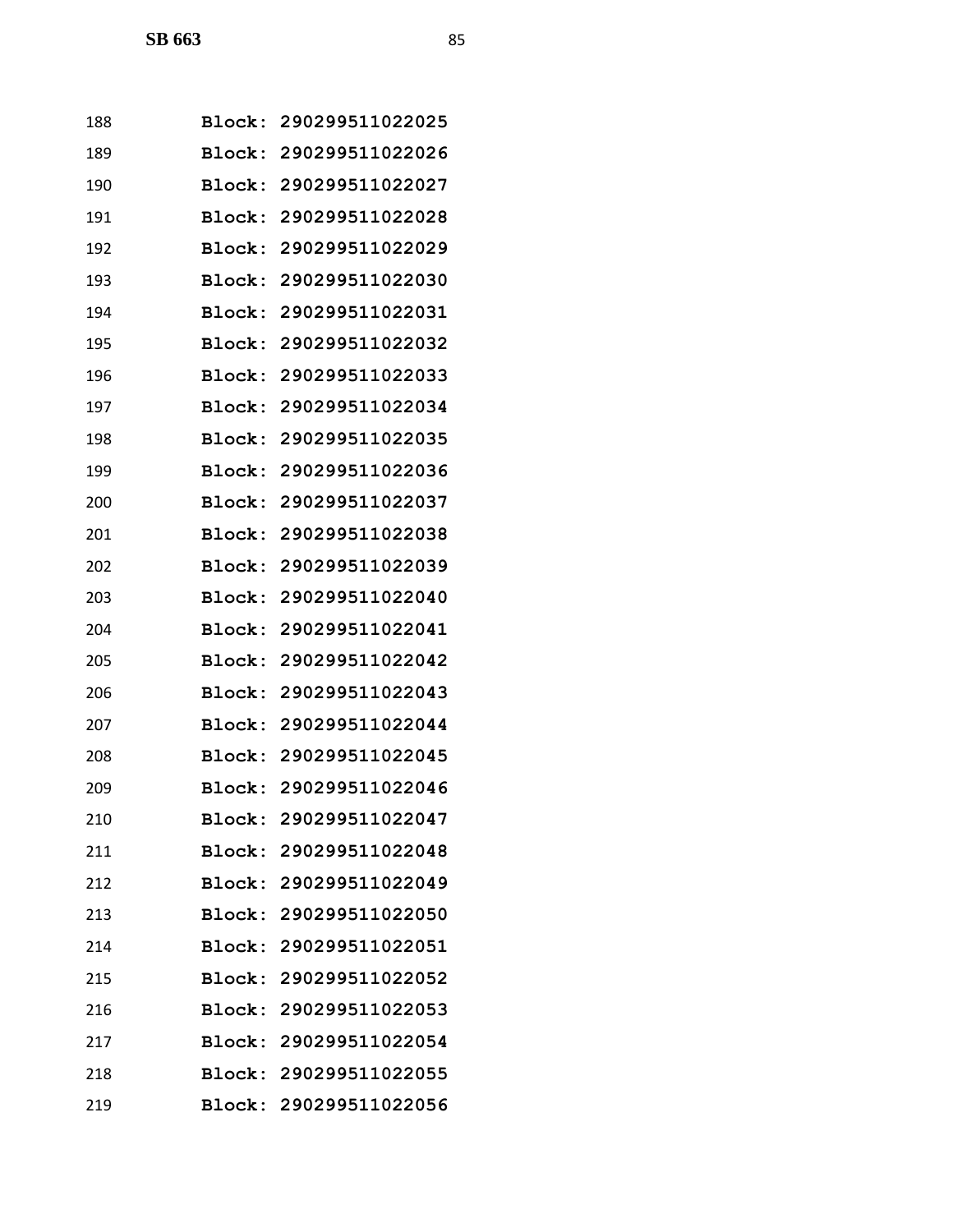| 220 |               | Block: 290299511022057 |
|-----|---------------|------------------------|
| 221 |               | Block: 290299511022058 |
| 222 |               | Block: 290299511022059 |
| 223 |               | Block: 290299511022060 |
| 224 | Block:        | 290299511022061        |
| 225 |               | Block: 290299511022062 |
| 226 | Block:        | 290299512021002        |
| 227 |               | Block: 290299512021003 |
| 228 |               | Block: 290299512021004 |
| 229 | Block:        | 290299512021005        |
| 230 |               | Block: 290299512021006 |
| 231 |               | Block: 290299512021007 |
| 232 | Block:        | 290299512021008        |
| 233 |               | Block: 290299512021015 |
| 234 | Block:        | 290299512021031        |
| 235 |               | Block: 290299512021032 |
| 236 | Block:        | 290299512021033        |
| 237 | Block:        | 290299512021034        |
| 238 |               | Block: 290299512021036 |
| 239 | <b>Block:</b> | 290299512021037        |
| 240 |               | Block: 290299512021038 |
| 241 |               | Block: 290299512021042 |
| 242 |               | Block: 290299512021043 |
| 243 |               | Block: 290299512021044 |
| 244 |               | Block: 290299512021045 |
| 245 |               | Block: 290299512021046 |
| 246 |               | Block: 290299512021065 |
| 247 |               | Block: 290299512021066 |
| 248 |               | Block: 290299512021067 |
| 249 |               | Block: 290299512021068 |
| 250 |               | Block: 290299512021069 |
| 251 |               | Block: 290299512021070 |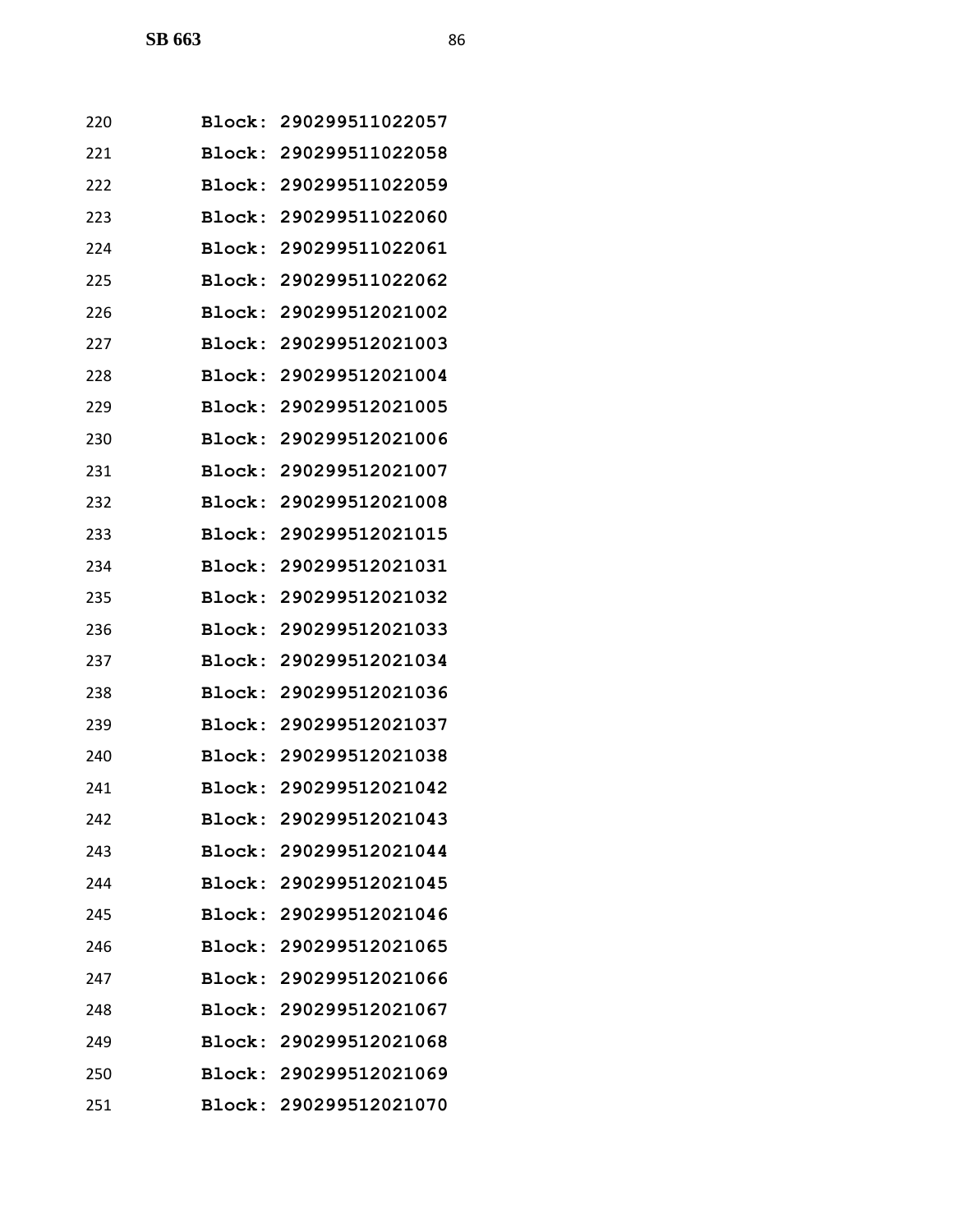| 252 | Block: 290299512021071  |
|-----|-------------------------|
| 253 | Block: 290299512021072  |
| 254 | Block: 290299512021083  |
| 255 | Block: 290299512021084  |
| 256 | Block: 290299512021085  |
| 257 | Block: 290299512021088  |
| 258 | Block: 290299512021090  |
| 259 | Block: 290299512021091  |
| 260 | Block: 290299512021092  |
| 261 | Block: 290299512021096  |
| 262 | Block: 290299512021097  |
| 263 | Cole County             |
| 264 | Franklin County         |
| 265 | Gasconade County        |
| 266 | Jefferson County (Part) |
| 267 | VTD: Antonia            |
| 268 | VTD: Arnold W-2 (Part)  |
| 269 | Block: 290997001143009  |
| 270 | Block: 290997001143010  |
| 271 | Block: 290997001152012  |
| 272 | Block: 290997001153012  |
| 273 | Block: 290997001221003  |
| 274 | Block: 290997001221016  |
| 275 | VTD: Arnold W-4 (Part)  |
| 276 | Block: 290997001132001  |
| 277 | VTD: Barnhart           |
| 278 | VTD: Brennan (Part)     |
| 279 | Block: 290997002111020  |
| 280 | Block: 290997002111021  |
| 281 | Block: 290997003032017  |
| 282 | Block: 290997003051001  |
| 283 | Block: 290997003051003  |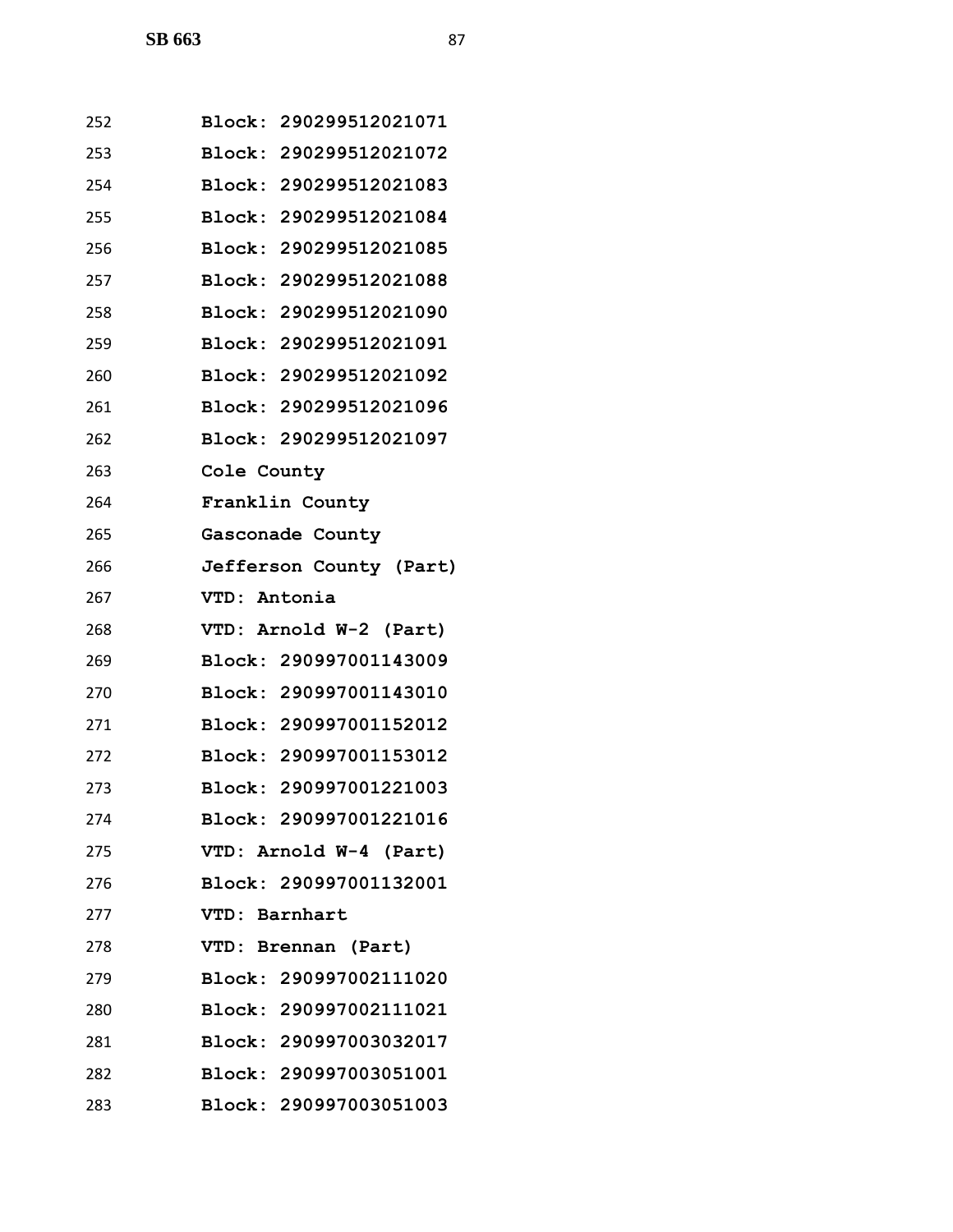| 284 | Block: 290997003052001     |
|-----|----------------------------|
| 285 | Block: 290997003052002     |
| 286 | Block: 290997003052003     |
| 287 | Block: 290997003052004     |
| 288 | Block: 290997003052005     |
| 289 | Block: 290997003052025     |
| 290 | Byrnes Mill W-1<br>VTD:    |
| 291 | VTD: Byrnes Mill W-2       |
| 292 | VTD: Byrnes Mill W-3       |
| 293 | VTD:<br>Byrnesville (Part) |
| 294 | Block: 290997004011000     |
| 295 | Block: 290997004011001     |
| 296 | Block: 290997004011002     |
| 297 | Block: 290997004011003     |
| 298 | Block: 290997004011004     |
| 299 | Block: 290997004011005     |
| 300 | Block: 290997004011006     |
| 301 | Block: 290997004011007     |
| 302 | Block: 290997004011008     |
| 303 | Block: 290997004011009     |
| 304 | Block: 290997004011010     |
| 305 | Block: 290997004011011     |
| 306 | Block: 290997004011012     |
| 307 | Block: 290997004011013     |
| 308 | Block: 290997004011014     |
| 309 | Block: 290997004011015     |
| 310 | Block: 290997004011016     |
| 311 | Block: 290997004011017     |
| 312 | Block: 290997004011018     |
| 313 | Block: 290997004011019     |
| 314 | Block: 290997004011020     |
| 315 | Block: 290997004011021     |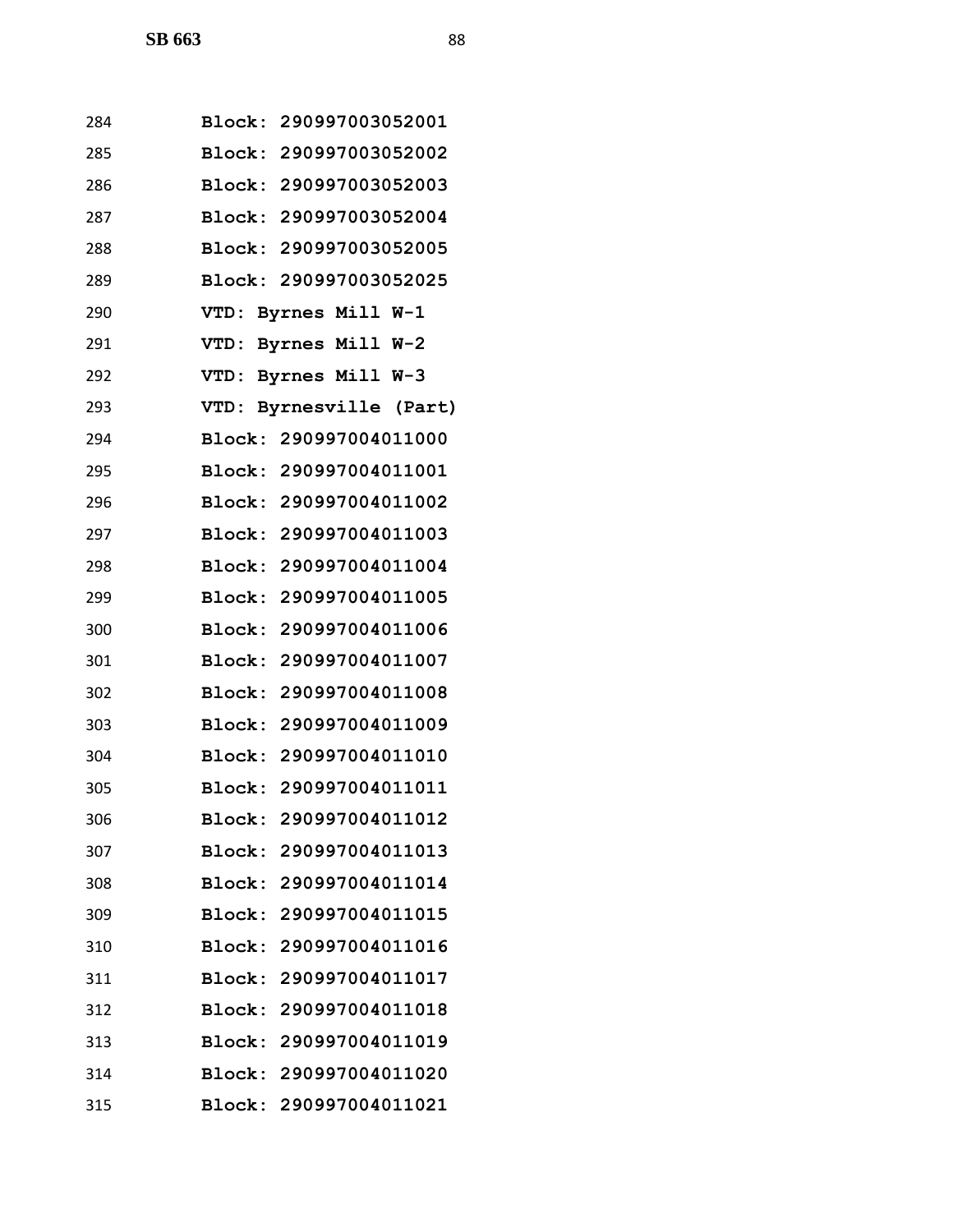| 316 |        | Block: 290997004011022 |
|-----|--------|------------------------|
| 317 | Block: | 290997004011023        |
| 318 | Block: | 290997004011024        |
| 319 | Block: | 290997004011025        |
| 320 | Block: | 290997004011026        |
| 321 | Block: | 290997004011027        |
| 322 | Block: | 290997004011028        |
| 323 | Block: | 290997004011029        |
| 324 | Block: | 290997004011030        |
| 325 | Block: | 290997004011031        |
| 326 | Block: | 290997004011032        |
| 327 | Block: | 290997004011033        |
| 328 | Block: | 290997004011034        |
| 329 | Block: | 290997004011035        |
| 330 | Block: | 290997004011036        |
| 331 | Block: | 290997004011037        |
| 332 | Block: | 290997004011038        |
| 333 | Block: | 290997004012006        |
| 334 | Block: | 290997004012007        |
| 335 | Block: | 290997004012008        |
| 336 |        | Block: 290997004012009 |
| 337 |        | Block: 290997004012010 |
| 338 |        | Block: 290997004012011 |
| 339 |        | Block: 290997004012016 |
| 340 |        | Block: 290997004012022 |
| 341 |        | Block: 290997004012023 |
| 342 |        | Block: 290997004012024 |
| 343 |        | Block: 290997004012025 |
| 344 |        | Block: 290997004021043 |
| 345 |        | Block: 290997004021044 |
| 346 |        | Block: 290997004021045 |
| 347 |        | Block: 290997004021046 |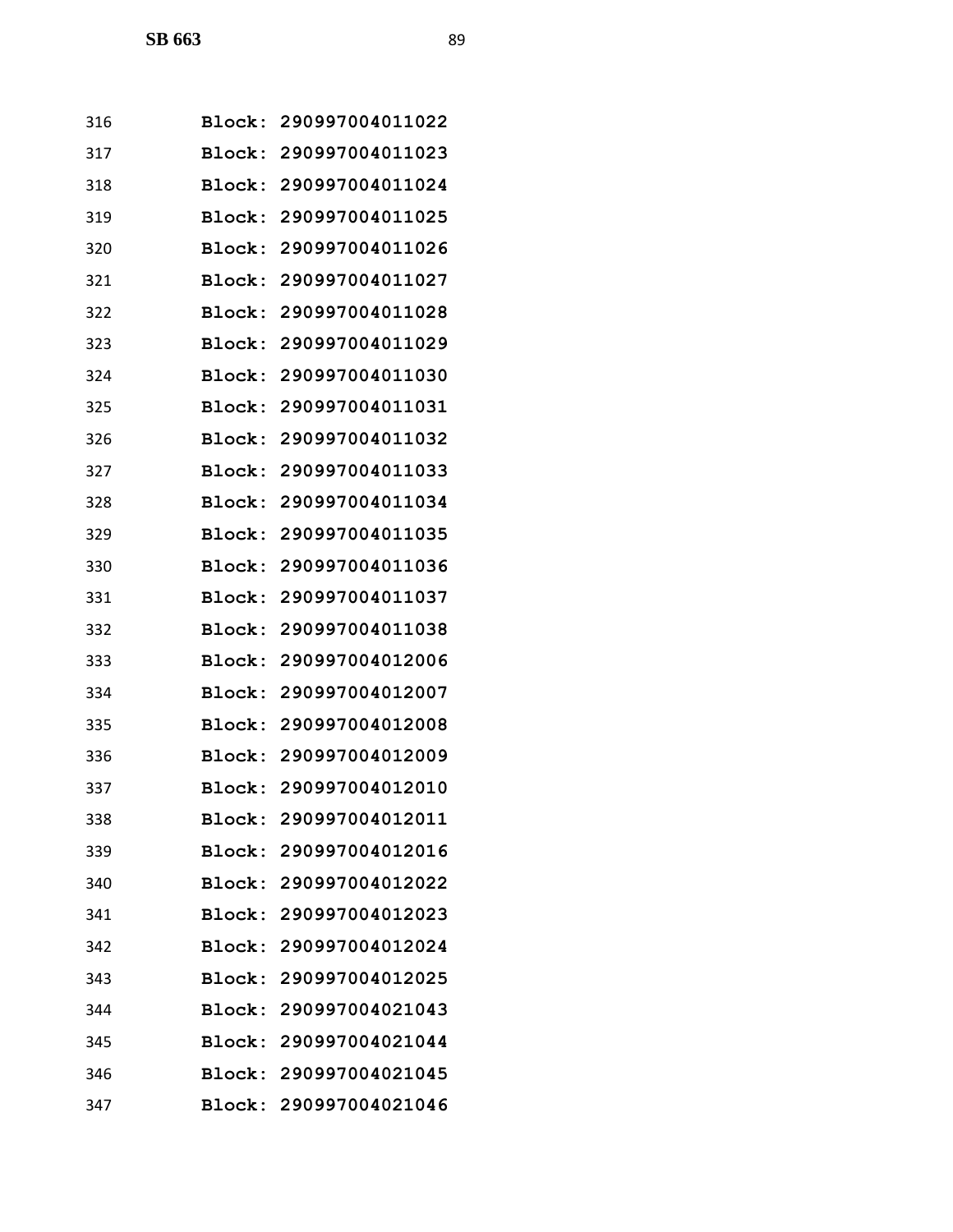| 348 | Block: | 290997004021048        |
|-----|--------|------------------------|
| 349 | Block: | 290997004021055        |
| 350 | Block: | 290997004021056        |
| 351 | Block: | 290997004021058        |
| 352 | Block: | 290997004021059        |
| 353 | Block: | 290997004023050        |
| 354 | Block: | 290997004023051        |
| 355 | Block: | 290997004023053        |
| 356 | Block: | 290997004023056        |
| 357 | Block: | 290997004023057        |
| 358 | Block: | 290997004023058        |
| 359 | Block: | 290997004023059        |
| 360 | Block: | 290997004023060        |
| 361 | Block: | 290997004023068        |
| 362 | Block: | 290997004023072        |
| 363 | Block: | 290997004023073        |
| 364 | Block: | 290997004023074        |
| 365 | Block: | 290997004023075        |
| 366 | Block: | 290997004023076        |
| 367 | Block: | 290997004023077        |
| 368 | Block: | 290997004023078        |
| 369 | Block: | 290997004023081        |
| 370 |        | Block: 290997004023082 |
| 371 |        | Block: 290997004023083 |
| 372 |        | Block: 290997004023084 |
| 373 |        | Block: 290997004023085 |
| 374 |        | Block: 290997004023086 |
| 375 |        | Block: 290997005021014 |
| 376 |        | Block: 290997005042004 |
| 377 |        | Block: 290997005042019 |
| 378 |        | Block: 290997005042020 |
| 379 |        | Block: 290997011021000 |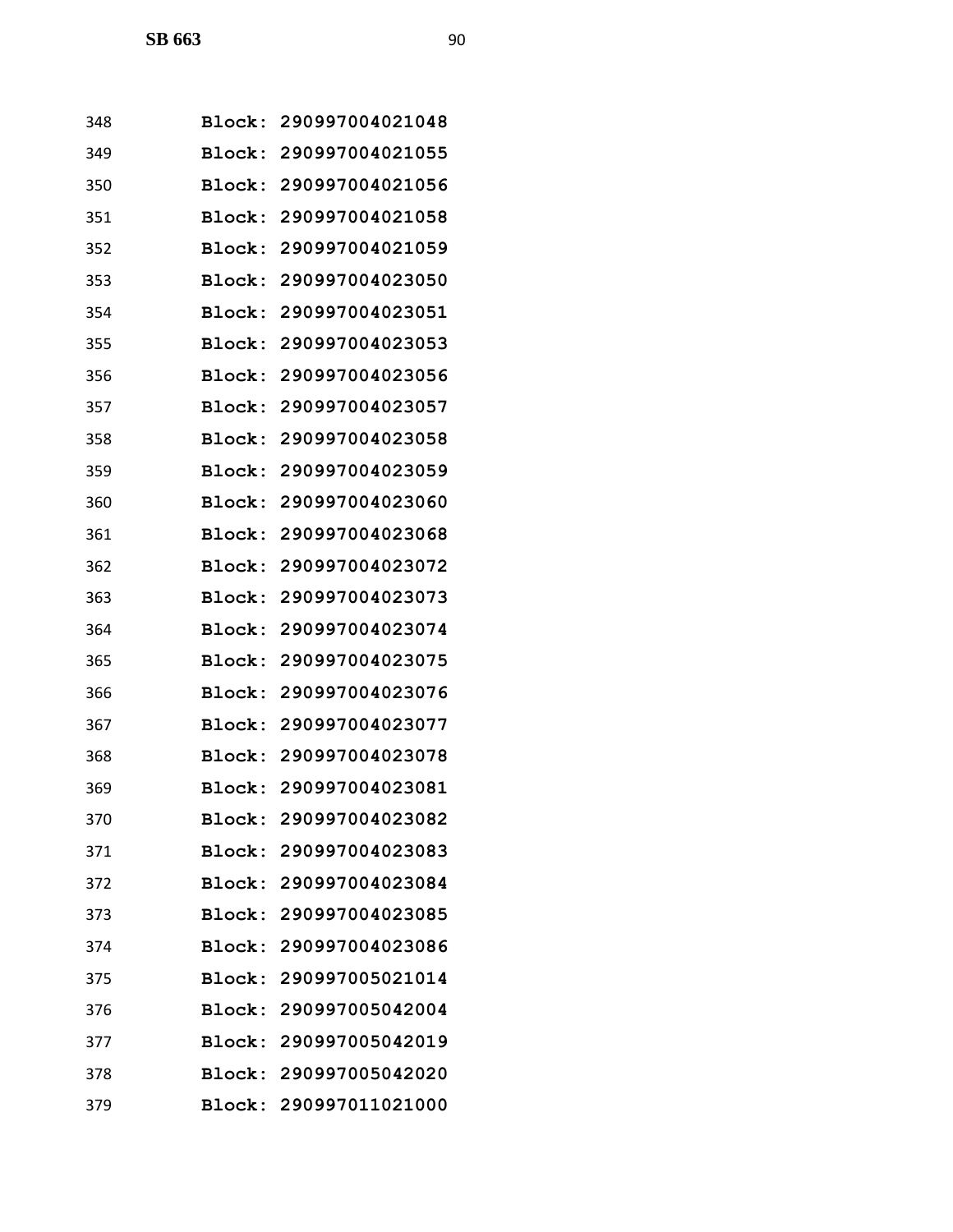| 380 | Block: 290997011021001       |
|-----|------------------------------|
| 381 | Block: 290997011021002       |
| 382 | Block: 290997011021003       |
| 383 | Block: 290997011021004       |
| 384 | Block: 290997011021005       |
| 385 | Block: 290997011021009       |
| 386 | Block: 290997011021010       |
| 387 | VTD: Cedar Hill              |
| 388 | VTD: Cedar Hill Lakes (Part) |
| 389 | Block: 290997011021011       |
| 390 | VTD: Crystal City W-1 (Part) |
| 391 | Block: 290997007001011       |
| 392 | Block: 290997007001012       |
| 393 | Block: 290997007001013       |
| 394 | Block: 290997007001014       |
| 395 | Block: 290997007001015       |
| 396 | Block: 290997007001016       |
| 397 | Block: 290997007001017       |
| 398 | Block: 290997007001025       |
| 399 | Block: 290997007001026       |
| 400 | Block: 290997007001027       |
| 401 | Block: 290997007001028       |
| 402 | Block: 290997007001032       |
| 403 | Block: 290997007004043       |
| 404 | Block: 290997007004044       |
| 405 | Block: 290997007004045       |
| 406 | Block: 290997007005004       |
| 407 | Block: 290997007005005       |
| 408 | Block: 290997007005007       |
| 409 | Block: 290997007005008       |
| 410 | Block: 290997007005009       |
| 411 | Block: 290997007005014       |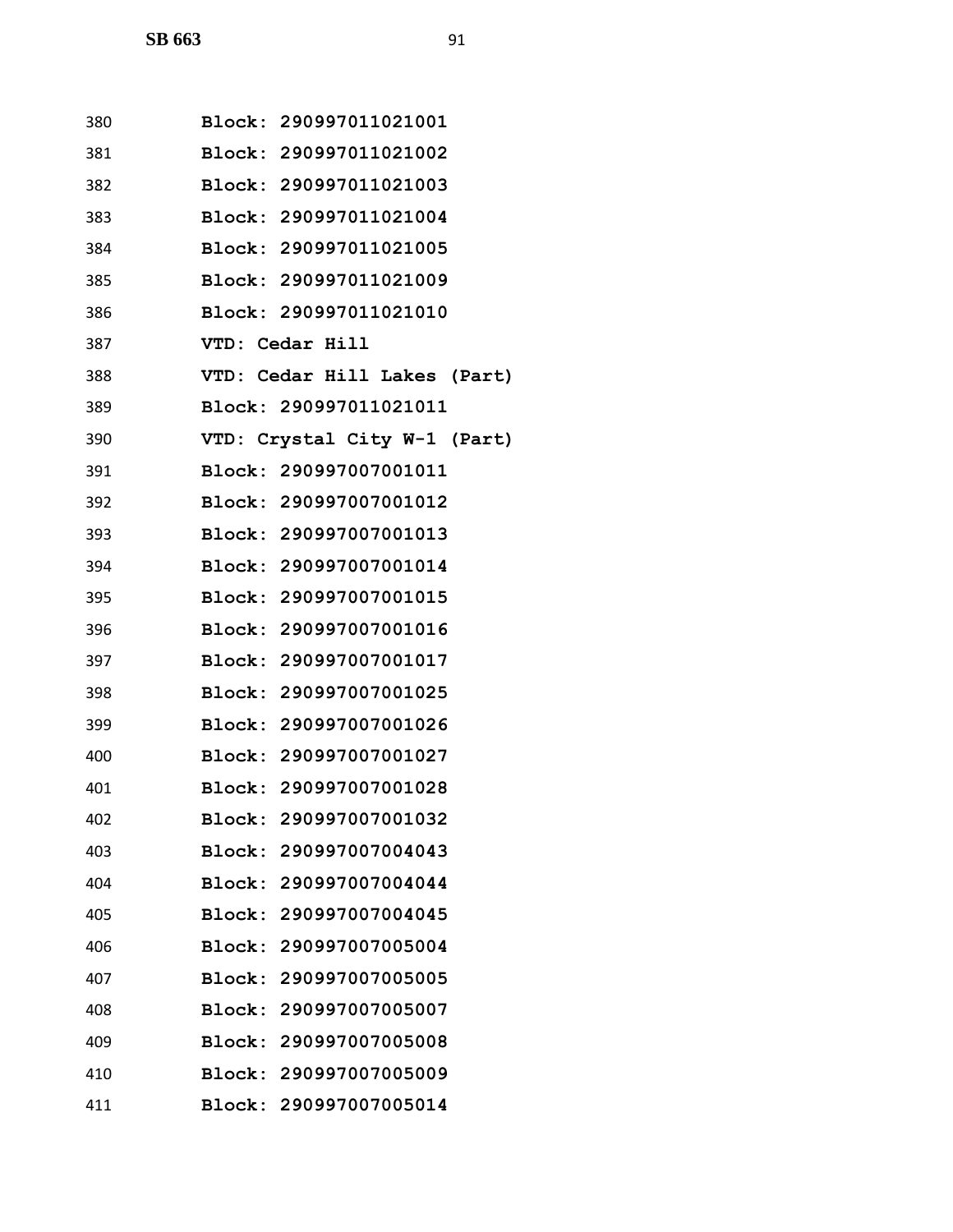| 412 | Block: 290997007005015        |
|-----|-------------------------------|
| 413 | <b>Block: 290997007005016</b> |
| 414 | Block: 290997007005017        |
| 415 | Block: 290997007005018        |
| 416 | Block: 290997008014012        |
| 417 | Block: 290997008014013        |
| 418 | <b>Block: 290997008014027</b> |
| 419 | Block: 290997008014032        |
| 420 | Block: 290997008014033        |
| 421 | VTD: Crystal City W-2         |
| 422 | VTD: Crystal City W-3         |
| 423 | VTD: Crystal City W-4         |
| 424 | VTD: Dulin Creek              |
| 425 | VTD: Festus Outside (Part)    |
| 426 | Block: 290997006053021        |
| 427 | Block: 290997006053022        |
| 428 | <b>Block: 290997006053026</b> |
| 429 | Block: 290997006053027        |
| 430 | Block: 290997006053029        |
| 431 | <b>Block: 290997006054049</b> |
| 432 | Block: 290997006054054        |
| 433 | Block: 290997008011000        |
| 434 | Block: 290997008012010        |
| 435 | Block: 290997008012024        |
| 436 | Block: 290997008021012        |
| 437 | Block: 290997008021013        |
| 438 | Block: 290997008021019        |
| 439 | Block: 290997008021022        |
| 440 | Block: 290997008021024        |
| 441 | Block: 290997008021026        |
| 442 | Block: 290997008021027        |
| 443 | Block: 290997008021028        |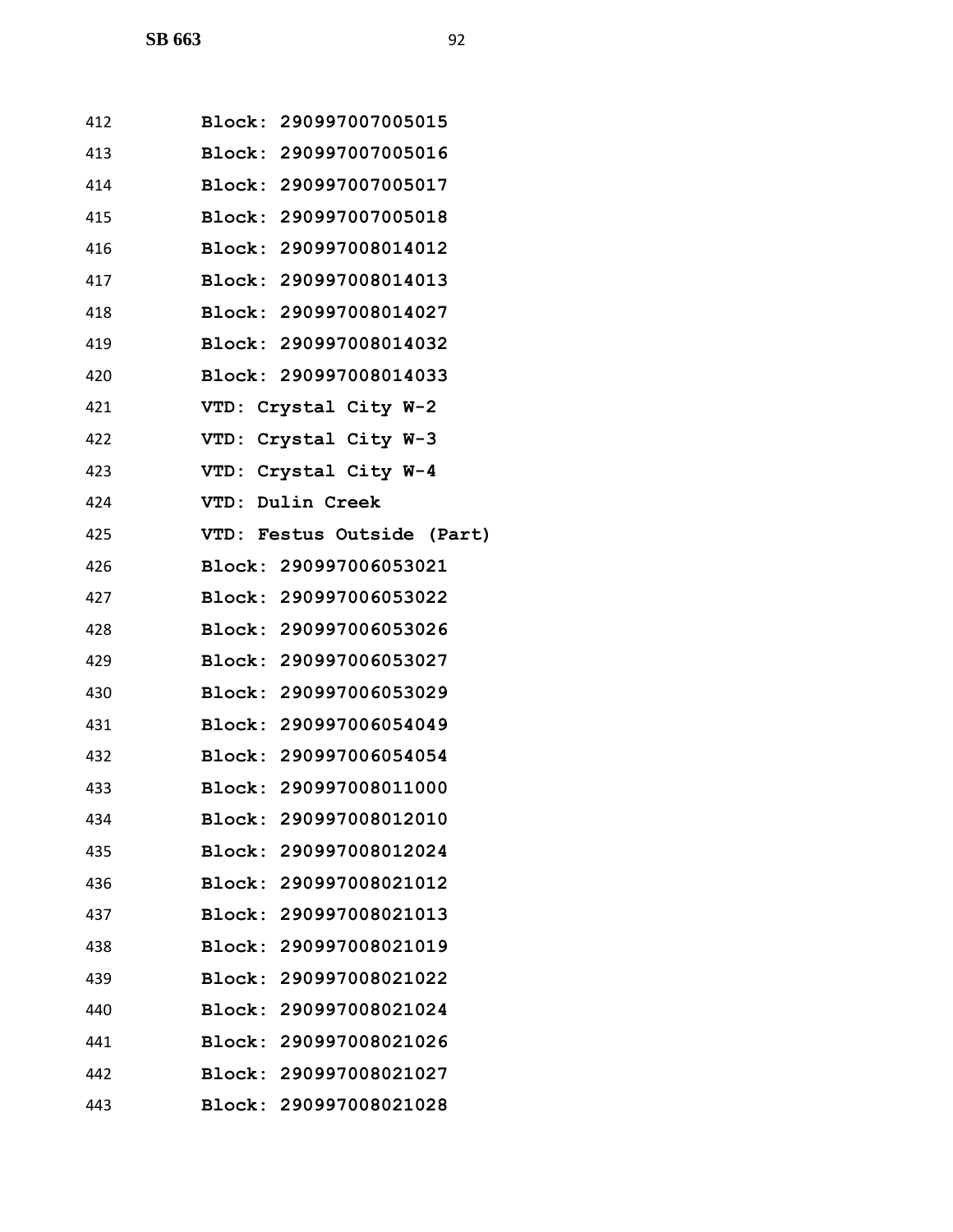| 444 |               | Block: 290997008021037 |
|-----|---------------|------------------------|
| 445 | Block:        | 290997008021038        |
| 446 | Block:        | 290997008021039        |
| 447 |               | Block: 290997008021040 |
| 448 | Block:        | 290997008021041        |
| 449 | Block:        | 290997008021042        |
| 450 | Block:        | 290997008021043        |
| 451 | Block:        | 290997008021044        |
| 452 |               | Block: 290997008021045 |
| 453 | Block:        | 290997008021046        |
| 454 | Block:        | 290997008021047        |
| 455 | Block:        | 290997008021048        |
| 456 | Block:        | 290997008021049        |
| 457 | Block:        | 290997008021051        |
| 458 | Block:        | 290997008021052        |
| 459 |               | Block: 290997008021056 |
| 460 | Block:        | 290997008021057        |
| 461 | Block:        | 290997008021058        |
| 462 |               | Block: 290997008021059 |
| 463 | VTD:          | Festus W-1 (Part)      |
| 464 |               | Block: 290997008014010 |
| 465 |               | Block: 290997008014011 |
| 466 |               | Block: 290997008014014 |
| 467 |               | Block: 290997008014015 |
| 468 |               | Block: 290997008014016 |
| 469 |               | Block: 290997008014017 |
| 470 |               | Block: 290997008014018 |
| 471 | <b>Block:</b> | 290997008014019        |
| 472 | <b>Block:</b> | 290997008014020        |
| 473 |               | Block: 290997008014021 |
| 474 |               | Block: 290997008014022 |
| 475 |               | Block: 290997008014023 |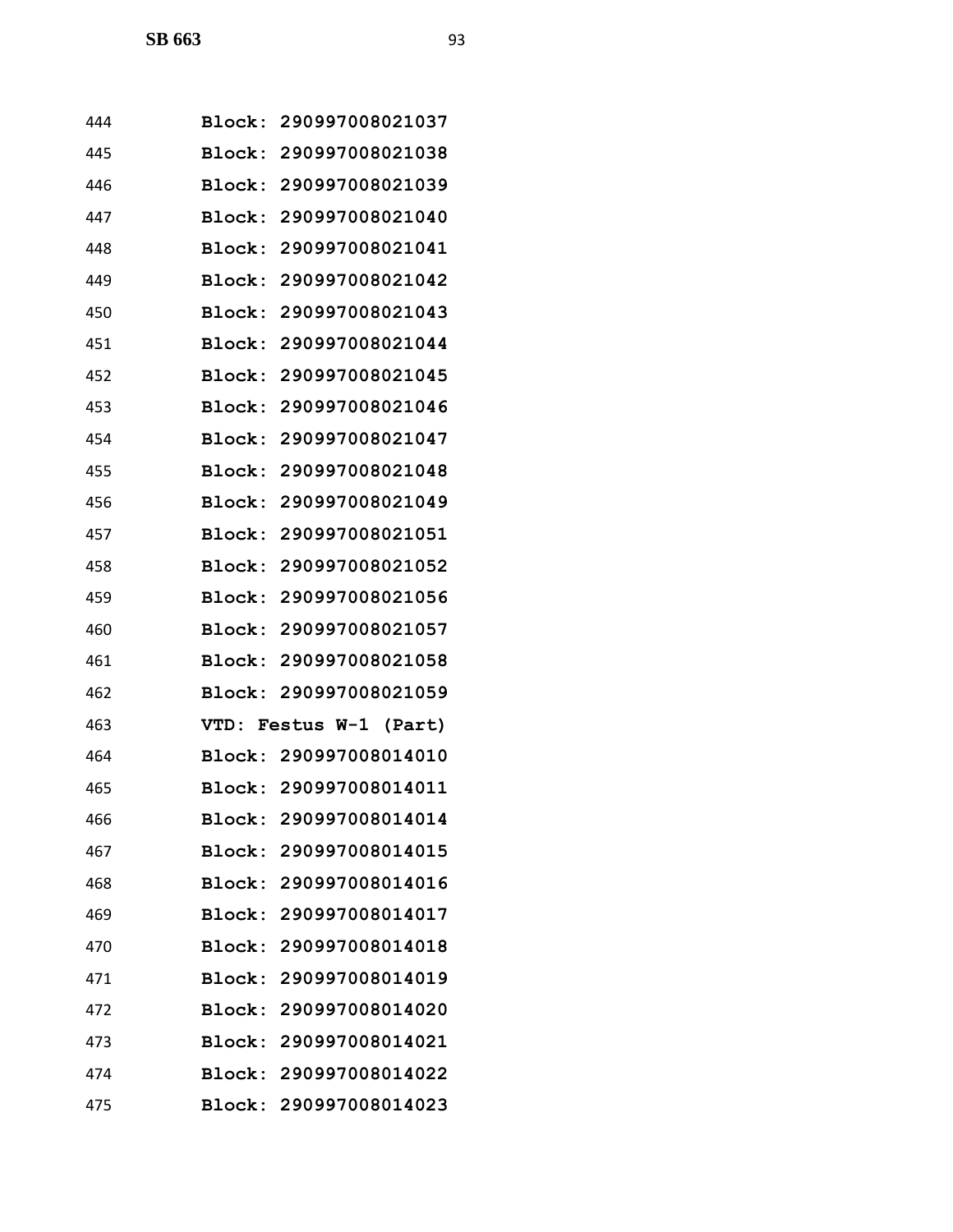| 476 | Block:        | 290997008014024        |
|-----|---------------|------------------------|
| 477 | Block:        | 290997008014025        |
| 478 | Block:        | 290997008014026        |
| 479 | Block:        | 290997008014028        |
| 480 | Block:        | 290997008014029        |
| 481 | Block:        | 290997008014030        |
| 482 | Block:        | 290997008014031        |
| 483 | Block:        | 290997008014034        |
| 484 | Block:        | 290997008014035        |
| 485 | Block:        | 290997008014036        |
| 486 | Block:        | 290997008014037        |
| 487 | Block:        | 290997008014038        |
| 488 | Block:        | 290997008015022        |
| 489 | Block:        | 290997008015023        |
| 490 | Block:        | 290997008015026        |
| 491 | Block:        | 290997008015027        |
| 492 | Block:        | 290997008015040        |
| 493 | Block:        | 290997009001000        |
| 494 | Block:        | 290997009001014        |
| 495 | Block:        | 290997009001015        |
| 496 | Block:        | 290997009001016        |
| 497 |               | Block: 290997009001017 |
| 498 |               | Block: 290997009002003 |
| 499 |               | Block: 290997009002004 |
| 500 | <b>Block:</b> | 290997009002005        |
| 501 |               | Block: 290997009002006 |
| 502 |               | Block: 290997009002007 |
| 503 |               | Block: 290997009002008 |
| 504 | <b>Block:</b> | 290997009002009        |
| 505 |               | Block: 290997009002011 |
| 506 |               | Block: 290997009002012 |
| 507 |               | Block: 290997009002013 |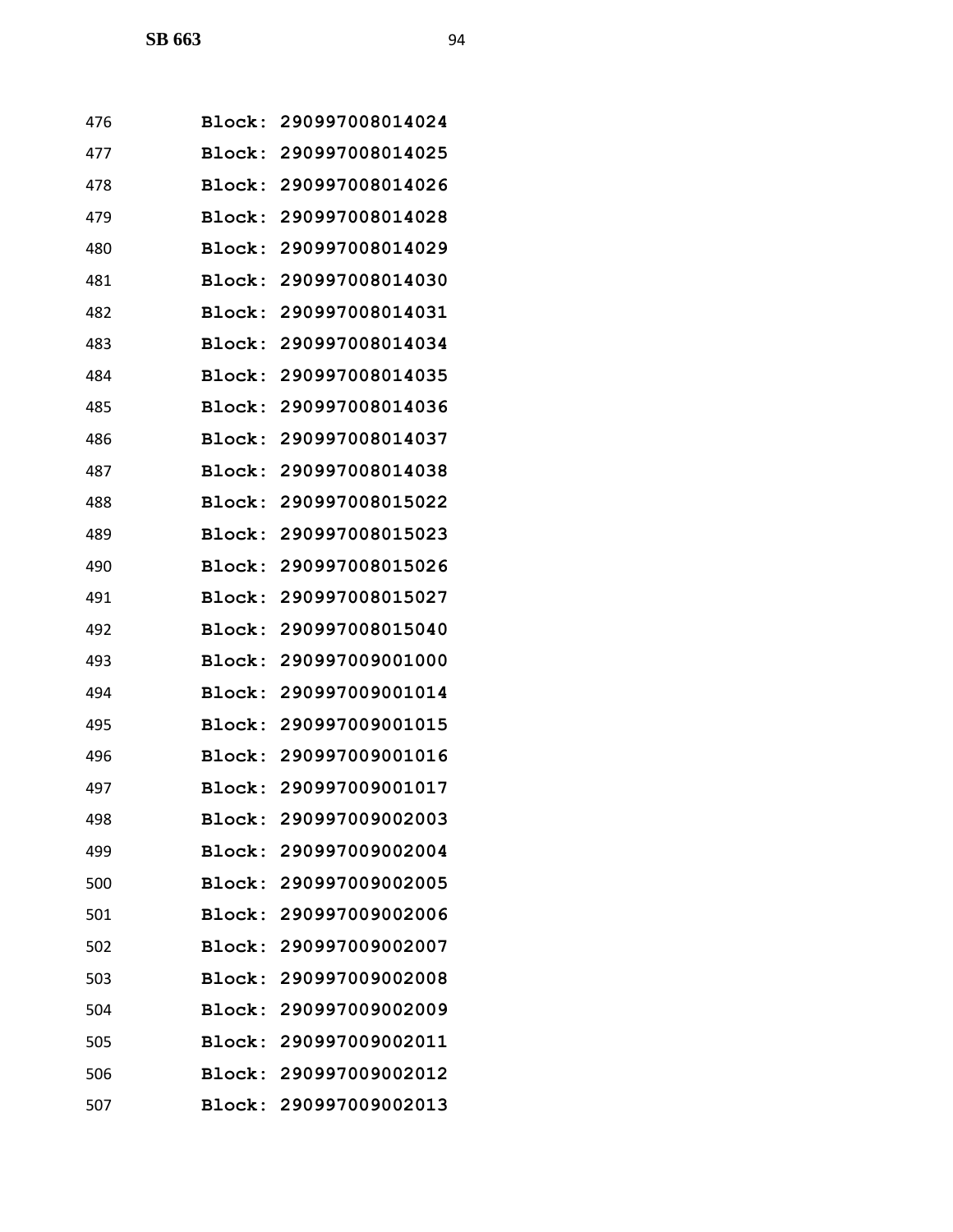| 508 | <b>Block:</b> | 290997009002014        |
|-----|---------------|------------------------|
| 509 |               | Block: 290997009002015 |
| 510 | Block:        | 290997009002016        |
| 511 |               | VTD: Festus W-2 (Part) |
| 512 | Block:        | 290997008011011        |
| 513 | Block:        | 290997008011012        |
| 514 |               | Block: 290997008011013 |
| 515 | Block:        | 290997008011014        |
| 516 | Block:        | 290997008011018        |
| 517 | Block:        | 290997008011019        |
| 518 | Block:        | 290997008012013        |
| 519 |               | Block: 290997008012014 |
| 520 | Block:        | 290997008012018        |
| 521 | Block:        | 290997008012019        |
| 522 | Block:        | 290997008012020        |
| 523 | Block:        | 290997008013003        |
| 524 | Block:        | 290997008013004        |
| 525 | Block:        | 290997008013005        |
| 526 | Block:        | 290997008013006        |
| 527 | Block:        | 290997008013007        |
| 528 |               | Block: 290997008013008 |
| 529 |               | Block: 290997008013009 |
| 530 | <b>Block:</b> | 290997008013010        |
| 531 |               | Block: 290997008013011 |
| 532 |               | Block: 290997008013012 |
| 533 |               | Block: 290997008013013 |
| 534 |               | Block: 290997008013014 |
| 535 | <b>Block:</b> | 290997008013015        |
| 536 |               | Block: 290997008013016 |
| 537 |               | Block: 290997008013017 |
| 538 |               | Block: 290997008013018 |
| 539 |               | Block: 290997008013019 |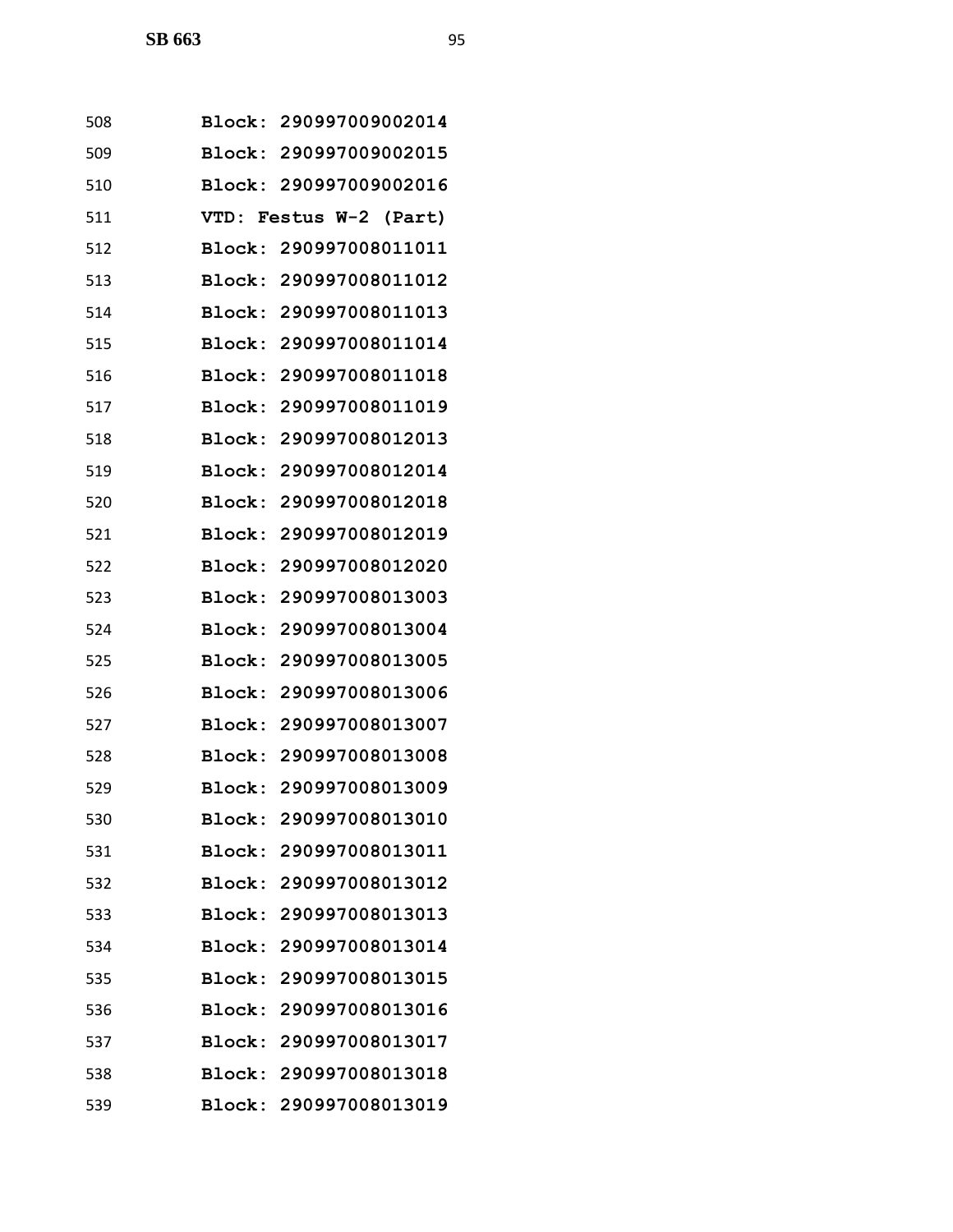| 540 | Block:        | 290997008013020        |
|-----|---------------|------------------------|
| 541 | Block:        | 290997008013021        |
| 542 | Block:        | 290997008014001        |
| 543 | Block:        | 290997008014002        |
| 544 | Block:        | 290997008014003        |
| 545 | <b>Block:</b> | 290997008014004        |
| 546 | Block:        | 290997008014005        |
| 547 | Block:        | 290997008014006        |
| 548 | Block:        | 290997008014007        |
| 549 | Block:        | 290997008014008        |
| 550 | Block:        | 290997008014009        |
| 551 | Block:        | 290997008015000        |
| 552 | Block:        | 290997008015001        |
| 553 | Block:        | 290997008015011        |
| 554 | Block:        | 290997008015012        |
| 555 | Block:        | 290997008015013        |
| 556 | Block:        | 290997008015015        |
| 557 | Block:        | 290997008015016        |
| 558 | Block:        | 290997008015017        |
| 559 | Block:        | 290997008015018        |
| 560 | Block:        | 290997008015019        |
| 561 |               | Block: 290997008015020 |
| 562 |               | Block: 290997008015021 |
| 563 |               | Block: 290997008015024 |
| 564 |               | Block: 290997008015025 |
| 565 |               | Block: 290997008015028 |
| 566 |               | Block: 290997008015029 |
| 567 | <b>Block:</b> | 290997008015030        |
| 568 | <b>Block:</b> | 290997008015031        |
| 569 |               | Block: 290997008015032 |
| 570 |               | Block: 290997008015033 |
| 571 |               | Block: 290997008015034 |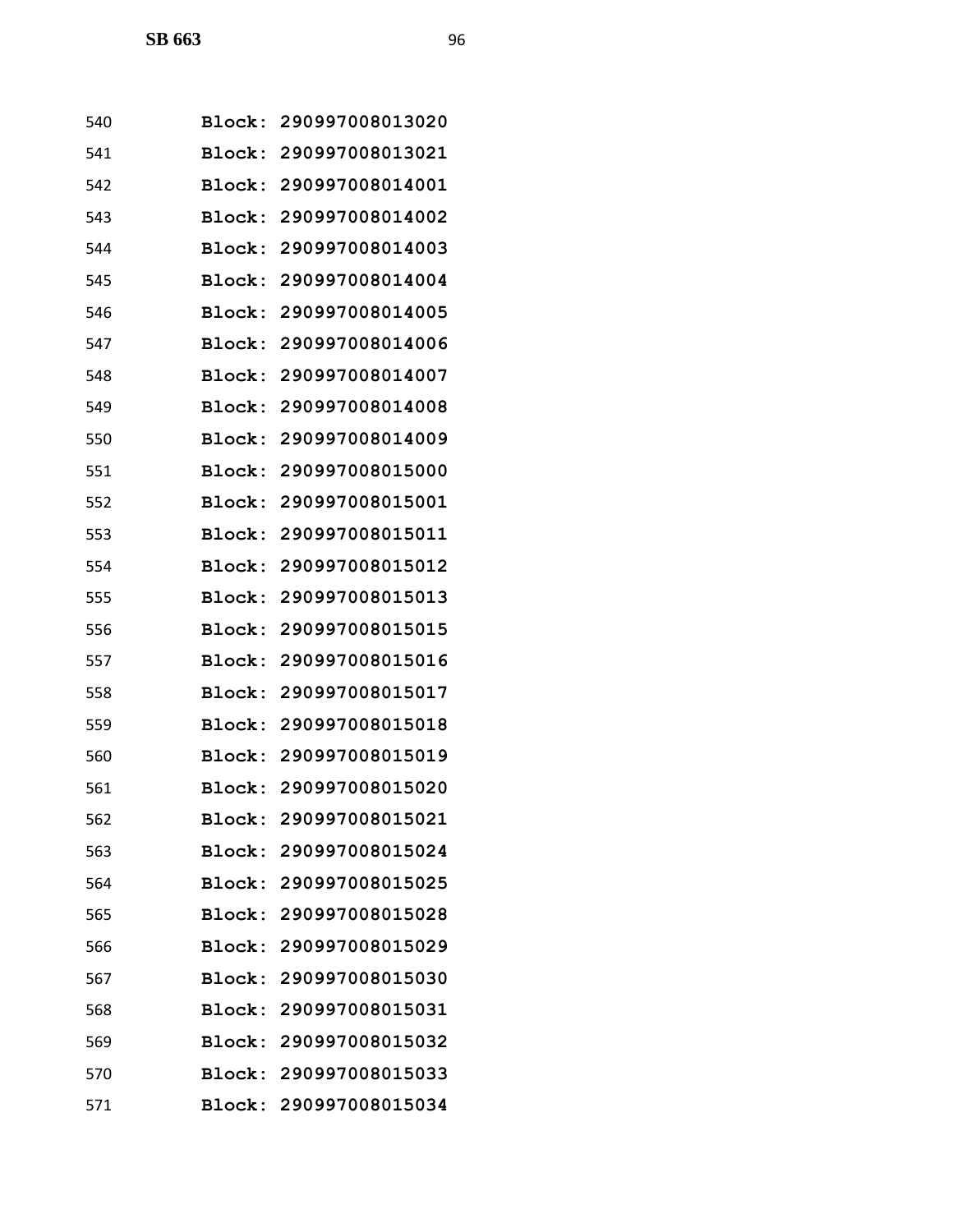| 572 | Block:        | 290997008015035        |
|-----|---------------|------------------------|
| 573 | Block:        | 290997008015036        |
| 574 | Block:        | 290997008015037        |
| 575 | Block:        | 290997008015038        |
| 576 | Block:        | 290997008015039        |
| 577 | Block:        | 290997008015041        |
| 578 | Block:        | 290997008015042        |
| 579 | Block:        | 290997008015043        |
| 580 | <b>Block:</b> | 290997008022025        |
| 581 | <b>Block:</b> | 290997008022027        |
| 582 | Block:        | 290997008022028        |
| 583 | Block:        | 290997008022029        |
| 584 | Block:        | 290997008022030        |
| 585 | Block:        | 290997008022032        |
| 586 | <b>Block:</b> | 290997008022033        |
| 587 | Block:        | 290997009001001        |
| 588 | Block:        | 290997009001002        |
| 589 | Block:        | 290997009001003        |
| 590 | Block:        | 290997009001004        |
| 591 | Block:        | 290997009001006        |
| 592 | Block:        | 290997009001007        |
| 593 |               | Block: 290997009001008 |
| 594 |               | Block: 290997009001009 |
| 595 |               | Block: 290997009001010 |
| 596 |               | Block: 290997009001011 |
| 597 |               | Block: 290997009001012 |
| 598 |               | Block: 290997009001013 |
| 599 |               | Block: 290997009001023 |
| 600 |               | Block: 290997009001024 |
| 601 |               | VTD: Festus W-3 (Part) |
| 602 |               | Block: 290997006053041 |
| 603 |               | Block: 290997006053042 |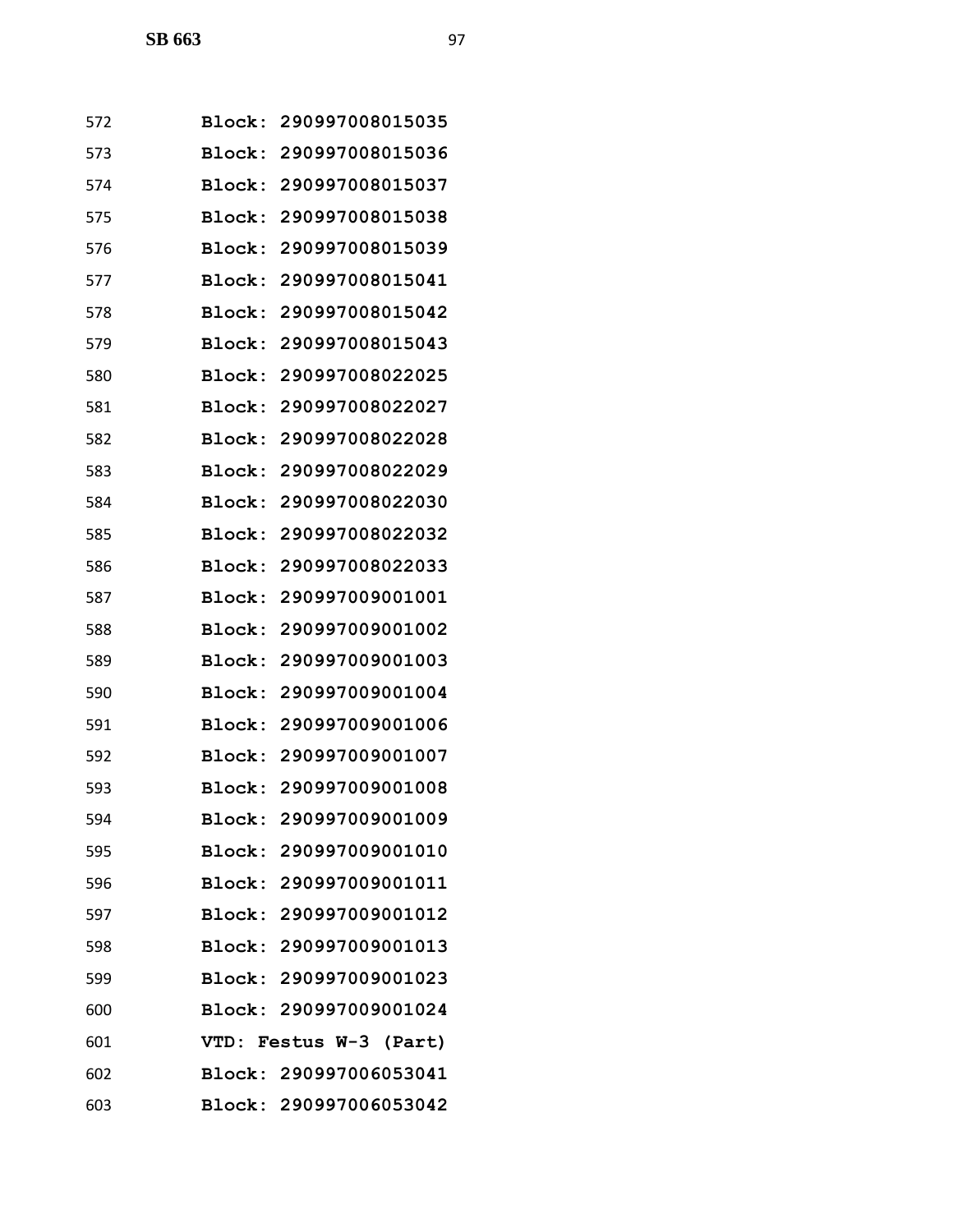| 604 | <b>Block:</b> | 290997008011001        |
|-----|---------------|------------------------|
| 605 | <b>Block:</b> | 290997008011002        |
| 606 | Block:        | 290997008011004        |
| 607 | Block:        | 290997008011005        |
| 608 | Block:        | 290997008011006        |
| 609 | Block:        | 290997008011007        |
| 610 | Block:        | 290997008011008        |
| 611 | Block:        | 290997008011015        |
| 612 | <b>Block:</b> | 290997008011016        |
| 613 | Block:        | 290997008011017        |
| 614 | Block:        | 290997008015002        |
| 615 | Block:        | 290997008015003        |
| 616 | Block:        | 290997008015004        |
| 617 | Block:        | 290997008015005        |
| 618 | Block:        | 290997008015006        |
| 619 | Block:        | 290997008015007        |
| 620 | Block:        | 290997008015008        |
| 621 | Block:        | 290997008015009        |
| 622 | Block:        | 290997008015010        |
| 623 | Block:        | 290997008015014        |
| 624 | Block:        | 290997008021020        |
| 625 |               | Block: 290997008021031 |
| 626 |               | Block: 290997008021032 |
| 627 |               | Block: 290997008021033 |
| 628 |               | Block: 290997008021034 |
| 629 |               | Block: 290997008021035 |
| 630 |               | Block: 290997008021050 |
| 631 | <b>Block:</b> | 290997008021054        |
| 632 |               | Block: 290997008021055 |
| 633 |               | Block: 290997008022010 |
| 634 |               | Block: 290997008022011 |
| 635 |               | Block: 290997008022015 |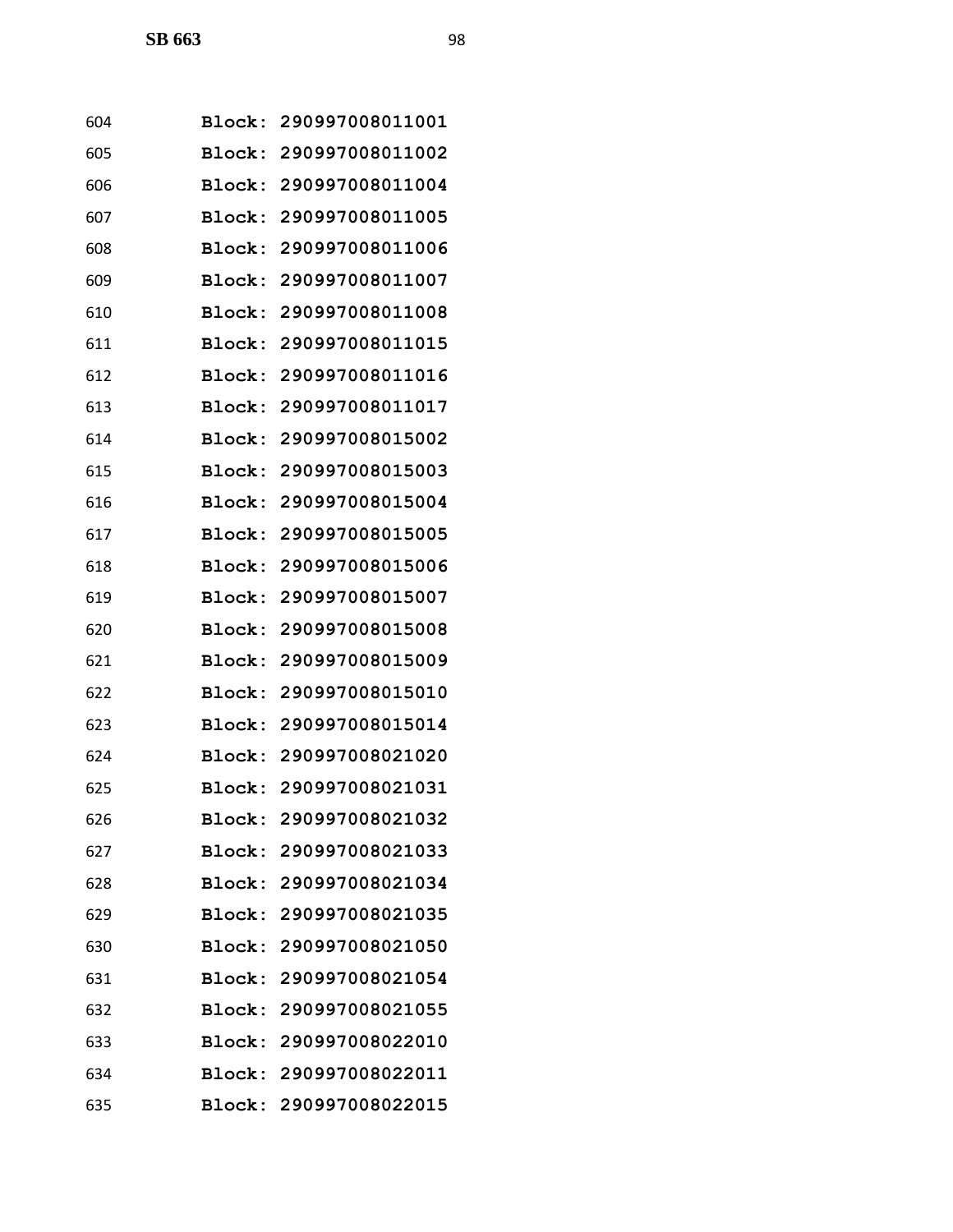| 636 | Block: 290997008022016    |
|-----|---------------------------|
| 637 | Block: 290997008022017    |
| 638 | Block: 290997008022020    |
| 639 | Block: 290997008022022    |
| 640 | Block:<br>290997008022023 |
| 641 | Block: 290997008022024    |
| 642 | Block:<br>290997008022031 |
| 643 | Block: 290997008022034    |
| 644 | Block: 290997008022035    |
| 645 | Block: 290997008022037    |
| 646 | 290997008022038<br>Block: |
| 647 | VTD: Festus W-4 (Part)    |
| 648 | Block: 290997008012000    |
| 649 | Block: 290997008012001    |
| 650 | Block: 290997008012002    |
| 651 | Block: 290997008012003    |
| 652 | Block:<br>290997008012004 |
| 653 | 290997008012005<br>Block: |
| 654 | Block: 290997008012006    |
| 655 | Block: 290997008012007    |
| 656 | Block: 290997008012008    |
| 657 | Block: 290997008012009    |
| 658 | Block: 290997008012011    |
| 659 | Block: 290997008012012    |
| 660 | Block: 290997008012015    |
| 661 | Block: 290997008012016    |
| 662 | Block: 290997008012017    |
| 663 | Block: 290997008012021    |
| 664 | Block: 290997009003029    |
| 665 | VTD: Flamm City           |
| 666 | VTD: Goldman (Part)       |
| 667 | Block: 290997005021012    |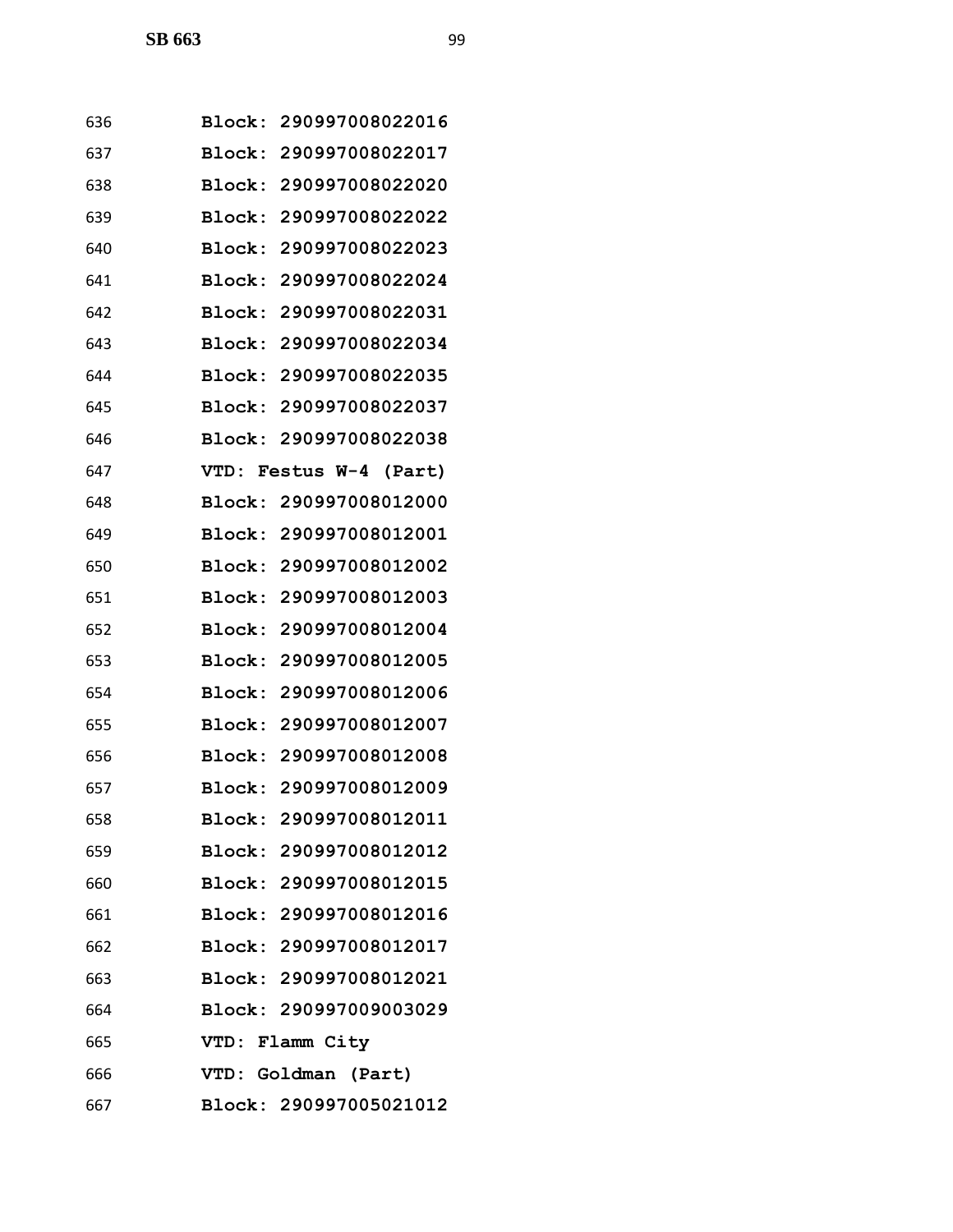| 668 | VTD: Grubville (Part)     |
|-----|---------------------------|
| 669 | Block: 290997005021013    |
| 670 | VTD: Herculaneum          |
| 671 | VTD: Herculaneum W-2      |
| 672 | VTD: Herculaneum W-3      |
| 673 | VTD: High Ridge           |
| 674 | VTD: Hoene Springs        |
| 675 | VTD: House Springs        |
| 676 | VTD: Imperial             |
| 677 | VTD: Imperial 2           |
| 678 | VTD: Jefferson Heights    |
| 679 | VTD: Kimmswick W-1        |
| 680 | VTD: Lake Tekawitha       |
| 681 | VTD: Lonedell             |
| 682 | VTD: Mapaville (Part)     |
| 683 | Block: 290997006052000    |
| 684 | Block: 290997006052001    |
| 685 | Block: 290997006052002    |
| 686 | Block: 290997006052003    |
| 687 | Block: 290997006052011    |
| 688 | Block: 290997006052013    |
| 689 | Block: 290997006052014    |
| 690 | 290997006052030<br>Block: |
| 691 | Block: 290997006053002    |
| 692 | Block: 290997006053003    |
| 693 | Block: 290997006053007    |
| 694 | Block: 290997006053018    |
| 695 | 290997006053023<br>Block: |
| 696 | Block: 290997006053024    |
| 697 | Block: 290997006053025    |
| 698 | Block: 290997006053028    |
| 699 | Block: 290997006053030    |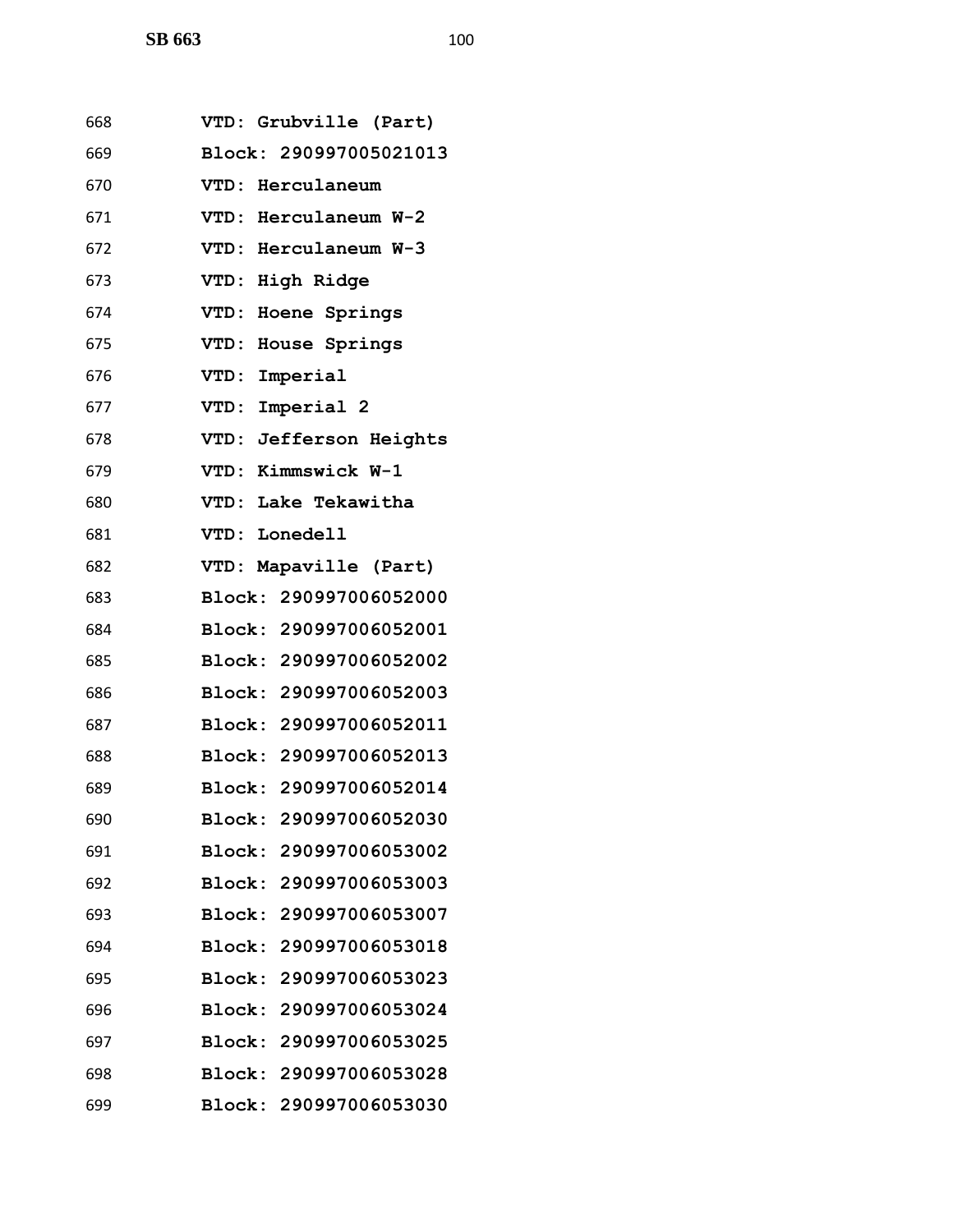| 700 | Block: 290997006053032 |
|-----|------------------------|
| 701 | VTD: Marble Springs    |
| 702 | VTD: Mastodon          |
| 703 | VTD: Maxville          |
| 704 | VTD: Meramec Valley    |
| 705 | VTD: Miller            |
| 706 | Murphy (Part)<br>VTD:  |
| 707 | Block: 290997002103008 |
| 708 | Block: 290997002103009 |
| 709 | Block: 290997002111009 |
| 710 | Block: 290997002111012 |
| 711 | Block: 290997002111013 |
| 712 | Block: 290997002111017 |
| 713 | Block: 290997002111018 |
| 714 | Block: 290997002111023 |
| 715 | Block: 290997002112000 |
| 716 | Block: 290997002112001 |
| 717 | Block: 290997002112002 |
| 718 | Block: 290997002112003 |
| 719 | Block: 290997002112004 |
| 720 | Block: 290997002112005 |
| 721 | Block: 290997002112006 |
| 722 | Block: 290997002112007 |
| 723 | Block: 290997002113001 |
| 724 | Block: 290997002113018 |
| 725 | VTD: North Jefferson   |
| 726 | VTD: Northwest         |
| 727 | VTD: Otto              |
| 728 | VTD: Parkdale          |
| 729 | VTD: Peaceful Village  |
| 730 | VTD: Pevely W-1        |
| 731 | VTD: Pevely W-2        |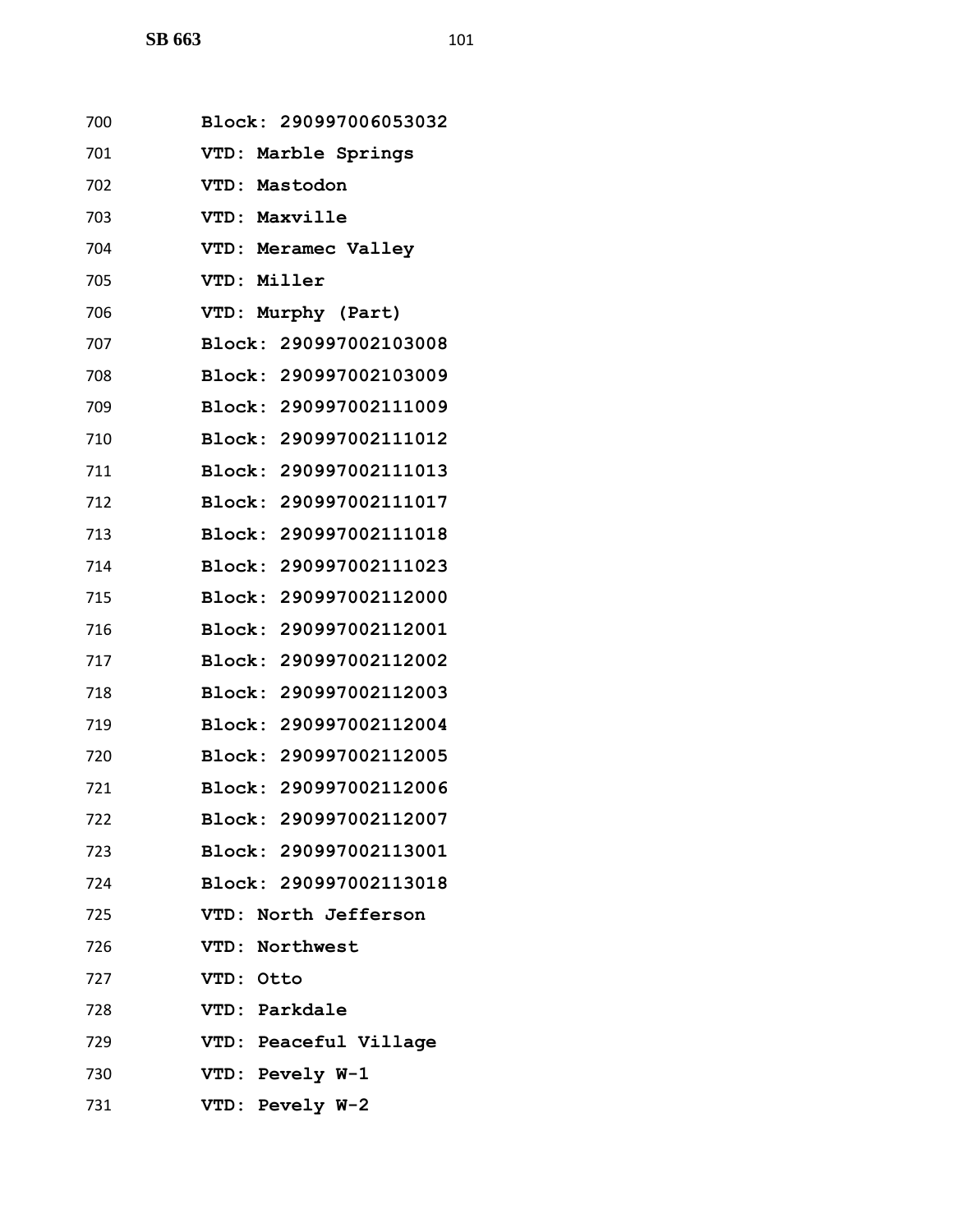| 732 | VTD: Pevely W-3           |
|-----|---------------------------|
| 733 | VTD: Pevely W-4           |
| 734 | VTD: Riverview            |
| 735 | VTD: Rock Creek           |
| 736 | VTD: Rock Creek 1         |
| 737 | VTD: Rockwood             |
| 738 | VTD: Romaine Creek (Part) |
| 739 | Block: 290997002091000    |
| 740 | Block: 290997002091004    |
| 741 | Block: 290997002091005    |
| 742 | Block: 290997002091011    |
| 743 | Block: 290997002092011    |
| 744 | Block: 290997002092012    |
| 745 | Block: 290997002092021    |
| 746 | Block: 290997002092022    |
| 747 | VTD: Scotsdale            |
| 748 | VTD: Windsor              |
| 749 | Lincoln County            |
| 750 | Maries County             |
| 751 | Miller County             |
| 752 | Montgomery County         |
| 753 | Osage County              |
| 754 | St. Charles County (Part) |
| 755 | VTD: Adams                |
| 756 | VTD: Amber Meadows (Part) |
| 757 | Block: 291833117371000    |
| 758 | Block: 291833117371001    |
| 759 | Block: 291833117371002    |
| 760 | Block: 291833117371003    |
| 761 | Block: 291833117371004    |
| 762 | Block: 291833117371005    |
| 763 | Block: 291833117371006    |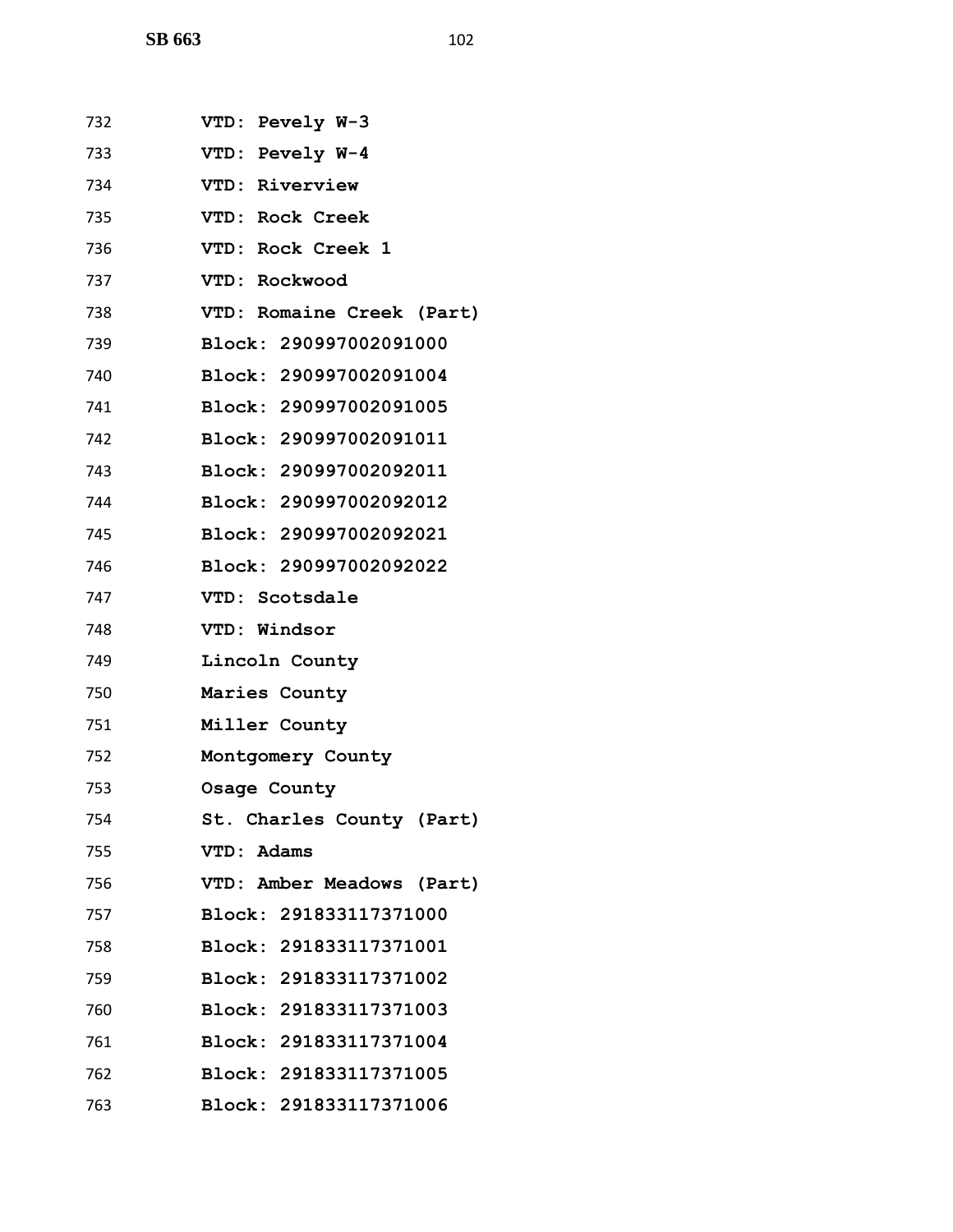| 764 | Block: 291833117371007 |
|-----|------------------------|
| 765 | Block: 291833117371008 |
| 766 | Block: 291833117371009 |
| 767 | Block: 291833117372006 |
| 768 | Block: 291833117372007 |
| 769 | Block: 291833117372008 |
| 770 | Block: 291833117372009 |
| 771 | Block: 291833117372010 |
| 772 | Block: 291833117372011 |
| 773 | Block: 291833117372012 |
| 774 | Block: 291833117372013 |
| 775 | Block: 291833117381019 |
| 776 | Block: 291833117381020 |
| 777 | Block: 291833117381021 |
| 778 | VTD: Aspen (Part)      |
| 779 | Block: 291833117352002 |
| 780 | Block: 291833117352025 |
| 781 | VTD: Augusta (Part)    |
| 782 | Block: 291833122041027 |
| 783 | Block: 291833122041031 |
| 784 | Block: 291833122041032 |
| 785 | Block: 291833122041033 |
| 786 | Block: 291833122041034 |
| 787 | Block: 291833122041036 |
| 788 | Block: 291833122041037 |
| 789 | Block: 291833122041038 |
| 790 | Block: 291833122041045 |
| 791 | Block: 291833122041046 |
| 792 | Block: 291833122041047 |
| 793 | Block: 291833122041048 |
| 794 | Block: 291833122041049 |
| 795 | Block: 291833122041054 |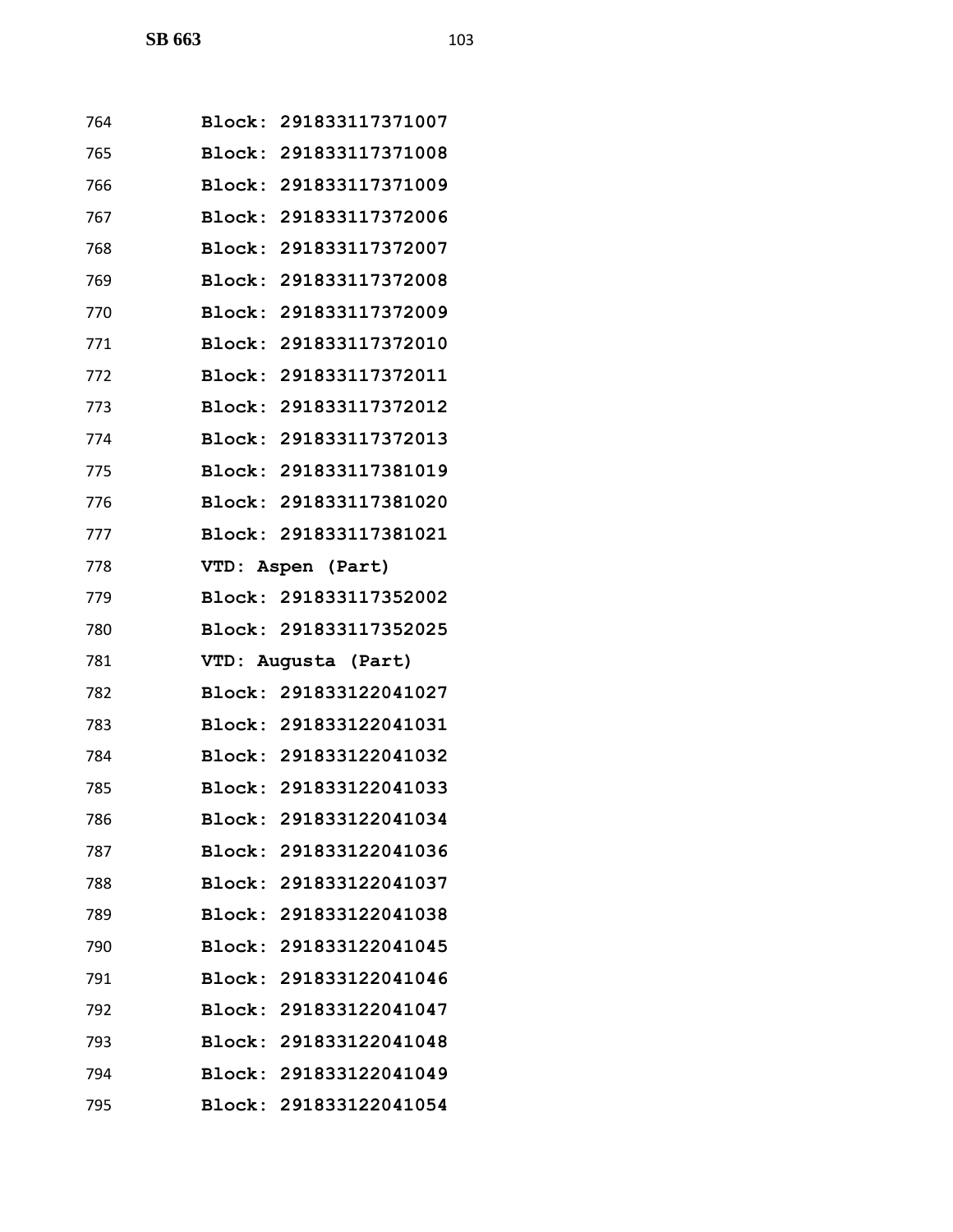| 796 |        | Block: 291833122041055 |
|-----|--------|------------------------|
| 797 |        | Block: 291833122041056 |
| 798 |        | Block: 291833122041057 |
| 799 |        | Block: 291833122041058 |
| 800 |        | Block: 291833122041059 |
| 801 |        | Block: 291833122041060 |
| 802 |        | Block: 291833122041061 |
| 803 | Block: | 291833122042001        |
| 804 |        | Block: 291833122042002 |
| 805 | Block: | 291833122042003        |
| 806 |        | Block: 291833122042004 |
| 807 |        | Block: 291833122042005 |
| 808 |        | Block: 291833122042006 |
| 809 |        | Block: 291833122042007 |
| 810 |        | Block: 291833122042008 |
| 811 |        | Block: 291833122042009 |
| 812 |        | Block: 291833122042010 |
| 813 | Block: | 291833122042011        |
| 814 |        | Block: 291833122042012 |
| 815 | Block: | 291833122042013        |
| 816 |        | Block: 291833122042014 |
| 817 |        | Block: 291833122042015 |
| 818 |        | Block: 291833122042016 |
| 819 |        | Block: 291833122042017 |
| 820 |        | Block: 291833122042018 |
| 821 |        | Block: 291833122042019 |
| 822 |        | Block: 291833122042020 |
| 823 |        | Block: 291833122042021 |
| 824 |        | Block: 291833122042022 |
| 825 |        | Block: 291833122042023 |
| 826 |        | Block: 291833122042024 |
| 827 |        | Block: 291833122042025 |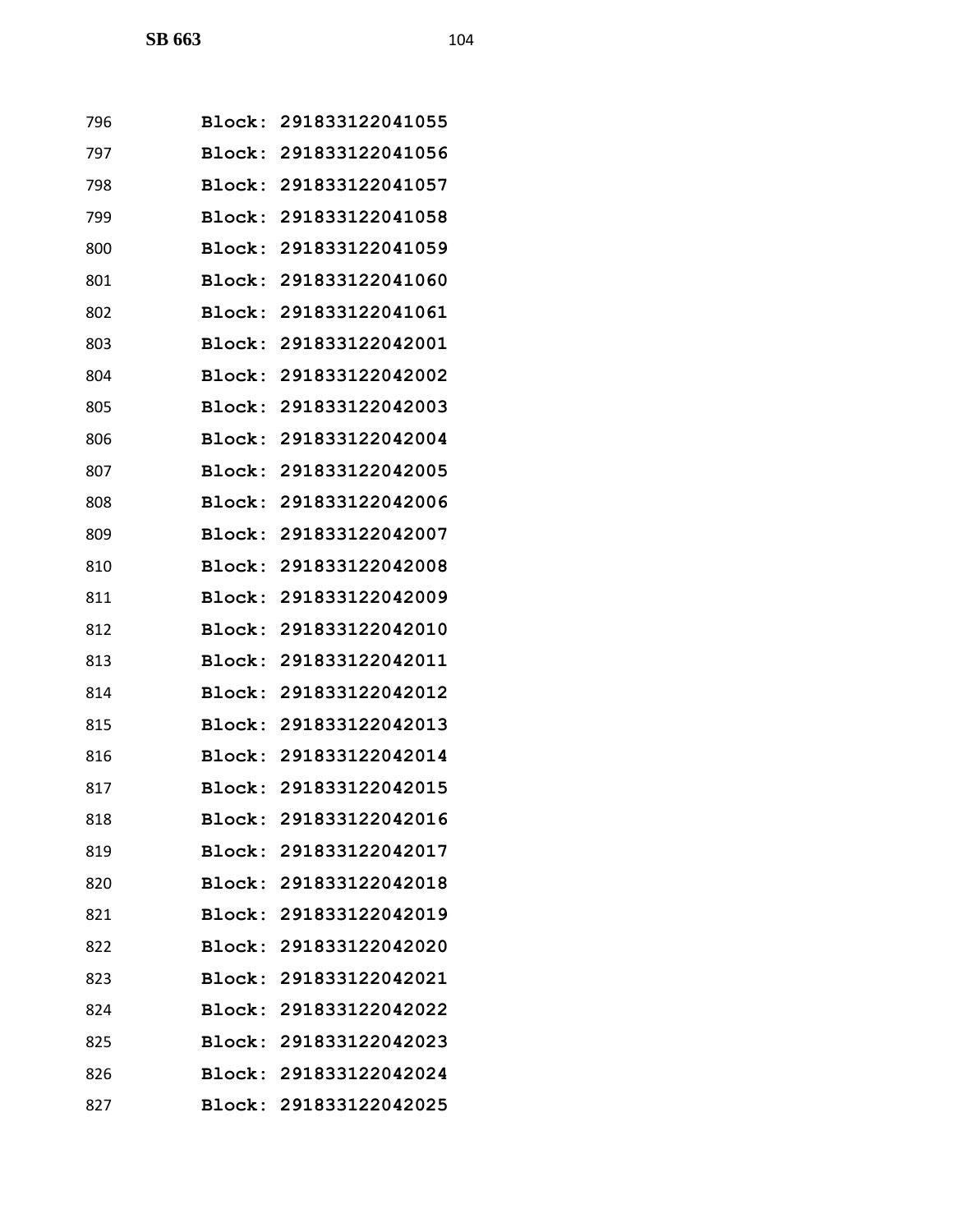| 828 | Block: 291833122042026 |
|-----|------------------------|
| 829 | Block: 291833122042027 |
| 830 | Block: 291833122042028 |
| 831 | Block: 291833122042029 |
| 832 | Block: 291833122042030 |
| 833 | Block: 291833122042031 |
| 834 | Block: 291833122042032 |
| 835 | Block: 291833122042033 |
| 836 | Block: 291833122042034 |
| 837 | Block: 291833122042035 |
| 838 | Block: 291833122042036 |
| 839 | Block: 291833122042037 |
| 840 | Block: 291833122042038 |
| 841 | Block: 291833122042039 |
| 842 | Block: 291833122042040 |
| 843 | Block: 291833122042041 |
| 844 | Block: 291833122042042 |
| 845 | Block: 291833122042043 |
| 846 | Block: 291833122042044 |
| 847 | Block: 291833122042045 |
| 848 | Block: 291833122042046 |
| 849 | Block: 291833122042047 |
| 850 | Block: 291833122042048 |
| 851 | Block: 291833122042049 |
| 852 | Block: 291833122042050 |
| 853 | Block: 291833122042051 |
| 854 | Block: 291833122042052 |
| 855 | Block: 291833122042053 |
| 856 | Block: 291833122042054 |
| 857 | Block: 291833122042055 |
| 858 | Block: 291833122042056 |
| 859 | Block: 291833122042057 |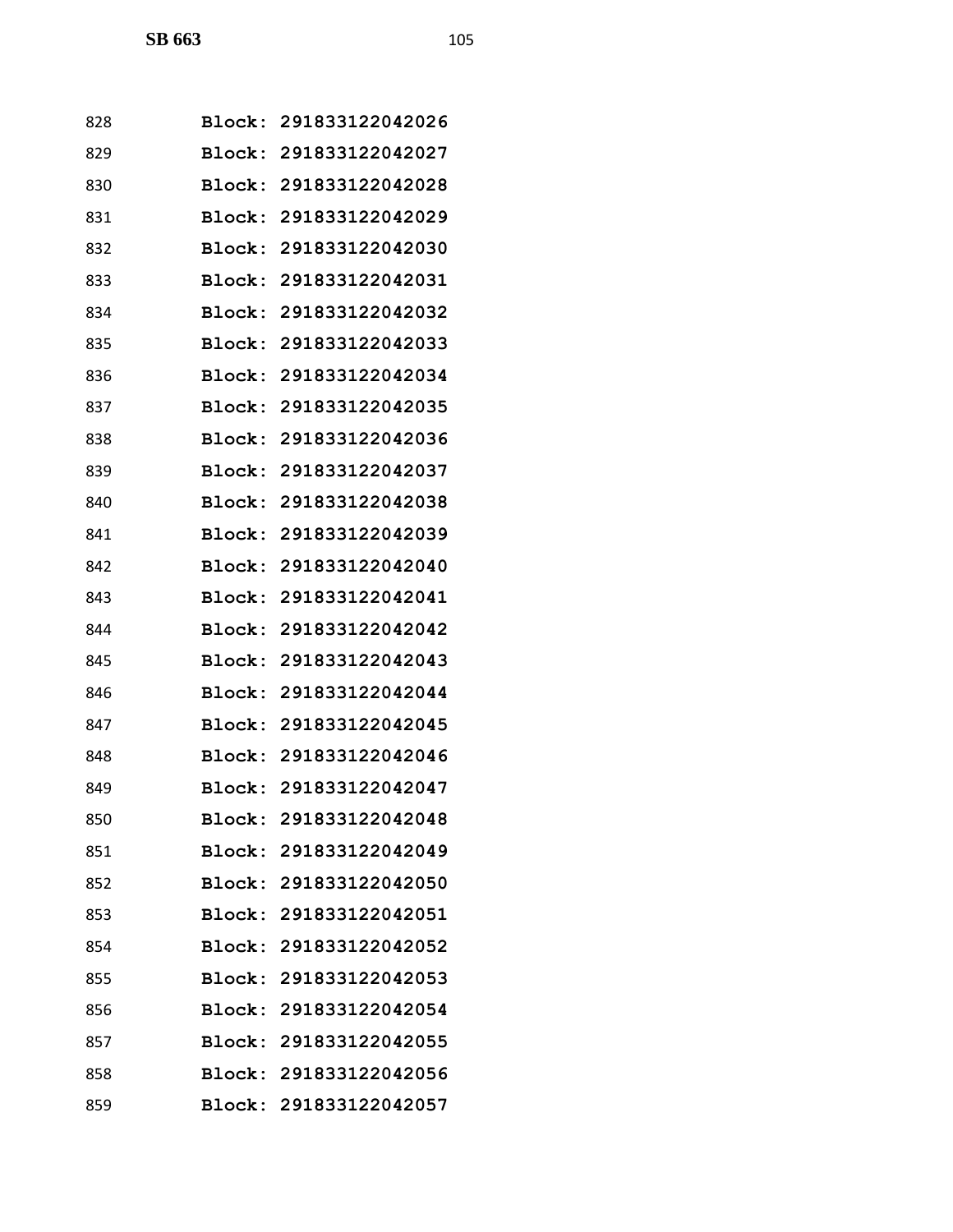| 860 | Block: 291833122042058 |
|-----|------------------------|
| 861 | Block: 291833122042059 |
| 862 | Block: 291833122042060 |
| 863 | Block: 291833122042061 |
| 864 | Block: 291833122042062 |
| 865 | Block: 291833122042063 |
| 866 | Block: 291833122042064 |
| 867 | Block: 291833122042065 |
| 868 | Block: 291833122042066 |
| 869 | Block: 291833122042067 |
| 870 | Block: 291833122043006 |
| 871 | VTD: Bayfield          |
| 872 | VTD: Briarhill         |
| 873 | VTD: Bryan             |
| 874 | VTD: Callaway          |
| 875 | VTD: Canary            |
| 876 | VTD: Cave Springs      |
| 877 | VTD: Cedar             |
| 878 | VTD: Cheshire          |
| 879 | VTD: Civic             |
| 880 | VTD: Community         |
| 881 | VTD: Country Hill      |
| 882 | VTD: Coverdell         |
| 883 | VTD: Covilli (Part)    |
| 884 | Block: 291833107001013 |
| 885 | Block: 291833109011006 |
| 886 | VTD: Delmar            |
| 887 | VTD: Edgewood          |
| 888 | VTD: Elks              |
| 889 | VTD: Evergreen         |
| 890 | VTD: Fairmount         |
| 891 | VTD: Fairview          |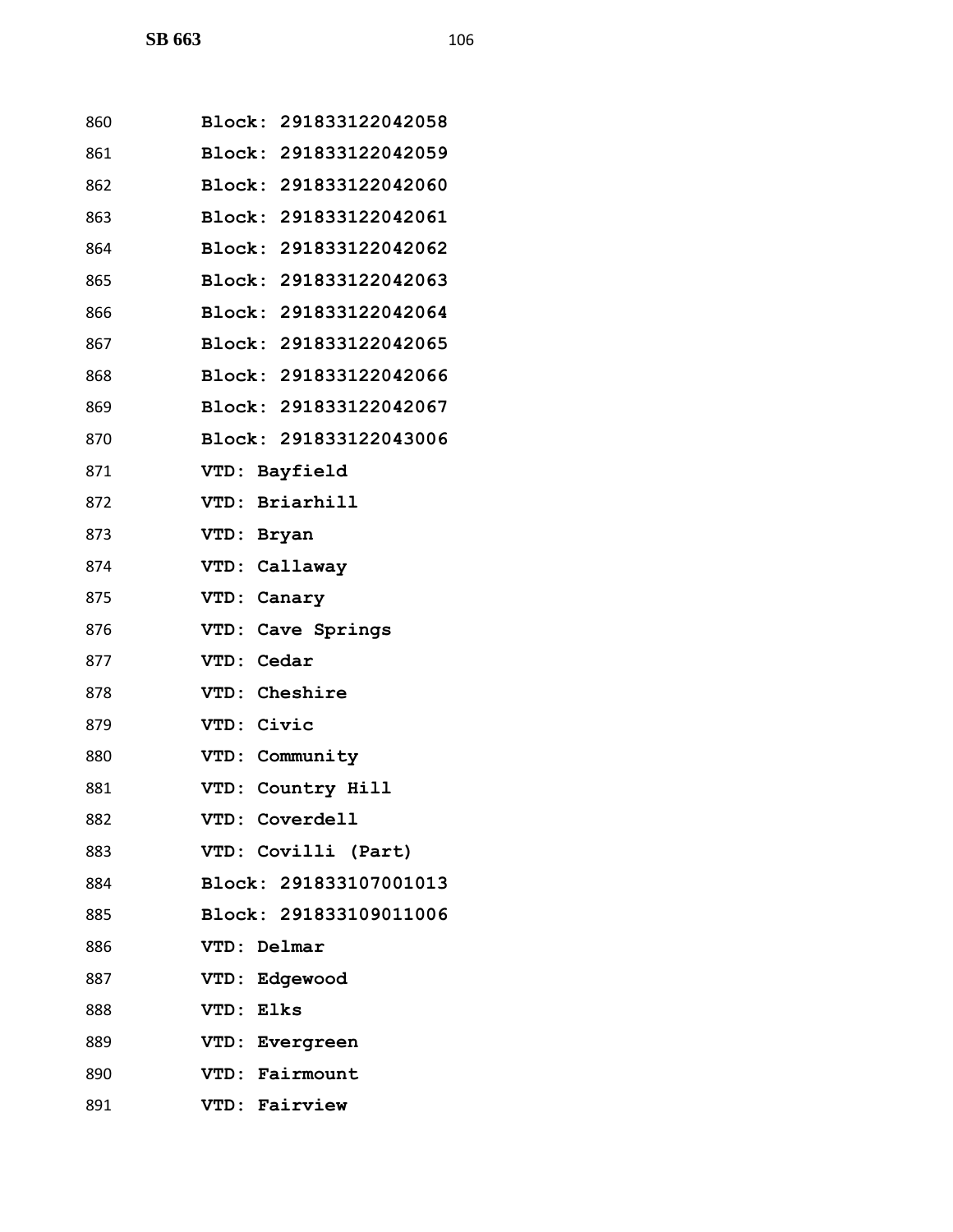| 892 | VTD:          | Fairways (Part)        |
|-----|---------------|------------------------|
| 893 |               | Block: 291833105013008 |
| 894 | Block:        | 291833105013009        |
| 895 |               | Block: 291833105013010 |
| 896 | Block:        | 291833105022061        |
| 897 | <b>Block:</b> | 291833105022062        |
| 898 |               | Block: 291833105022063 |
| 899 | Block:        | 291833110031000        |
| 900 | Block:        | 291833110031001        |
| 901 | Block:        | 291833110031002        |
| 902 | Block:        | 291833110031003        |
| 903 |               | Block: 291833110031004 |
| 904 | Block:        | 291833110031005        |
| 905 |               | Block: 291833110031006 |
| 906 | Block:        | 291833110031007        |
| 907 | Block:        | 291833110031008        |
| 908 |               | Block: 291833110031009 |
| 909 | Block:        | 291833110031010        |
| 910 | Block:        | 291833110031011        |
| 911 | Block:        | 291833110031012        |
| 912 |               | Block: 291833110031013 |
| 913 |               | Block: 291833110031014 |
| 914 |               | Block: 291833110031015 |
| 915 |               | Block: 291833110031016 |
| 916 |               | Block: 291833110031017 |
| 917 |               | Block: 291833110031018 |
| 918 |               | Block: 291833110031019 |
| 919 |               | Block: 291833110031020 |
| 920 |               | Block: 291833110031021 |
| 921 |               | Block: 291833110031022 |
| 922 |               | Block: 291833110031023 |
| 923 |               | Block: 291833110031024 |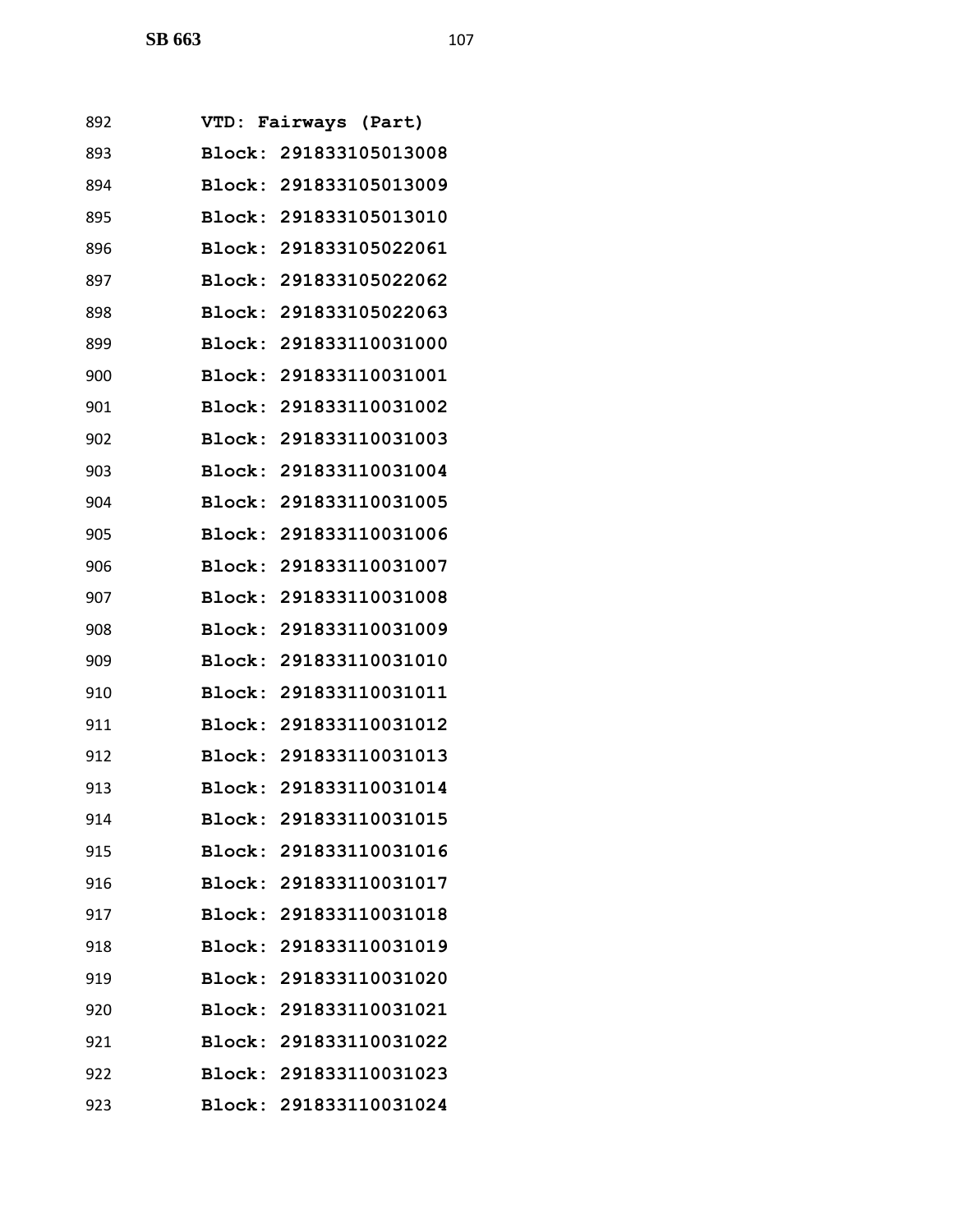| 924 |               | Block: 291833110031025 |
|-----|---------------|------------------------|
| 925 |               | Block: 291833110031026 |
| 926 |               | Block: 291833110031027 |
| 927 |               | Block: 291833110031028 |
| 928 | <b>Block:</b> | 291833110031031        |
| 929 |               | Block: 291833110031036 |
| 930 | Block:        | 291833110032000        |
| 931 |               | Block: 291833110032001 |
| 932 |               | Block: 291833110032002 |
| 933 | <b>Block:</b> | 291833110032003        |
| 934 |               | Block: 291833110032004 |
| 935 | Block:        | 291833110032005        |
| 936 |               | Block: 291833110033000 |
| 937 |               | Block: 291833110033001 |
| 938 |               | Block: 291833110033002 |
| 939 |               | Block: 291833110033003 |
| 940 | <b>Block:</b> | 291833110033004        |
| 941 |               | Block: 291833110033005 |
| 942 |               | Block: 291833110041000 |
| 943 | <b>Block:</b> | 291833110041001        |
| 944 |               | Block: 291833110041002 |
| 945 |               | Block: 291833110041003 |
| 946 |               | Block: 291833110041004 |
| 947 |               | Block: 291833110041005 |
| 948 |               | Block: 291833110041006 |
| 949 |               | Block: 291833110041007 |
| 950 |               | Block: 291833110041008 |
| 951 |               | Block: 291833110041009 |
| 952 |               | Block: 291833110041010 |
| 953 |               | Block: 291833110043004 |
| 954 |               | Block: 291833110043006 |
| 955 |               | Block: 291833110043007 |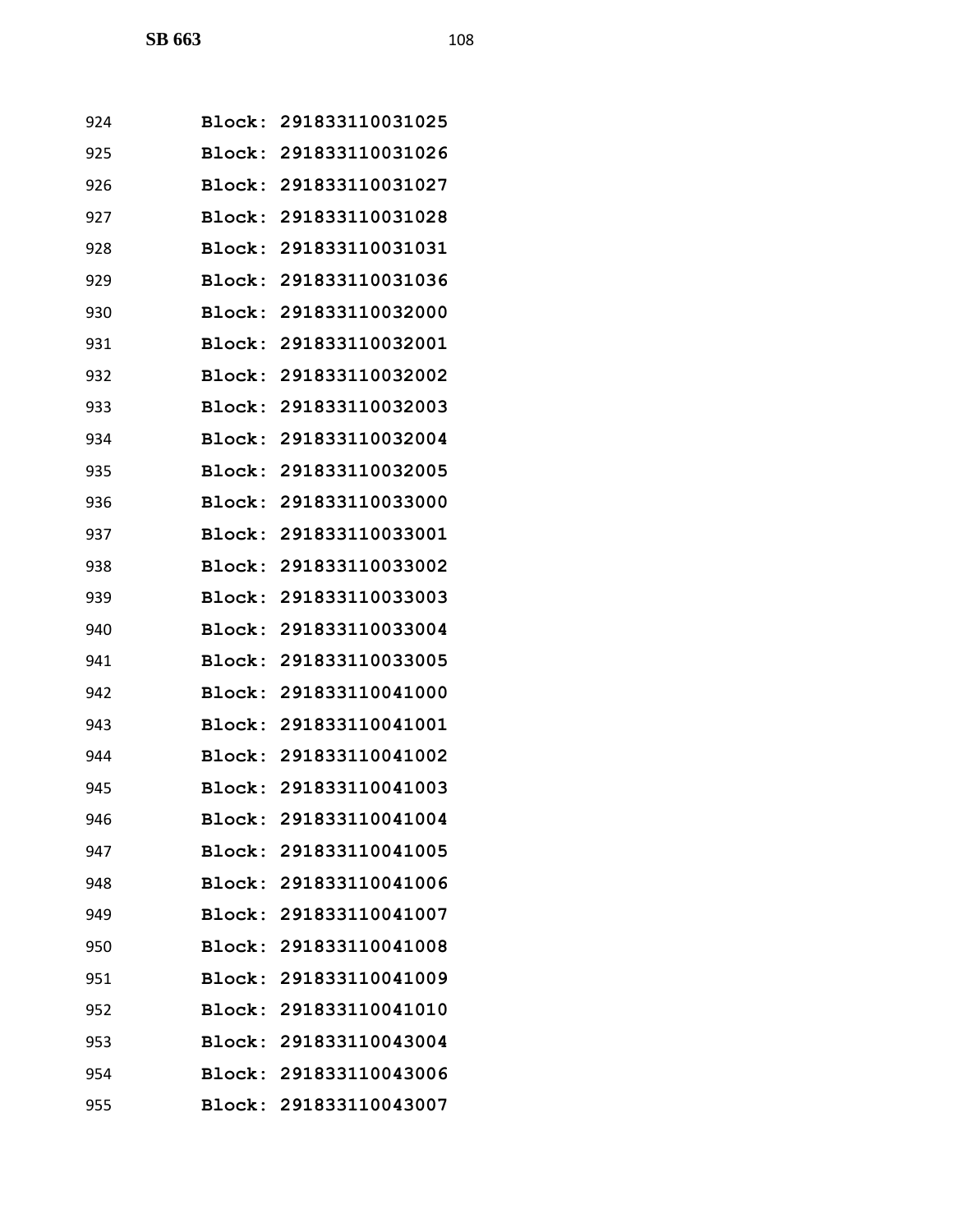| 956 | Block: 291833110043009           |
|-----|----------------------------------|
| 957 | <b>Block:</b><br>291833110043018 |
| 958 | Block: 291833110044000           |
| 959 | Block:<br>291833110044001        |
| 960 | Block:<br>291833110044009        |
| 961 | Block: 291833110044010           |
| 962 | Block:<br>291833110044012        |
| 963 | Block: 291833110044013           |
| 964 | Block: 291833110044014           |
| 965 | Block:<br>291833110044015        |
| 966 | Block: 291833110044016           |
| 967 | Block:<br>291833110044017        |
| 968 | Block:<br>291833110044018        |
| 969 | Block:<br>291833110044020        |
| 970 | Block:<br>291833110044021        |
| 971 | Block:<br>291833110044022        |
| 972 | Block:<br>291833110044023        |
| 973 | 291833110044024<br>Block:        |
| 974 | Block:<br>291833110044025        |
| 975 | Block:<br>291833110044026        |
| 976 | Block: 291833110044027           |
| 977 | Block: 291833110044030           |
| 978 | VTD: Feise                       |
| 979 | VTD: Fieldcrest (Part)           |
| 980 | Block: 291833111531032           |
| 981 | Block: 291833111533032           |
| 982 | Block: 291833111533045           |
| 983 | Block: 291833111533056           |
| 984 | Block: 291833111533057           |
| 985 | VTD: Flint Hill                  |
| 986 | VTD: Foristell                   |
| 987 | VTD: Freymuth                    |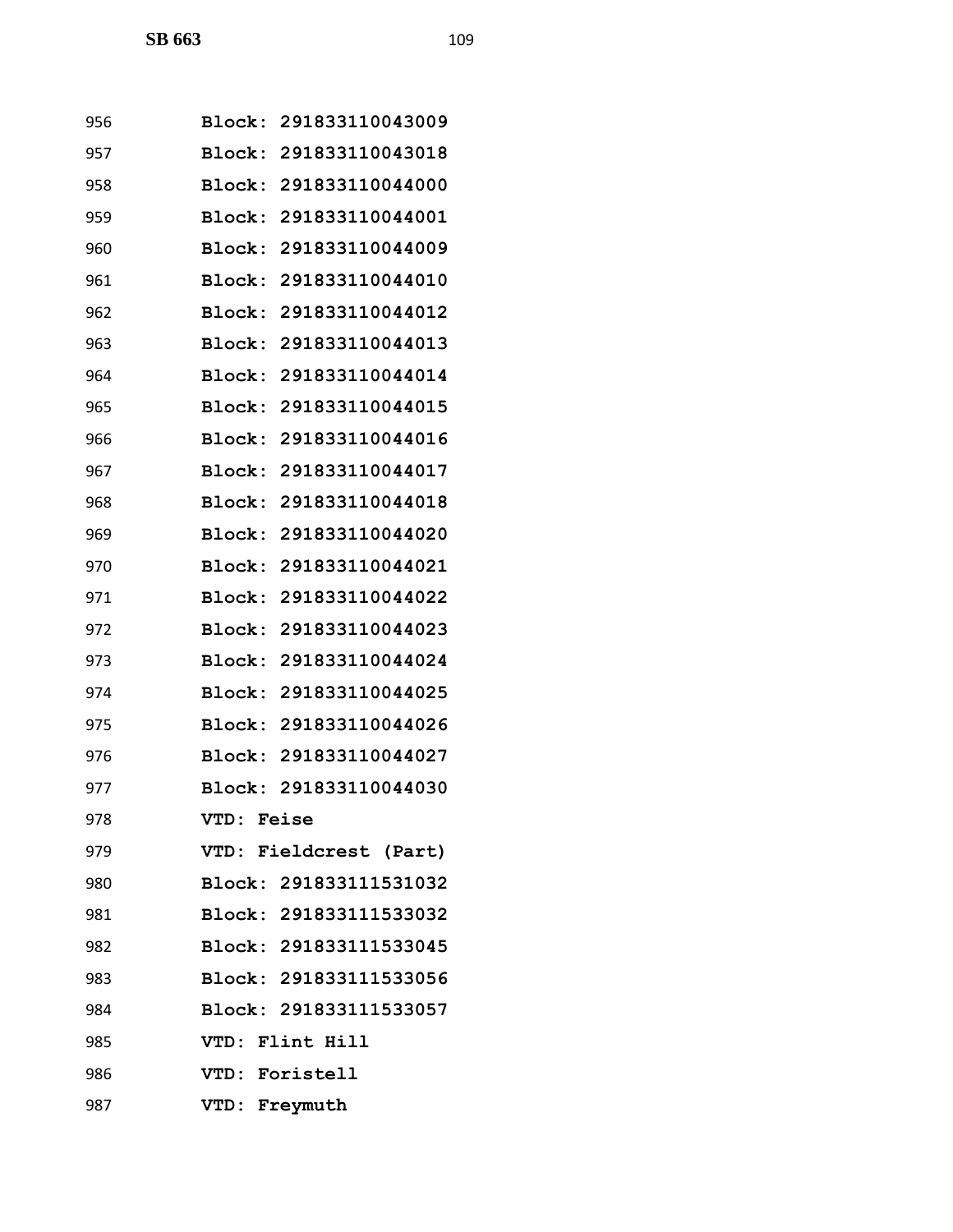**SB 663** 110

| 988  | VTD: Glengate          |
|------|------------------------|
| 989  | VTD: Government        |
| 990  | VTD: Graybridge (Part) |
| 991  | Block: 291833112942005 |
| 992  | VTD: Green Forest      |
| 993  | VTD: Hanover           |
| 994  | VTD: Harmony           |
| 995  | VTD: Hawk Ridge        |
| 996  | VTD: Hi Point          |
| 997  | VTD: Highgrove         |
| 998  | VTD: Hillcrest         |
| 999  | VTD: Hopewell          |
| 1000 | VTD: Josephville       |
| 1001 | VTD: Kampville         |
| 1002 | VTD: Keystone (Part)   |
| 1003 | Block: 291833111531008 |
| 1004 | Block: 291833111531009 |
| 1005 | Block: 291833111531010 |
| 1006 | Block: 291833111531011 |
| 1007 | Block: 291833111531012 |
| 1008 | Block: 291833111531013 |
| 1009 | Block: 291833111531014 |
| 1010 | Block: 291833111531015 |
| 1011 | Block: 291833111531016 |
| 1012 | Block: 291833111531017 |
| 1013 | Block: 291833111531018 |
| 1014 | Block: 291833111531019 |
| 1015 | Block: 291833111531020 |
| 1016 | Block: 291833111531021 |
| 1017 | Block: 291833111532038 |
| 1018 | Block: 291833122071005 |
| 1019 | Block: 291833122071006 |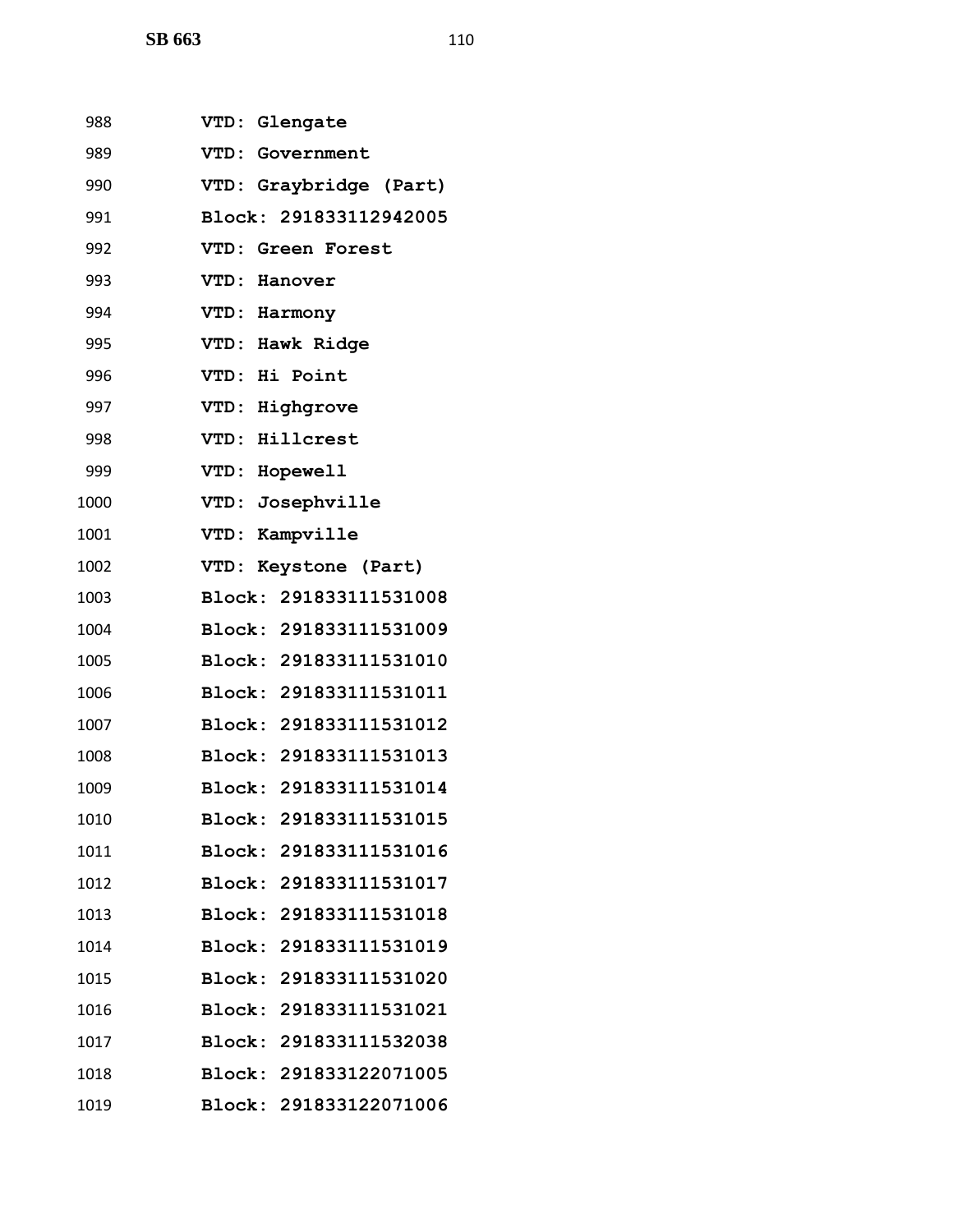| 1020 |        | Block: 291833122071007 |
|------|--------|------------------------|
| 1021 |        | Block: 291833122071008 |
| 1022 |        | Block: 291833122071009 |
| 1023 |        | Block: 291833122071010 |
| 1024 |        | Block: 291833122071011 |
| 1025 | Block: | 291833122071012        |
| 1026 | Block: | 291833122071013        |
| 1027 |        | Block: 291833122071014 |
| 1028 |        | Block: 291833122071015 |
| 1029 | Block: | 291833122071016        |
| 1030 |        | Block: 291833122071017 |
| 1031 | Block: | 291833122071020        |
| 1032 |        | Block: 291833122071021 |
| 1033 |        | Block: 291833122071022 |
| 1034 |        | Block: 291833122071035 |
| 1035 |        | Block: 291833122071036 |
| 1036 | Block: | 291833122071039        |
| 1037 |        | Block: 291833122071040 |
| 1038 |        | Block: 291833122071041 |
| 1039 |        | Block: 291833122072000 |
| 1040 |        | Block: 291833122072001 |
| 1041 |        | Block: 291833122072002 |
| 1042 |        | Block: 291833122072003 |
| 1043 |        | Block: 291833122072004 |
| 1044 |        | Block: 291833122072005 |
| 1045 |        | Block: 291833122072006 |
| 1046 |        | Block: 291833122072007 |
| 1047 |        | Block: 291833122072008 |
| 1048 |        | Block: 291833122072009 |
| 1049 |        | Block: 291833122072010 |
| 1050 |        | Block: 291833122072011 |
| 1051 |        | Block: 291833122072012 |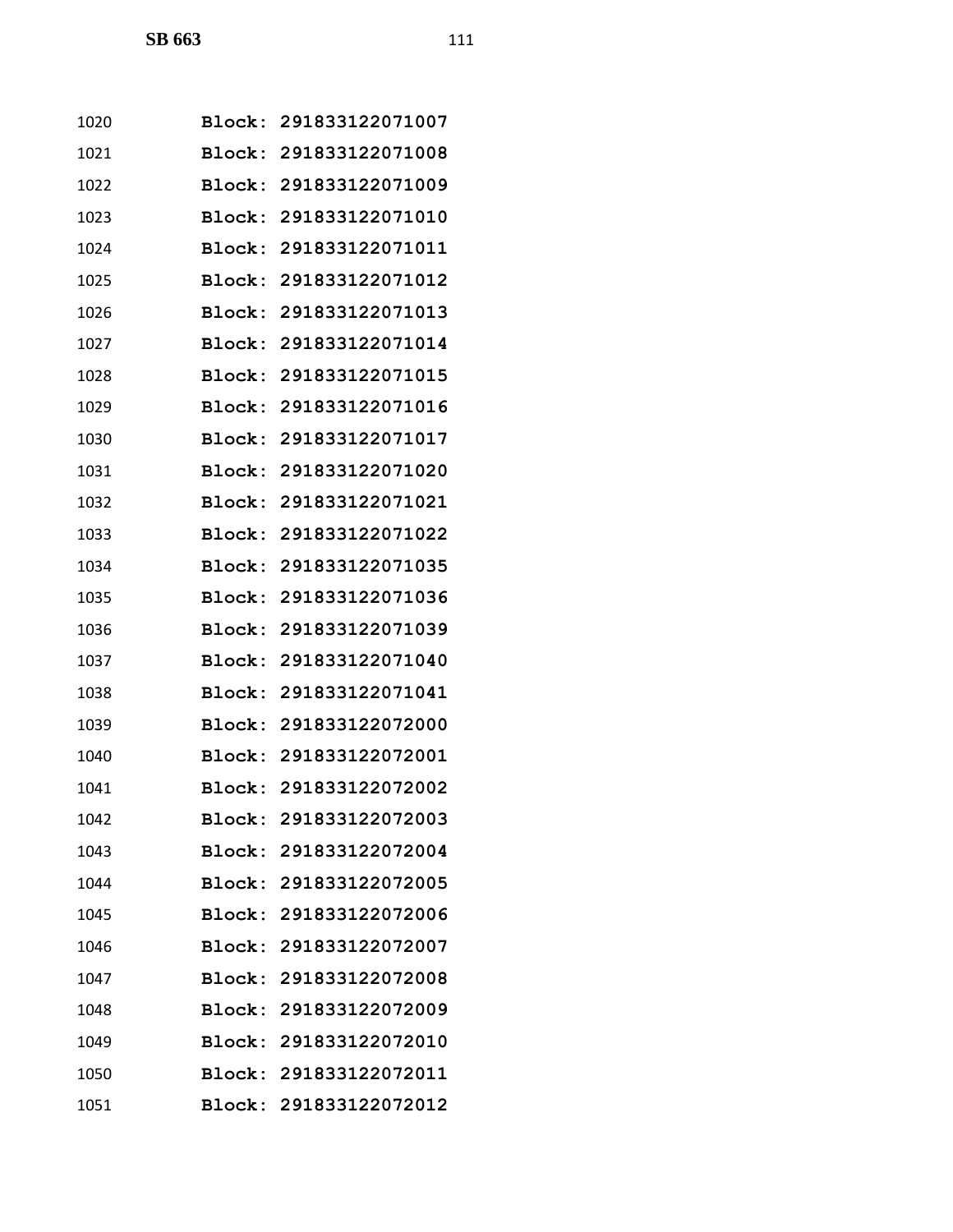| 1052 | Block:       | 291833122072013        |
|------|--------------|------------------------|
| 1053 | Block:       | 291833122072014        |
| 1054 | Block:       | 291833122072015        |
| 1055 |              | Block: 291833122072016 |
| 1056 | Block:       | 291833122072017        |
| 1057 | Block:       | 291833122072018        |
| 1058 | Block:       | 291833122072019        |
| 1059 | Block:       | 291833122072020        |
| 1060 |              | Block: 291833122072022 |
| 1061 | Block:       | 291833122072023        |
| 1062 | Block:       | 291833122072024        |
| 1063 | Block:       | 291833122072025        |
| 1064 | Block:       | 291833122072026        |
| 1065 |              | Block: 291833122091000 |
| 1066 | Block:       | 291833122091001        |
| 1067 | Block:       | 291833122091002        |
| 1068 | Block:       | 291833122091003        |
| 1069 | Block:       | 291839800001000        |
| 1070 |              | Block: 291839800001001 |
| 1071 |              | Block: 291839800001002 |
| 1072 |              | Block: 291839800001003 |
| 1073 | VTD: Lincoln |                        |
| 1074 | VTD: Mamelle |                        |
| 1075 | VTD: Marina  |                        |
| 1076 |              | VTD: McNair (Part)     |
| 1077 |              | Block: 291833106021000 |
| 1078 |              | Block: 291833106021001 |
| 1079 |              | Block: 291833106021002 |
| 1080 |              | Block: 291833106021003 |
| 1081 |              | Block: 291833106021004 |
| 1082 |              | Block: 291833106021005 |
| 1083 |              | Block: 291833106021017 |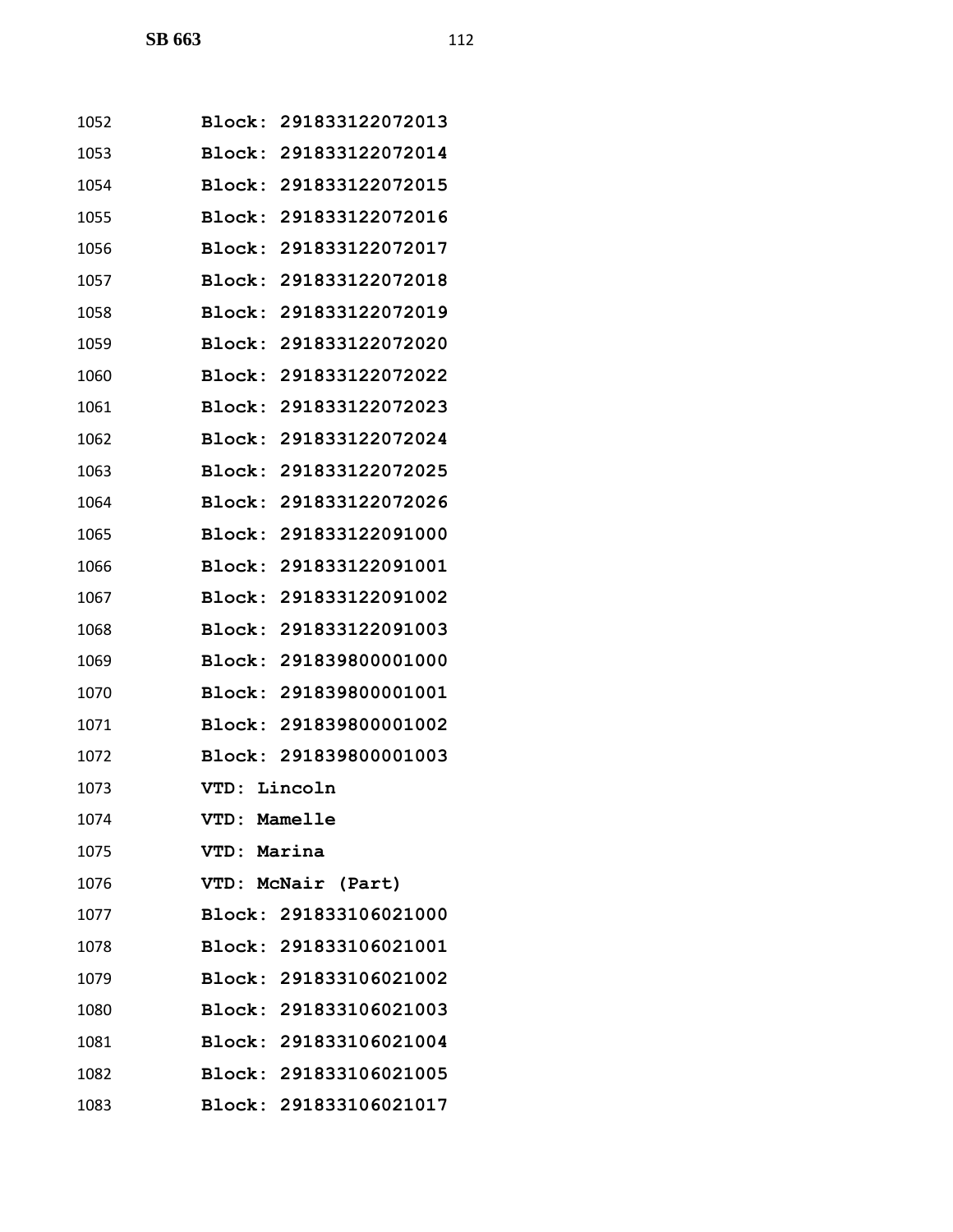| 1084 |        | Block: 291833106021018 |
|------|--------|------------------------|
| 1085 | Block: | 291833106021019        |
| 1086 | Block: | 291833106021020        |
| 1087 | Block: | 291833106021022        |
| 1088 | Block: | 291833106021023        |
| 1089 |        | Block: 291833106021025 |
| 1090 | Block: | 291833106022001        |
| 1091 | Block: | 291833106022002        |
| 1092 | Block: | 291833106022003        |
| 1093 | Block: | 291833106022004        |
| 1094 |        | Block: 291833106022005 |
| 1095 | Block: | 291833106022006        |
| 1096 | Block: | 291833106022008        |
| 1097 | Block: | 291833106022010        |
| 1098 | Block: | 291833106022011        |
| 1099 | Block: | 291833106022014        |
| 1100 | Block: | 291833106022015        |
| 1101 | Block: | 291833106022016        |
| 1102 | Block: | 291833106022017        |
| 1103 | Block: | 291833106023013        |
| 1104 |        | Block: 291833106023014 |
| 1105 |        | Block: 291833106023015 |
| 1106 |        | Block: 291833106023016 |
| 1107 |        | Block: 291833106023017 |
| 1108 |        | Block: 291833106023018 |
| 1109 |        | Block: 291833115002053 |
| 1110 |        | VTD: Mid Rivers        |
| 1111 |        | VTD: Montbrook         |
| 1112 |        | VTD: Montclair (Part)  |
| 1113 |        | Block: 291833110031030 |
| 1114 |        | Block: 291833110031032 |
| 1115 |        | Block: 291833110031033 |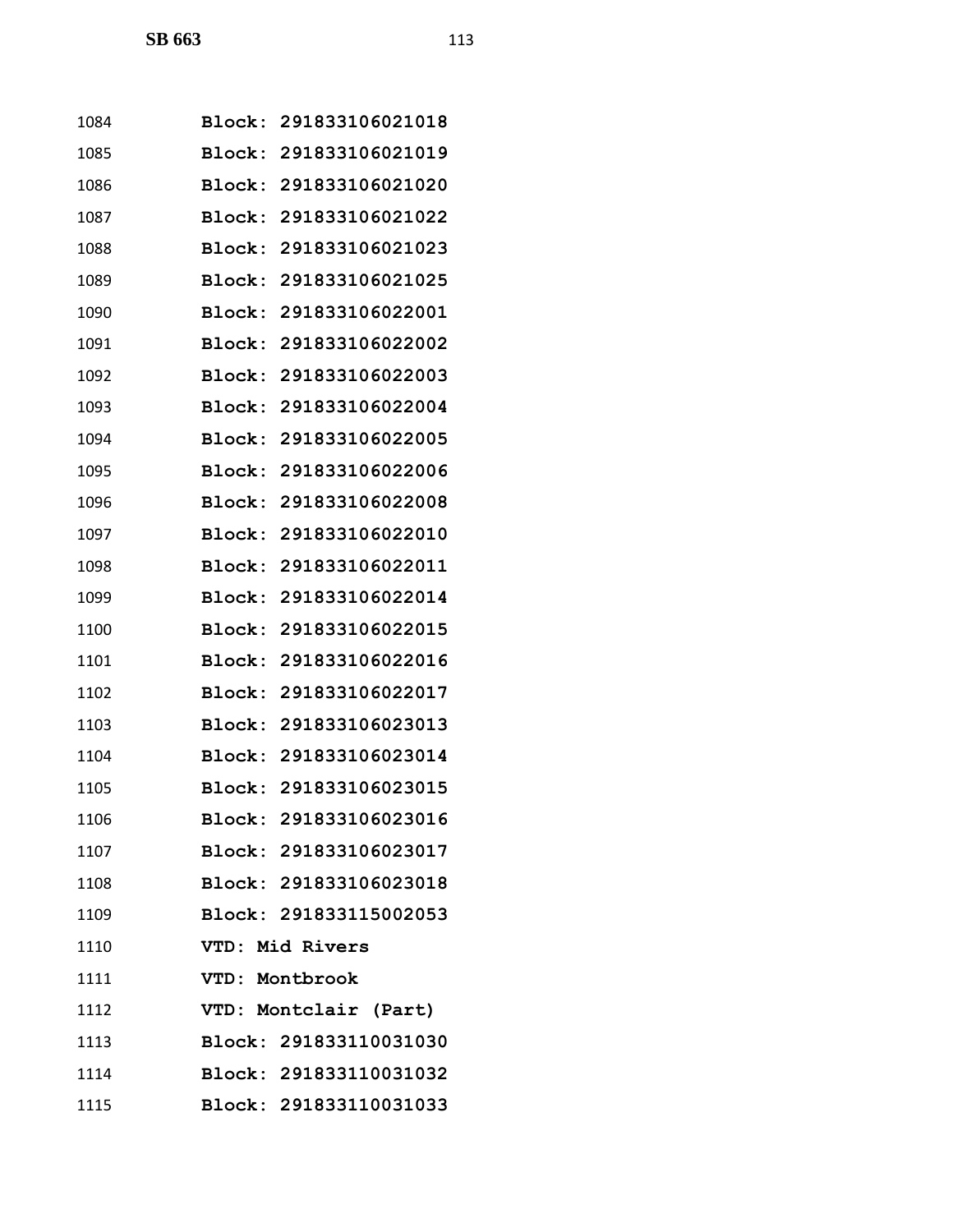**SB 663** 114

| 1116 | VTD: Morningside       |
|------|------------------------|
| 1117 | VTD: Mount Hope        |
| 1118 | VTD: New Melle         |
| 1119 | VTD: Normandy          |
| 1120 | VTD: Oak Creek         |
| 1121 | VTD: Oaks              |
| 1122 | VTD: Orchard Farm      |
| 1123 | VTD: Patriot           |
| 1124 | VTD: Peine             |
| 1125 | VTD: Pioneer           |
| 1126 | VTD: Rabbit Run        |
| 1127 | VTD: Regatta Bay       |
| 1128 | VTD: Ridgepoint        |
| 1129 | VTD: Rivers            |
| 1130 | VTD: Salt Lick         |
| 1131 | VTD: Shadow Creek      |
| 1132 | VTD: Shirewood         |
| 1133 | VTD: Sibley            |
| 1134 | VTD: Spencer           |
| 1135 | VTD: St. Andrews       |
| 1136 | VTD: St. Cletus        |
| 1137 | VTD: St. Marys         |
| 1138 | VTD: St. Paul          |
| 1139 | VTD: Sunny Hill        |
| 1140 | VTD: Tanglewood (Part) |
| 1141 | Block: 291833112122010 |
| 1142 | Block: 291833112122011 |
| 1143 | Block: 291833112122014 |
| 1144 | Block: 291833112122015 |
| 1145 | Block: 291833112941000 |
| 1146 | Block: 291833112941001 |
| 1147 | Block: 291833112941002 |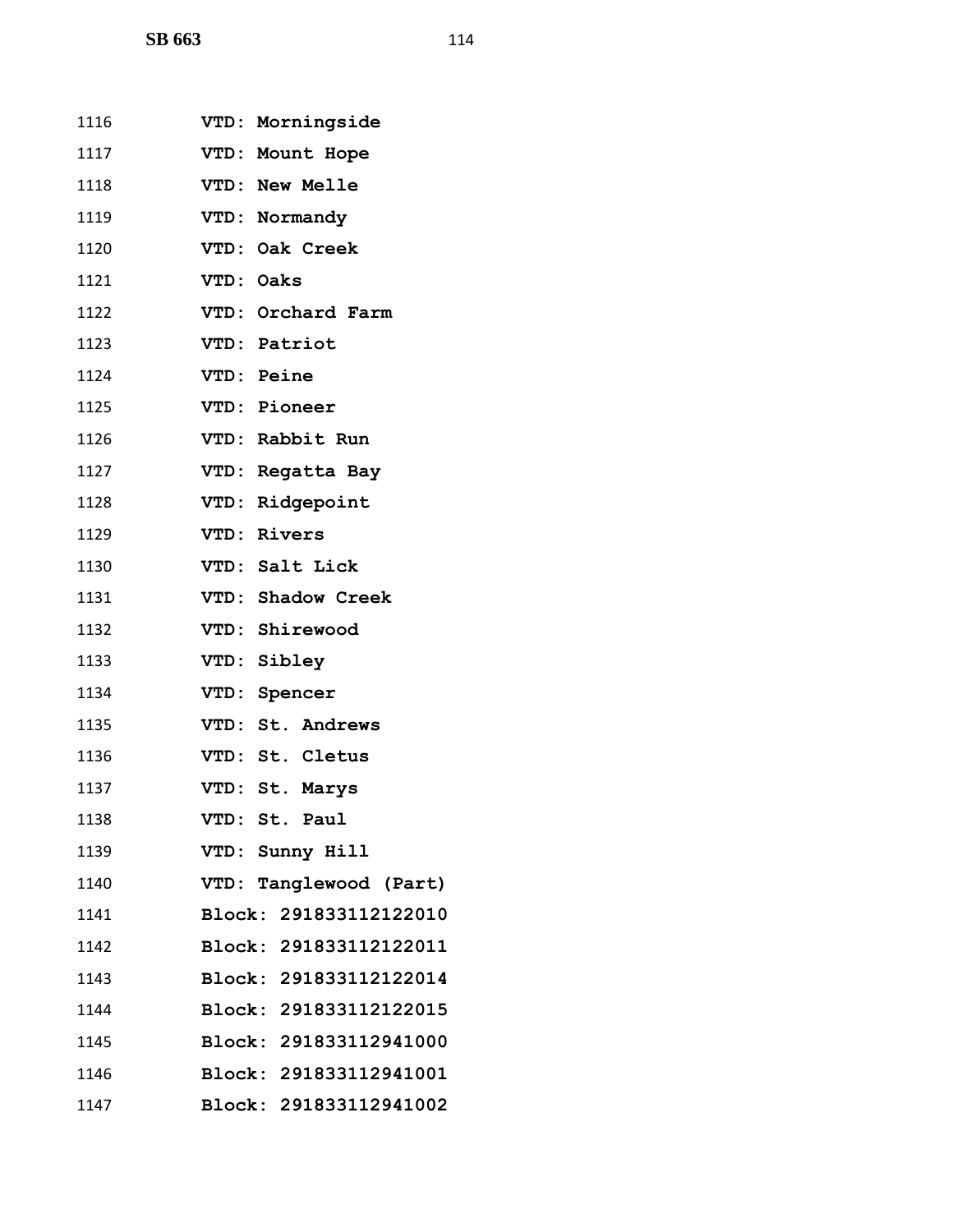| 1148 |        | Block: 291833112941003 |
|------|--------|------------------------|
| 1149 |        | Block: 291833112941004 |
| 1150 |        | Block: 291833112941005 |
| 1151 |        | Block: 291833112941006 |
| 1152 | Block: | 291833112941007        |
| 1153 | Block: | 291833112941008        |
| 1154 |        | Block: 291833112941009 |
| 1155 |        | Block: 291833112941010 |
| 1156 |        | Block: 291833112941014 |
| 1157 | Block: | 291833112941015        |
| 1158 |        | Block: 291833112941016 |
| 1159 | Block: | 291833112941017        |
| 1160 | Block: | 291833112941018        |
| 1161 |        | Block: 291833112941019 |
| 1162 | Block: | 291833112941020        |
| 1163 | Block: | 291833112941021        |
| 1164 | Block: | 291833112942004        |
| 1165 |        | Block: 291833112942012 |
| 1166 |        | Block: 291833112942013 |
| 1167 |        | Block: 291833112942014 |
| 1168 |        | Block: 291833112942015 |
| 1169 |        | Block: 291833112961000 |
| 1170 |        | Block: 291833112961001 |
| 1171 |        | Block: 291833112961002 |
| 1172 |        | Block: 291833112961003 |
| 1173 |        | Block: 291833112961004 |
| 1174 |        | Block: 291833112961005 |
| 1175 |        | Block: 291833112961006 |
| 1176 |        | Block: 291833112961009 |
| 1177 |        | Block: 291833112962014 |
| 1178 |        | Block: 291833112962017 |
| 1179 |        | Block: 291833112962018 |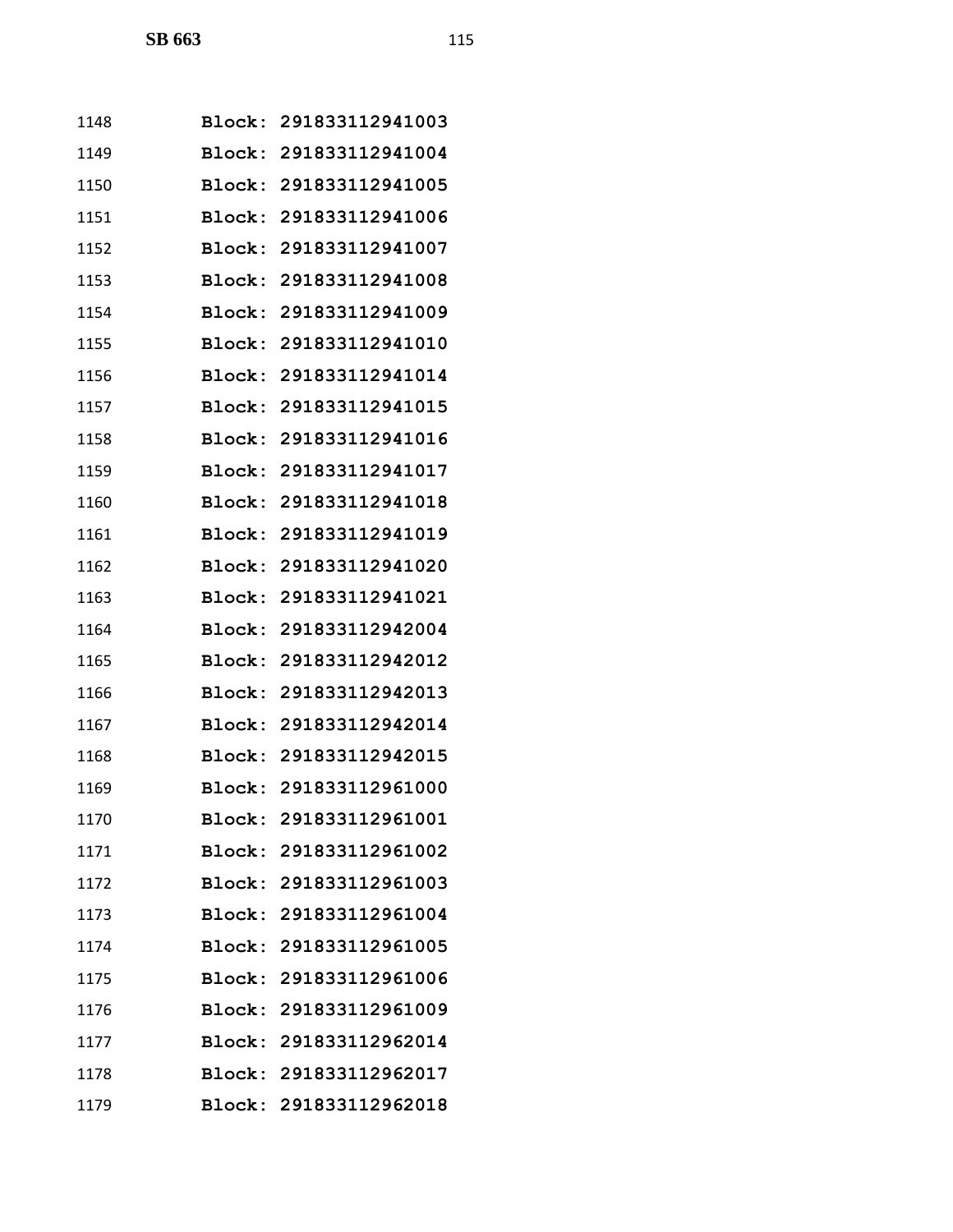| 1180         | <b>VTD:</b>   | Treetop (Part)         |
|--------------|---------------|------------------------|
| 1181         |               | Block: 291833109011002 |
| 1182         |               | Block: 291833109011003 |
| 1183         |               | Block: 291833109011020 |
| 1184         |               | Block: 291833109011021 |
| 1185         | Block:        | 291833109022000        |
| 1186         |               | Block: 291833109022001 |
| 1187         |               | Block: 291833109022002 |
| 1188         | Block:        | 291833109022004        |
| 1189         |               | Block: 291833109022005 |
| 1190         |               | Block: 291833109022007 |
| 1191         |               | Block: 291833109023000 |
| 1192         | Block:        | 291833109023001        |
| 1193         |               | Block: 291833109023002 |
| 1194         |               | Block: 291833109023003 |
| 1195         | Block:        | 291833109023004        |
| 1196         |               | Block: 291833109023005 |
| 1197         |               | Block: 291833109023006 |
| <u> 1198</u> | Block:        | 291833109023007        |
| 1199         |               | Block: 291833109023008 |
| 1200         |               | Block: 291833109023009 |
| 1201         |               | Block: 291833109023010 |
| 1202         | <b>Block:</b> | 291833109023011        |
| 1203         |               | Block: 291833109023012 |
| 1204         |               | Block: 291833109023013 |
| 1205         |               | Block: 291833109023014 |
| 1206         | <b>Block:</b> | 291833109023015        |
| 1207         | Block:        | 291833109023026        |
| 1208         |               | Block: 291833109023027 |
| 1209         |               | Block: 291833109023028 |
| 1210         |               | Block: 291833109023030 |
| 1211         |               | Block: 291833109023031 |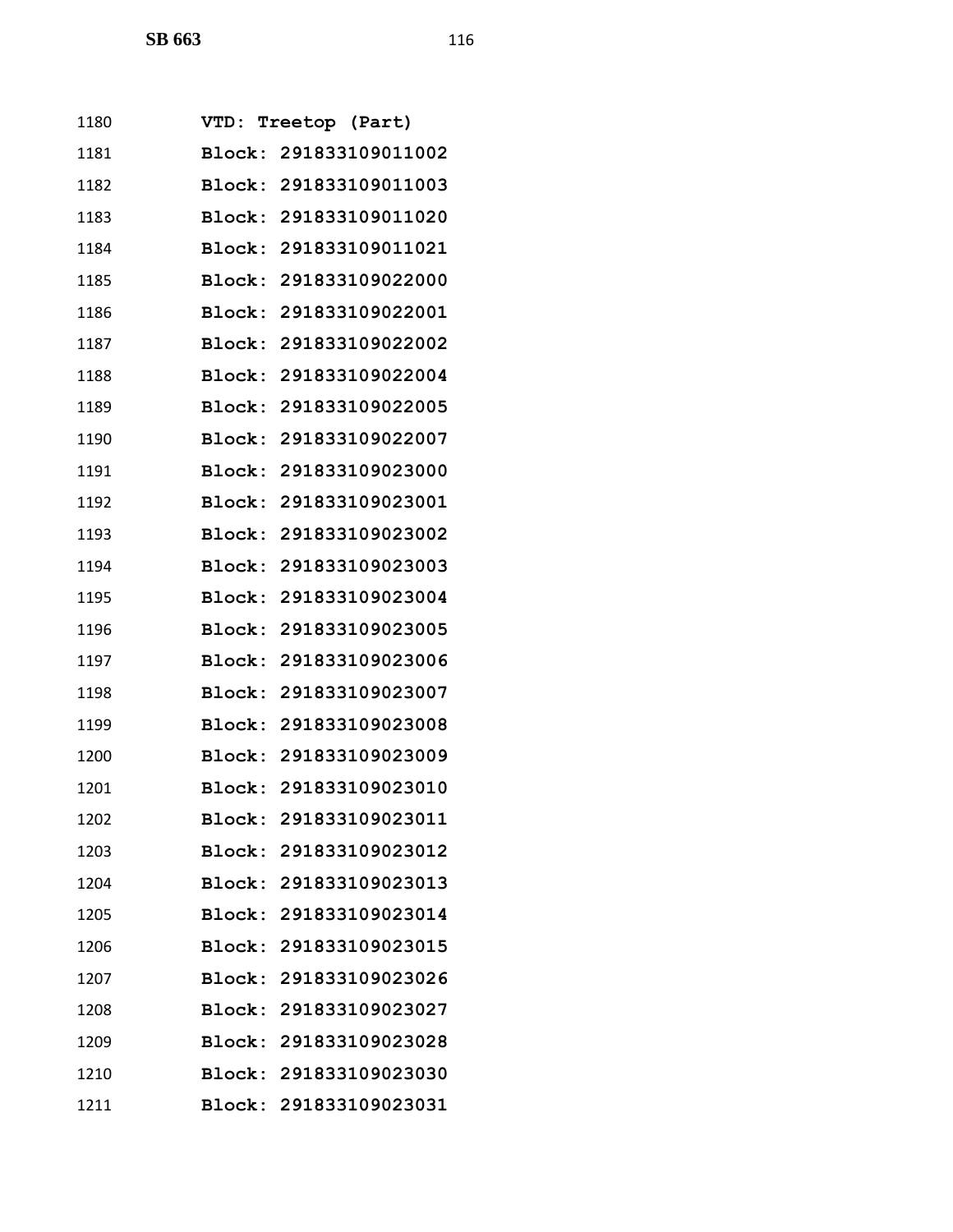| 1212 |        | Block: 291833109032000 |
|------|--------|------------------------|
| 1213 |        | Block: 291833109032001 |
| 1214 |        | Block: 291833109032002 |
| 1215 |        | Block: 291833109032003 |
| 1216 | Block: | 291833109032004        |
| 1217 | Block: | 291833109032005        |
| 1218 |        | Block: 291833109032006 |
| 1219 |        | Block: 291833109032007 |
| 1220 |        | Block: 291833109032008 |
| 1221 | Block: | 291833109032009        |
| 1222 |        | Block: 291833109032010 |
| 1223 | Block: | 291833109032011        |
| 1224 | Block: | 291833109032012        |
| 1225 |        | Block: 291833109032013 |
| 1226 | Block: | 291833109032014        |
| 1227 | Block: | 291833109032015        |
| 1228 |        | Block: 291833109032016 |
| 1229 |        | Block: 291833109033000 |
| 1230 |        | Block: 291833109033001 |
| 1231 |        | Block: 291833109033002 |
| 1232 |        | Block: 291833109033003 |
| 1233 |        | Block: 291833109033005 |
| 1234 |        | Block: 291833109033006 |
| 1235 |        | Block: 291833109033007 |
| 1236 |        | Block: 291833109033008 |
| 1237 |        | Block: 291833109033009 |
| 1238 |        | Block: 291833109033010 |
| 1239 |        | Block: 291833109033011 |
| 1240 |        | Block: 291833109033012 |
| 1241 |        | Block: 291833109033013 |
| 1242 |        | Block: 291833109033014 |
| 1243 |        | Block: 291833109033015 |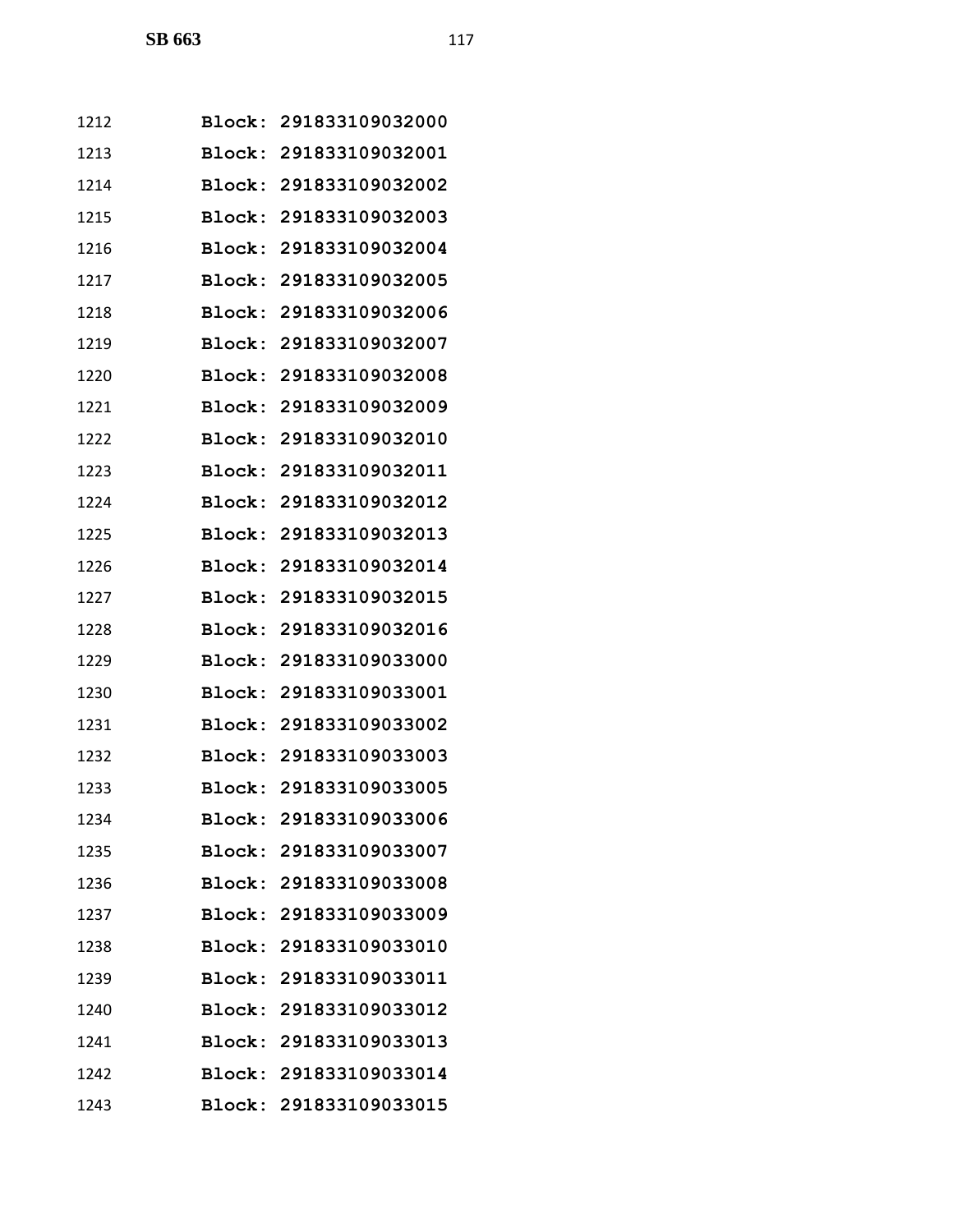| 1244 | Block: 291833109033016                              |
|------|-----------------------------------------------------|
| 1245 | Block: 291833109033017                              |
| 1246 | Block: 291833109033018                              |
| 1247 | Block: 291833109033019                              |
| 1248 | Block: 291833109033029                              |
| 1249 | Block: 291833109033030                              |
| 1250 | Block: 291833109033031                              |
| 1251 | Block: 291833109033032                              |
| 1252 | Block: 291833109033033                              |
| 1253 | Block: 291833109033034                              |
| 1254 | Block: 291833109033035                              |
| 1255 | Block: 291833109033036                              |
| 1256 | Block: 291833109033037                              |
| 1257 | Block: 291833109033038                              |
| 1258 | VTD: Truman                                         |
| 1259 | <b>VTD: Turtle Creek</b>                            |
| 1260 | VTD: Twin Oaks                                      |
| 1261 | VTD: Washington (Part)                              |
| 1262 | Block: 291833110044008                              |
| 1263 | VTD: Weldon Spring (Part)                           |
| 1264 | Block: 291833122043007                              |
| 1265 | Block: 291839800001026                              |
| 1266 | Block: 291839800001030                              |
| 1267 | Block: 291839800001042                              |
| 1268 | VTD: Wilshire (Part)                                |
| 1269 | Block: 291833109023029                              |
| 1270 | VTD: Winds                                          |
| 1271 | Warren County                                       |
|      | 128.464. The fourth congressional district shall be |
| 2    | composed of the following:                          |
| 3    | Audrain County (Part)                               |

**VTD: Benton City (Part)**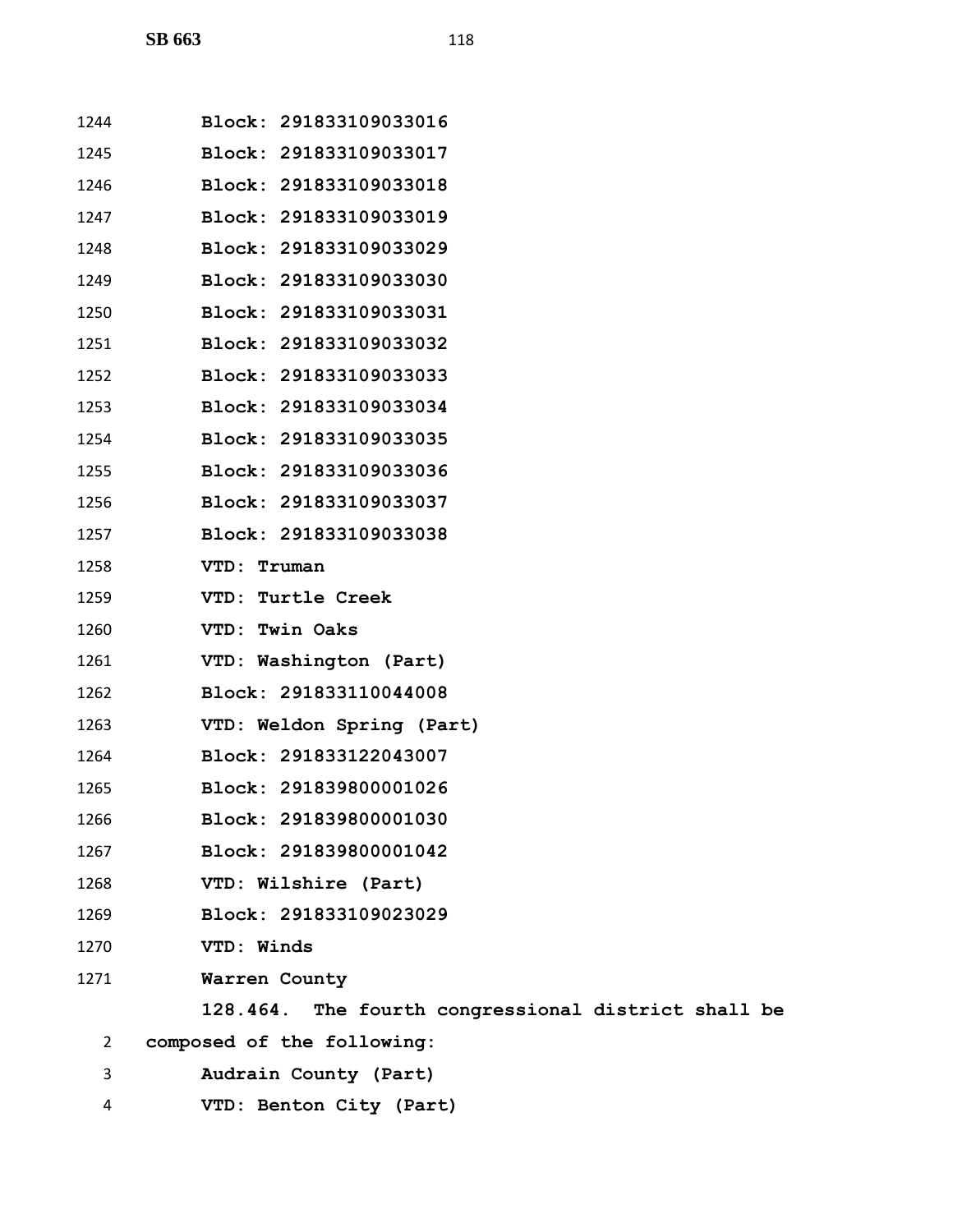| 5  | Block:        | 290079502004007        |
|----|---------------|------------------------|
| 6  |               | Block: 290079502004010 |
| 7  | Block:        | 290079502004011        |
| 8  | Block:        | 290079502004025        |
| 9  | Block:        | 290079502004030        |
| 10 | Block:        | 290079502004031        |
| 11 |               | Block: 290079502004032 |
| 12 | Block:        | 290079502004034        |
| 13 | Block:        | 290079502004081        |
| 14 | Block:        | 290079502004082        |
| 15 | Block:        | 290079502004083        |
| 16 | Block:        | 290079502004084        |
| 17 | Block:        | 290079502004085        |
| 18 | <b>Block:</b> | 290079502004086        |
| 19 | Block:        | 290079502004087        |
| 20 | Block:        | 290079502004088        |
| 21 |               | Block: 290079502004089 |
| 22 | Block:        | 290079502004090        |
| 23 | Block:        | 290079502004091        |
| 24 | Block:        | 290079502004092        |
| 25 |               | Block: 290079502004095 |
| 26 |               | Block: 290079502004102 |
| 27 | Block:        | 290079502004105        |
| 28 |               | Block: 290079502004106 |
| 29 |               | Block: 290079502004107 |
| 30 |               | Block: 290079502004108 |
| 31 |               | Block: 290079502004109 |
| 32 |               | Block: 290079502004110 |
| 33 |               | Block: 290079502004111 |
| 34 |               | Block: 290079502004112 |
| 35 |               | Block: 290079502004113 |
| 36 |               | Block: 290079502004114 |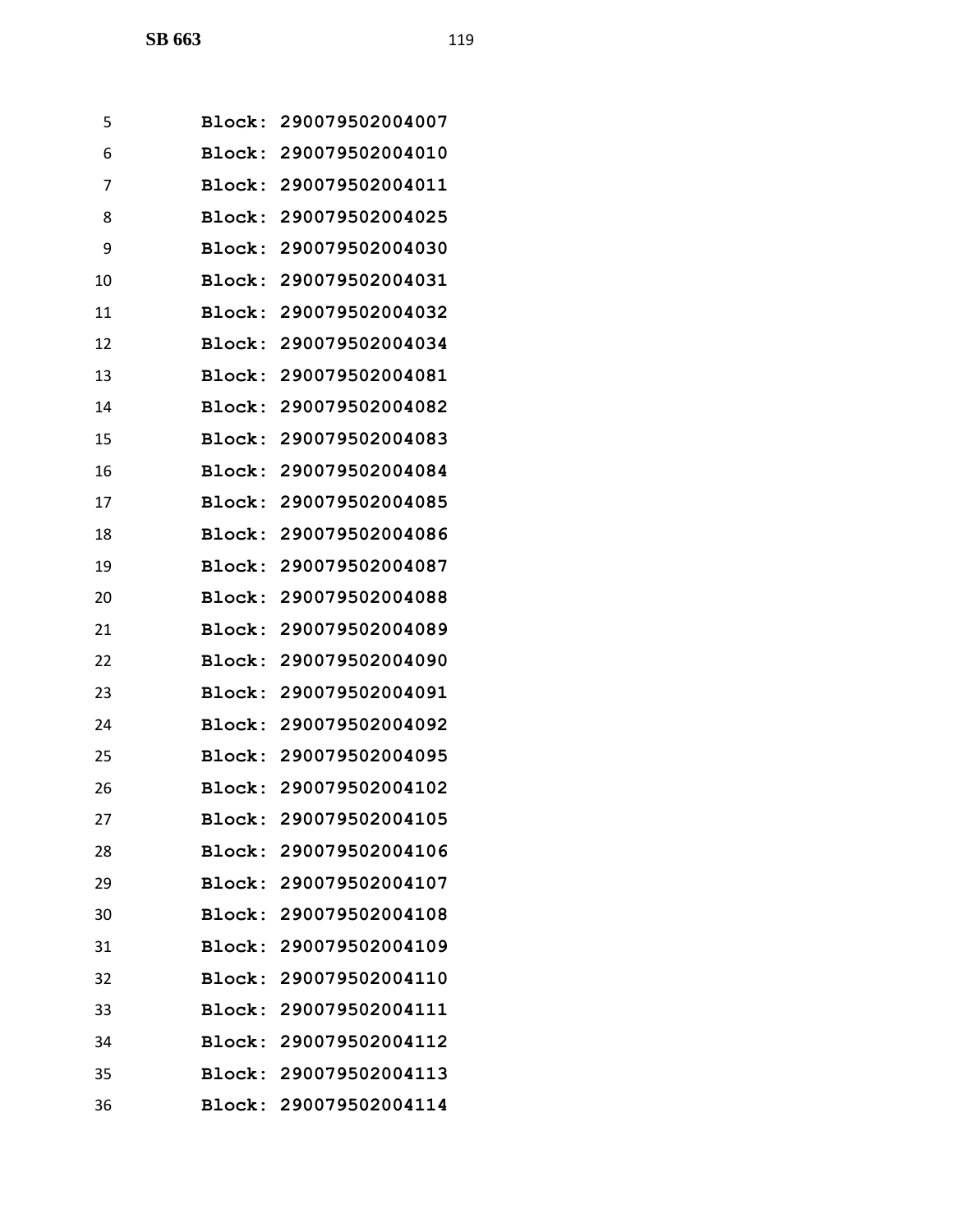| 37 |               | Block: 290079502004115 |
|----|---------------|------------------------|
| 38 | <b>Block:</b> | 290079502004116        |
| 39 | Block:        | 290079502004117        |
| 40 |               | Block: 290079502004118 |
| 41 | Block:        | 290079502004119        |
| 42 | Block:        | 290079502004120        |
| 43 | Block:        | 290079502004121        |
| 44 | Block:        | 290079502004122        |
| 45 |               | Block: 290079502004123 |
| 46 | Block:        | 290079502004124        |
| 47 | Block:        | 290079502004125        |
| 48 | <b>Block:</b> | 290079502004126        |
| 49 | Block:        | 290079502004127        |
| 50 |               | Block: 290079502004128 |
| 51 | Block:        | 290079502004129        |
| 52 | Block:        | 290079502004130        |
| 53 | Block:        | 290079502004131        |
| 54 | Block:        | 290079502004132        |
| 55 |               | Block: 290079502004133 |
| 56 | Block:        | 290079502004134        |
| 57 |               | Block: 290079502004135 |
| 58 |               | Block: 290079502004136 |
| 59 |               | Block: 290079502004137 |
| 60 |               | Block: 290079502004138 |
| 61 |               | Block: 290079502004139 |
| 62 |               | Block: 290079502004140 |
| 63 |               | Block: 290079502004141 |
| 64 | <b>Block:</b> | 290079502004142        |
| 65 |               | Block: 290079502004143 |
| 66 |               | Block: 290079502004144 |
| 67 |               | Block: 290079502004145 |
| 68 |               | Block: 290079502004146 |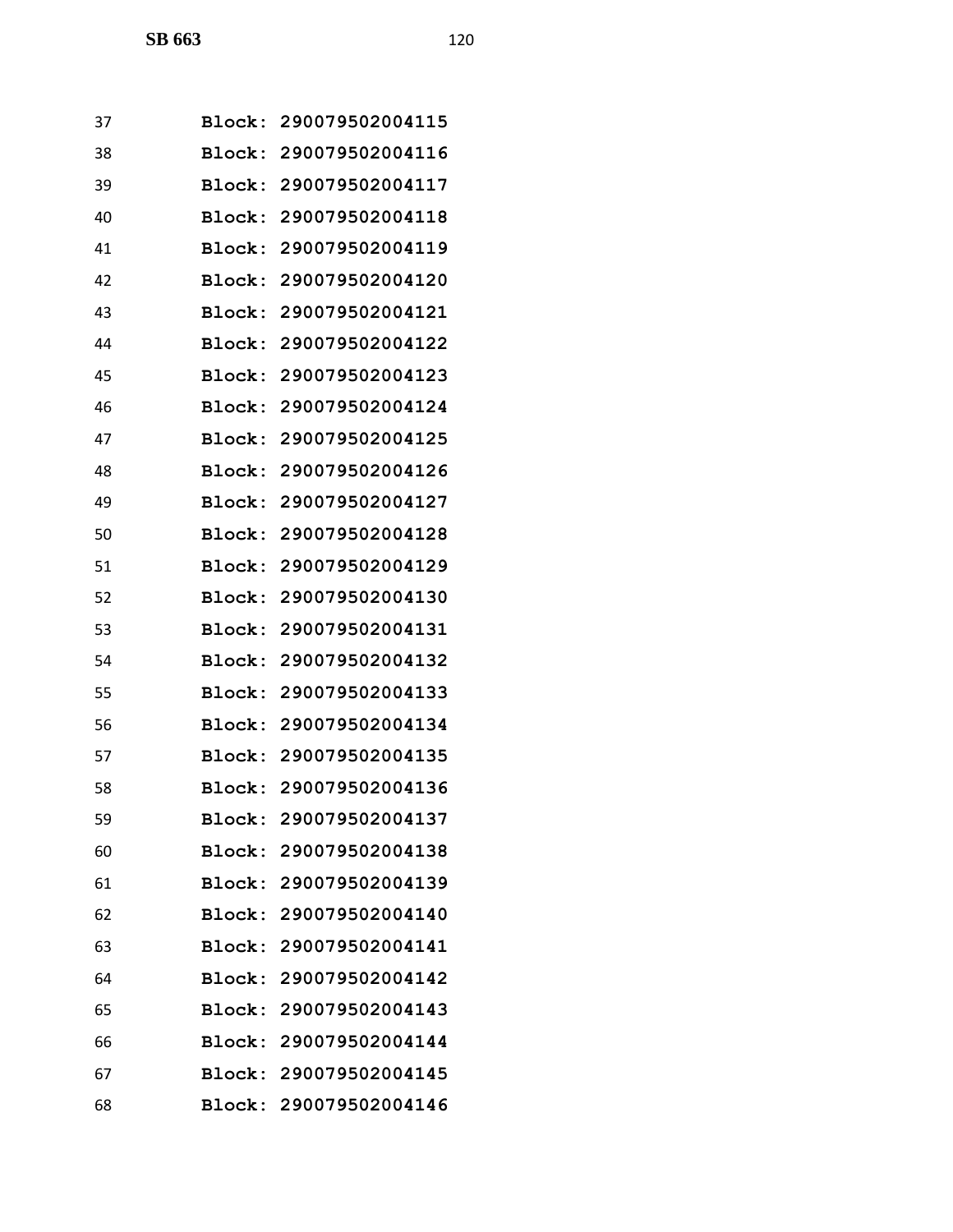| 69  |               | Block: 290079502004147 |
|-----|---------------|------------------------|
| 70  |               | Block: 290079502004148 |
| 71  |               | Block: 290079502004149 |
| 72  |               | Block: 290079502004150 |
| 73  |               | Block: 290079502004151 |
| 74  |               | Block: 290079502004152 |
| 75  |               | Block: 290079502004156 |
| 76  |               | Block: 290079502004157 |
| 77  |               | Block: 290079502004158 |
| 78  |               | Block: 290079502004159 |
| 79  |               | Block: 290079502005014 |
| 80  |               | Block: 290079502005018 |
| 81  |               | Block: 290079502005019 |
| 82  |               | Block: 290079502005020 |
| 83  |               | Block: 290079502005021 |
| 84  | Block:        | 290079502005022        |
| 85  |               | Block: 290079502005023 |
| 86  |               | Block: 290079502005024 |
| 87  |               | Block: 290079502005074 |
| 88  |               | Block: 290079502005075 |
| 89  |               | Block: 290079502005076 |
| 90  |               | Block: 290079502005077 |
| 91  | <b>Block:</b> | 290079502005078        |
| 92  |               | Block: 290079502005079 |
| 93  |               | Block: 290079502005080 |
| 94  |               | Block: 290079502005081 |
| 95  |               | Block: 290079502005082 |
| 96  | Block:        | 290079502005083        |
| 97  |               | Block: 290079502005084 |
| 98  |               | Block: 290079502005085 |
| 99  |               | Block: 290079502005086 |
| 100 |               | Block: 290079502005087 |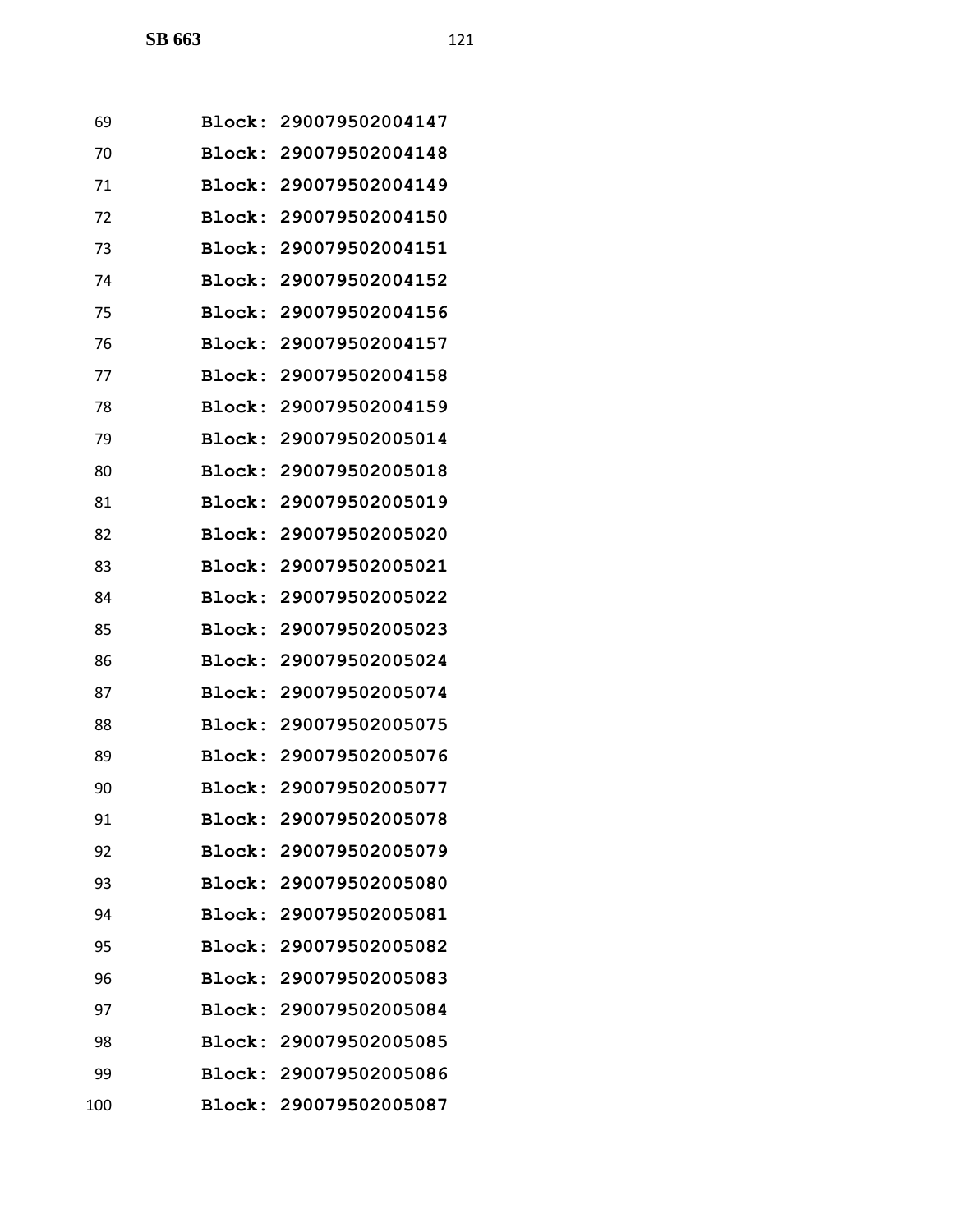| 101 | Block: 290079502005088  |
|-----|-------------------------|
| 102 | Block: 290079502005089  |
| 103 | Block: 290079502005090  |
| 104 | Block: 290079502005091  |
| 105 | Block: 290079502005092  |
| 106 | Block: 290079502005093  |
| 107 | Block: 290079502005097  |
| 108 | Block: 290079502005098  |
| 109 | Block: 290079502005099  |
| 110 | Block: 290079502005100  |
| 111 | Block: 290079502005101  |
| 112 | Block: 290079502005102  |
| 113 | Block: 290079502005103  |
| 114 | Block: 290079502005104  |
| 115 | Block: 290079502005105  |
| 116 | Block: 290079502005106  |
| 117 | Block: 290079502005107  |
| 118 | Block: 290079502005108  |
| 119 | Block: 290079502005109  |
| 120 | Block: 290079502005174  |
| 121 | Block: 290079502005175  |
| 122 | Block: 290079502005176  |
| 123 | Block: 290079502005255  |
| 124 | Block: 290079502005256  |
| 125 | Block: 290079502005257  |
| 126 | Block: 290079502005258  |
| 127 | Block: 290079502005259  |
| 128 | Block: 290079504003004  |
| 129 | VTD: Community          |
| 130 | VTD: Friendship         |
| 131 | VTD: Martinsburg (Part) |
| 132 | Block: 290079502005000  |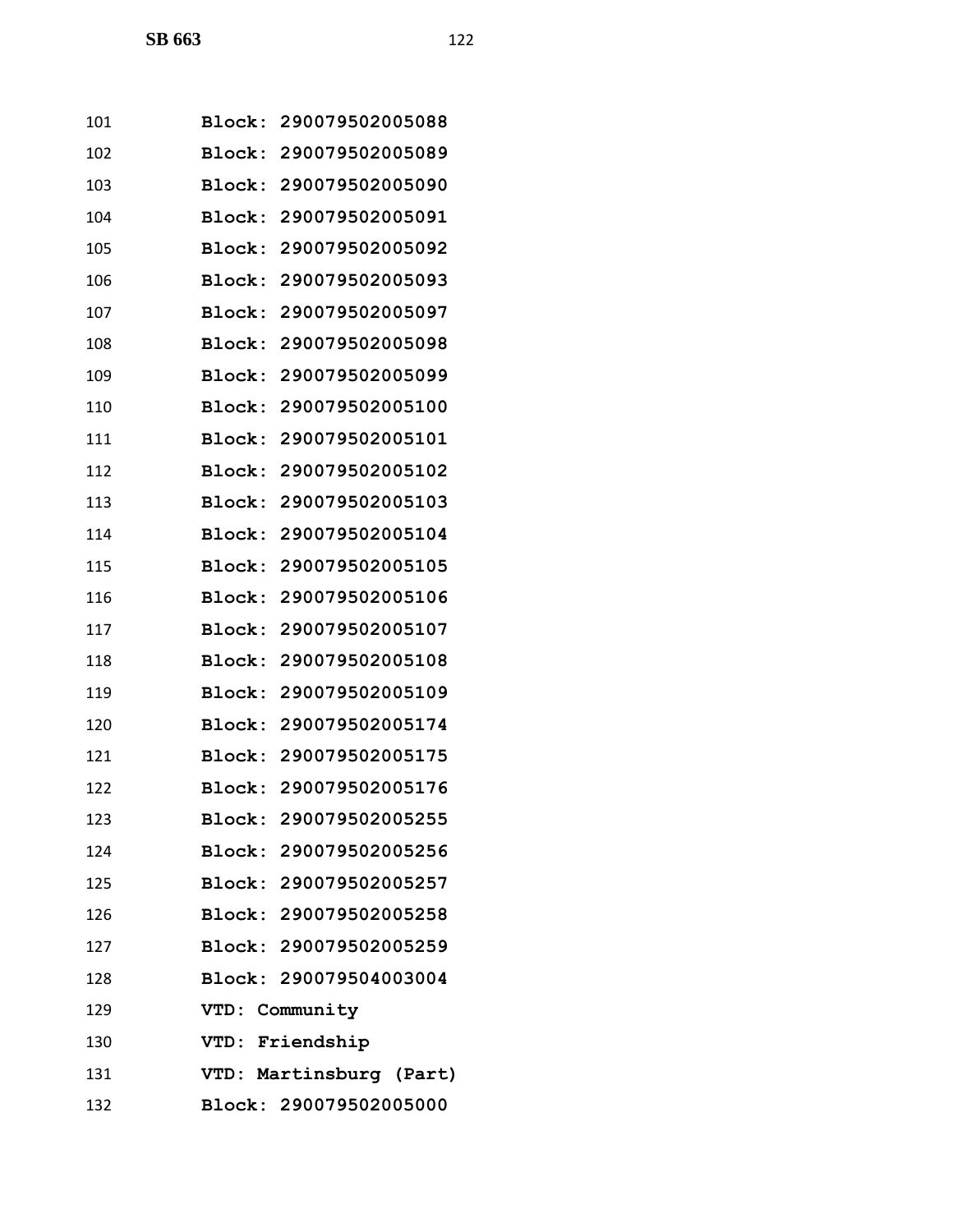| 133 | Block:        | 290079502005001        |
|-----|---------------|------------------------|
| 134 | Block:        | 290079502005002        |
| 135 | Block:        | 290079502005003        |
| 136 | Block:        | 290079502005004        |
| 137 | Block:        | 290079502005005        |
| 138 | Block:        | 290079502005006        |
| 139 | Block:        | 290079502005007        |
| 140 | Block:        | 290079502005008        |
| 141 | <b>Block:</b> | 290079502005009        |
| 142 | Block:        | 290079502005010        |
| 143 | Block:        | 290079502005011        |
| 144 | <b>Block:</b> | 290079502005012        |
| 145 | Block:        | 290079502005013        |
| 146 | Block:        | 290079502005015        |
| 147 | Block:        | 290079502005016        |
| 148 | Block:        | 290079502005017        |
| 149 | Block:        | 290079502005094        |
| 150 | Block:        | 290079502005095        |
| 151 | Block:        | 290079502005096        |
| 152 | <b>Block:</b> | 290079502005177        |
| 153 | Block:        | 290079502005178        |
| 154 |               | Block: 290079502005179 |
| 155 |               | Block: 290079502005180 |
| 156 |               | Block: 290079502005181 |
| 157 |               | Block: 290079502005182 |
| 158 |               | Block: 290079502005183 |
| 159 |               | Block: 290079502005184 |
| 160 | <b>Block:</b> | 290079502005185        |
| 161 |               | Block: 290079502005186 |
| 162 |               | Block: 290079502005187 |
| 163 |               | Block: 290079502005188 |
| 164 |               | Block: 290079502005189 |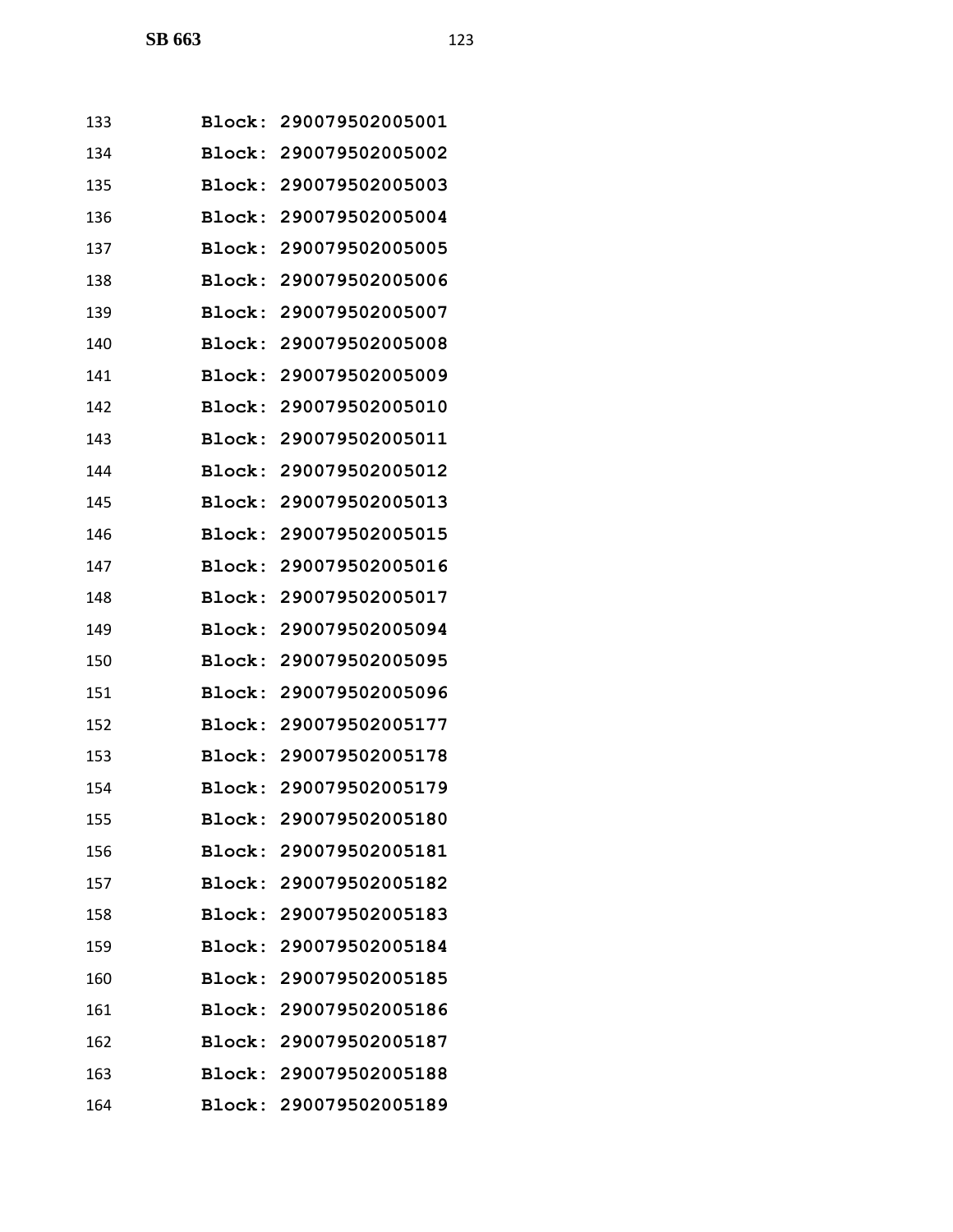| 165 | Block:        | 290079502005190        |
|-----|---------------|------------------------|
| 166 | Block:        | 290079502005191        |
| 167 | Block:        | 290079502005192        |
| 168 |               | Block: 290079502005193 |
| 169 | Block:        | 290079502005194        |
| 170 | Block:        | 290079502005195        |
| 171 | Block:        | 290079502005196        |
| 172 | Block:        | 290079502005197        |
| 173 | Block:        | 290079502005198        |
| 174 | Block:        | 290079502005199        |
| 175 | Block:        | 290079502005200        |
| 176 | <b>Block:</b> | 290079502005201        |
| 177 | Block:        | 290079502005202        |
| 178 | Block:        | 290079502005203        |
| 179 | Block:        | 290079502005204        |
| 180 | Block:        | 290079502005205        |
| 181 | Block:        | 290079502005206        |
| 182 | Block:        | 290079502005207        |
| 183 |               | Block: 290079502005208 |
| 184 | <b>Block:</b> | 290079502005209        |
| 185 |               | Block: 290079502005210 |
| 186 |               | Block: 290079502005211 |
| 187 |               | Block: 290079502005212 |
| 188 |               | Block: 290079502005213 |
| 189 |               | Block: 290079502005214 |
| 190 |               | Block: 290079502005215 |
| 191 |               | Block: 290079502005216 |
| 192 | <b>Block:</b> | 290079502005217        |
| 193 |               | Block: 290079502005218 |
| 194 |               | Block: 290079502005219 |
| 195 |               | Block: 290079502005220 |
| 196 |               | Block: 290079502005221 |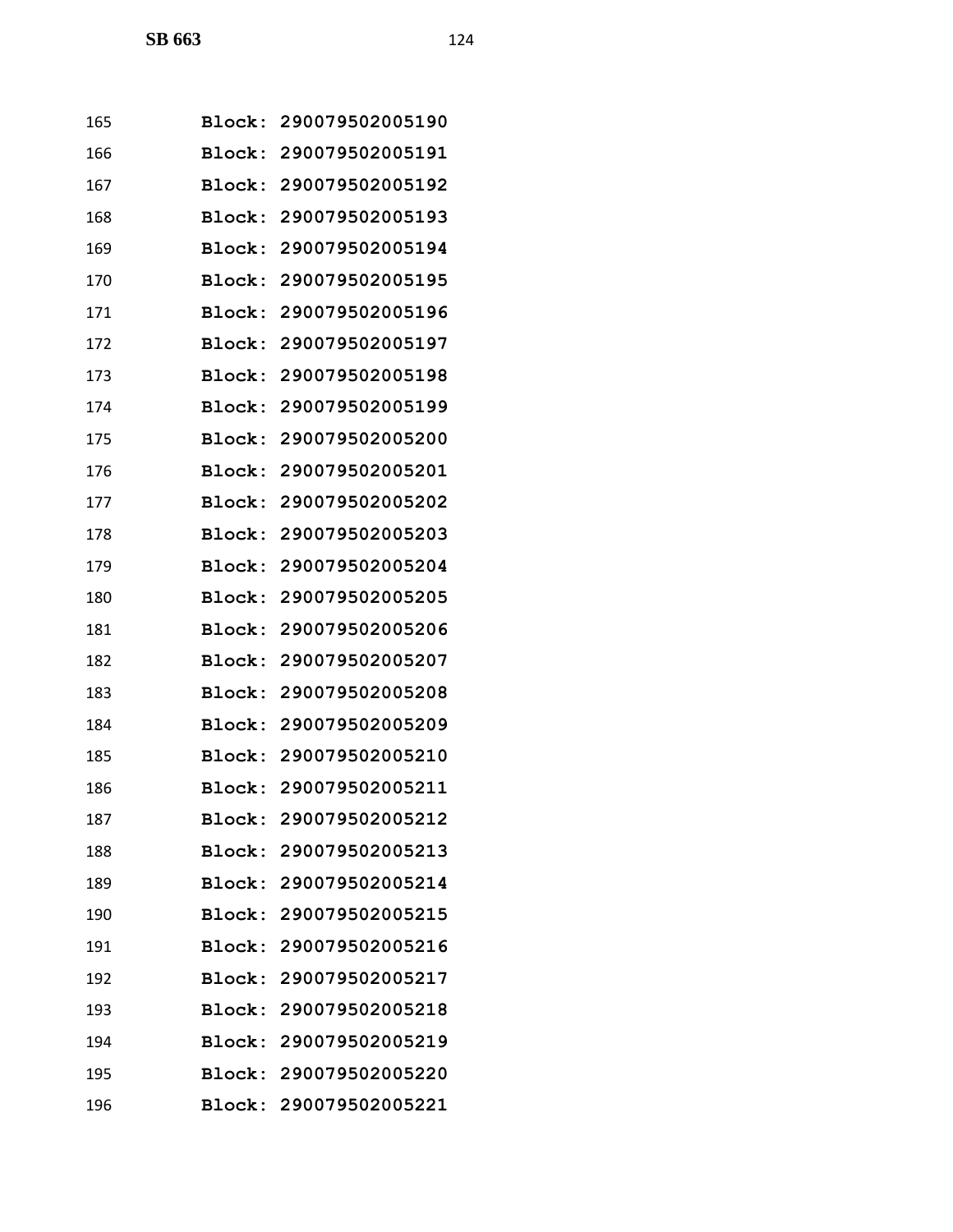| 197 |               | Block: 290079502005222 |
|-----|---------------|------------------------|
| 198 |               | Block: 290079502005223 |
| 199 | Block:        | 290079502005224        |
| 200 |               | Block: 290079502005225 |
| 201 | Block:        | 290079502005226        |
| 202 | Block:        | 290079502005227        |
| 203 | <b>Block:</b> | 290079502005228        |
| 204 | Block:        | 290079502005229        |
| 205 | Block:        | 290079502005230        |
| 206 | Block:        | 290079502005231        |
| 207 | Block:        | 290079502005232        |
| 208 | Block:        | 290079502005233        |
| 209 | Block:        | 290079502005234        |
| 210 |               | Block: 290079502005235 |
| 211 | Block:        | 290079502005236        |
| 212 | Block:        | 290079502005237        |
| 213 | Block:        | 290079502005238        |
| 214 | Block:        | 290079502005239        |
| 215 |               | Block: 290079502005240 |
| 216 | Block:        | 290079502005241        |
| 217 |               | Block: 290079502005242 |
| 218 |               | Block: 290079502005243 |
| 219 |               | Block: 290079502005244 |
| 220 |               | Block: 290079502005245 |
| 221 |               | Block: 290079502005246 |
| 222 |               | Block: 290079502005247 |
| 223 |               | Block: 290079502005248 |
| 224 | <b>Block:</b> | 290079502005249        |
| 225 |               | Block: 290079502005250 |
| 226 |               | Block: 290079502005251 |
| 227 |               | Block: 290079502005252 |
| 228 |               | Block: 290079502005253 |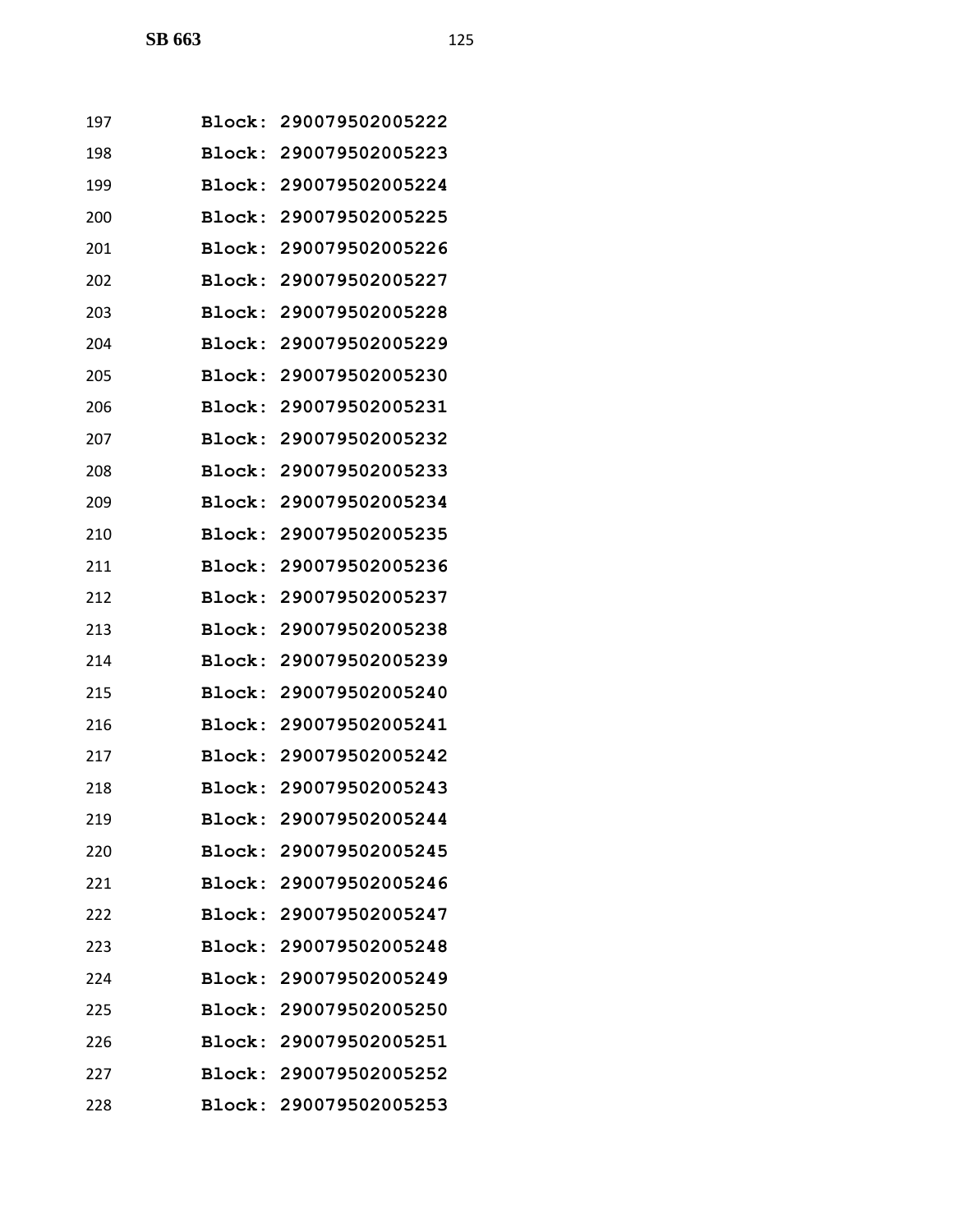| 229 | Block: 290079502005254  |
|-----|-------------------------|
| 230 | Block: 290079502005262  |
| 231 | Block: 290079502005265  |
| 232 | VTD: Mexico No. 1       |
| 233 | VTD: Mexico No. 2       |
| 234 | VTD: Mexico No. 3       |
| 235 | VTD: Mexico No. 4       |
| 236 | VTD: Mexico No. 5       |
| 237 | VTD: Mexico No. 6       |
| 238 | VTD: South Fork         |
| 239 | VTD: Thompson           |
| 240 | VTD: Wilson/Salt River  |
| 241 | Barton County           |
| 242 | <b>Bates County</b>     |
| 243 | Benton County           |
| 244 | Boone County            |
| 245 | Camden County (Part)    |
| 246 | VTD: Barnumton          |
| 247 | VTD: Camdenton 1 (Part) |
| 248 | Block: 290299505002016  |
| 249 | Block: 290299505002017  |
| 250 | Block: 290299505002018  |
| 251 | Block: 290299505002019  |
| 252 | Block: 290299505002020  |
| 253 | Block: 290299505002022  |
| 254 | Block: 290299505002023  |
| 255 | Block: 290299505002033  |
| 256 | Block: 290299505002034  |
| 257 | Block: 290299505002035  |
| 258 | Block: 290299505002036  |
| 259 | Block: 290299505002037  |
| 260 | Block: 290299508022023  |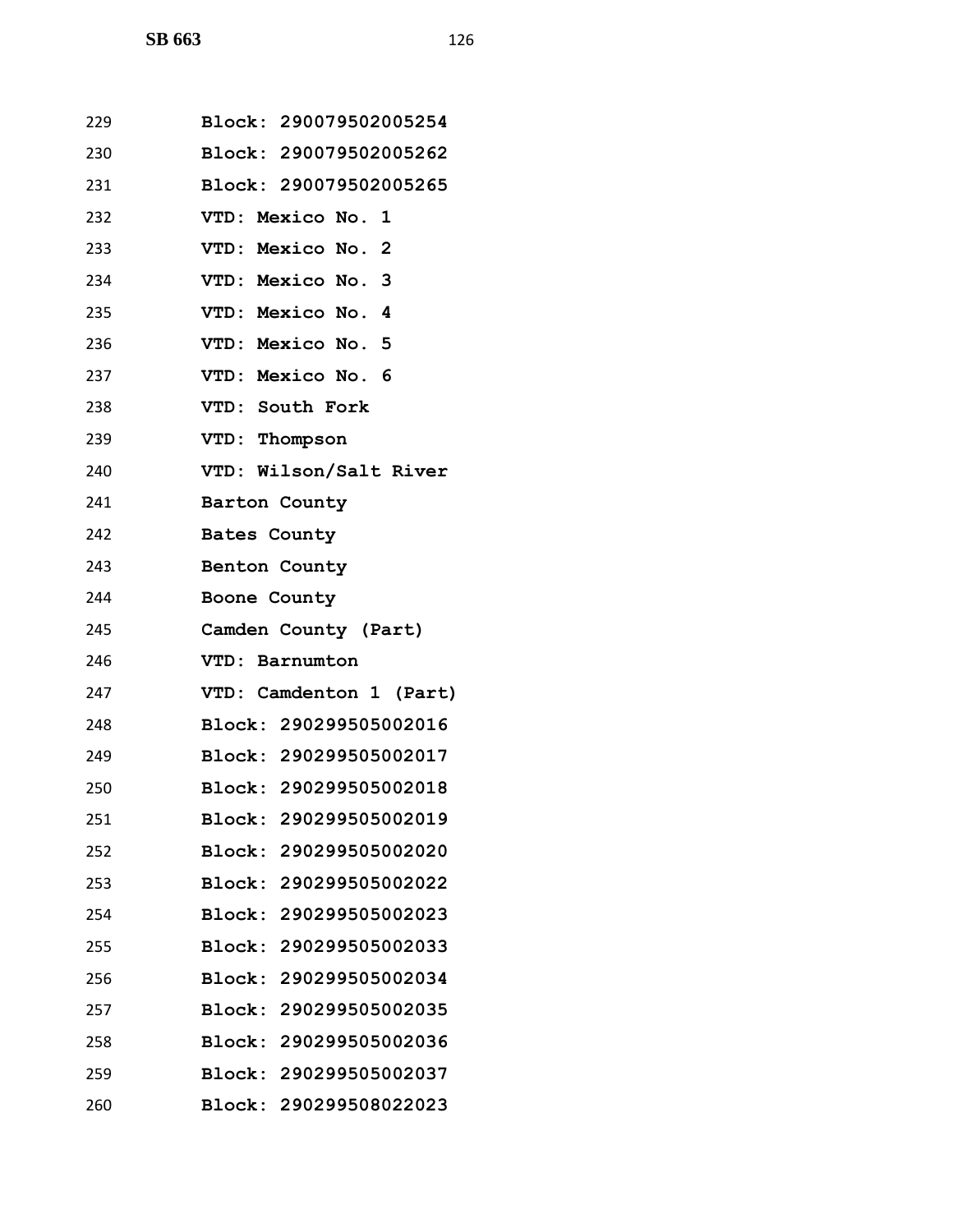| 261 | Block: 290299508022024        |
|-----|-------------------------------|
| 262 | Block: 290299508022031        |
| 263 | Block: 290299508022032        |
| 264 | Block: 290299508022033        |
| 265 | Block: 290299508022034        |
| 266 | <b>Block: 290299508023000</b> |
| 267 | <b>Block: 290299508023001</b> |
| 268 | Block: 290299508023002        |
| 269 | Block: 290299508023004        |
| 270 | Block: 290299508023005        |
| 271 | Block: 290299508023006        |
| 272 | Block: 290299508023007        |
| 273 | Block: 290299508023008        |
| 274 | Block: 290299508023009        |
| 275 | Block: 290299508023010        |
| 276 | Block: 290299508023011        |
| 277 | Block: 290299508023012        |
| 278 | VTD: Climax Springs           |
| 279 | VTD: Decaturville             |
| 280 | <b>VTD: Greenview</b>         |
| 281 | VTD: Ha Ha Tonka              |
| 282 | VTD: Hillhouse                |
| 283 | VTD: Macks Creek              |
| 284 | VTD: Montreal                 |
| 285 | VTD: Roach                    |
| 286 | VTD: Stoutland                |
| 287 | VTD: Sunny Slope              |
| 288 | VTD: Sunrise Beach 2 (Part)   |
| 289 | Block: 290299512011000        |
| 290 | Block: 290299512011001        |
| 291 | Block: 290299512011002        |
| 292 | Block: 290299512011003        |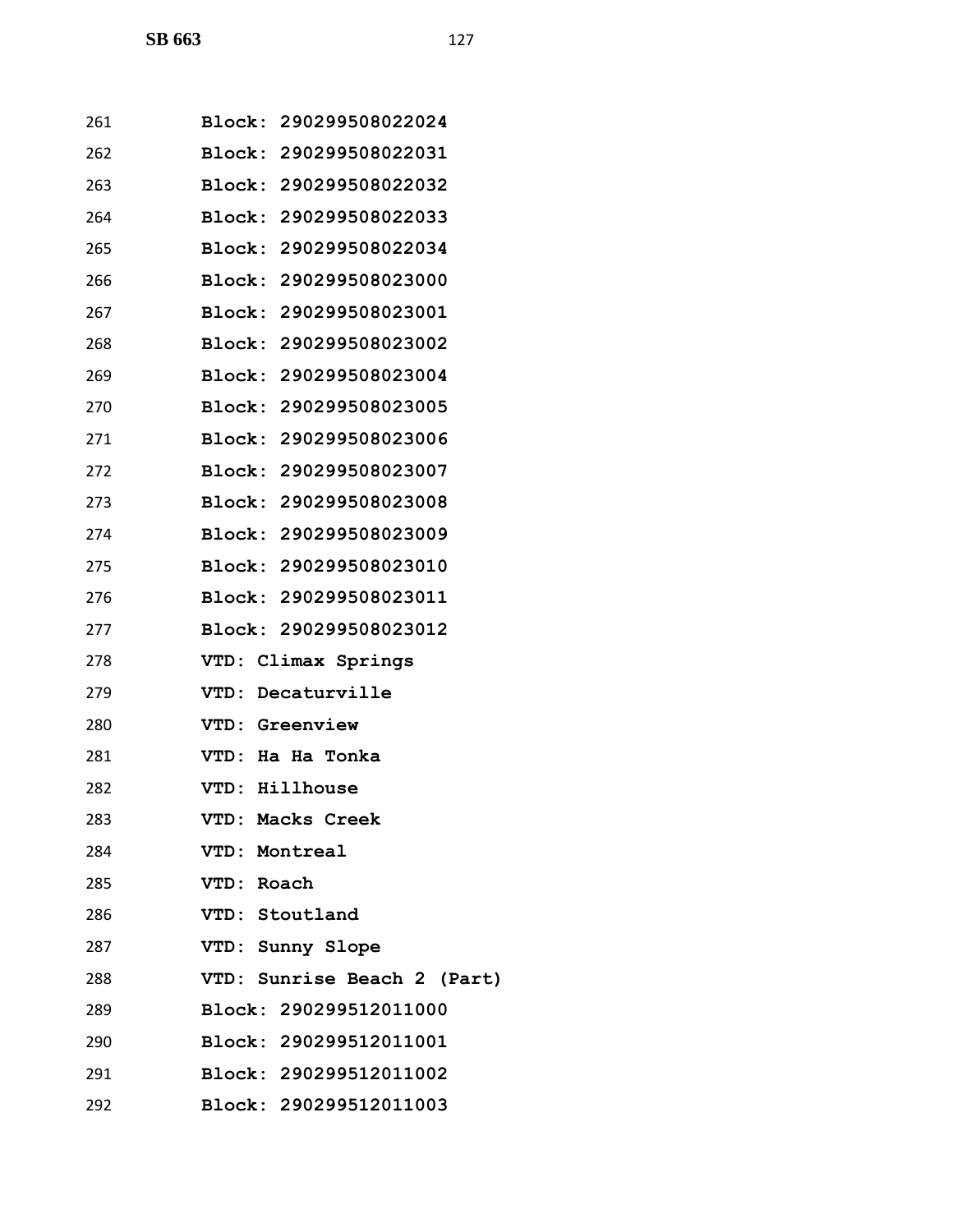| 293 |               | Block: 290299512011004 |
|-----|---------------|------------------------|
| 294 |               | Block: 290299512011005 |
| 295 |               | Block: 290299512011006 |
| 296 |               | Block: 290299512011007 |
| 297 | <b>Block:</b> | 290299512011008        |
| 298 | Block:        | 290299512011009        |
| 299 | Block:        | 290299512011010        |
| 300 | Block:        | 290299512011011        |
| 301 |               | Block: 290299512011012 |
| 302 | <b>Block:</b> | 290299512011013        |
| 303 |               | Block: 290299512011014 |
| 304 |               | Block: 290299512011015 |
| 305 | Block:        | 290299512011016        |
| 306 |               | Block: 290299512011017 |
| 307 | Block:        | 290299512011018        |
| 308 |               | Block: 290299512011019 |
| 309 | Block:        | 290299512011020        |
| 310 | Block:        | 290299512011021        |
| 311 |               | Block: 290299512011022 |
| 312 |               | Block: 290299512011023 |
| 313 |               | Block: 290299512011024 |
| 314 |               | Block: 290299512011025 |
| 315 |               | Block: 290299512011026 |
| 316 |               | Block: 290299512011027 |
| 317 |               | Block: 290299512011028 |
| 318 |               | Block: 290299512011029 |
| 319 |               | Block: 290299512011030 |
| 320 |               | Block: 290299512011031 |
| 321 |               | Block: 290299512011032 |
| 322 |               | Block: 290299512012000 |
| 323 |               | Block: 290299512012001 |
| 324 |               | Block: 290299512012002 |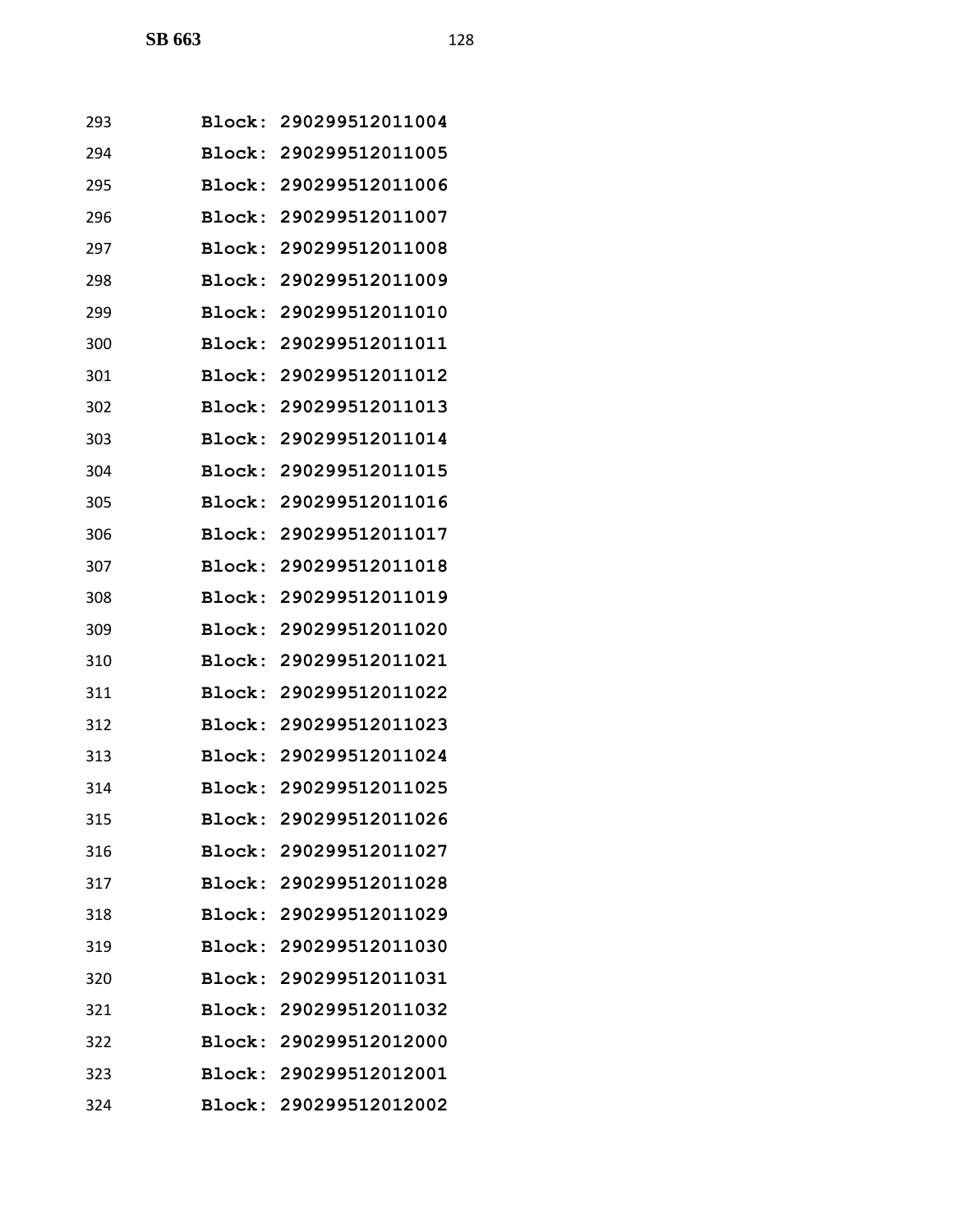| 325 |        | Block: 290299512012011 |
|-----|--------|------------------------|
| 326 |        | Block: 290299512012012 |
| 327 |        | Block: 290299512012013 |
| 328 |        | Block: 290299512012014 |
| 329 | Block: | 290299512012015        |
| 330 | Block: | 290299512012016        |
| 331 |        | Block: 290299512012017 |
| 332 |        | Block: 290299512012018 |
| 333 |        | Block: 290299512012019 |
| 334 | Block: | 290299512012020        |
| 335 |        | Block: 290299512012021 |
| 336 | Block: | 290299512012022        |
| 337 | Block: | 290299512012023        |
| 338 |        | Block: 290299512012024 |
| 339 | Block: | 290299512012025        |
| 340 | Block: | 290299512021009        |
| 341 | Block: | 290299512021010        |
| 342 | Block: | 290299512021011        |
| 343 |        | Block: 290299512021012 |
| 344 |        | Block: 290299512021013 |
| 345 |        | Block: 290299512021017 |
| 346 |        | Block: 290299512021018 |
| 347 |        | Block: 290299512021019 |
| 348 |        | Block: 290299512021020 |
| 349 |        | Block: 290299512021021 |
| 350 |        | Block: 290299512021022 |
| 351 |        | Block: 290299512021023 |
| 352 |        | Block: 290299512021024 |
| 353 |        | Block: 290299512021025 |
| 354 |        | Block: 290299512021026 |
| 355 |        | Block: 290299512021027 |
| 356 |        | Block: 290299512021028 |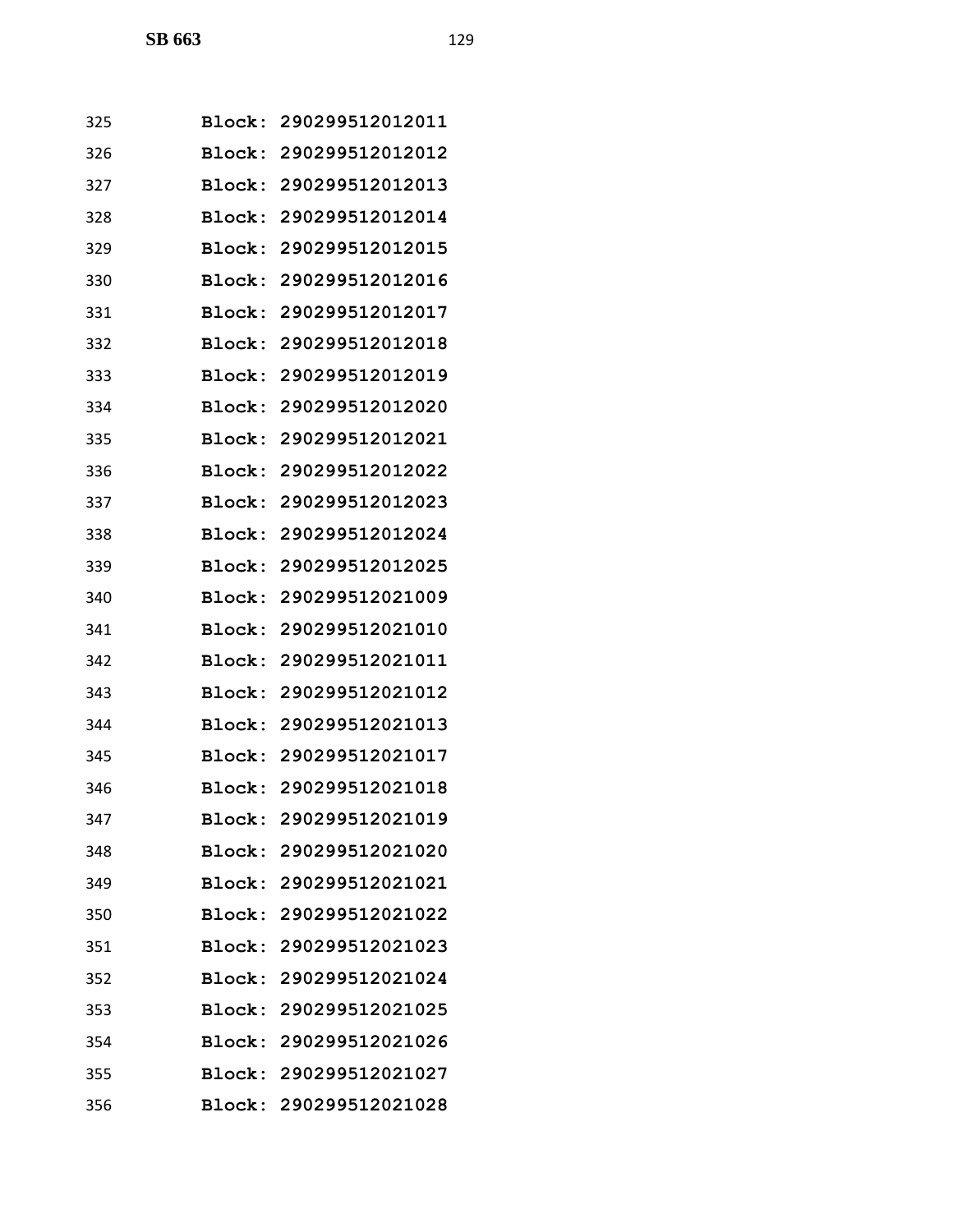| 357 | Block: 290299512021029        |
|-----|-------------------------------|
| 358 | Block: 290299512021035        |
| 359 | <b>Block: 290299512021039</b> |
| 360 | Block: 290299512021040        |
| 361 | Block: 290299512021079        |
| 362 | Block: 290299512021080        |
| 363 | Block: 290299512021081        |
| 364 | Block: 290299512021104        |
| 365 | Block: 290299512021105        |
| 366 | VTD: Sunrise Beach 3 (Part)   |
| 367 | Block: 290299512021086        |
| 368 | Block: 290299512021087        |
| 369 | Block: 290299512021089        |
| 370 | Block: 290299512021093        |
| 371 | Block: 290299512021094        |
| 372 | VTD: Wilson Bend              |
| 373 | Cass County                   |
| 374 | Cedar County                  |
| 375 | Cooper County                 |
| 376 | Dade County                   |
| 377 | Dallas County                 |
| 378 | Henry County                  |
| 379 | Hickory County                |
| 380 | Howard County                 |
| 381 | Johnson County                |
| 382 | Laclede County                |
| 383 | Moniteau County               |
| 384 | Morgan County                 |
| 385 | Pettis County                 |
| 386 | Pulaski County                |
| 387 | Randolph County               |

**St. Clair County**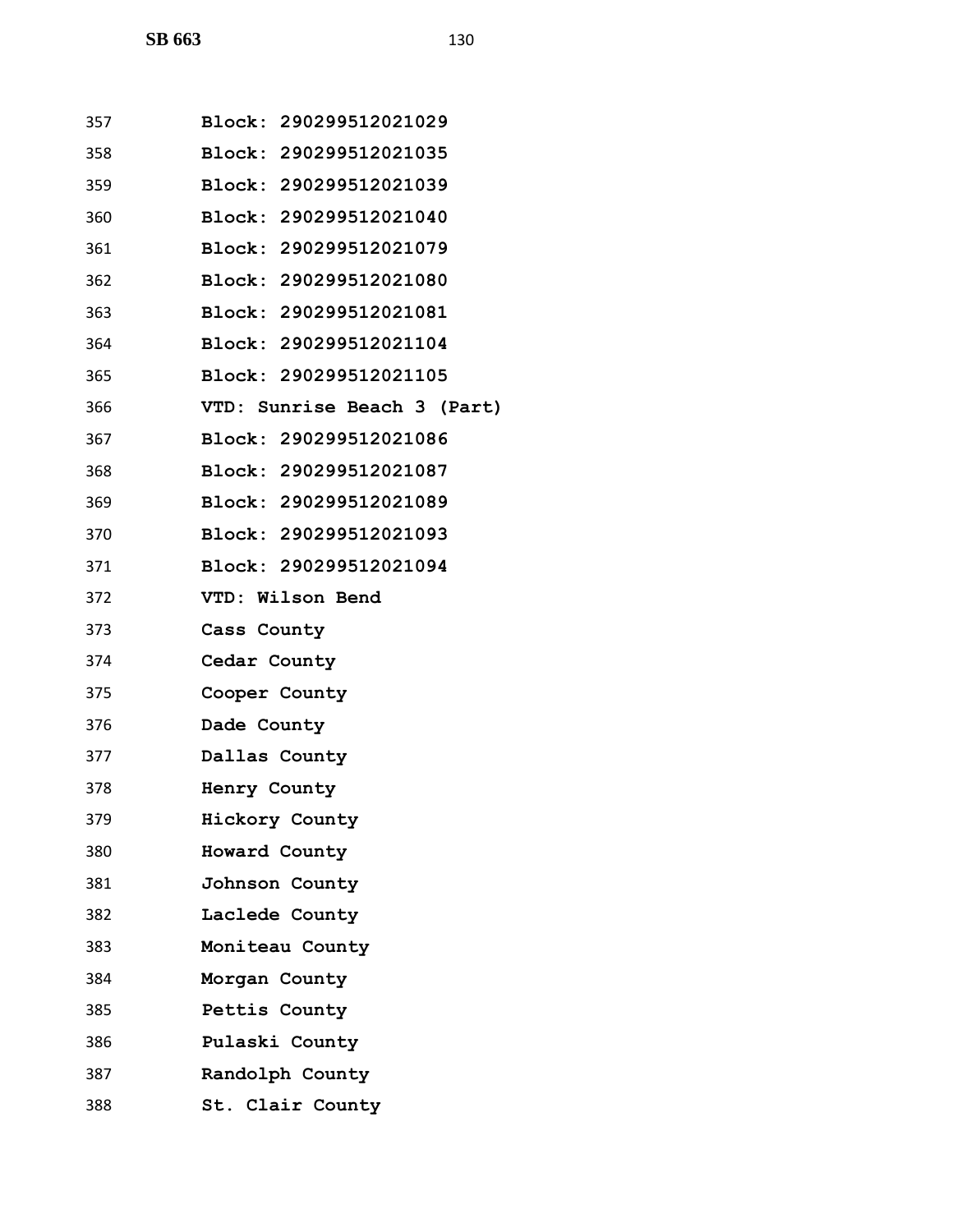**SB 663** 131

| 389 | Vernon County |                       |                        |
|-----|---------------|-----------------------|------------------------|
| 390 |               | Webster County (Part) |                        |
| 391 | <b>VTD:</b>   | Diggins (Part)        |                        |
| 392 |               |                       | Block: 292254703021016 |
| 393 |               |                       | Block: 292254703021017 |
| 394 |               |                       | Block: 292254703021018 |
| 395 |               |                       | Block: 292254703021019 |
| 396 |               |                       | Block: 292254703021020 |
| 397 |               |                       | Block: 292254703021021 |
| 398 |               |                       | Block: 292254703021022 |
| 399 |               |                       | Block: 292254703021023 |
| 400 |               |                       | Block: 292254703021024 |
| 401 |               |                       | Block: 292254703021025 |
| 402 |               |                       | Block: 292254703021026 |
| 403 |               |                       | Block: 292254703021030 |
| 404 |               |                       | Block: 292254703021031 |
| 405 |               |                       | Block: 292254703021040 |
| 406 |               |                       | Block: 292254703021041 |
| 407 |               |                       | Block: 292254703021042 |
| 408 |               |                       | Block: 292254703021043 |
| 409 |               |                       | Block: 292254703021064 |
| 410 |               |                       | Block: 292254703021065 |
| 411 |               |                       | Block: 292254703021073 |
| 412 |               |                       | Block: 292254703021074 |
| 413 |               |                       | Block: 292254703022025 |
| 414 |               |                       | Block: 292254703022046 |
| 415 |               |                       | Block: 292254703022047 |
| 416 |               |                       | Block: 292254703022049 |
| 417 |               |                       | Block: 292254703022050 |
| 418 |               |                       | Block: 292254703022051 |
| 419 |               |                       | Block: 292254703022052 |
| 420 |               |                       | Block: 292254703022053 |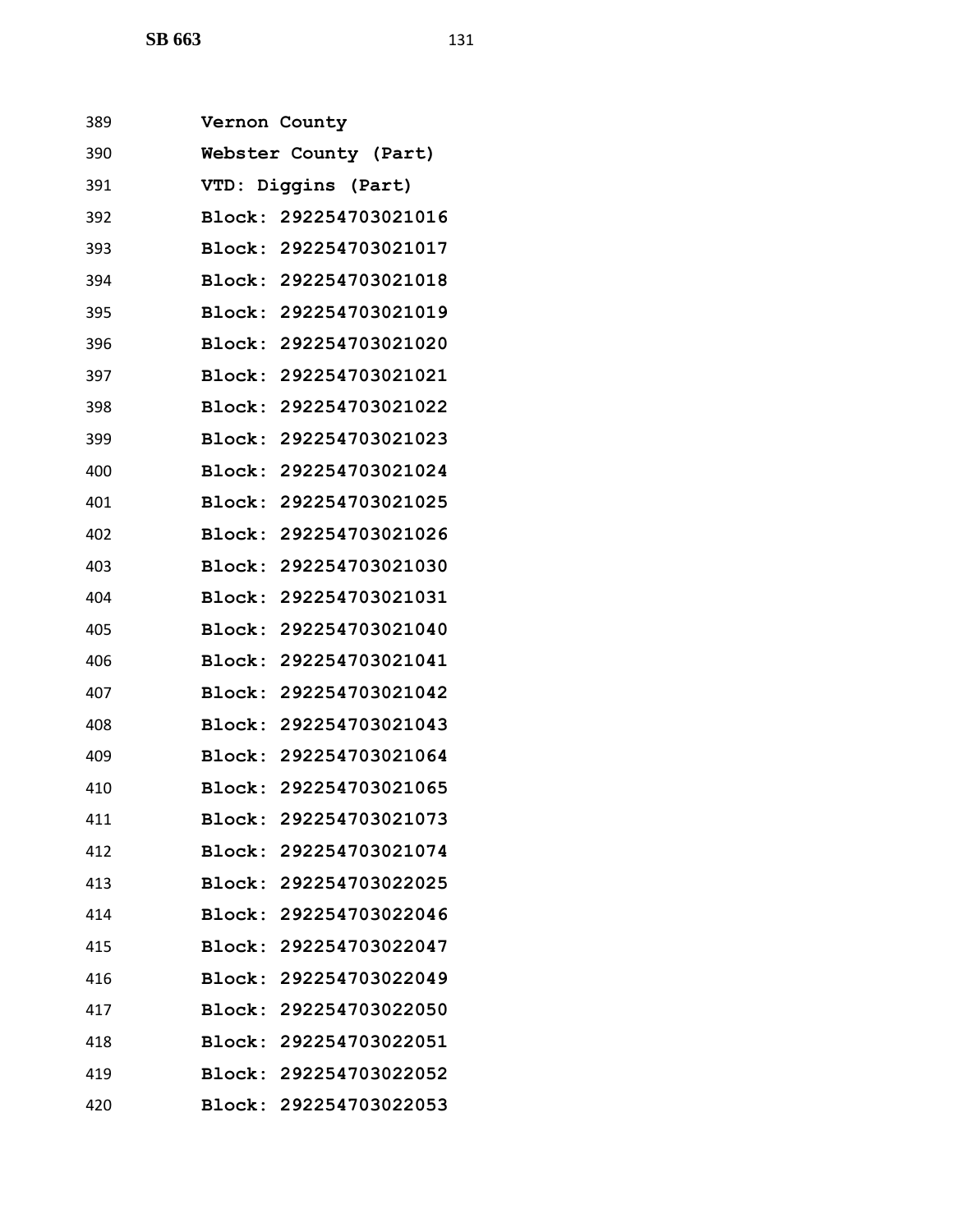| 421 |               | Block: 292254703022054 |
|-----|---------------|------------------------|
| 422 |               | Block: 292254703022055 |
| 423 | Block:        | 292254703022056        |
| 424 |               | Block: 292254703022057 |
| 425 | <b>Block:</b> | 292254703022058        |
| 426 | Block:        | 292254703022059        |
| 427 | Block:        | 292254703022060        |
| 428 | Block:        | 292254703022061        |
| 429 |               | Block: 292254703022062 |
| 430 | Block:        | 292254703022063        |
| 431 |               | Block: 292254703022064 |
| 432 |               | Block: 292254703022065 |
| 433 | Block:        | 292254703022066        |
| 434 |               | Block: 292254703022067 |
| 435 | <b>Block:</b> | 292254703022068        |
| 436 | Block:        | 292254703022072        |
| 437 | Block:        | 292254703022073        |
| 438 | Block:        | 292254703022074        |
| 439 |               | Block: 292254703022075 |
| 440 | Block:        | 292254703022085        |
| 441 |               | Block: 292254703022086 |
| 442 |               | Block: 292254703022087 |
| 443 |               | Block: 292254703022088 |
| 444 |               | Block: 292254703022089 |
| 445 |               | Block: 292254703022090 |
| 446 |               | Block: 292254703022091 |
| 447 |               | Block: 292254703022092 |
| 448 |               | Block: 292254703022093 |
| 449 |               | Block: 292254703022099 |
| 450 |               | Block: 292254703022100 |
| 451 |               | Block: 292254703022101 |
| 452 |               | Block: 292254703022102 |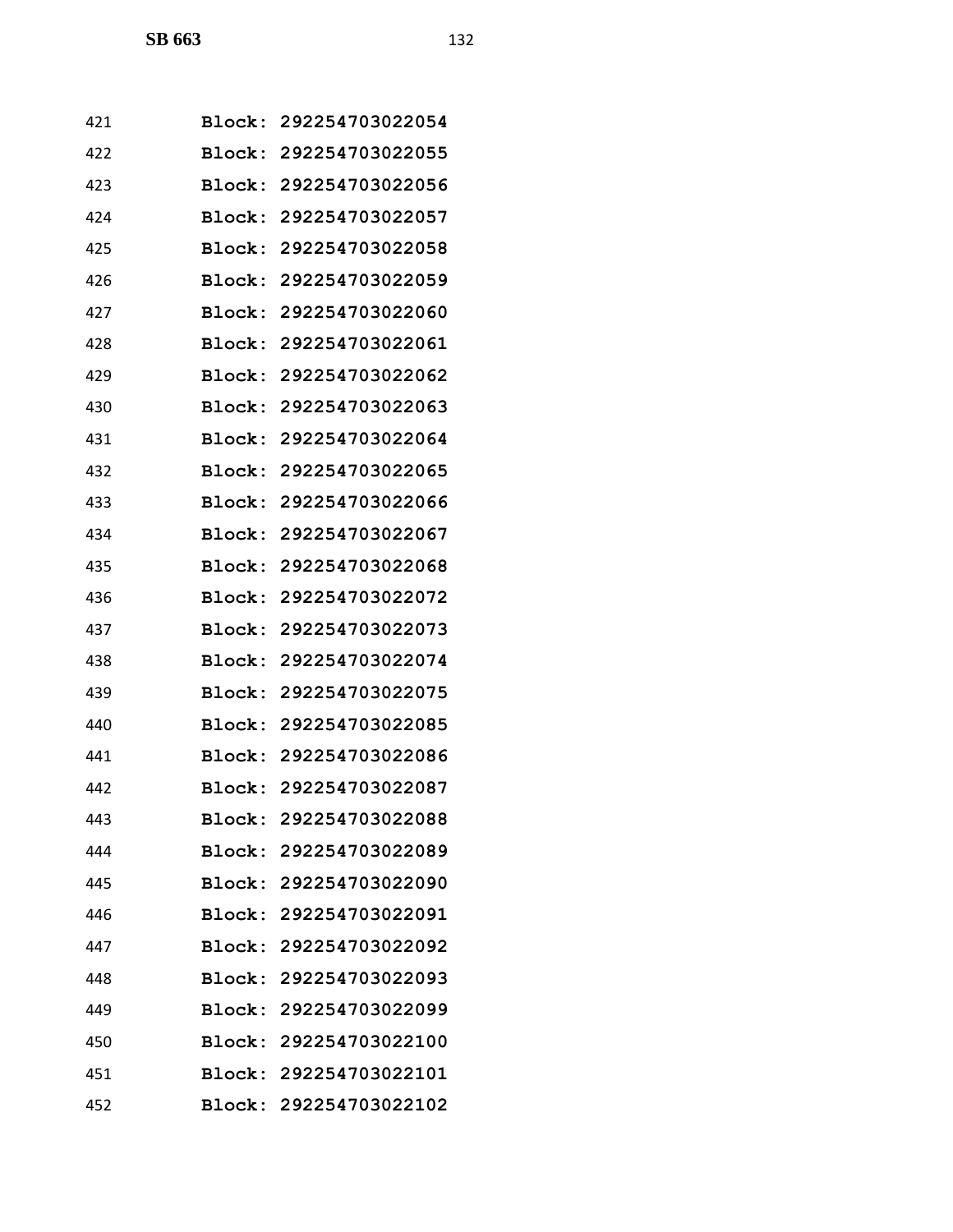| 453 |        | Block: 292254703022103 |
|-----|--------|------------------------|
| 454 | Block: | 292254703022104        |
| 455 | Block: | 292254703022105        |
| 456 |        | Block: 292254703022106 |
| 457 | Block: | 292254704011036        |
| 458 | Block: | 292254704011037        |
| 459 | Block: | 292254704011038        |
| 460 | Block: | 292254704011039        |
| 461 |        | Block: 292254704011040 |
| 462 | Block: | 292254704011041        |
| 463 | Block: | 292254704011042        |
| 464 | Block: | 292254704011043        |
| 465 | Block: | 292254704011044        |
| 466 | Block: | 292254704011046        |
| 467 | Block: | 292254704011047        |
| 468 | Block: | 292254704011048        |
| 469 | Block: | 292254704011049        |
| 470 | Block: | 292254704011050        |
| 471 | Block: | 292254704011051        |
| 472 | Block: | 292254704011057        |
| 473 | Block: | 292254704011058        |
| 474 |        | Block: 292254704011059 |
| 475 |        | Block: 292254704011060 |
| 476 |        | Block: 292254704011061 |
| 477 |        | Block: 292254704011062 |
| 478 |        | Block: 292254704011063 |
| 479 |        | Block: 292254704011064 |
| 480 |        | Block: 292254704011065 |
| 481 |        | Block: 292254704011067 |
| 482 |        | Block: 292254704011068 |
| 483 |        | Block: 292254704011075 |
| 484 |        | Block: 292254704011076 |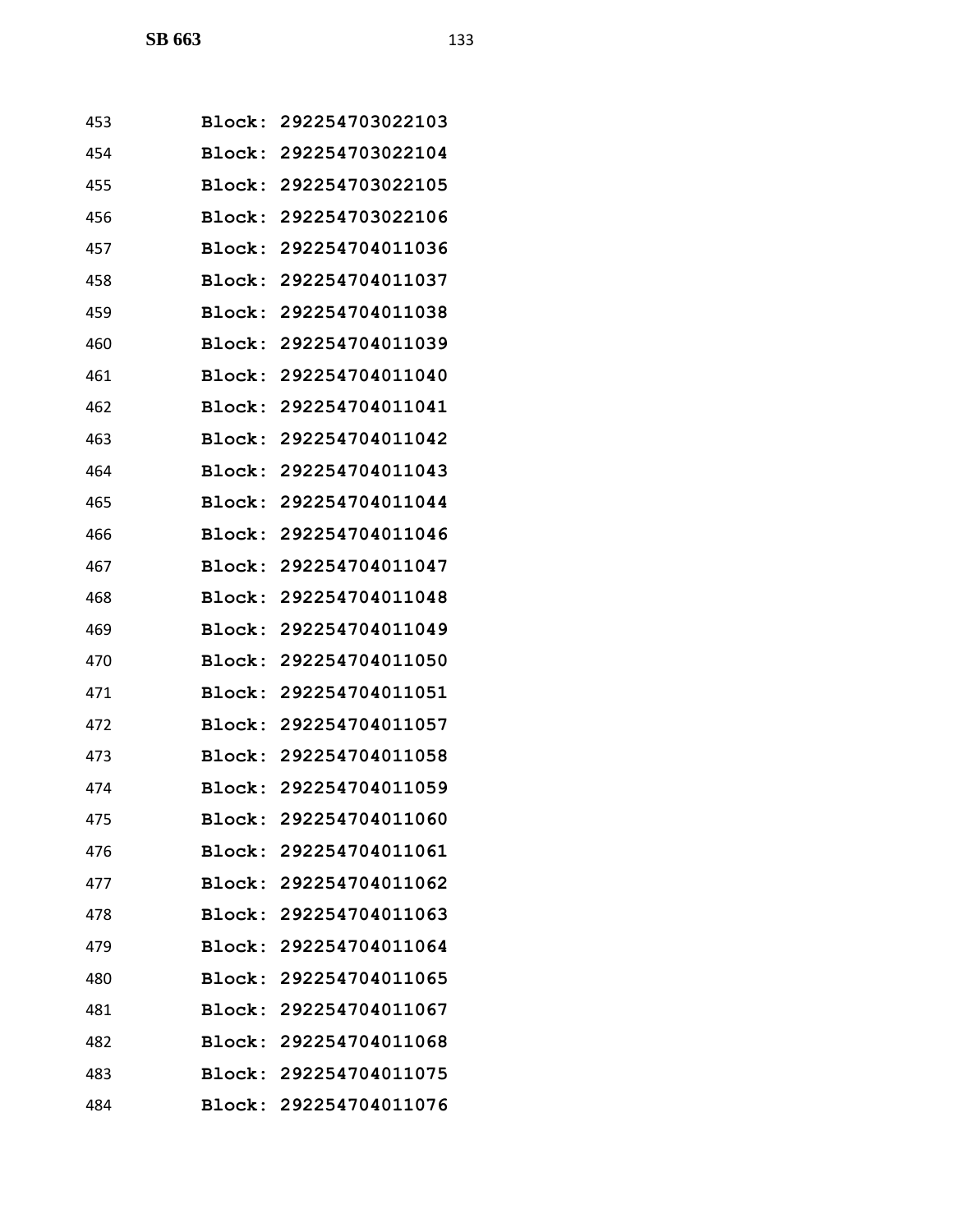| 485 | <b>Block:</b> | 292254704011077        |
|-----|---------------|------------------------|
| 486 | Block:        | 292254704011078        |
| 487 | Block:        | 292254704021000        |
| 488 | Block:        | 292254704021001        |
| 489 | Block:        | 292254704021002        |
| 490 | Block:        | 292254704021003        |
| 491 | Block:        | 292254704021004        |
| 492 | Block:        | 292254704021009        |
| 493 | Block:        | 292254704021010        |
| 494 | Block:        | 292254704021011        |
| 495 | Block:        | 292254704021012        |
| 496 | Block:        | 292254704021016        |
| 497 | Block:        | 292254704021073        |
| 498 | Block:        | 292254704022000        |
| 499 | Block:        | 292254704022001        |
| 500 | Block:        | 292254704022002        |
| 501 | Block:        | 292254704022003        |
| 502 | Block:        | 292254704022004        |
| 503 | Block:        | 292254704022005        |
| 504 | Block:        | 292254704022006        |
| 505 | Block:        | 292254704022007        |
| 506 |               | Block: 292254704022008 |
| 507 |               | Block: 292254704022009 |
| 508 |               | Block: 292254704022010 |
| 509 |               | Block: 292254704022011 |
| 510 |               | Block: 292254704022012 |
| 511 |               | Block: 292254704022013 |
| 512 |               | Block: 292254704022014 |
| 513 |               | Block: 292254704022015 |
| 514 |               | Block: 292254704022016 |
| 515 |               | Block: 292254704022017 |
| 516 |               | Block: 292254704022018 |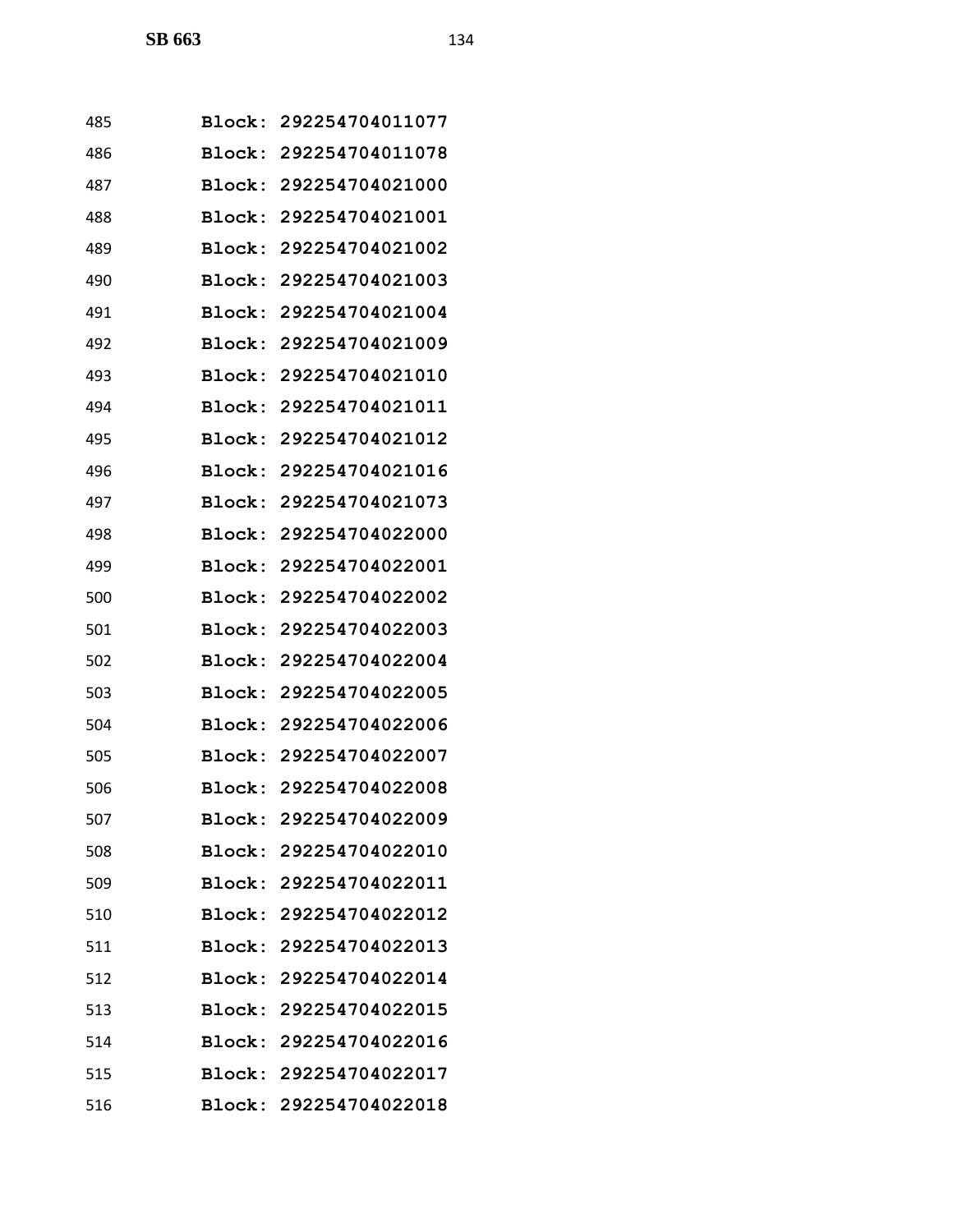| 517 |                 | Block: 292254704022019 |
|-----|-----------------|------------------------|
| 518 |                 | Block: 292254704022023 |
| 519 |                 | Block: 292254704022078 |
| 520 |                 | Block: 292254704022079 |
| 521 |                 | Block: 292254704022080 |
| 522 |                 | Block: 292254704022081 |
| 523 |                 | Block: 292254704022082 |
| 524 |                 | Block: 292254704022085 |
| 525 | VTD: East Ozark |                        |
| 526 |                 | VTD: Finley (Part)     |
| 527 |                 | Block: 292254704011009 |
| 528 |                 | Block: 292254704011010 |
| 529 |                 | Block: 292254704011011 |
| 530 |                 | Block: 292254704011012 |
| 531 |                 | Block: 292254704011013 |
| 532 |                 | Block: 292254704011015 |
| 533 |                 | Block: 292254704011016 |
| 534 |                 | Block: 292254704011017 |
| 535 |                 | Block: 292254704011018 |
| 536 |                 | Block: 292254704011019 |
| 537 |                 | Block: 292254704011021 |
| 538 |                 | Block: 292254704011022 |
| 539 |                 | Block: 292254704011023 |
| 540 |                 | Block: 292254704011024 |
| 541 |                 | Block: 292254704011025 |
| 542 |                 | Block: 292254704011026 |
| 543 |                 | Block: 292254704011027 |
| 544 |                 | Block: 292254704011028 |
| 545 |                 | Block: 292254704011029 |
| 546 |                 | Block: 292254704011030 |
| 547 |                 | Block: 292254704011031 |
| 548 |                 | Block: 292254704011032 |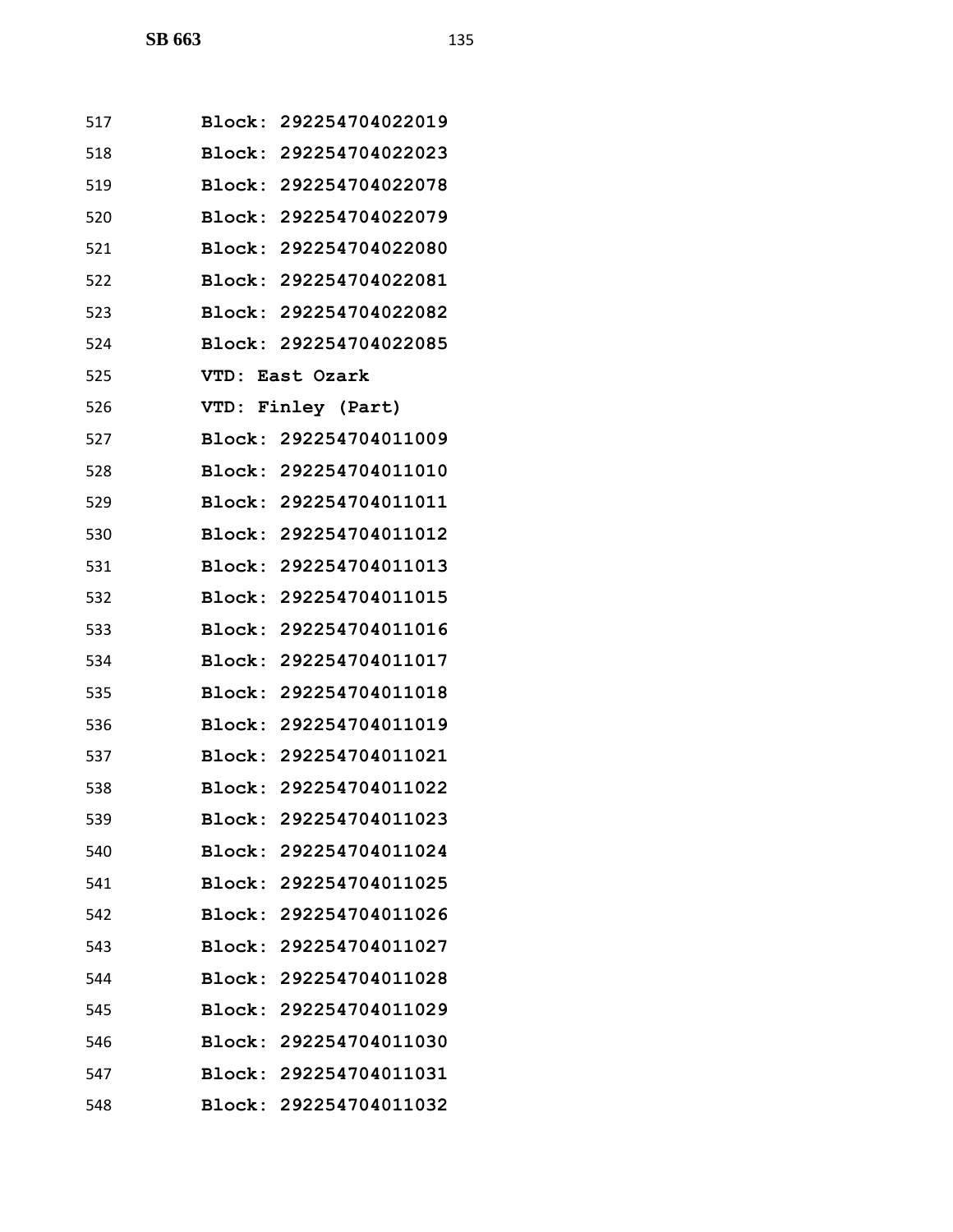| 549 |               | Block: 292254704011033 |
|-----|---------------|------------------------|
| 550 | <b>Block:</b> | 292254704011066        |
| 551 | Block:        | 292254704011069        |
| 552 | Block:        | 292254704011070        |
| 553 | Block:        | 292254704011080        |
| 554 | Block:        | 292254704011081        |
| 555 | <b>Block:</b> | 292254704011085        |
| 556 | Block:        | 292254704011086        |
| 557 | Block:        | 292254704011087        |
| 558 | Block:        | 292254704011088        |
| 559 |               | Block: 292254704011089 |
| 560 | Block:        | 292254704011090        |
| 561 | Block:        | 292254704011094        |
| 562 | Block:        | 292254704011095        |
| 563 | Block:        | 292254704011096        |
| 564 | Block:        | 292254704011097        |
| 565 | Block:        | 292254704011098        |
| 566 | Block:        | 292254704011099        |
| 567 | Block:        | 292254704011100        |
| 568 | <b>Block:</b> | 292254704011101        |
| 569 |               | Block: 292254704011102 |
| 570 |               | Block: 292254704011103 |
| 571 |               | Block: 292254704011104 |
| 572 |               | Block: 292254704011105 |
| 573 |               | Block: 292254704011106 |
| 574 |               | Block: 292254704011107 |
| 575 |               | Block: 292254704011108 |
| 576 |               | Block: 292254704011109 |
| 577 |               | Block: 292254704011110 |
| 578 |               | Block: 292254704011111 |
| 579 |               | Block: 292254704011115 |
| 580 |               | Block: 292254704011116 |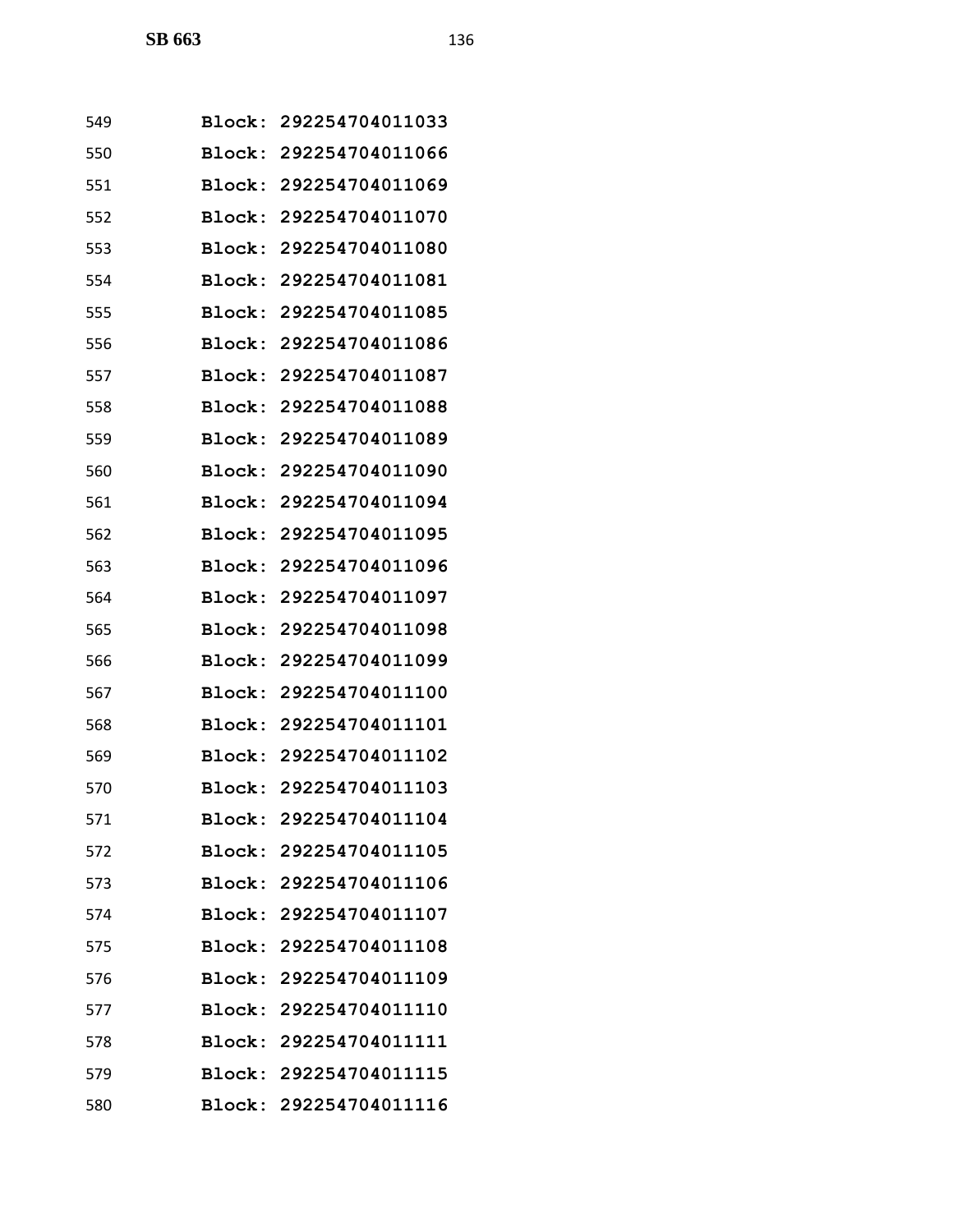| 581 |        | Block: 292254704011117 |
|-----|--------|------------------------|
| 582 | Block: | 292254704011118        |
| 583 | Block: | 292254704011119        |
| 584 |        | Block: 292254704011120 |
| 585 | Block: | 292254704012001        |
| 586 | Block: | 292254704012004        |
| 587 | Block: | 292254704012007        |
| 588 | Block: | 292254704012008        |
| 589 |        | Block: 292254704012009 |
| 590 | Block: | 292254704012010        |
| 591 | Block: | 292254704012011        |
| 592 | Block: | 292254704012012        |
| 593 | Block: | 292254704012013        |
| 594 | Block: | 292254704012014        |
| 595 | Block: | 292254704012015        |
| 596 | Block: | 292254704012016        |
| 597 | Block: | 292254704012017        |
| 598 | Block: | 292254704012018        |
| 599 | Block: | 292254704012019        |
| 600 | Block: | 292254704012020        |
| 601 |        | Block: 292254704012021 |
| 602 |        | Block: 292254704012022 |
| 603 |        | Block: 292254704012023 |
| 604 |        | Block: 292254704012024 |
| 605 |        | Block: 292254704012026 |
| 606 |        | Block: 292254704012027 |
| 607 |        | Block: 292254704012028 |
| 608 |        | Block: 292254704012029 |
| 609 |        | Block: 292254704012030 |
| 610 |        | Block: 292254704012031 |
| 611 |        | Block: 292254704012032 |
| 612 |        | Block: 292254704012033 |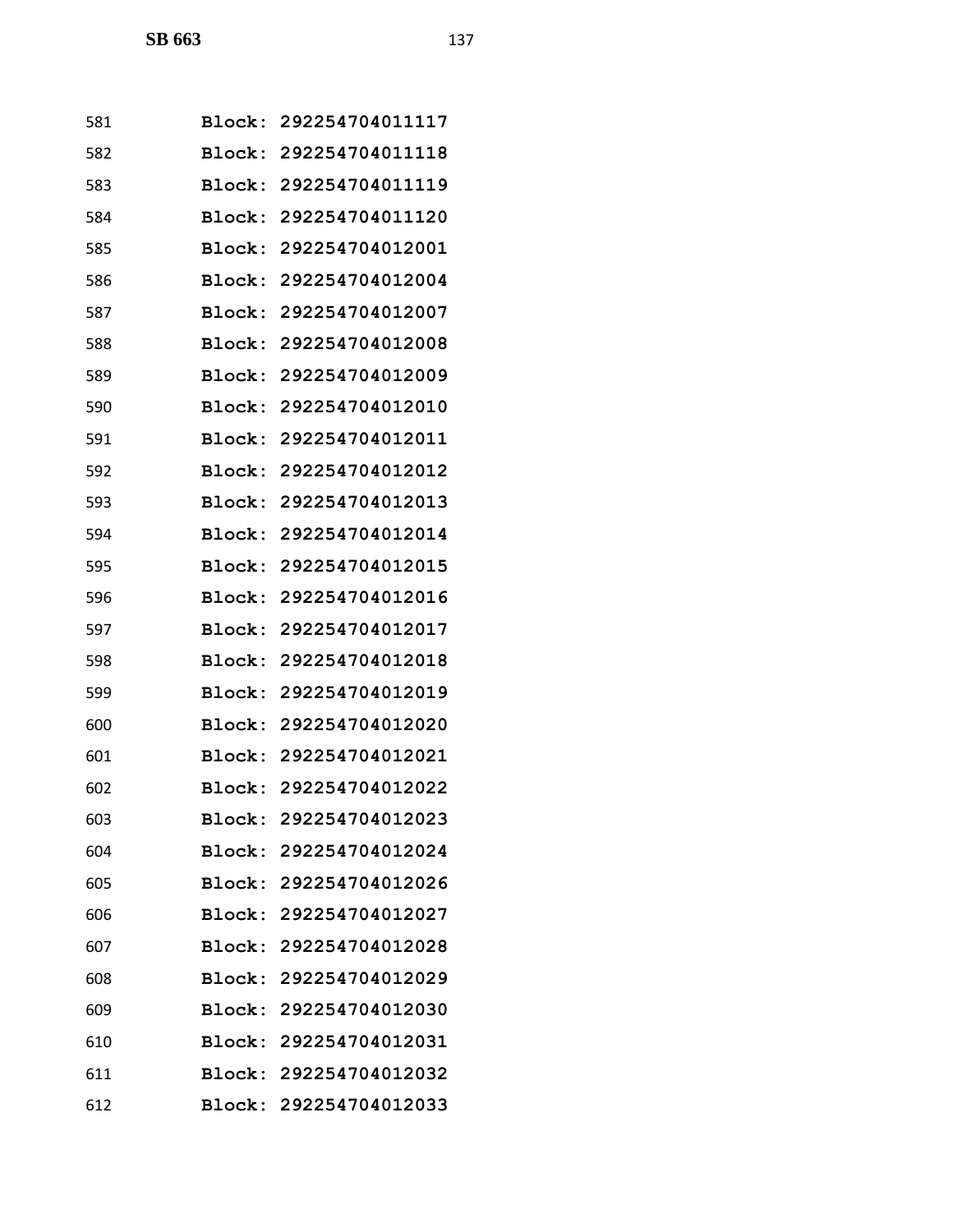| 613 | Block: 292254704012034  |
|-----|-------------------------|
| 614 | Block: 292254704012035  |
| 615 | Block: 292254704012036  |
| 616 | Block: 292254704012037  |
| 617 | Block: 292254704012038  |
| 618 | Block: 292254704012039  |
| 619 | Block: 292254704012040  |
| 620 | Block: 292254704012041  |
| 621 | Block: 292254704012042  |
| 622 | Block: 292254704012043  |
| 623 | Block: 292254704012044  |
| 624 | Block: 292254704012045  |
| 625 | Block: 292254704012046  |
| 626 | Block: 292254704012047  |
| 627 | Block: 292254704012048  |
| 628 | Block: 292254704012049  |
| 629 | Block: 292254704012050  |
| 630 | Block: 292254704013016  |
| 631 | Block: 292254704013017  |
| 632 | Block: 292254704013024  |
| 633 | Block: 292254704013025  |
| 634 | Block: 292254704013036  |
| 635 | VTD: Grant              |
| 636 | VTD: Hazelwood          |
| 637 | VTD: High Prairie       |
| 638 | VTD: Jackson            |
| 639 | VTD: Marshfield East    |
| 640 | VTD: Marshfield West    |
| 641 | VTD: Niangua            |
| 642 | VTD: Northview A        |
| 643 | VTD: Northview B (Part) |
| 644 | Block: 292254702022011  |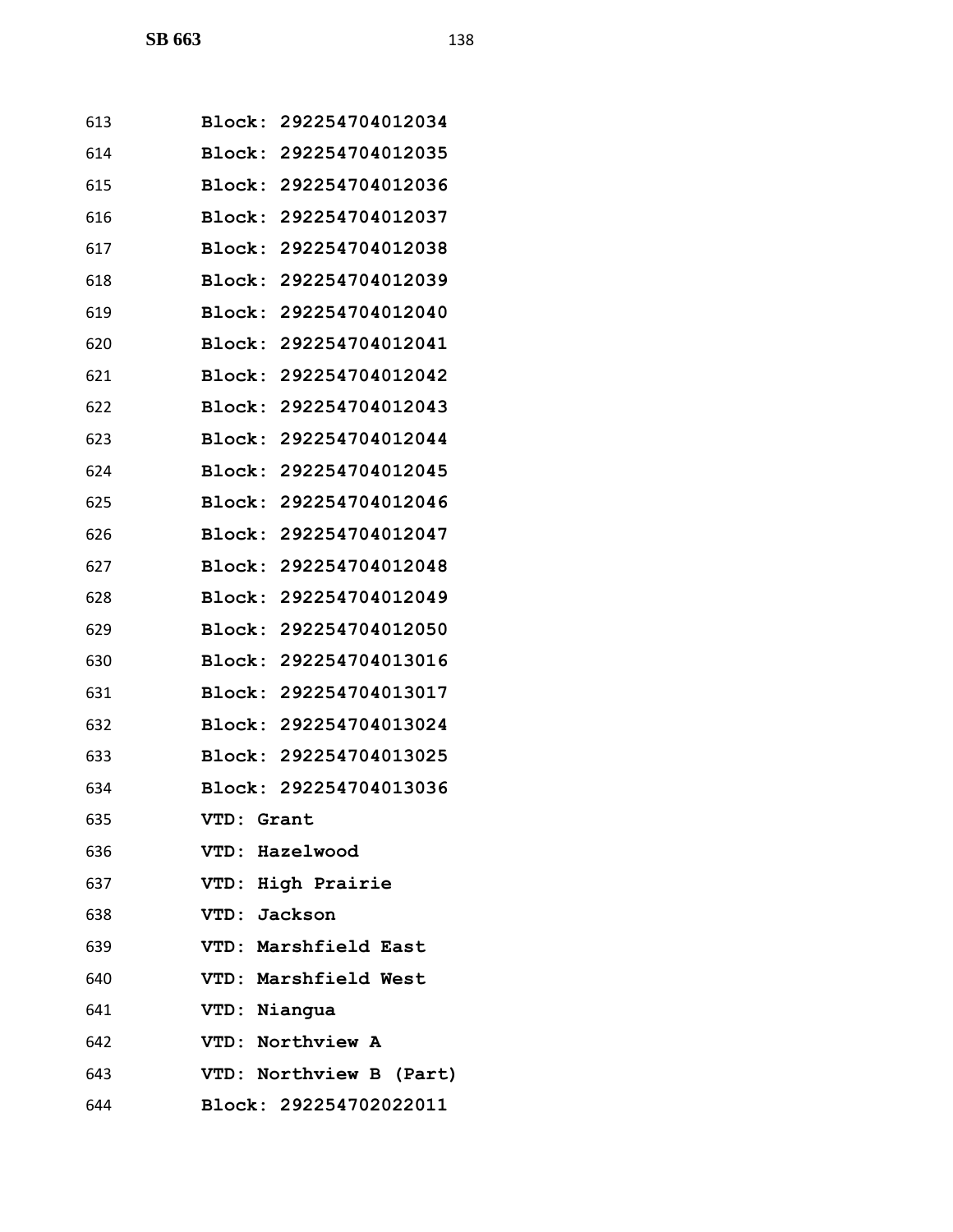| 645 |               | Block: 292254702022012 |
|-----|---------------|------------------------|
| 646 |               | Block: 292254702022013 |
| 647 |               | Block: 292254702022016 |
| 648 |               | Block: 292254702022019 |
| 649 | Block:        | 292254702022020        |
| 650 | Block:        | 292254702022021        |
| 651 | Block:        | 292254702022022        |
| 652 | Block:        | 292254702022023        |
| 653 |               | Block: 292254702022024 |
| 654 | Block:        | 292254702022025        |
| 655 |               | Block: 292254702022037 |
| 656 | <b>Block:</b> | 292254702022038        |
| 657 | Block:        | 292254702022039        |
| 658 |               | Block: 292254702022040 |
| 659 | Block:        | 292254703022008        |
| 660 | Block:        | 292254703022009        |
| 661 | Block:        | 292254703022011        |
| 662 | Block:        | 292254703022012        |
| 663 |               | Block: 292254703022013 |
| 664 | <b>Block:</b> | 292254703022014        |
| 665 |               | Block: 292254703022030 |
| 666 |               | Block: 292254703022031 |
| 667 |               | Block: 292254703022032 |
| 668 |               | Block: 292254703022033 |
| 669 |               | Block: 292254703022034 |
| 670 |               | Block: 292254703022035 |
| 671 |               | Block: 292254703023000 |
| 672 |               | Block: 292254703023001 |
| 673 |               | Block: 292254703023002 |
| 674 |               | Block: 292254703023003 |
| 675 |               | Block: 292254703023004 |
| 676 |               | Block: 292254703023005 |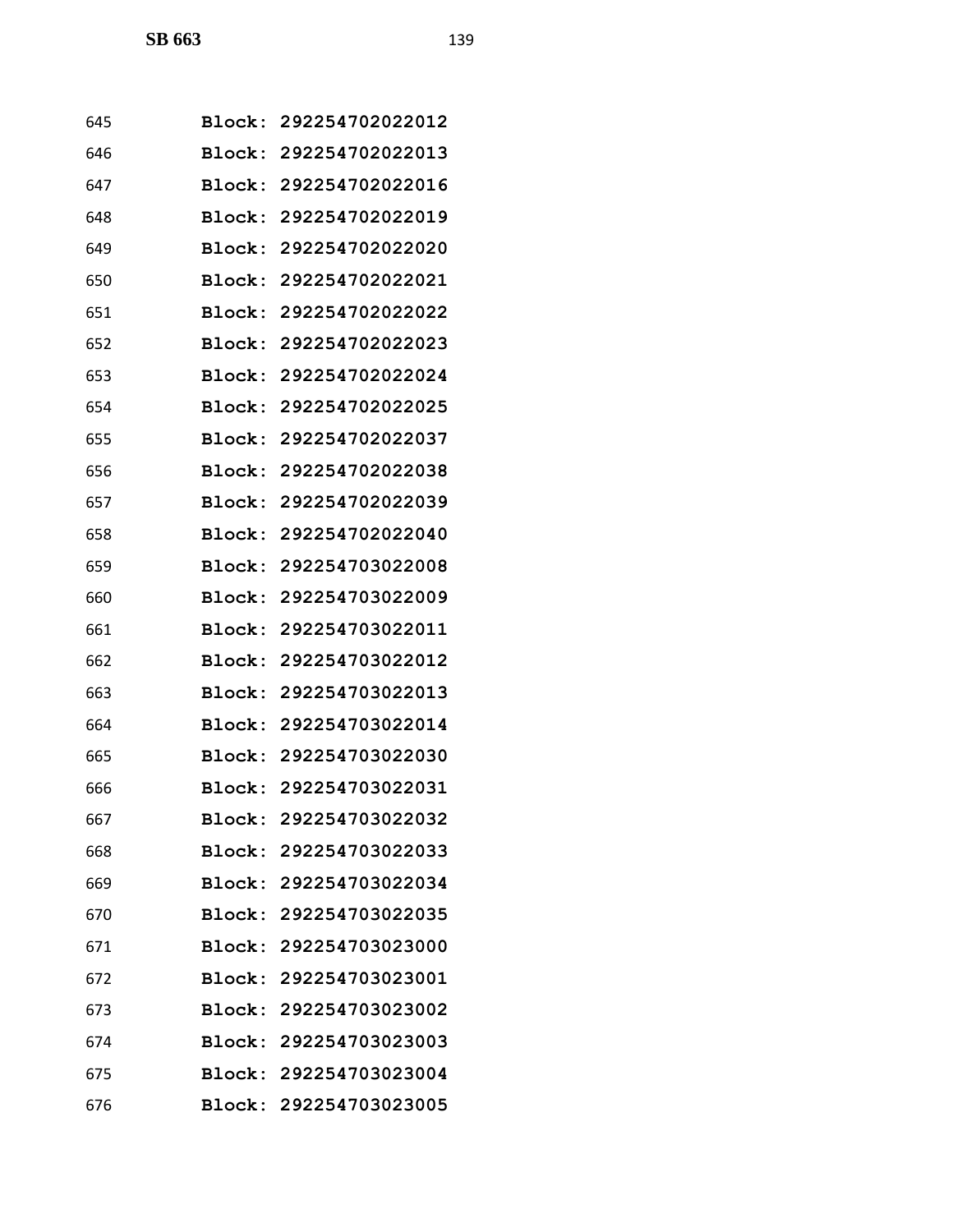| 677 |               | Block: 292254703023006 |
|-----|---------------|------------------------|
| 678 | Block:        | 292254703023007        |
| 679 | Block:        | 292254703023008        |
| 680 |               | Block: 292254703023009 |
| 681 | Block:        | 292254703023010        |
| 682 | Block:        | 292254703023011        |
| 683 | Block:        | 292254703023012        |
| 684 | Block:        | 292254703023013        |
| 685 |               | Block: 292254703023014 |
| 686 | Block:        | 292254703023015        |
| 687 | Block:        | 292254703023016        |
| 688 | <b>Block:</b> | 292254703023017        |
| 689 | Block:        | 292254703023018        |
| 690 | Block:        | 292254703023019        |
| 691 | Block:        | 292254703023020        |
| 692 | Block:        | 292254703023021        |
| 693 | Block:        | 292254703023022        |
| 694 | Block:        | 292254703023023        |
| 695 |               | Block: 292254703023024 |
| 696 | Block:        | 292254703023025        |
| 697 |               | Block: 292254703023026 |
| 698 |               | Block: 292254703023027 |
| 699 |               | Block: 292254703023028 |
| 700 |               | Block: 292254703023029 |
| 701 |               | Block: 292254703023030 |
| 702 |               | Block: 292254703023031 |
| 703 |               | Block: 292254703023032 |
| 704 |               | Block: 292254703023034 |
| 705 |               | Block: 292254703023035 |
| 706 |               | Block: 292254703023036 |
| 707 |               | Block: 292254703023037 |
| 708 |               | Block: 292254703023038 |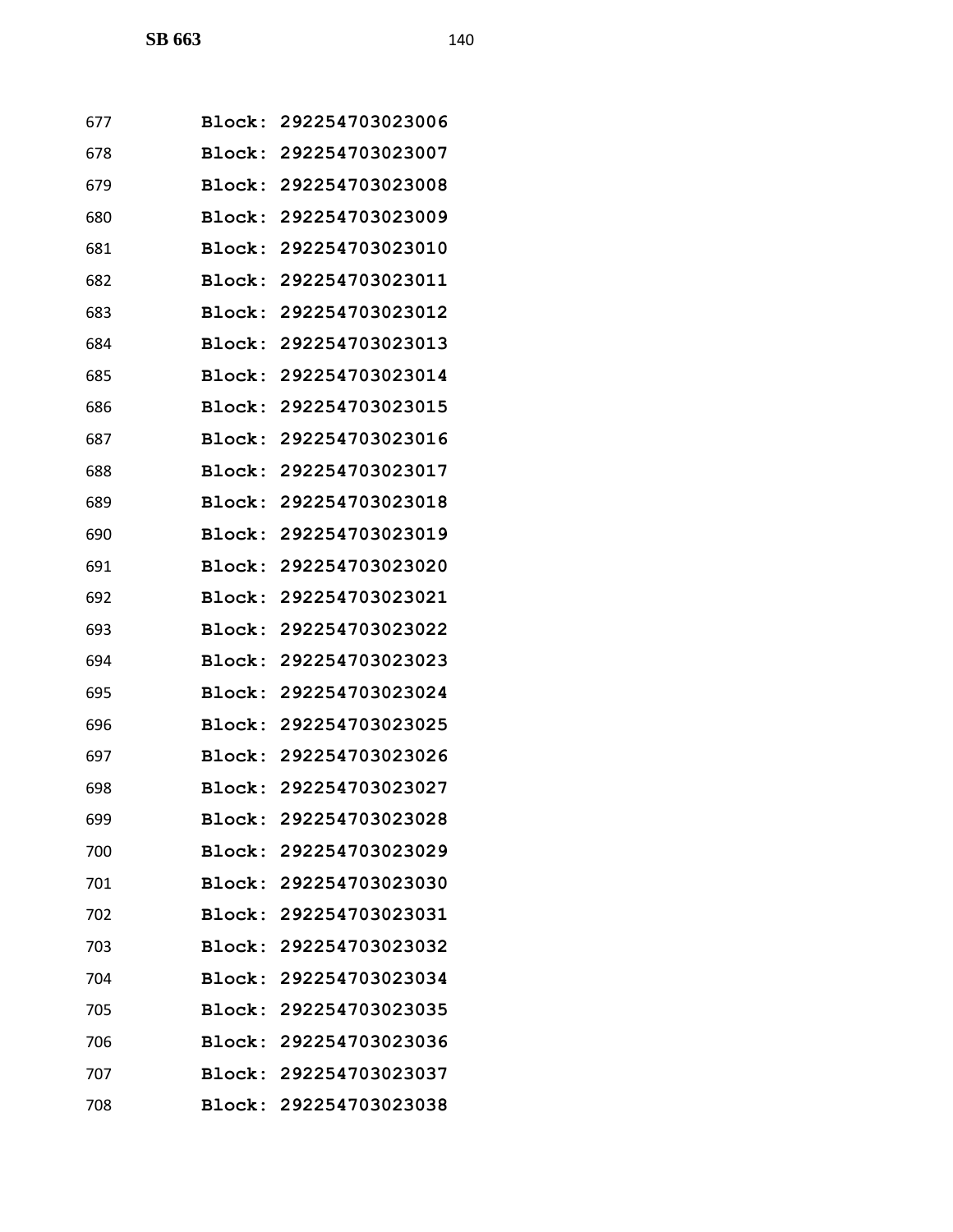| 709          | Block: 292254703023039                             |
|--------------|----------------------------------------------------|
| 710          | Block: 292254703023040                             |
| 711          | Block: 292254703023041                             |
| 712          | Block: 292254703023042                             |
| 713          | Block: 292254703023046                             |
| 714          | Block: 292254703023047                             |
| 715          | Block: 292254703023048                             |
| 716          | Block: 292254703023049                             |
| 717          | Block: 292254703023050                             |
| 718          | Block: 292254703023051                             |
| 719          | Block: 292254703023052                             |
| 720          | Block: 292254703023053                             |
| 721          | Block: 292254703023054                             |
| 722          | Block: 292254703023063                             |
| 723          | Block: 292254703023069                             |
| 724          | Block: 292254703023074                             |
| 725          | Block: 292254703023079                             |
| 726          | VTD: Union                                         |
| 727          | VTD: Washington                                    |
|              | 128.465. The fifth congressional district shall be |
| $\mathbf{2}$ | composed of the following:                         |
| 3            | Clay County (Part)                                 |
| 4            | VTD: Chou 8                                        |
| 5            | VTD: Gal 10                                        |
| 6            | VTD: Gal 11                                        |
| 7            | VTD: Gal 12                                        |
| 8            | VTD: Gal 13                                        |
| 9            | VTD: Gal 14                                        |
| 10           | VTD: Gal 15                                        |
| 11           | VTD: Gal 16                                        |
| 12           | VTD: Gal 18                                        |
| 13           | VTD: Gal 4 (Part)                                  |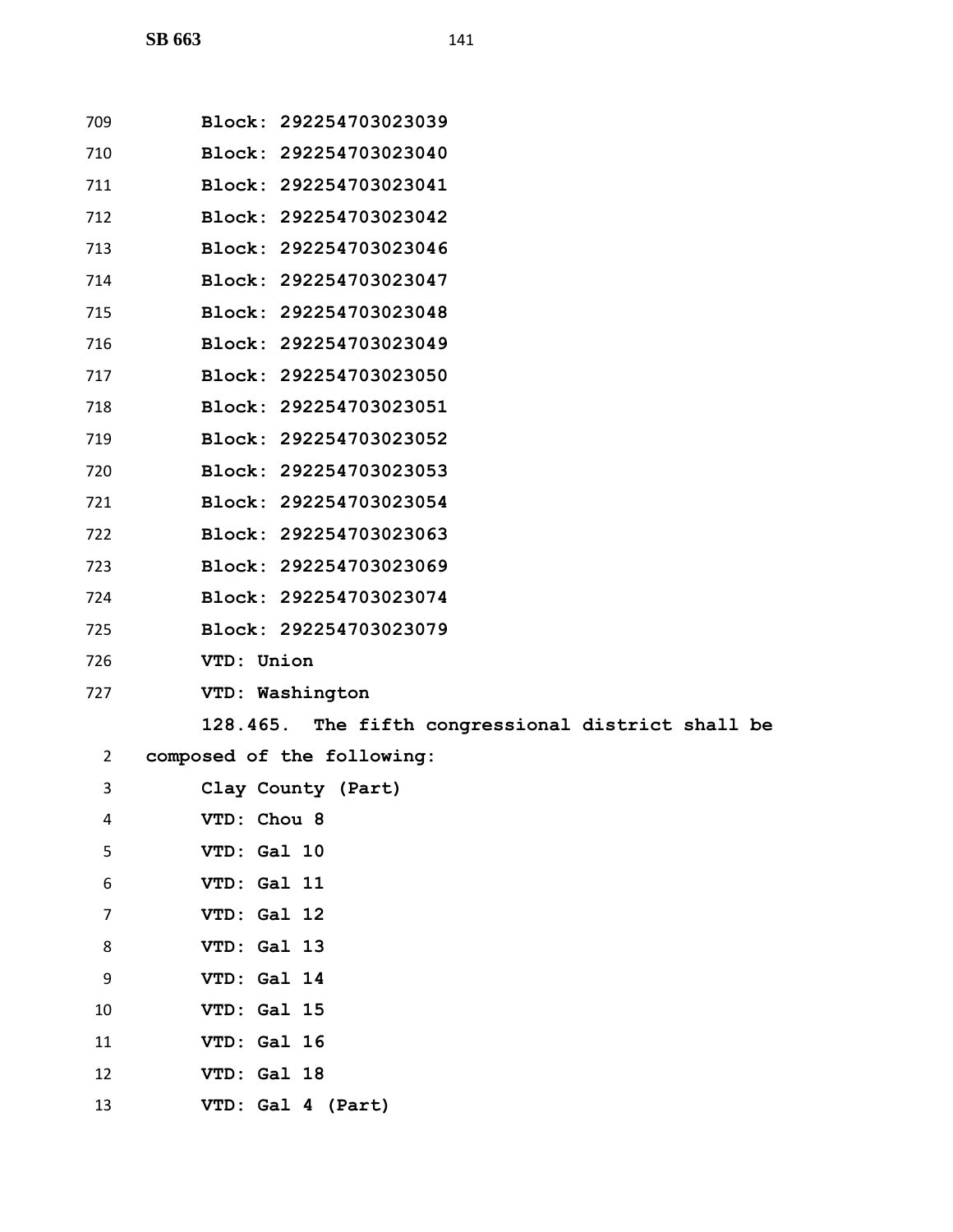| 14 |        | Block: 290470206022005 |
|----|--------|------------------------|
| 15 | Block: | 290470206022006        |
| 16 |        | Block: 290470206022012 |
| 17 |        | Block: 290470206022013 |
| 18 |        | Block: 290470206022014 |
| 19 | Block: | 290470206022017        |
| 20 | Block: | 290470206022019        |
| 21 |        | Block: 290470221001002 |
| 22 |        | Block: 290470221001004 |
| 23 |        | Block: 290470221001005 |
| 24 |        | Block: 290470221001006 |
| 25 | Block: | 290470221001007        |
| 26 | Block: | 290470221001008        |
| 27 |        | Block: 290470221001009 |
| 28 |        | Block: 290470221001010 |
| 29 | Block: | 290470221001011        |
| 30 | Block: | 290470221001012        |
| 31 | Block: | 290470221001013        |
| 32 |        | Block: 290470221001014 |
| 33 |        | Block: 290470221001015 |
| 34 |        | Block: 290470221002000 |
| 35 |        | Block: 290470221002001 |
| 36 |        | Block: 290470221002002 |
| 37 |        | Block: 290470221002003 |
| 38 |        | Block: 290470221002004 |
| 39 |        | Block: 290470221002005 |
| 40 |        | Block: 290470221002006 |
| 41 |        | Block: 290470221002007 |
| 42 |        | Block: 290470221002008 |
| 43 |        | Block: 290470221002009 |
| 44 |        | Block: 290470221003000 |
| 45 |        | Block: 290470221003001 |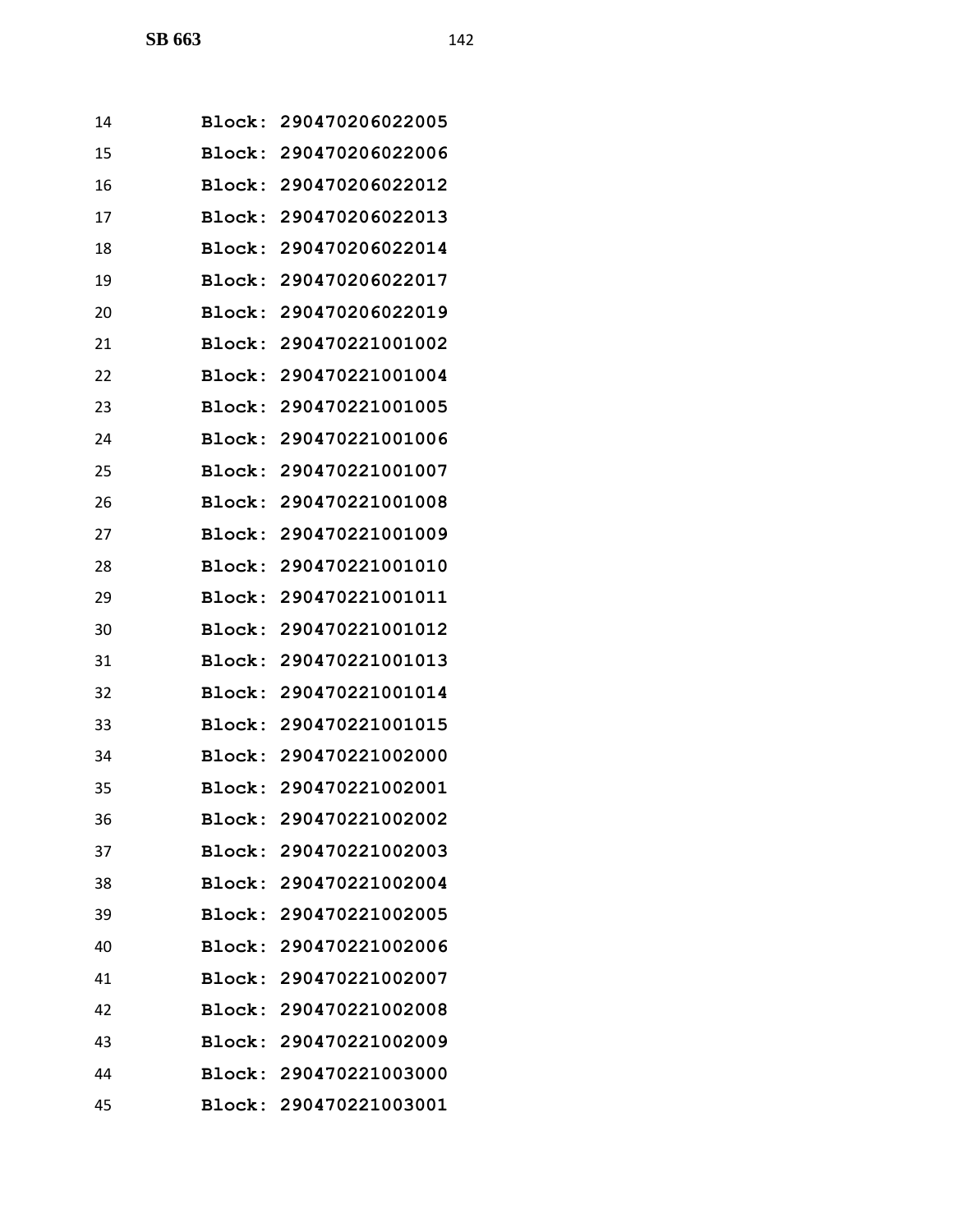| 46 |        | Block: 290470221003002 |
|----|--------|------------------------|
| 47 |        | Block: 290470221003003 |
| 48 |        | Block: 290470221003004 |
| 49 |        | Block: 290470221003005 |
| 50 |        | Block: 290470221003006 |
| 51 |        | Block: 290470221003007 |
| 52 |        | Block: 290470221003008 |
| 53 |        | Block: 290470221003009 |
| 54 |        | Block: 290470221003010 |
| 55 | Block: | 290470221003011        |
| 56 |        | Block: 290470221003012 |
| 57 | Block: | 290470221003013        |
| 58 |        | Block: 290470221003014 |
| 59 |        | Block: 290470221003015 |
| 60 |        | Block: 290470221003016 |
| 61 |        | Block: 290470221003017 |
| 62 |        | Block: 290470221003018 |
| 63 |        | Block: 290470221003019 |
| 64 |        | Block: 290470221003020 |
| 65 |        | Block: 290470221003021 |
| 66 |        | Block: 290470221003022 |
| 67 |        | Block: 290470221003023 |
| 68 |        | Block: 290470221003024 |
| 69 |        | Block: 290470221003025 |
| 70 |        | Block: 290470221003026 |
| 71 |        | Block: 290470221004000 |
| 72 |        | Block: 290470221004001 |
| 73 |        | Block: 290470221004002 |
| 74 |        | Block: 290470221004003 |
| 75 |        | Block: 290470221004004 |
| 76 |        | Block: 290470221004005 |
| 77 |        | Block: 290470221004006 |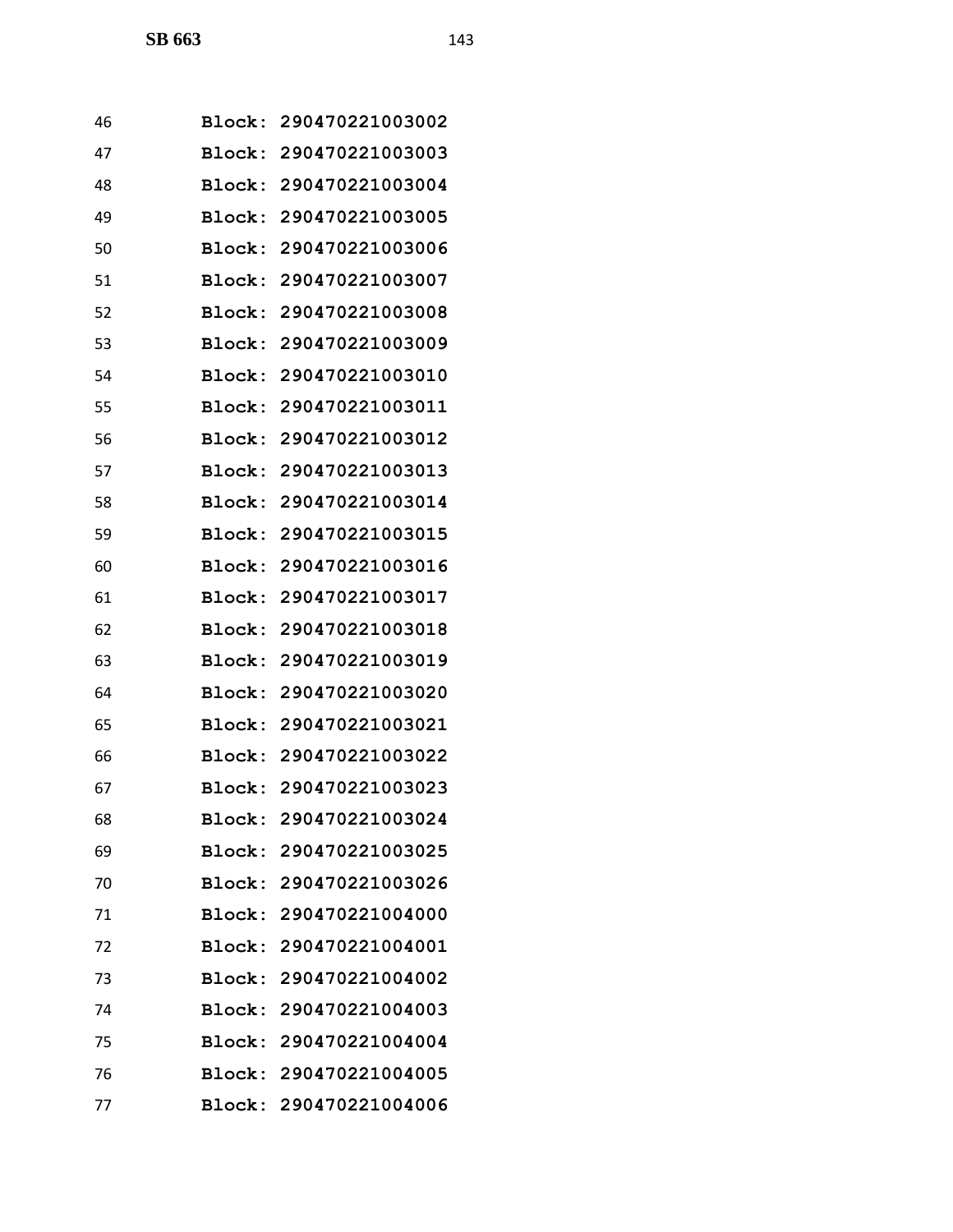| 78  |        | Block: 290470221004007 |
|-----|--------|------------------------|
| 79  |        | Block: 290470221004008 |
| 80  |        | Block: 290470221004009 |
| 81  |        | Block: 290470221004010 |
| 82  |        | Block: 290470221004011 |
| 83  | Block: | 290470221004012        |
| 84  |        | Block: 290470221004014 |
| 85  |        | Block: 290470221004015 |
| 86  |        | Block: 290470221004016 |
| 87  |        | Block: 290470221004017 |
| 88  |        | Block: 290470221004018 |
| 89  |        | Block: 290470221004019 |
| 90  | Block: | 290470221004020        |
| 91  |        | Block: 290470221004021 |
| 92  |        | Block: 290470221005000 |
| 93  |        | Block: 290470221005001 |
| 94  |        | Block: 290470221005002 |
| 95  |        | Block: 290470221005003 |
| 96  |        | Block: 290470221005004 |
| 97  |        | Block: 290470221005005 |
| 98  |        | Block: 290470221005006 |
| 99  |        | Block: 290470221005007 |
| 100 |        | Block: 290470221005008 |
| 101 |        | Block: 290470221005009 |
| 102 |        | Block: 290470221005010 |
| 103 |        | Block: 290470221005011 |
| 104 |        | Block: 290470221005012 |
| 105 |        | Block: 290470221005013 |
| 106 |        | Block: 290470221005014 |
| 107 |        | Block: 290470221005015 |
| 108 |        | Block: 290470221005016 |
| 109 |        | Block: 290470221005017 |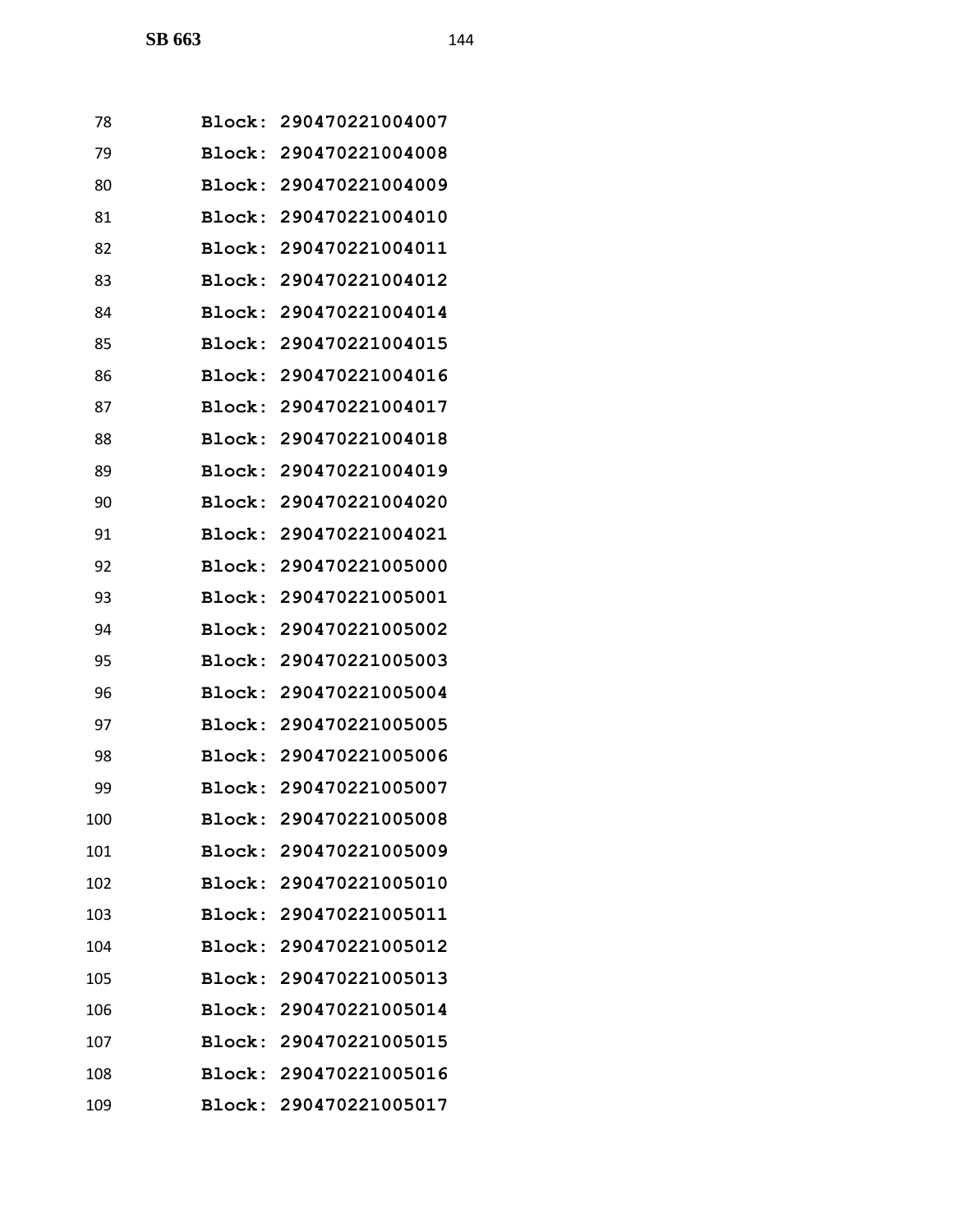| 110 |               | Block: 290470221005018 |
|-----|---------------|------------------------|
| 111 | Block:        | 290470221005019        |
| 112 | Block:        | 290470221005020        |
| 113 | Block:        | 290470221005021        |
| 114 | Block:        | 290470221006000        |
| 115 | Block:        | 290470221006001        |
| 116 | Block:        | 290470221006002        |
| 117 | Block:        | 290470221006003        |
| 118 |               | Block: 290470221006004 |
| 119 | Block:        | 290470221006005        |
| 120 | Block:        | 290470221006006        |
| 121 | Block:        | 290470221006007        |
| 122 | Block:        | 290470221006008        |
| 123 | Block:        | 290470221006009        |
| 124 | Block:        | 290470221006010        |
| 125 | Block:        | 290470221006011        |
| 126 | Block:        | 290470221006012        |
| 127 | Block:        | 290470221006013        |
| 128 | Block:        | 290470221006014        |
| 129 | <b>Block:</b> | 290470221006015        |
| 130 | Block:        | 290470221006016        |
| 131 |               | Block: 290470221006017 |
| 132 |               | Block: 290470221006018 |
| 133 |               | Block: 290470221006019 |
| 134 |               | Block: 290470221006020 |
| 135 |               | Block: 290470221006021 |
| 136 |               | Block: 290470221006022 |
| 137 |               | Block: 290470221006023 |
| 138 |               | Block: 290470221006024 |
| 139 |               | Block: 290470221006025 |
| 140 |               | Block: 290470221006026 |
| 141 |               | Block: 290470221006027 |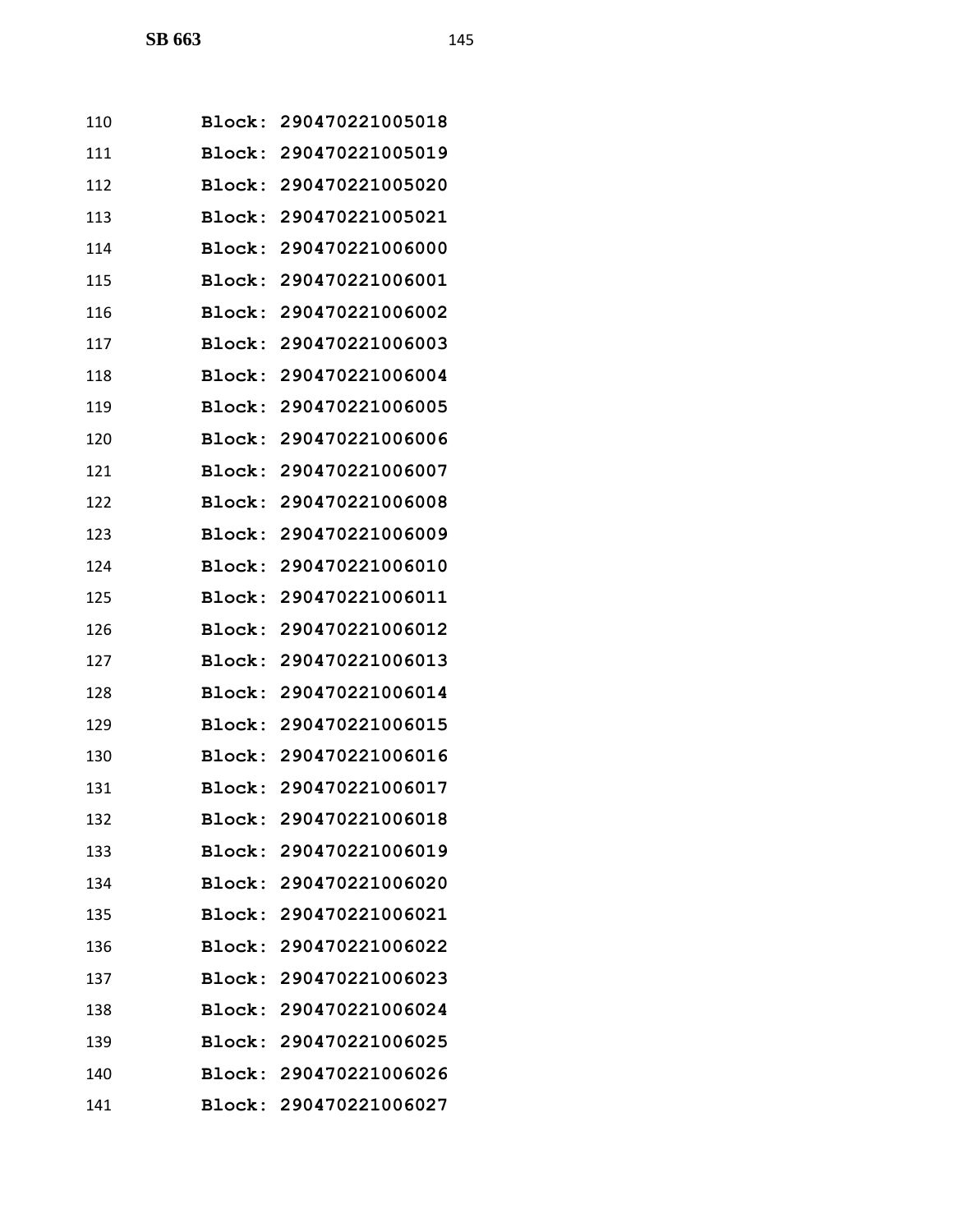| 142 |               | Block: 290470221006028 |
|-----|---------------|------------------------|
| 143 | Block:        | 290470221006029        |
| 144 | Block:        | 290470221006030        |
| 145 | Block:        | 290470221006031        |
| 146 | Block:        | 290470221006032        |
| 147 | Block:        | 290470221006033        |
| 148 | Block:        | 290470221006034        |
| 149 | Block:        | 290470221006035        |
| 150 |               | Block: 290470221006036 |
| 151 | Block:        | 290470221006037        |
| 152 | Block:        | 290470221006038        |
| 153 | Block:        | 290470221006039        |
| 154 | Block:        | 290470221006040        |
| 155 | Block:        | 290470221006041        |
| 156 | Block:        | 290470221006042        |
| 157 | Block:        | 290470221006043        |
| 158 | Block:        | 290470221006044        |
| 159 | Block:        | 290470221006045        |
| 160 | Block:        | 290470221006046        |
| 161 | <b>Block:</b> | 290470221006047        |
| 162 | Block:        | 290470221006048        |
| 163 |               | Block: 290470221006049 |
| 164 |               | Block: 290470221006050 |
| 165 |               | Block: 290470221006051 |
| 166 |               | Block: 290470221006052 |
| 167 |               | Block: 290470221006053 |
| 168 |               | Block: 290470221006054 |
| 169 |               | Block: 290470221006055 |
| 170 | <b>Block:</b> | 290470221006069        |
| 171 |               | Block: 290470221006071 |
| 172 |               | Block: 290470221006072 |
| 173 |               | Block: 290470221006073 |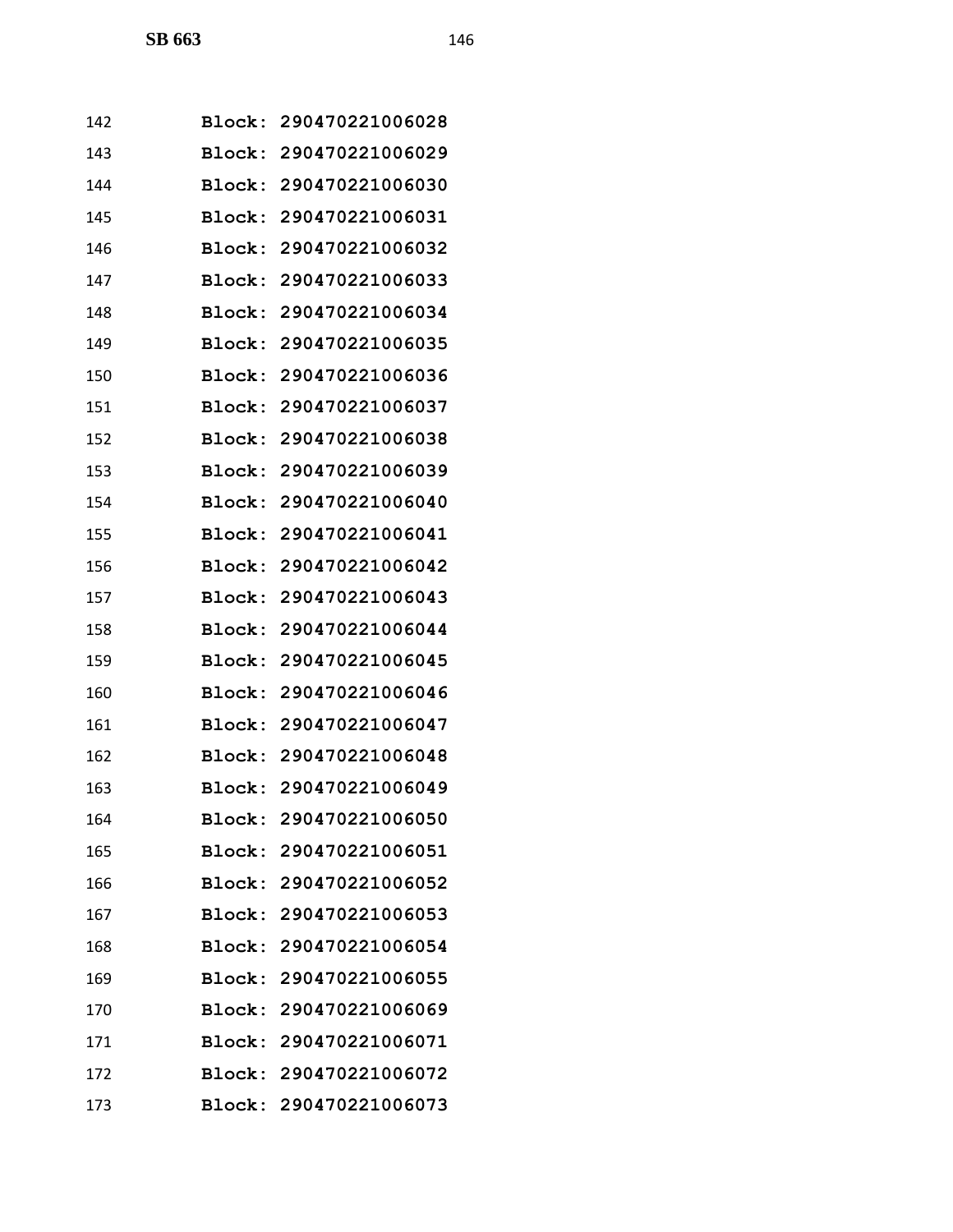| 174 | Block:        | 290470221006074        |
|-----|---------------|------------------------|
| 175 | Block:        | 290470221006075        |
| 176 | Block:        | 290470221006076        |
| 177 | <b>Block:</b> | 290470221006081        |
| 178 | Block:        | 290470221006084        |
| 179 | Block:        | 290470221006085        |
| 180 | Block:        | 290470221006086        |
| 181 | Block:        | 290470221006087        |
| 182 | Block:        | 290470221006088        |
| 183 | Block:        | 290470221006089        |
| 184 | Block:        | 290470221006090        |
| 185 | Block:        | 290470221006091        |
| 186 | Block:        | 290470221006092        |
| 187 | Block:        | 290470221006093        |
| 188 | Block:        | 290470221006094        |
| 189 | Block:        | 290470221006095        |
| 190 | Block:        | 290470221006096        |
| 191 | Block:        | 290470221006097        |
| 192 |               | Block: 290470221006098 |
| 193 | Block:        | 290470221006099        |
| 194 | Block:        | 290470221006100        |
| 195 |               | Block: 290470221006101 |
| 196 |               | Block: 290470221006102 |
| 197 |               | Block: 290470221006103 |
| 198 |               | Block: 290470221006104 |
| 199 |               | Block: 290470221006105 |
| 200 |               | Block: 290470221006106 |
| 201 | <b>Block:</b> | 290470221006107        |
| 202 |               | Block: 290470221006108 |
| 203 |               | Block: 290470221006109 |
| 204 |               | Block: 290470221006110 |
| 205 | <b>Block:</b> | 290470221006111        |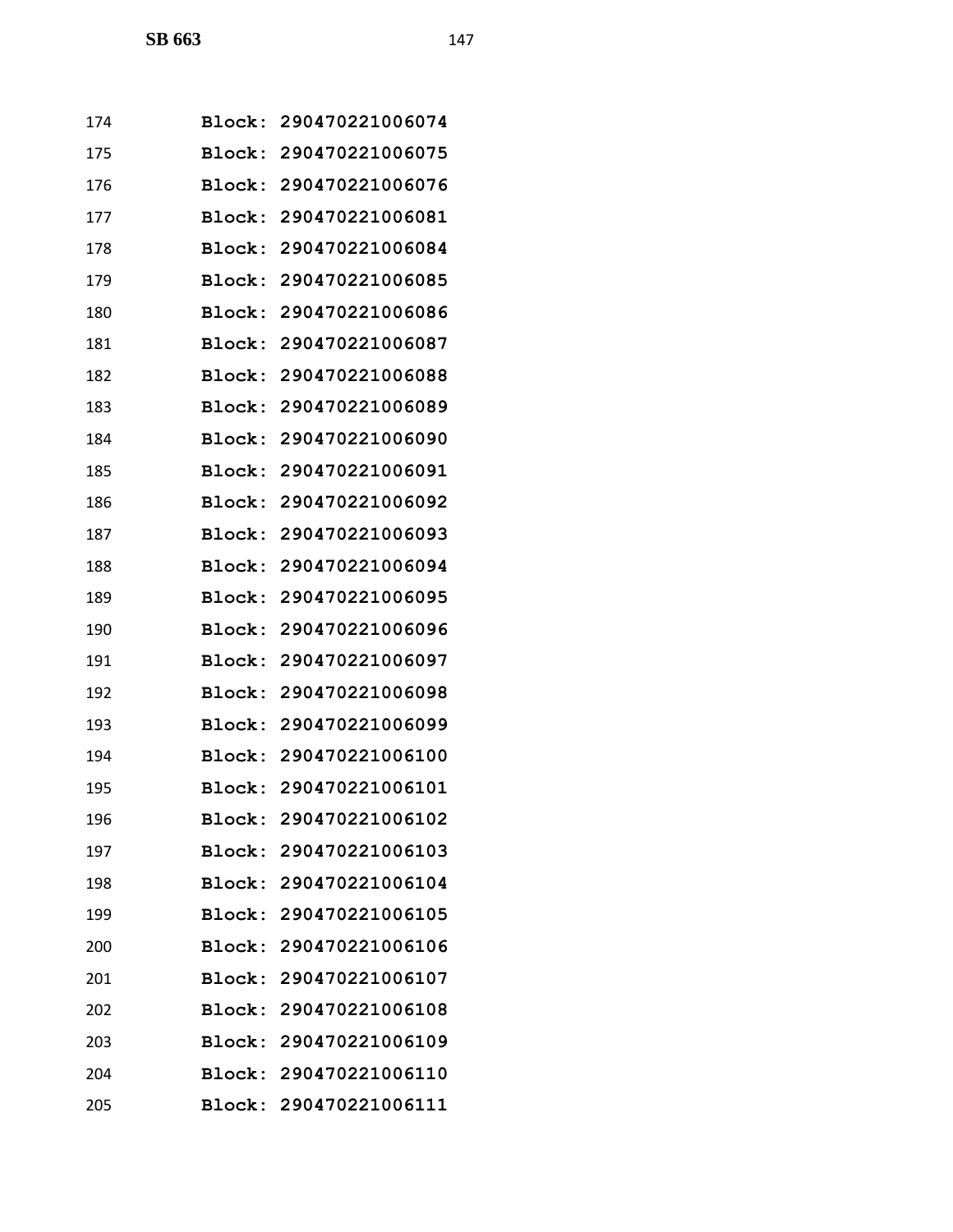| 206 |               | Block: 290470221006112 |
|-----|---------------|------------------------|
| 207 |               | Block: 290470221006113 |
| 208 | Block:        | 290470221006114        |
| 209 |               | Block: 290470221006115 |
| 210 | Block:        | 290470221006116        |
| 211 | Block:        | 290470221006117        |
| 212 | <b>Block:</b> | 290470221006118        |
| 213 | Block:        | 290470221006119        |
| 214 |               | Block: 290470221006120 |
| 215 | Block:        | 290470221006121        |
| 216 |               | Block: 290470221006122 |
| 217 |               | Block: 290470221006123 |
| 218 | Block:        | 290470221006124        |
| 219 |               | Block: 290470221006125 |
| 220 | Block:        | 290470221006126        |
| 221 |               | Block: 290470221006127 |
| 222 | Block:        | 290470221006128        |
| 223 | Block:        | 290470221006129        |
| 224 |               | Block: 290470221006130 |
| 225 | <b>Block:</b> | 290470221006131        |
| 226 |               | Block: 290470221006132 |
| 227 |               | Block: 290470221006133 |
| 228 |               | Block: 290470221006134 |
| 229 |               | Block: 290470221006135 |
| 230 |               | Block: 290470221006136 |
| 231 |               | Block: 290470221006137 |
| 232 |               | Block: 290470221006138 |
| 233 |               | Block: 290470221006139 |
| 234 |               | Block: 290470221006140 |
| 235 |               | Block: 290470221006141 |
| 236 |               | Block: 290470221006142 |
| 237 |               | Block: 290470221006143 |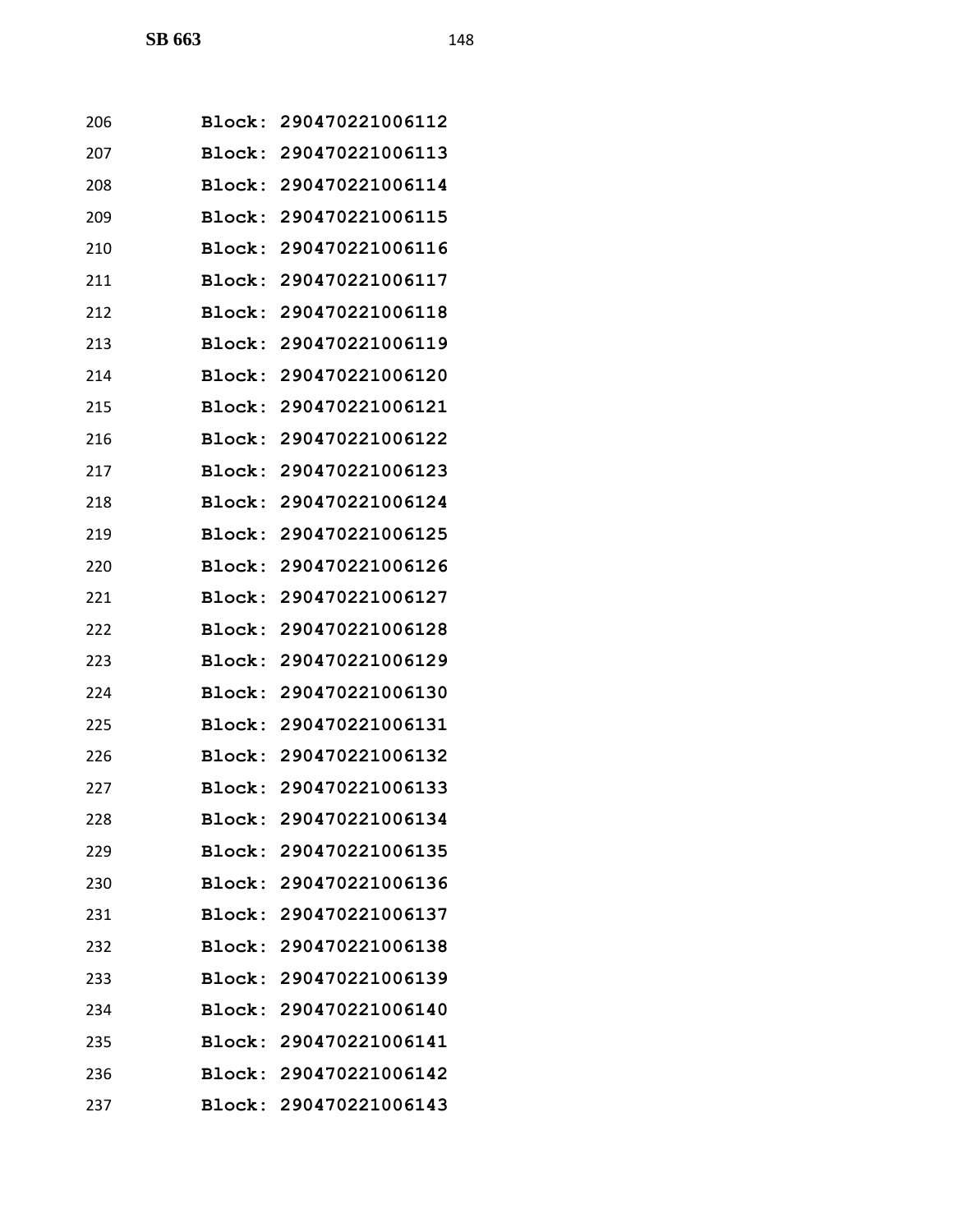| 238 | Block: 290470221006144 |
|-----|------------------------|
| 239 | Block: 290470221006145 |
| 240 | Block: 290470221006146 |
| 241 | Block: 290470221006147 |
| 242 | Block: 290470221006148 |
| 243 | Block: 290470221006149 |
| 244 | Block: 290470221006158 |
| 245 | Block: 290470221006159 |
| 246 | Block: 290470221006173 |
| 247 | Block: 290470221006174 |
| 248 | Block: 290470221006175 |
| 249 | Block: 290470221006176 |
| 250 | Block: 290470221006177 |
| 251 | Block: 290470221006178 |
| 252 | Block: 290470221006179 |
| 253 | Block: 290470221006180 |
| 254 | Block: 290470221006181 |
| 255 | Gal 5<br>VTD :         |
| 256 | Gal 6<br><b>VTD:</b>   |
| 257 | VTD: Gal 7             |
| 258 | VTD: Gal 9             |
| 259 | VTD: KC 21-10 (Part)   |
| 260 | Block: 290470212092023 |
| 261 | VTD: KC 21-11          |
| 262 | VTD: KC 21-12 (Part)   |
| 263 | Block: 290470212101015 |
| 264 | Block: 290470212101016 |
| 265 | Block: 290470212101017 |
| 266 | Block: 290470212101018 |
| 267 | Block: 290470212101019 |
| 268 | Block: 290470212101020 |
| 269 | Block: 290470212101021 |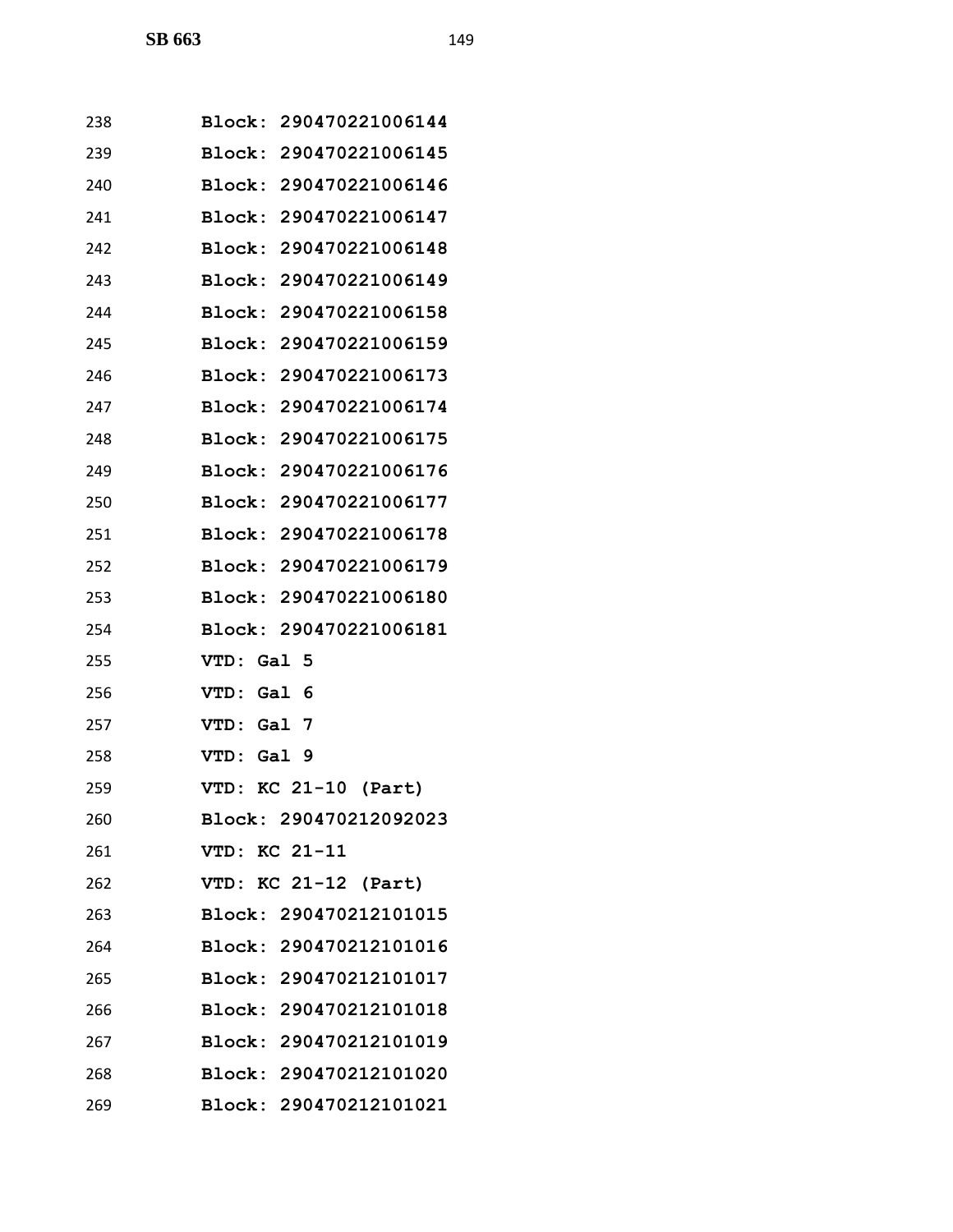| 270 | Block: 290470212101022    |
|-----|---------------------------|
| 271 | Block: 290470212101023    |
| 272 | Block: 290470212101024    |
| 273 | Block: 290470212101025    |
| 274 | Block: 290470212103008    |
| 275 | Block: 290470212103009    |
| 276 | Block: 290470212103010    |
| 277 | Block: 290470212103011    |
| 278 | Block: 290470212103012    |
| 279 | Block: 290470212103013    |
| 280 | Block: 290470212103014    |
| 281 | Block: 290470212103015    |
| 282 | Block: 290470212103016    |
| 283 | Block: 290470212103017    |
| 284 | Block: 290470212103018    |
| 285 | Block: 290470212103021    |
| 286 | Block: 290470212103022    |
| 287 | KC 21-14<br><b>VTD:</b>   |
| 288 | $KC$ 21-18<br><b>VTD:</b> |
| 289 | $KC$ 21-19<br>VTD:        |
| 290 | KC 21-20<br>VTD:          |
| 291 | $KC 21-21$<br><b>VTD:</b> |
| 292 | VTD: KC 21-22             |
| 293 | VTD: KC 21-23             |
| 294 | VTD: KC 21-24             |
| 295 | VTD: KC 21-25 (Part)      |
| 296 | Block: 290470211011005    |
| 297 | VTD: KC 21-3              |
| 298 | VTD: KC 21-4              |
| 299 | VTD: KC 21-5              |
| 300 | VTD: KC 21-6              |
| 301 | VTD: KC 21-7              |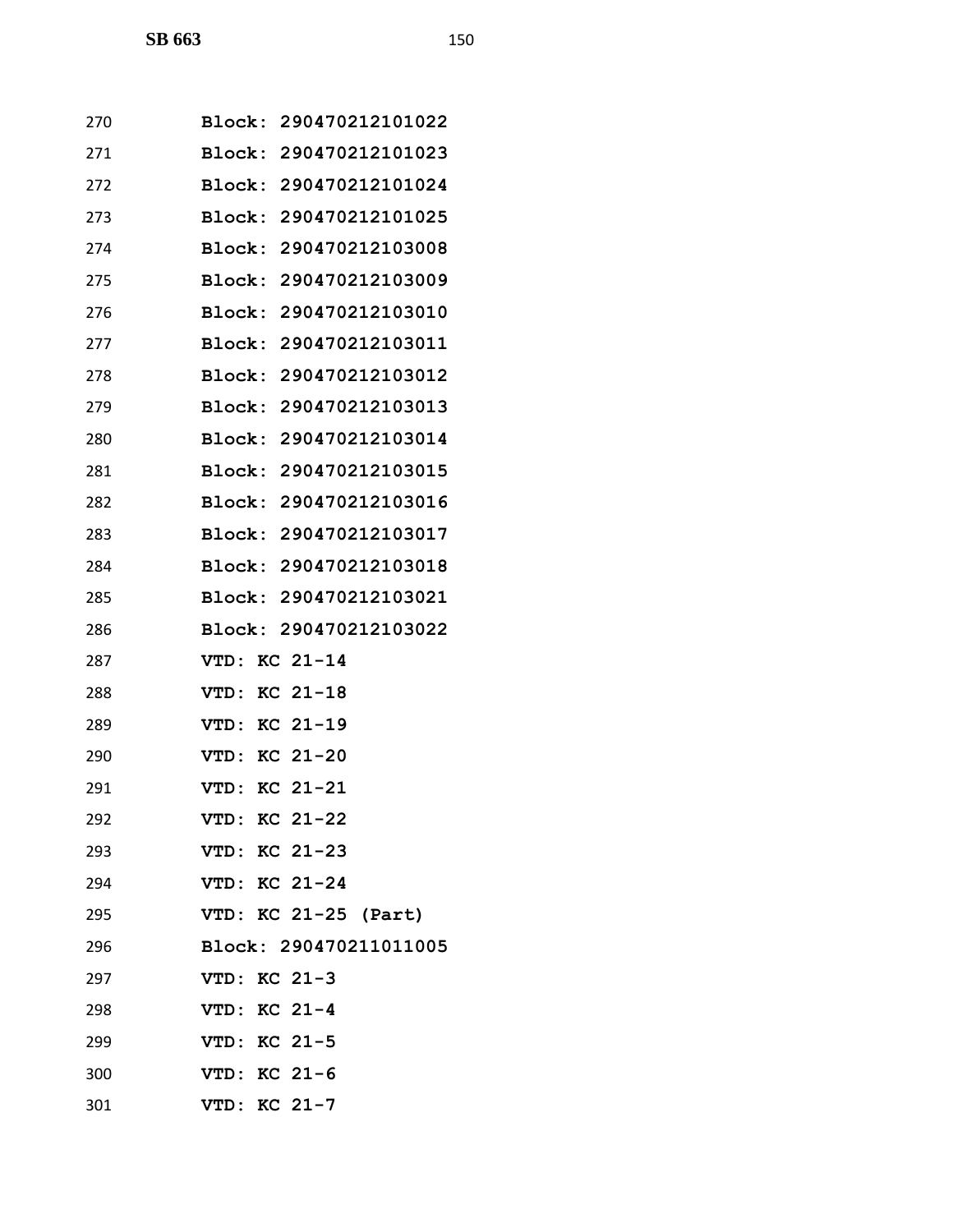| 302 | VTD: KC 21-8           |
|-----|------------------------|
| 303 | VTD: KC 21-9           |
| 304 | VTD: Lib 13 (Part)     |
| 305 | Block: 290470222003003 |
| 306 | Block: 290470222003067 |
| 307 | VTD: Lib 5 (Part)      |
| 308 | Block: 290470208033017 |
| 309 | Block: 290470223023018 |
| 310 | Jackson County (Part)  |
| 311 | VTD: 1603              |
| 312 | <b>VTD: 412</b>        |
| 313 | VTD: 413               |
| 314 | <b>VTD: 414</b>        |
| 315 | VTD: 415               |
| 316 | VTD: 616               |
| 317 | VTD: 617               |
| 318 | VTD: 618               |
| 319 | VTD: 619               |
| 320 | VTD: Blue 01-01        |
| 321 | VTD: Blue 01-02        |
| 322 | VTD: Blue 01-03        |
| 323 | VTD: Blue 01-04        |
| 324 | VTD: Blue 01-05        |
| 325 | VTD: Blue 01-06        |
| 326 | VTD: Blue 01-07        |
| 327 | VTD: Blue 01-08        |
| 328 | VTD: Blue 01-09        |
| 329 | VTD: Blue 02-01        |
| 330 | VTD: Blue 02-02        |
| 331 | VTD: Blue 02-03        |
| 332 | VTD: Blue 02-04        |
| 333 | VTD: Blue 02-05        |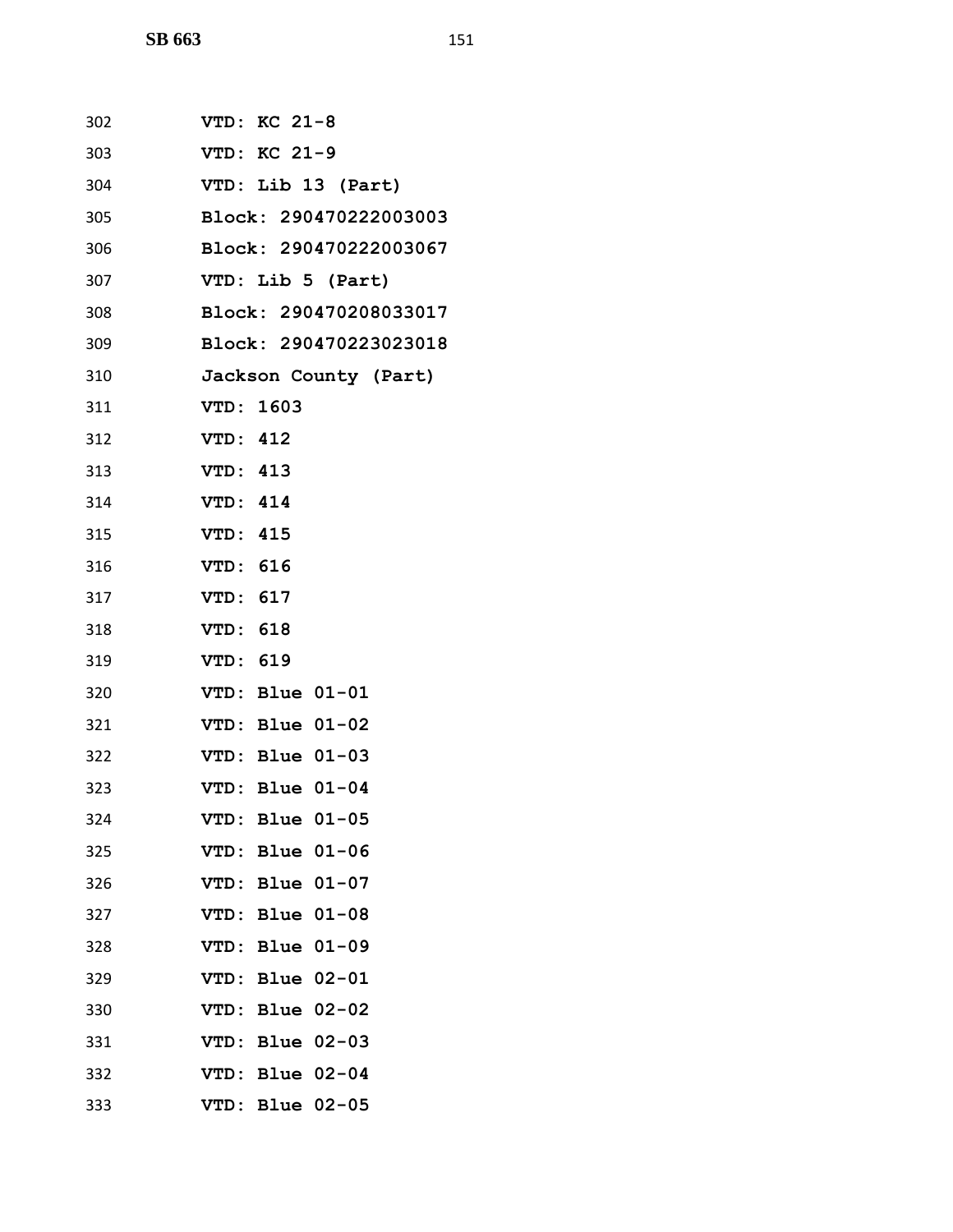| 334 | <b>VTD:</b> |             | Blue 02-06 |
|-----|-------------|-------------|------------|
| 335 | <b>VTD:</b> |             | Blue 02-07 |
| 336 | <b>VTD:</b> |             | Blue 03-01 |
| 337 | VTD:        |             | Blue 03-02 |
| 338 | VTD:        |             | Blue 03-03 |
| 339 | VTD:        | <b>Blue</b> | $03 - 04$  |
| 340 | <b>VTD:</b> | Blue        | $03 - 05$  |
| 341 | <b>VTD:</b> |             | Blue 03-06 |
| 342 | <b>VTD:</b> | <b>Blue</b> | $03 - 07$  |
| 343 | <b>VTD:</b> | <b>Blue</b> | $03 - 08$  |
| 344 | <b>VTD:</b> | <b>Blue</b> | $04 - 01$  |
| 345 | <b>VTD:</b> |             | Blue 04-02 |
| 346 | <b>VTD:</b> | <b>Blue</b> | $04 - 03$  |
| 347 | VTD:        | <b>Blue</b> | $04 - 04$  |
| 348 | <b>VTD:</b> |             | Blue 04-05 |
| 349 | <b>VTD:</b> | <b>Blue</b> | $04 - 06$  |
| 350 | <b>VTD:</b> | <b>Blue</b> | $04 - 07$  |
| 351 | <b>VTD:</b> |             | Blue 04-08 |
| 352 | <b>VTD:</b> |             | Blue 04-09 |
| 353 | <b>VTD:</b> | <b>Blue</b> | $04 - 10$  |
| 354 | VTD:        | Blue        | $05 - 01$  |
| 355 | <b>VTD:</b> |             | Blue 05-02 |
| 356 | VTD:        | <b>Blue</b> | $05 - 03$  |
| 357 | <b>VTD:</b> | Blue        | $05 - 04$  |
| 358 | VTD:        | Blue        | $05 - 05$  |
| 359 | <b>VTD:</b> | <b>Blue</b> | $05 - 06$  |
| 360 | VTD:        | Blue        | $05 - 07$  |
| 361 | VTD:        | Blue        | $05 - 08$  |
| 362 | VTD:        | <b>Blue</b> | $05 - 09$  |
| 363 | VTD:        |             | Blue 06-01 |
| 364 | <b>VTD:</b> | Blue        | $06 - 02$  |
| 365 | VTD:        |             | Blue 06-03 |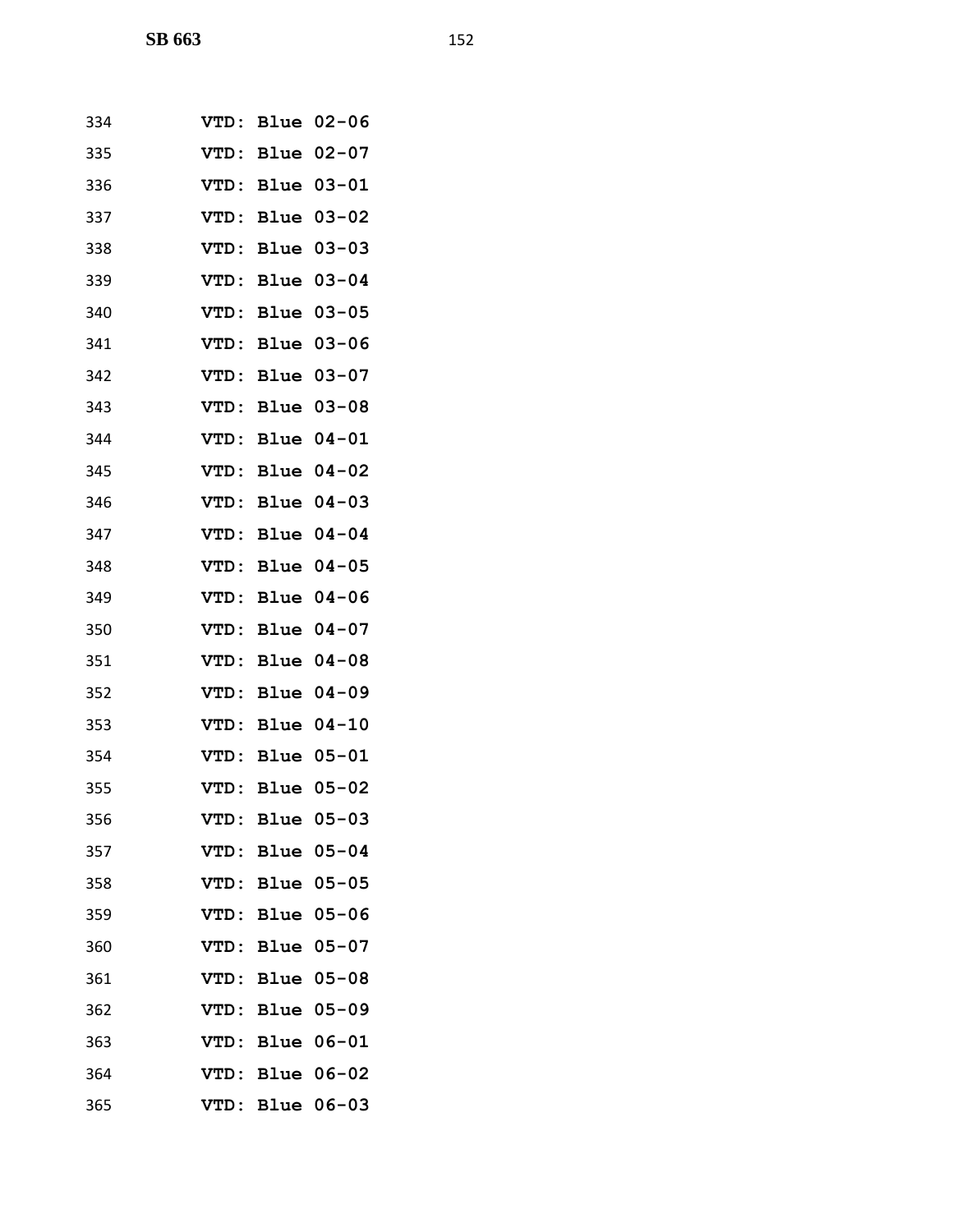| 366 | <b>Blue 06-04</b><br><b>VTD:</b>  |
|-----|-----------------------------------|
| 367 | <b>Blue 06-05</b><br><b>VTD :</b> |
| 368 | <b>Blue 06-06</b><br>VTD:         |
| 369 | VTD: Blue 06-07 (Part)            |
| 370 | Block: 290950114072000            |
| 371 | Block: 290950114072001            |
| 372 | Block: 290950114072002            |
| 373 | Block: 290950114072003            |
| 374 | Block: 290950114072004            |
| 375 | Block:<br>290950114072005         |
| 376 | Block: 290950114072014            |
| 377 | <b>Block:</b><br>290950114072015  |
| 378 | Block:<br>290950114072016         |
| 379 | Block: 290950147021002            |
| 380 | Block:<br>290950147021003         |
| 381 | Block: 290950147021008            |
| 382 | Block:<br>290950147021009         |
| 383 | Block:<br>290950147021010         |
| 384 | Block: 290950147021015            |
| 385 | <b>Block:</b><br>290950147021016  |
| 386 | Block: 290950147021017            |
| 387 | Block: 290950147021023            |
| 388 | Block: 290950147021024            |
| 389 | Block: 290950147021025            |
| 390 | Block: 290950147021036            |
| 391 | VTD: Blue 07-01                   |
| 392 | VTD: Blue 07-02                   |
| 393 | VTD: Blue 07-03                   |
| 394 | VTD: Blue 07-04                   |
| 395 | VTD: Blue 07-05                   |
| 396 | VTD: Blue 07-06                   |
| 397 | VTD: Blue 07-07                   |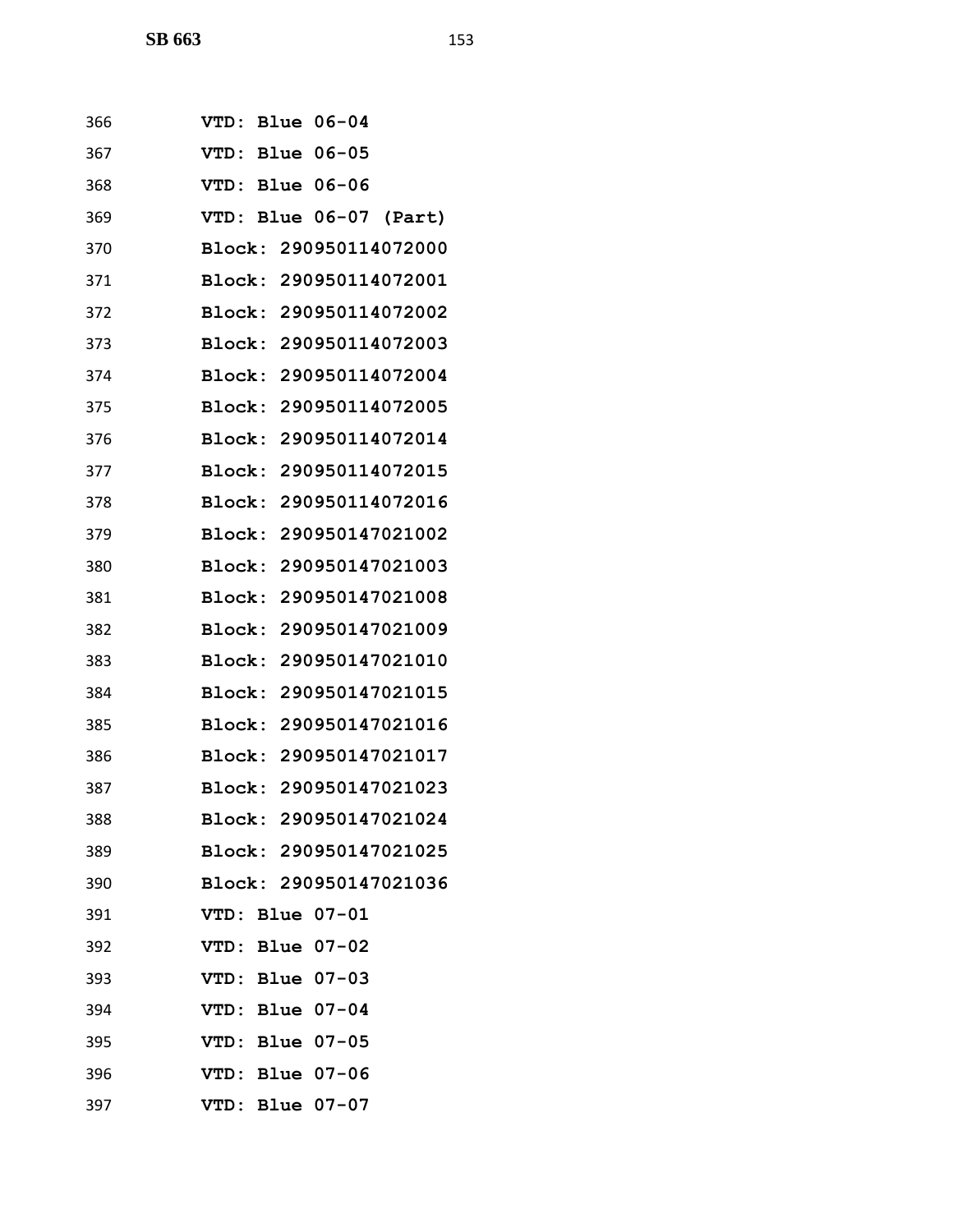| 398 | VTD: Blue 07-08        |
|-----|------------------------|
| 399 | VTD: Blue 07-09        |
| 400 | VTD: Blue 08-01        |
| 401 | VTD: Blue 08-02        |
| 402 | VTD: Blue 08-03        |
| 403 | VTD: Blue 08-04        |
| 404 | VTD: Blue 08-05        |
| 405 | VTD: Blue 08-06        |
| 406 | VTD: Blue 08-07        |
| 407 | VTD: Brooking No. 1    |
| 408 | VTD: Brooking No. 10   |
| 409 | VTD: Brooking No. 11   |
| 410 | VTD: Brooking No. 12   |
| 411 | VTD: Brooking No. 13   |
| 412 | VTD: Brooking No. 14   |
| 413 | VTD: Brooking No. 15   |
| 414 | VTD: Brooking No. 16   |
| 415 | VTD: Brooking No. 17   |
| 416 | VTD: Brooking No. 18   |
| 417 | VTD: Brooking No. 19   |
| 418 | VTD: Brooking No. 2    |
| 419 | VTD: Brooking No. 20   |
| 420 | VTD: Brooking No. 3    |
| 421 | VTD: Brooking No. 4    |
| 422 | VTD: Brooking No. 5    |
| 423 | VTD: Brooking No. 6    |
| 424 | VTD: Brooking No. 7    |
| 425 | VTD: Brooking No. 8    |
| 426 | VTD: Brooking No. 9    |
| 427 | VTD: Fort Osage 01     |
| 428 | Block: 290950177001027 |
| 429 | Block: 290950177001028 |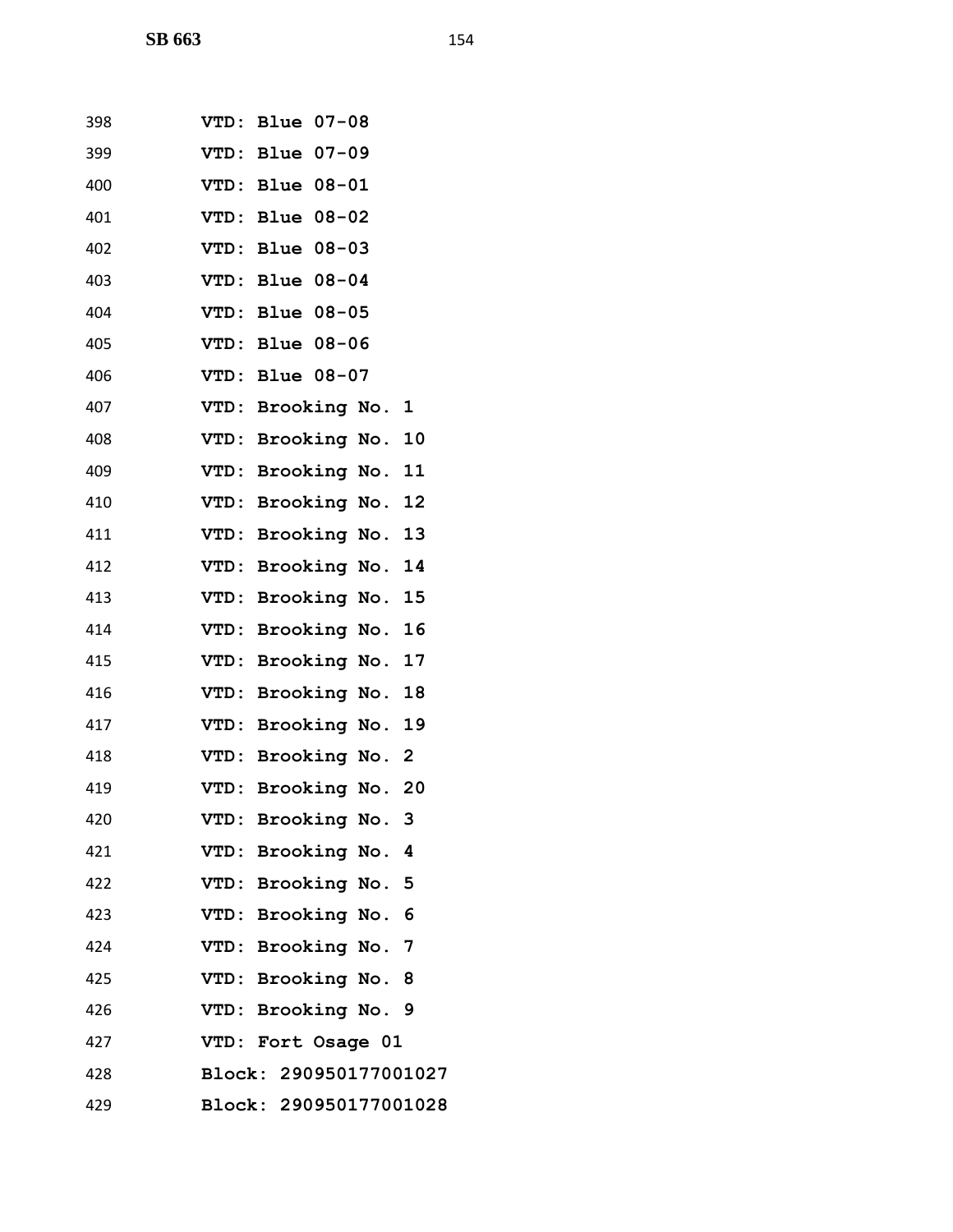| 430 | Block: 290950177001029    |
|-----|---------------------------|
| 431 | Block: 290950177001030    |
| 432 | Block: 290950177001031    |
| 433 | Block: 290950177001032    |
| 434 | Block: 290950177001033    |
| 435 | Block: 290950177001034    |
| 436 | Block: 290950177001049    |
| 437 | VTD: Fort Osage 02 (Part) |
| 438 | Block: 290950148041008    |
| 439 | VTD: KC 1001              |
| 440 | VTD: KC 1002              |
| 441 | <b>VTD: KC 1003</b>       |
| 442 | <b>VTD: KC 1004</b>       |
| 443 | VTD: KC 1005              |
| 444 | VTD: KC 1006              |
| 445 | VTD: KC 1007              |
| 446 | <b>VTD: KC 1008</b>       |
| 447 | VTD: KC 1009              |
| 448 | <b>VTD: KC 101</b>        |
| 449 | VTD: KC 1010              |
| 450 | VTD: KC 1011              |
| 451 | <b>VTD: KC 1012</b>       |
| 452 | KC 102<br>VTD:            |
| 453 | <b>VTD: KC 103</b>        |
| 454 | VTD: KC 104               |
| 455 | <b>VTD: KC 105</b>        |
| 456 | <b>VTD: KC 106</b>        |
| 457 | <b>VTD: KC 107</b>        |
| 458 | VTD: KC 1101              |
| 459 | <b>VTD: KC 1102</b>       |
| 460 | KC 1103<br>VTD:           |
| 461 | VTD: KC 1104              |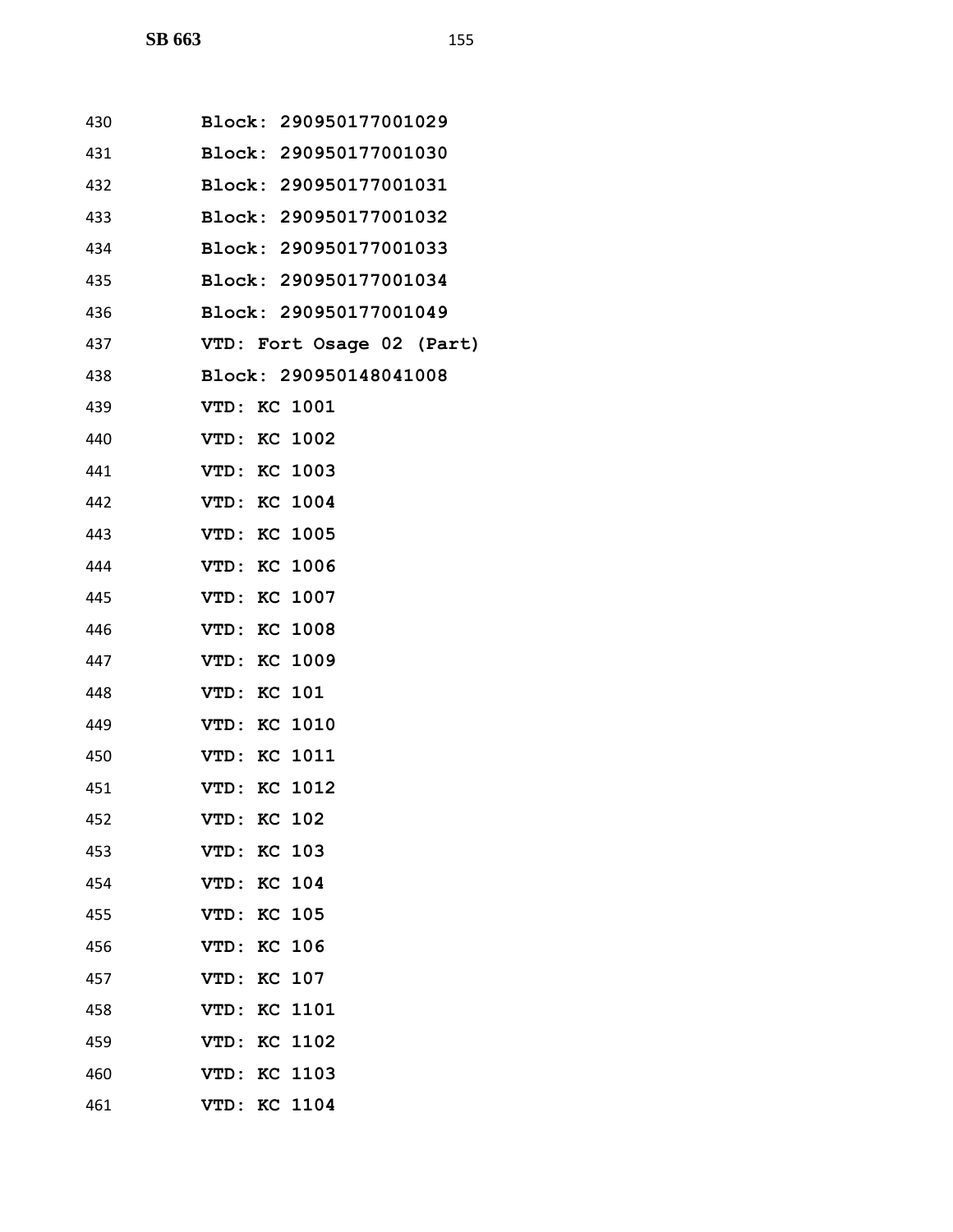| 462 | VTD :       |    | KC 1105        |
|-----|-------------|----|----------------|
| 463 | VTD:        |    | KC 1106        |
| 464 | VTD:        |    | KC 1107        |
| 465 | VTD:        |    | <b>KC 1108</b> |
| 466 | VTD:        |    | KC 1109        |
| 467 | VTD:        |    | <b>KC 1110</b> |
| 468 | VTD:        |    | KC 1111        |
| 469 | VTD:        |    | KC 1112        |
| 470 | <b>VTD:</b> |    | KC 1113        |
| 471 | VTD:        |    | KC 1114        |
| 472 | VTD:        |    | KC 1201        |
| 473 | VTD:        |    | KC 1202        |
| 474 | VTD:        |    | KC 1203        |
| 475 | VTD:        |    | KC 1204        |
| 476 | VTD:        |    | KC 1205        |
| 477 | VTD:        |    | <b>KC 1206</b> |
| 478 | VTD:        |    | <b>KC 1207</b> |
| 479 | VTD:        |    | KC 1208        |
| 480 | VTD:        |    | KC 1209        |
| 481 | VTD:        |    | KC 1210        |
| 482 | VTD:        |    | <b>KC 1211</b> |
| 483 | VTD:        |    | KC 1212        |
| 484 | VTD:        |    | KC 1301        |
| 485 | VTD:        |    | KC 1303        |
| 486 | VTD:        |    | KC 1304        |
| 487 | VTD:        |    | KC 1305        |
| 488 | <b>VTD:</b> |    | KC 1306        |
| 489 | <b>VTD:</b> |    | KC 1307        |
| 490 | VTD:        |    | <b>KC 1308</b> |
| 491 | VTD:        |    | KC 1309        |
| 492 | VTD:        | KC | 1310           |
| 493 | VTD:        |    | KC 1311        |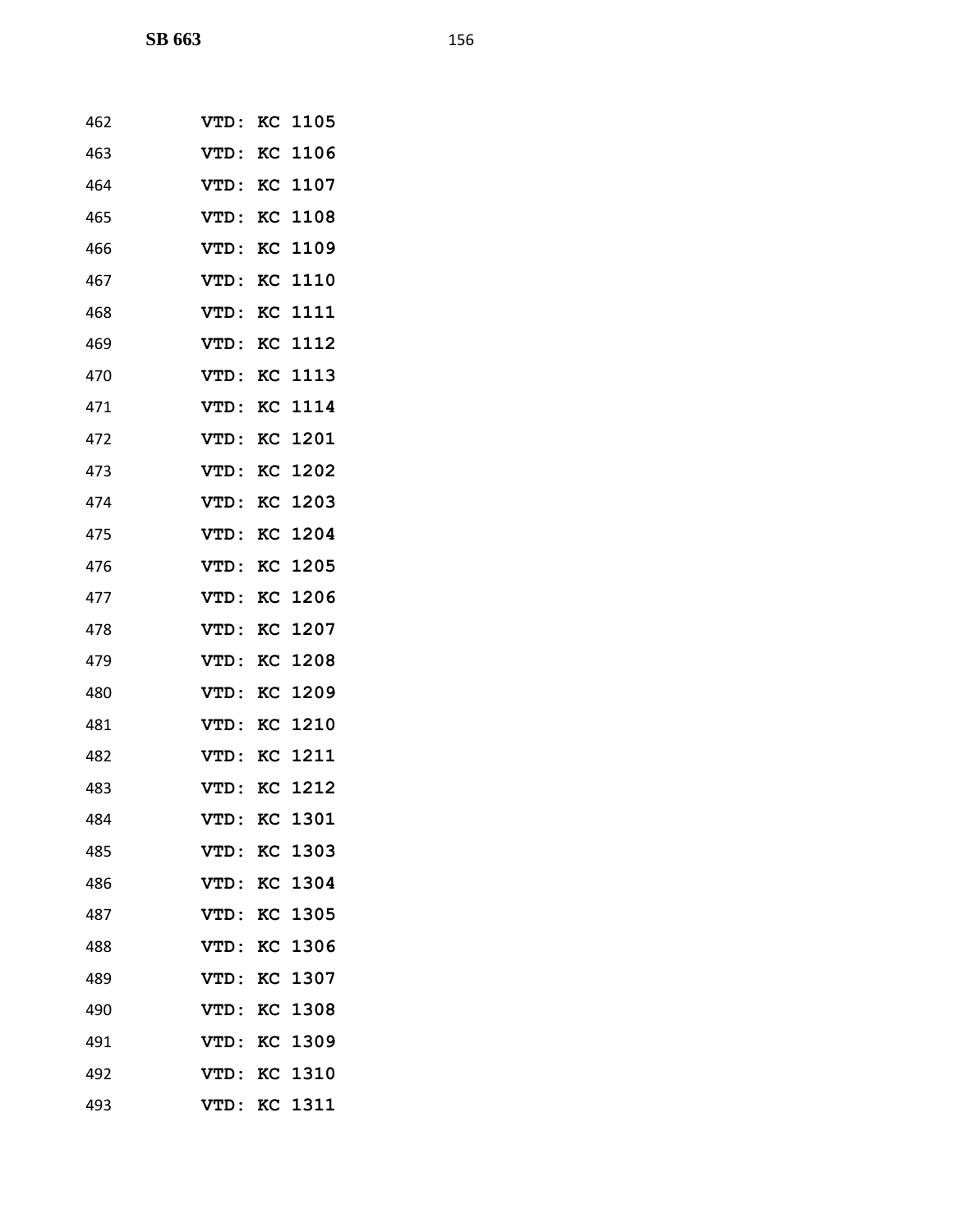| 494 | VTD:        |    | KC 1312        |
|-----|-------------|----|----------------|
| 495 | VTD:        |    | KC 1313        |
| 496 | VTD:        |    | KC 1401        |
| 497 | VTD:        |    | KC 1402        |
| 498 | VTD:        |    | KC 1403        |
| 499 | VTD :       |    | KC 1404        |
| 500 | VTD:        |    | KC 1405        |
| 501 | VTD:        |    | KC 1406        |
| 502 | VTD:        |    | KC 1407        |
| 503 | VTD:        |    | <b>KC 1408</b> |
| 504 | VTD:        |    | KC 1409        |
| 505 | VTD:        |    | KC 1410        |
| 506 | VTD:        |    | KC 1411        |
| 507 | VTD:        |    | <b>KC 1412</b> |
| 508 | VTD:        |    | KC 1413        |
| 509 | VTD:        |    | KC 1414        |
| 510 | VTD:        |    | KC 1415        |
| 511 | VTD:        |    | KC 1501        |
| 512 | VTD:        |    | KC 1502        |
| 513 | VTD:        | KC | 1503           |
| 514 | VTD:        | KC | 1504           |
| 515 | VTD:        |    | KC 1505        |
| 516 | VTD:        |    | KC 1506        |
| 517 | VTD:        |    | KC 1507        |
| 518 | <b>VTD:</b> |    | KC 1508        |
| 519 | VTD:        |    | KC 1509        |
| 520 | <b>VTD:</b> |    | <b>KC 1510</b> |
| 521 | <b>VTD:</b> |    | <b>KC 1511</b> |
| 522 | VTD:        |    | KC 1512        |
| 523 | VTD:        |    | KC 1513        |
| 524 | <b>VTD:</b> |    | <b>KC 1514</b> |
| 525 | VTD:        |    | KC 1515        |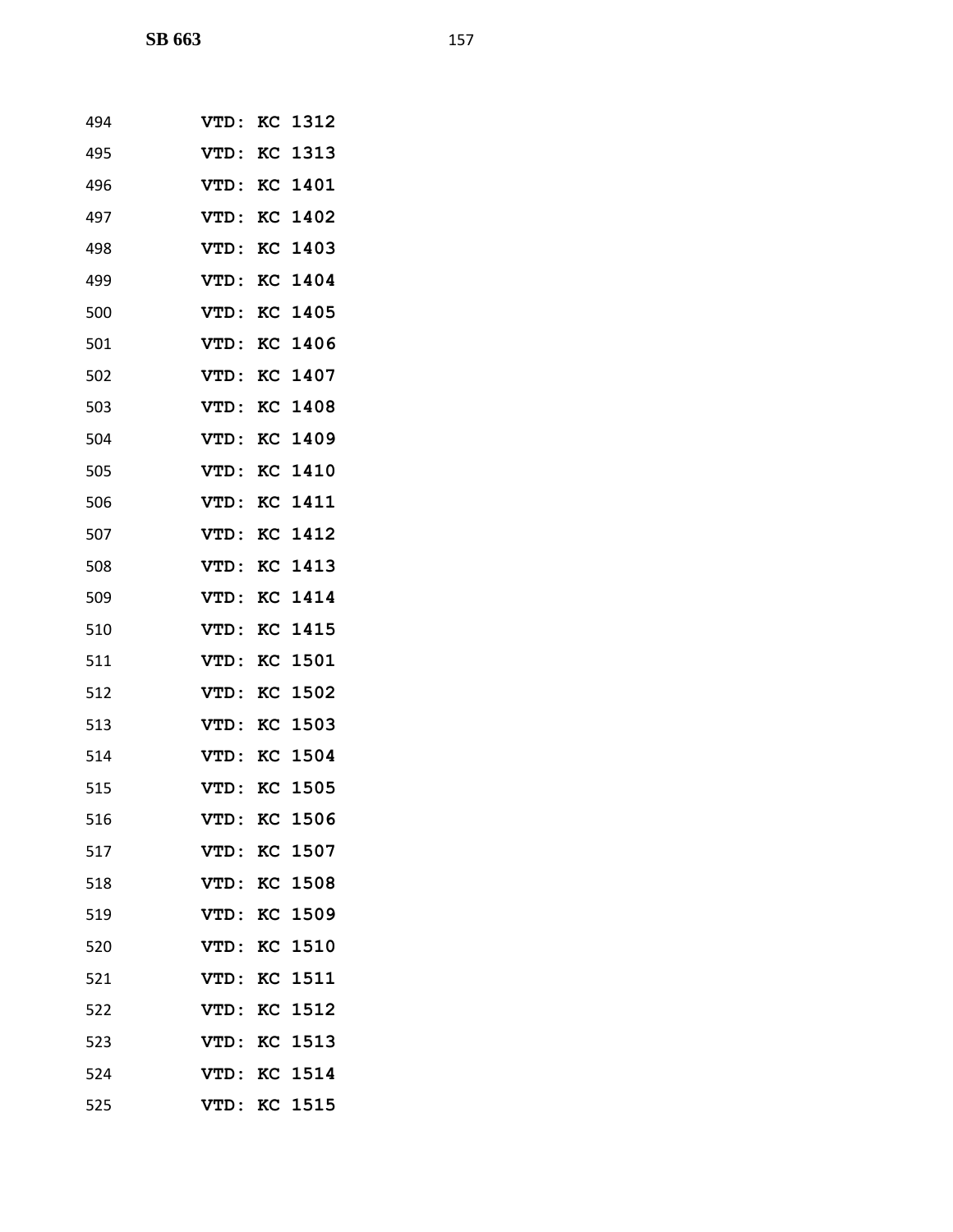| 526 | VTD:        |           | <b>KC 1516</b> |
|-----|-------------|-----------|----------------|
| 527 | VTD:        |           | KC 1517        |
| 528 | VTD:        |           | <b>KC 1518</b> |
| 529 | VTD:        |           | <b>KC 1519</b> |
| 530 | VTD:        |           | KC 1520        |
| 531 | VTD:        | KC        | 1521           |
| 532 | <b>VTD:</b> |           | KC 1522        |
| 533 | VTD:        |           | KC 1523        |
| 534 | <b>VTD:</b> | KC        | 1524           |
| 535 | VTD:        |           | KC 1601        |
| 536 | VTD:        |           | KC 1602        |
| 537 | VTD:        |           | KC 1604        |
| 538 | VTD:        |           | KC 1605        |
| 539 | VTD:        |           | KC 1606        |
| 540 | VTD:        |           | KC 1607        |
| 541 | VTD:        |           | KC 1608        |
| 542 | VTD:        |           | KC 1609        |
| 543 | VTD:        |           | KC 1610        |
| 544 | <b>VTD:</b> |           | <b>KC 1611</b> |
| 545 | VTD:        |           | KC 1612        |
| 546 | <b>VTD:</b> |           | <b>KC 1613</b> |
| 547 | VTD:        |           | <b>KC 1614</b> |
| 548 | VTD:        |           | KC 1615        |
| 549 | <b>VTD:</b> |           | <b>KC 1701</b> |
| 550 | <b>VTD:</b> |           | KC 1702        |
| 551 | VTD:        |           | KC 1703        |
| 552 | <b>VTD:</b> |           | KC 1704        |
| 553 | <b>VTD:</b> |           | KC 1705        |
| 554 | VTD:        |           | KC 1706        |
| 555 | <b>VTD:</b> | KC        | 1707           |
| 556 | <b>VTD:</b> | <b>KC</b> | 1708           |
| 557 | VTD:        |           | KC 1709        |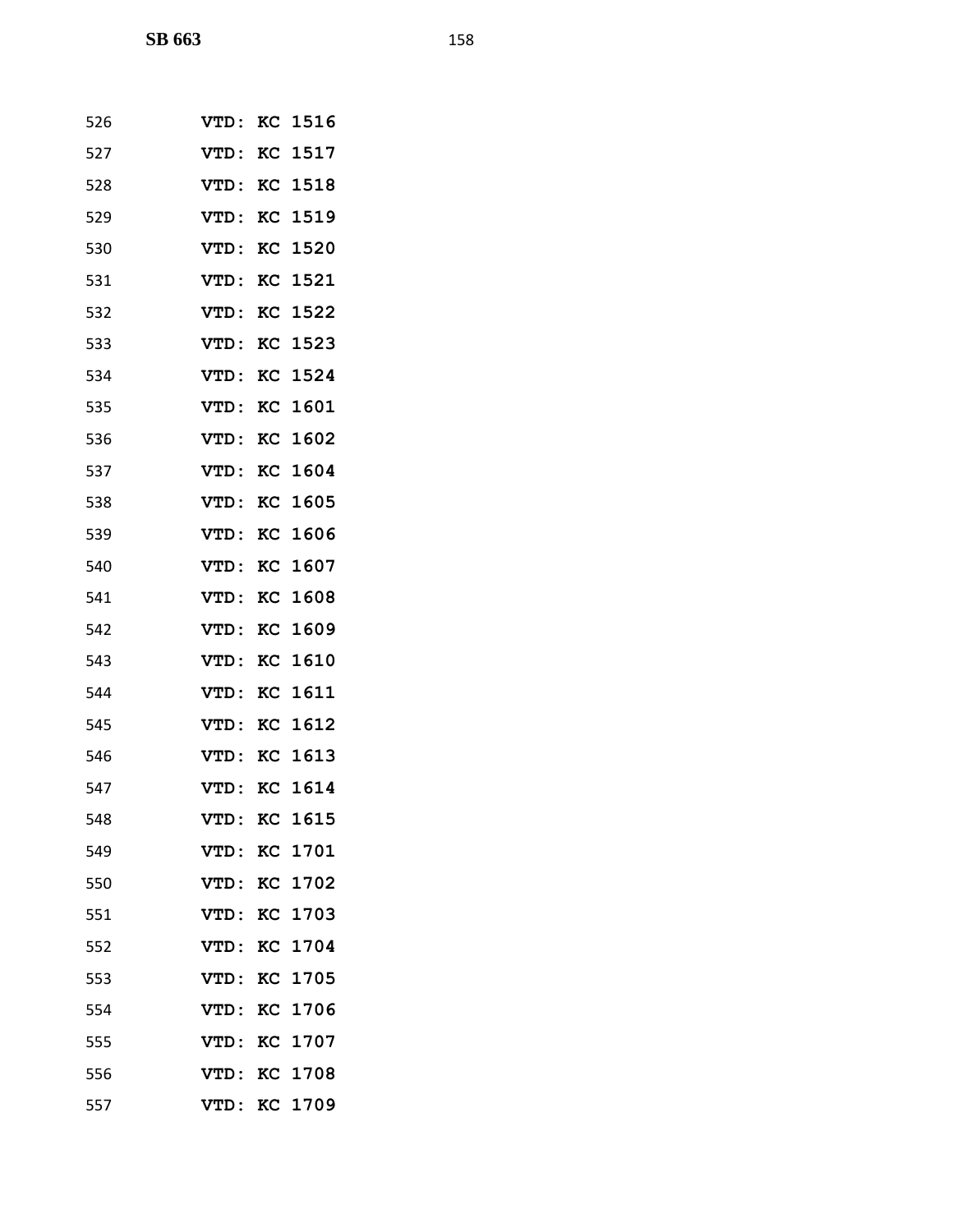| 558 | VTD:         |    | KC 1710        |
|-----|--------------|----|----------------|
| 559 | VTD:         |    | <b>KC 1711</b> |
| 560 | VTD:         |    | KC 1712        |
| 561 | VTD:         |    | KC 1713        |
| 562 | VTD:         |    | KC 1714        |
| 563 | VTD:         |    | <b>KC 1801</b> |
| 564 | VTD:         |    | <b>KC 1802</b> |
| 565 | VTD:         |    | KC 1803        |
| 566 | <b>VTD:</b>  |    | KC 1804        |
| 567 | <b>VTD:</b>  |    | KC 1805        |
| 568 | <b>VTD:</b>  |    | <b>KC 1806</b> |
| 569 | VTD:         |    | <b>KC 1807</b> |
| 570 | VTD:         |    | <b>KC 1808</b> |
| 571 | VTD:         |    | KC 1809        |
| 572 | VTD:         |    | KC 1810        |
| 573 | <b>VTD:</b>  |    | KC 1811        |
| 574 | VTD:         |    | KC 1812        |
| 575 | VTD:         |    | KC 1813        |
| 576 | VTD:         |    | KC 1814        |
| 577 | VTD:         |    | KC 1815        |
| 578 | VTD:         |    | KC 1816        |
| 579 | VTD: KC 1901 |    |                |
| 580 | VTD:         | KC | 1902           |
| 581 | VTD:         |    | KC 1903        |
| 582 | <b>VTD:</b>  |    | KC 1904        |
| 583 | VTD:         |    | KC 1905        |
| 584 | <b>VTD:</b>  |    | <b>KC 1906</b> |
| 585 | <b>VTD:</b>  |    | KC 1907        |
| 586 | VTD:         |    | KC 1908        |
| 587 | <b>VTD:</b>  |    | KC 1909        |
| 588 | <b>VTD:</b>  | KC | 1910           |
| 589 | VTD:         |    | KC 1911        |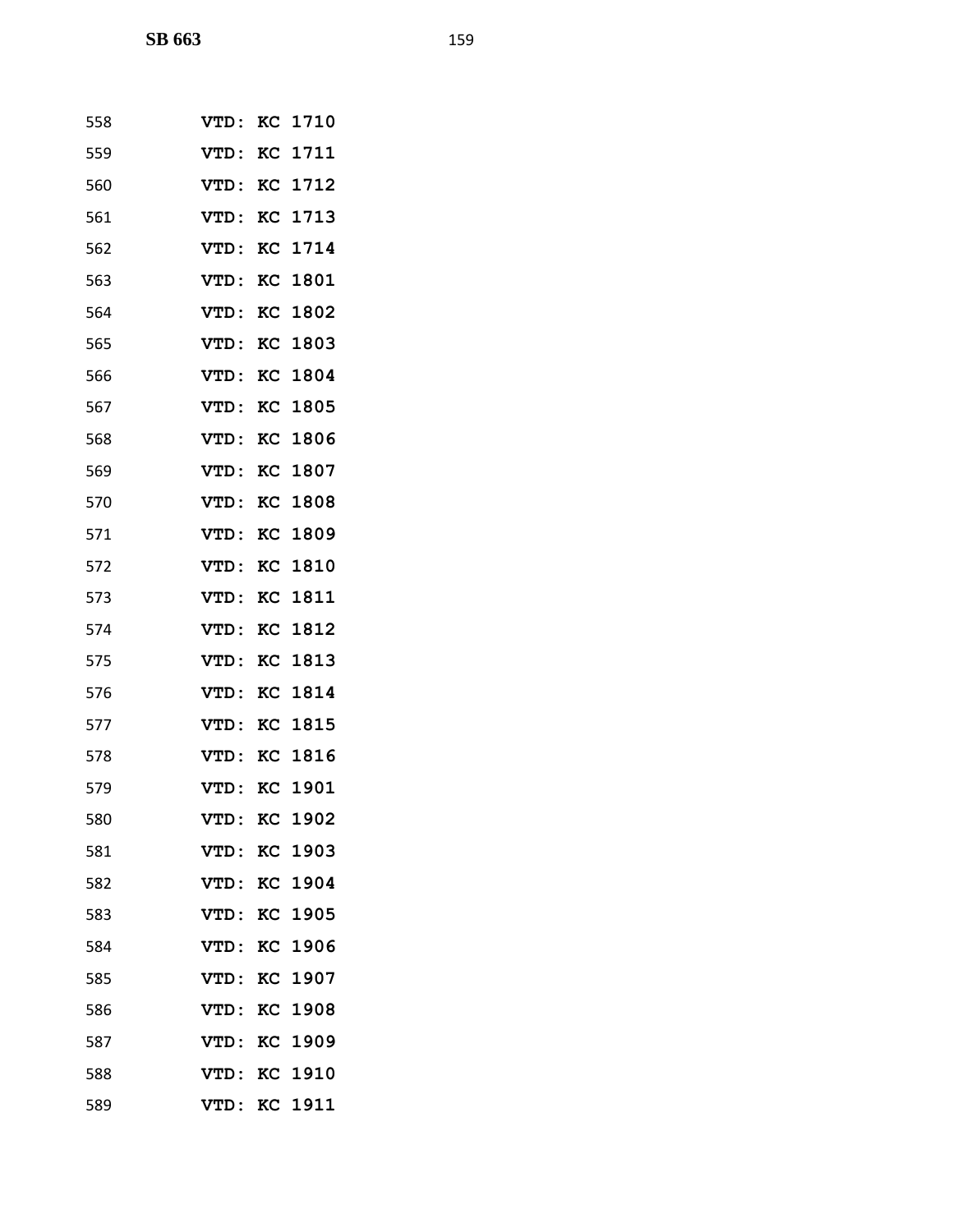| 590 | VTD:               |    | KC 1912        |
|-----|--------------------|----|----------------|
| 591 | VTD:               | KC | 1913           |
| 592 | VTD:               |    | KC 1914        |
| 593 | VTD:               |    | <b>KC 1915</b> |
| 594 | <b>VTD:</b>        | KC | 1916           |
| 595 | VTD:               | KC | 1917           |
| 596 | VTD:               |    | KC 1918        |
| 597 | VTD:               | KC | 1919           |
| 598 | <b>VTD:</b>        |    | KC 1920        |
| 599 | VTD:               | KC | 1921           |
| 600 | VTD:               |    | <b>KC 1922</b> |
| 601 | VTD:               | KC | 1923           |
| 602 | VTD:               |    | KC 2001        |
| 603 | VTD:               |    | <b>KC 2002</b> |
| 604 | VTD:               | KC | 2003           |
| 605 | <b>VTD:</b>        |    | KC 2004        |
| 606 | <b>VTD:</b>        |    | <b>KC 2005</b> |
| 607 | <b>VTD:</b>        | KC | 2006           |
| 608 | VTD:               |    | <b>KC 2007</b> |
| 609 | VTD:               | KC | 2008           |
| 610 | <b>VTD:</b>        |    | KC 2009        |
| 611 | VTD:               |    | <b>KC 201</b>  |
| 612 | <b>VTD:</b>        |    | KC 2010        |
| 613 | VTD:               |    | <b>KC 202</b>  |
| 614 | VTD:               |    | <b>KC 203</b>  |
| 615 | <b>VTD: KC 204</b> |    |                |
| 616 | <b>VTD: KC 207</b> |    |                |
| 617 | <b>VTD:</b>        |    | <b>KC 208</b>  |
| 618 | <b>VTD: KC 209</b> |    |                |
| 619 | VTD: KC 210        |    |                |
| 620 | <b>VTD: KC 212</b> |    |                |
| 621 | <b>VTD: KC 213</b> |    |                |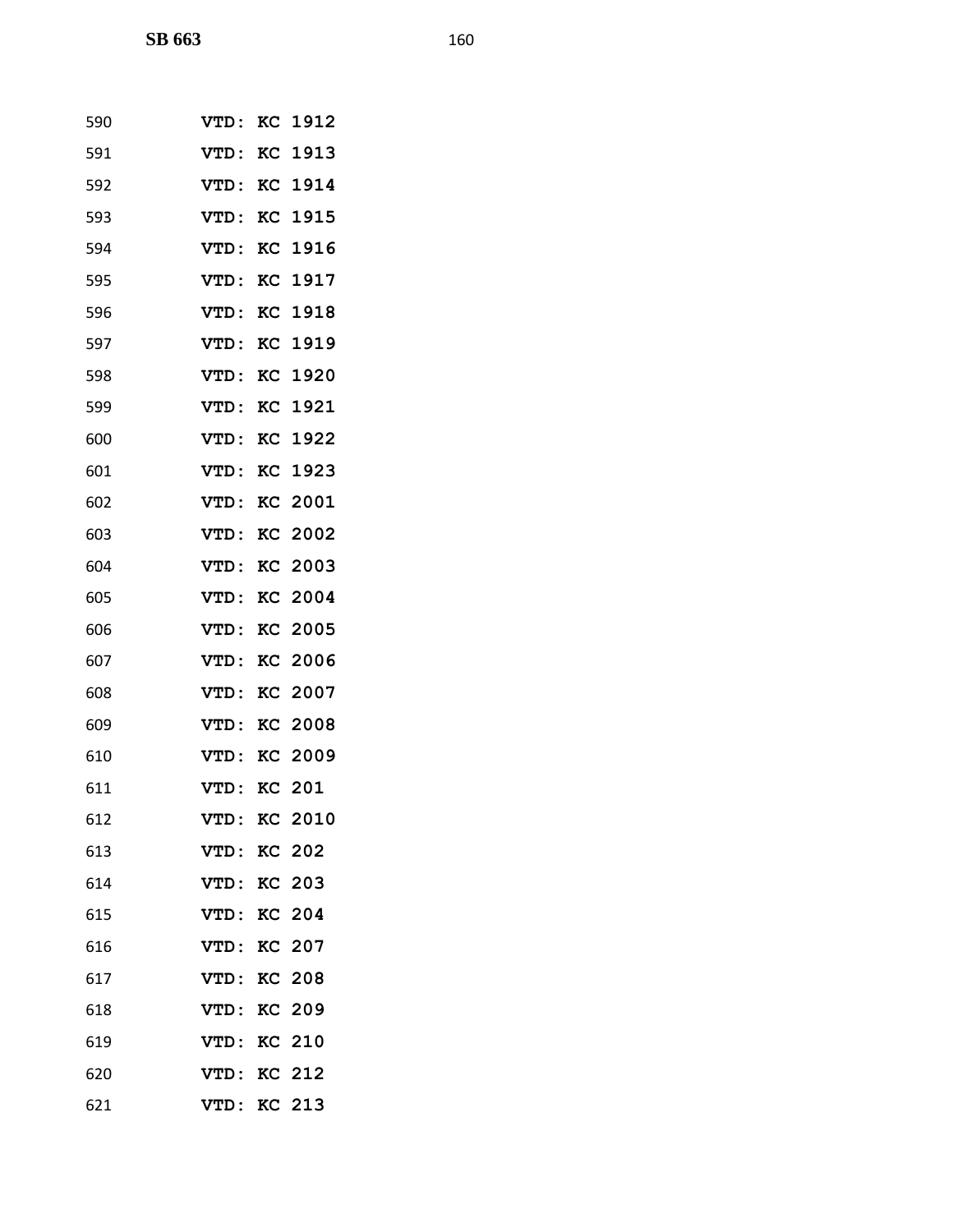| 622 | <b>VTD: KC 214</b>  |                |
|-----|---------------------|----------------|
| 623 | <b>VTD: KC 215</b>  |                |
| 624 | VTD:                | <b>KC 216</b>  |
| 625 | VTD: KC 217         |                |
| 626 | VTD:                | <b>KC 218</b>  |
| 627 | <b>VTD: KC 2201</b> |                |
| 628 | VTD:                | KC 2202        |
| 629 | VTD:                | KC 2203        |
| 630 | VTD: KC 2204        |                |
| 631 | VTD:                | KC 2205        |
| 632 | VTD: KC 2206        |                |
| 633 | VTD: KC 2207        |                |
| 634 | VTD:                | <b>KC 2208</b> |
| 635 | VTD:                | KC 2209        |
| 636 | VTD:                | KC 2210        |
| 637 | <b>VTD: KC 2211</b> |                |
| 638 | VTD:                | <b>KC 2212</b> |
| 639 | VTD:                | KC 2213        |
| 640 | VTD:                | <b>KC 2301</b> |
| 641 | VTD:                | KC 2302        |
| 642 | VTD: KC 2303        |                |
| 643 | VTD: KC 2304        |                |
| 644 | <b>VTD:</b>         | KC 2305        |
| 645 |                     | VTD: KC 2306   |
| 646 | VTD:                | KC 2307        |
| 647 | VTD: KC 2308        |                |
| 648 |                     | VTD: KC 2309   |
| 649 | <b>VTD:</b>         | KC 2310        |
| 650 | VTD:                | <b>KC 2311</b> |
| 651 | VTD:                | KC 2312        |
| 652 | VTD: KC 2313        |                |
| 653 |                     | VTD: KC 2314   |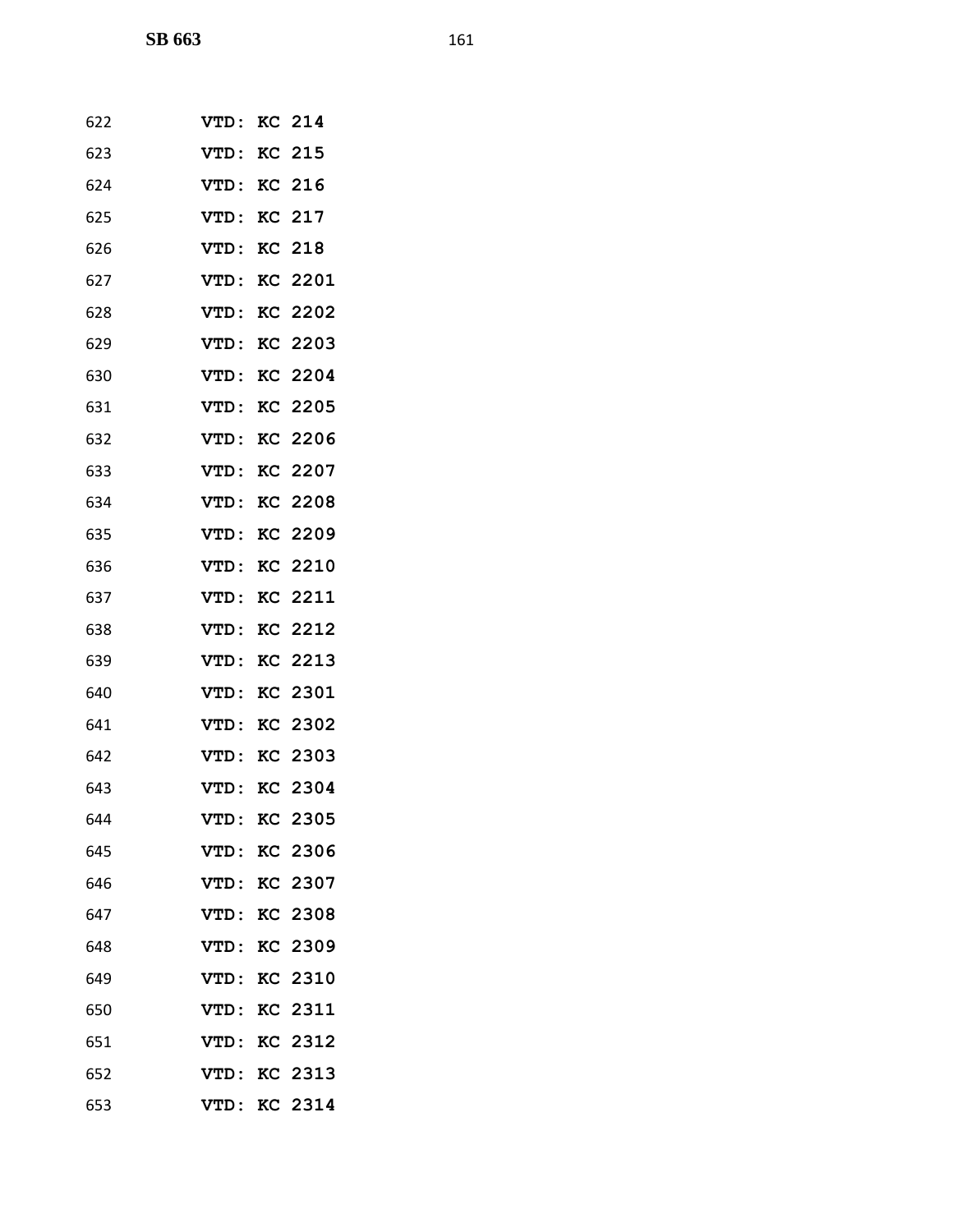| 654 | VTD:        | KC 2315        |
|-----|-------------|----------------|
| 655 | VTD:        | KC 2316        |
| 656 | VTD:        | KC 2401        |
| 657 | VTD:        | KC 2402        |
| 658 | VTD:        | KC 2403        |
| 659 | VTD:        | KC 2404        |
| 660 | <b>VTD:</b> | KC 2405        |
| 661 | VTD:        | KC 2406        |
| 662 | VTD:        | KC 2407        |
| 663 | <b>VTD:</b> | KC 2408        |
| 664 | VTD:        | KC 2409        |
| 665 | VTD:        | <b>KC 2410</b> |
| 666 | VTD:        | KC 2411        |
| 667 | VTD:        | <b>KC 2412</b> |
| 668 | VTD:        | KC 2413        |
| 669 | <b>VTD:</b> | KC 2414        |
| 670 | VTD:        | <b>KC 2415</b> |
| 671 | VTD:        | KC 2416        |
| 672 | VTD:        | KC 2417        |
| 673 | VTD:        | <b>KC 2418</b> |
| 674 | VTD:        | <b>KC 2419</b> |
| 675 | VTD:        | <b>KC 2420</b> |
| 676 | VTD:        | KC 2421        |
| 677 | VTD:        | KC 2422        |
| 678 | <b>VTD:</b> | KC 2423        |
| 679 | VTD:        | KC 2424        |
| 680 | VTD:        | <b>KC 2425</b> |
| 681 | <b>VTD:</b> | KC 2426        |
| 682 | VTD:        | KC 2427        |
| 683 | VTD:        | KC 2428        |
| 684 | <b>VTD:</b> | KC 2429        |
| 685 | VTD:        | KC 2430        |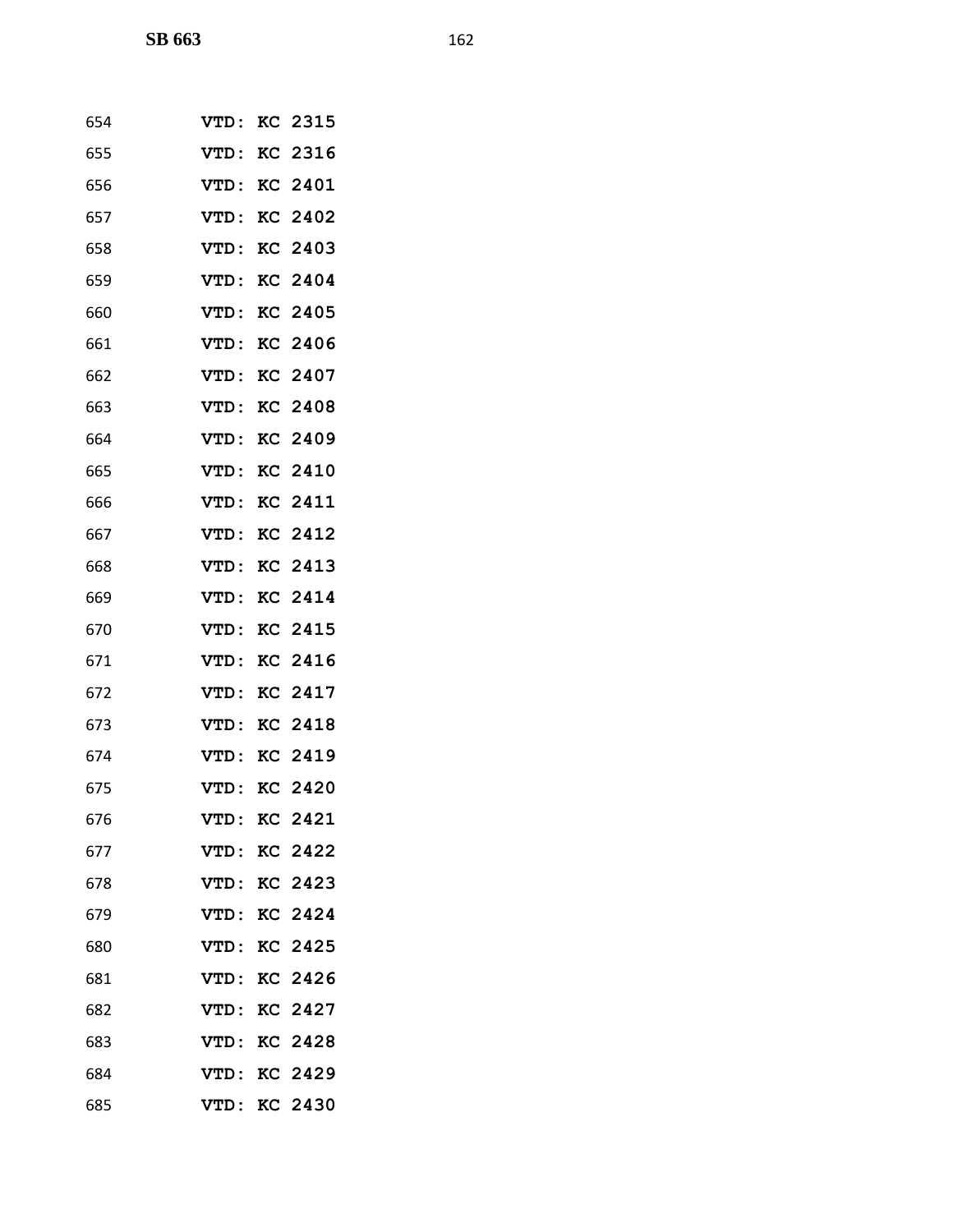| 686 | VTD:        | KC 2431        |
|-----|-------------|----------------|
| 687 | VTD:        | <b>KC 2501</b> |
| 688 | <b>VTD:</b> | KC 2502        |
| 689 | VTD:        | KC 2503        |
| 690 | <b>VTD:</b> | KC 2504        |
| 691 | VTD:        | <b>KC 2505</b> |
| 692 | <b>VTD:</b> | <b>KC 2506</b> |
| 693 | <b>VTD:</b> | KC 2507        |
| 694 | VTD:        | KC 2508        |
| 695 | <b>VTD:</b> | <b>KC 2509</b> |
| 696 | VTD:        | KC 2510        |
| 697 | VTD:        | <b>KC 2511</b> |
| 698 | VTD:        | KC 2512        |
| 699 | <b>VTD:</b> | KC 2513        |
| 700 | <b>VTD:</b> | KC 2514        |
| 701 | <b>VTD:</b> | KC 2601        |
| 702 | <b>VTD:</b> | <b>KC 2602</b> |
| 703 | <b>VTD:</b> | KC 2603        |
| 704 | <b>VTD:</b> | KC 2604        |
| 705 | VTD:        | KC 2605        |
| 706 | VTD:        | KC 2606        |
| 707 | VTD:        | KC 2607        |
| 708 | <b>VTD:</b> | <b>KC 2608</b> |
| 709 | <b>VTD:</b> | KC 2609        |
| 710 | <b>VTD:</b> | KC 2610        |
| 711 | VTD:        | KC 2611        |
| 712 | <b>VTD:</b> | KC 2612        |
| 713 | <b>VTD:</b> | <b>KC 2613</b> |
| 714 | VTD:        | <b>KC 301</b>  |
| 715 | <b>VTD:</b> | <b>KC 302</b>  |
| 716 | <b>VTD:</b> | <b>KC 303</b>  |
| 717 | <b>VTD:</b> | <b>KC 304</b>  |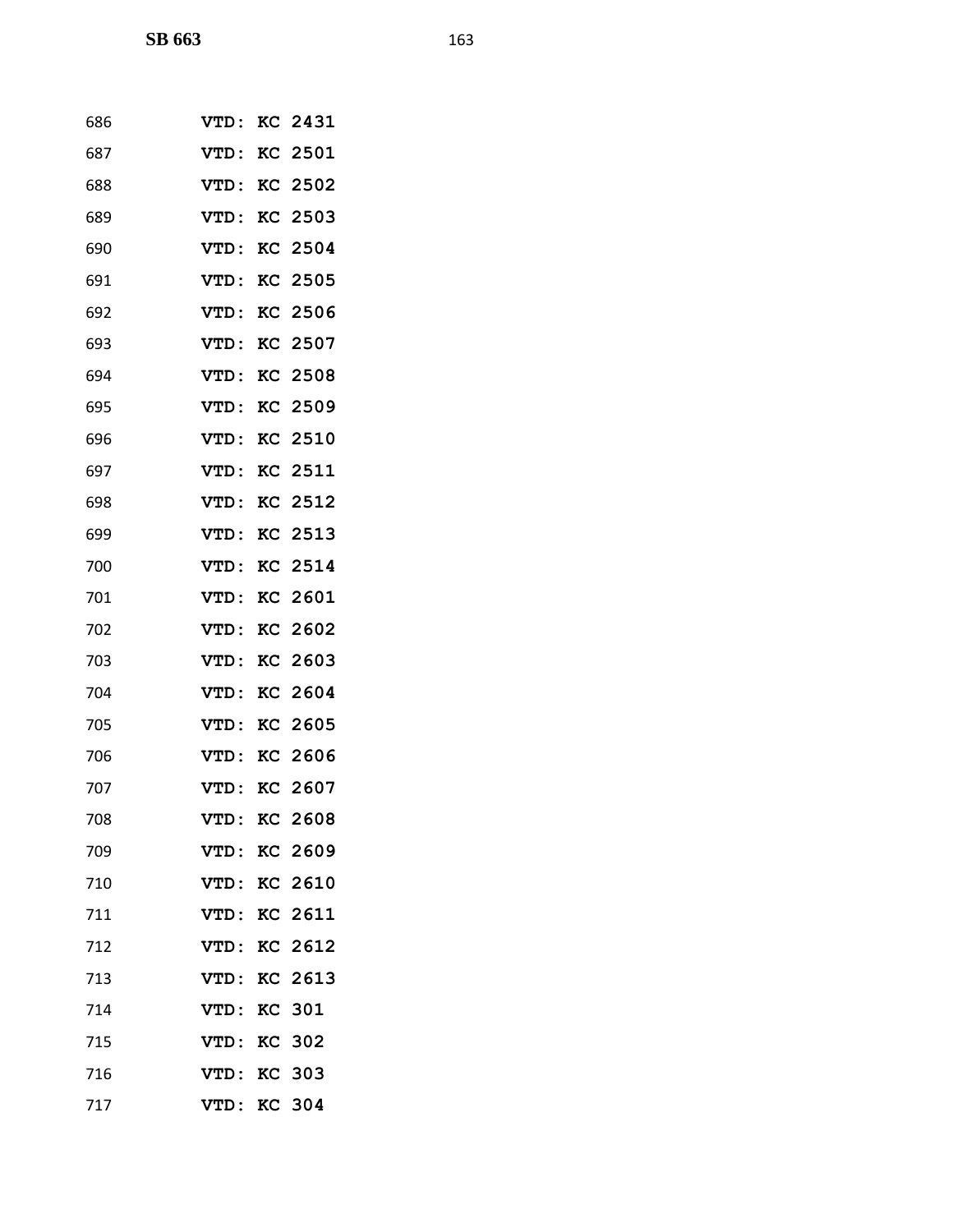| 718 | VTD:        |    | <b>KC 305</b> |
|-----|-------------|----|---------------|
| 719 | <b>VTD:</b> |    | <b>KC 306</b> |
| 720 | VTD:        |    | <b>KC 307</b> |
| 721 | VTD:        |    | <b>KC 308</b> |
| 722 | <b>VTD:</b> |    | <b>KC 309</b> |
| 723 | VTD:        | KC | 310           |
| 724 | VTD:        |    | <b>KC 311</b> |
| 725 | VTD:        |    | <b>KC 312</b> |
| 726 | VTD:        |    | <b>KC 313</b> |
| 727 | <b>VTD:</b> |    | <b>KC 314</b> |
| 728 | VTD:        |    | <b>KC 315</b> |
| 729 | VTD:        |    | <b>KC 316</b> |
| 730 | <b>VTD:</b> |    | <b>KC 317</b> |
| 731 | VTD:        |    | <b>KC 318</b> |
| 732 | VTD:        |    | KC 401        |
| 733 | VTD:        |    | <b>KC 402</b> |
| 734 | VTD:        |    | <b>KC 403</b> |
| 735 | VTD:        |    | KC 404        |
| 736 | VTD:        |    | <b>KC 405</b> |
| 737 | VTD:        |    | <b>KC 406</b> |
| 738 | <b>VTD:</b> |    | <b>KC 407</b> |
| 739 | <b>VTD:</b> |    | <b>KC 408</b> |
| 740 | VTD:        |    | KC 409        |
| 741 | <b>VTD:</b> |    | <b>KC 410</b> |
| 742 | <b>VTD:</b> |    | <b>KC 411</b> |
| 743 | VTD:        |    | <b>KC 501</b> |
| 744 | VTD:        |    | <b>KC 502</b> |
| 745 | <b>VTD:</b> |    | KC 503        |
| 746 | VTD:        |    | KC 504        |
| 747 | VTD:        |    | <b>KC 505</b> |
| 748 | <b>VTD:</b> | KC | 506           |
| 749 | VTD:        |    | <b>KC 507</b> |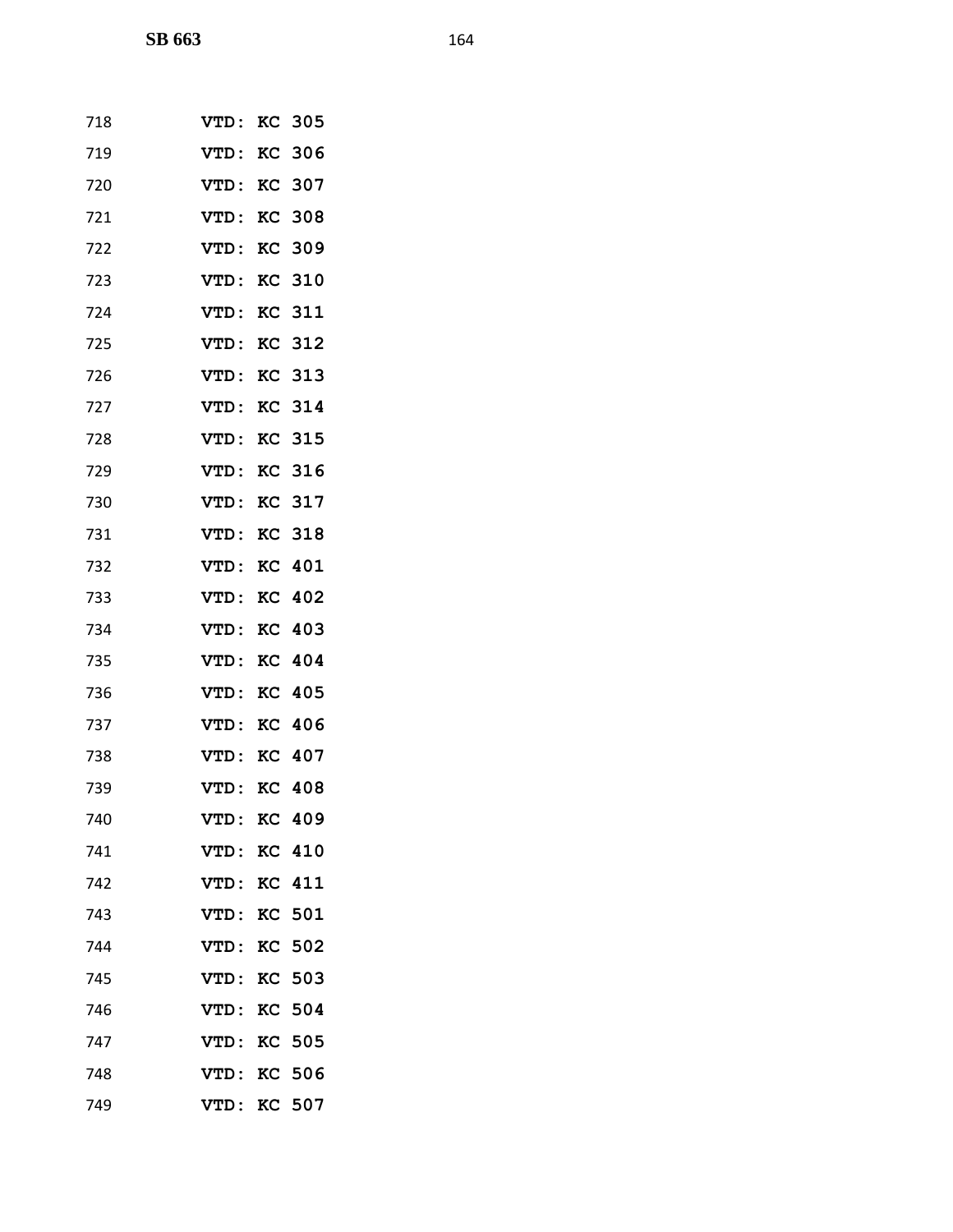| 750 | VTD:        | KC | 508           |
|-----|-------------|----|---------------|
| 751 | <b>VTD:</b> | KC | 509           |
| 752 | VTD:        |    | <b>KC 510</b> |
| 753 | VTD:        | KC | 511           |
| 754 | VTD:        |    | <b>KC 512</b> |
| 755 | <b>VTD:</b> | KC | 513           |
| 756 | VTD:        |    | KC 601        |
| 757 | VTD:        | KC | 602           |
| 758 | <b>VTD:</b> | KC | 603           |
| 759 | VTD:        | KC | 604           |
| 760 | VTD:        | KC | 605           |
| 761 | VTD:        | KC | 606           |
| 762 | VTD:        | KC | 607           |
| 763 | VTD:        | KC | 608           |
| 764 | VTD:        | KC | 609           |
| 765 | VTD:        | KC | 610           |
| 766 | VTD:        | KC | 611           |
| 767 | VTD:        | KC | 612           |
| 768 | VTD:        | KC | 613           |
| 769 | VTD:        | KC | 614           |
| 770 | VTD:        | KC | 615           |
| 771 | <b>VTD:</b> | KC | 701           |
| 772 | <b>VTD:</b> |    | <b>KC 702</b> |
| 773 | VTD:        | KC | 703           |
| 774 | <b>VTD:</b> |    | <b>KC 704</b> |
| 775 | VTD:        |    | <b>KC 705</b> |
| 776 | <b>VTD:</b> | KC | 706           |
| 777 | VTD:        |    | KC 707        |
| 778 | VTD:        | KC | 708           |
| 779 | VTD:        |    | <b>KC 709</b> |
| 780 | <b>VTD:</b> | KC | 710           |
| 781 | VTD:        |    | KC 711        |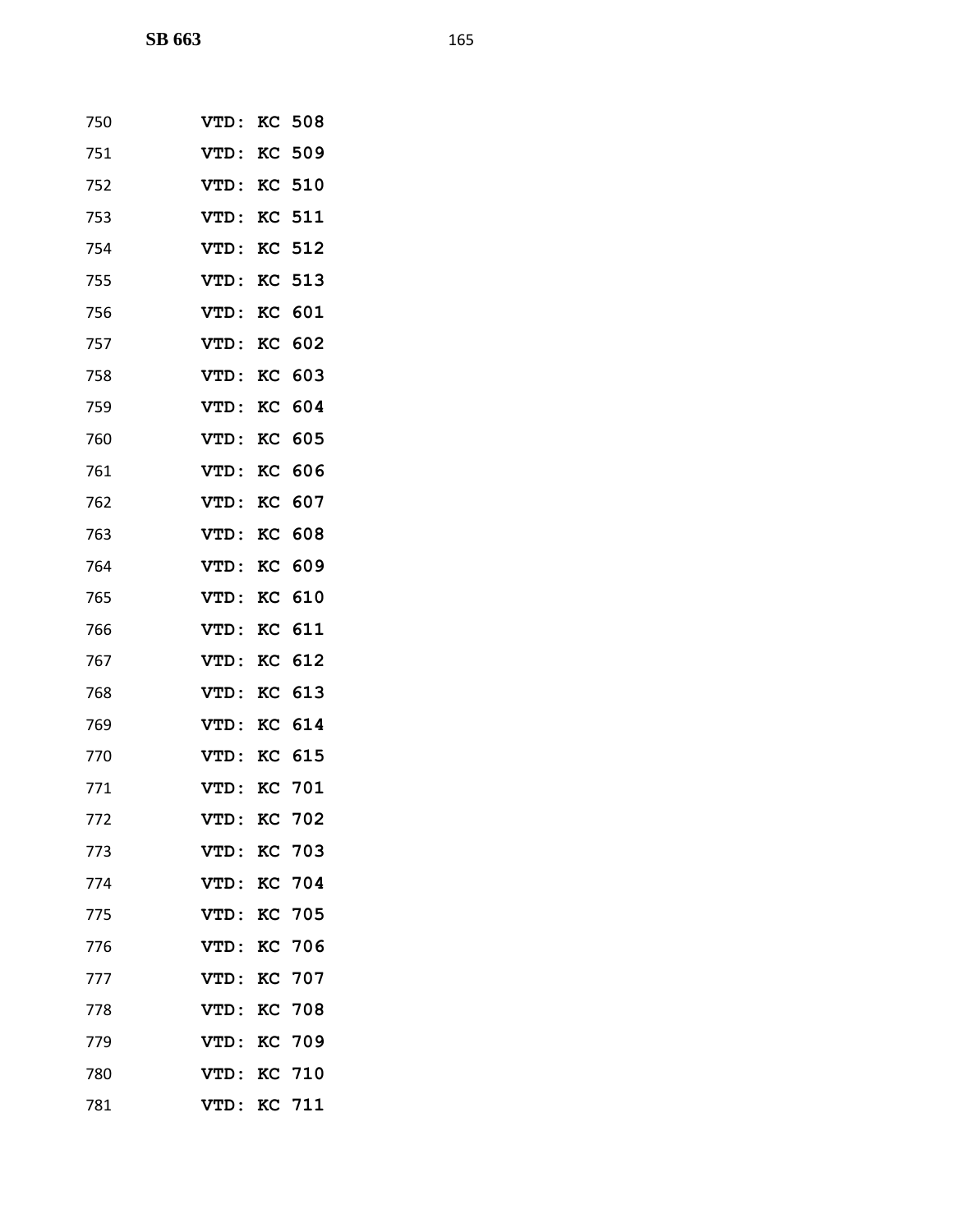| 782 | VTD:        |    | KC 712        |
|-----|-------------|----|---------------|
| 783 | <b>VTD:</b> |    | <b>KC 713</b> |
| 784 | VTD:        |    | KC 714        |
| 785 | <b>VTD:</b> |    | <b>KC 715</b> |
| 786 | VTD:        |    | KC 716        |
| 787 | <b>VTD:</b> |    | <b>KC 717</b> |
| 788 | VTD:        |    | <b>KC 718</b> |
| 789 | <b>VTD:</b> | KC | 801           |
| 790 | VTD:        | KC | 802           |
| 791 | <b>VTD:</b> | KC | 803           |
| 792 | VTD:        | KC | 804           |
| 793 | VTD:        | KC | 805           |
| 794 | VTD:        | KC | 806           |
| 795 | VTD:        |    | <b>KC 807</b> |
| 796 | <b>VTD:</b> | KC | 808           |
| 797 | VTD:        | KC | 809           |
| 798 | <b>VTD:</b> | KC | 811           |
| 799 | VTD:        | KC | 812           |
| 800 | <b>VTD:</b> | KC | 813           |
| 801 | VTD:        | KC | 814           |
| 802 | <b>VTD:</b> | KC | 815           |
| 803 | VTD:        | KC | 901           |
| 804 | <b>VTD:</b> | KC | 902           |
| 805 | VTD:        | KC | 903           |
| 806 | <b>VTD:</b> |    | <b>KC 904</b> |
| 807 | VTD:        | KC | 905           |
| 808 | VTD:        | KC | 906           |
| 809 | VTD:        | KC | 907           |
| 810 | VTD:        | KC | 908           |
| 811 | VTD:        | KC | 909           |
| 812 | <b>VTD:</b> | KC | 910           |
| 813 | VTD:        |    | <b>KC 911</b> |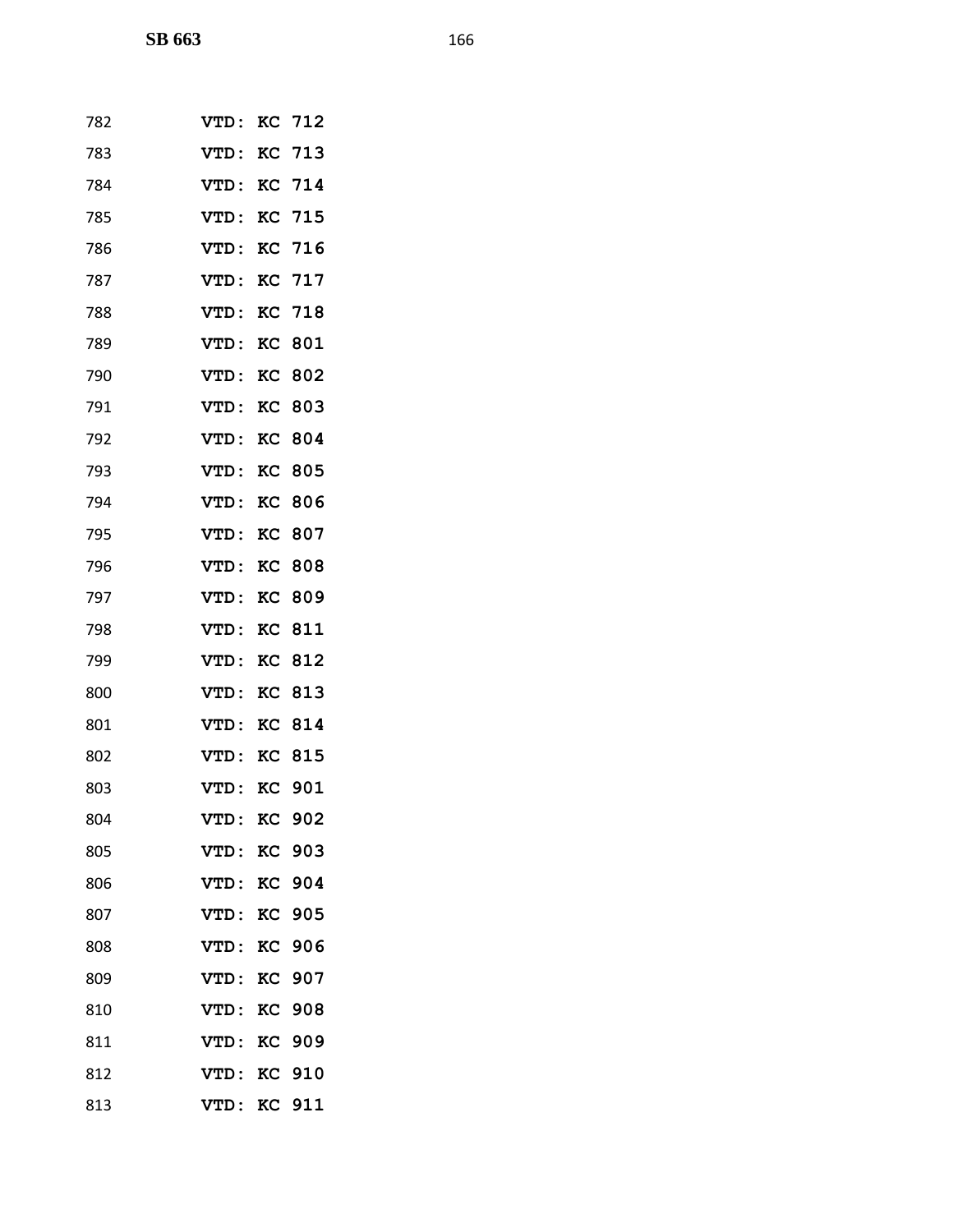| 814 | <b>VTD: KC 913</b>     |
|-----|------------------------|
| 815 | VTD: KC WD13 PCT1302   |
| 816 | VTD: KC WD2 PCT205     |
| 817 | VTD: KC WD2 PCT206     |
| 818 | VTD: KC WD2 PCT211     |
| 819 | VTD: KC WD8 PCT810     |
| 820 | VTD: KC1314            |
| 821 | VTD: Prairie 03        |
| 822 | VTD: Prairie 04        |
| 823 | VTD: Prairie 07        |
| 824 | VTD: Prairie 08        |
| 825 | VTD: Prairie 09        |
| 826 | <b>VTD: Prairie 11</b> |
| 827 | VTD: Prairie 12        |
| 828 | VTD: Prairie 13        |
| 829 | VTD: Prairie 14        |
| 830 | VTD: Prairie 15        |
| 831 | VTD: Prairie 16        |
| 832 | VTD: Prairie 17        |
| 833 | VTD: Prairie 18        |
| 834 | VTD: Prairie 19        |
| 835 | VTD: Prairie 20        |
| 836 | VTD: Prairie 21        |
| 837 | VTD: Prairie 22        |
| 838 | VTD: Prairie 23        |
| 839 | VTD: Prairie 24        |
| 840 | VTD: Prairie 26        |
| 841 | VTD: Prairie 28        |
| 842 | VTD: Prairie 30        |
| 843 | VTD: Prairie 31        |
| 844 | VTD: Prairie 33        |
| 845 | VTD: Prairie 34        |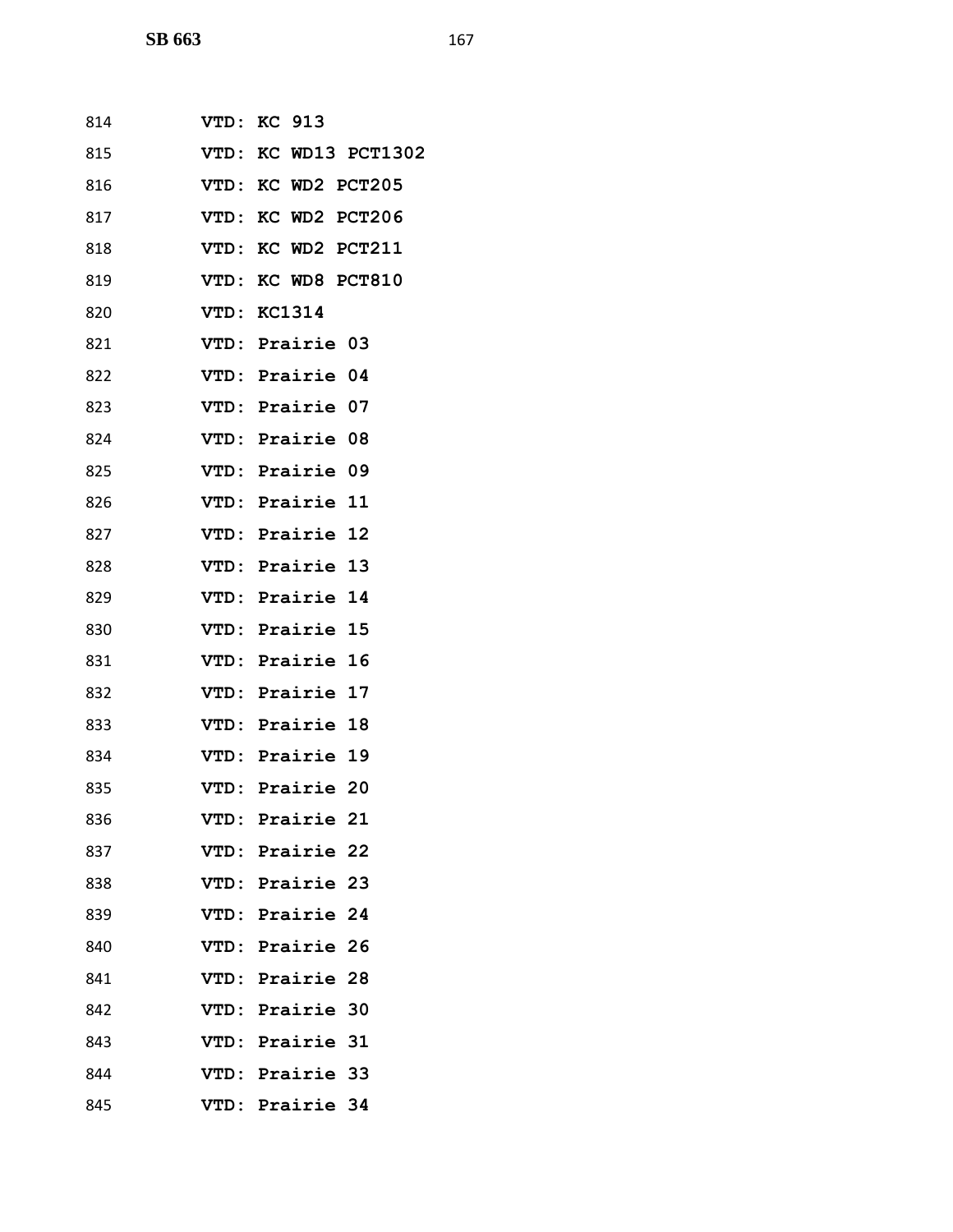| 846 | <b>VTD: Prairie 35</b> |
|-----|------------------------|
| 847 | VTD: Prairie 36        |
| 848 | VTD: Prairie 48        |
| 849 | VTD: Prairie 49        |
| 850 | VTD: Prairie 50        |
| 851 | VTD: Prairie 52 (Part) |
| 852 | Block: 290950139181005 |
| 853 | Block: 290950139181007 |
| 854 | Block: 290950139181008 |
| 855 | Block: 290950139181009 |
| 856 | Block: 290950139181010 |
| 857 | Block: 290950139181011 |
| 858 | Block: 290950139181016 |
| 859 | Block: 290950141111015 |
| 860 | Block: 290950141111016 |
| 861 | Block: 290950141111017 |
| 862 | Block: 290950141111019 |
| 863 | Block: 290950141111020 |
| 864 | Block: 290950141111021 |
| 865 | Block: 290950141111022 |
| 866 | Block: 290950141111023 |
| 867 | Block: 290950141111024 |
| 868 | Block: 290950141111025 |
| 869 | Block: 290950141111026 |
| 870 | Block: 290950141111027 |
| 871 | Block: 290950141111028 |
| 872 | Block: 290950141111029 |
| 873 | Block: 290950141111033 |
| 874 | Block: 290950141111036 |
| 875 | Block: 290950141111037 |
| 876 | Block: 290950141121020 |
| 877 | Block: 290950141121021 |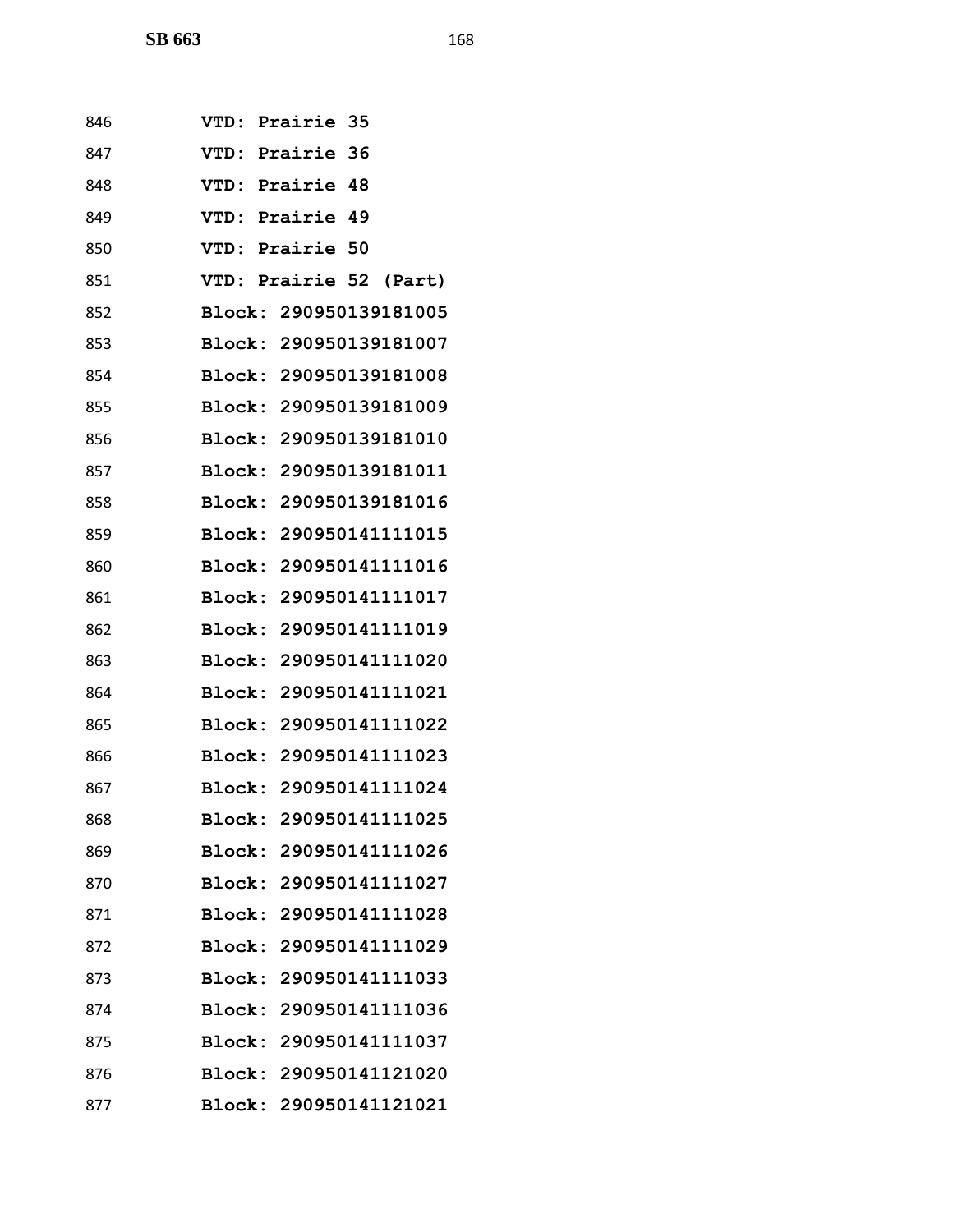| 878 | Block: 290950141121022    |
|-----|---------------------------|
| 879 | Block:<br>290950141121023 |
| 880 | Block:<br>290950141121024 |
| 881 | 290950141121025<br>Block: |
| 882 | Block:<br>290950141121026 |
| 883 | Block:<br>290950141121027 |
| 884 | Block:<br>290950141121028 |
| 885 | 290950141121030<br>Block: |
| 886 | Block: 290950141121031    |
| 887 | 290950141121032<br>Block: |
| 888 | Block: 290950141121033    |
| 889 | Block:<br>290950141121034 |
| 890 | 290950141121044<br>Block: |
| 891 | Block:<br>290950141121045 |
| 892 | Block:<br>290950141121046 |
| 893 | Block:<br>290950141121047 |
| 894 | Block:<br>290950141121048 |
| 895 | 290950141121049<br>Block: |
| 896 | Block:<br>290950141121050 |
| 897 | Block:<br>290950141121051 |
| 898 | Block: 290950141121052    |
| 899 | Block: 290950141121053    |
| 900 | Block: 290950141121054    |
| 901 | Block: 290950141121061    |
| 902 | VTD: Prairie 56           |
| 903 | VTD: Prairie 59 (Part)    |
| 904 | Block: 290950139182031    |
| 905 | Block: 290950139183027    |
| 906 | VTD: Prairie 60           |
| 907 | VTD: Prairie 62           |
| 908 | VTD: Prarie 02            |
| 909 | VTD: Prarie 10            |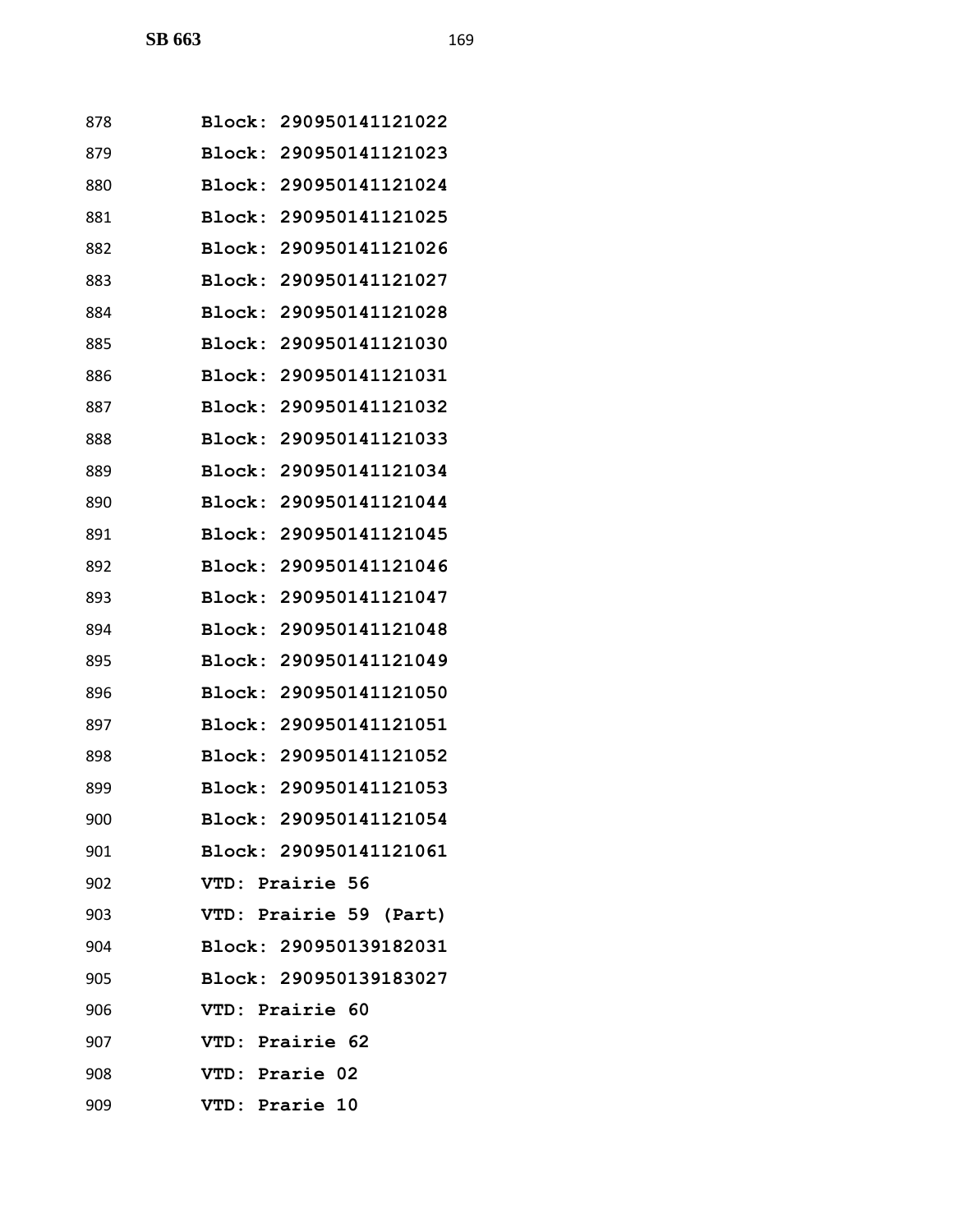| 910 | VTD: Prarie 25           |
|-----|--------------------------|
| 911 | VTD: Prarie 57           |
| 912 | VTD: Prarie 58           |
| 913 | VTD: Prarie 61           |
| 914 | VTD: Prarie 63           |
| 915 | VTD: Sni-A-Bar 01 (Part) |
| 916 | Block: 290950145032001   |
| 917 | Block: 290950145032007   |
| 918 | Block: 290950148042023   |
| 919 | Block: 290950148042026   |
| 920 | VTD: Sni-A-Bar 04 (Part) |
| 921 | Block: 290950148042012   |
| 922 | Block: 290950148042013   |
| 923 | Block: 290950148042014   |
| 924 | Block: 290950148042022   |
| 925 | VTD: Sni-A-Bar 05 (Part) |
| 926 | Block: 290950148041021   |
| 927 | Block: 290950148041022   |
| 928 | Block: 290950148041023   |
| 929 | Block: 290950148041024   |
| 930 | Block: 290950148042003   |
| 931 | Block: 290950148042005   |
| 932 | Block: 290950148042006   |
| 933 | VTD: Sni-A-Bar 06 (Part) |
| 934 | Block: 290950148041017   |
| 935 | Block: 290950148041018   |
| 936 | Block: 290950148041020   |
| 937 | VTD: Sni-A-Bar 15        |
| 938 | VTD: Sni-A-Bar 16        |
| 939 | VTD: Sni-A-Bar 20        |
| 940 | VTD: Sni-A-Bar 21        |
| 941 | VTD: Sni-A-Bar 22        |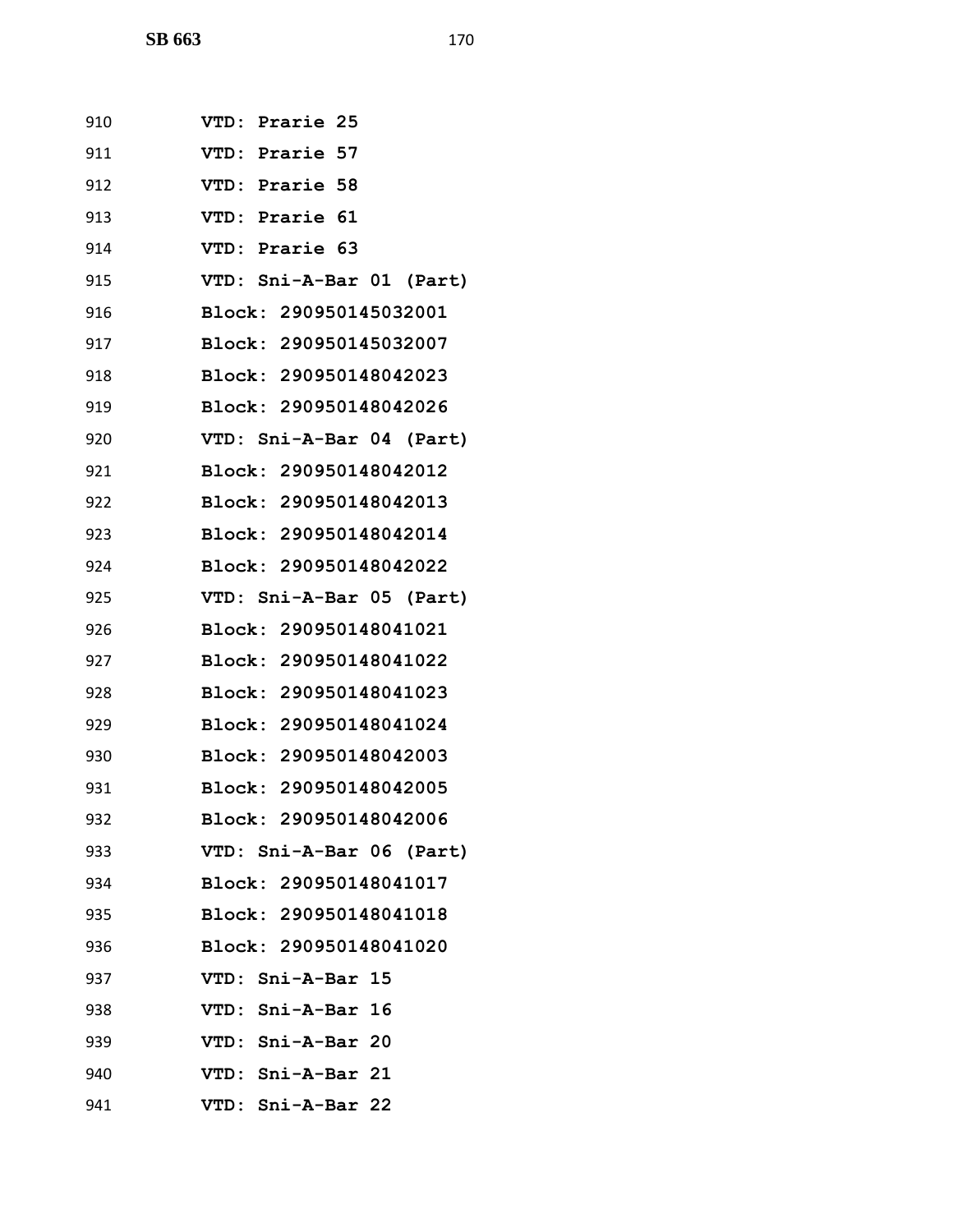| 942 | VTD: Sni-A-Bar 23             |
|-----|-------------------------------|
| 943 | VTD: Sni-A-Bar 24             |
| 944 | VTD: Sni-A-Bar 25             |
| 945 | VTD: Sni-A-Bar 29             |
| 946 | VTD: Sni-A-Bar 30             |
| 947 | VTD: Sni-A-Bar 31             |
| 948 | VTD: Sni-A-Bar 32             |
| 949 | VTD: Sni-A-Bar 33             |
| 950 | VTD: Sni-A-Bar 37             |
| 951 | VTD: Sni-A-Bar 38             |
| 952 | VTD: Sni-A-Bar 39             |
| 953 | VTD: Sni-A-Bar 41             |
| 954 | VTD: Sni-A-Bar 44             |
| 955 | VTD: Sni-A-Bar 45             |
| 956 | VTD: Sni-A-Bar 47 (Part)      |
| 957 | Block: 290950140042000        |
| 958 | <b>Block: 290950140042001</b> |
| 959 | Block: 290950140042002        |
| 960 | Block: 290950140042003        |
| 961 | Block: 290950140042004        |
| 962 | Block: 290950140042005        |
| 963 | Block: 290950140042006        |
| 964 | Block: 290950140042007        |
| 965 | Block: 290950140042008        |
| 966 | Block: 290950140042009        |
| 967 | Block: 290950140042010        |
| 968 | Block: 290950140042012        |
| 969 | Block: 290950140042018        |
| 970 | Block: 290950140052000        |
| 971 | Block: 290950140052001        |
| 972 | Block: 290950140052007        |
| 973 | Block: 290950140052008        |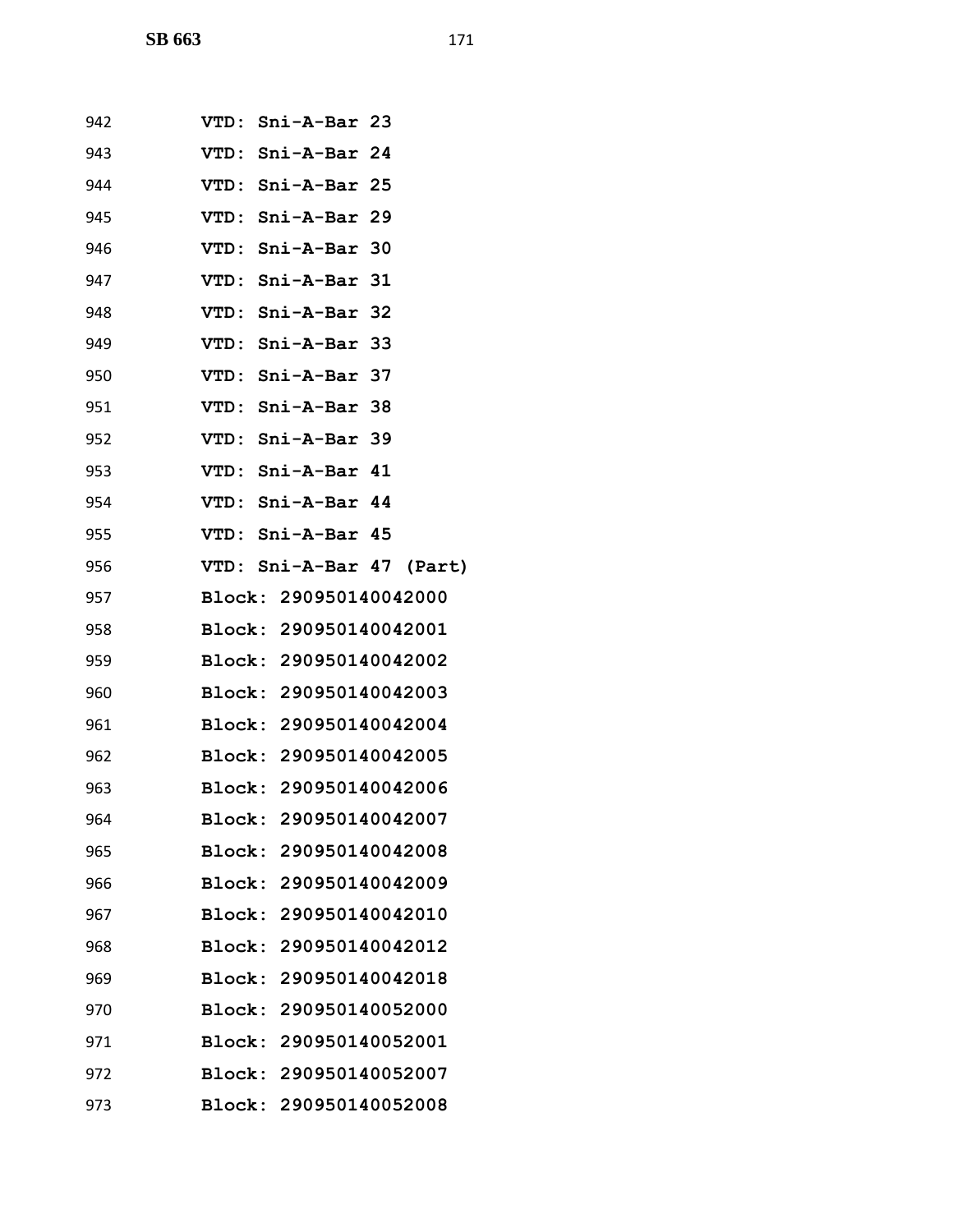| 974  | Block: 290950140052009        |
|------|-------------------------------|
| 975  | Block: 290950140052010        |
| 976  | Block: 290950140052011        |
| 977  | Block: 290950140052012        |
| 978  | Block: 290950140053000        |
| 979  | <b>Block: 290950140053001</b> |
| 980  | VTD: Sni-A-Bar 48             |
| 981  | VTD: Sni-A-Bar 49             |
| 982  | VTD: Sni-A-Bar 83             |
| 983  | VTD: Van Buren 01             |
| 984  | VTD: Van Buren 02             |
| 985  | VTD: Van Buren 03             |
| 986  | VTD: Van Buren 07             |
| 987  | VTD: Van Buren 08             |
| 988  | VTD: Van Buren 09             |
| 989  | VTD: Van Buren 10             |
| 990  | VTD: Van Buren 11             |
| 991  | VTD: Van Buren 12             |
| 992  | VTD: Van Buren 13             |
| 993  | VTD: Van Buren 14             |
| 994  | VTD: Van Buren 15             |
| 995  | VTD: Van Buren 16             |
| 996  | VTD:<br>Van Buren<br>17       |
| 997  | VTD: Van Buren 18             |
| 998  | VTD: Van Buren 19             |
| 999  | VTD: Washington 01            |
| 1000 | VTD: Washington 02            |
| 1001 | VTD: Washington<br>03         |
| 1002 | VTD: Washington<br>04         |
| 1003 | VTD: Washington 05            |
| 1004 | VTD: Washington<br>06         |
| 1005 | VTD: Washington 07            |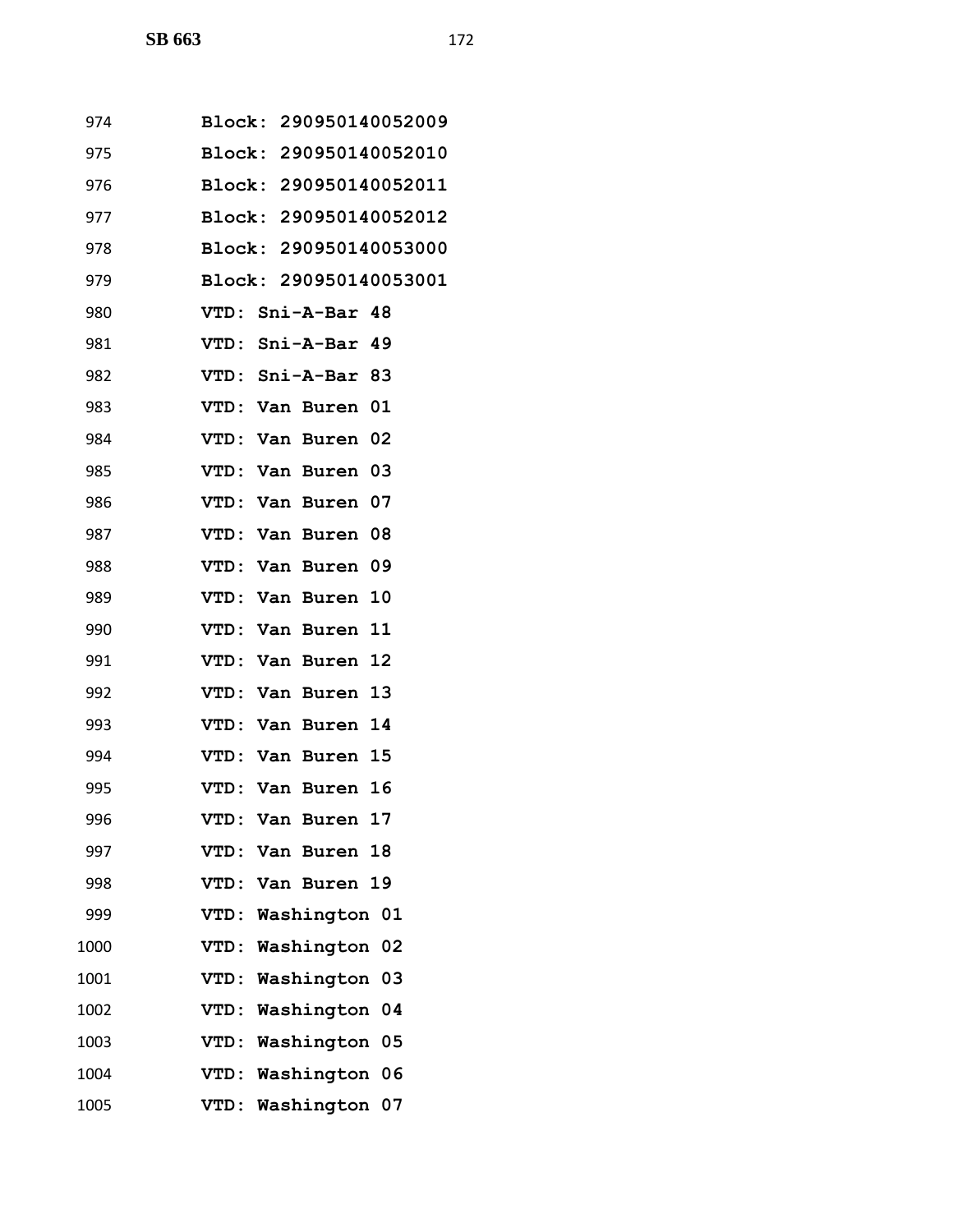| 1006           | VTD: Washington 08                                 |
|----------------|----------------------------------------------------|
| 1007           | VTD: Washington 09                                 |
| 1008           | VTD: Washington 10                                 |
| 1009           | VTD: Washington 11                                 |
| 1010           | VTD: Washington 12                                 |
| 1011           | Lafayette County                                   |
| 1012           | Ray County                                         |
| 1013           | Saline County                                      |
|                | 128.466. The sixth congressional district shall be |
| $\overline{2}$ | composed of the following:                         |
| 3              | Adair County                                       |
| 4              | Andrew County                                      |
| 5              | Atchison County                                    |
| 6              | Audrain County (Part)                              |
| $\overline{7}$ | VTD: Benton City (Part)                            |
| 8              | Block: 290079502003251                             |
| 9              | Block: 290079502003252                             |
| 10             | Block: 290079502003253                             |
| 11             | Block: 290079502003254                             |
| 12             | Block: 290079502003255                             |
| 13             | Block: 290079502003256                             |
| 14             | Block: 290079502003257                             |
| 15             | Block: 290079502003258                             |
| 16             | Block: 290079502003259                             |
| 17             | Block: 290079502003260                             |
| 18             | <b>Block:</b><br>290079502003261                   |
| 19             | Block: 290079502003262                             |
| 20             | Block: 290079502003263                             |
| 21             | Block: 290079502003264                             |
| 22             | Block: 290079502003265                             |
| 23             | Block: 290079502003266                             |
| 24             | Block: 290079502003267                             |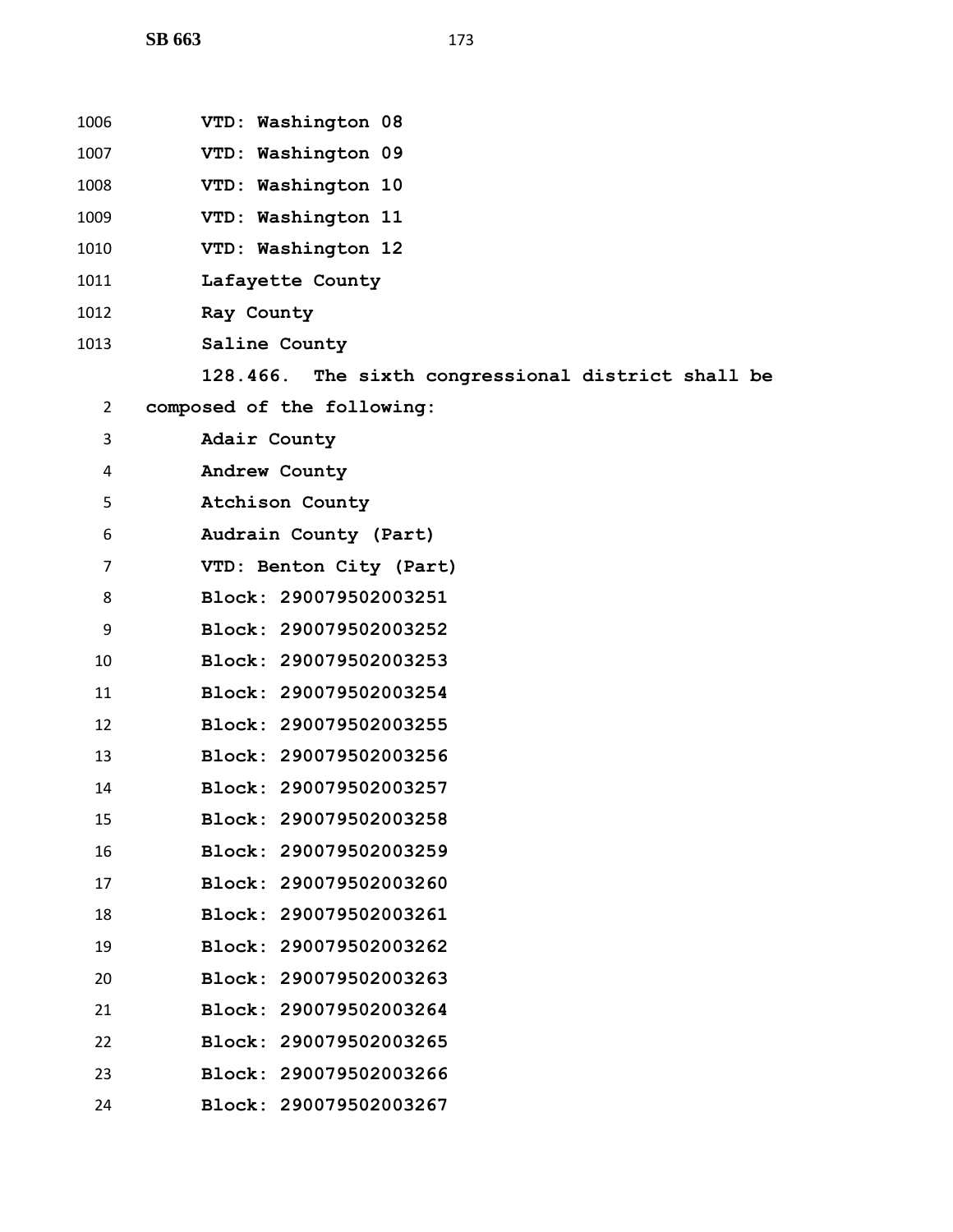| 25 | Block:        | 290079502003431        |
|----|---------------|------------------------|
| 26 |               | Block: 290079502003436 |
| 27 | Block:        | 290079502003437        |
| 28 | Block:        | 290079502003438        |
| 29 | Block:        | 290079502003439        |
| 30 | Block:        | 290079502003440        |
| 31 |               | Block: 290079502003444 |
| 32 | Block:        | 290079502003445        |
| 33 | Block:        | 290079502003446        |
| 34 | Block:        | 290079502003447        |
| 35 | Block:        | 290079502003448        |
| 36 |               | Block: 290079502003449 |
| 37 | Block:        | 290079502003487        |
| 38 | Block:        | 290079502004001        |
| 39 | Block:        | 290079502004002        |
| 40 | Block:        | 290079502004003        |
| 41 |               | Block: 290079502004004 |
| 42 | Block:        | 290079502004005        |
| 43 | Block:        | 290079502004006        |
| 44 | Block:        | 290079502004008        |
| 45 |               | Block: 290079502004009 |
| 46 |               | Block: 290079502004026 |
| 47 | <b>Block:</b> | 290079502004027        |
| 48 |               | Block: 290079502004028 |
| 49 |               | Block: 290079502004033 |
| 50 |               | Block: 290079502004035 |
| 51 | Block:        | 290079502004036        |
| 52 | <b>Block:</b> | 290079502004037        |
| 53 |               | Block: 290079502004038 |
| 54 |               | Block: 290079502004039 |
| 55 |               | Block: 290079502004040 |
| 56 |               | Block: 290079502004041 |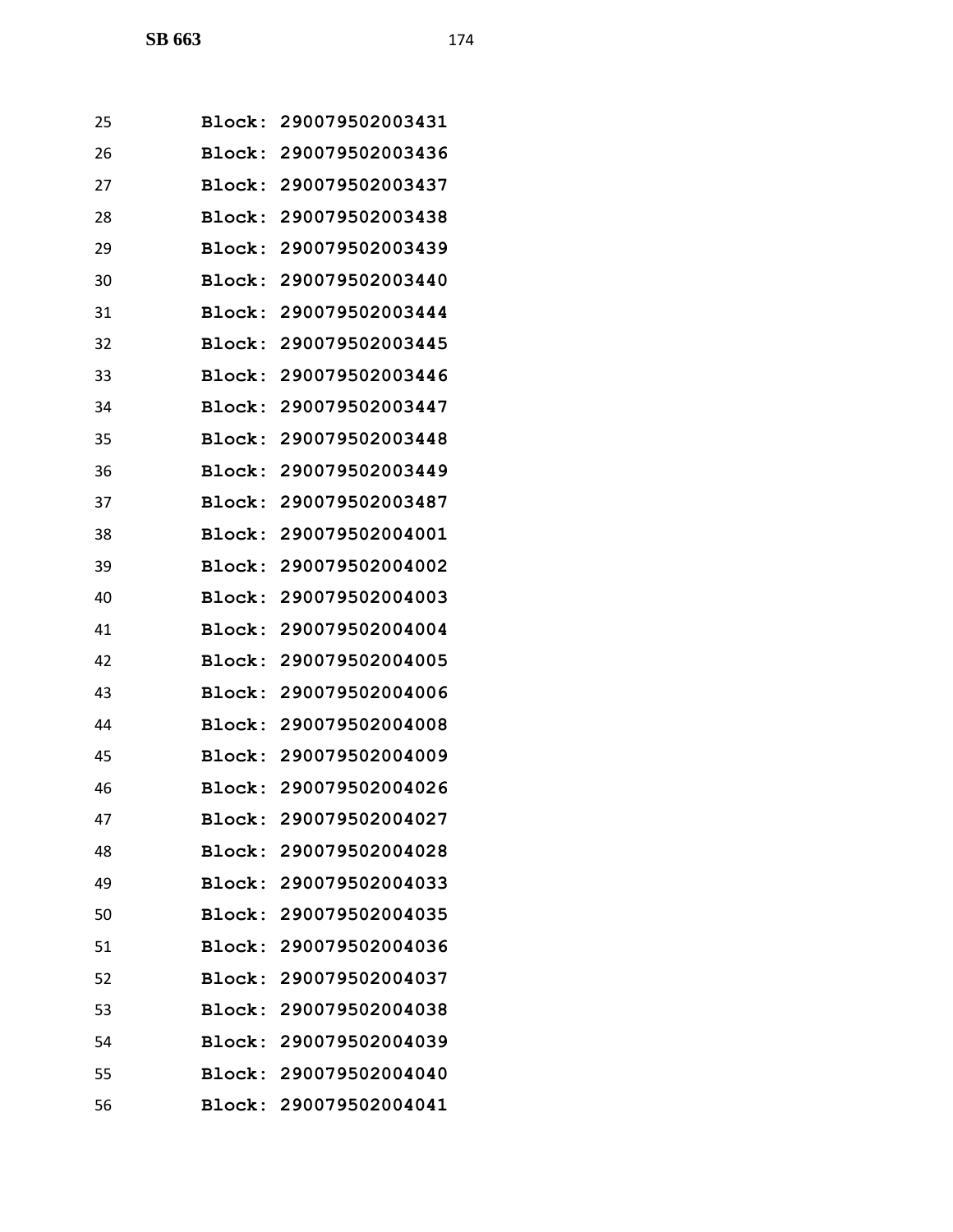| 57 | Block:        | 290079502004045        |
|----|---------------|------------------------|
| 58 |               | Block: 290079502004046 |
| 59 |               | Block: 290079502004047 |
| 60 |               | Block: 290079502004048 |
| 61 | Block:        | 290079502004049        |
| 62 | Block:        | 290079502004050        |
| 63 |               | Block: 290079502004051 |
| 64 |               | Block: 290079502004052 |
| 65 | Block:        | 290079502004053        |
| 66 | Block:        | 290079502004054        |
| 67 | Block:        | 290079502004055        |
| 68 |               | Block: 290079502004056 |
| 69 | Block:        | 290079502004057        |
| 70 |               | Block: 290079502004058 |
| 71 | Block:        | 290079502004059        |
| 72 | Block:        | 290079502004060        |
| 73 |               | Block: 290079502004061 |
| 74 | Block:        | 290079502004062        |
| 75 |               | Block: 290079502004063 |
| 76 | Block:        | 290079502004064        |
| 77 |               | Block: 290079502004065 |
| 78 |               | Block: 290079502004066 |
| 79 | <b>Block:</b> | 290079502004067        |
| 80 |               | Block: 290079502004068 |
| 81 |               | Block: 290079502004069 |
| 82 |               | Block: 290079502004070 |
| 83 |               | Block: 290079502004071 |
| 84 | Block:        | 290079502004072        |
| 85 |               | Block: 290079502004073 |
| 86 |               | Block: 290079502004074 |
| 87 |               | Block: 290079502004075 |
| 88 |               | Block: 290079502004076 |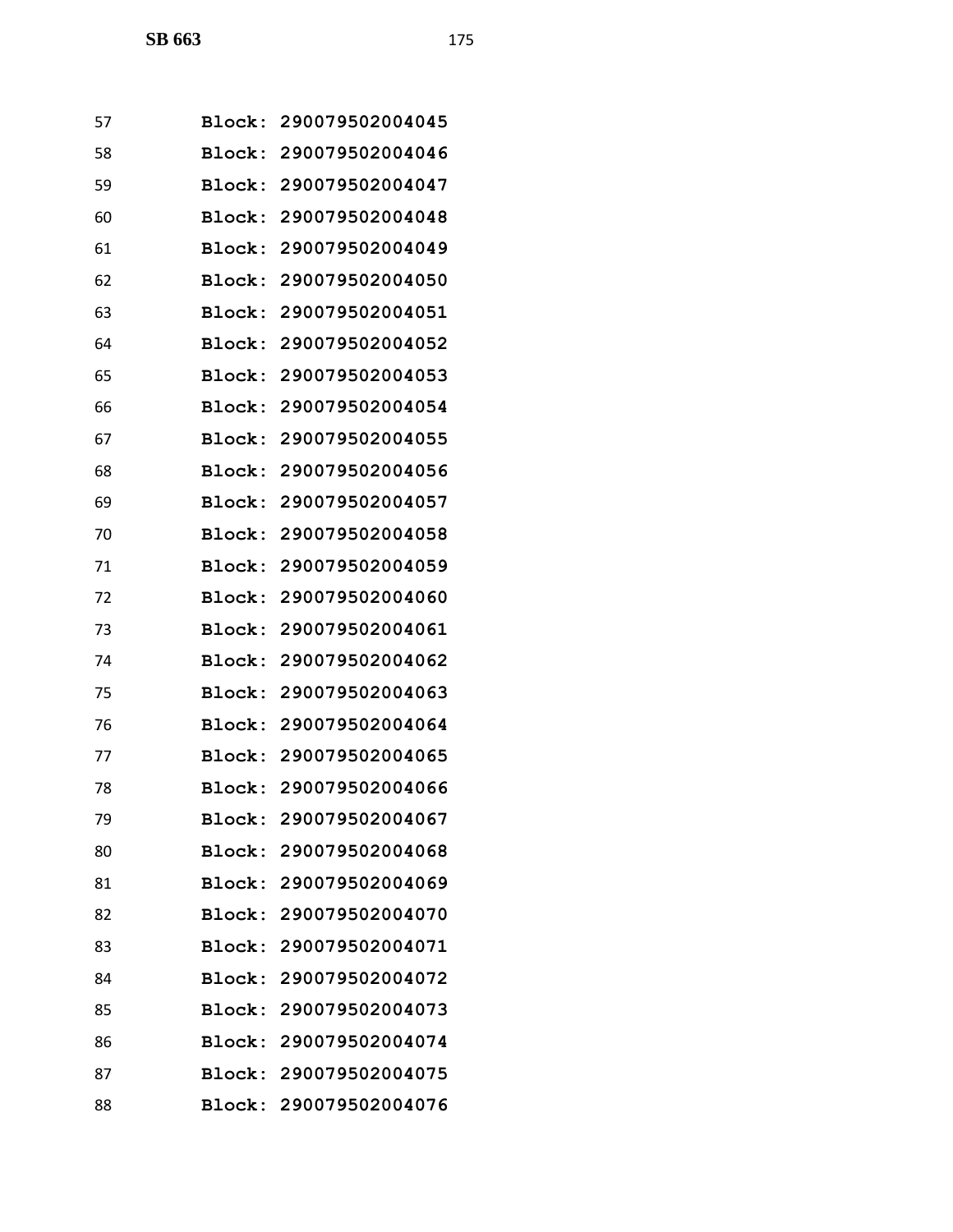| 89  | Block: 290079502004077  |
|-----|-------------------------|
| 90  | Block: 290079502004078  |
| 91  | Block: 290079502004079  |
| 92  | Block: 290079502004080  |
| 93  | Block: 290079502004093  |
| 94  | Block: 290079502004094  |
| 95  | Block: 290079502004096  |
| 96  | Block: 290079502004097  |
| 97  | Block: 290079502004098  |
| 98  | Block: 290079502004099  |
| 99  | Block: 290079502004100  |
| 100 | Block: 290079502004101  |
| 101 | Farber<br><b>VTD:</b>   |
| 102 | E Cuivre<br>VTD:<br>I   |
| 103 | Laddonia<br><b>VTD:</b> |
| 104 | VTD: Martinsburg (Part) |
| 105 | Block: 290079502002012  |
| 106 | Block: 290079502002013  |
| 107 | Block: 290079502002044  |
| 108 | Block: 290079502002045  |
| 109 | Block: 290079502002073  |
| 110 | Block: 290079502002074  |
| 111 | Block: 290079502002075  |
| 112 | Block: 290079502002081  |
| 113 | Block: 290079502002082  |
| 114 | Block: 290079502003227  |
| 115 | Block: 290079502003228  |
| 116 | Block: 290079502003229  |
| 117 | Block: 290079502003235  |
| 118 | Block: 290079502003236  |
| 119 | Block: 290079502003237  |
| 120 | Block: 290079502003238  |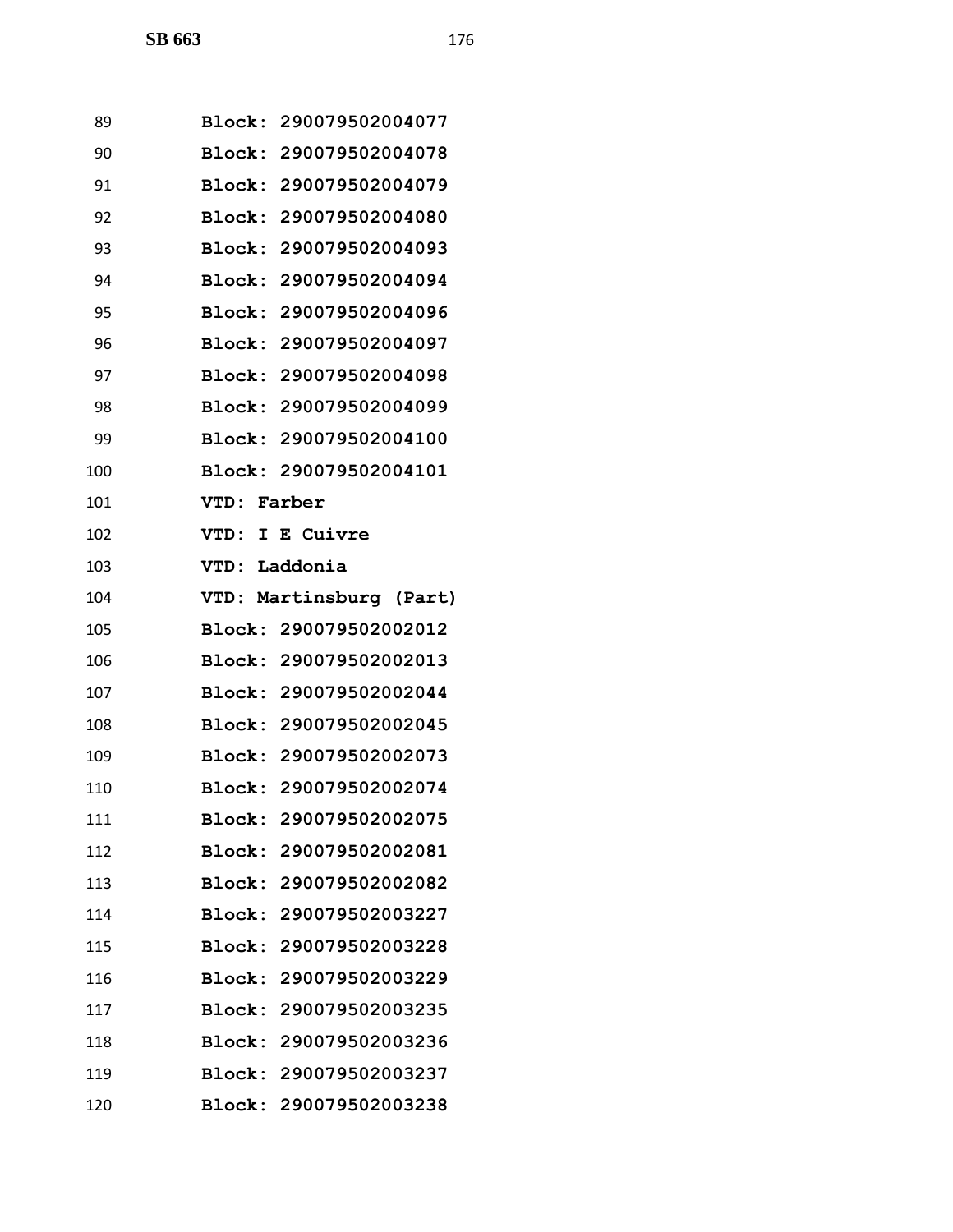| 121 |               | Block: 290079502003239 |
|-----|---------------|------------------------|
| 122 |               | Block: 290079502003240 |
| 123 |               | Block: 290079502003241 |
| 124 |               | Block: 290079502003242 |
| 125 | Block:        | 290079502003243        |
| 126 |               | Block: 290079502003244 |
| 127 | Block:        | 290079502003245        |
| 128 |               | Block: 290079502003246 |
| 129 |               | Block: 290079502003247 |
| 130 | Block:        | 290079502003248        |
| 131 |               | Block: 290079502003249 |
| 132 | <b>Block:</b> | 290079502003250        |
| 133 | Block:        | 290079502003268        |
| 134 |               | Block: 290079502003269 |
| 135 | Block:        | 290079502003270        |
| 136 |               | Block: 290079502003271 |
| 137 | Block:        | 290079502003272        |
| 138 | Block:        | 290079502003273        |
| 139 |               | Block: 290079502003274 |
| 140 |               | Block: 290079502003275 |
| 141 |               | Block: 290079502003276 |
| 142 |               | Block: 290079502003277 |
| 143 |               | Block: 290079502003278 |
| 144 |               | Block: 290079502003279 |
| 145 |               | Block: 290079502003280 |
| 146 |               | Block: 290079502003281 |
| 147 |               | Block: 290079502003282 |
| 148 | <b>Block:</b> | 290079502003295        |
| 149 |               | Block: 290079502003296 |
| 150 |               | Block: 290079502003297 |
| 151 |               | Block: 290079502003407 |
| 152 |               | Block: 290079502003408 |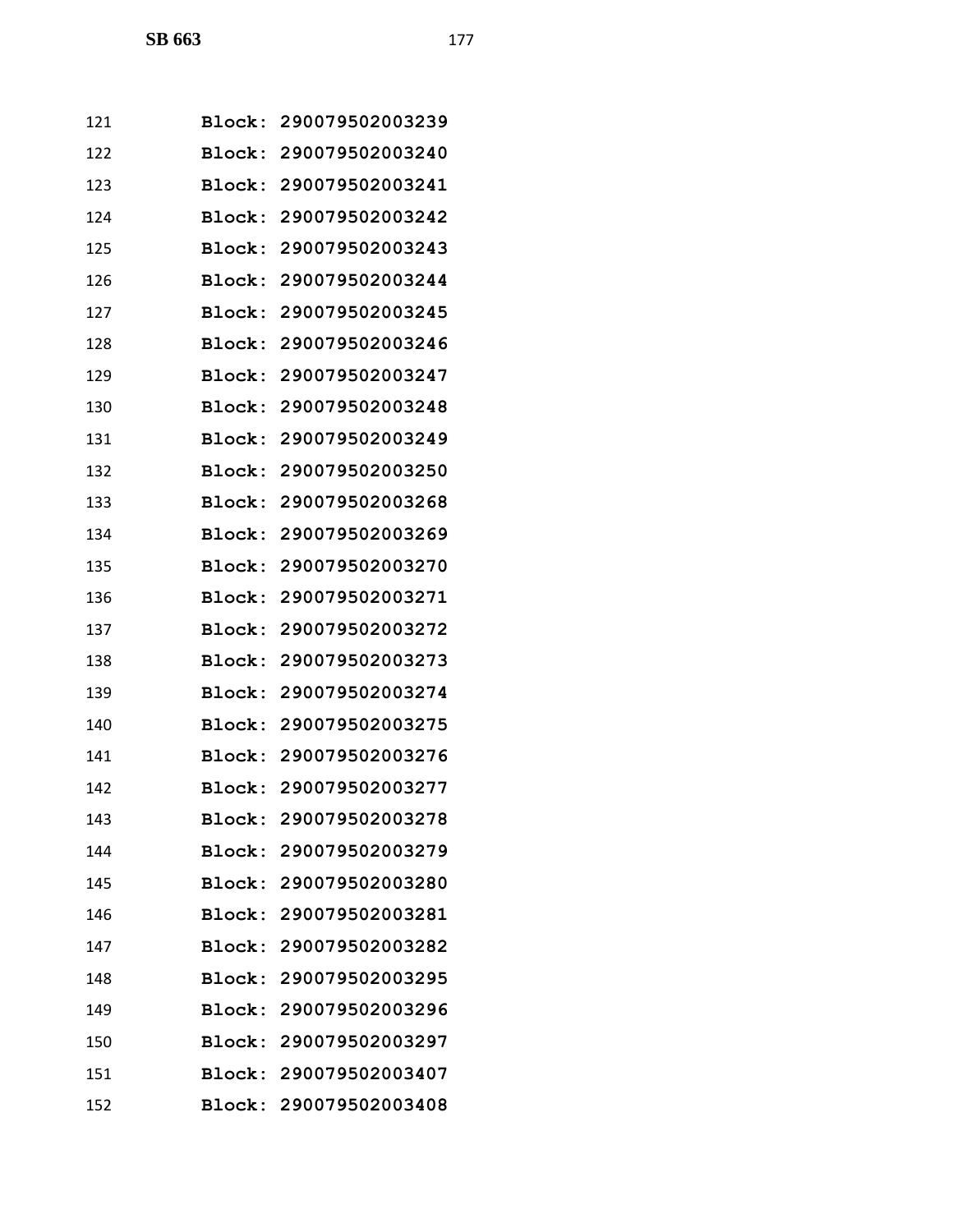| 153 |               | Block: 290079502003409 |
|-----|---------------|------------------------|
| 154 | Block:        | 290079502003410        |
| 155 | Block:        | 290079502003411        |
| 156 |               | Block: 290079502003412 |
| 157 | Block:        | 290079502003413        |
| 158 | Block:        | 290079502003414        |
| 159 | Block:        | 290079502003415        |
| 160 | Block:        | 290079502003416        |
| 161 |               | Block: 290079502003417 |
| 162 | Block:        | 290079502003418        |
| 163 | Block:        | 290079502003419        |
| 164 | Block:        | 290079502003420        |
| 165 | Block:        | 290079502003421        |
| 166 |               | Block: 290079502003422 |
| 167 | Block:        | 290079502003423        |
| 168 | Block:        | 290079502003424        |
| 169 | Block:        | 290079502003425        |
| 170 | Block:        | 290079502003426        |
| 171 |               | Block: 290079502003427 |
| 172 | Block:        | 290079502003428        |
| 173 |               | Block: 290079502003429 |
| 174 |               | Block: 290079502003430 |
| 175 |               | Block: 290079502003432 |
| 176 |               | Block: 290079502003433 |
| 177 |               | Block: 290079502003434 |
| 178 |               | Block: 290079502003435 |
| 179 |               | Block: 290079502003441 |
| 180 | <b>Block:</b> | 290079502003442        |
| 181 |               | Block: 290079502003443 |
| 182 |               | Block: 290079502003450 |
| 183 |               | Block: 290079502003451 |
| 184 |               | Block: 290079502003452 |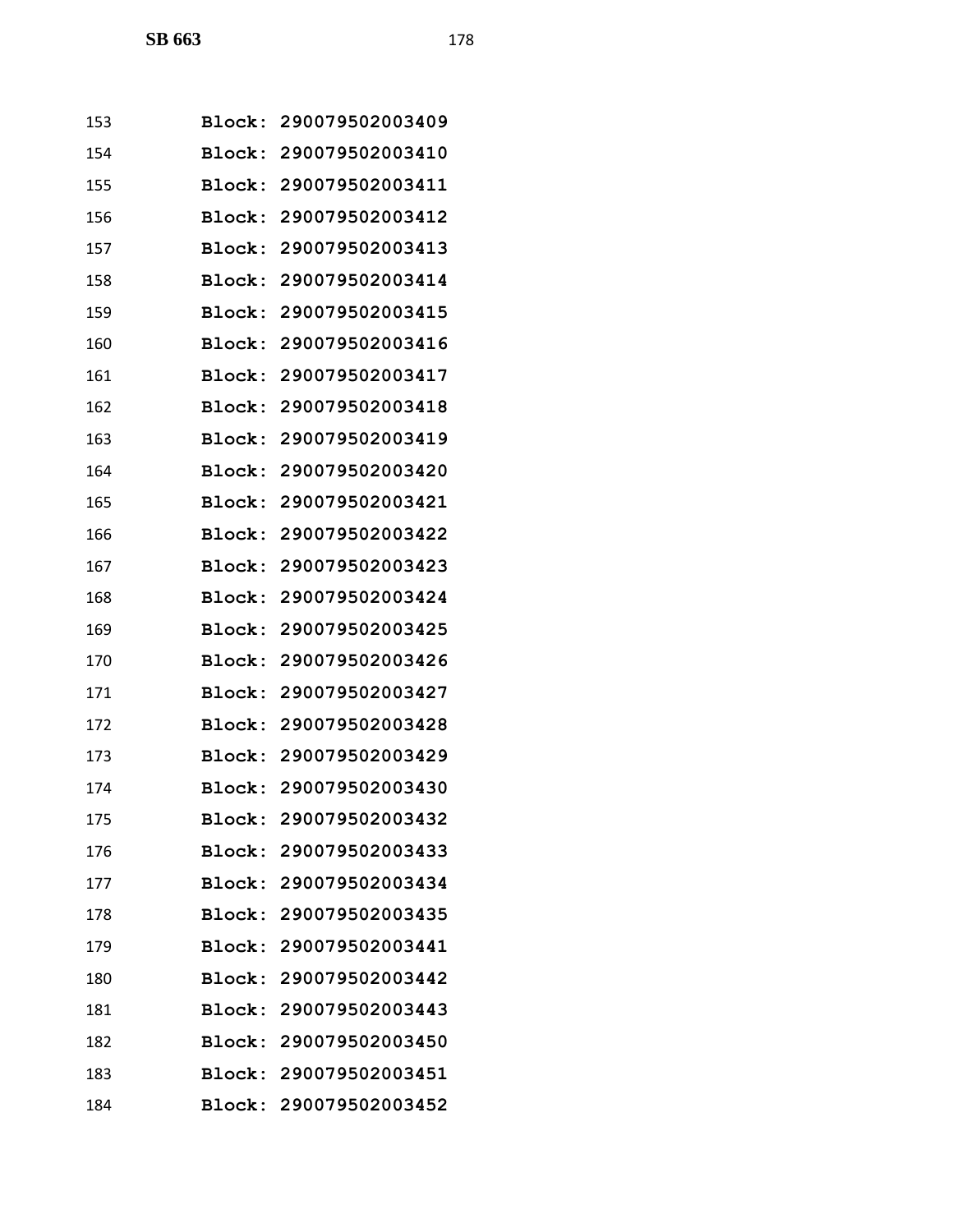| 185 | Block: 290079502003453           |
|-----|----------------------------------|
| 186 | <b>Block:</b><br>290079502003454 |
| 187 | Block:<br>290079502003455        |
| 188 | Block:<br>290079502003456        |
| 189 | Block:<br>290079502003457        |
| 190 | 290079502003458<br>Block:        |
| 191 | Block:<br>290079502003459        |
| 192 | 290079502003462<br>Block:        |
| 193 | 290079502003464<br>Block:        |
| 194 | 290079502003465<br>Block:        |
| 195 | 290079502003466<br>Block:        |
| 196 | Block:<br>290079502003467        |
| 197 | 290079502003468<br>Block:        |
| 198 | Block:<br>290079502003469        |
| 199 | Block:<br>290079502003472        |
| 200 | Block:<br>290079502003473        |
| 201 | Block:<br>290079502003474        |
| 202 | 290079502003485<br>Block:        |
| 203 | Block:<br>290079502003493        |
| 204 | Block:<br>290079502004000        |
| 205 | Block:<br>290079502004042        |
| 206 | 290079502004043<br>Block:        |
| 207 | Block: 290079502004044           |
| 208 | Buchanan County                  |
| 209 | Caldwell County                  |
| 210 | Carroll County                   |
| 211 | Chariton County                  |
| 212 | Clark County                     |
| 213 | Clay County (Part)               |
| 214 | VTD: FR 1                        |
| 215 | VTD: FR 2                        |
| 216 | VTD: FR 3                        |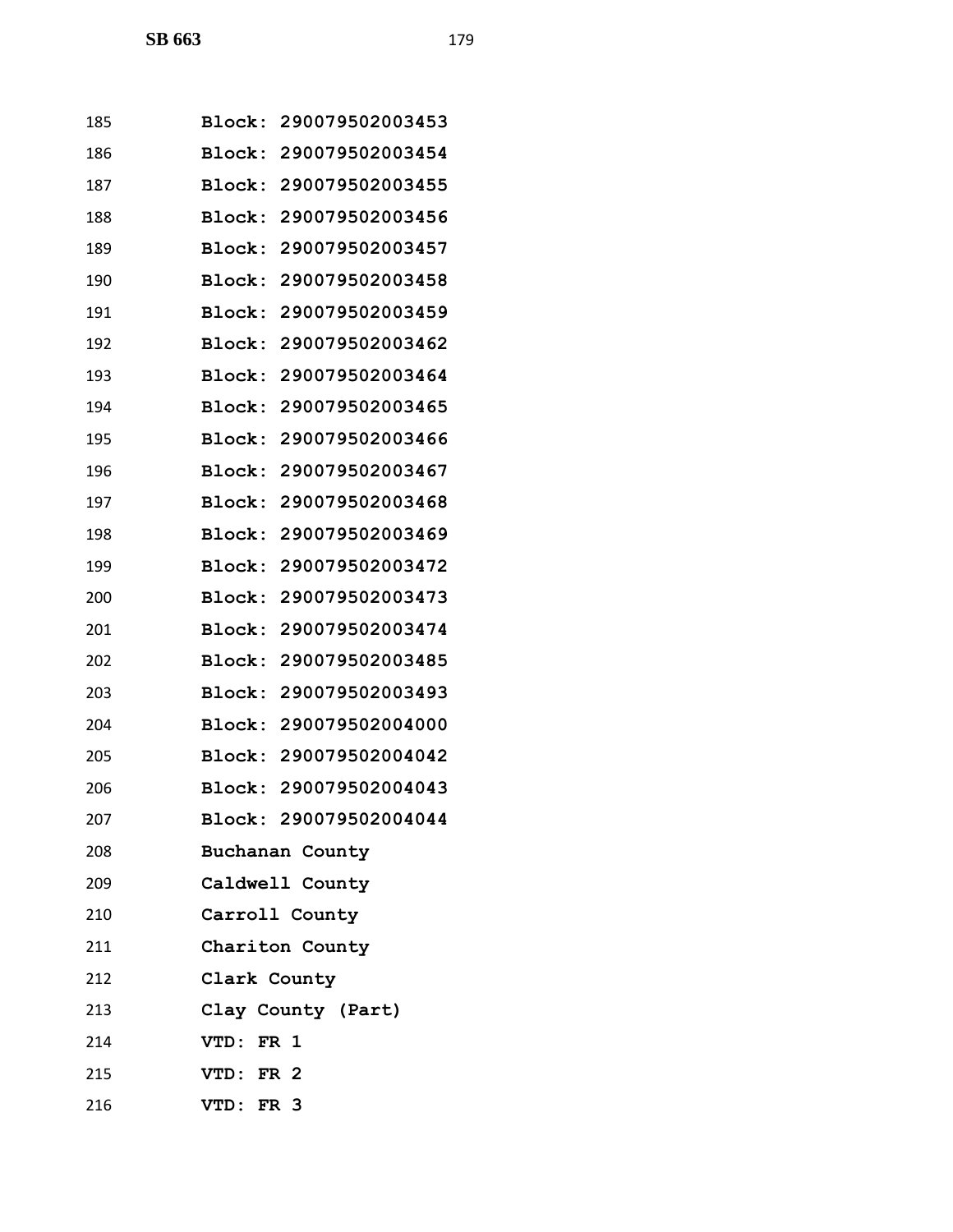| 217 | VTD: FR 4              |
|-----|------------------------|
| 218 | VTD: FR 5              |
| 219 | VTD: Gal 17            |
| 220 | VTD: Gal 4 (Part)      |
| 221 | Block: 290470202021018 |
| 222 | Block: 290470221006056 |
| 223 | VTD: KC 21 Lib 1       |
| 224 | VTD: KC 21 Lib 2       |
| 225 | VTD: KC 21 Lib 3       |
| 226 | VTD: KC 21 Lib 4       |
| 227 | VTD: KC 21 Lib 5       |
| 228 | VTD: KC 21 Lib 6       |
| 229 | VTD: KC 21 Pl 1        |
| 230 | VTD: KC 21-1           |
| 231 | VTD: KC 21-10 (Part)   |
| 232 | Block: 290470212092003 |
| 233 | Block: 290470212092004 |
| 234 | Block: 290470212092005 |
| 235 | Block: 290470212092006 |
| 236 | Block: 290470212092015 |
| 237 | Block: 290470212092016 |
| 238 | Block: 290470212092017 |
| 239 | Block: 290470212092018 |
| 240 | Block: 290470212092019 |
| 241 | Block: 290470212092020 |
| 242 | Block: 290470212092021 |
| 243 | Block: 290470212092022 |
| 244 | Block: 290470212092024 |
| 245 | Block: 290470212092025 |
| 246 | Block: 290470212093000 |
| 247 | Block: 290470212093001 |
| 248 | Block: 290470212093002 |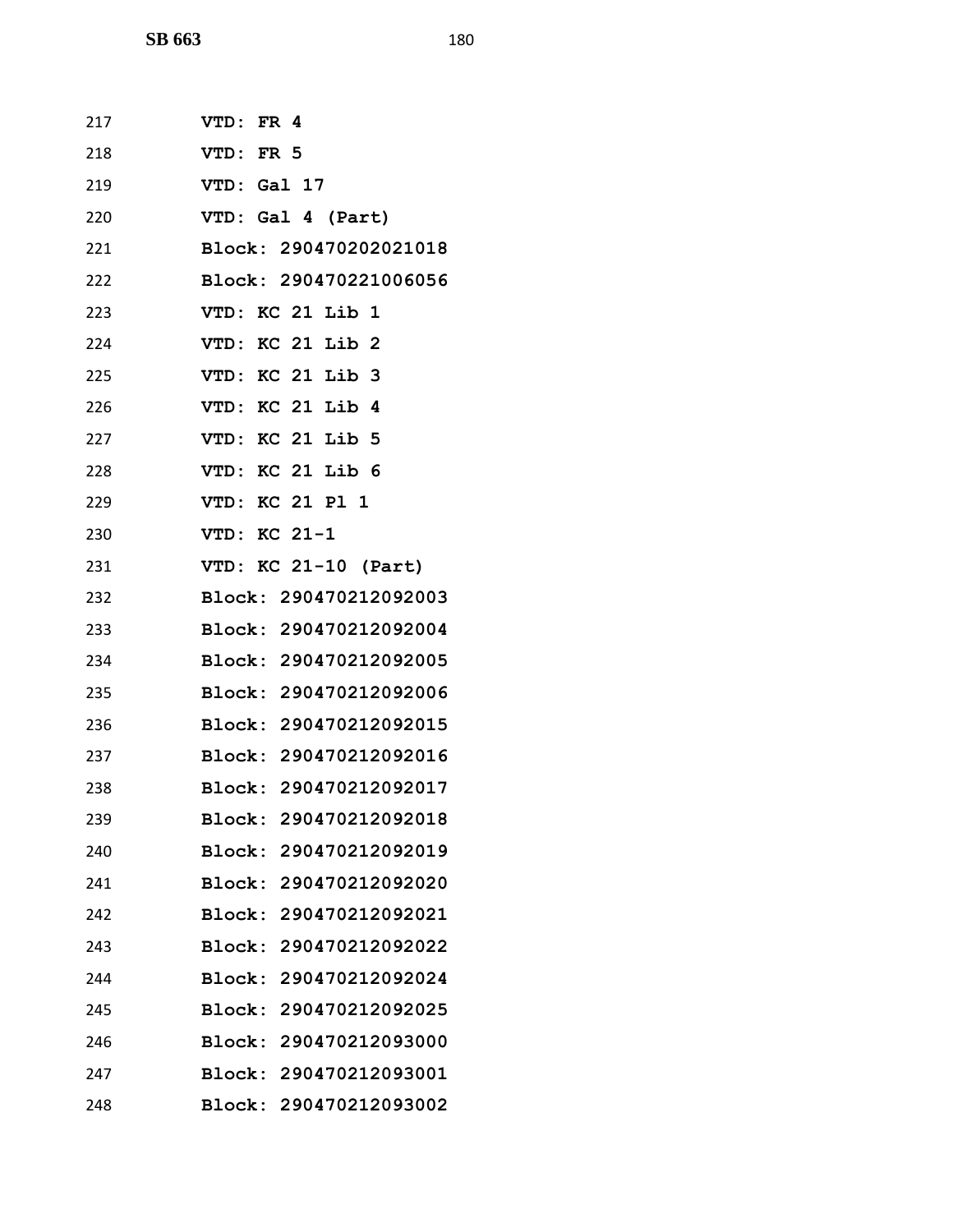| 249 |        | Block: 290470212093003 |
|-----|--------|------------------------|
| 250 | Block: | 290470212093004        |
| 251 | Block: | 290470212093005        |
| 252 | Block: | 290470212093006        |
| 253 | Block: | 290470212093007        |
| 254 |        | Block: 290470212093008 |
| 255 | Block: | 290470212093009        |
| 256 | Block: | 290470212093010        |
| 257 | Block: | 290470212093011        |
| 258 | Block: | 290470212093012        |
| 259 | Block: | 290470212093013        |
| 260 | Block: | 290470212093014        |
| 261 | Block: | 290470212093015        |
| 262 | Block: | 290470212093016        |
| 263 | Block: | 290470212093017        |
| 264 | Block: | 290470212093018        |
| 265 | Block: | 290470212093019        |
| 266 | Block: | 290470212093020        |
| 267 | Block: | 290470212093021        |
| 268 | Block: | 290470212093022        |
| 269 |        | Block: 290470212093023 |
| 270 |        | Block: 290470212093024 |
| 271 |        | Block: 290470212093025 |
| 272 |        | VTD: KC 21-12 (Part)   |
| 273 |        | Block: 290470211034004 |
| 274 |        | Block: 290470212092000 |
| 275 |        | Block: 290470212092001 |
| 276 |        | Block: 290470212092002 |
| 277 |        | Block: 290470212092007 |
| 278 |        | Block: 290470212092008 |
| 279 |        | Block: 290470212092009 |
| 280 |        | Block: 290470212092010 |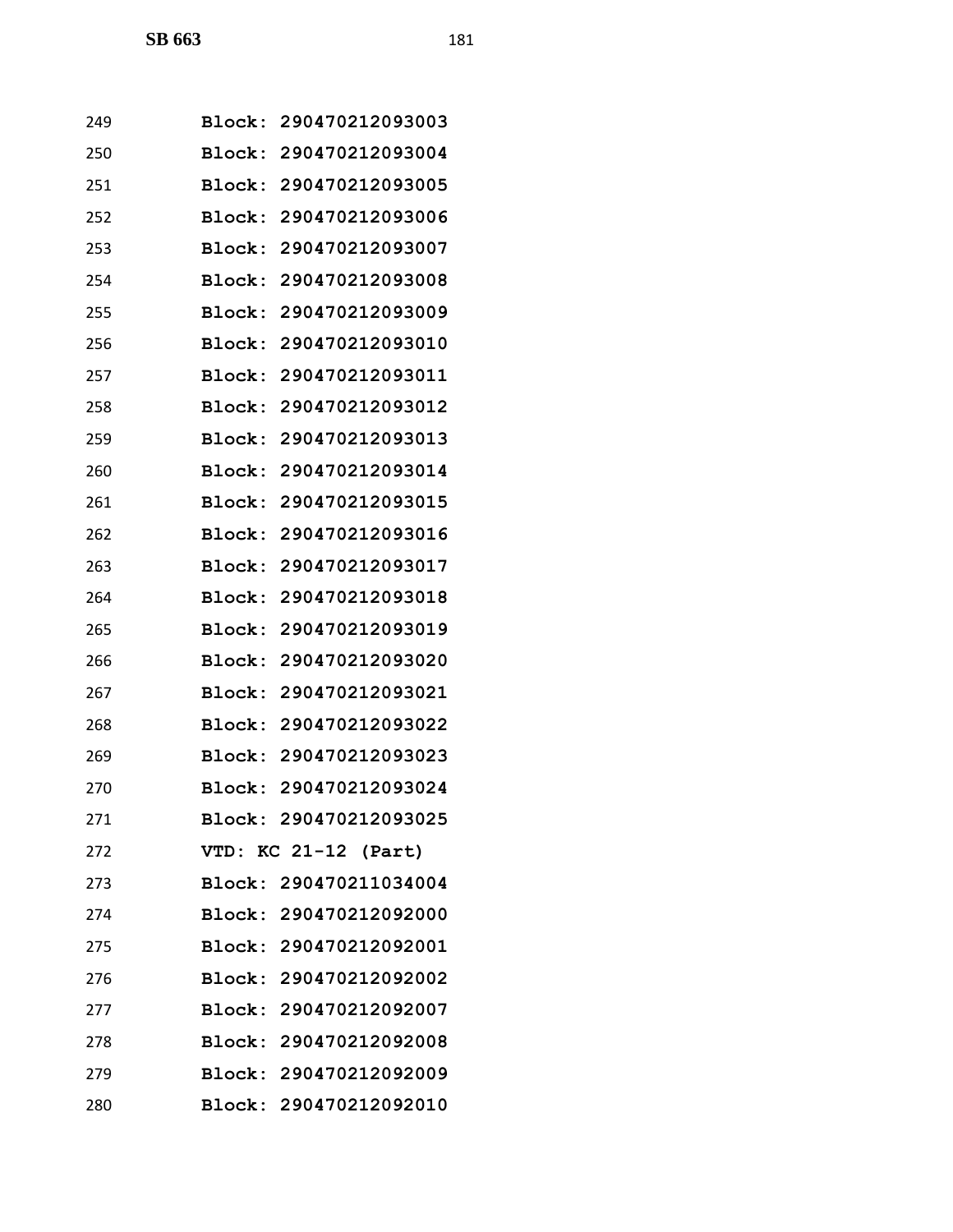| 281 |               | Block: 290470212092011 |
|-----|---------------|------------------------|
| 282 | <b>Block:</b> | 290470212092012        |
| 283 | Block:        | 290470212092013        |
| 284 | Block:        | 290470212092014        |
| 285 | Block:        | 290470212101000        |
| 286 | Block:        | 290470212101001        |
| 287 | Block:        | 290470212101002        |
| 288 | Block:        | 290470212101003        |
| 289 | Block:        | 290470212101004        |
| 290 | Block:        | 290470212101005        |
| 291 | Block:        | 290470212101006        |
| 292 | Block:        | 290470212101007        |
| 293 | <b>Block:</b> | 290470212101008        |
| 294 | Block:        | 290470212101009        |
| 295 | Block:        | 290470212101010        |
| 296 | Block:        | 290470212101011        |
| 297 | Block:        | 290470212101012        |
| 298 | Block:        | 290470212101013        |
| 299 | Block:        | 290470212101014        |
| 300 | Block:        | 290470212102000        |
| 301 |               | Block: 290470212102001 |
| 302 |               | Block: 290470212102002 |
| 303 |               | Block: 290470212102003 |
| 304 |               | Block: 290470212102004 |
| 305 |               | Block: 290470212102005 |
| 306 |               | Block: 290470212102006 |
| 307 |               | Block: 290470212102007 |
| 308 |               | Block: 290470212102008 |
| 309 |               | Block: 290470212102009 |
| 310 |               | Block: 290470212102010 |
| 311 |               | Block: 290470212102011 |
| 312 |               | Block: 290470212102012 |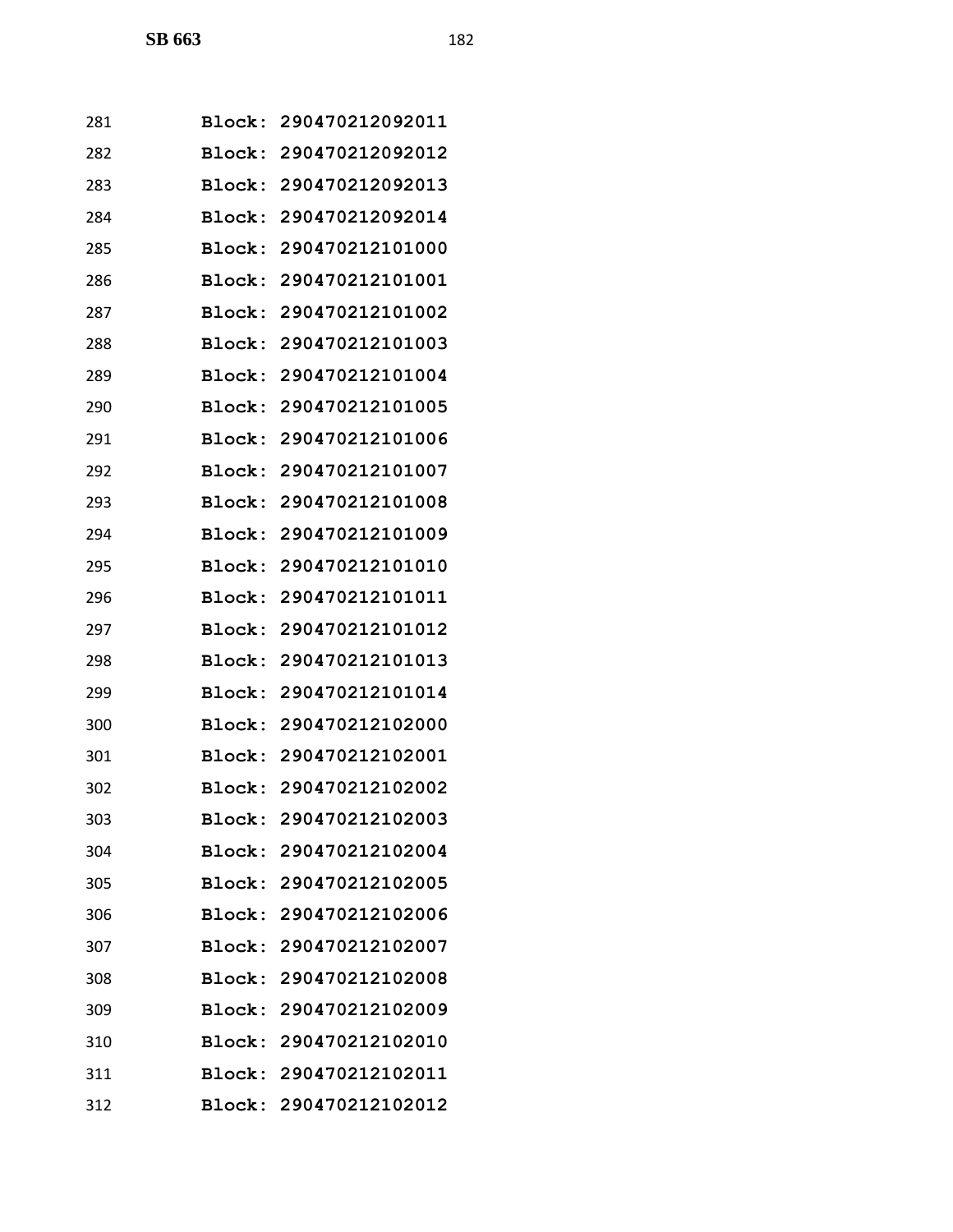| 313 |               | Block: 290470212102013 |
|-----|---------------|------------------------|
| 314 | <b>Block:</b> | 290470212103000        |
| 315 | Block:        | 290470212103001        |
| 316 | Block:        | 290470212103002        |
| 317 | Block:        | 290470212103003        |
| 318 | Block:        | 290470212103004        |
| 319 | Block:        | 290470212103005        |
| 320 | Block:        | 290470212103006        |
| 321 | Block:        | 290470212103007        |
| 322 | Block:        | 290470212103019        |
| 323 |               | Block: 290470212103020 |
| 324 | Block:        | 290470212104000        |
| 325 | Block:        | 290470212104001        |
| 326 | Block:        | 290470212104002        |
| 327 | Block:        | 290470212104003        |
| 328 | Block:        | 290470212104004        |
| 329 | Block:        | 290470212104005        |
| 330 | Block:        | 290470212104006        |
| 331 | Block:        | 290470212104007        |
| 332 | <b>Block:</b> | 290470212104008        |
| 333 |               | Block: 290470212104009 |
| 334 |               | Block: 290470212104010 |
| 335 |               | Block: 290470212104011 |
| 336 |               | Block: 290470212104012 |
| 337 |               | Block: 290470212123016 |
| 338 |               | Block: 290470212123017 |
| 339 |               | Block: 290470213072000 |
| 340 |               | Block: 290470213072001 |
| 341 |               | Block: 290470213072002 |
| 342 |               | Block: 290470213072003 |
| 343 |               | Block: 290470213072004 |
| 344 |               | Block: 290470213072005 |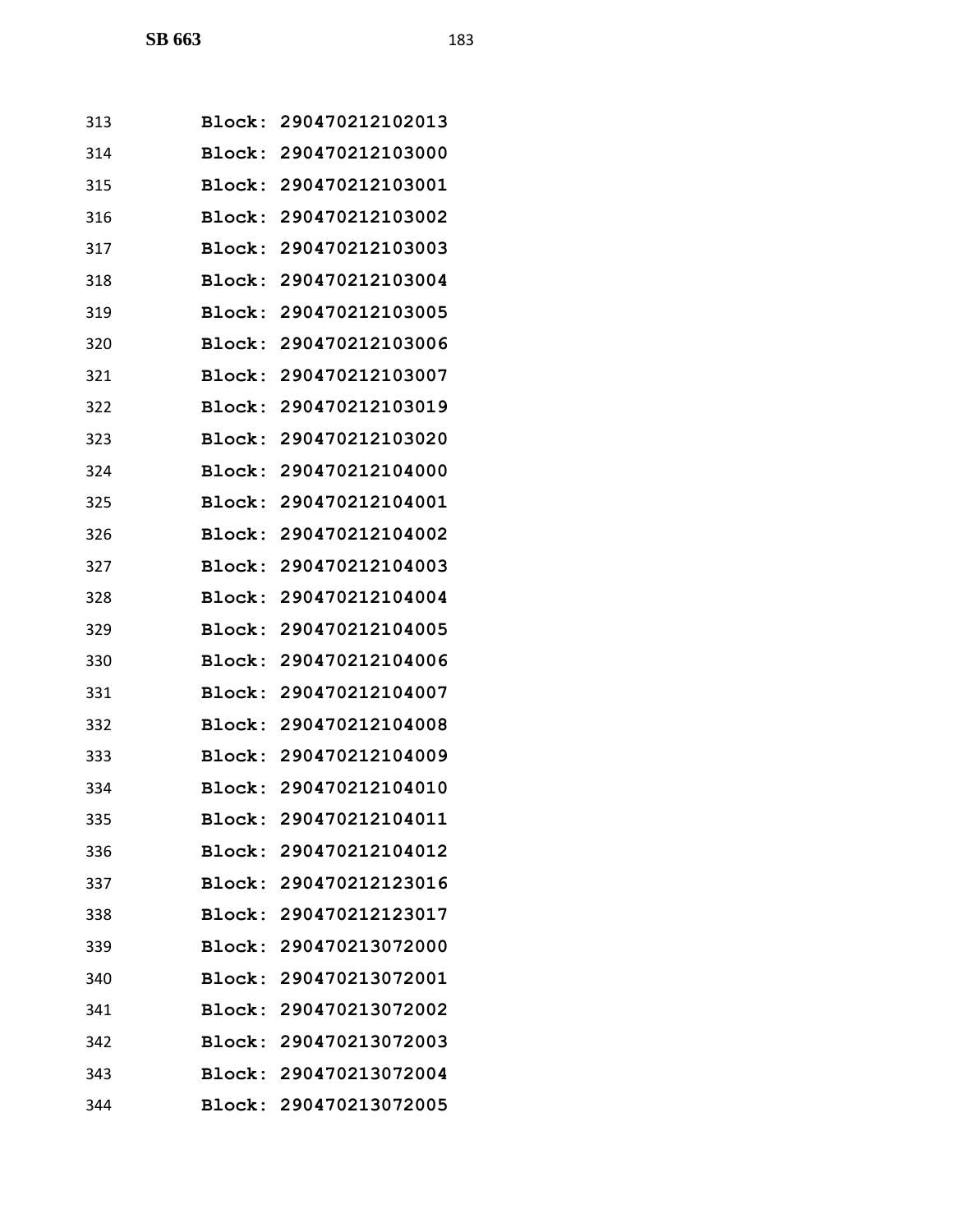| 345 | Block: 290470213072006 |
|-----|------------------------|
| 346 | Block: 290470213072007 |
| 347 | Block: 290470213072008 |
| 348 | Block: 290470213072009 |
| 349 | Block: 290470213072010 |
| 350 | Block: 290470213072011 |
| 351 | Block: 290470213072012 |
| 352 | Block: 290470213072013 |
| 353 | Block: 290470213072015 |
| 354 | Block: 290470213074004 |
| 355 | Block: 290470213074005 |
| 356 | Block: 290470213076003 |
| 357 | Block: 290470213076029 |
| 358 | Block: 290470213076030 |
| 359 | Block: 290470213076031 |
| 360 | Block: 290470213076032 |
| 361 | $KC 21-13$<br>VTD:     |
| 362 | VTD: KC 21-15          |
| 363 | VTD: KC 21-16          |
| 364 | VTD: KC 21-17          |
| 365 | VTD: KC 21-2           |
| 366 | VTD: KC 21-25 (Part)   |
| 367 | Block: 290470212081000 |
| 368 | Block: 290470212081001 |
| 369 | Block: 290470212081002 |
| 370 | Block: 290470212081003 |
| 371 | Block: 290470212081004 |
| 372 | Block: 290470212081005 |
| 373 | Block: 290470212081006 |
| 374 | Block: 290470212081007 |
| 375 | Block: 290470212081008 |
| 376 | Block: 290470212081009 |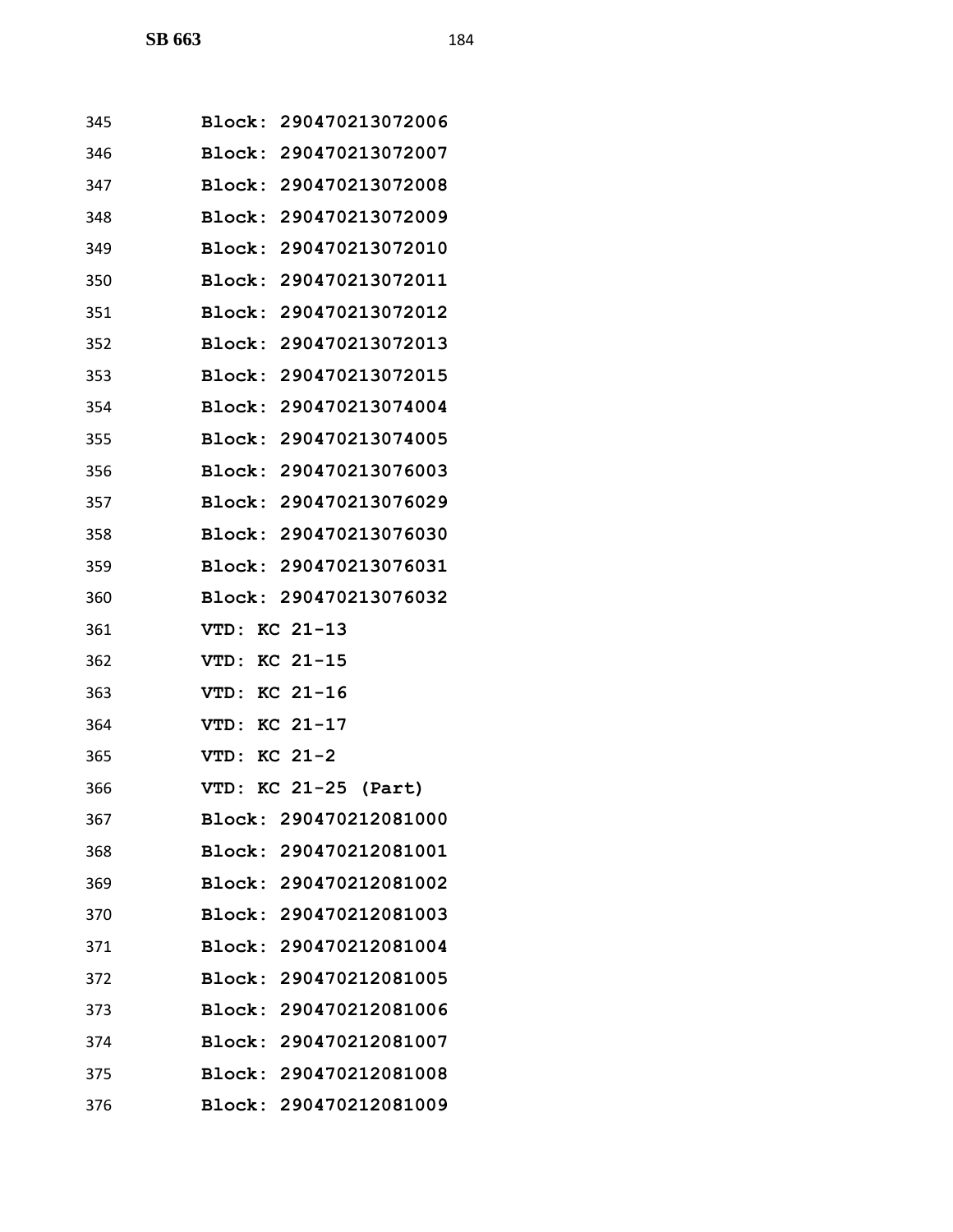| 377 | Block: 290470212081010           |
|-----|----------------------------------|
| 378 | Block:<br>290470212081011        |
| 379 | Block: 290470212081012           |
| 380 | Block:<br>290470212081013        |
| 381 | 290470212081014<br>Block:        |
| 382 | Block: 290470212081015           |
| 383 | Block:<br>290470212081016        |
| 384 | Block: 290470212081017           |
| 385 | Block: 290470212081018           |
| 386 | Block:<br>290470212081019        |
| 387 | Block: 290470212081020           |
| 388 | Block:<br>290470212081021        |
| 389 | 290470212081022<br>Block:        |
| 390 | Block:<br>290470212081023        |
| 391 | 290470212081024<br>Block:        |
| 392 | 290470212083000<br>Block:        |
| 393 | Block:<br>290470212085000        |
| 394 | 290470212085001<br>Block:        |
| 395 | <b>Block:</b><br>290470212091000 |
| 396 | Block:<br>290470212091001        |
| 397 | Block: 290470212091002           |
| 398 | Block: 290470212091003           |
| 399 | Block: 290470212091004           |
| 400 | Block: 290470212091005           |
| 401 | Block: 290470212091006           |
| 402 | Block: 290470212091007           |
| 403 | Block: 290470212091008           |
| 404 | Block: 290470212091009           |
| 405 | Block: 290470212091010           |
| 406 | VTD: KC 21-26                    |
| 407 | VTD: KC 21-27                    |
| 408 | VTD: Kry 1                       |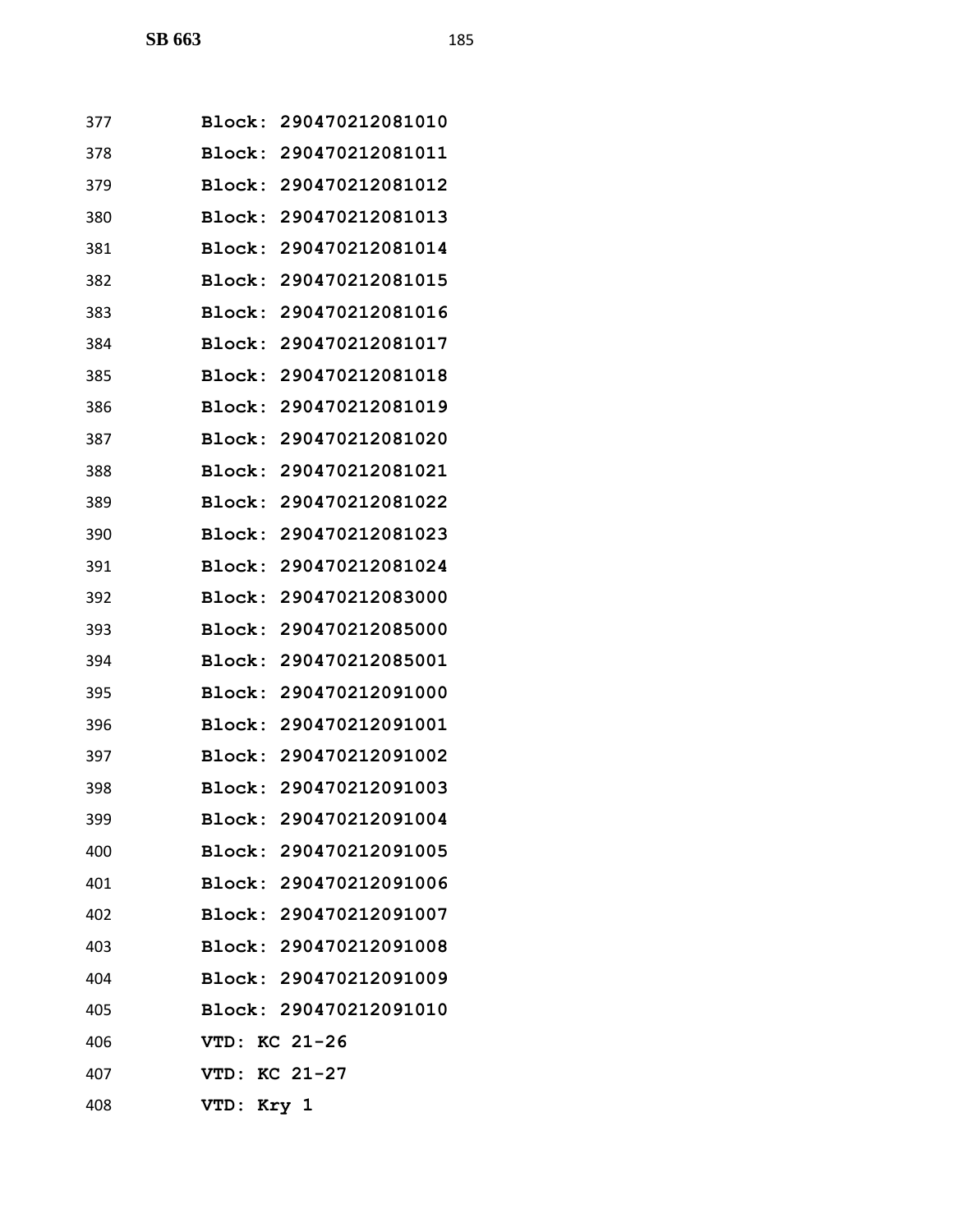| 409 | VTD: Kry 2             |
|-----|------------------------|
| 410 | VTD: Kry 3             |
| 411 | VTD: Kry 4             |
| 412 | VTD: Lib 1             |
| 413 | VTD: Lib 10            |
| 414 | VTD: Lib 11            |
| 415 | VTD: Lib 12            |
| 416 | VTD: Lib 13 (Part)     |
| 417 | Block: 290470208021051 |
| 418 | Block: 290470222003042 |
| 419 | Block: 290470222003068 |
| 420 | Block: 290470223013013 |
| 421 | Block: 290470223013014 |
| 422 | Block: 290470223013015 |
| 423 | Block: 290470223013016 |
| 424 | Block: 290470223013017 |
| 425 | Block: 290470223013018 |
| 426 | Block: 290470223021000 |
| 427 | Block: 290470223021001 |
| 428 | Block: 290470223021002 |
| 429 | Block: 290470223021003 |
| 430 | Block: 290470223021004 |
| 431 | Block: 290470223021005 |
| 432 | Block: 290470223021012 |
| 433 | Block: 290470223021013 |
| 434 | Block: 290470223021014 |
| 435 | Block: 290470223021018 |
| 436 | Block: 290470223021019 |
| 437 | Block: 290470223021020 |
| 438 | Block: 290470223021023 |
| 439 | Block: 290470223021024 |
| 440 | Block: 290470223021025 |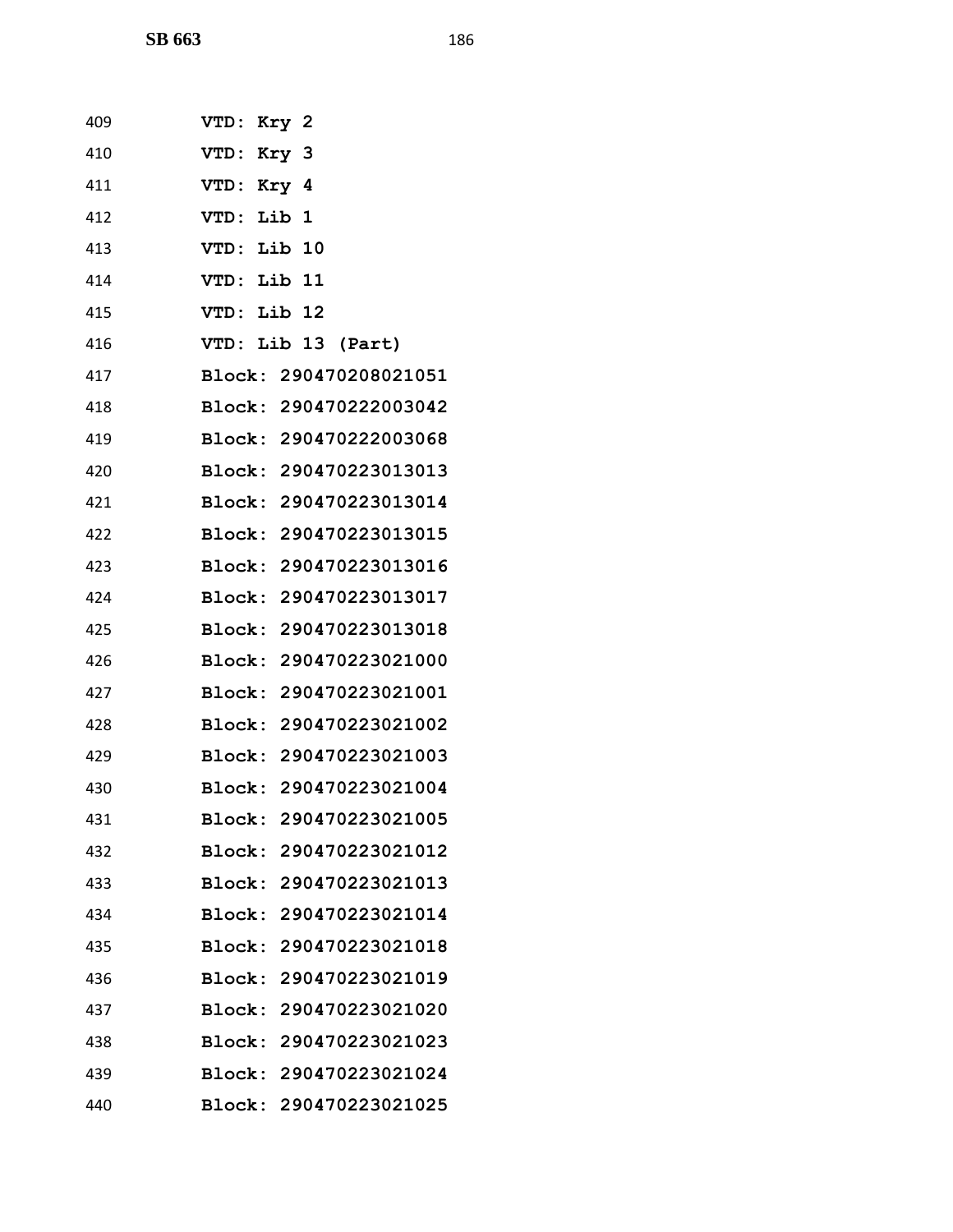| 441 |        | Block: 290470223021026 |
|-----|--------|------------------------|
| 442 | Block: | 290470223021027        |
| 443 |        | Block: 290470223021028 |
| 444 |        | Block: 290470223021029 |
| 445 | Block: | 290470223021030        |
| 446 | Block: | 290470223021031        |
| 447 | Block: | 290470223021032        |
| 448 |        | Block: 290470223022013 |
| 449 |        | Block: 290470223022014 |
| 450 | Block: | 290470223022015        |
| 451 |        | Block: 290470223023000 |
| 452 | Block: | 290470223023001        |
| 453 | Block: | 290470223023002        |
| 454 | Block: | 290470223023003        |
| 455 | Block: | 290470223023004        |
| 456 | Block: | 290470223023005        |
| 457 | Block: | 290470223023006        |
| 458 | Block: | 290470223023007        |
| 459 |        | Block: 290470223023008 |
| 460 | Block: | 290470223023009        |
| 461 |        | Block: 290470223023012 |
| 462 |        | Block: 290470223023013 |
| 463 |        | Block: 290470223023014 |
| 464 |        | Block: 290470223023020 |
| 465 |        | Block: 290470223023021 |
| 466 |        | Block: 290470223023022 |
| 467 |        | Block: 290470223024000 |
| 468 |        | Block: 290470223024001 |
| 469 |        | Block: 290470223024002 |
| 470 |        | Block: 290470223024003 |
| 471 |        | Block: 290470223024012 |
| 472 |        | Block: 290470223024013 |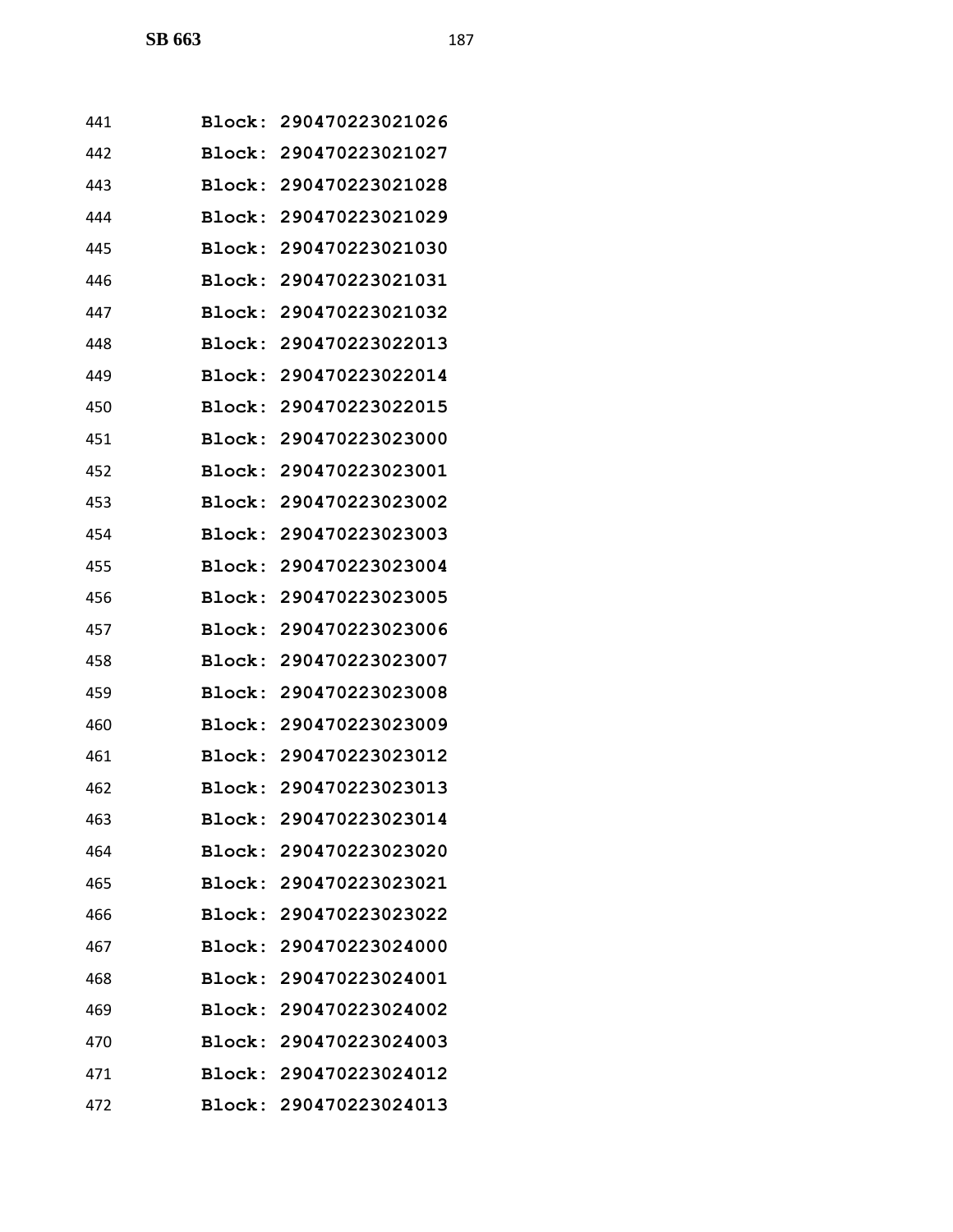| 473 |                        |
|-----|------------------------|
|     | Block: 290470223024014 |
| 474 | Block: 290470223024017 |
| 475 | Block: 290470223024018 |
| 476 | Block: 290470223024019 |
| 477 | Block: 290470223024020 |
| 478 | Block: 290470223024021 |
| 479 | Block: 290470223024022 |
| 480 | Block: 290470223024023 |
| 481 | Block: 290470223024024 |
| 482 | Block: 290470223024025 |
| 483 | Block: 290470223024026 |
| 484 | Block: 290470223024027 |
| 485 | Block: 290470223024028 |
| 486 | Block: 290470223024029 |
| 487 | Block: 290470223024030 |
| 488 | Block: 290470223024031 |
| 489 | Lib 14<br>VTD:         |
| 490 | VTD: Lib 2             |
|     |                        |
| 491 | VTD: Lib 3             |
| 492 | VTD: Lib 4             |
| 493 | VTD: Lib 5 (Part)      |
| 494 | Block: 290470208021011 |
| 495 | Block: 290470208021012 |
| 496 | Block: 290470208021013 |
| 497 | Block: 290470208021031 |
| 498 | Block: 290470208021032 |
| 499 | Block: 290470208021033 |
| 500 | Block: 290470208021035 |
| 501 | Block: 290470208021036 |
| 502 | Block: 290470208021037 |
| 503 | Block: 290470208021041 |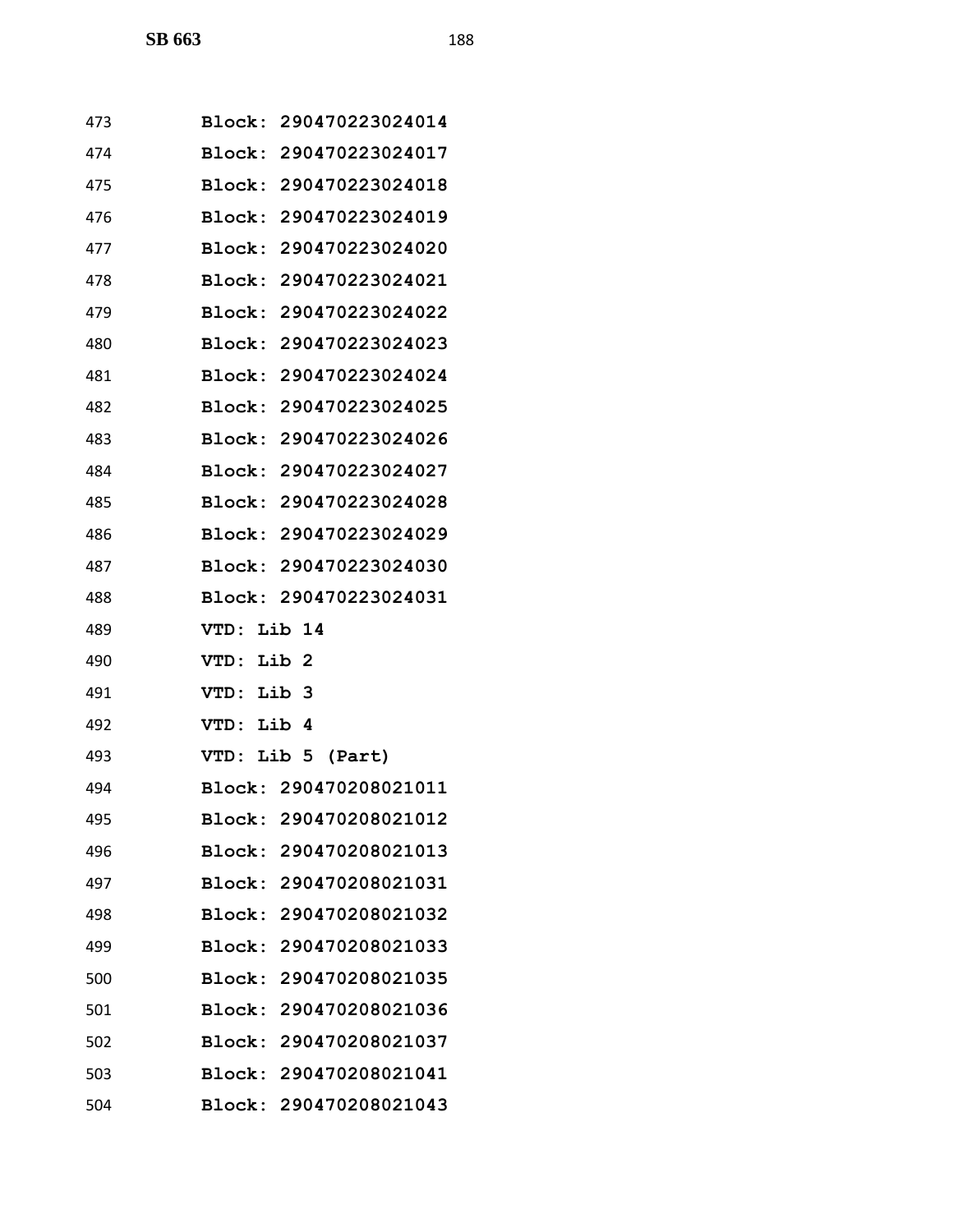| 505 | <b>Block:</b> | 290470208021044        |
|-----|---------------|------------------------|
| 506 | Block:        | 290470208021045        |
| 507 | Block:        | 290470208021046        |
| 508 |               | Block: 290470208021047 |
| 509 | Block:        | 290470208021048        |
| 510 | Block:        | 290470208021049        |
| 511 | Block:        | 290470208021050        |
| 512 | Block:        | 290470208021052        |
| 513 |               | Block: 290470208021053 |
| 514 | Block:        | 290470208021054        |
| 515 | Block:        | 290470208031000        |
| 516 | Block:        | 290470208031001        |
| 517 | Block:        | 290470208031002        |
| 518 |               | Block: 290470208031003 |
| 519 | Block:        | 290470208031004        |
| 520 | Block:        | 290470208031005        |
| 521 | Block:        | 290470208031006        |
| 522 | Block:        | 290470208031007        |
| 523 |               | Block: 290470208031008 |
| 524 | Block:        | 290470208031009        |
| 525 | Block:        | 290470208031010        |
| 526 |               | Block: 290470208031011 |
| 527 |               | Block: 290470208031012 |
| 528 |               | Block: 290470208031013 |
| 529 |               | Block: 290470208031014 |
| 530 |               | Block: 290470208031015 |
| 531 |               | Block: 290470208031016 |
| 532 |               | Block: 290470208031017 |
| 533 |               | Block: 290470208032000 |
| 534 |               | Block: 290470208032001 |
| 535 |               | Block: 290470208032002 |
| 536 |               | Block: 290470208032003 |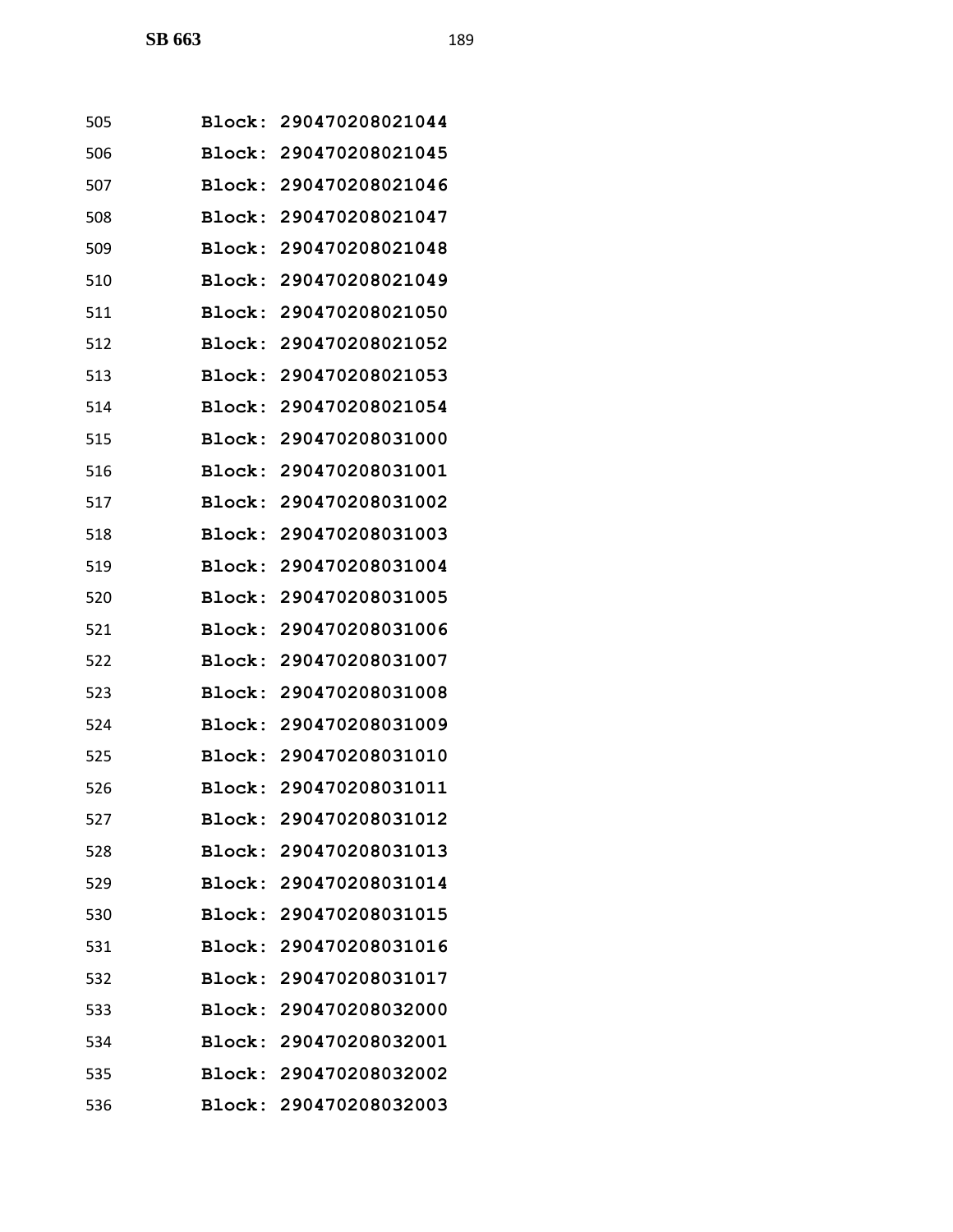| 537 | 290470208032004<br>Block:        |
|-----|----------------------------------|
| 538 | Block:<br>290470208033000        |
| 539 | Block:<br>290470208033001        |
| 540 | Block:<br>290470208033002        |
| 541 | 290470208033003<br>Block:        |
| 542 | Block:<br>290470208033004        |
| 543 | <b>Block:</b><br>290470208033005 |
| 544 | Block: 290470208033006           |
| 545 | 290470208033007<br>Block:        |
| 546 | 290470208033008<br>Block:        |
| 547 | Block: 290470208033009           |
| 548 | 290470208033010<br>Block:        |
| 549 | Block:<br>290470208033011        |
| 550 | Block:<br>290470208033013        |
| 551 | Block:<br>290470208033014        |
| 552 | Block:<br>290470209021004        |
| 553 | Block:<br>290470209021005        |
| 554 | Block: 290470209021006           |
| 555 | Block:<br>290470209021007        |
| 556 | 290470223023010<br>Block:        |
| 557 | Block:<br>290470223023011        |
| 558 | VTD: Lib 6                       |
| 559 | VTD: Lib 7                       |
| 560 | VTD: Lib 8                       |
| 561 | VTD: Lib 9                       |
| 562 | VTD: Pl 1                        |
| 563 | VTD: Pl 2                        |
| 564 | VTD: Pl 3                        |
| 565 | VTD: Wash 1                      |
| 566 | VTD: Wash 2                      |
| 567 | VTD: Wash 3                      |
| 568 | Clinton County                   |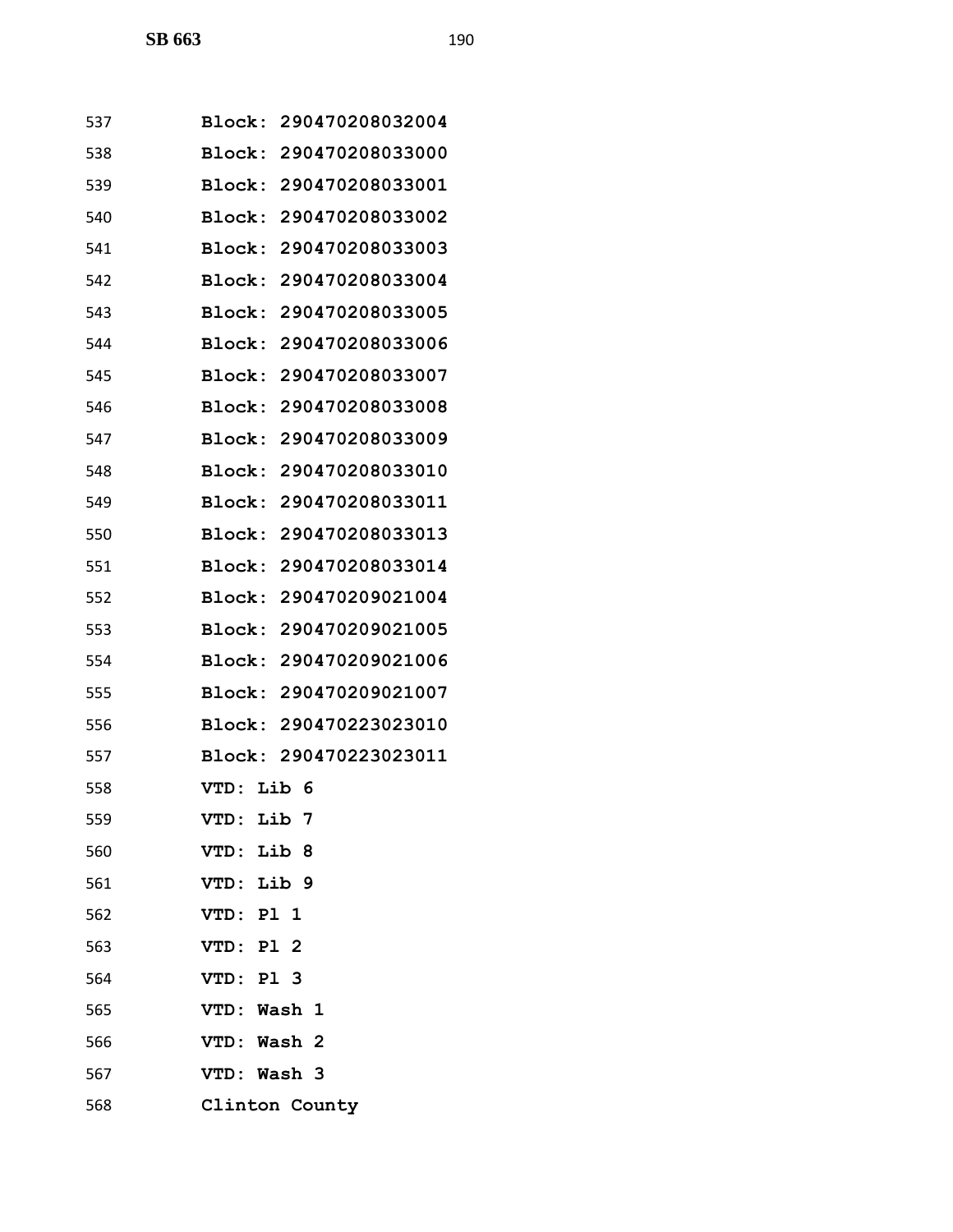| 569 | Daviess County            |
|-----|---------------------------|
| 570 | DeKalb County             |
| 571 | Gentry County             |
| 572 | Grundy County             |
| 573 | Harrison County           |
| 574 | Holt County               |
| 575 | Jackson County (Part)     |
| 576 | VTD: Blue 03-09           |
| 577 | VTD: Blue 06-07 (Part)    |
| 578 | Block: 290950147021026    |
| 579 | VTD: Blue 08-08           |
| 580 | VTD: Fort Osage 01 (Part) |
| 581 | Block: 290950177001046    |
| 582 | VTD: Fort Osage 02 (Part) |
| 583 | Block: 290950148041000    |
| 584 | Block: 290950148041001    |
| 585 | Block: 290950148041002    |
| 586 | Block: 290950148041003    |
| 587 | Block: 290950148041004    |
| 588 | Block: 290950148041005    |
| 589 | Block: 290950148041006    |
| 590 | Block: 290950148041007    |
| 591 | Block: 290950148041009    |
| 592 | Block: 290950148041010    |
| 593 | Block: 290950148041011    |
| 594 | Block: 290950148041012    |
| 595 | Block: 290950177001000    |
| 596 | Block: 290950177001001    |
| 597 | Block: 290950177001002    |
| 598 | Block: 290950177001003    |
| 599 | Block: 290950177001004    |
| 600 | Block: 290950177001005    |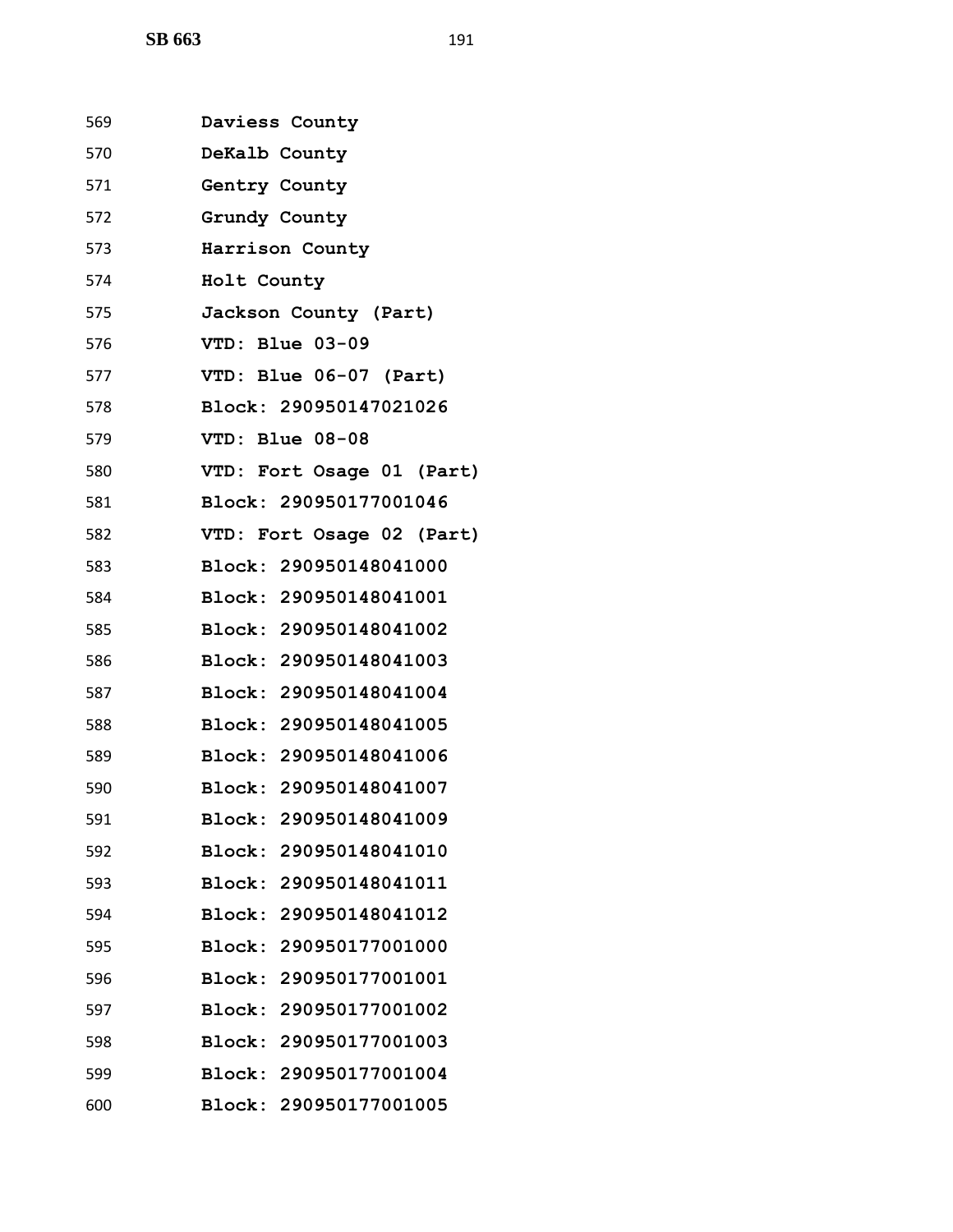| 601 |        | Block: 290950177001006 |
|-----|--------|------------------------|
| 602 | Block: | 290950177001007        |
| 603 | Block: | 290950177001008        |
| 604 | Block: | 290950177001009        |
| 605 | Block: | 290950177001010        |
| 606 | Block: | 290950177001011        |
| 607 | Block: | 290950177001012        |
| 608 | Block: | 290950177001013        |
| 609 | Block: | 290950177001014        |
| 610 | Block: | 290950177001015        |
| 611 | Block: | 290950177001016        |
| 612 | Block: | 290950177001017        |
| 613 | Block: | 290950177001018        |
| 614 | Block: | 290950177001019        |
| 615 | Block: | 290950177001020        |
| 616 | Block: | 290950177001021        |
| 617 | Block: | 290950177001022        |
| 618 | Block: | 290950177001023        |
| 619 | Block: | 290950177001024        |
| 620 | Block: | 290950177001025        |
| 621 |        | Block: 290950177001026 |
| 622 |        | Block: 290950177001035 |
| 623 |        | Block: 290950177001036 |
| 624 |        | Block: 290950177001037 |
| 625 |        | Block: 290950177001038 |
| 626 |        | Block: 290950177001039 |
| 627 |        | Block: 290950177001040 |
| 628 |        | Block: 290950177001041 |
| 629 |        | Block: 290950177001042 |
| 630 |        | Block: 290950177001043 |
| 631 |        | Block: 290950177001044 |
| 632 |        | Block: 290950177001045 |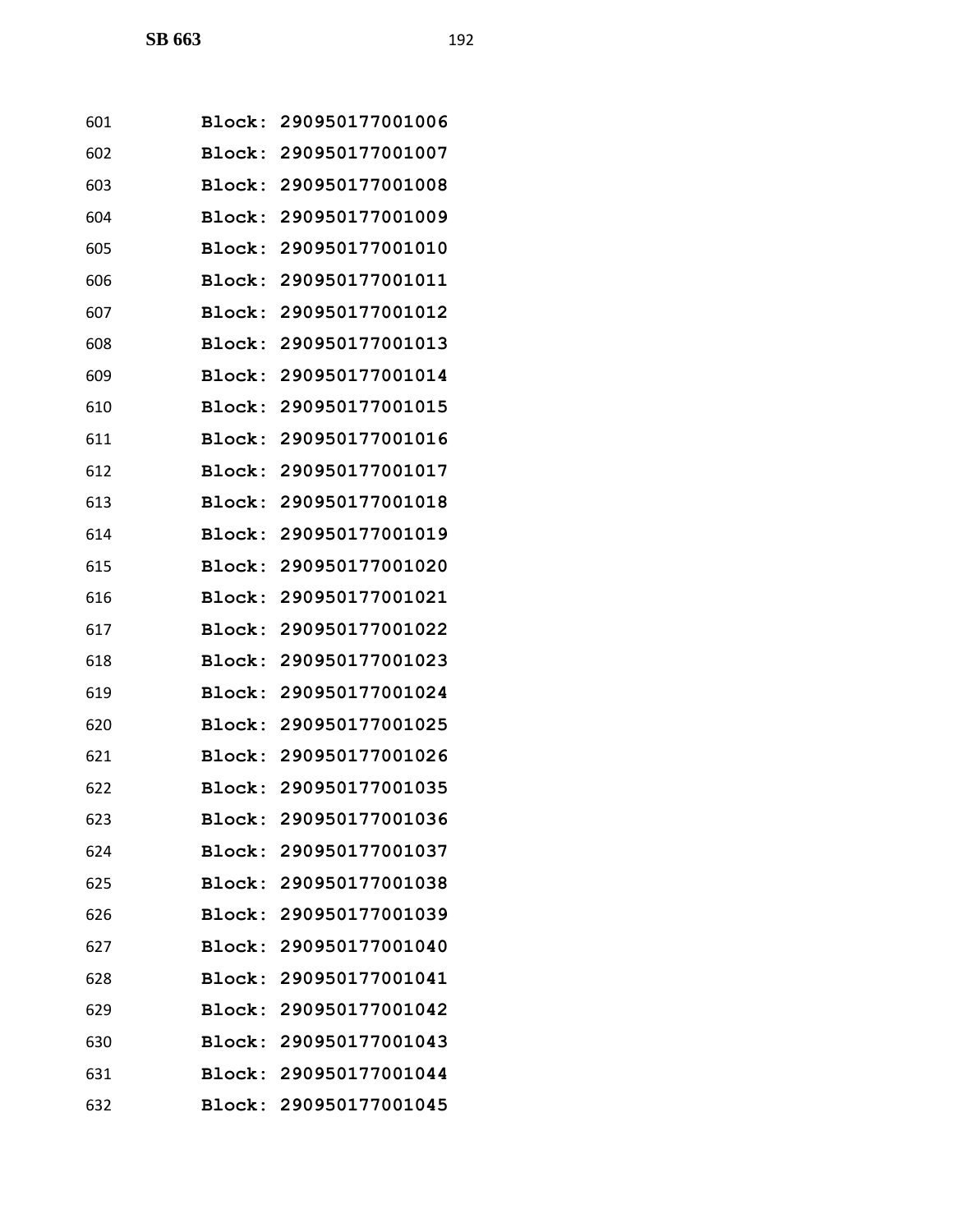| 633 | Block: 290950177001047 |
|-----|------------------------|
| 634 | Block: 290950177001048 |
| 635 | Block: 290950177001056 |
| 636 | Block: 290950177001057 |
| 637 | Block: 290950177001058 |
| 638 | Block: 290950177001059 |
| 639 | Block: 290950177001060 |
| 640 | Block: 290950177001061 |
| 641 | Block: 290950177001062 |
| 642 | Block: 290950177001063 |
| 643 | Block: 290950177001064 |
| 644 | Block: 290950177001065 |
| 645 | Block: 290950177001067 |
| 646 | Block: 290950177001068 |
| 647 | Block: 290950177001074 |
| 648 | VTD: Fort Osage 03     |
| 649 | VTD: Fort Osage 04     |
| 650 | VTD: Fort Osage 05     |
| 651 | VTD: Fort Osage 06     |
| 652 | VTD: Fort Osage 07     |
| 653 | VTD: Fort Osage 08     |
| 654 | VTD: Fort Osage 09     |
| 655 | VTD: Fort Osage 10     |
| 656 | VTD: Prairie 05        |
| 657 | VTD: Prairie 06        |
| 658 | VTD: Prairie 27        |
| 659 | VTD: Prairie 29        |
| 660 | VTD: Prairie 32        |
| 661 | VTD: Prairie 37        |
| 662 | VTD: Prairie 38        |
| 663 | VTD: Prairie 39        |
| 664 | VTD: Prairie 40        |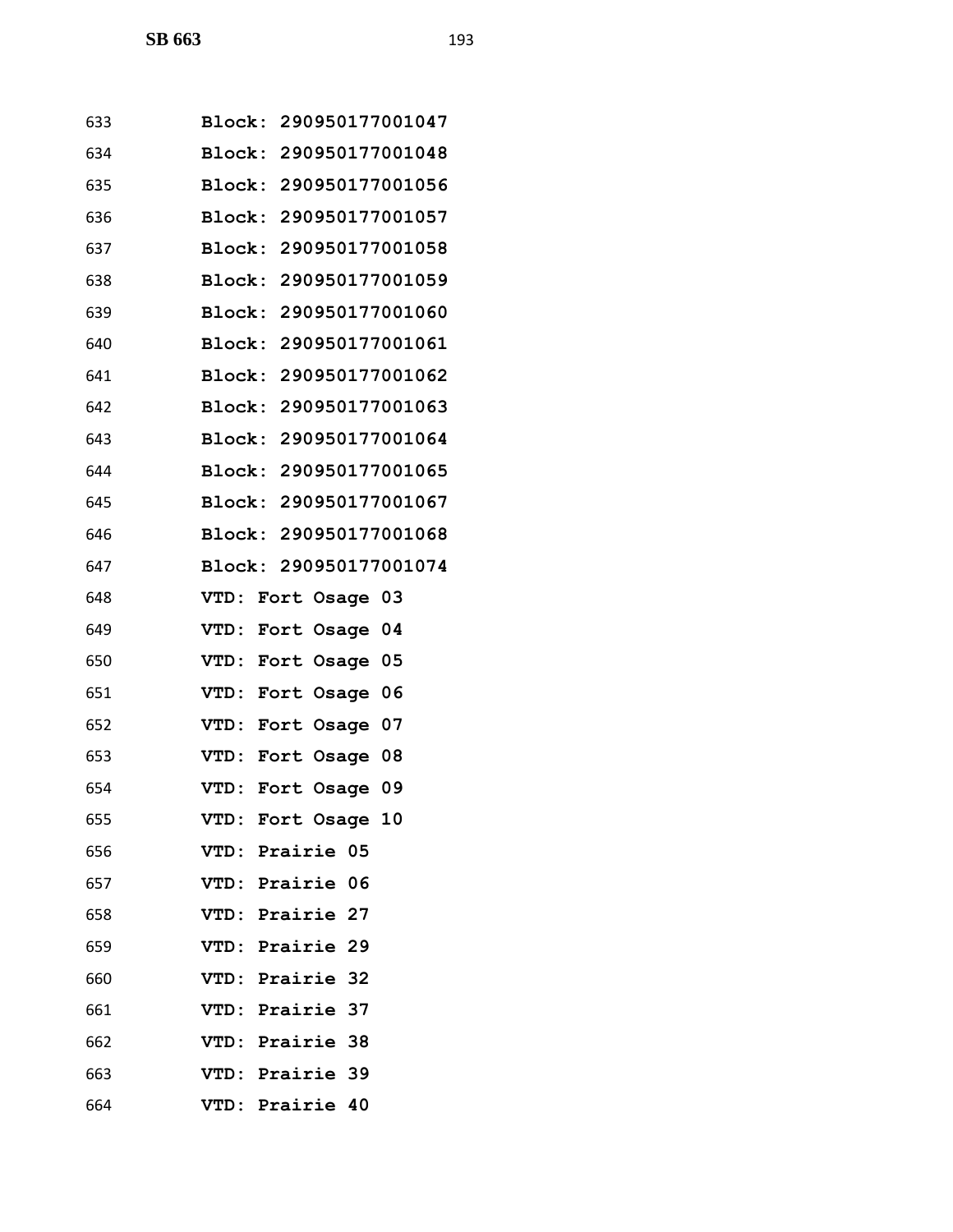| 665 | VTD: Prairie 41        |
|-----|------------------------|
| 666 | VTD: Prairie 42        |
| 667 | VTD: Prairie 43        |
| 668 | VTD: Prairie 44        |
| 669 | VTD: Prairie 45        |
| 670 | VTD: Prairie 46        |
| 671 | VTD: Prairie 47        |
| 672 | <b>VTD: Prairie 51</b> |
| 673 | VTD: Prairie 52 (Part) |
| 674 | Block: 290950141111018 |
| 675 | VTD: Prairie 59 (Part) |
| 676 | Block: 290950139044000 |
| 677 | Block: 290950139044001 |
| 678 | Block: 290950139044002 |
| 679 | Block: 290950139161004 |
| 680 | Block: 290950139161005 |
| 681 | Block: 290950139161006 |
| 682 | Block: 290950139161027 |
| 683 | Block: 290950139161028 |
| 684 | Block: 290950139182020 |
| 685 | Block: 290950139182021 |
| 686 | Block: 290950139182022 |
| 687 | Block: 290950139182023 |
| 688 | Block: 290950139182024 |
| 689 | Block: 290950139182025 |
| 690 | Block: 290950139182026 |
| 691 | Block: 290950139182027 |
| 692 | Block: 290950139182029 |
| 693 | <b>VTD: Prarie 01</b>  |
| 694 | <b>VTD: Prarie 53</b>  |
| 695 | VTD: Prarie 54         |
| 696 | VTD: Prarie 55         |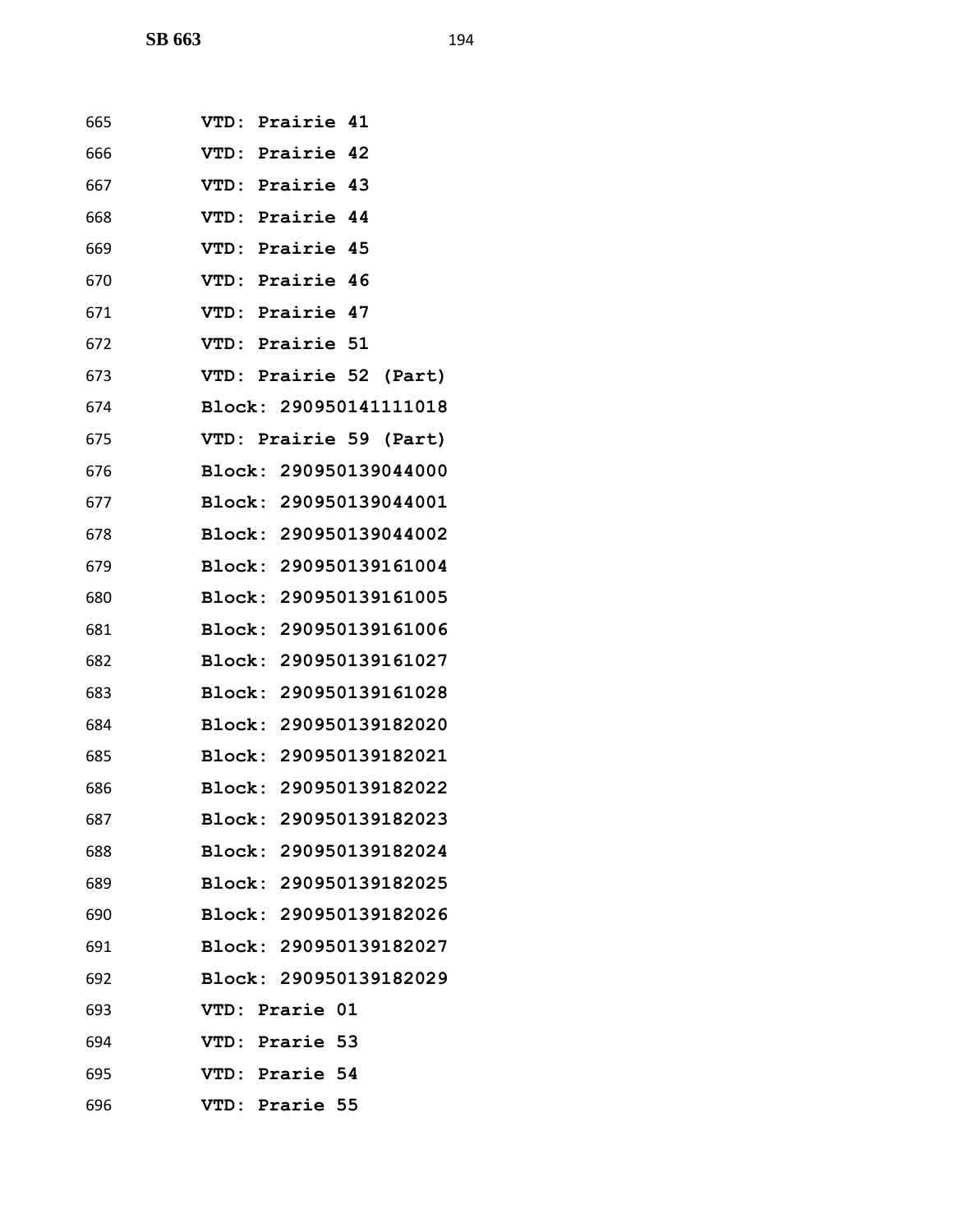| 697 | VTD: Sni-A-Bar 01 (Part) |  |  |                          |
|-----|--------------------------|--|--|--------------------------|
| 698 | Block: 290950145031002   |  |  |                          |
| 699 | Block: 290950145031006   |  |  |                          |
| 700 | Block: 290950145031007   |  |  |                          |
| 701 | Block: 290950145031008   |  |  |                          |
| 702 | Block: 290950145031009   |  |  |                          |
| 703 | Block: 290950145031010   |  |  |                          |
| 704 | Block: 290950145031011   |  |  |                          |
| 705 | Block: 290950145031012   |  |  |                          |
| 706 | Block: 290950145032000   |  |  |                          |
| 707 | Block: 290950145032008   |  |  |                          |
| 708 | Block: 290950145032009   |  |  |                          |
| 709 | Block: 290950145032010   |  |  |                          |
| 710 | Block: 290950145032015   |  |  |                          |
| 711 | Block: 290950145032016   |  |  |                          |
| 712 | Block: 290950145032017   |  |  |                          |
| 713 | Block: 290950145032018   |  |  |                          |
| 714 | Block: 290950145043007   |  |  |                          |
| 715 | Block: 290950145043008   |  |  |                          |
| 716 | Block: 290950148042024   |  |  |                          |
| 717 | Block: 290950148042025   |  |  |                          |
| 718 | VTD: Sni-A-Bar 02        |  |  |                          |
| 719 | VTD: Sni-A-Bar 03        |  |  |                          |
| 720 |                          |  |  | VTD: Sni-A-Bar 04 (Part) |
| 721 | Block: 290950145031001   |  |  |                          |
| 722 | Block: 290950148041039   |  |  |                          |
| 723 | Block: 290950148041040   |  |  |                          |
| 724 | Block: 290950148042007   |  |  |                          |
| 725 | Block: 290950148042008   |  |  |                          |
| 726 | Block: 290950148042009   |  |  |                          |
| 727 | Block: 290950148042010   |  |  |                          |
| 728 | Block: 290950148042011   |  |  |                          |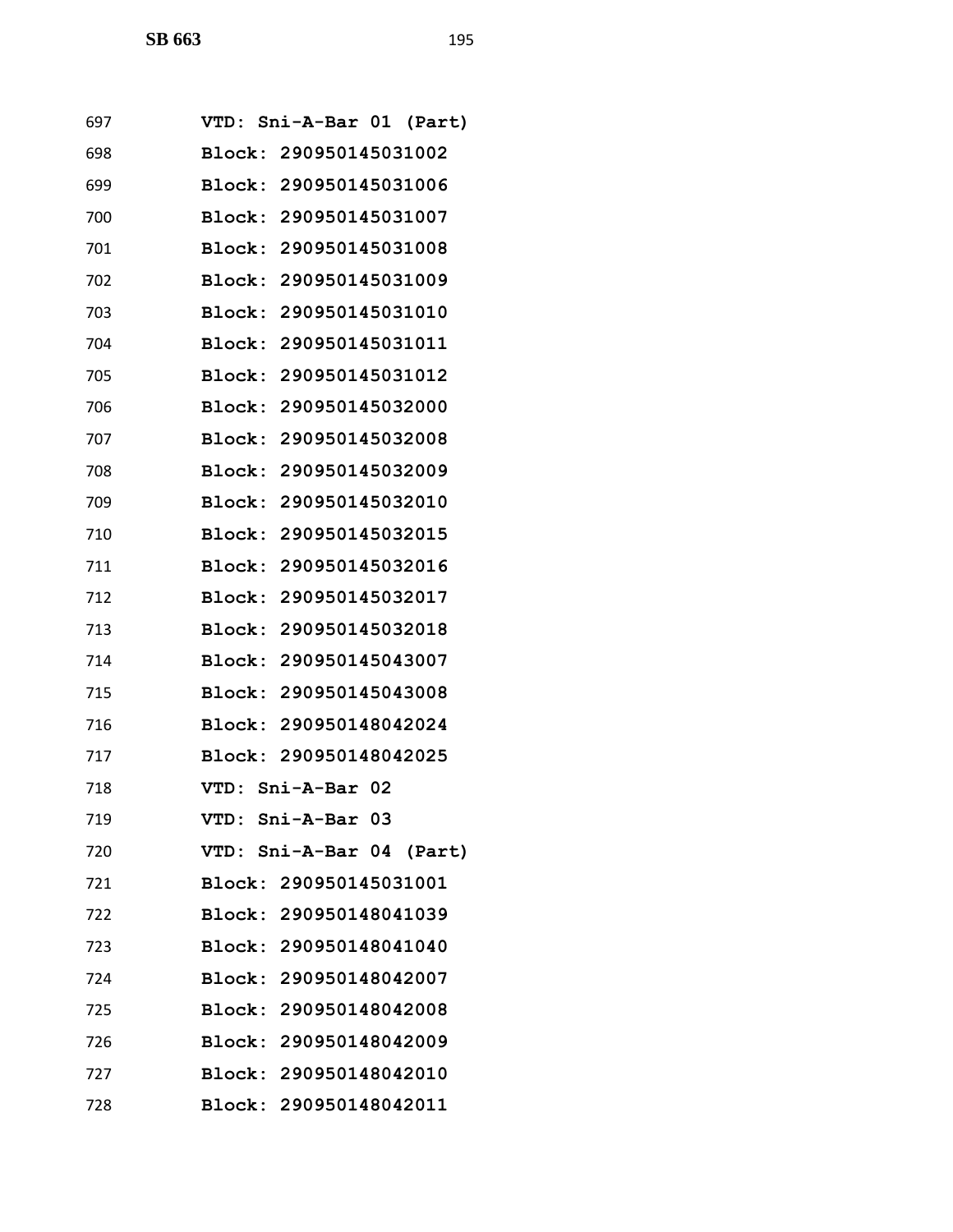| 729 | Block: 290950148042015   |  |
|-----|--------------------------|--|
| 730 | Block: 290950148042016   |  |
| 731 | Block: 290950148042017   |  |
| 732 | Block: 290950148042018   |  |
| 733 | Block: 290950148042019   |  |
| 734 | Block: 290950148042020   |  |
| 735 | Block: 290950148042021   |  |
| 736 | VTD: Sni-A-Bar 05 (Part) |  |
| 737 | Block: 290950148041025   |  |
| 738 | Block: 290950148041026   |  |
| 739 | Block: 290950148041027   |  |
| 740 | Block: 290950148041028   |  |
| 741 | Block: 290950148041030   |  |
| 742 | Block: 290950148041031   |  |
| 743 | Block: 290950148041032   |  |
| 744 | Block: 290950148041033   |  |
| 745 | Block: 290950148041034   |  |
| 746 | Block: 290950148041035   |  |
| 747 | Block: 290950148041036   |  |
| 748 | Block: 290950148041037   |  |
| 749 | Block: 290950148041038   |  |
| 750 | Block: 290950148041041   |  |
| 751 | Block: 290950148041045   |  |
| 752 | Block: 290950148042000   |  |
| 753 | Block: 290950148042001   |  |
| 754 | Block: 290950148042002   |  |
| 755 | Block: 290950148042004   |  |
| 756 | Block: 290950148042029   |  |
| 757 | Block: 290950148042030   |  |
| 758 | Block: 290950149033005   |  |
| 759 | Block: 290950149033007   |  |
| 760 | Block: 290950149033008   |  |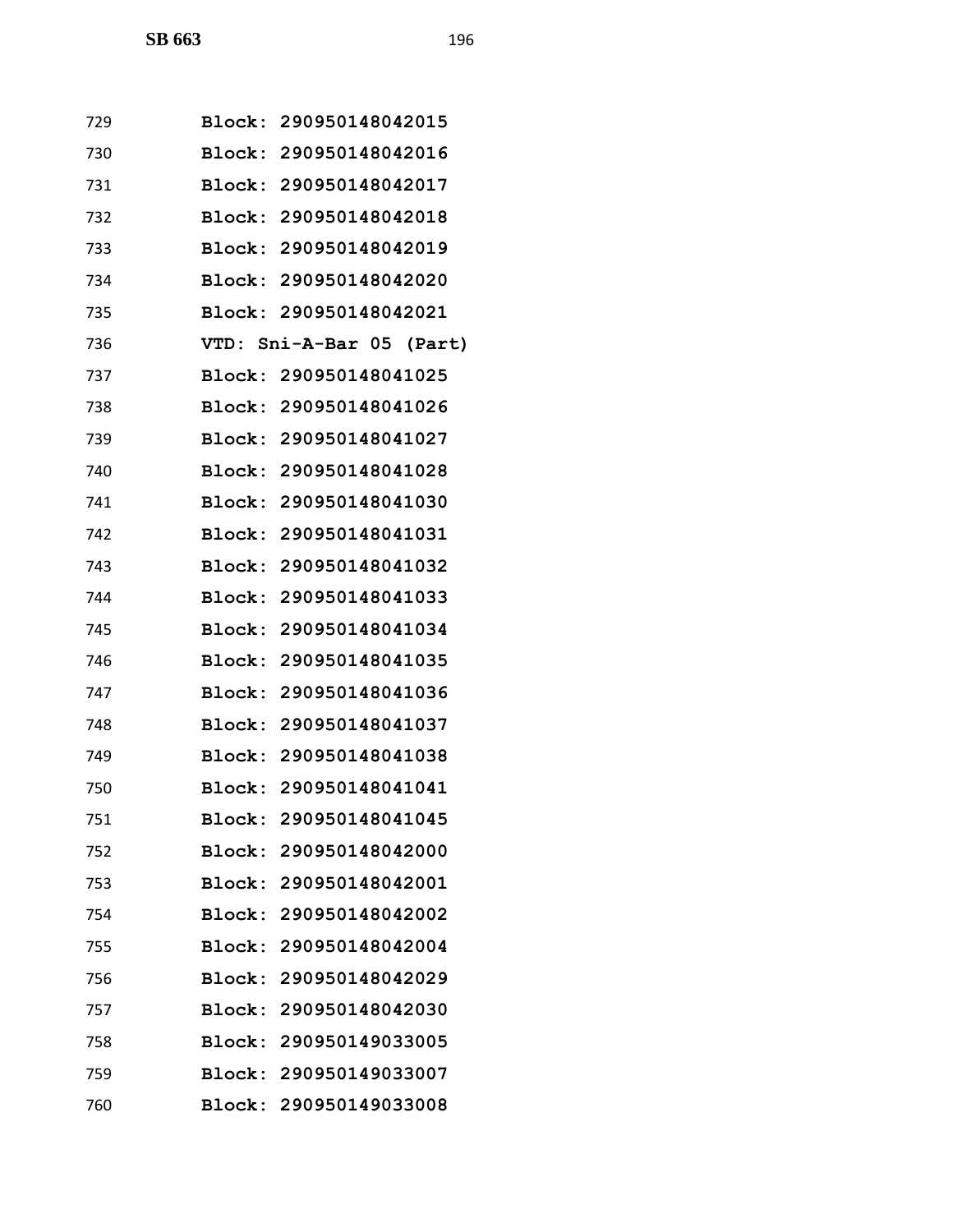| 761 | Block: 290950149033009   |  |
|-----|--------------------------|--|
| 762 | Block: 290950149033010   |  |
| 763 | Block: 290950149033012   |  |
| 764 | Block: 290959892001000   |  |
| 765 | Block: 290959892001001   |  |
| 766 | VTD: Sni-A-Bar 06 (Part) |  |
| 767 | Block: 290950148041013   |  |
| 768 | Block: 290950148041014   |  |
| 769 | Block: 290950148041015   |  |
| 770 | Block: 290950148041016   |  |
| 771 | Block: 290950148041019   |  |
| 772 | Block: 290950148041029   |  |
| 773 | Block: 290950149033001   |  |
| 774 | Block: 290950149033002   |  |
| 775 | Block: 290950149033003   |  |
| 776 | Block: 290950149033004   |  |
| 777 | Block: 290950149033006   |  |
| 778 | Block: 290950149033011   |  |
| 779 | Block: 290950149033013   |  |
| 780 | Block: 290950149033014   |  |
| 781 | Block: 290950149033015   |  |
| 782 | Block: 290950149033016   |  |
| 783 | Block: 290950177001050   |  |
| 784 | Block: 290950177001051   |  |
| 785 | Block: 290950177001052   |  |
| 786 | Block: 290950177001053   |  |
| 787 | Block: 290950177001054   |  |
| 788 | Block: 290950177001055   |  |
| 789 | Block: 290950177001066   |  |
| 790 | Block: 290950177001069   |  |
| 791 | Block: 290950177001070   |  |
| 792 | Block: 290950177001071   |  |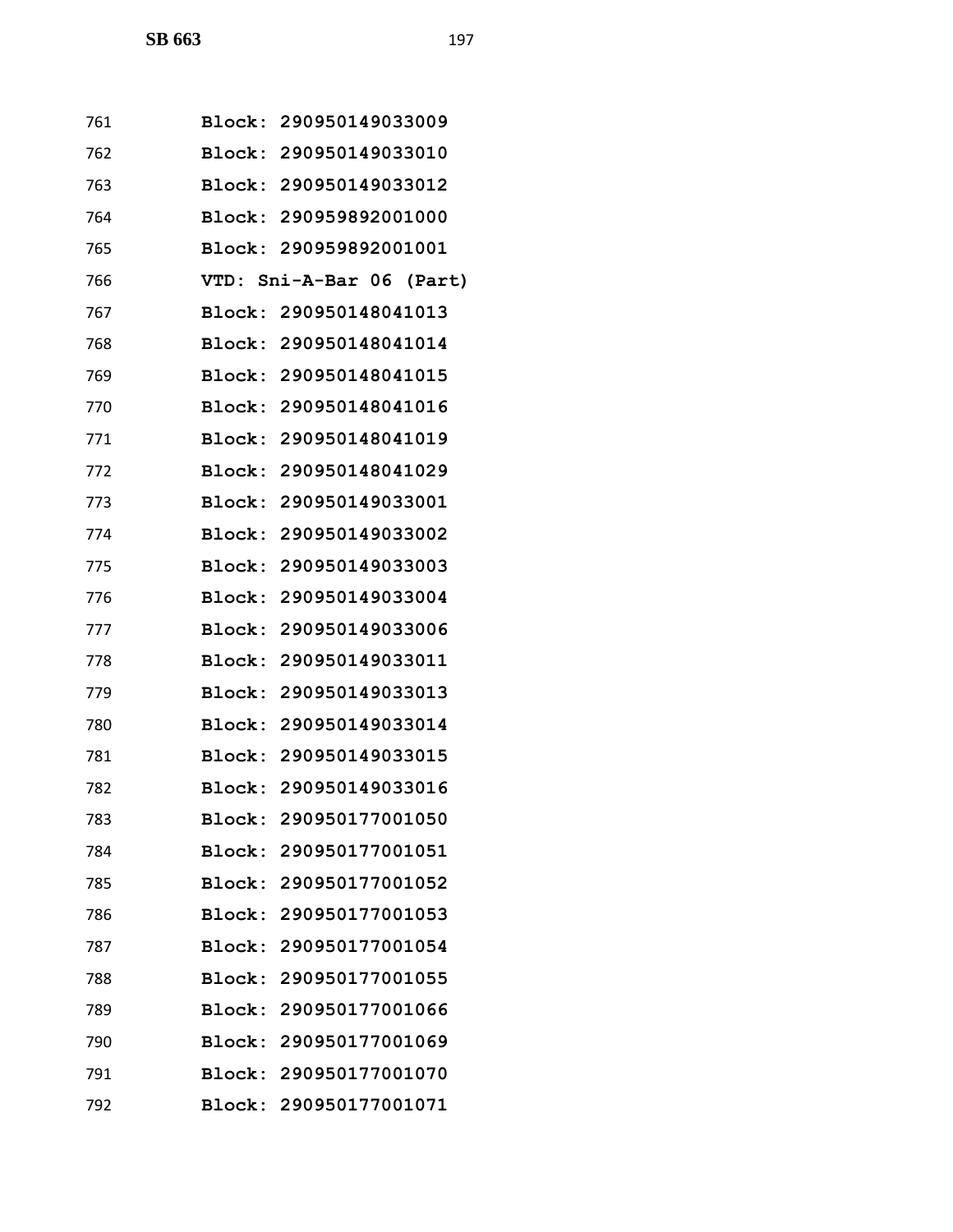| 793 | Block: 290950177001072   |
|-----|--------------------------|
| 794 | Block: 290950177001073   |
| 795 | Block: 290950177001075   |
| 796 | Block: 290950177001076   |
| 797 | Block: 290950177001077   |
| 798 | Block: 290950177001078   |
| 799 | VTD: Sni-A-Bar 07        |
| 800 | VTD: Sni-A-Bar 08        |
| 801 | VTD: Sni-A-Bar 09        |
| 802 | VTD: Sni-A-Bar 10        |
| 803 | VTD: Sni-A-Bar 11        |
| 804 | VTD: Sni-A-Bar 12        |
| 805 | VTD: Sni-A-Bar 13        |
| 806 | VTD: Sni-A-Bar 14        |
| 807 | VTD: Sni-A-Bar 17        |
| 808 | VTD: Sni-A-Bar 18        |
| 809 | VTD: Sni-A-Bar 19        |
| 810 | VTD: Sni-A-Bar 26        |
| 811 | VTD: Sni-A-Bar 27        |
| 812 | VTD: Sni-A-Bar 28        |
| 813 | VTD: Sni-A-Bar 34        |
| 814 | VTD: Sni-A-Bar 35        |
| 815 | VTD: Sni-A-Bar 36        |
| 816 | VTD: Sni-A-Bar 40        |
| 817 | VTD: Sni-A-Bar 42        |
| 818 | VTD: Sni-A-Bar 43        |
| 819 | VTD: Sni-A-Bar 46        |
| 820 | VTD: Sni-A-Bar 47 (Part) |
| 821 | Block: 290950140043018   |
| 822 | VTD: Sni-A-Bar 50        |
| 823 | VTD: Sni-A-Bar 51        |
| 824 | VTD: Sni-A-Bar 52        |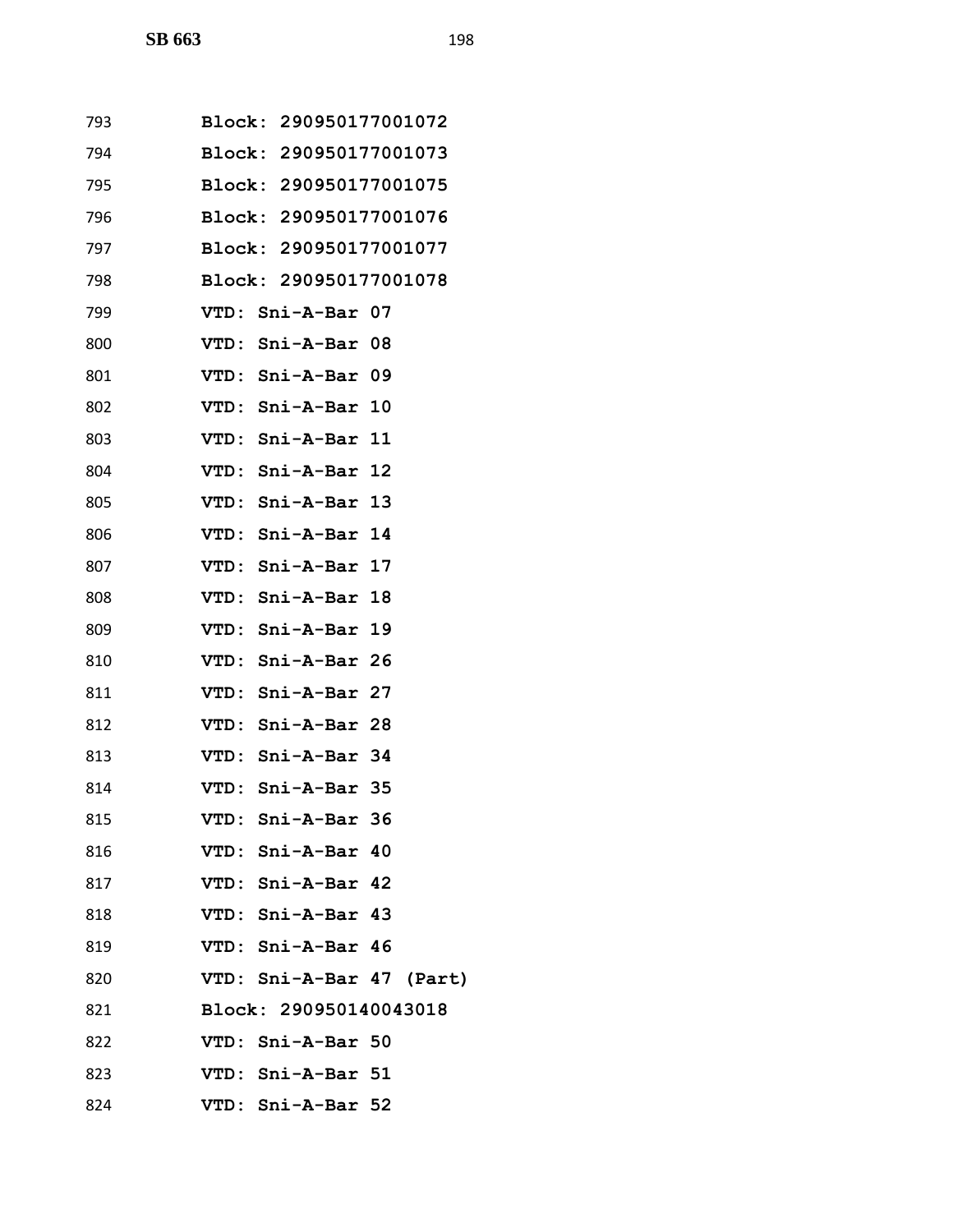| 825            | VTD: Van Buren 04                                    |
|----------------|------------------------------------------------------|
| 826            | VTD: Van Buren 06                                    |
| 827            | Knox County                                          |
| 828            | Lewis County                                         |
| 829            | Linn County                                          |
| 830            | Livingston County                                    |
| 831            | Macon County                                         |
| 832            | Marion County                                        |
| 833            | Mercer County                                        |
| 834            | Monroe County                                        |
| 835            | Nodaway County                                       |
| 836            | Pike County                                          |
| 837            | Platte County                                        |
| 838            | Putnam County                                        |
| 839            | Ralls County                                         |
| 840            | Schuyler County                                      |
| 841            | Scotland County                                      |
| 842            | Shelby County                                        |
| 843            | Sullivan County                                      |
| 844            | Worth County                                         |
|                | 128.467. The seventh congressional district shall be |
| $\mathbf{2}$   | composed of the following:                           |
| 3              | Barry County                                         |
| 4              | Christian County                                     |
| 5              | Greene County                                        |
| 6              | Jasper County                                        |
| $\overline{7}$ | Lawrence County                                      |
| 8              | McDonald County                                      |
| 9              | Newton County                                        |
| 10             | Polk County                                          |
| 11             | Stone County                                         |
|                |                                                      |

**Taney County**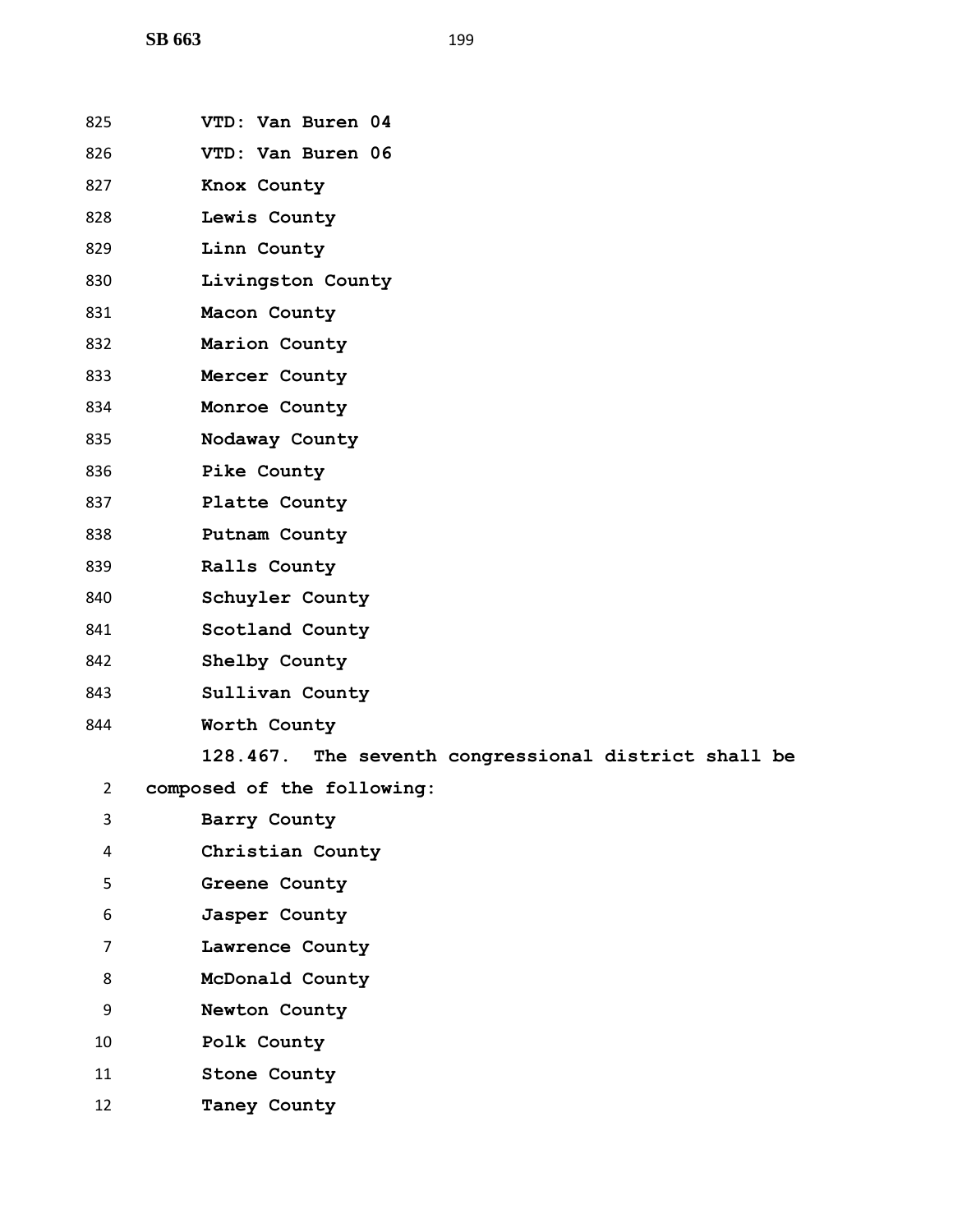| 13 |             | Webster County (Part)  |  |
|----|-------------|------------------------|--|
| 14 | VTD:        | Benton                 |  |
| 15 | <b>VTD:</b> | Diggins (Part)         |  |
| 16 |             | Block: 292254704022083 |  |
| 17 |             | Block: 292254704022084 |  |
| 18 |             | Block: 292254704022086 |  |
| 19 |             | Block: 292254704022087 |  |
| 20 |             | Block: 292254704022088 |  |
| 21 |             | Block: 292254704022089 |  |
| 22 |             | Block: 292254704022090 |  |
| 23 |             | Block: 292254704022093 |  |
| 24 |             | Block: 292254704022094 |  |
| 25 |             | Block: 292254704022095 |  |
| 26 |             | Block: 292254704022096 |  |
| 27 |             | Block: 292254704022097 |  |
| 28 |             | Block: 292254704022098 |  |
| 29 |             | Block: 292254704022099 |  |
| 30 |             | Block: 292254704022100 |  |
| 31 |             | Block: 292254704022101 |  |
| 32 |             | Block: 292254704022102 |  |
| 33 |             | Block: 292254704022103 |  |
| 34 |             | Block: 292254704022104 |  |
| 35 |             | Block: 292254704022105 |  |
| 36 |             | Block: 292254704022106 |  |
| 37 |             | Block: 292254704022107 |  |
| 38 |             | Block: 292254704022108 |  |
| 39 |             | Block: 292254704022146 |  |
| 40 |             | Block: 292254704022147 |  |
| 41 |             | Block: 292254704022149 |  |
| 42 |             | Block: 292254704022150 |  |
| 43 |             | Block: 292254704022151 |  |
| 44 |             | VTD: Finley (Part)     |  |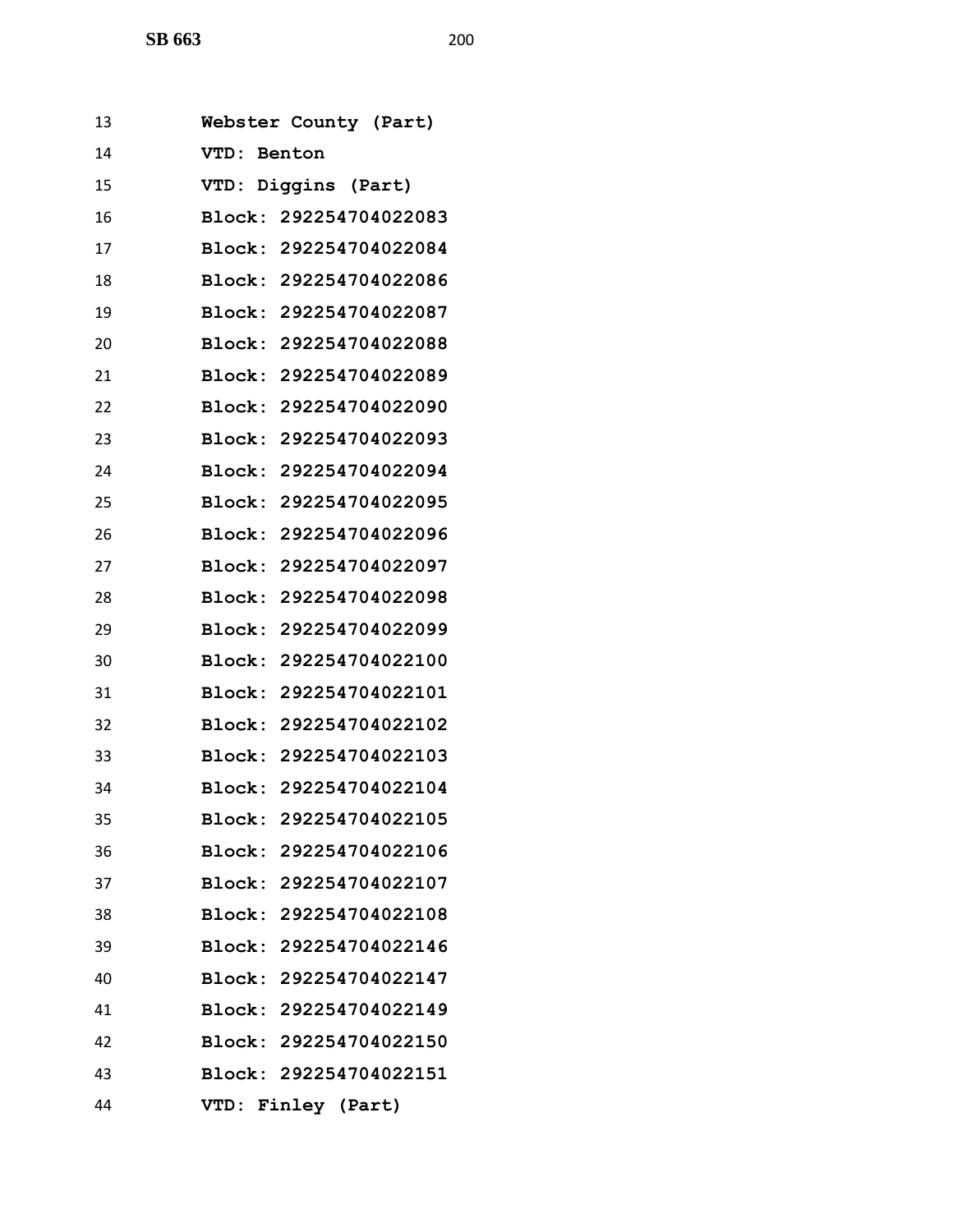| 45 | Block: 292254704011079                              |
|----|-----------------------------------------------------|
| 46 | Block: 292254704011082                              |
| 47 | Block: 292254704011083                              |
| 48 | Block: 292254704011084                              |
| 49 | Block: 292254704011091                              |
| 50 | Block: 292254704011092                              |
| 51 | Block: 292254704011093                              |
| 52 | Block: 292254704011112                              |
| 53 | Block: 292254704011113                              |
| 54 | Block: 292254704011114                              |
| 55 | VTD: Fordland                                       |
| 56 | VTD: Northview B (Part)                             |
| 57 | Block: 292254703023055                              |
| 58 | Block: 292254703023062                              |
|    | 128.468. The eighth congressional district shall be |
| 2  | composed of the following:                          |
| 3  | <b>Bollinger County</b>                             |
| 4  | <b>Butler County</b>                                |
| 5  | Cape Girardeau County                               |
| 6  | Carter County                                       |
| 7  | Crawford County                                     |
| 8  | Dent County                                         |
| 9  | Douglas County                                      |
| 10 | Dunklin County                                      |
| 11 | Howell County                                       |
| 12 | Iron County                                         |
| 13 | Jefferson County (Part)                             |
| 14 | VTD: Airport                                        |
| 15 | VTD: American Legion                                |
| 16 | VTD: Athena                                         |
| 17 | VTD: Byrnesville (Part)                             |
| 18 | Block: 290997004012012                              |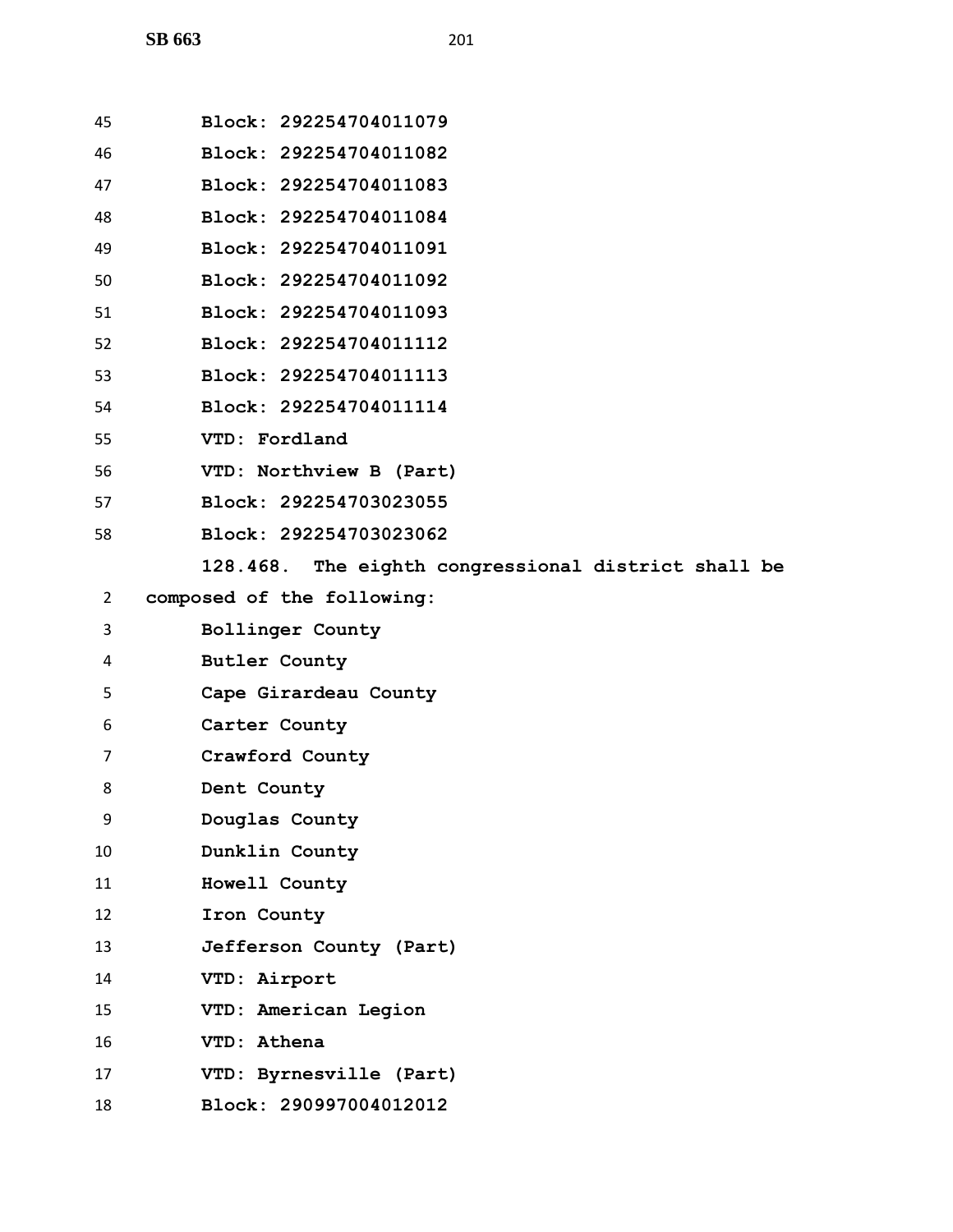| 19 | Block: 290997004012013       |
|----|------------------------------|
| 20 | Block: 290997004012014       |
| 21 | Block: 290997004012015       |
| 22 | Block: 290997004012017       |
| 23 | Block: 290997004012018       |
| 24 | Block: 290997004012019       |
| 25 | Block: 290997004012020       |
| 26 | Block: 290997004012021       |
| 27 | Block: 290997004013000       |
| 28 | Block: 290997004013001       |
| 29 | Block: 290997004013002       |
| 30 | Block: 290997004013003       |
| 31 | Block: 290997004013004       |
| 32 | Block: 290997004013010       |
| 33 | Block: 290997004013011       |
| 34 | Block: 290997011021008       |
| 35 | Block: 290997011021013       |
| 36 | Block: 290997011021014       |
| 37 | Block: 290997011021015       |
| 38 | Block: 290997011021016       |
| 39 | Block: 290997011021018       |
| 40 | Block: 290997011021040       |
| 41 | VTD: Cedar Hill Lakes (Part) |
| 42 | Block: 290997011021006       |
| 43 | Block: 290997011021007       |
| 44 | Block: 290997011021012       |
| 45 | Block: 290997011021023       |
| 46 | Block: 290997011021027       |
| 47 | Block: 290997011021029       |
| 48 | Block: 290997011021035       |
| 49 | Block: 290997011021036       |
| 50 | Block: 290997011021037       |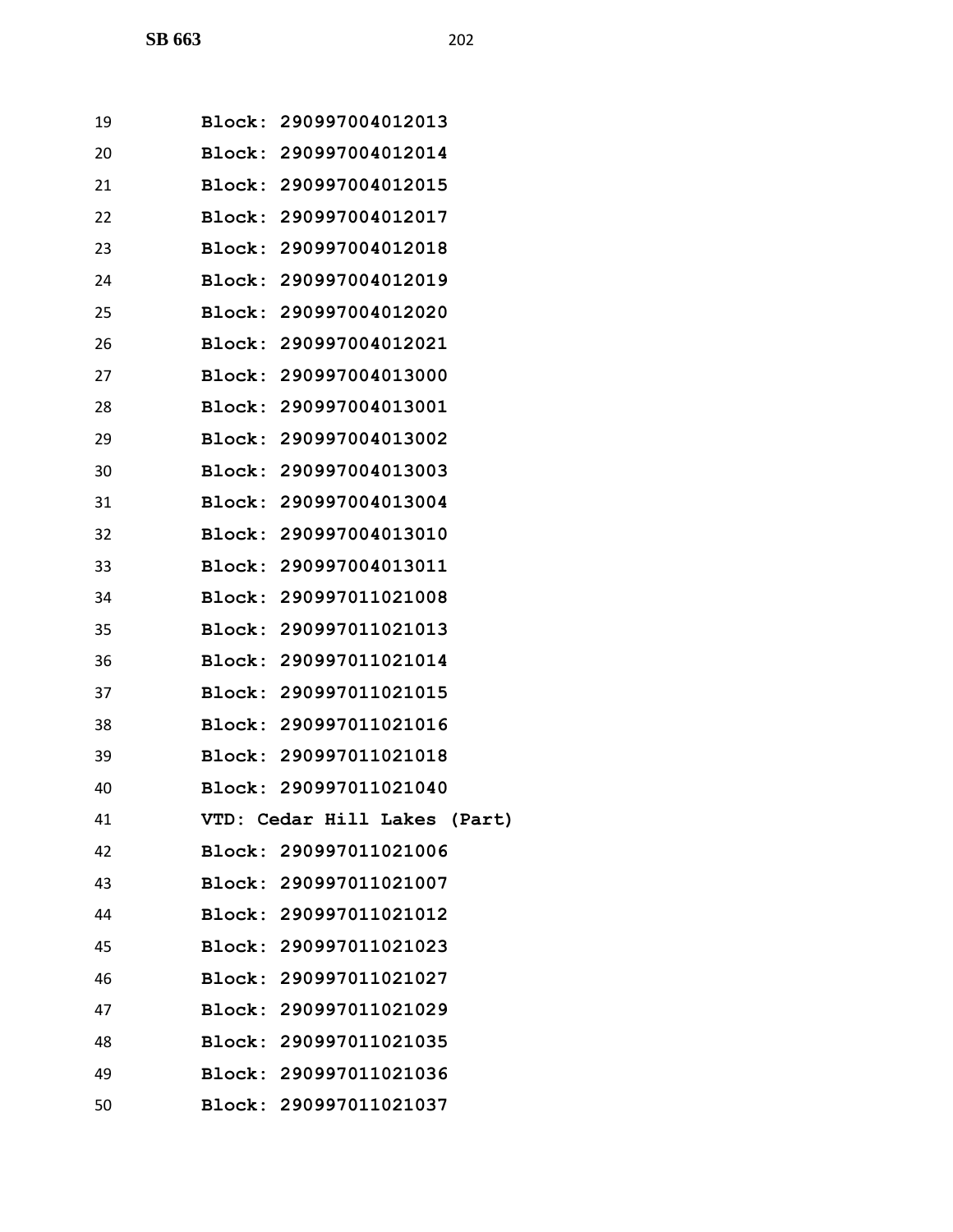| 51 | Block: 290997011021038       |  |  |
|----|------------------------------|--|--|
| 52 | Block: 290997011021043       |  |  |
| 53 | Block: 290997011021044       |  |  |
| 54 | Block: 290997011021045       |  |  |
| 55 | Block: 290997011021046       |  |  |
| 56 | Block: 290997011021047       |  |  |
| 57 | Block: 290997011021048       |  |  |
| 58 | Block: 290997011021049       |  |  |
| 59 | Block: 290997011021050       |  |  |
| 60 | VTD: Crystal City W-1 (Part) |  |  |
| 61 | Block: 290997007005000       |  |  |
| 62 | Block: 290997007005001       |  |  |
| 63 | Block: 290997007005002       |  |  |
| 64 | Block: 290997007005003       |  |  |
| 65 | Block: 290997007005010       |  |  |
| 66 | Block: 290997007005011       |  |  |
| 67 | Block: 290997007005012       |  |  |
| 68 | Block: 290997007005013       |  |  |
| 69 | Block: 290997007005019       |  |  |
| 70 | Block: 290997007005020       |  |  |
| 71 | Block: 290997007005021       |  |  |
| 72 | Block: 290997007005022       |  |  |
| 73 | Block: 290997007005023       |  |  |
| 74 | Block: 290997007005024       |  |  |
| 75 | Block: 290997007005025       |  |  |
| 76 | Block: 290997007005026       |  |  |
| 77 | Block: 290997007005027       |  |  |

**Block: 290997007005030**

**Block: 290997007005031**

**Block: 290997007005034**

**Block: 290997007005035**

**Block: 290997007005036**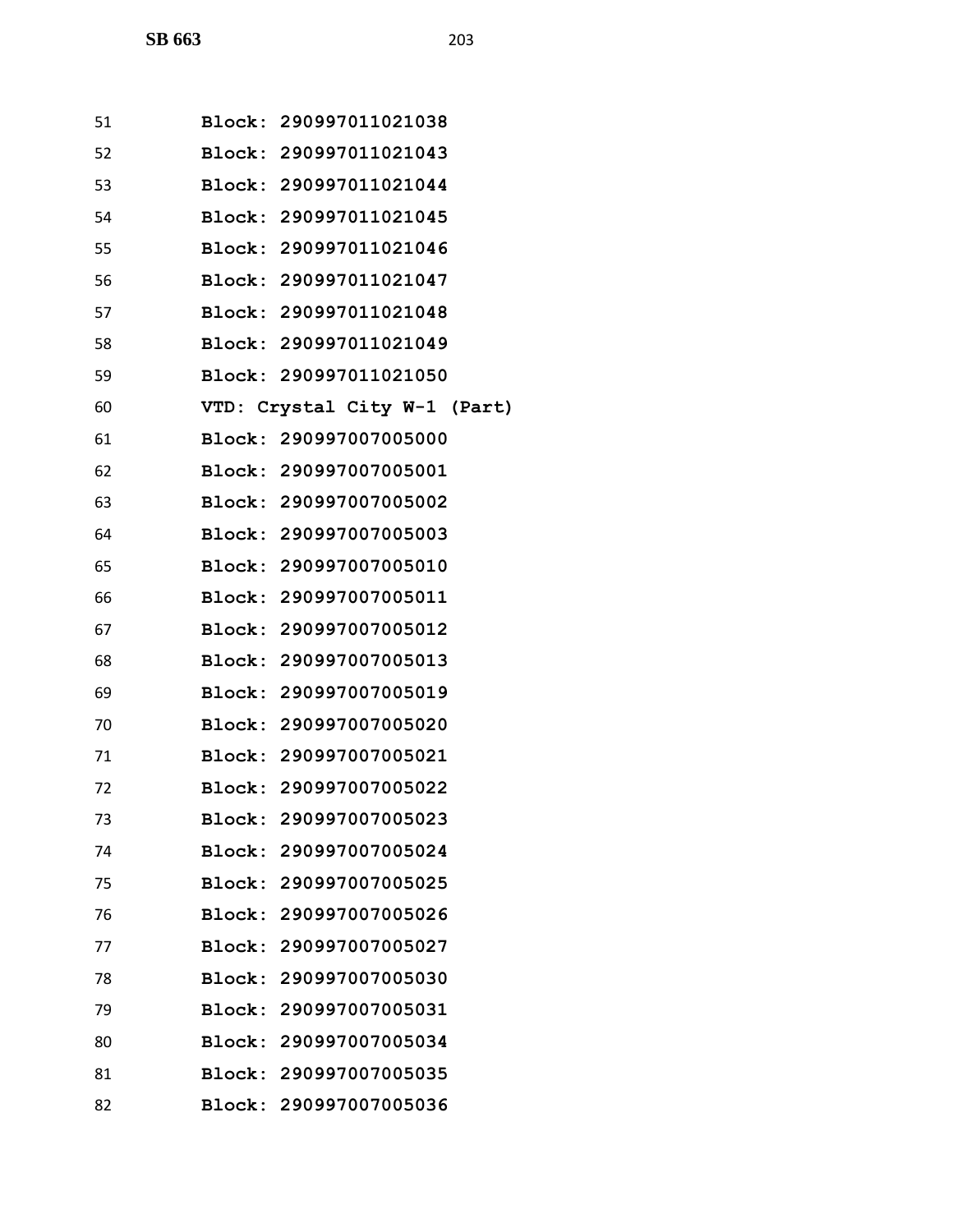| 83  |               | Block: 290997007005037 |
|-----|---------------|------------------------|
| 84  | Block:        | 290997007005038        |
| 85  | Block:        | 290997007005039        |
| 86  | Block:        | 290997007005040        |
| 87  | Block:        | 290997007005041        |
| 88  | Block:        | 290997007005043        |
| 89  | Block:        | 290997007005046        |
| 90  | Block:        | 290997007005047        |
| 91  | Block:        | 290997007005048        |
| 92  | Block:        | 290997007005049        |
| 93  | Block:        | 290997007005050        |
| 94  | Block:        | 290997007005051        |
| 95  | <b>Block:</b> | 290997007005052        |
| 96  | Block:        | 290997007005053        |
| 97  | Block:        | 290997007005054        |
| 98  | Block:        | 290997007005055        |
| 99  | Block:        | 290997007005056        |
| 100 | Block:        | 290997007005057        |
| 101 | Block:        | 290997007005058        |
| 102 | Block:        | 290997007005059        |
| 103 |               | Block: 290997007005060 |
| 104 |               | Block: 290997007005061 |
| 105 |               | Block: 290997007005062 |
| 106 |               | Block: 290997007005063 |
| 107 |               | Block: 290997007005064 |
| 108 |               | Block: 290997007005075 |
| 109 |               | Block: 290997007005077 |
| 110 |               | Block: 290997009002000 |
| 111 |               | Block: 290997009002001 |
| 112 |               | Block: 290997009002002 |
| 113 |               | Block: 290997009002010 |
| 114 |               | Block: 290997009002017 |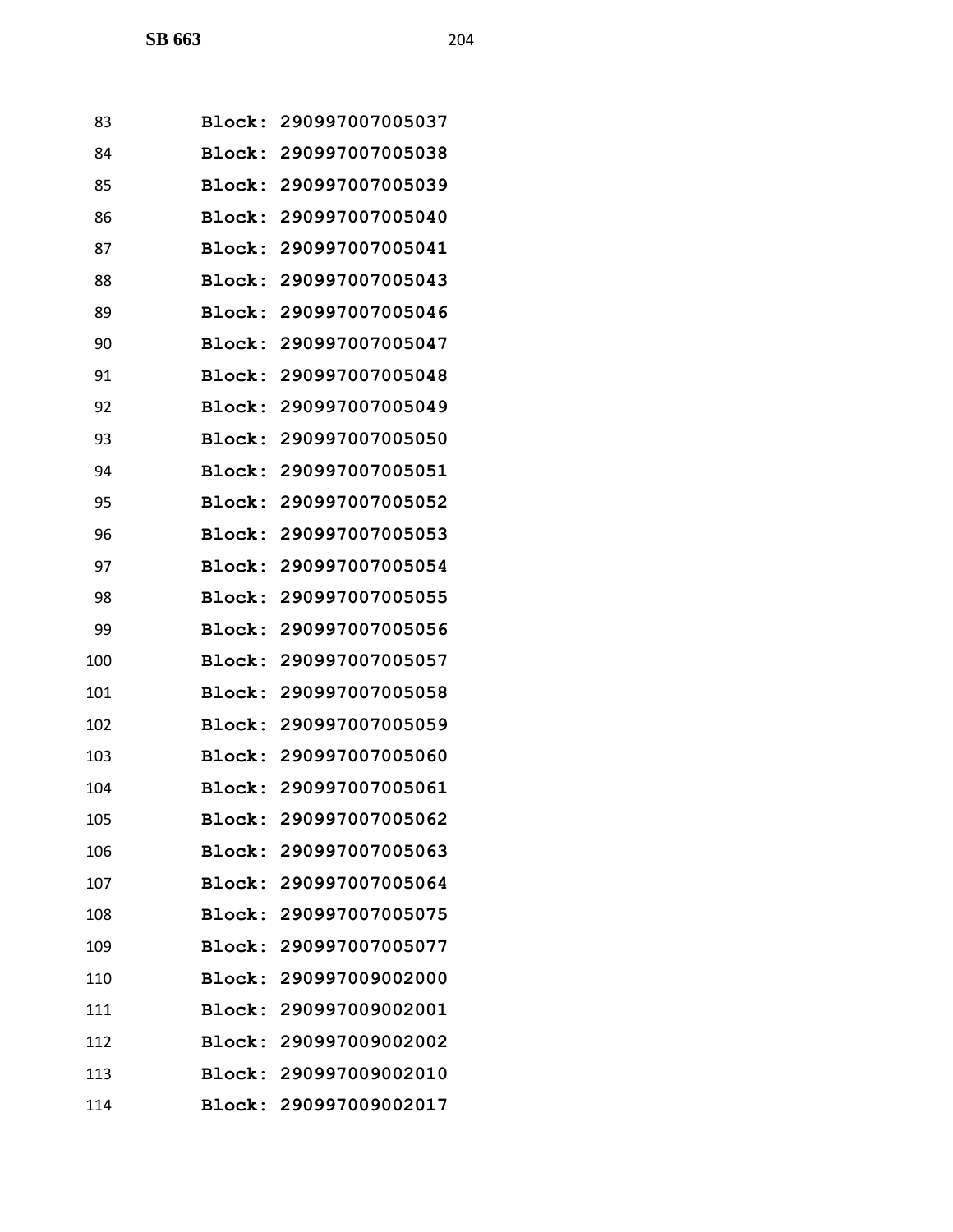| 115 | Block: 290997014042005     |
|-----|----------------------------|
| 116 | Block: 290997014042007     |
| 117 | Block: 290997014042016     |
| 118 | Block: 290997014042020     |
| 119 | Block: 290997014044006     |
| 120 | Block: 290997014044007     |
| 121 | Block: 290997014044008     |
| 122 | Block: 290997014044052     |
| 123 | Block: 290997014044053     |
| 124 | VTD: De Soto W-1           |
| 125 | VTD: De Soto W-2           |
| 126 | VTD: De Soto W-3           |
| 127 | VTD: De Soto W-4           |
| 128 | VTD: Festus Outside (Part) |
| 129 | Block: 290997008012023     |
| 130 | Block: 290997009004000     |
| 131 | Block: 290997009004003     |
| 132 | Block: 290997009004009     |
| 133 | Block: 290997010011010     |
| 134 | VTD: Festus W-1 (Part)     |
| 135 | Block: 290997007005028     |
| 136 | Block: 290997007005029     |
| 137 | Block: 290997007005032     |
| 138 | Block: 290997007005033     |
| 139 | Block: 290997007005042     |
| 140 | Block: 290997009001018     |
| 141 | Block: 290997009001019     |
| 142 | Block: 290997009002018     |
| 143 | Block: 290997009002019     |
| 144 | Block: 290997009002020     |
| 145 | Block: 290997009002021     |
| 146 | Block: 290997009002022     |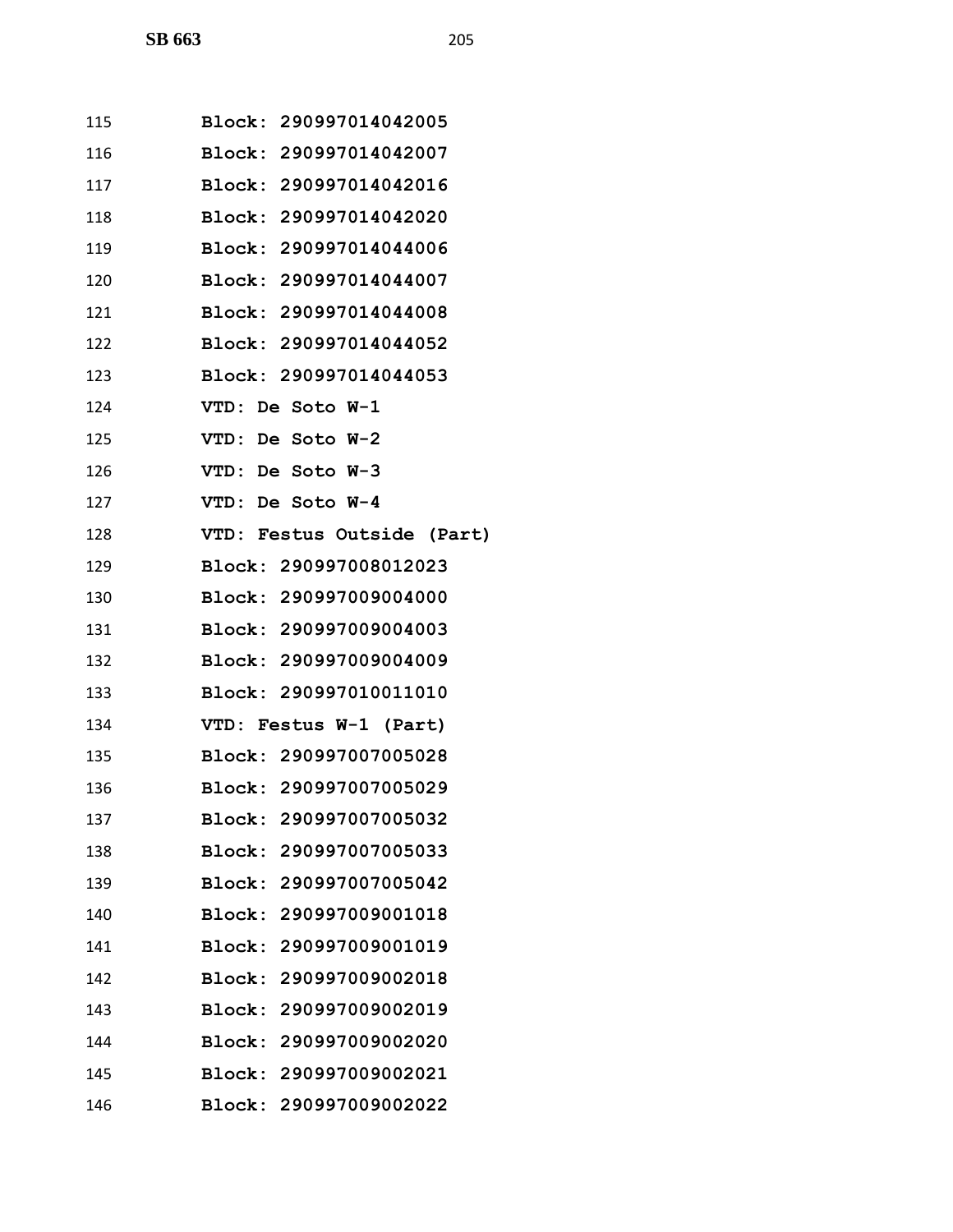| 147 |               | Block: 290997009002023 |
|-----|---------------|------------------------|
| 148 | Block:        | 290997009002024        |
| 149 | Block:        | 290997009002025        |
| 150 | Block:        | 290997009002026        |
| 151 | Block:        | 290997009002027        |
| 152 | <b>Block:</b> | 290997009002028        |
| 153 | Block:        | 290997009002029        |
| 154 | <b>Block:</b> | 290997009002030        |
| 155 | Block:        | 290997009002031        |
| 156 | Block:        | 290997009002032        |
| 157 | Block:        | 290997009003000        |
| 158 | Block:        | 290997009003001        |
| 159 | Block:        | 290997009003002        |
| 160 | Block:        | 290997009003003        |
| 161 | Block:        | 290997009003004        |
| 162 | <b>Block:</b> | 290997009003005        |
| 163 | Block:        | 290997009003006        |
| 164 | <b>Block:</b> | 290997009003008        |
| 165 | Block:        | 290997009003009        |
| 166 | Block:        | 290997009003010        |
| 167 |               | Block: 290997009003011 |
| 168 |               | Block: 290997009003012 |
| 169 |               | Block: 290997009003013 |
| 170 |               | Block: 290997009003014 |
| 171 |               | Block: 290997009003016 |
| 172 |               | Block: 290997009003018 |
| 173 |               | Block: 290997009003020 |
| 174 |               | Block: 290997009003021 |
| 175 |               | Block: 290997009003022 |
| 176 |               | Block: 290997009003023 |
| 177 |               | Block: 290997009003024 |
| 178 |               | Block: 290997009003025 |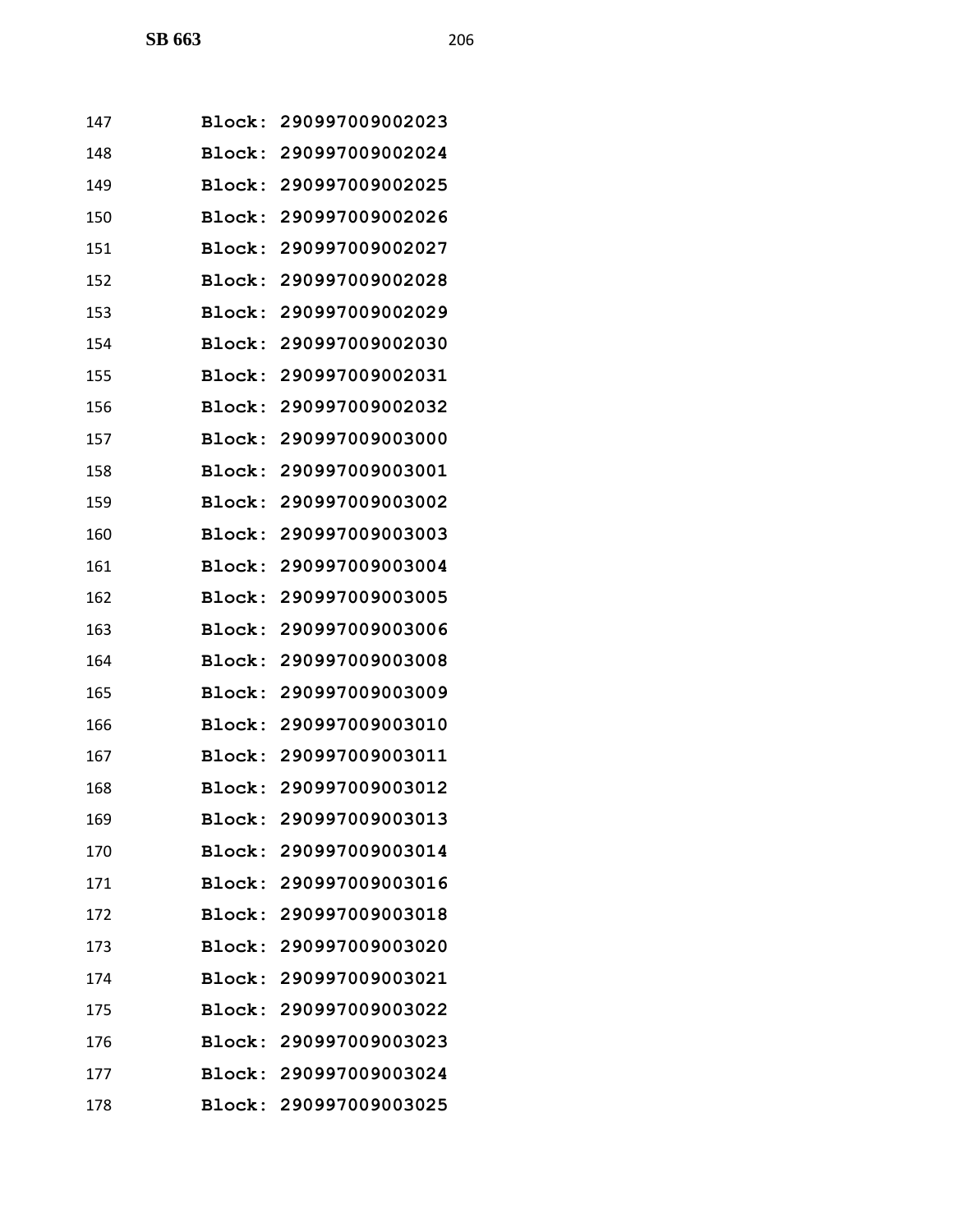| 179 | Block: 290997009003074 |
|-----|------------------------|
| 180 | Block: 290997014044000 |
| 181 | Block: 290997014044001 |
| 182 | Block: 290997014044002 |
| 183 | Block: 290997014044003 |
| 184 | Block: 290997014044004 |
| 185 | Block: 290997014044005 |
| 186 | VTD: Festus W-2 (Part) |
| 187 | Block: 290997009001005 |
| 188 | Block: 290997009001020 |
| 189 | Block: 290997009001021 |
| 190 | Block: 290997009001022 |
| 191 | VTD: Festus W-3 (Part) |
| 192 | Block: 290997006053043 |
| 193 | Block: 290997006053044 |
| 194 | Block: 290997006053045 |
| 195 | Block: 290997006053046 |
| 196 | VTD: Festus W-4 (Part) |
| 197 | Block: 290997008012022 |
| 198 | Block: 290997009003026 |
| 199 | Block: 290997009003027 |
| 200 | Block: 290997009003028 |
| 201 | Block: 290997009003030 |
| 202 | Block: 290997009003031 |
| 203 | Block: 290997009003032 |
| 204 | Block: 290997009003034 |
| 205 | Block: 290997009003036 |
| 206 | Block: 290997009003043 |
| 207 | Block: 290997009003045 |
| 208 | Block: 290997009003048 |
| 209 | Block: 290997009003050 |
| 210 | Block: 290997009003051 |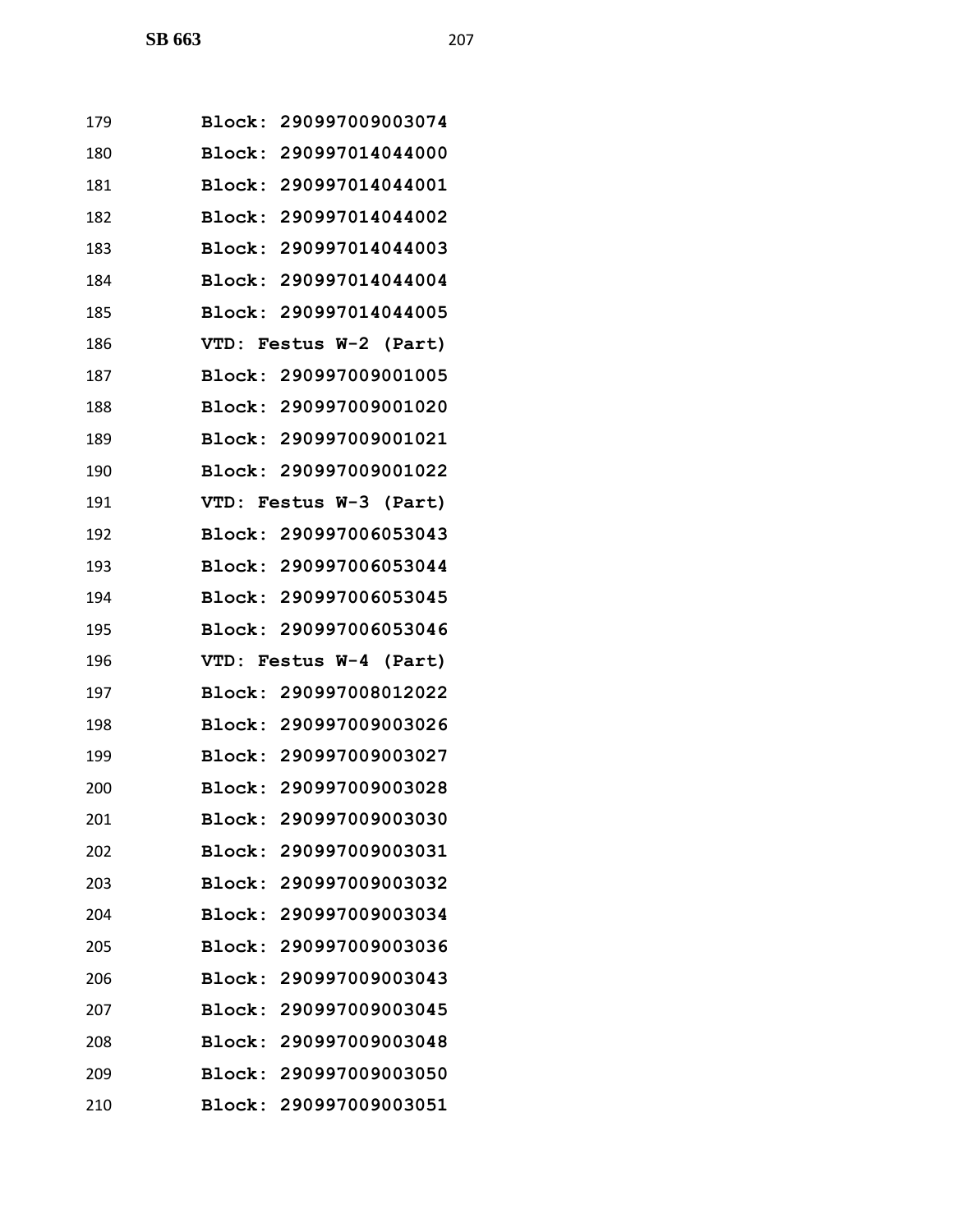| 211 |               | Block: 290997009003054 |
|-----|---------------|------------------------|
| 212 | Block:        | 290997009003056        |
| 213 | Block:        | 290997009003057        |
| 214 | Block:        | 290997009003058        |
| 215 | Block:        | 290997009003063        |
| 216 | <b>Block:</b> | 290997009003069        |
| 217 | Block:        | 290997009003071        |
| 218 | Block:        | 290997009003072        |
| 219 | Block:        | 290997009004001        |
| 220 | Block:        | 290997009004002        |
| 221 |               | Block: 290997009004007 |
| 222 | Block:        | 290997009004008        |
| 223 | Block:        | 290997009004010        |
| 224 | Block:        | 290997009004011        |
| 225 | Block:        | 290997009004012        |
| 226 | <b>Block:</b> | 290997009004013        |
| 227 | Block:        | 290997009004016        |
| 228 | Block:        | 290997009004023        |
| 229 | <b>Block:</b> | 290997009004024        |
| 230 | Block:        | 290997009004025        |
| 231 |               | Block: 290997009004027 |
| 232 |               | Block: 290997009004049 |
| 233 |               | Block: 290997009004050 |
| 234 |               | Block: 290997009004051 |
| 235 |               | Block: 290997009004053 |
| 236 |               | Block: 290997009004054 |
| 237 |               | Block: 290997009004055 |
| 238 |               | Block: 290997009004068 |
| 239 |               | Block: 290997010011000 |
| 240 |               | Block: 290997014044009 |
| 241 |               | Block: 290997014044010 |
| 242 |               | VTD: Goldman (Part)    |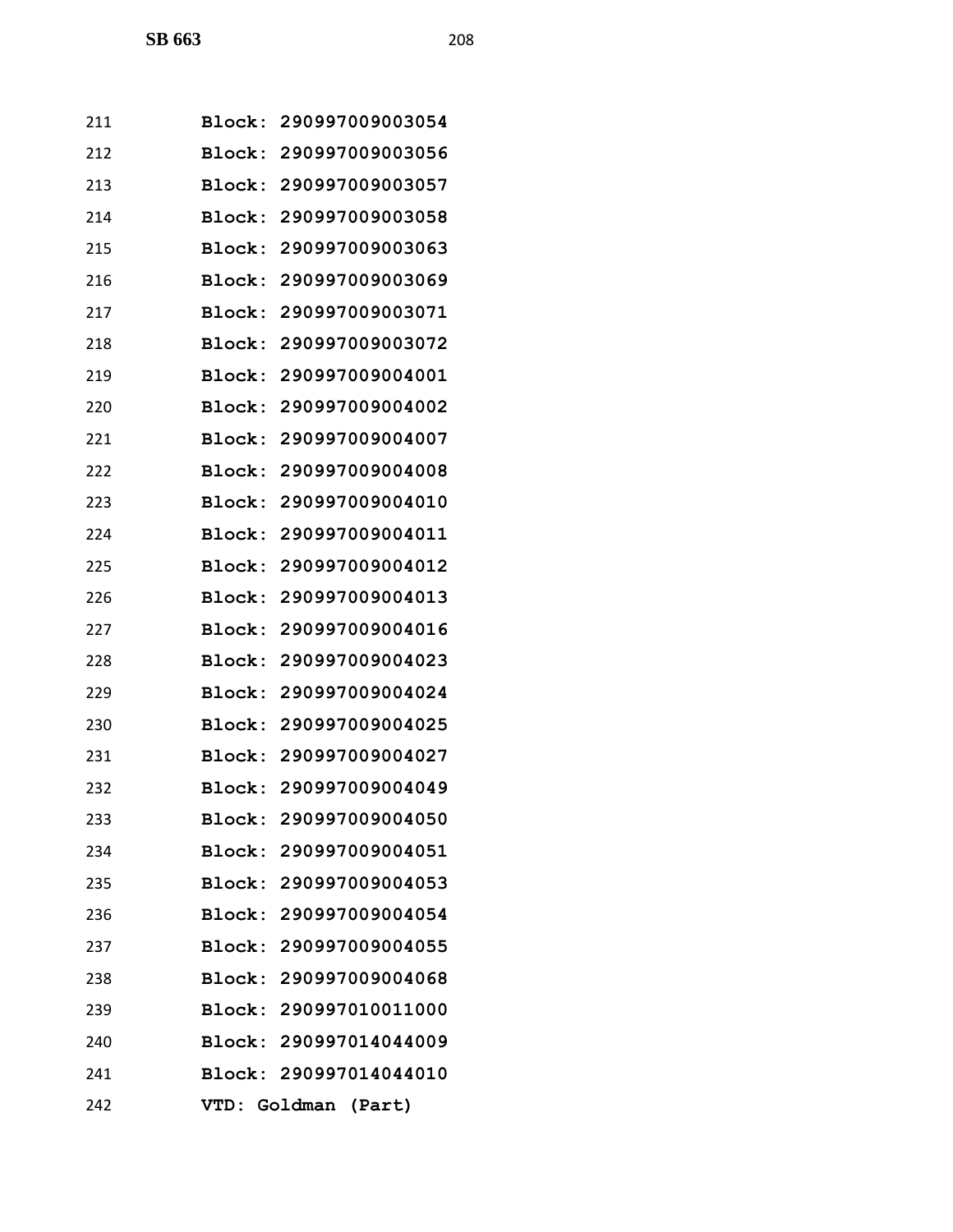| 243 |               | Block: 290997005021006 |
|-----|---------------|------------------------|
| 244 |               | Block: 290997005021007 |
| 245 | Block:        | 290997005021008        |
| 246 | Block:        | 290997005021009        |
| 247 | Block:        | 290997005021011        |
| 248 |               | Block: 290997005021015 |
| 249 | Block:        | 290997005021016        |
| 250 | Block:        | 290997005021017        |
| 251 | Block:        | 290997005021018        |
| 252 | Block:        | 290997005021020        |
| 253 |               | Block: 290997005021021 |
| 254 | Block:        | 290997005021022        |
| 255 | Block:        | 290997005021023        |
| 256 | Block:        | 290997005021024        |
| 257 | Block:        | 290997005021025        |
| 258 |               | Block: 290997005021028 |
| 259 | Block:        | 290997005022002        |
| 260 | Block:        | 290997005022005        |
| 261 | <b>Block:</b> | 290997005022006        |
| 262 |               | Block: 290997005022007 |
| 263 |               | Block: 290997005022008 |
| 264 |               | Block: 290997005022009 |
| 265 |               | Block: 290997005023000 |
| 266 |               | Block: 290997005023001 |
| 267 |               | Block: 290997005023002 |
| 268 |               | Block: 290997005023003 |
| 269 |               | Block: 290997005023004 |
| 270 |               | Block: 290997005023005 |
| 271 |               | Block: 290997005023006 |
| 272 |               | Block: 290997005023007 |
| 273 |               | Block: 290997005023010 |
| 274 |               | Block: 290997005023012 |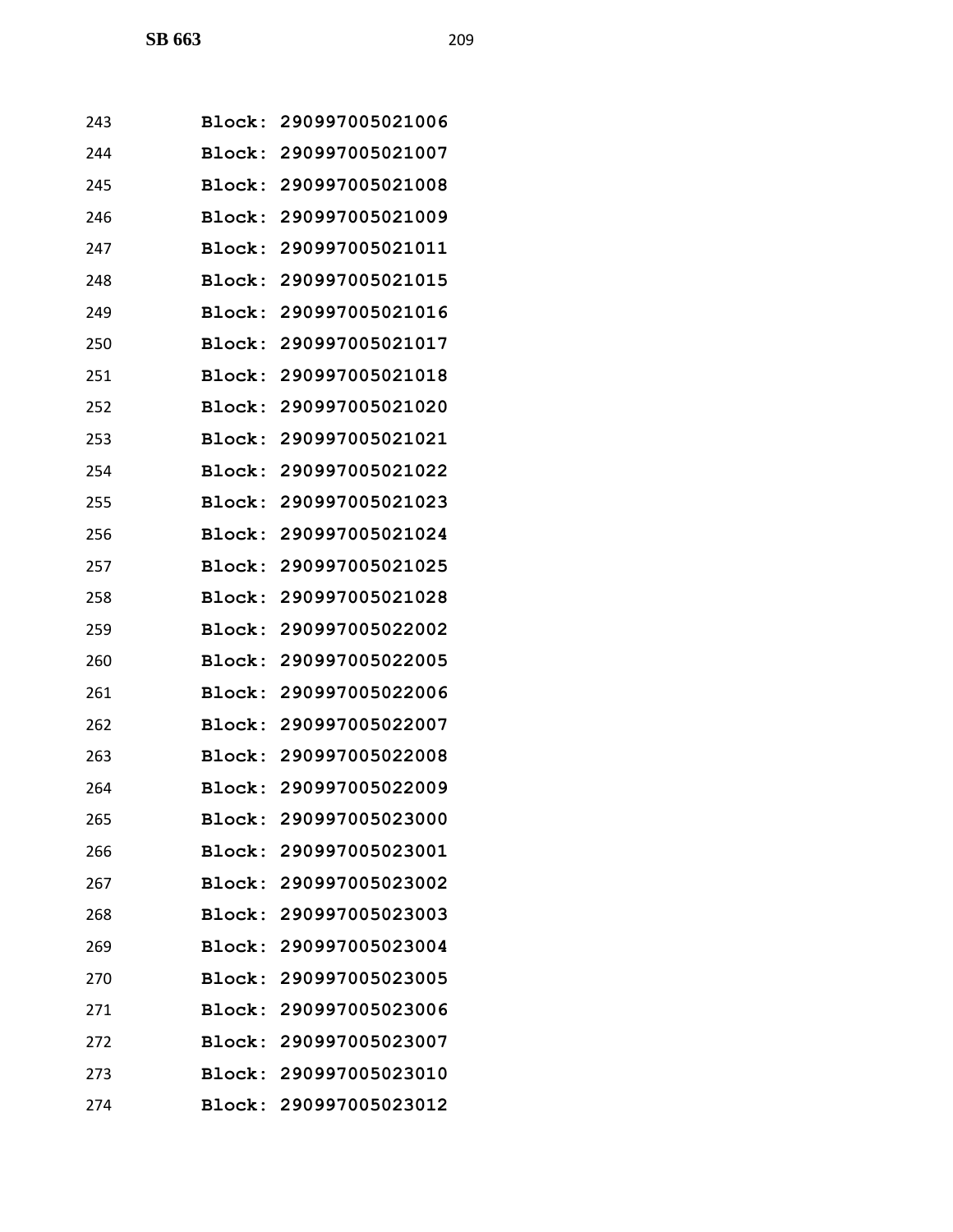| 275 | Block:        | 290997005023021        |
|-----|---------------|------------------------|
| 276 |               | Block: 290997005024000 |
| 277 | Block:        | 290997005024001        |
| 278 | Block:        | 290997005025009        |
| 279 | Block:        | 290997005025014        |
| 280 | Block:        | 290997005025048        |
| 281 | Block:        | 290997005043014        |
| 282 | Block:        | 290997005043015        |
| 283 | Block:        | 290997006041003        |
| 284 | Block:        | 290997006041004        |
| 285 | Block:        | 290997006041005        |
| 286 | <b>Block:</b> | 290997006041006        |
| 287 | Block:        | 290997006041011        |
| 288 | Block:        | 290997006041018        |
| 289 | Block:        | 290997006041019        |
| 290 | Block:        | 290997006041020        |
| 291 | Block:        | 290997006041021        |
| 292 | Block:        | 290997006041022        |
| 293 | Block:        | 290997006042000        |
| 294 | Block:        | 290997006042001        |
| 295 | Block:        | 290997006042002        |
| 296 |               | Block: 290997006042003 |
| 297 | <b>Block:</b> | 290997006042004        |
| 298 |               | Block: 290997006042005 |
| 299 |               | Block: 290997006042006 |
| 300 | <b>Block:</b> | 290997006042007        |
| 301 |               | Block: 290997006042008 |
| 302 | Block:        | 290997006044025        |
| 303 |               | Block: 290997006044026 |
| 304 |               | Block: 290997006044029 |
| 305 |               | Block: 290997006044030 |
| 306 | <b>Block:</b> | 290997006044031        |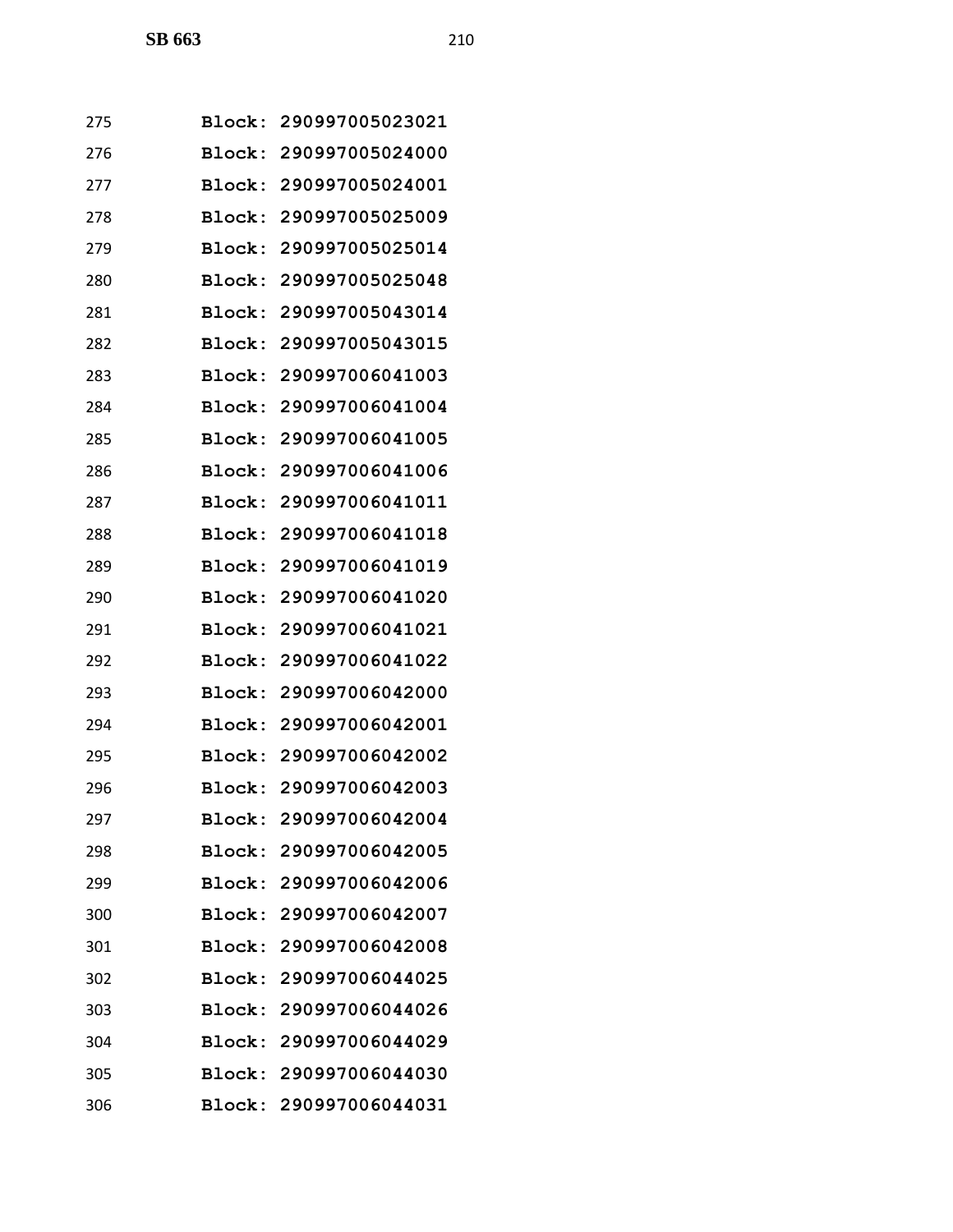| 307 |        | Block: 290997006044032 |
|-----|--------|------------------------|
| 308 |        | Block: 290997006044033 |
| 309 |        | Block: 290997006044034 |
| 310 |        | Block: 290997006044035 |
| 311 |        | Block: 290997006044036 |
| 312 |        | Block: 290997010011039 |
| 313 |        | Block: 290997010012002 |
| 314 |        | Block: 290997010012003 |
| 315 |        | Block: 290997010012005 |
| 316 | Block: | 290997010012009        |
| 317 |        | Block: 290997010012010 |
| 318 |        | Block: 290997010012011 |
| 319 |        | Block: 290997010012012 |
| 320 |        | Block: 290997010012013 |
| 321 |        | Block: 290997010012023 |
| 322 |        | Block: 290997010012025 |
| 323 | Block: | 290997011021042        |
| 324 |        | VTD: Grubville (Part)  |
| 325 |        | Block: 290997005021019 |
| 326 |        | Block: 290997005021026 |
| 327 |        | Block: 290997005021027 |
| 328 |        | Block: 290997005024003 |
| 329 |        | Block: 290997005024004 |
| 330 |        | Block: 290997005024005 |
| 331 |        | Block: 290997005024006 |
| 332 |        | Block: 290997005024007 |
| 333 |        | Block: 290997005025016 |
| 334 |        | Block: 290997005025033 |
| 335 |        | Block: 290997005025036 |
| 336 |        | Block: 290997011021017 |
| 337 |        | Block: 290997011021019 |
| 338 |        | Block: 290997011021020 |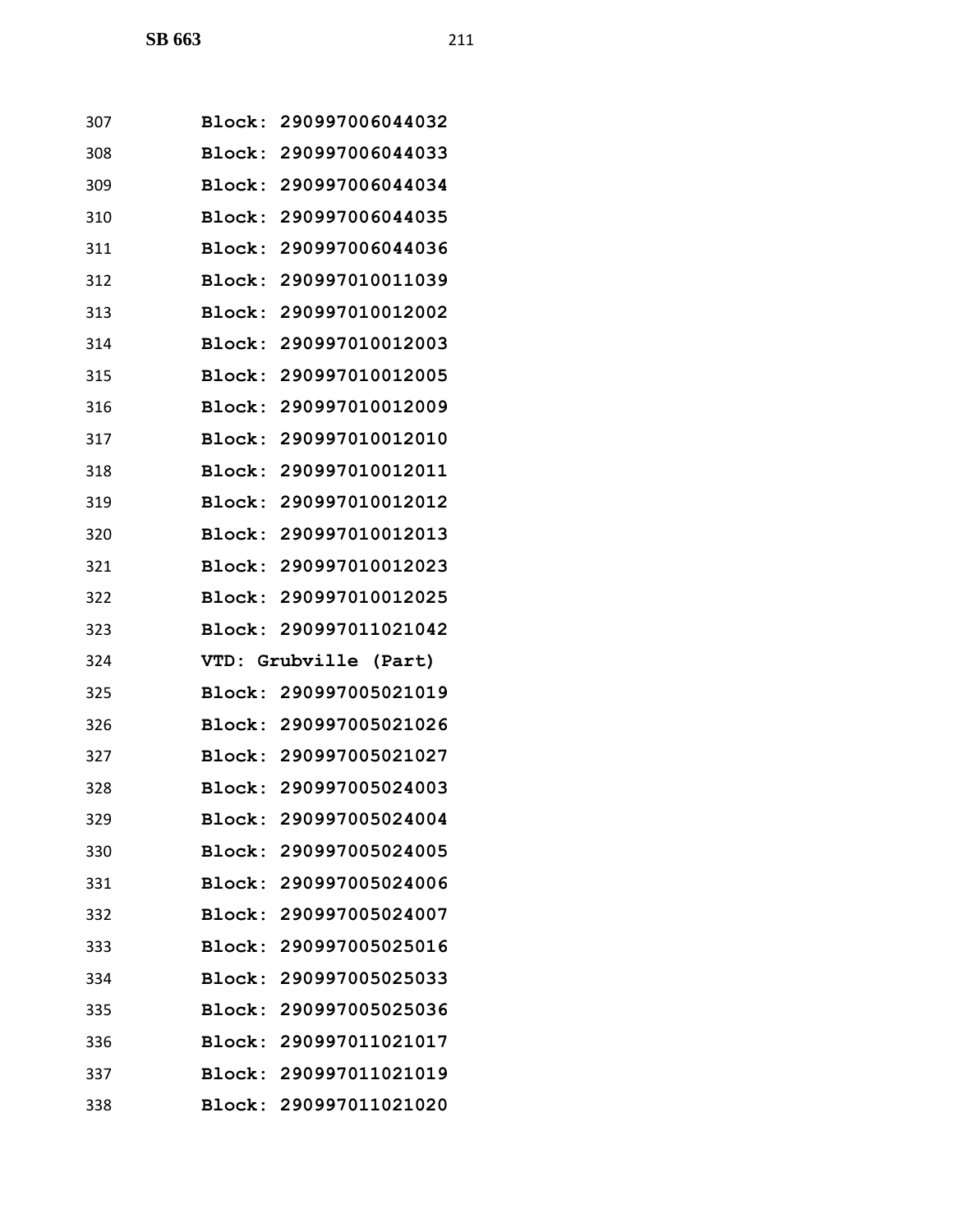| 339 | Block:        | 290997011021021        |
|-----|---------------|------------------------|
| 340 |               | Block: 290997011021022 |
| 341 | Block:        | 290997011021024        |
| 342 |               | Block: 290997011021025 |
| 343 | <b>Block:</b> | 290997011021026        |
| 344 | Block:        | 290997011021028        |
| 345 | Block:        | 290997011021030        |
| 346 | Block:        | 290997011021031        |
| 347 | Block:        | 290997011021032        |
| 348 | Block:        | 290997011021033        |
| 349 | Block:        | 290997011021034        |
| 350 | Block:        | 290997011021039        |
| 351 | Block:        | 290997011021041        |
| 352 |               | Block: 290997011021051 |
| 353 | Block:        | 290997011021052        |
| 354 | Block:        | 290997011021053        |
| 355 | Block:        | 290997011021054        |
| 356 | Block:        | 290997011022000        |
| 357 |               | Block: 290997011022001 |
| 358 | Block:        | 290997011022002        |
| 359 |               | Block: 290997011022003 |
| 360 |               | Block: 290997011022004 |
| 361 |               | Block: 290997011022005 |
| 362 |               | Block: 290997011022006 |
| 363 |               | Block: 290997011022007 |
| 364 |               | Block: 290997011022008 |
| 365 |               | Block: 290997011022009 |
| 366 | <b>Block:</b> | 290997011022010        |
| 367 |               | Block: 290997011023000 |
| 368 |               | Block: 290997011023001 |
| 369 |               | Block: 290997011023002 |
| 370 | <b>Block:</b> | 290997011023003        |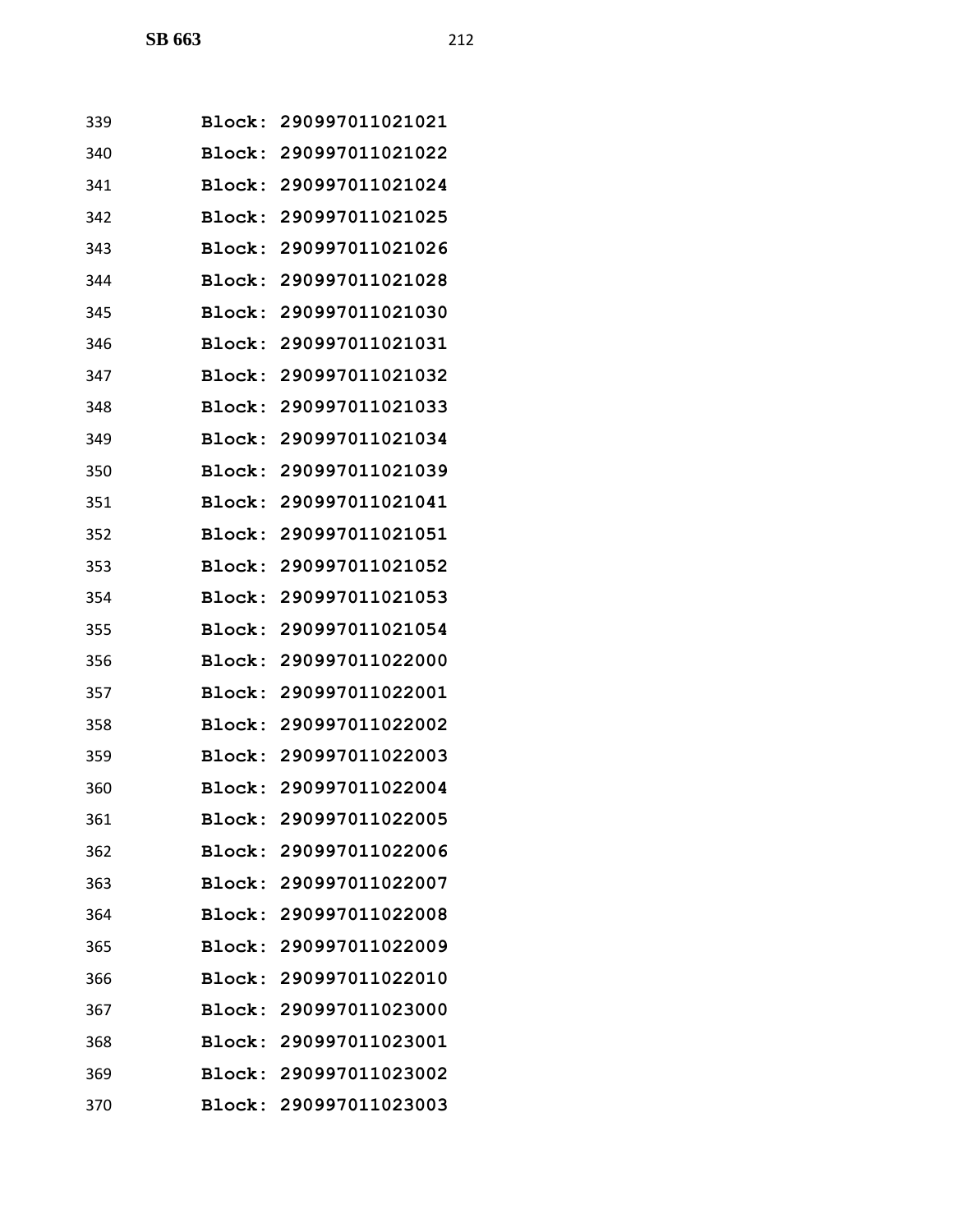| 371 | <b>Block:</b> | 290997011023004        |
|-----|---------------|------------------------|
| 372 | Block:        | 290997011023005        |
| 373 | Block:        | 290997011023006        |
| 374 | Block:        | 290997011023007        |
| 375 | Block:        | 290997011023008        |
| 376 | Block:        | 290997011023009        |
| 377 | Block:        | 290997011023010        |
| 378 | Block:        | 290997011023011        |
| 379 | <b>Block:</b> | 290997011023012        |
| 380 | Block:        | 290997011023013        |
| 381 | Block:        | 290997011023014        |
| 382 | Block:        | 290997011023015        |
| 383 | Block:        | 290997011023016        |
| 384 | Block:        | 290997011023017        |
| 385 | Block:        | 290997011023018        |
| 386 | Block:        | 290997011023019        |
| 387 | Block:        | 290997011023020        |
| 388 | Block:        | 290997011023021        |
| 389 | Block:        | 290997011023022        |
| 390 | <b>Block:</b> | 290997011024000        |
| 391 | Block:        | 290997011024001        |
| 392 |               | Block: 290997011024002 |
| 393 |               | Block: 290997011024003 |
| 394 |               | Block: 290997011024010 |
| 395 |               | Block: 290997011024011 |
| 396 |               | Block: 290997011025000 |
| 397 | <b>Block:</b> | 290997011025001        |
| 398 | Block:        | 290997011025002        |
| 399 |               | Block: 290997011025003 |
| 400 |               | Block: 290997011025004 |
| 401 |               | Block: 290997011025006 |
| 402 |               | Block: 290997011025009 |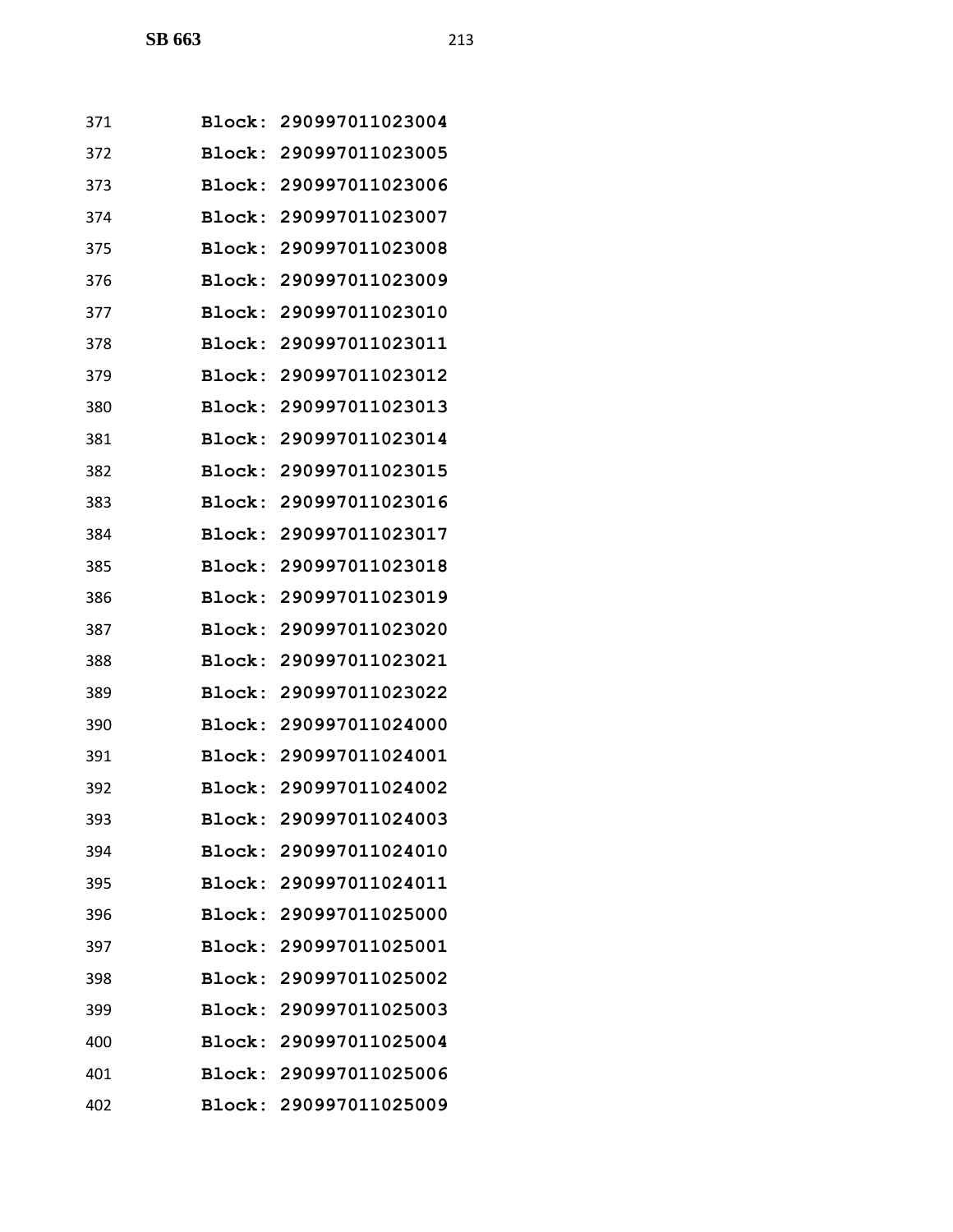| 403 | Block: 290997011025010 |
|-----|------------------------|
| 404 | Block: 290997011025011 |
| 405 | Block: 290997011025012 |
| 406 | Block: 290997011025016 |
| 407 | VTD: Grubville 2       |
| 408 | VTD: Hematite          |
| 409 | VTD: Hillsboro W-1     |
| 410 | VTD: Hillsboro W-2     |
| 411 | VTD: Hillsboro W-3     |
| 412 | VTD: Hillsboro W-4     |
| 413 | VTD: Jefferson R7      |
| 414 | VTD: Lake Tishomingo   |
| 415 | VTD: Mapaville (Part)  |
| 416 | Block: 290997006041000 |
| 417 | Block: 290997006041001 |
| 418 | Block: 290997006041002 |
| 419 | Block: 290997006041007 |
| 420 | Block: 290997006041008 |
| 421 | Block: 290997006041009 |
| 422 | Block: 290997006041010 |
| 423 | Block: 290997006041012 |
| 424 | Block: 290997006041013 |
| 425 | Block: 290997006041014 |
| 426 | Block: 290997006041015 |
| 427 | Block: 290997006041016 |
| 428 | Block: 290997006041017 |
| 429 | Block: 290997006041023 |
| 430 | Block: 290997006041024 |
| 431 | Block: 290997006041025 |
| 432 | Block: 290997006043015 |
| 433 | Block: 290997006043016 |
| 434 | Block: 290997006044014 |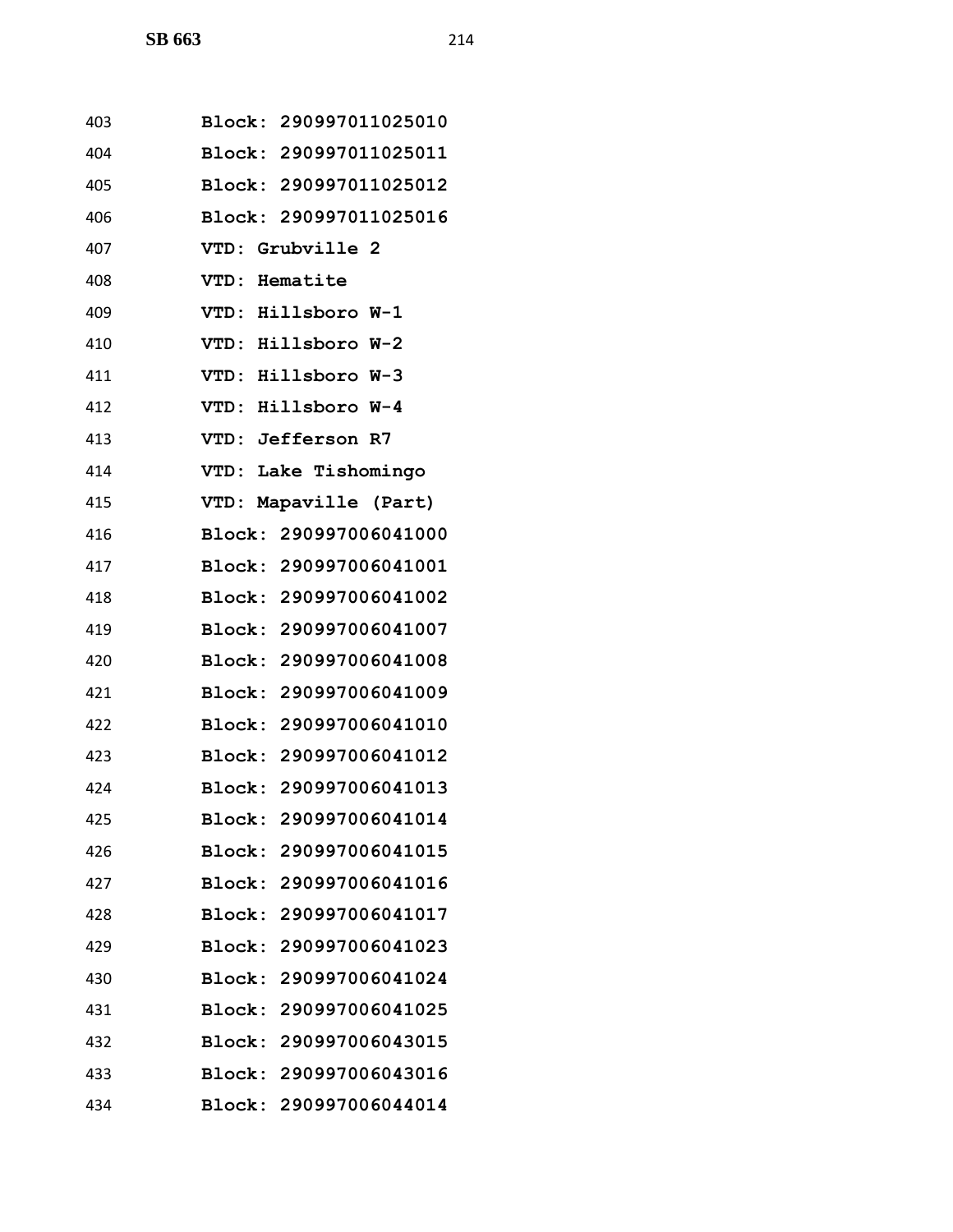| 435 | Block:        | 290997006044015        |
|-----|---------------|------------------------|
| 436 | Block:        | 290997006044016        |
| 437 | Block:        | 290997006044028        |
| 438 | Block:        | 290997006044037        |
| 439 | Block:        | 290997006052004        |
| 440 | Block:        | 290997006052005        |
| 441 | Block:        | 290997006052006        |
| 442 | Block:        | 290997006052007        |
| 443 | Block:        | 290997006052008        |
| 444 | Block:        | 290997006052009        |
| 445 | Block:        | 290997006052010        |
| 446 | Block:        | 290997006052015        |
| 447 | Block:        | 290997006052016        |
| 448 | Block:        | 290997006052017        |
| 449 | Block:        | 290997006052018        |
| 450 | Block:        | 290997006052019        |
| 451 | Block:        | 290997006052020        |
| 452 | Block:        | 290997006052021        |
| 453 | Block:        | 290997006052022        |
| 454 | Block:        | 290997006052023        |
| 455 | Block:        | 290997006052024        |
| 456 |               | Block: 290997006052025 |
| 457 |               | Block: 290997006052026 |
| 458 |               | Block: 290997006052027 |
| 459 |               | Block: 290997006052028 |
| 460 |               | Block: 290997006052029 |
| 461 | <b>Block:</b> | 290997006052032        |
| 462 | <b>Block:</b> | 290997006052033        |
| 463 | <b>Block:</b> | 290997006052034        |
| 464 |               | Block: 290997006052035 |
| 465 |               | Block: 290997006052036 |
| 466 |               | Block: 290997006053031 |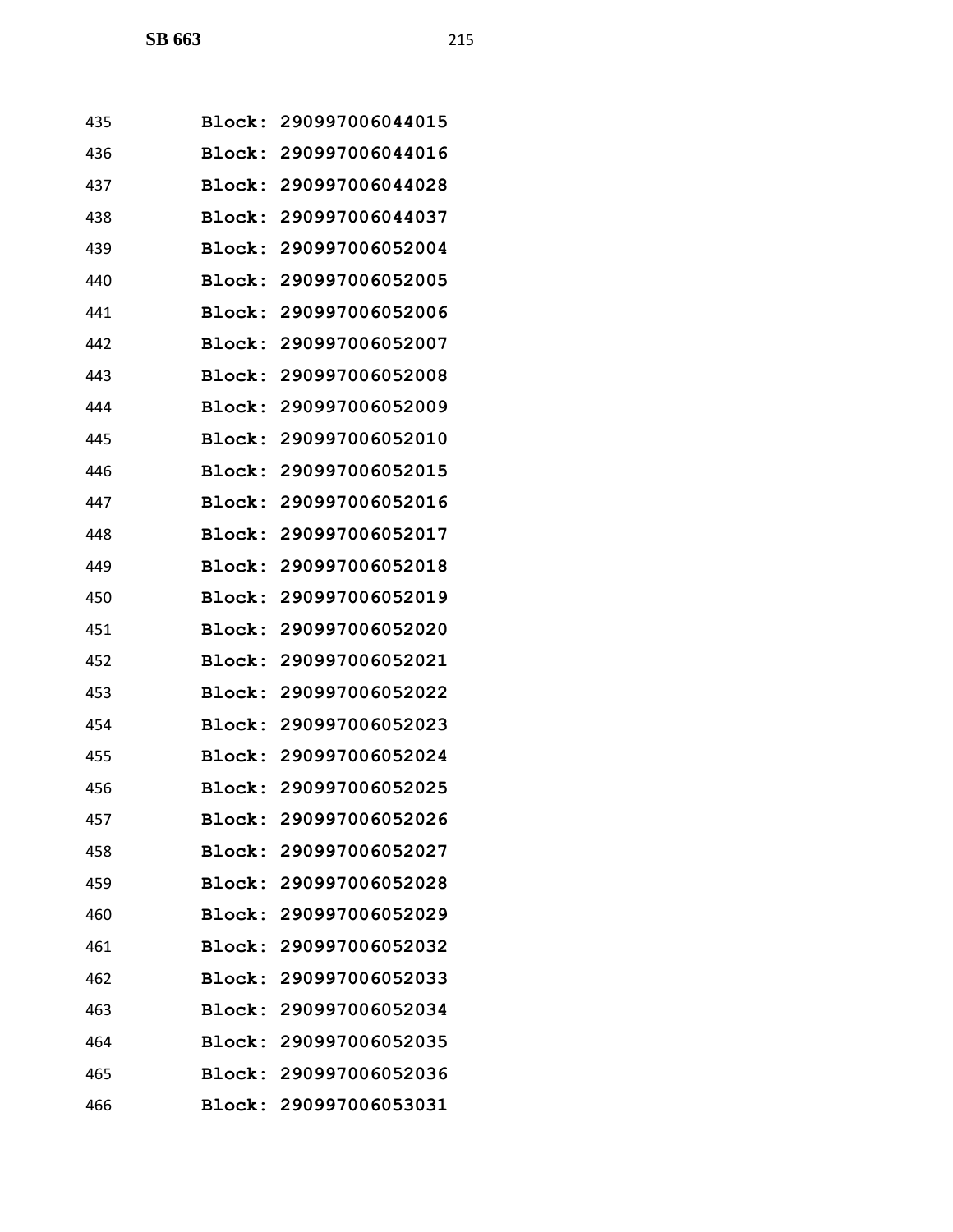| 467 | Block: | 290997006053033        |
|-----|--------|------------------------|
| 468 | Block: | 290997006053034        |
| 469 | Block: | 290997006053035        |
| 470 | Block: | 290997006053036        |
| 471 | Block: | 290997006053037        |
| 472 | Block: | 290997006053038        |
| 473 | Block: | 290997006053039        |
| 474 | Block: | 290997006053040        |
| 475 | Block: | 290997006053047        |
| 476 | Block: | 290997006053048        |
| 477 | Block: | 290997006053049        |
| 478 | Block: | 290997008021053        |
| 479 | Block: | 290997010011001        |
| 480 | Block: | 290997010011002        |
| 481 | Block: | 290997010011003        |
| 482 | Block: | 290997010011004        |
| 483 | Block: | 290997010011005        |
| 484 | Block: | 290997010011006        |
| 485 |        | Block: 290997010011007 |
| 486 | Block: | 290997010011008        |
| 487 |        | Block: 290997010011011 |
| 488 |        | Block: 290997010011012 |
| 489 |        | Block: 290997010011013 |
| 490 |        | Block: 290997010011026 |
| 491 |        | Block: 290997010012000 |
| 492 |        | Block: 290997010012001 |
| 493 |        | Block: 290997010012017 |
| 494 |        | Block: 290997010012018 |
| 495 |        | Block: 290997010012019 |
| 496 |        | Block: 290997010012024 |
| 497 | VTD:   | Oakvale                |
| 498 |        | VTD: Olympian Village  |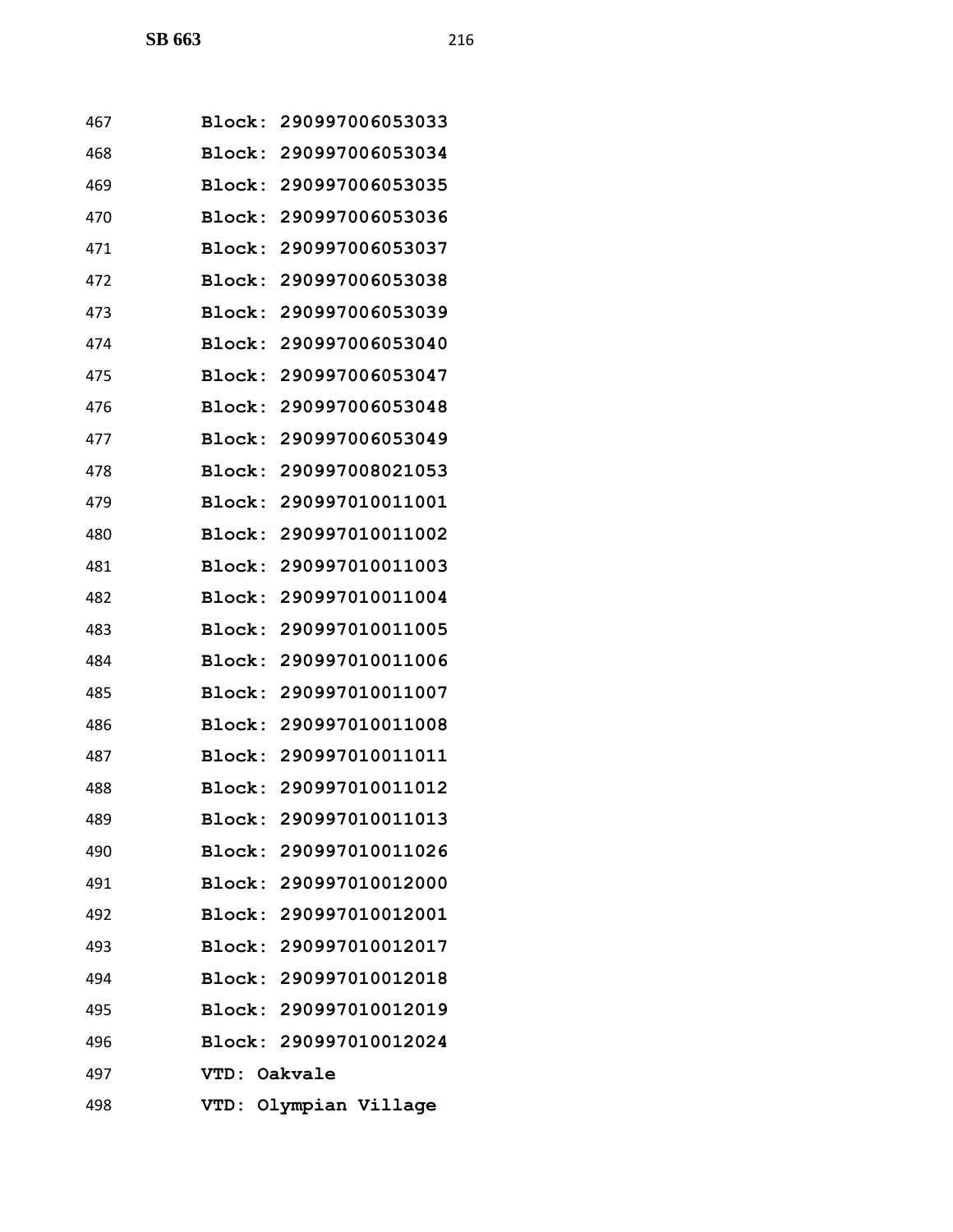**SB 663** 217

| 499            | VTD: Plattin                                          |
|----------------|-------------------------------------------------------|
| 500            | VTD: Raintree                                         |
| 501            | VTD: Sunrise                                          |
| 502            | VTD: Valle                                            |
| 503            | VTD: Victoria                                         |
| 504            | VTD: Vineland                                         |
| 505            | VTD: Ware                                             |
| 506            | Madison County                                        |
| 507            | Mississippi County                                    |
| 508            | New Madrid County                                     |
| 509            | Oregon County                                         |
| 510            | Ozark County                                          |
| 511            | Pemiscot County                                       |
| 512            | Perry County                                          |
| 513            | Phelps County                                         |
| 514            | Reynolds County                                       |
| 515            | Ripley County                                         |
| 516            | Scott County                                          |
| 517            | Shannon County                                        |
| 518            | St. Francois County                                   |
| 519            | Ste. Genevieve County                                 |
| 520            | Stoddard County                                       |
| 521            | <b>Texas County</b>                                   |
| 522            | Washington County                                     |
| 523            | Wayne County                                          |
| 524            | Wright County                                         |
|                | 128.469. Upon passage and enactment of sections       |
| $\overline{2}$ | 128.461 to 128.468 and as provided to the revisor of  |
| 3              | statutes, the revisor of statutes shall publish the   |
| 4              | graphical map representation of the official congres: |
|                |                                                       |

 **district boundaries as an appendix of the revised statutes of Missouri.**

ections

 $congressional$